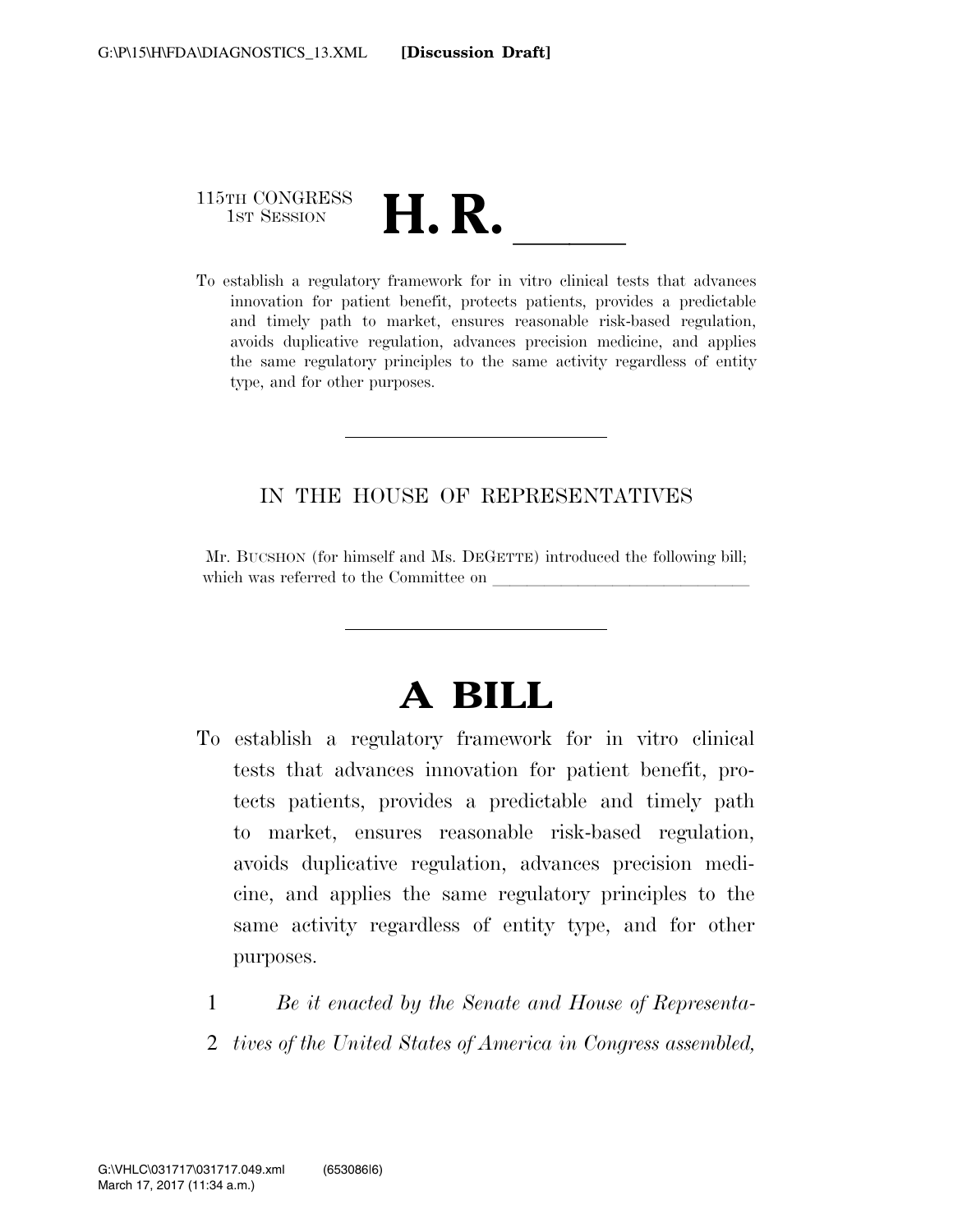#### 1 **SECTION 1. SHORT TITLE; TABLE OF CONTENTS.**

- 2 (a) SHORT TITLE.—This Act may be cited as the
- 3 ''Diagnostic Accuracy and Innovation Act''.
- 4 (b) TABLE OF CONTENTS.—The table of contents of
- 5 this Act is as follows:
	- Sec. 1. Short title; table of contents.
	- Sec. 2. In vitro clinical tests defined.
	- Sec. 3. Regulation of in vitro clinical tests.
	- Sec. 4. FDA fees.
	- Sec. 5. Certification of laboratories (CLIA).
	- Sec. 6. Transitional provisions.

#### 6 **SEC. 2. IN VITRO CLINICAL TESTS DEFINED.**

7 (a) DEFINITIONS.—Section 201 of the Federal Food,

8 Drug, and Cosmetic Act (21 U.S.C. 321) is amended by

- 9 adding at the end the following:
- $10$  ''(ss)(1) The term 'in vitro clinical test'—
- $\mathcal{L}(\mathbf{A})$  means a laboratory test protocol or fin-12 ished product intended by its developer to be used 13 in the collection, preparation, analysis, or in vitro 14 clinical examination of specimens taken or derived 15 from the human body for the purpose of identifying, 16 screening, measuring, detecting, predicting, moni-17 toring, or assisting in selecting treatment for, a dis-18 ease or other condition;
- 19 ''(B) excludes any test that—
- 20  $\frac{1}{1}$  meets the definition of a 'biological' 21 **product'** under section 351 of the Public Health 22 Service Act; and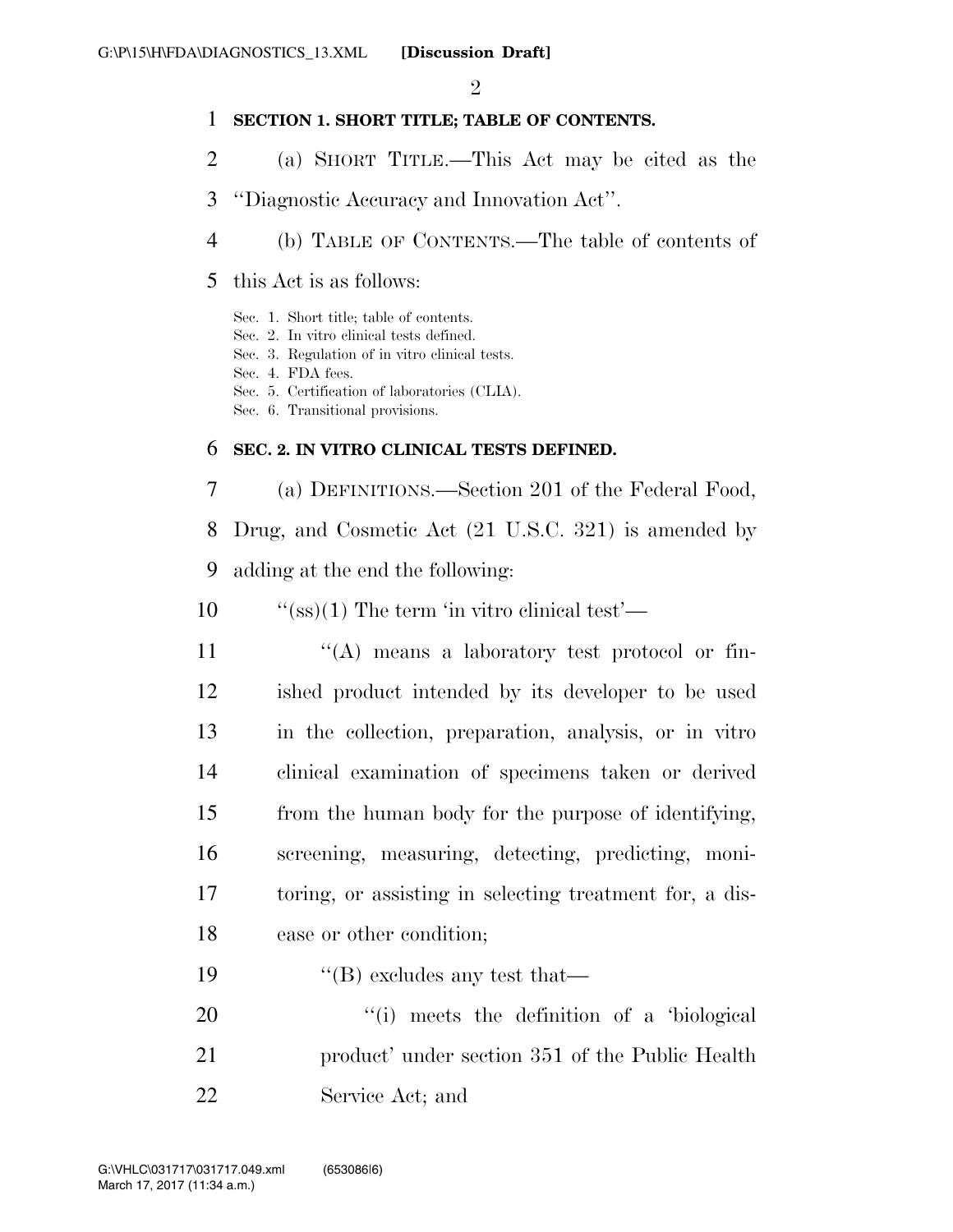| $\mathbf{1}$   | $``$ (ii) is intended to—                               |
|----------------|---------------------------------------------------------|
| $\overline{2}$ | "(I) screen human blood, human cells,                   |
| 3              | tissues, cellular or tissue-based products              |
| $\overline{4}$ | (HCT/Ps), or organs for infectious dis-                 |
| 5              | eases; or                                               |
| 6              | "(II) determine the compatibility of a                  |
| $\overline{7}$ | donor or patient to ensure the safe trans-              |
| 8              | fusion or transplantation of blood, human               |
| 9              | cells, tissues, cellular or tissue-based prod-          |
| 10             | ucts $(HCT/Ps)$ , or organs; and                        |
| 11             | $\lq\lq$ excludes any test intended by its developer    |
| 12             | solely for nonclinical use.                             |
| 13             | "(2) The term 'laboratory test protocol'—               |
| 14             | $\lq\lq$ means the final design of a test not pro-      |
| 15             | duced, provided, purchased, or sold as a finished       |
| 16             | product; and                                            |
| 17             | "(B) excludes laboratory operations (as defined         |
| 18             | in section $353(a)(3)$ of the Public Health Service     |
| 19             | Act).                                                   |
| 20             | $\cdot$ (3) The term 'finished product'—                |
| 21             | "(A) means any article of personal property             |
| 22             | other than a laboratory test protocol that is suitable, |
| 23             | and capable of functioning, for its intended use as     |
| 24             | described in paragraph $(1)(A)$ without further pro-    |
| 25             | duction activity; and                                   |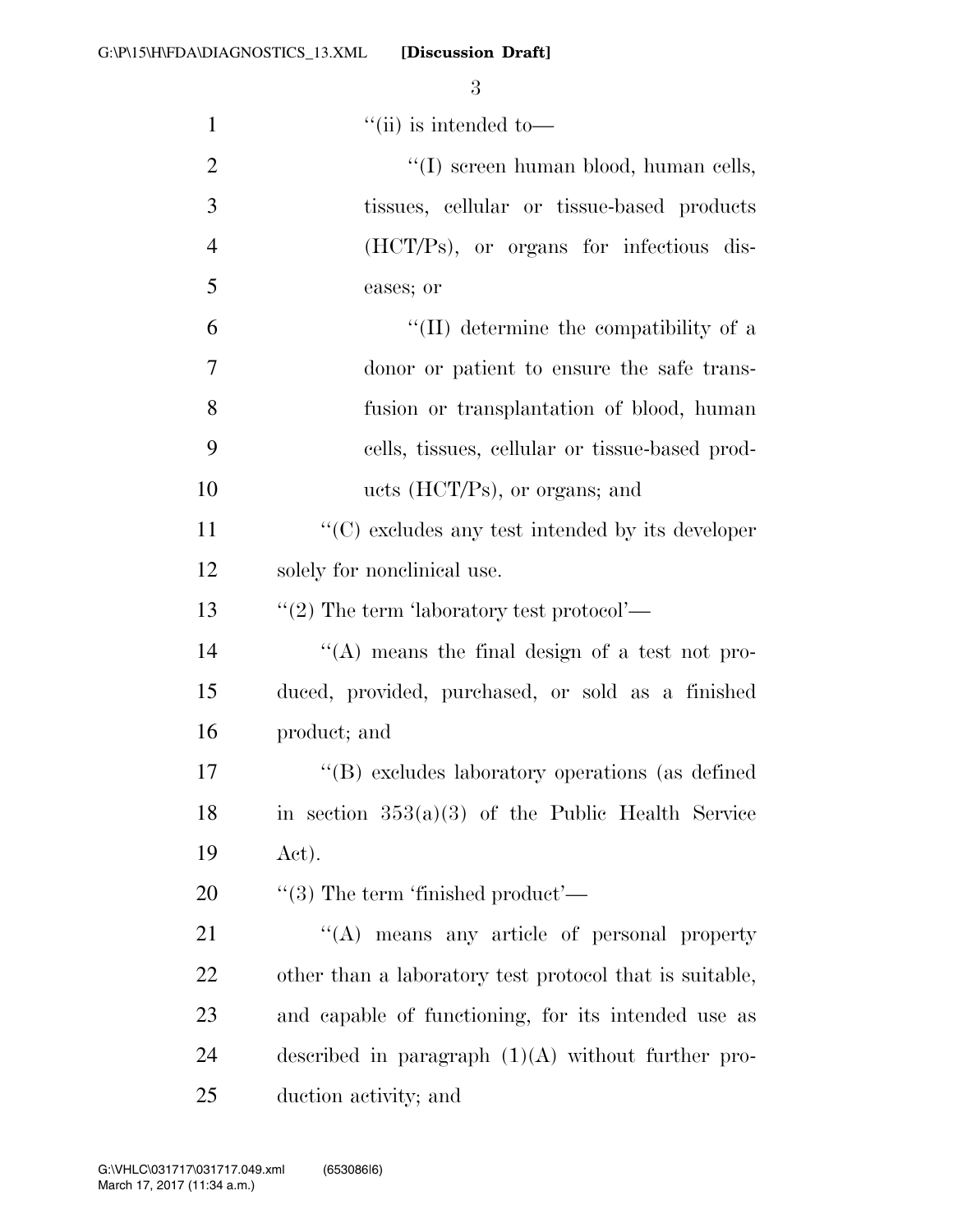1  $\langle$  (B) excludes any component, part, or raw ma-terial.''.

 (b) EXCLUSION FROM DEFINITIONS OF DRUGS, DE-VICES, AND BIOLOGICAL PRODUCTS.—

5 (1) DRUG DEFINITION.—Section  $201(g)(1)$  of the Federal Food, Drug, and Cosmetic Act (21 7 U.S.C.  $321(g)(1)$  is amended by striking "means" and inserting ''excludes any in vitro clinical test and any component, part, raw material, or accessory of an in vitro clinical test and means''.

 (2) DEVICE DEFINITION.—Section 201(h) of the Federal Food, Drug, and Cosmetic Act (21 U.S.C. 321(h)) is amended by striking ''means'' and inserting ''excludes any in vitro clinical test and any component, part, raw material, or accessory of an in vitro clinical test and means''.

 (3) BIOLOGICAL PRODUCT.—Section 351(i)(1) of the Public Health Service Act (42 U.S.C.  $262(i)(1)$  is amended by striking "means" and in- serting ''excludes any in vitro clinical test and any component, part, raw material, or accessory of an in vitro clinical test and means''.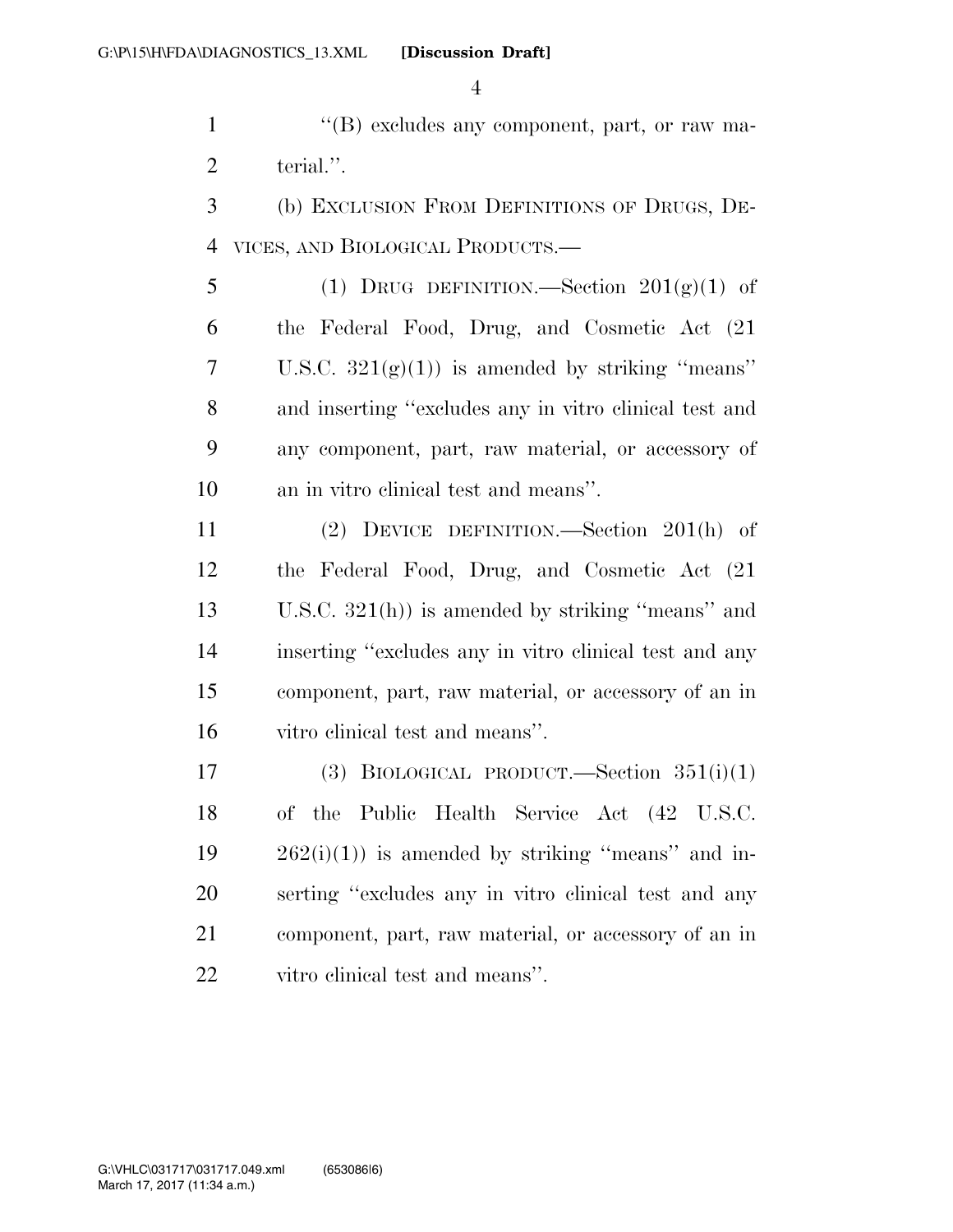#### **SEC. 3. REGULATION OF IN VITRO CLINICAL TESTS.**

 (a) IN GENERAL.—Chapter V of the Federal Food, Drug, and Cosmetic Act (21 U.S.C. 351 et seq.) is amend-ed by adding at the end the following new subchapter:

### **''Subchapter J—In Vitro Clinical Tests ''SEC. 590. REGULATION OF IN VITRO CLINICAL TEST DE-VELOPMENT ACTIVITIES.**

 ''(a) IN GENERAL.—The Secretary of Health and Human Services shall, in accordance with the provisions of this subtitle, establish procedures and processes for the regulation of in vitro clinical tests.

12 "(b) SCOPE OF AUTHORITY.—

| 13 | $\lq(1)$ IN GENERAL.—The design, development,     |
|----|---------------------------------------------------|
| 14 | validation, production, manufacture, preparation, |
| 15 | propagation, assembly, and modification of an in  |
| 16 | vitro clinical test—                              |

17  $\langle (A) \rangle$  shall be regulated by the Secretary under this subchapter; and

 ''(B) shall not be regulated by the Sec- retary under section 353 of the Public Health Service Act.

22  $"$ (2) LIMITATIONS.—

23 "(A) LABORATORY OPERATIONS.—The provisions of this subchapter shall not apply to laboratory operations, as defined in section 353 26 of the Public Health Service Act.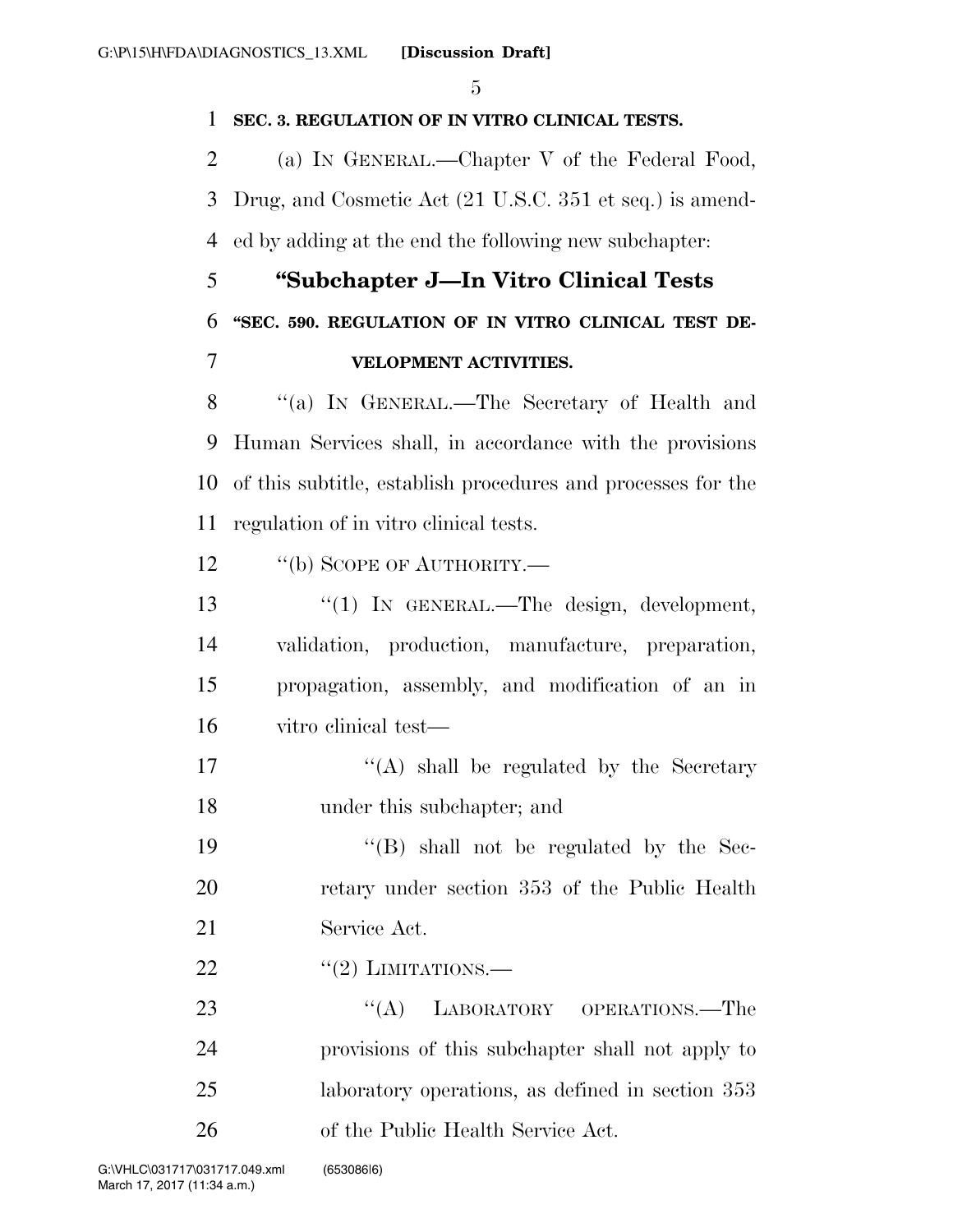| $\mathbf{1}$   | "(B) PUBLIC HEALTH SURVEILLANCE AC-                      |
|----------------|----------------------------------------------------------|
| $\overline{2}$ | TIVITIES.-                                               |
| 3              | "(i) IN GENERAL.—The provisions of                       |
| $\overline{4}$ | this subchapter shall not apply to a test in-            |
| 5              | tended to be used solely for public health               |
| 6              | surveillance.                                            |
| $\overline{7}$ | "(ii) DEFINITION.—In this subpara-                       |
| 8              | graph, the term 'public health surveillance'             |
| 9              | means ongoing systematic activities, in-                 |
| 10             | cluding collection, analysis, and interpreta-            |
| 11             | tion of health-related data, essential to                |
| 12             | planning, implementing, and evaluating                   |
| 13             | public health practice.                                  |
| 14             | "(C) OTHER LIMITATIONS.—Nothing in                       |
| 15             | this subchapter shall be construed to limit or           |
| 16             | interfere with the authority of a health care            |
| 17             | practitioner to prescribe, order, or use the re-         |
| 18             | sults of an in vitro clinical test with respect to       |
| 19             | a patient for any purpose within a health care           |
| 20             | practitioner-patient relationship, as defined by         |
| 21             | applicable State law.                                    |
| 22             | "(c) AGENCY CENTER.—Not later than 90 calendar           |
| 23             | days after the date of enactment of the Diagnostic Accu- |
| 24             | racy and Innovation Act, the Secretary shall establish   |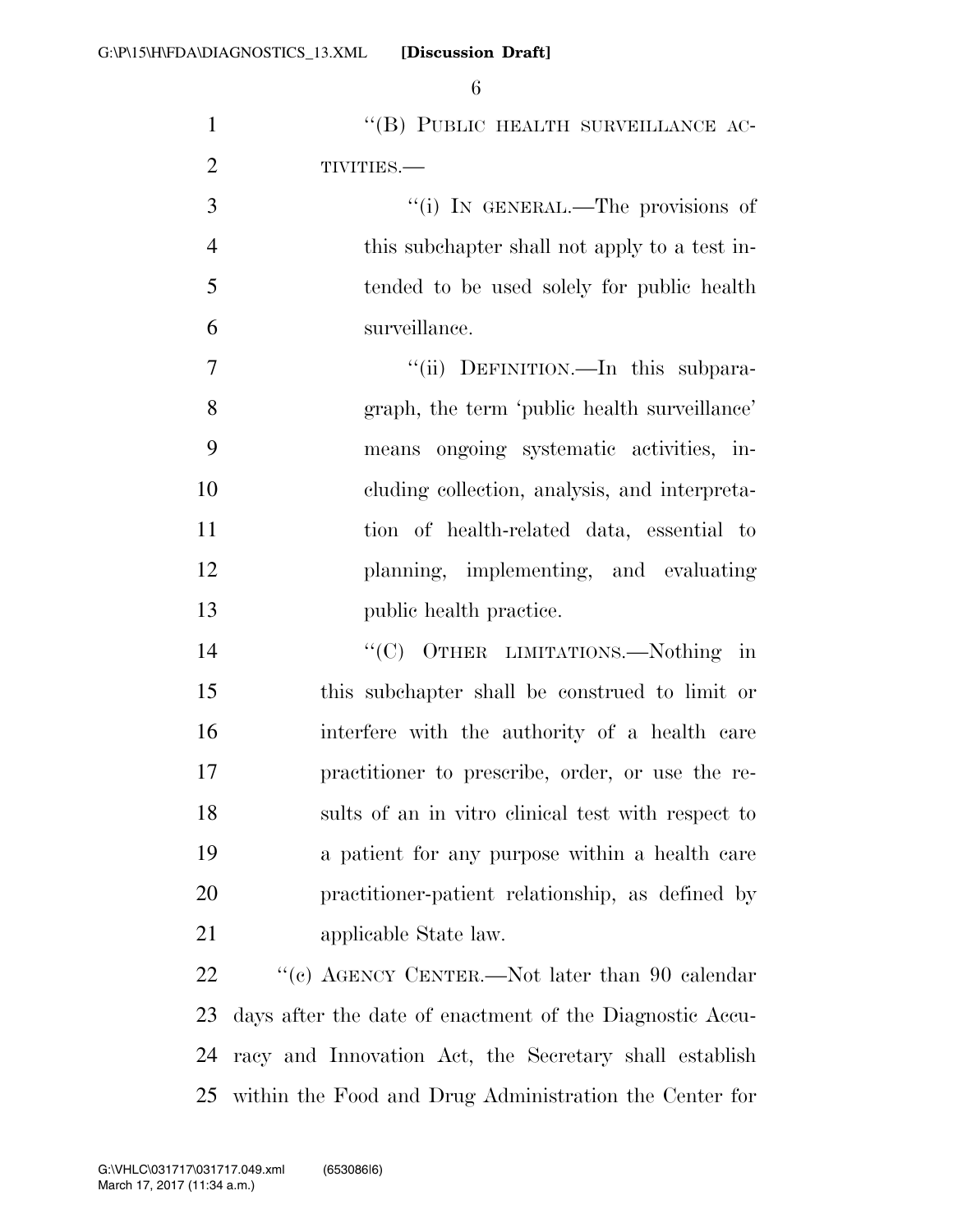In Vitro Clinical Tests, which shall report to the Commis- sioner of Food and Drugs in the same manner as the other agency centers within the Food and Drug Administration. The Center shall be responsible for the implementation of this subchapter and closely related matters assigned by the Commissioner. Senior management of the Center shall include at least one person with management experience in clinical laboratory operations and at least one person with management experience in the development or com-mercialization of finished products.

11 ""(d) DEFINITIONS.—In this subchapter:

 ''(1) The terms 'analytical validity' and 'analyt- ically valid' mean, with respect to an in vitro clinical test, the ability of the in vitro clinical test—

15 "(A) to identify, measure, detect, calculate, or analyze one or more analytes, biomarkers, substances, or other targets intended to be identified, measured, detected, calculated, or analyzed by the test; or

 ''(B) as applicable, the ability of the in vitro clinical test to assist in such identification, measurement, detection, calculation, or anal-23 ysis, as claimed by the developer.

24 "(2) The terms 'clinical validity' and 'clinically valid'—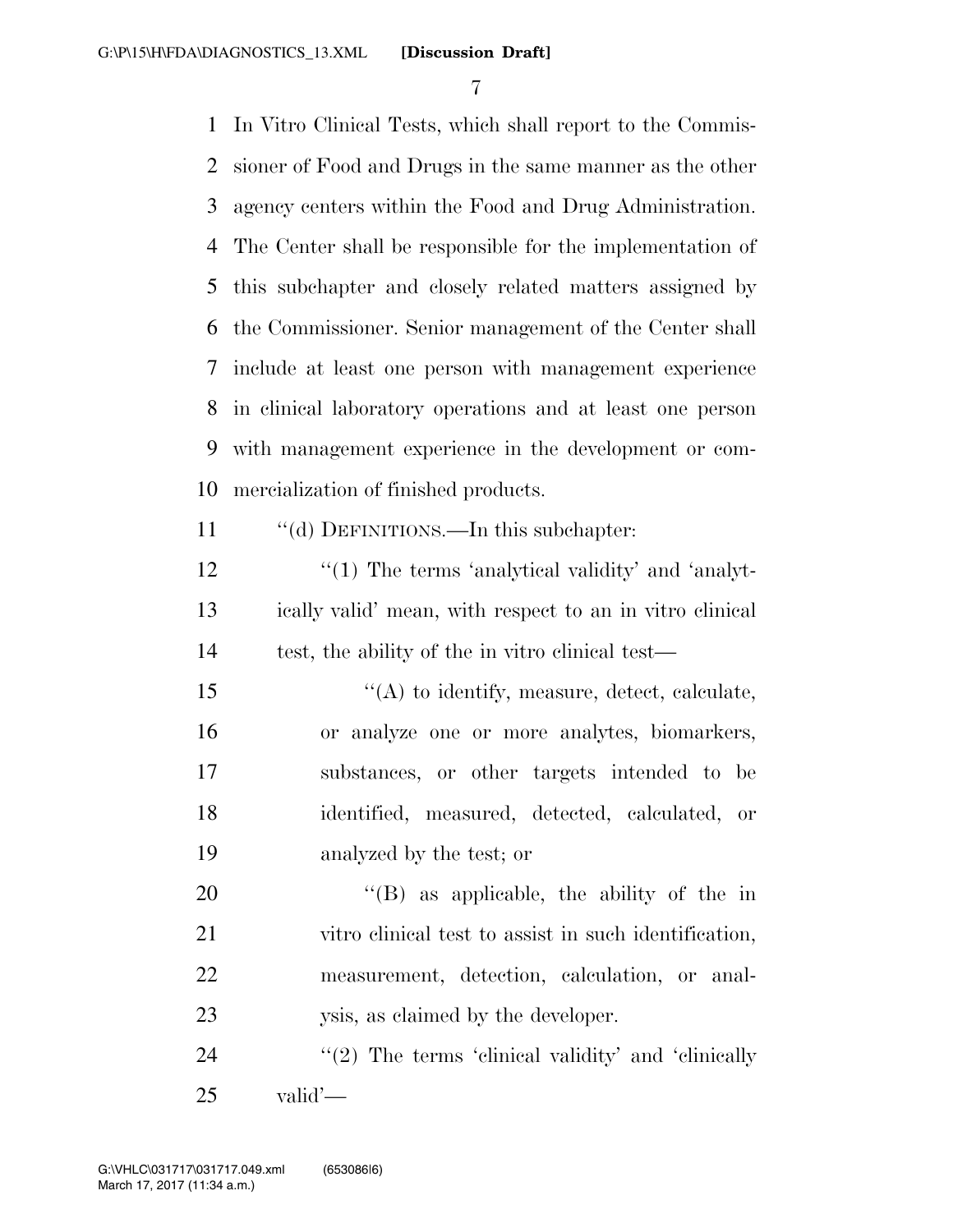| $\mathbf{1}$   | $\lq\lq$ mean, with respect to an in vitro clin-         |
|----------------|----------------------------------------------------------|
| $\overline{2}$ | ical test, the reliability and accuracy with which       |
| 3              | the test, as claimed by the developer—                   |
| $\overline{4}$ | "(i) identifies, screens, measures, de-                  |
| 5              | tects, calculates, predicts, monitors, or as-            |
| 6              | sists in selecting treatment for, a disease              |
| 7              | or other condition in humans;                            |
| 8              | "(ii) identifies, screens, measures, de-                 |
| 9              | tects, predicts, or monitors characteristics             |
| 10             | related to an individual's clinical status; or           |
| 11             | "(iii) as applicable, assists in such                    |
| 12             | identification, screening, measurement, de-              |
| 13             | tection, calculation, or analysis; and                   |
| 14             | $\lq$ (B) exclude clinical utility.                      |
| 15             | $"$ (3) The term 'developer' means the person re-        |
| 16             | sponsible for the design, development, validation,       |
| 17             | production, manufacture, preparation, propagation,       |
| 18             | assembly, or initial importation of an in vitro clinical |
| 19             | test.                                                    |
| 20             | $\lq(4)$ The terms 'laboratory', 'laboratory oper-       |
| 21             | ations', and 'standard operating procedures' have        |
| 22             | the meanings given to such terms in section              |
| 23             | $353(a)(3)$ of the Public Health Service Act.            |
| 24             | $\lq(5)$ The term 'mitigating measures' means,           |
| 25             | with respect to an in vitro clinical test, one or more   |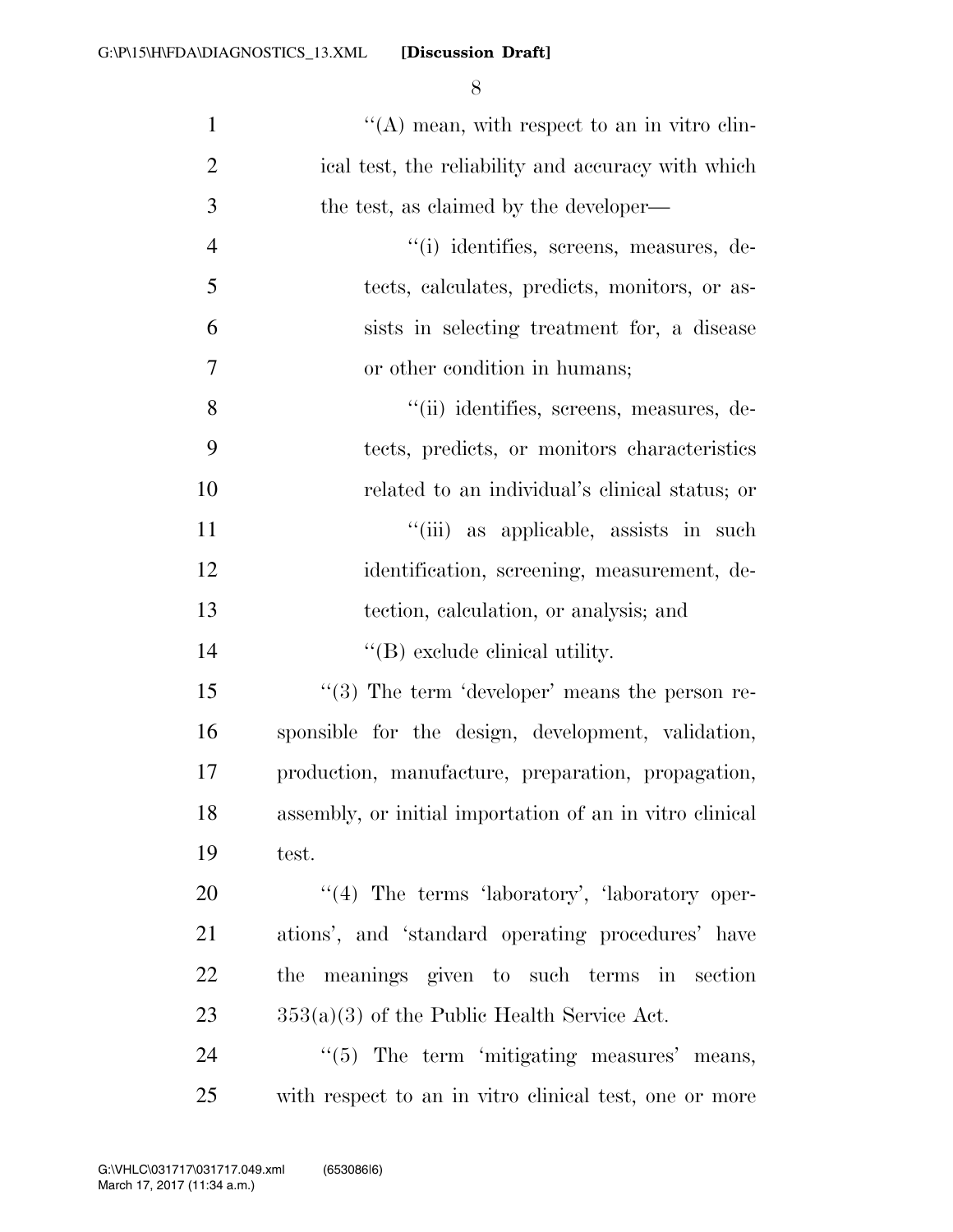| $\mathbf{1}$   | measures that the Secretary determines, based on           |
|----------------|------------------------------------------------------------|
| $\overline{2}$ | available evidence, are necessary to provide a reason-     |
| 3              | able assurance of the analytical validity and clinical     |
| $\overline{4}$ | validity, or probable clinical validity, as applicable, of |
| 5              | an in vitro clinical test for its intended use, in a par-  |
| 6              | ticular risk classification.                               |
| 7              | $((6)$ The term 'modification', with respect to an         |
| 8              | in vitro clinical test—                                    |
| 9              | $\lq\lq$ means—                                            |
| 10             | "(i) any change to a finished product;                     |
| 11             | <b>or</b>                                                  |
| 12             | "(ii) a change to the design or in-                        |
| 13             | tended use of a laboratory test protocol;                  |
| 14             | $\lq\lq(B)$ excludes any change to, or activity            |
| 15             | that constitutes, laboratory operations; and               |
| 16             | $"$ (C) excludes any activity that constitutes             |
| 17             | the practice of medicine.                                  |
| 18             | $\lq(7)$ The term 'offer' means to make available          |
| 19             | for purchase, order, prescription, or use.                 |
| 20             | "(8) The term 'platform' means an in vitro clin-           |
| 21             | ical test that is hardware intended by the hardware's      |
| 22             | developer to be used with one or more in vitro clin-       |
| 23             | ical tests to generate a clinical test result, including   |
| 24             | effectuate<br>the<br>software<br>used<br>hardware's<br>to  |
| 25             | functionality.                                             |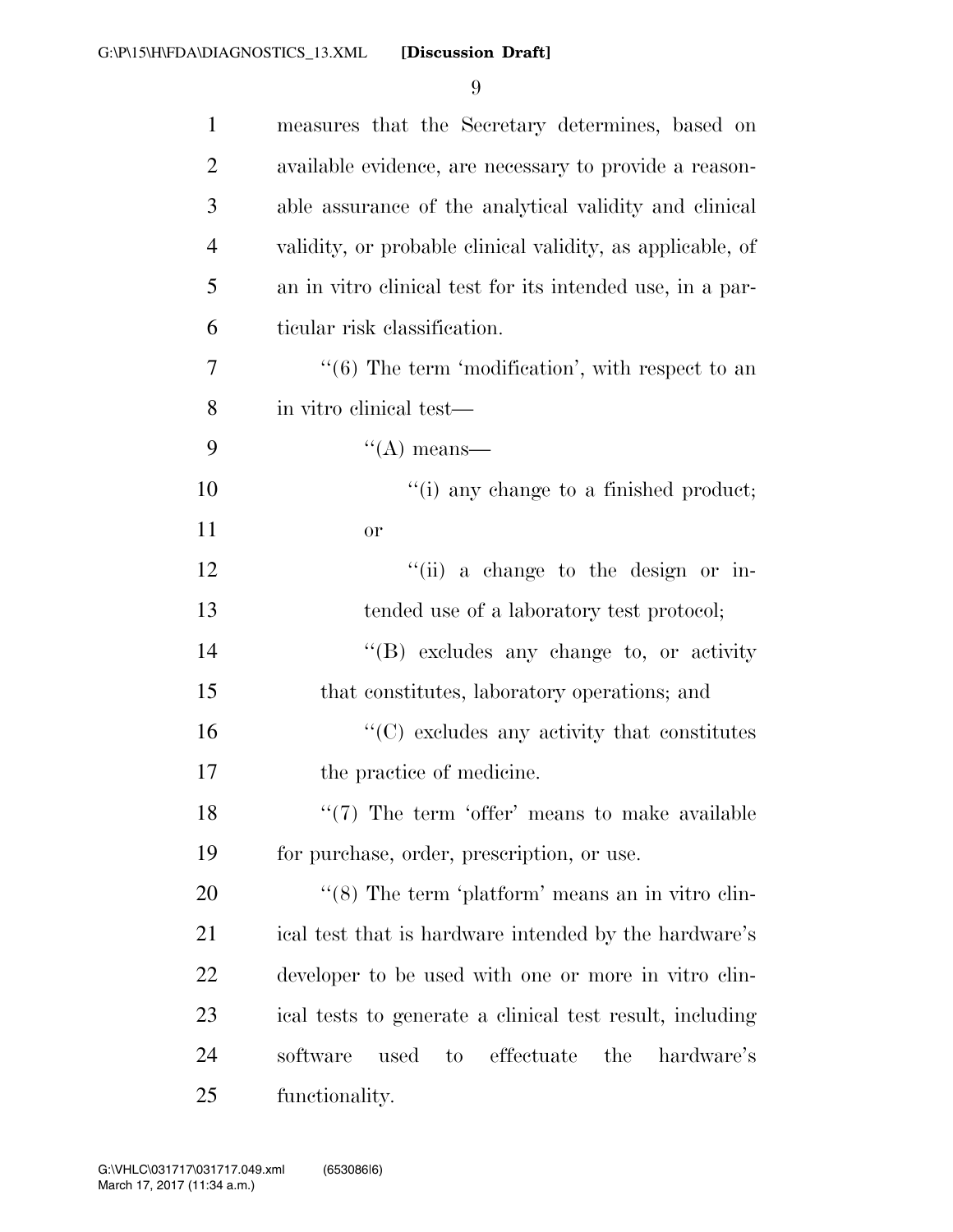| 1              | " $(9)$ The term 'probable clinical validity' means,   |
|----------------|--------------------------------------------------------|
| $\overline{2}$ | based on currently available evidence with respect to  |
| 3              | an in vitro clinical test, it is more likely than not  |
| $\overline{4}$ | that the in vitro clinical test is clinically valid.   |
| 5              | $\lq(10)$ The term 'rare disease in vitro clinical     |
| 6              | $test'$ —                                              |
| $\tau$         | $\lq\lq$ means an in vitro clinical test in-           |
| 8              | tended to identify, measure, detect, predict,          |
| 9              | monitor, or assist in selecting treatment for a        |
| 10             | disease or condition with an incidence of 8,000        |
| 11             | or fewer per year or a prevalence of $50,000$ or       |
| 12             | fewer in the United States; and                        |
| 13             | "(B) excludes an in vitro clinical test in-            |
| 14             | tended solely for the screening of asymptomatic        |
| 15             | patients or predicting the occurrence of a future      |
| 16             | disease or condition in asymptomatic patients.         |
| 17             | $\lq(11)(A)$ The<br>term 'reasonable assurance'        |
| 18             | means the degree of valid scientific evidence for in   |
| 19             | vitro clinical tests needed to demonstrate analytical  |
| 20             | validity or clinical validity, for the intended use of |
| 21             | the in vitro clinical test, as applicable, which may   |
| 22             | vary based upon the relevant—                          |
| 23             | "(i) population size;                                  |
| 24             | "(ii) disease or condition;                            |
| 25             | "(iii) demographic representation;                     |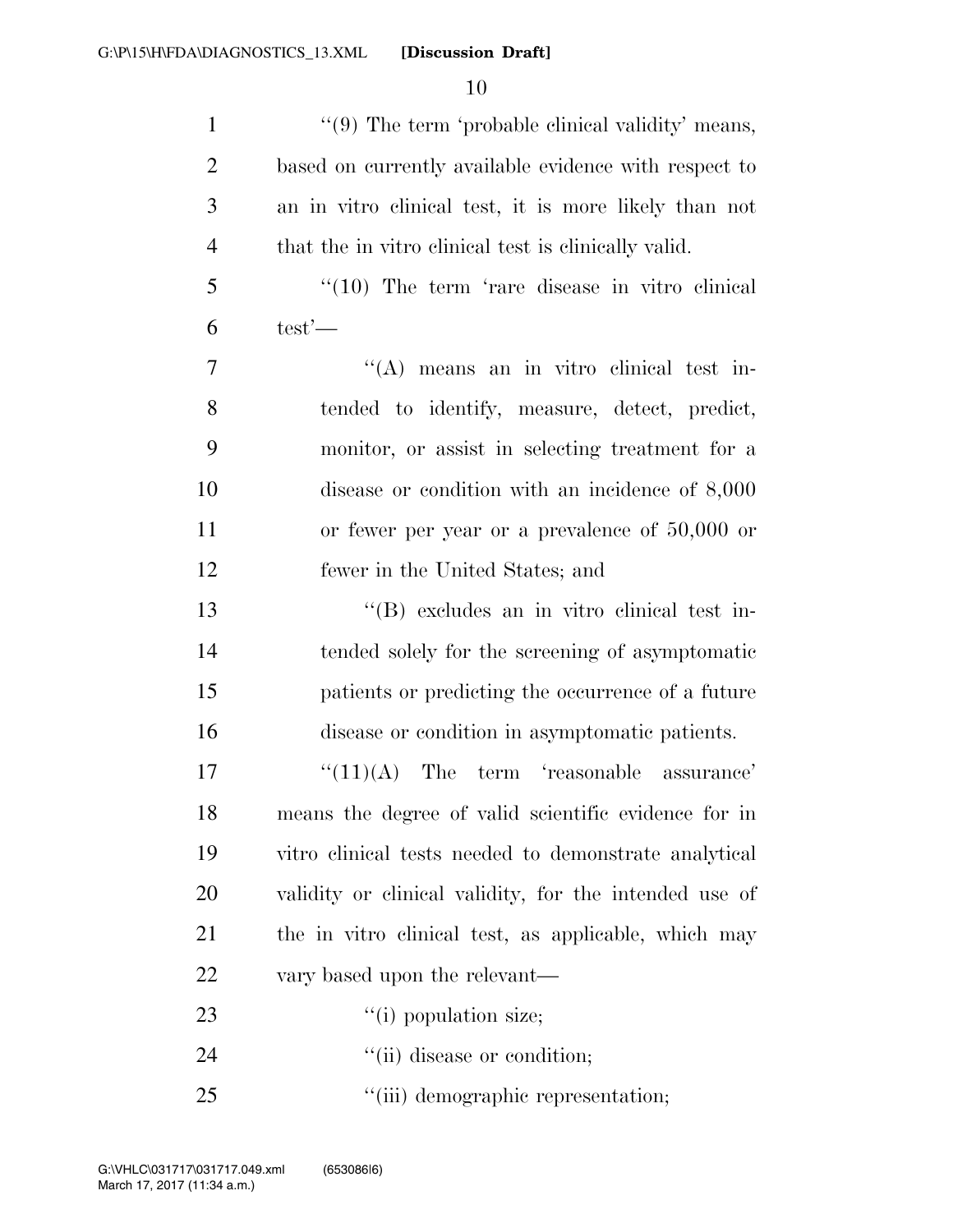| $\mathbf{1}$   | "(iv) type of use claim (such as predictive,                |
|----------------|-------------------------------------------------------------|
| $\overline{2}$ | prognostic, diagnostic, monitoring, treatment               |
| 3              | selection, and screening uses);                             |
| $\overline{4}$ | $f'(v)$ risk classification;                                |
| 5              | "(vi) availability of warnings and restric-                 |
| 6              | tions or other mitigating measures;                         |
| $\overline{7}$ | "(vii) use environment;                                     |
| 8              | "(viii) user;                                               |
| 9              | "(ix) feasibility of data collection, including             |
| 10             | for example as may be affected by disease or                |
| 11             | condition prevalence;                                       |
| 12             | "(x) impact of requiring additional data                    |
| 13             | collection on innovation;                                   |
| 14             | "(xi) experience with similar in vitro clin-                |
| 15             | ical tests;                                                 |
| 16             | "(xii) ease of use; or                                      |
| 17             | "(xiii) other factors.                                      |
| 18             | "(B) There is reasonable assurance of the ana-              |
| 19             | lytical validity and clinical validity of an in vitro clin- |
| <b>20</b>      | ical test when it can be determined, based upon valid       |
| 21             | scientific evidence, that the use of the in vitro clin-     |
| 22             | ical test for its intended use will provide results that    |
| 23             | are analytically valid and clinically valid in a signifi-   |
| 24             | cant portion of the intended-use population.                |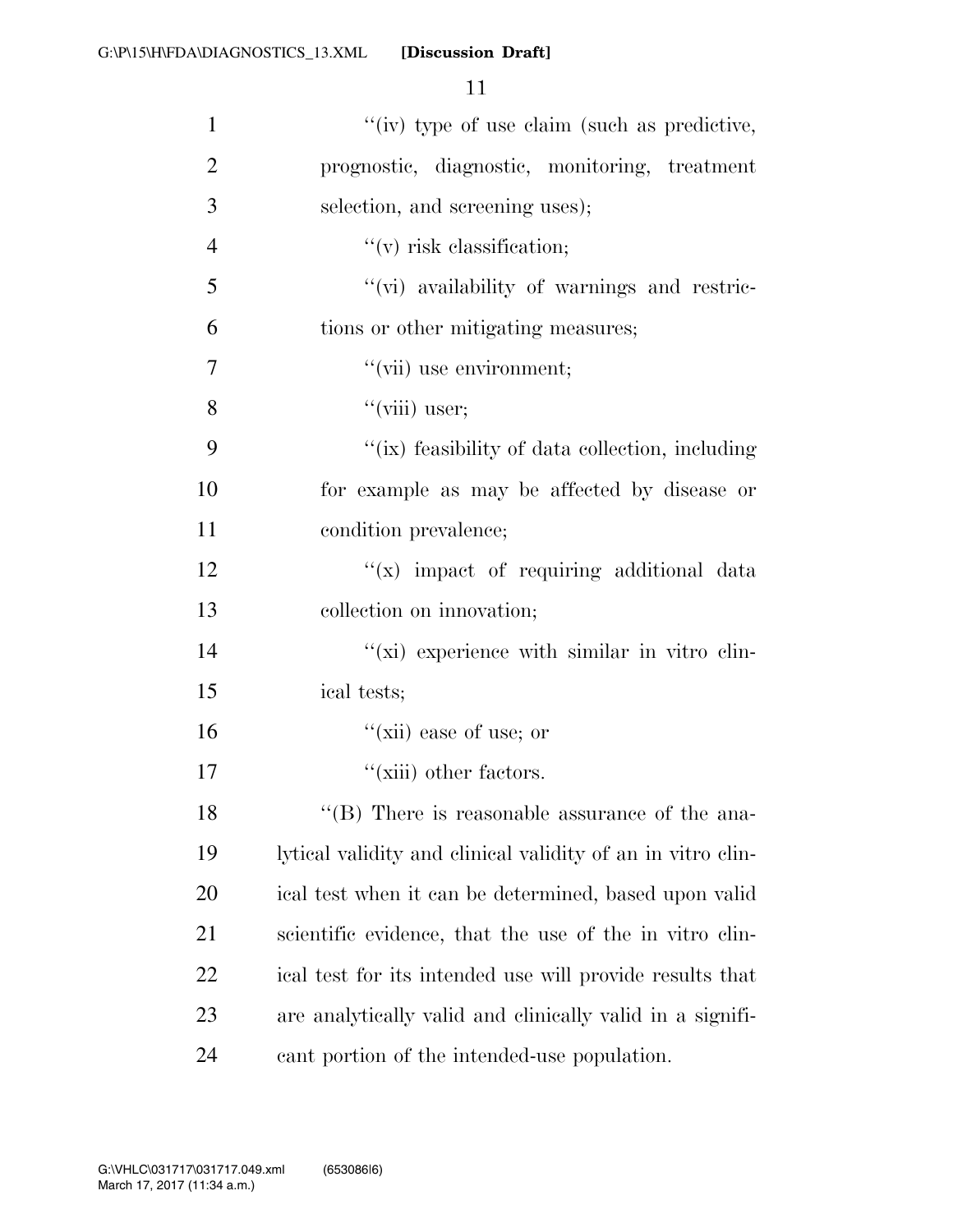| $\mathbf{1}$   | $\lq(12)(A)$ The term 'valid scientific evidence'      |
|----------------|--------------------------------------------------------|
| $\overline{2}$ | means, with respect to an in vitro clinical test, evi- |
| 3              | dence—                                                 |
| $\overline{4}$ | "(i) which has been generated and                      |
| 5              | evaluated by persons qualified by training             |
| 6              | or experience to do so, using procedures               |
| 7              | generally accepted by other persons so                 |
| 8              | qualified; and                                         |
| 9              | "(ii) from which it can be fairly and                  |
| 10             | responsibly concluded by qualified experts             |
| 11             | that there is a reasonable assurance of an-            |
| 12             | alytical validity and clinical validity, or            |
| 13             | probable clinical validity where applicable,           |
| 14             | of the in vitro clinical test for its intended         |
| 15             | use.                                                   |
| 16             | "(B) Subject to subparagraph $(A)$ , the term          |
| 17             | 'valid scientific evidence' may, with respect to an in |
| 18             | vitro clinical test, include, alone or in combination- |
| 19             | "(i) peer-reviewed literature;                         |
| 20             | "(ii) clinical guidelines;                             |
| 21             | "(iii) reports of significant human experi-            |
| 22             | ence with an in vitro clinical test;                   |
| 23             | $\lq\lq$ (iv) bench studies;                           |
| 24             | $f'(v)$ case studies or histories;                     |
| 25             | $\lq\lq$ (vi) clinical data;                           |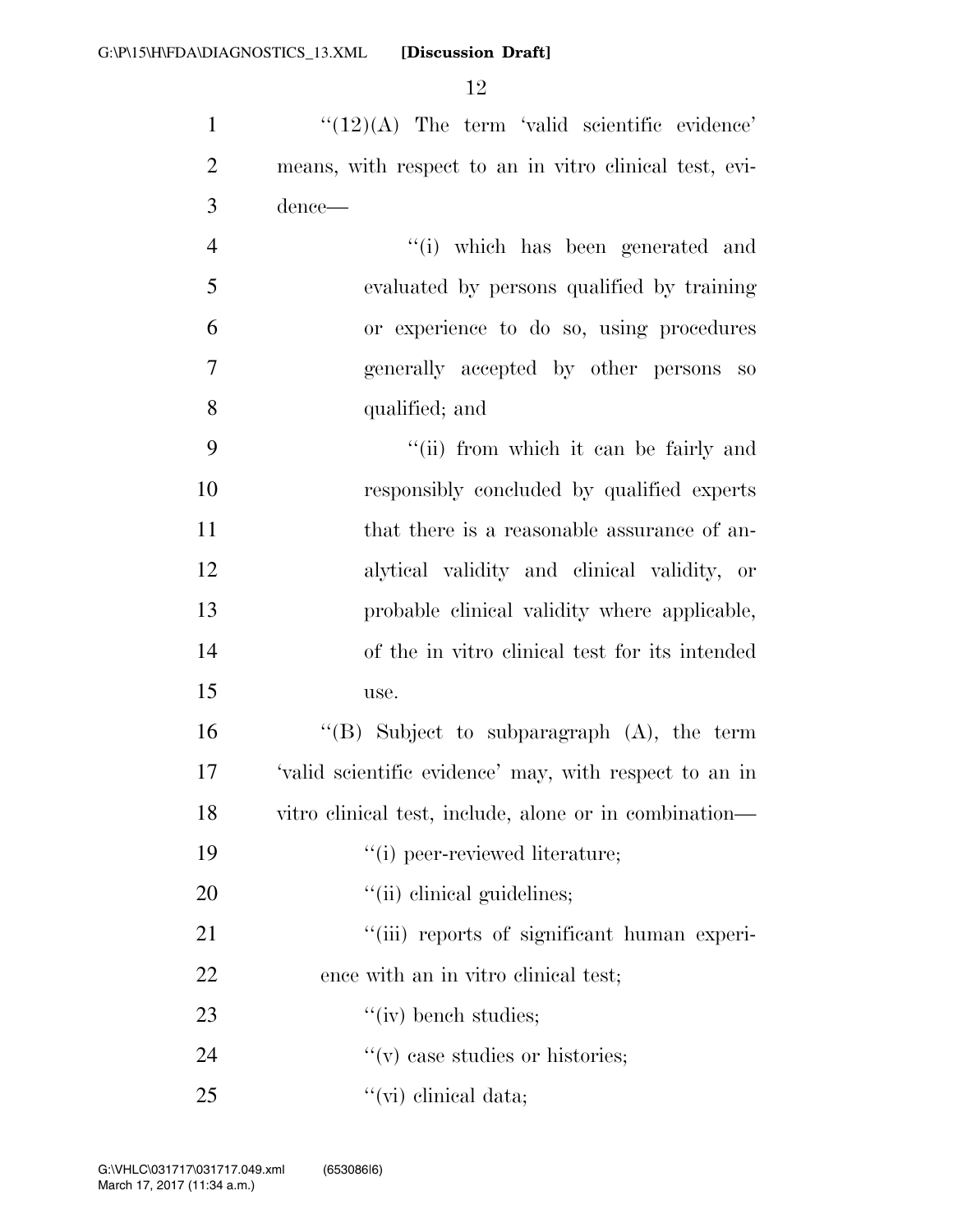| $\mathbf{1}$   | "(vii) consensus standards;                              |
|----------------|----------------------------------------------------------|
| $\overline{2}$ | "(viii) reference standards;                             |
| 3              | $\lq\lq$ (ix) data registries;                           |
| $\overline{4}$ | "(x) postmarket data;                                    |
| 5              | $f(x)$ clinical trials; and                              |
| 6              | "(xii) data collected in countries other than            |
| 7              | the United States.                                       |
| 8              | "SEC. 590A. CLASSIFICATION OF IN VITRO CLINICAL TESTS.   |
| 9              | "(a) RISK CLASSIFICATION.—                               |
| 10             | "(1) IN GENERAL.—The Secretary shall, based              |
| 11             | on the intended use of an in vitro clinical test, estab- |
| 12             | lish the following risk classes and classify in vitro    |
| 13             | clinical tests within such classes in accordance with    |
| 14             | this section:                                            |
| 15             | $\lq\lq$ (A) High-risk.                                  |
| 16             | $\lq\lq (B)$ Moderate-risk.                              |
| 17             | " $(C)$ Low-risk.                                        |
| 18             | "(2) HIGH-RISK CLASS.—An in vitro clinical               |
| 19             | test shall be regulated as high-risk if—                 |
| 20             | $\lq\lq$ a clinically significant inaccurate re-         |
| 21             | sult for the intended use would cause serious or         |
| 22             | irreversible harm, prolonged disability, or death,       |
| 23             | to the patient or public based on a failure to           |
| 24             | treat, an incorrect treatment, or an invasive            |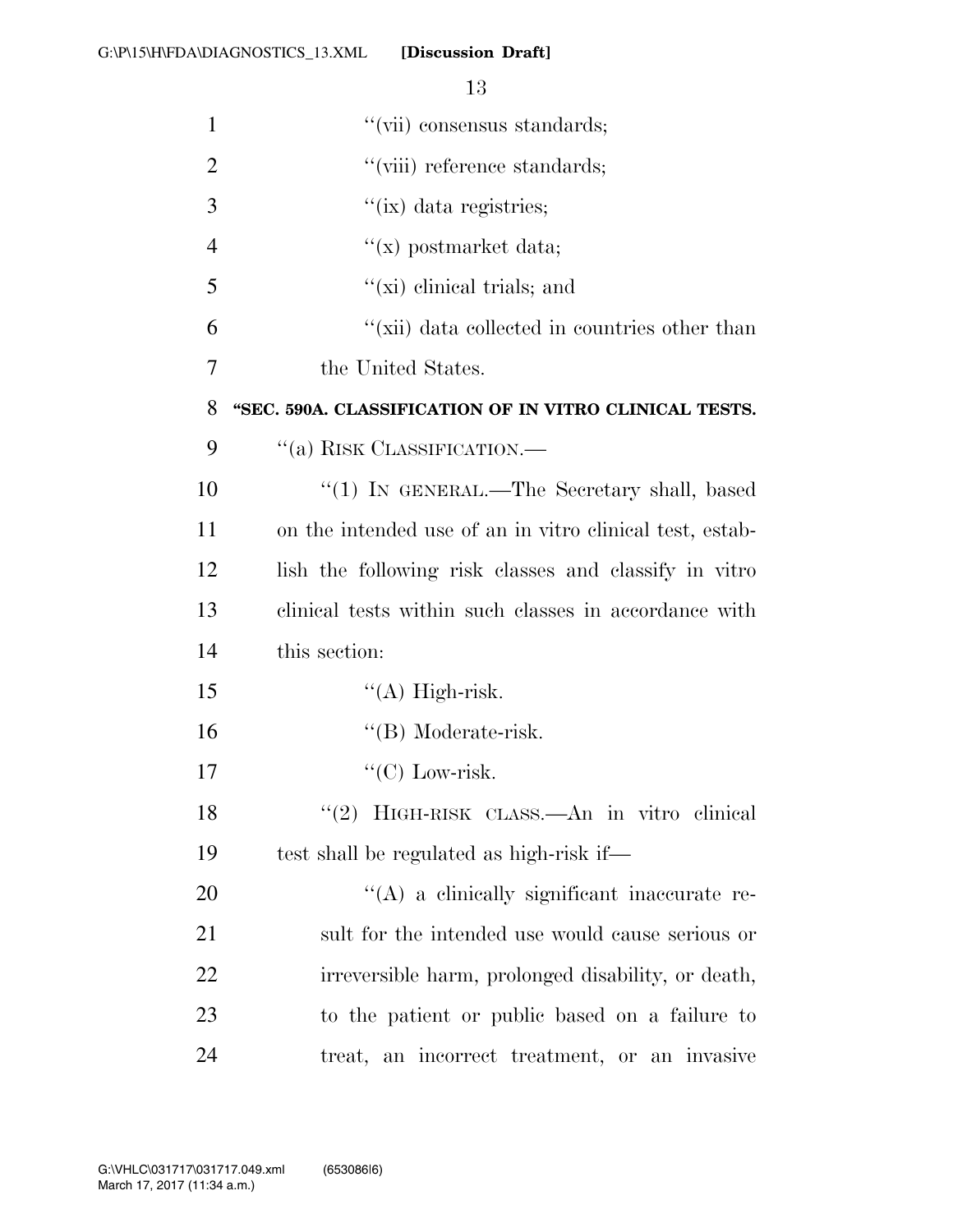| $\mathbf{1}$   | procedure, if such inaccurate result were unde-     |
|----------------|-----------------------------------------------------|
| $\overline{2}$ | tected when used as intended;                       |
| 3              | $\lq\lq (B)$ none of the factors specified in para- |
| 4              | $graph(5)$ has the capacity to prevent or detect    |
| 5              | such inaccurate result or otherwise mitigate the    |
| 6              | risk of such inaccurate result; and                 |
| 7              | $\lq\lq$ (C) the risk of adverse patient impact or  |
| 8              | adverse public health impact caused by an inac-     |
| 9              | curate result is not remote.                        |
| 10             | "(3) MODERATE-RISK CLASS.—An in vitro clin-         |
| 11             | ical test shall be regulated as moderate-risk if—   |
| 12             | $\lq\lq$ the test meets the criteria specified in   |
| 13             | paragraph $(2)(A)$ for classification as high-risk, |
| 14             | but one or more factors described in paragraph      |
| 15             | (5) has the capacity to prevent or detect the       |
| 16             | clinically significant inaccurate result or other-  |
| 17             | wise mitigate the risk; or                          |
| 18             | $\lq\lq(B)(i)$ a clinically significant inaccurate  |
| 19             | result for the intended use would cause non-life-   |
| 20             | threatening injury, injury that is medically re-    |
| 21             | versible, or delay in necessary treatment if such   |
| 22             | inaccurate result were undetected when used as      |
| 23             | intended;                                           |
| 24             | "(ii) none of the factors described in para-        |
| 25             | $graph(5)$ has the capacity to prevent or detect    |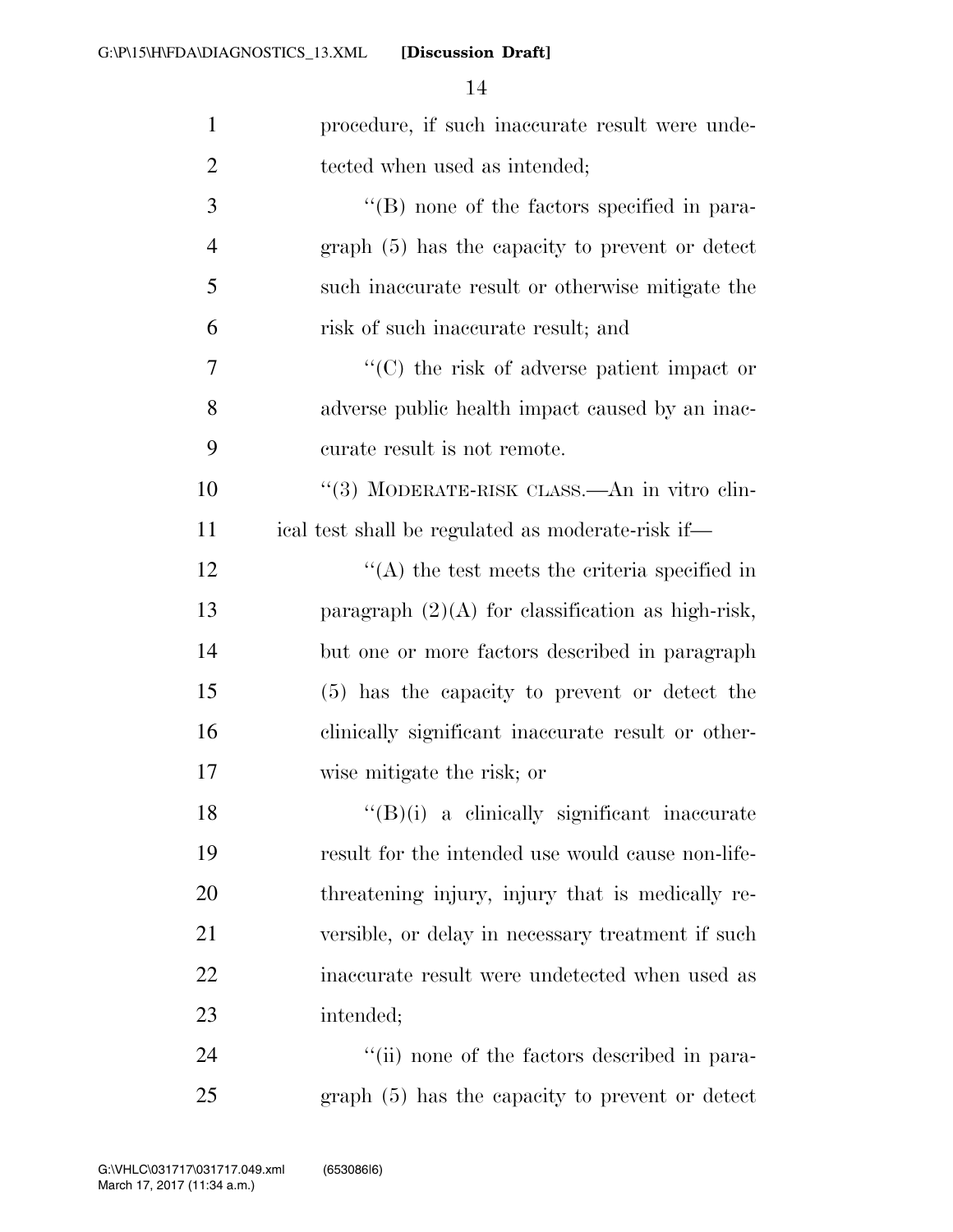| $\mathbf{1}$   | such inaccurate result or otherwise mitigate the    |
|----------------|-----------------------------------------------------|
| $\overline{2}$ | risk of such inaccurate result; and                 |
| 3              | "(iii) the risk of adverse patient impact or        |
| $\overline{4}$ | adverse public health impact caused by an inac-     |
| 5              | curate result is not remote.                        |
| 6              | "(4) LOW-RISK CLASS.—An in vitro clinical test      |
| 7              | shall be regulated as low-risk if—                  |
| 8              | $\lq\lq$ the test meets the criteria for classi-    |
| 9              | fication as moderate-risk specified in paragraph    |
| 10             | $(3)(B)(i)$ , but one or more factors described in  |
| 11             | paragraph (5) has the capacity to prevent or        |
| 12             | detect the clinically significant inaccurate result |
| 13             | or otherwise mitigate the risk;                     |
| 14             | "(B) a clinically significant inaccurate re-        |
| 15             | sult for the intended use would cause minimal       |
| 16             | or no harm, immediately reversible harm, or no      |
| 17             | disability if such inaccurate result were unde-     |
| 18             | tected when used as intended; or                    |
| 19             | "(C) the risk of adverse patient impact or          |
| 20             | adverse public health impact caused by an inac-     |
| 21             | curate result is remote.                            |
| 22             | " $(5)$ RISK REDUCING FACTORS.—A factor de-         |
| 23             | scribed in this paragraph is one of the following:  |
| 24             | "(A) The in vitro clinical test's technology        |
| 25             | and clinical use are well characterized.            |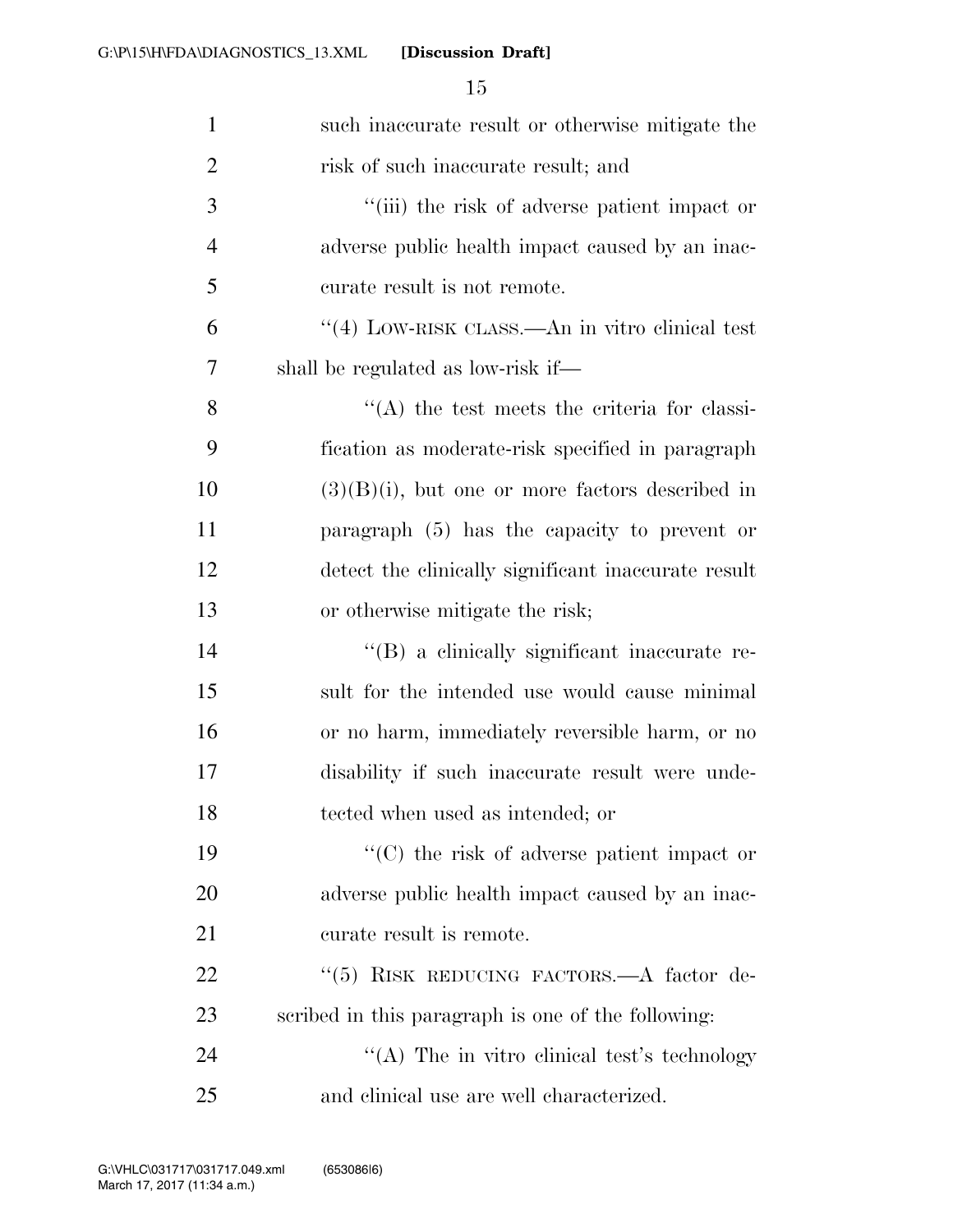| $\mathbf{1}$   | $\lq\lq$ (B) Clinical circumstances in which the in               |
|----------------|-------------------------------------------------------------------|
| $\overline{2}$ | vitro clinical test is used, including clinical pres-             |
| 3              | entation.                                                         |
| $\overline{4}$ | "(C) The availability of—                                         |
| 5              | "(i) other tests, such as confirmatory                            |
| 6              | or adjunctive tests; or                                           |
| 7              | "(ii) relevant materials standards.                               |
| 8              | $\lq\lq$ (D) Such other factors as the Secretary                  |
| 9              | considers necessary.                                              |
| 10             | $\lq\lq$ (E) Mitigating measures.                                 |
| 11             | "(b) PRECLASSIFICATION MEETING.—Before submit-                    |
| 12             | ting a request under subsection $(e)$ or $(d)$ for classification |
| 13             | or reclassification, as applicable, of an in vitro clinical       |
| 14             | $test-$                                                           |
| 15             | $\lq(1)$ the developer of the test or any other in-               |
| 16             | terested person may submit to the Secretary a writ-               |
| 17             | ten request for a meeting to discuss and provide in-              |
| 18             | formation relating to classification or reclassification          |
| 19             | of the test; and                                                  |
| 20             | $\lq(2)$ upon receipt of such a request, the Sec-                 |
| 21             | retary shall—                                                     |
| 22             | "(A) within 30 calendar days after such                           |
| 23             | receipt, or by such later date as may be agreed                   |
| 24             | to by the developer or other interested person                    |
| 25             | submitting the request, meet with such devel-                     |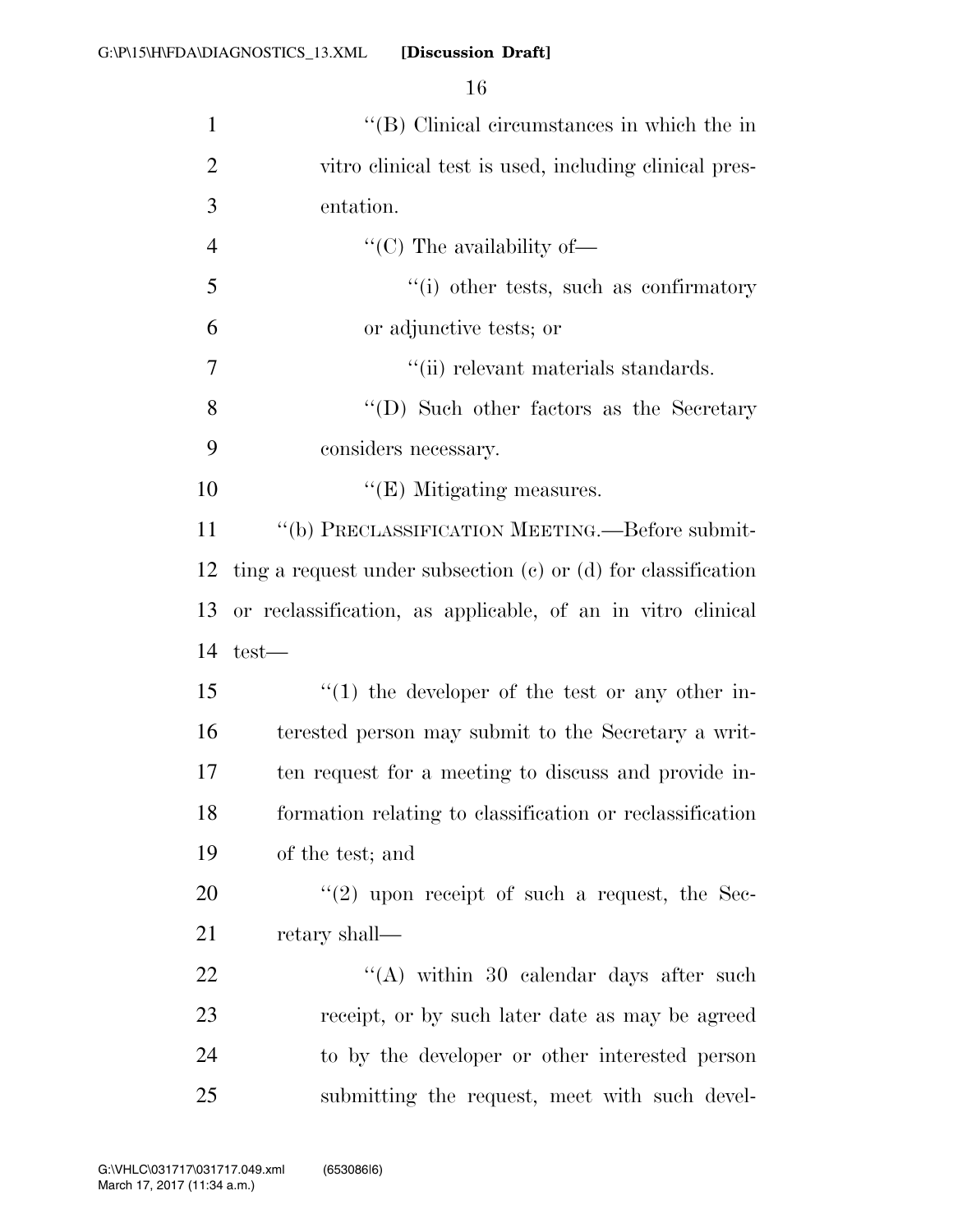| $\mathbf{1}$   | oper or other interested person who submitted           |
|----------------|---------------------------------------------------------|
| $\overline{2}$ | the request; and                                        |
| 3              | $\lq\lq$ (B) within 30 calendar days after such         |
| $\overline{4}$ | meeting, provide a written record or response           |
| 5              | describing the issues discussed and conclusions         |
| 6              | reached in the meeting.                                 |
| 7              | "(c) CLASSIFICATION PROCESS.—                           |
| 8              | $``(1)$ CLASSIFICATION BY OPERATION<br>OF               |
| 9              | LAW.—Subject to any reclassification made pursuant      |
| 10             | to subsection (d), if a type of in vitro clinical test  |
| 11             | has been classified by the Secretary under this sec-    |
| 12             | tion, and such classification remains in effect, any in |
| 13             | vitro clinical test within such type is deemed to be    |
| 14             | in the same class.                                      |
| 15             | "(2) CLASSIFICATION BY SECRETARY.—                      |
| 16             | "(A) SUBMISSION OF REQUEST.—In the                      |
| 17             | case of an in vitro clinical test that is not clas-     |
| 18             | sified pursuant to paragraph (1) or subsection          |
| 19             | (e), the developer of the in vitro clinical test or     |
| 20             | any other interested person may submit a re-            |
| 21             | quest to the Secretary for classification of the        |
| 22             | in vitro clinical test.                                 |
| 23             | "(B) FORM OF REQUEST.— $A$ request                      |
| 24             | under subparagraph (A) shall be in such form,           |
| 25             | submitted in such manner, and contain such in-          |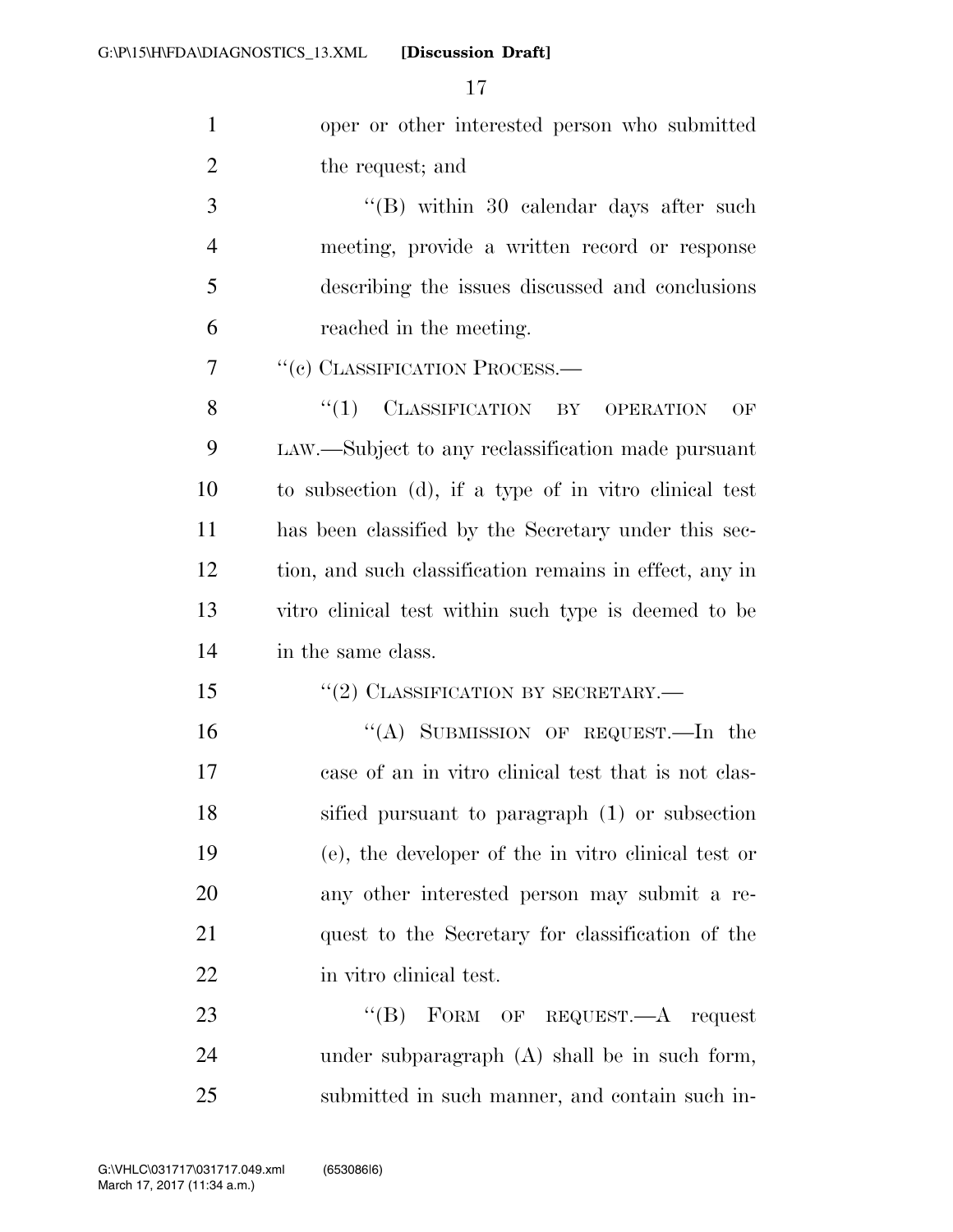| $\mathbf{1}$   | formation as the Secretary may require. At a |
|----------------|----------------------------------------------|
| $\overline{2}$ | minimum, any such request shall contain each |
| 3              | of the following:                            |
| $\overline{4}$ | "(i) A detailed description of the in        |
| 5              | vitro clinical test, including its intended  |
| 6              | uses, a description of its composition, and  |
| 7              | an explanation of the mechanism by which     |
| 8              | it functions.                                |
| 9              | "(ii) A recommended classification, in-      |
| 10             | cluding a rationale for the recommended      |
| 11             | classification.                              |
| 12             | "(iii) Proposed mitigating measures, if      |
| 13             | any, and an explanation of how the pro-      |
| 14             | posed mitigating measures support the rec-   |
| 15             | ommended classification.                     |
| 16             | "(C) DISPOSITION OF REQUEST.—The             |
| 17             | Secretary shall-                             |
| 18             | "(i) not later than 60 calendar days         |
| 19             | after receiving a request under subpara-     |
| 20             | $graph(B)$ , issue a written order—          |
| 21             | "(I) rejecting, modifying, or ac-            |
| 22             | cepting the recommended classifica-          |
| 23             | tion of the in vitro clinical test; and      |
| 24             | "(II) explaining the reasons for             |
| 25             | such decision and in the case of a           |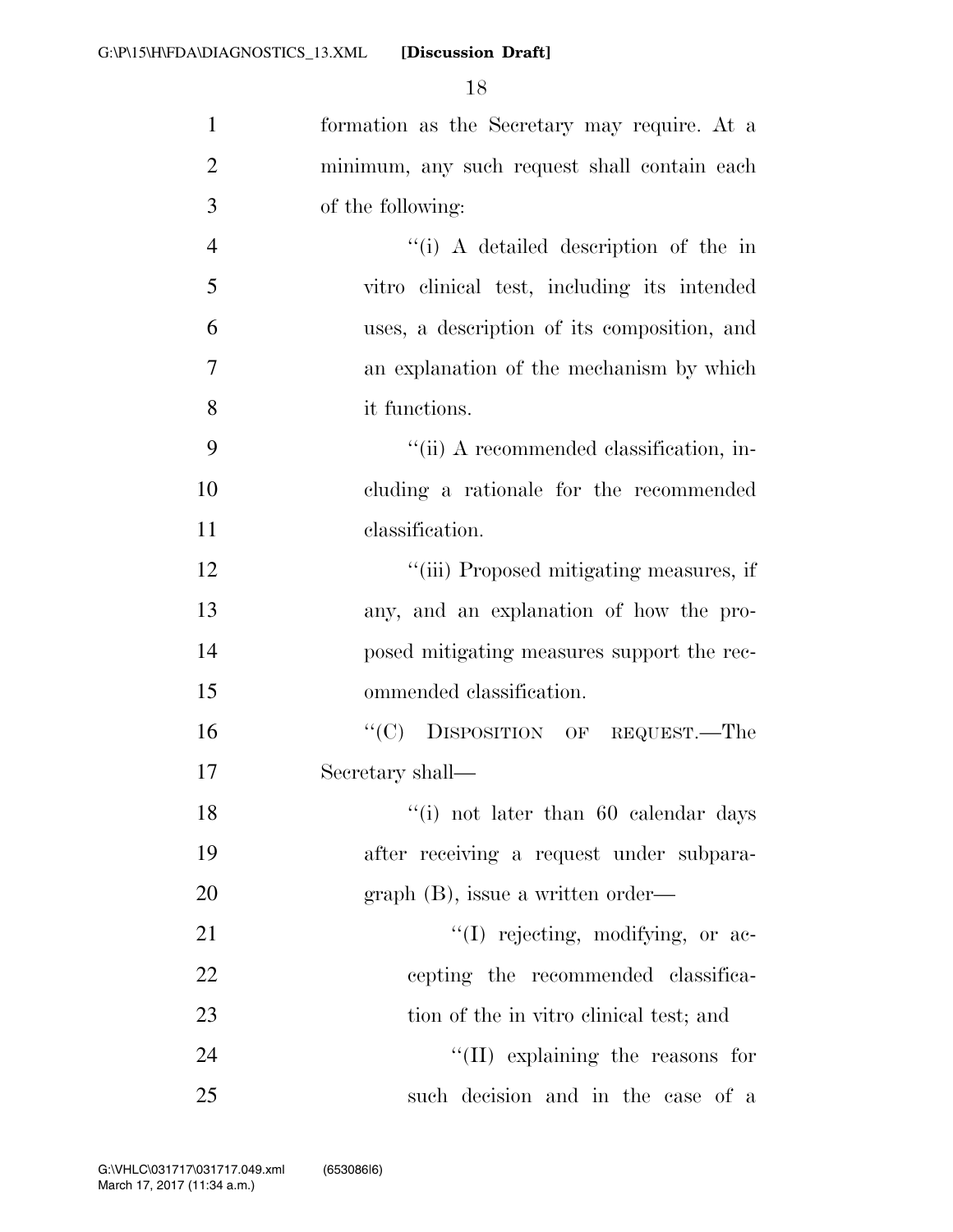**[Discussion Draft]** 

| $\mathbf{1}$   | modification or rejection of the rec-                |
|----------------|------------------------------------------------------|
| $\overline{2}$ | ommended classification, the reason                  |
| 3              | for the modification or rejection of the             |
| $\overline{4}$ | recommended classification, including                |
| 5              | the reasons why the information and                  |
| 6              | explanations submitted by the devel-                 |
| 7              | oper or other interested person (in-                 |
| 8              | cluding any valid scientific evidence                |
| 9              | relating to the in vitro clinical test in-           |
| 10             | volved) do not support the<br>rec-                   |
| 11             | ommended classification; and                         |
| 12             | "(ii) not later than 60 calendar days                |
| 13             | after issuing an order under clause (i) with         |
| 14             | respect to a recommended classification for          |
| 15             | an in vitro clinical test, publish a notice in       |
| 16             | the Federal Register announcing the clas-            |
| 17             | sification.                                          |
| 18             | $\lq\lq (D)$<br>FAILURE TO<br><b>ISSUE</b><br>TIMELY |
| 19             | ORDER.—If the Secretary fails to issue an order      |
| 20             | under subparagraph $(C)$ within the time period      |
| 21             | applicable under such subparagraph, the rec-         |
| 22             | ommended classification submitted under sub-         |
| 23             | paragraph $(B)(ii)$ shall be the final classifica-   |
| 24             | tion.                                                |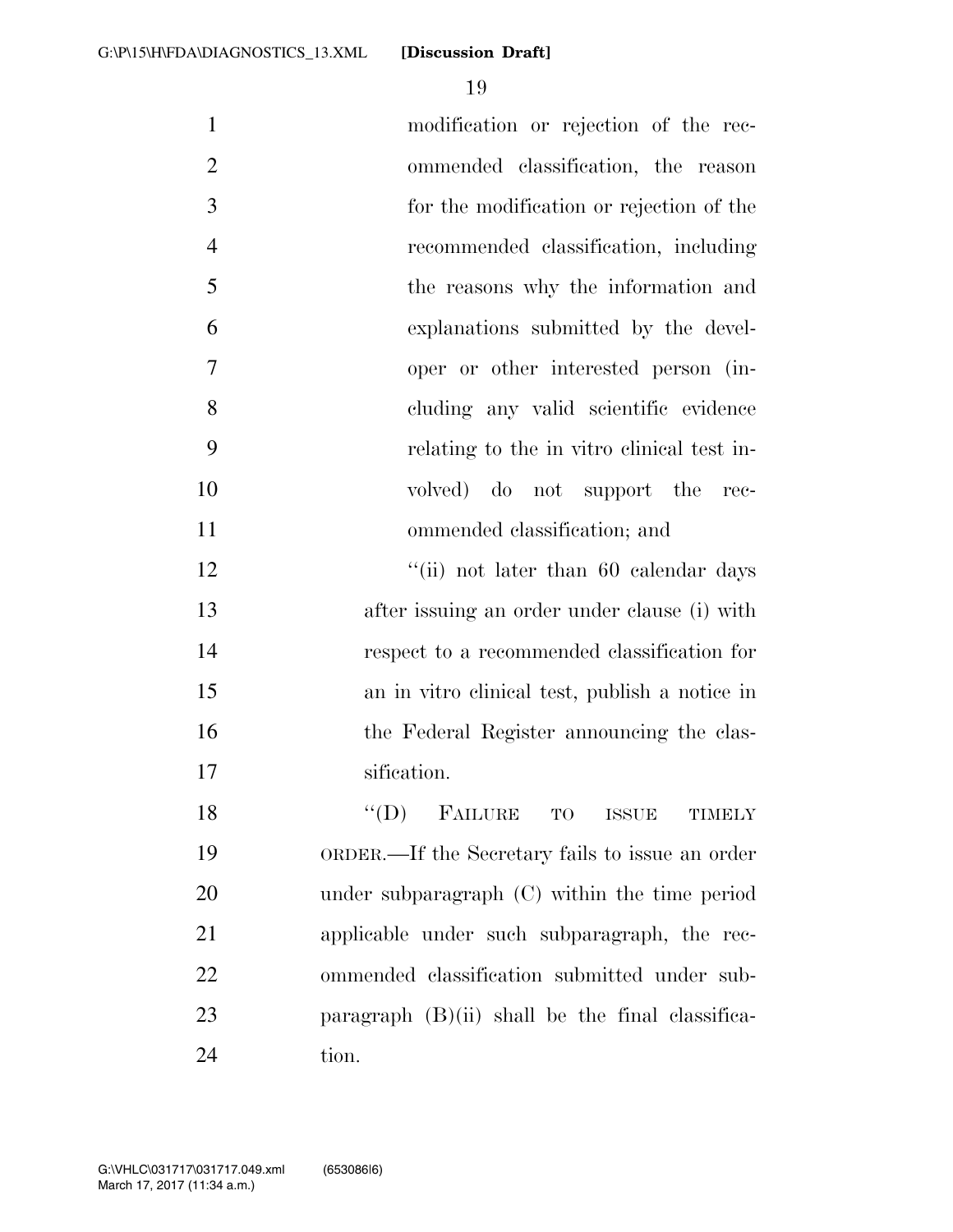| $\mathbf{1}$   | "(E) CLASSIFICATION APPEALS.—In the                    |
|----------------|--------------------------------------------------------|
| $\overline{2}$ | case of a modification or rejection of a rec-          |
| 3              | ommended classification of an in vitro clinical        |
| $\overline{4}$ | test by order issued by the Secretary under sub-       |
| 5              | paragraph $(C)(i)$ —                                   |
| 6              | "(i) such modification or rejection                    |
| 7              | shall be treated as final and immediately              |
| 8              | subject to appeal by the developer or re-              |
| 9              | questor under section 590F; and                        |
| 10             | "(ii) not later than 90 calendar days                  |
| 11             | after the date on which such modification              |
| 12             | or rejection is issued, the developer of the           |
| 13             | test may, as part of such an appeal, obtain            |
| 14             | review of the recommended classification               |
| 15             | by an advisory panel.                                  |
| 16             | "(3) MULTIPLE INTENDED USES.—If a single               |
| 17             | in vitro clinical test has multiple intended uses, any |
| 18             | such test shall be classified based on the intended    |
| 19             | use with the highest risk class.                       |
| 20             | "(4) ACCESSORIES; PLATFORMS.—                          |
| 21             | $\cdot$ (A) ACCESSORIES.—                              |
| 22             | "(i) IN GENERAL.—An in vitro clinical                  |
| 23             | test, that is intended by its developer to be          |
| 24             | used as an accessory to another in vitro               |
| 25             | clinical test, shall be classified according to        |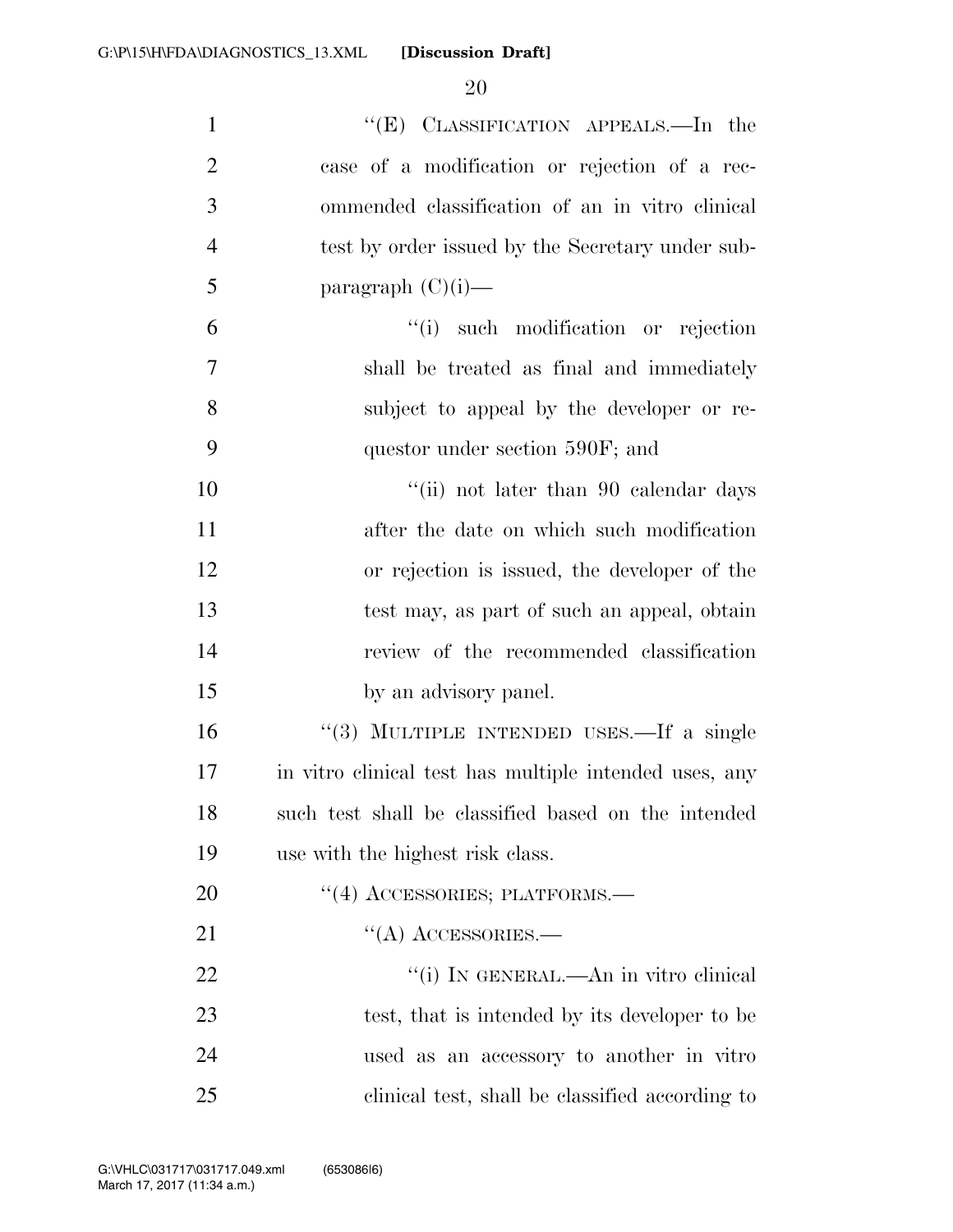its intended use and independently of any classification of any in vitro clinical test with which it is intended to be used.

4 "(ii) DEFINITION.—In this subpara- graph, the term 'accessory' means a stand- alone item intended by its developer to be used in conjunction with one or more par- ticular in vitro clinical tests to enable or assist that in vitro clinical test in per-forming its intended use.

11 "(B) PLATFORMS.—A platform shall be classified and regulated under this title sepa- rately from the in vitro clinical test or tests with which it is used and shall be classified as low-risk. An in vitro clinical test intended to be performed on the platform shall be classified according to its intended use and independently of the platform.

19 "(d) RECLASSIFICATION PROCESS.—

20 "(1) IN GENERAL.—Based on new information respecting an in vitro clinical test when used in ac- cordance with its intended use, the Secretary may, upon the Secretary's own initiative or upon petition of an interested person, by administrative order pub-lished in the Federal Register—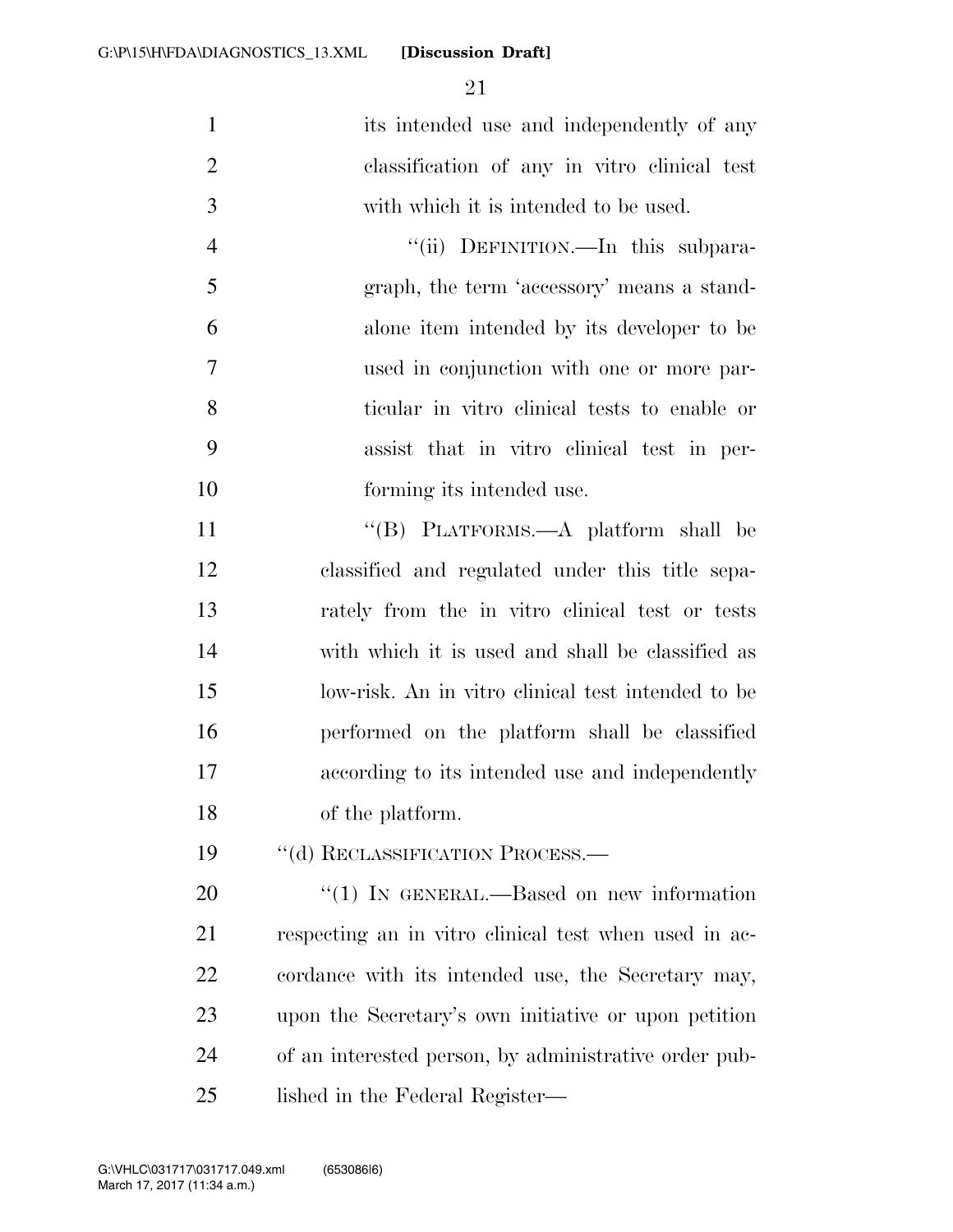| $\mathbf{1}$   | "(A) change such in vitro clinical test's              |
|----------------|--------------------------------------------------------|
| $\overline{2}$ | classification; and                                    |
| 3              | "(B) revoke or revise, as appropriate, any             |
| $\overline{4}$ | regulation or requirement issued in connection         |
| 5              | with the in vitro clinical test's previous classi-     |
| 6              | fication, notwithstanding subchapter II of chap-       |
| 7              | ter 5 of title 5, United States Code.                  |
| 8              | (2)<br><b>RECOMMENDATIONS</b><br>OF<br><b>ADVISORY</b> |
| 9              | PANEL.—In publishing an order under paragraph          |
| 10             | $(1)$ —                                                |
| 11             | $\lq\lq$ the Secretary may secure, or the in-          |
| 12             | terested person may require that the Secretary         |
| 13             | secure, from an advisory panel, a recommenda-          |
| 14             | tion respecting the proposed change in the in          |
| 15             | vitro clinical test's classification; and              |
| 16             | $\lq\lq$ the Secretary shall publish in the            |
| 17             | Federal Register any recommendation sub-               |
| 18             | mitted to the Secretary by the panel respecting        |
| 19             | such change.                                           |
| 20             | "(3) MEMBERSHIP OF ADVISORY PANELS.—Any                |
| 21             | advisory panel convened to review the classification   |
| 22             | change shall include persons with knowledge of in      |
| 23             | vitro clinical tests, laboratory operations, and the   |
| 24             | use of in vitro clinical tests.                        |

25 "(4) DOWN-CLASSIFICATION.—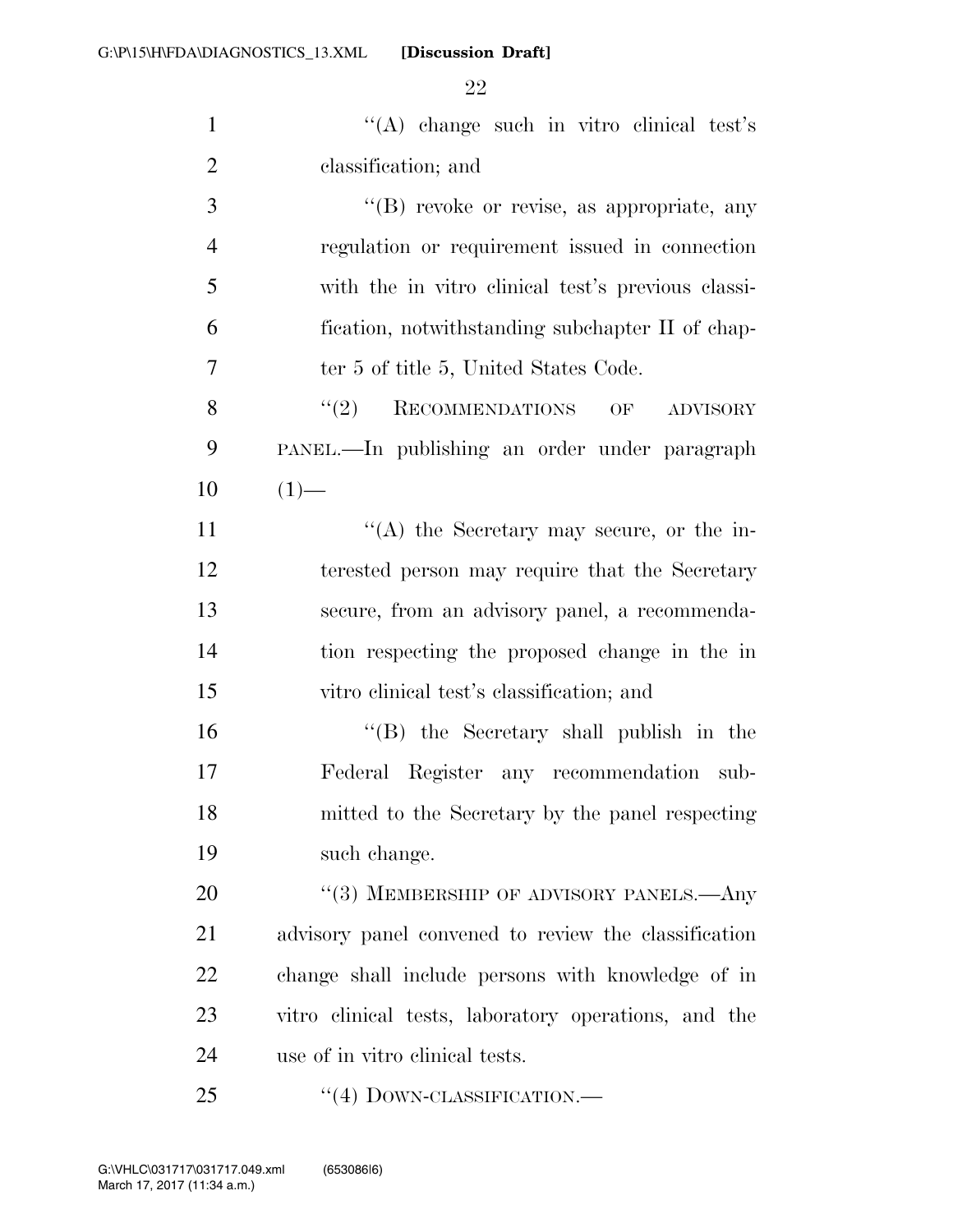| $\mathbf{1}$   | "(A) IN GENERAL.—If the Secretary, upon             |
|----------------|-----------------------------------------------------|
| $\overline{2}$ | the Secretary's own initiative or upon petition,    |
| 3              | intends to make a down-classification of an in      |
| $\overline{4}$ | vitro clinical test, the Secretary shall publish a  |
| 5              | notice in the Federal Register of such intent.      |
| 6              | Such notice shall—                                  |
| $\overline{7}$ | "(i) if the Secretary intends to modify             |
| 8              | or add mitigating measures applicable to            |
| 9              | the test involved—                                  |
| 10             | "(I) describe and provide jus-                      |
| 11             | tification for such mitigating meas-                |
| 12             | ures; and                                           |
| 13             | $\lq\lq$ (II) provide for a 90-calendar-            |
| 14             | day public comment period; and                      |
| 15             | "(ii) if the Secretary does not intend              |
| 16             | modify or add any such mitigating<br>$\rm{to}$      |
| 17             | measures, provide for a 60-calendar-day             |
| 18             | public comment period.                              |
| 19             | $\lq\lq (B)$<br>PREVENTION OF UP-CLASSIFICA-        |
| 20             | TION.—In the case of an in vitro clinical test      |
| 21             | that the Secretary determines would be up-clas-     |
| 22             | sified but for the withdrawal, modification, or     |
| 23             | addition of mitigating measures applicable to an    |
| 24             | in vitro clinical test, the Secretary shall publish |
| 25             | in the Federal Register a notice of the Sec-        |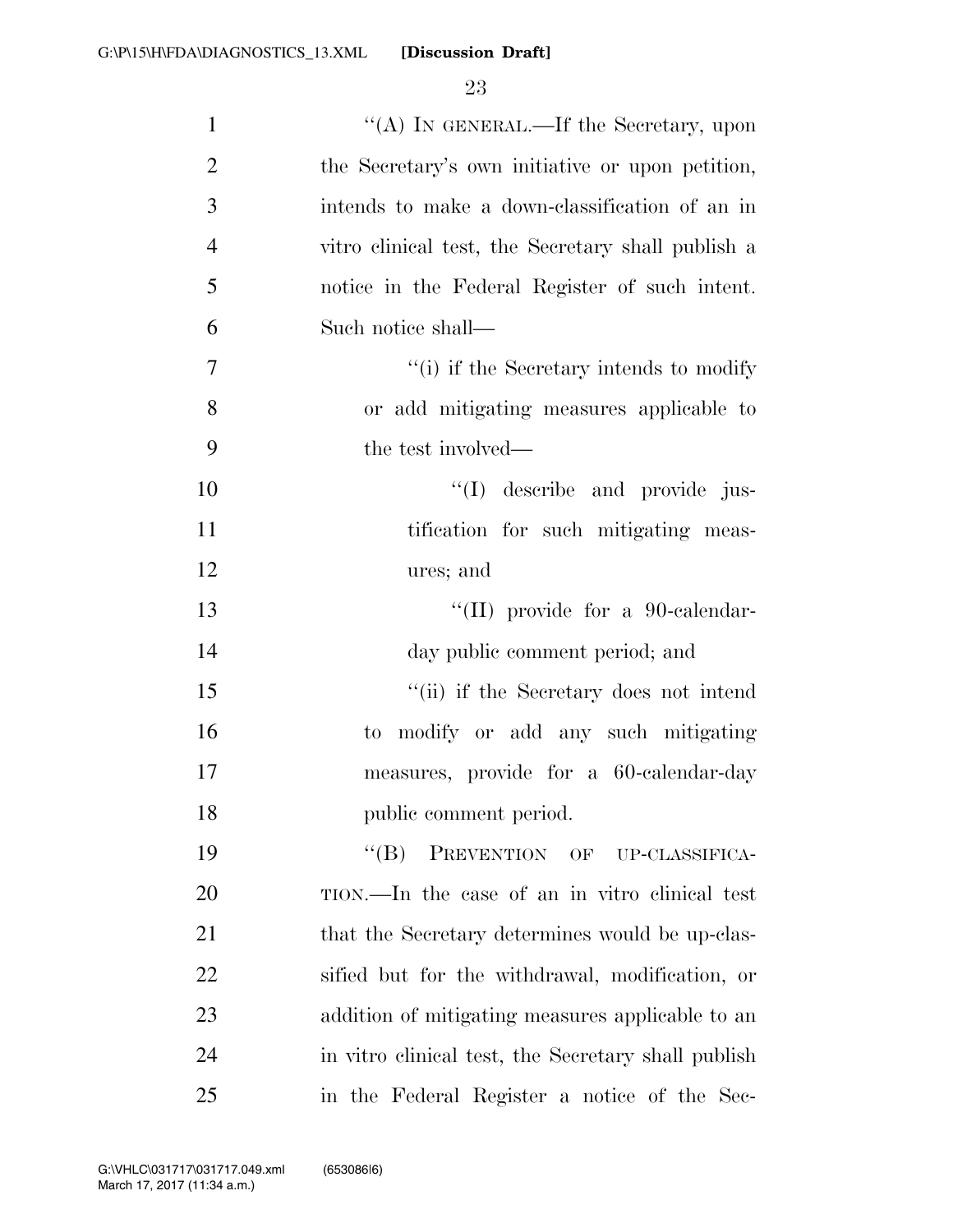| $\mathbf{1}$   | retary's intent to withdraw, modify, or add such |
|----------------|--------------------------------------------------|
| $\overline{2}$ | mitigating measures. Such notice shall—          |
| 3              | "(i) describe and provide justification          |
| $\overline{4}$ | for such mitigating measures; and                |
| 5              | "(ii) provide for a 90-calendar-day              |
| 6              | public comment period.                           |
| $\overline{7}$ | "(C) FINAL DETERMINATION.—Not later              |
| 8              | than 60 calendar days after the close of the ap- |
| 9              | plicable public comment period under subpara-    |
| 10             | graph $(A)$ or $(B)$ , the Secretary shall—      |
| 11             | "(i) decide whether to make the down-            |
| 12             | classification of the in vitro clinical test in- |
| 13             | volved;                                          |
| 14             | "(ii) publish a notice of such decision          |
| 15             | in the Federal Register;                         |
| 16             | "(iii) if the Secretary decides to make          |
| 17             | the down-classification, publish an admin-       |
| 18             | istrative order—                                 |
| 19             | "(I) in accordance with para-                    |
| 20             | $graph(1);$ and                                  |
| 21             | "(II) describing and providing                   |
| 22             | justifications for any mitigating meas-          |
| 23             | ures applicable to such down-classi-             |
| 24             | fication; and                                    |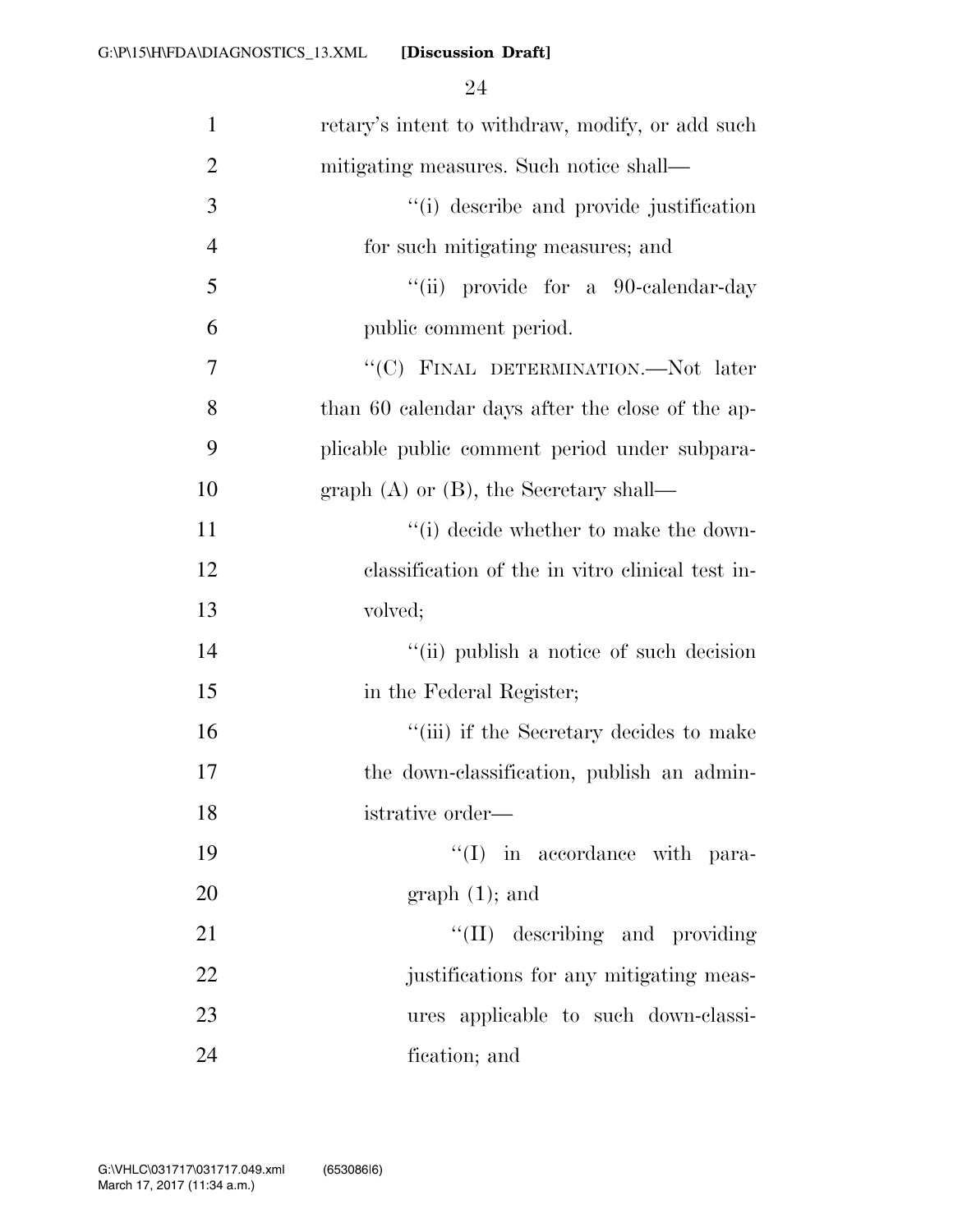| $\mathbf{1}$   | "(iv) revoke or revise, as appropriate,                  |
|----------------|----------------------------------------------------------|
| $\overline{2}$ | any regulation or requirement issued in                  |
| 3              | connection with the in vitro clinical test's             |
| $\overline{4}$ | previous classification.                                 |
| 5              | "(5) UP-CLASSIFICATION.—In the case of a                 |
| 6              | proposed up-classification of an in vitro clinical test, |
| 7              | the Secretary—                                           |
| 8              | $\lq\lq$ shall make the up-classification by             |
| 9              | written order in accordance with paragraph $(1)$ ;       |
| 10             | $\lq\lq$ (B) shall revoke or revise, as appropriate,     |
| 11             | any regulation or requirement issued in connec-          |
| 12             | tion with the in vitro clinical test's previous          |
| 13             | classification; and                                      |
| 14             | $\cdot$ (C) shall not delegate authority to make         |
| 15             | the up-classification to any employee or official        |
| 16             | other than the chief scientific officer of the           |
| 17             | Center for In Vitro Clinical Tests or another            |
| 18             | member of the senior management of such Cen-             |
| 19             | ter.                                                     |
| 20             | "(6) TRANSITION PERIOD.—When the Sec-                    |
| 21             | retary establishes, adds, or modifies a mitigating       |
| 22             | measure, or makes a down-classification or up-classi-    |
| 23             | fication, the Secretary shall provide an appropriate     |
| 24             | transition period with respect to-                       |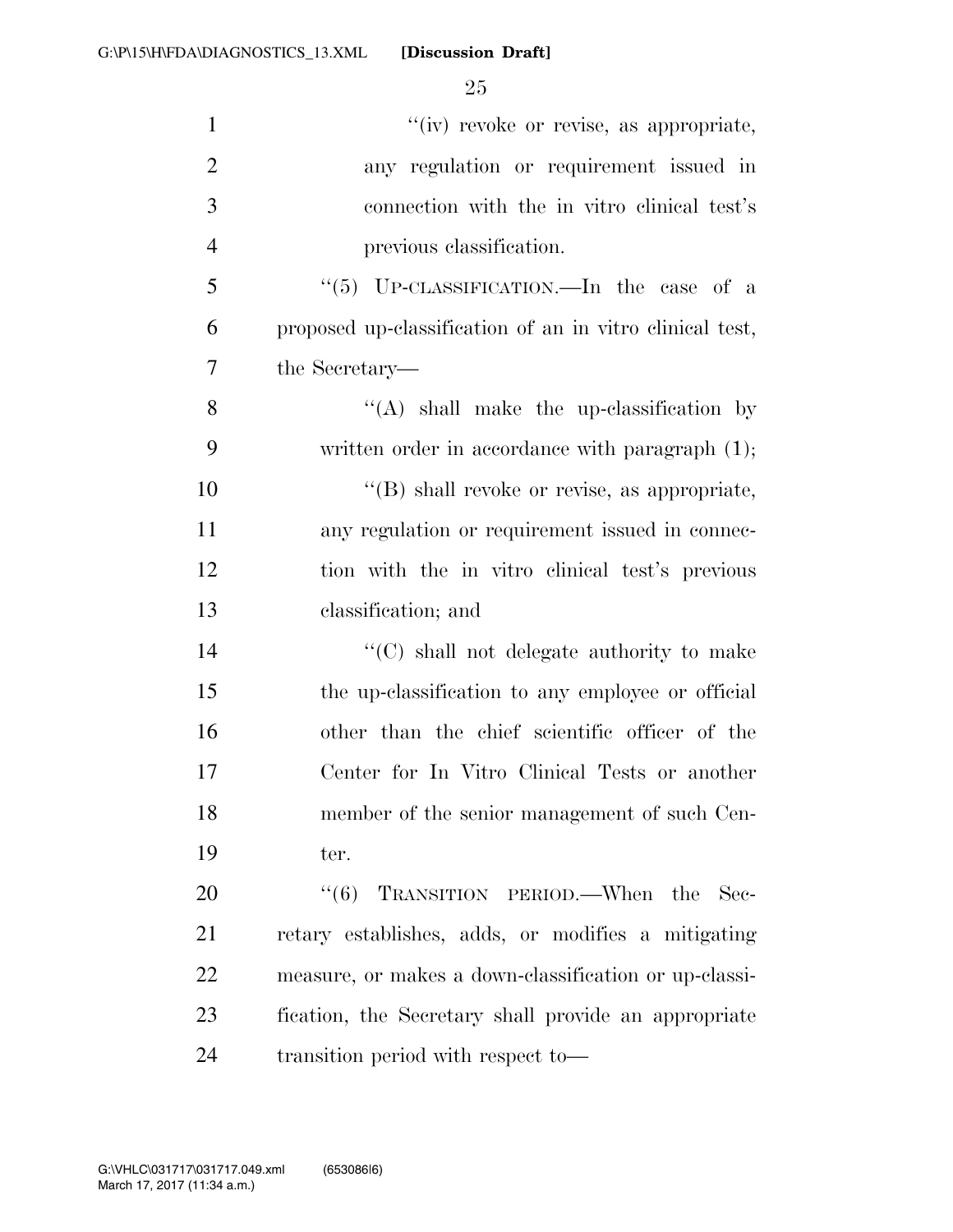1  $\langle (A) \rangle$  in vitro clinical tests under premarket review; and

3 ''(B) in vitro clinical tests not under pre- market review, but for which the classification or mitigating measures are inconsistent with documented advice provided to the developer by the Food and Drug Administration.

8 "(7) RECLASSIFICATION APPEALS.—In the case of a modification or rejection of a recommended classification change of an in vitro clinical test under paragraph (1) or failure to make a determination with respect to a down-classification within the time-frame specified in paragraph (4)(C)—

14  $\langle (A) \rangle$  such modification, rejection, or failure shall be treated as final and immediately sub-16 ject to appeal under section 590F; and

 $\text{``(B)}$  upon request of the developer made not later than 180 calendar days after the date of such modification, rejection, or failure, the Secretary shall obtain the recommendation of an advisory panel with respect to the reclassi-fication.

23 "(e) INITIAL CLASSIFICATION OF PREVIOUSLY CLAS-SIFIED IN VITRO CLINICAL TESTS.—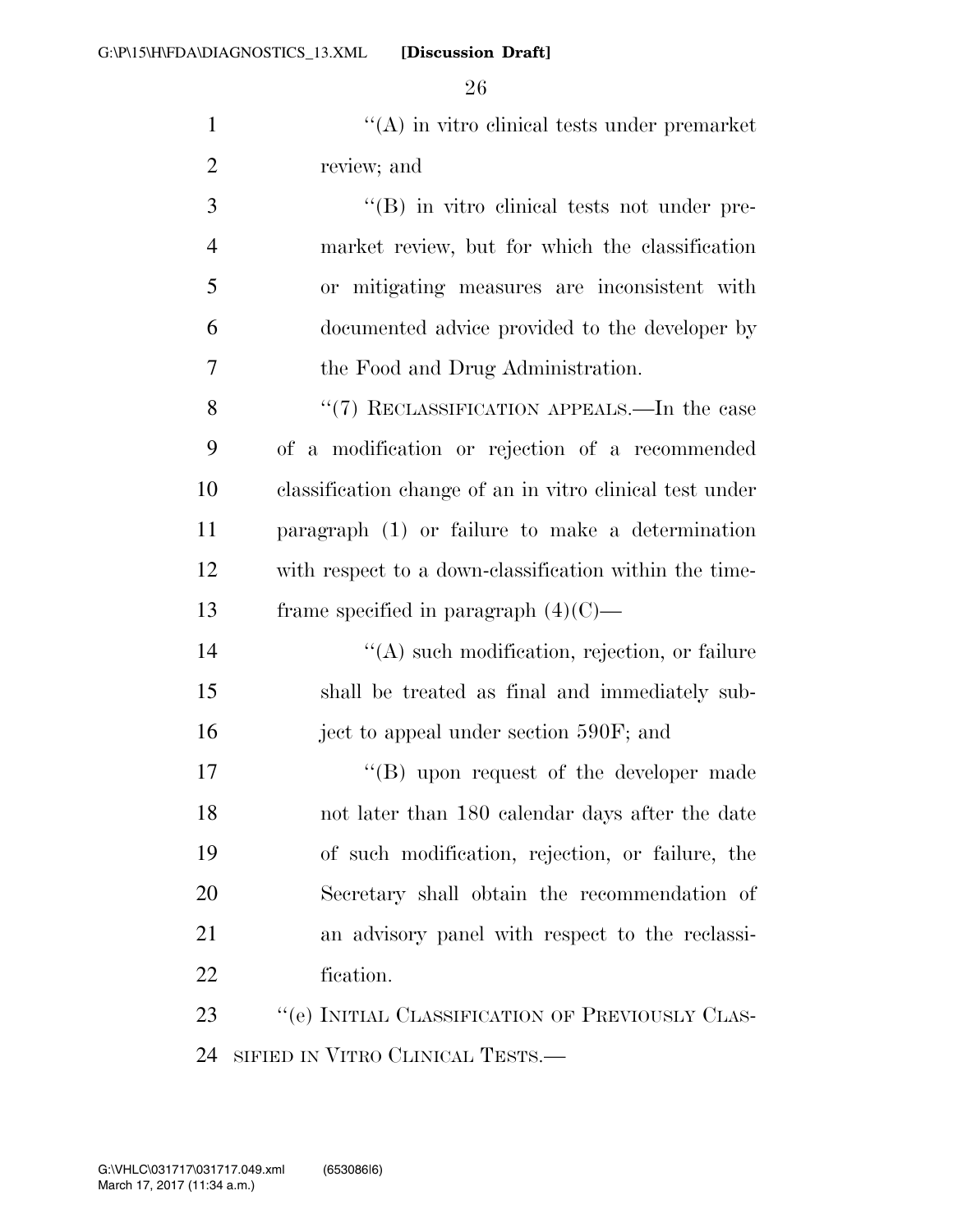| $\mathbf{1}$   | "(1) IN GENERAL.—An in vitro clinical test                       |
|----------------|------------------------------------------------------------------|
| $\overline{2}$ | classified under section $513(a)$ as of the date of en-          |
| 3              | actment of the Diagnostic Accuracy and Innovation                |
| $\overline{4}$ | Act shall be classified as follows:                              |
| 5              | $\lq($ A) An in vitro clinical test classified in                |
| 6              | class I under section $513(a)(1)(A)$ , as of such                |
| 7              | date, is deemed to be classified as a low-risk in                |
| 8              | vitro clinical test.                                             |
| 9              | $\rm ^{\prime\prime}(B)$ An in vitro clinical test classified as |
| 10             | class II under section $513(a)(1)(B)$ , as of such               |
| 11             | date, is deemed to be classified as a moderate-                  |
| 12             | risk in vitro clinical test.                                     |
| 13             | "(C) An in vitro clinical test classified as                     |
| 14             | class III under section $513(a)(1)(C)$ , as of such              |
| 15             | date, is deemed to be classified as a high-risk                  |
| 16             | in vitro clinical test.                                          |
| 17             | "(2) CONTINUED APPLICATION OF MITIGATING                         |
| 18             | MEASURES.—An in vitro clinical test described in                 |
| 19             | paragraph (1) that is subject to one or more miti-               |
| 20             | gating measures as of the date specified in such                 |
| 21             | paragraph shall continue to be subject to such miti-             |
| 22             | gating measures after such date, unless—                         |
| 23             | $\lq\lq$ the classification of the test is                       |
| 24             | changed under this subsection; or                                |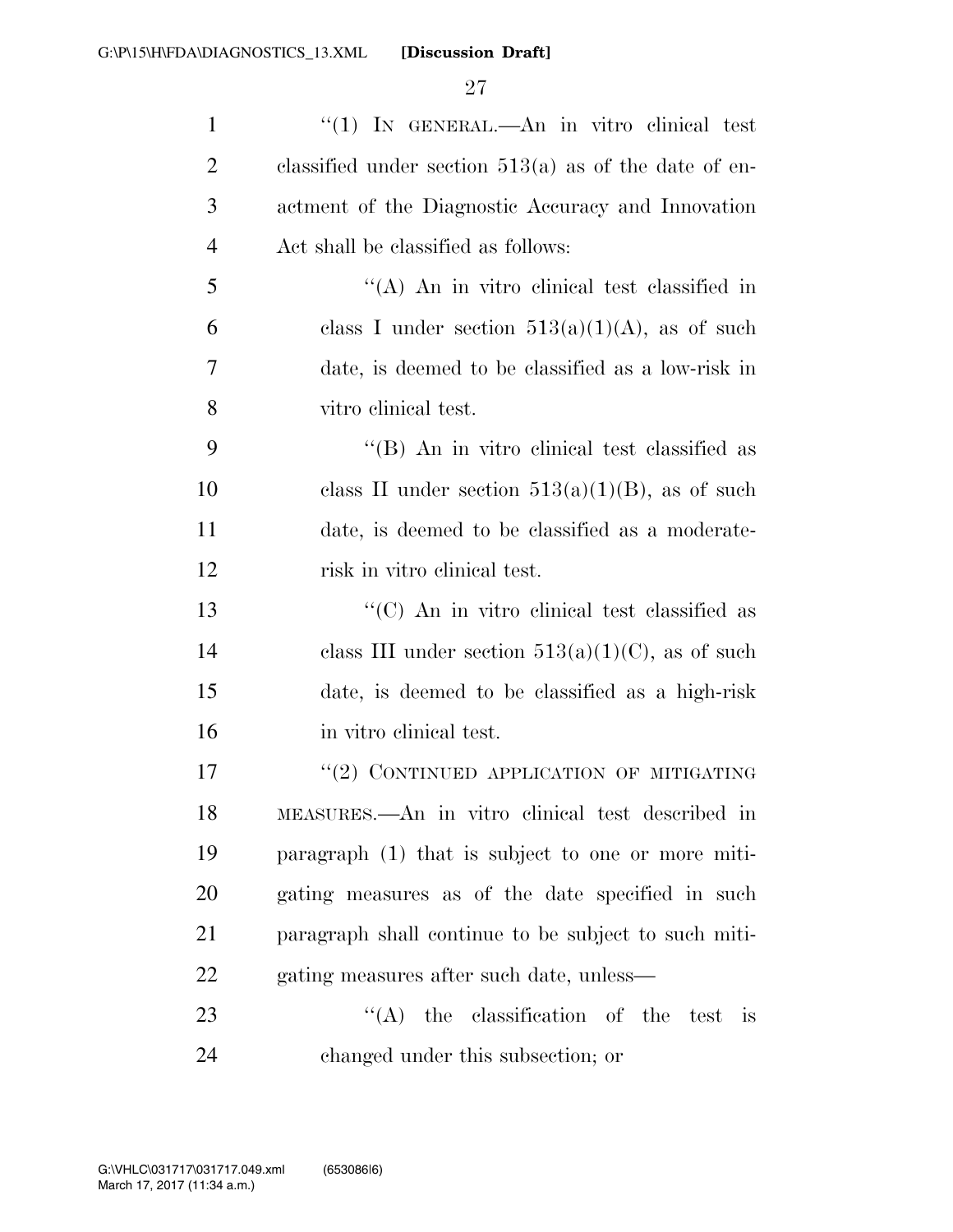| $\mathbf{1}$   | $\lq\lq$ the mitigating measures applicable to       |
|----------------|------------------------------------------------------|
| $\overline{2}$ | such classification are changed pursuant to this     |
| 3              | subsection.                                          |
| $\overline{4}$ | "(3) PUBLIC COMMENT.—Not later than 60               |
| 5              | calendar days after the date of enactment of the Di- |
| 6              | agnostic Accuracy and Innovation Act, the Secretary  |
| 7              | shall—                                               |
| 8              | "(A) publish a notice in the Federal Reg-            |
| 9              | ister that—                                          |
| 10             | "(i) identifies, with supporting sci-                |
| 11             | entific rationale, all in vitro clinical tests       |
| 12             | for which the Secretary believes the classi-         |
| 13             | fication pursuant to paragraph (1) is in-            |
| 14             | correct;                                             |
| 15             | "(ii) requests that interested per-                  |
| 16             | $sons$ —                                             |
| 17             | $\lq\lq$ (I) notify the Secretary of any             |
| 18             | in vitro clinical test for which the in-             |
| 19             | terested person believes the classifica-             |
| 20             | tion pursuant to paragraph (1) is in-                |
| 21             | correct; and                                         |
| 22             | "(II) provide supporting scientific                  |
| 23             | rationale for such belief; and                       |
| 24             | "(iii) requests that interested per-                 |
| 25             | sons-                                                |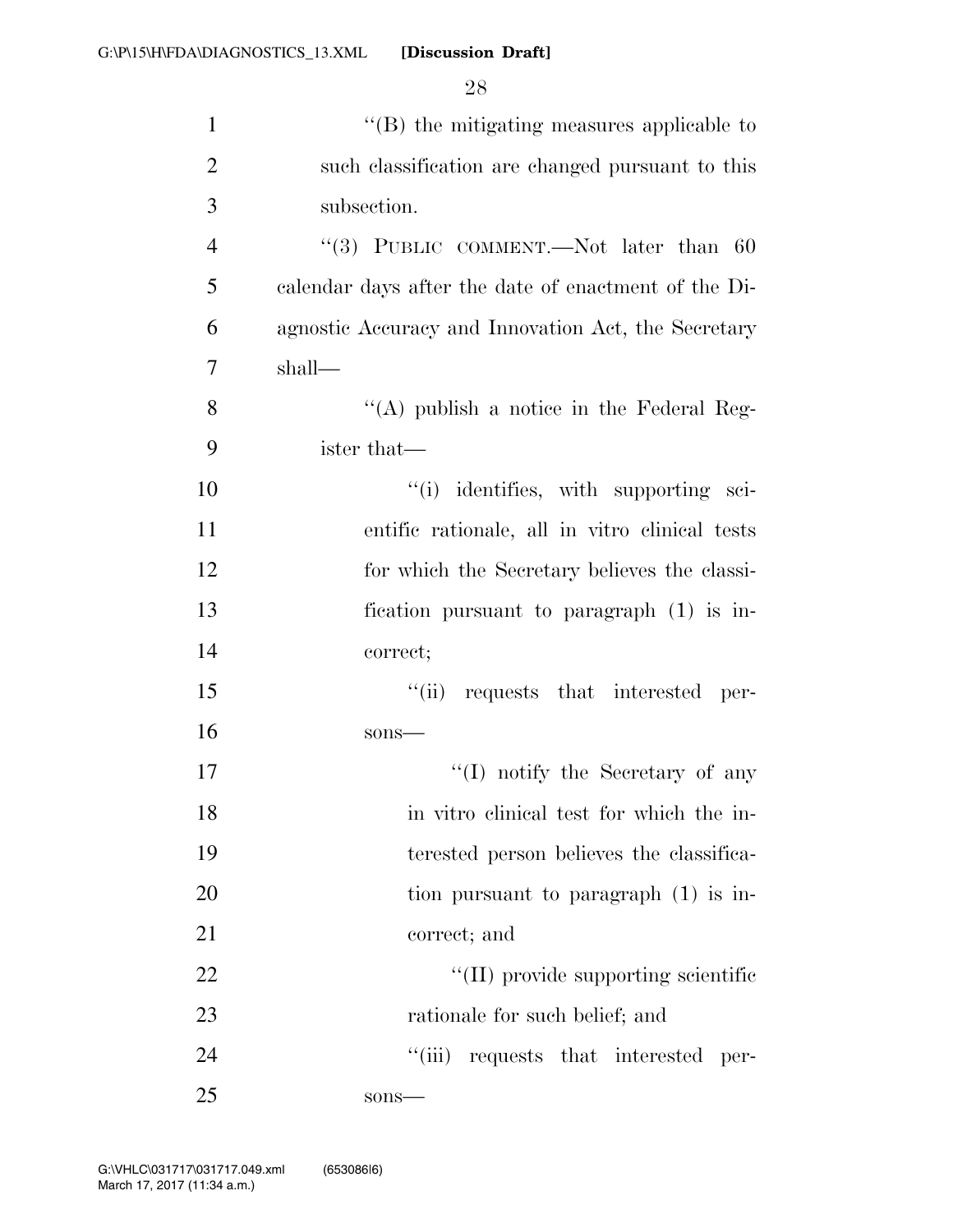**[Discussion Draft]** 

| $\mathbf{1}$   | "(I) notify the Secretary of any                  |
|----------------|---------------------------------------------------|
| $\overline{2}$ | in vitro clinical test that was—                  |
| $\overline{3}$ | "(aa) offered as of the date                      |
| $\overline{4}$ | that is 90 calendar days prior to                 |
| 5              | the date of the enactment of the                  |
| 6              | Diagnostic Accuracy and Innova-                   |
| 7              | tion Act; and                                     |
| 8              | "(bb) not classified under                        |
| 9              | section $513(a)$ as of such date;                 |
| 10             | and                                               |
| 11             | "(II) provide a suggested classi-                 |
| 12             | fication with supporting scientific ra-           |
| 13             | tionale; and                                      |
| 14             | "(B) provide a 120-calendar-day public            |
| 15             | comment period with respect to such notice.       |
| 16             | "(4) REVIEW AND RECOMMENDATIONS BY AD-            |
| 17             | VISORY PANELS.-                                   |
| 18             | "(A) IN GENERAL.—Not later than 90 cal-           |
| 19             | endar days after the date of enactment of the     |
| 20             | Diagnostic Accuracy and Innovation Act, the       |
| 21             | Secretary shall identify or establish one or more |
| 22             | advisory panels (in this subsection referred to   |
| 23             | as an 'advisory panel')—                          |
| 24             | "(i) to review and consider the classi-           |
| 25             | fication of each in vitro clinical test identi-   |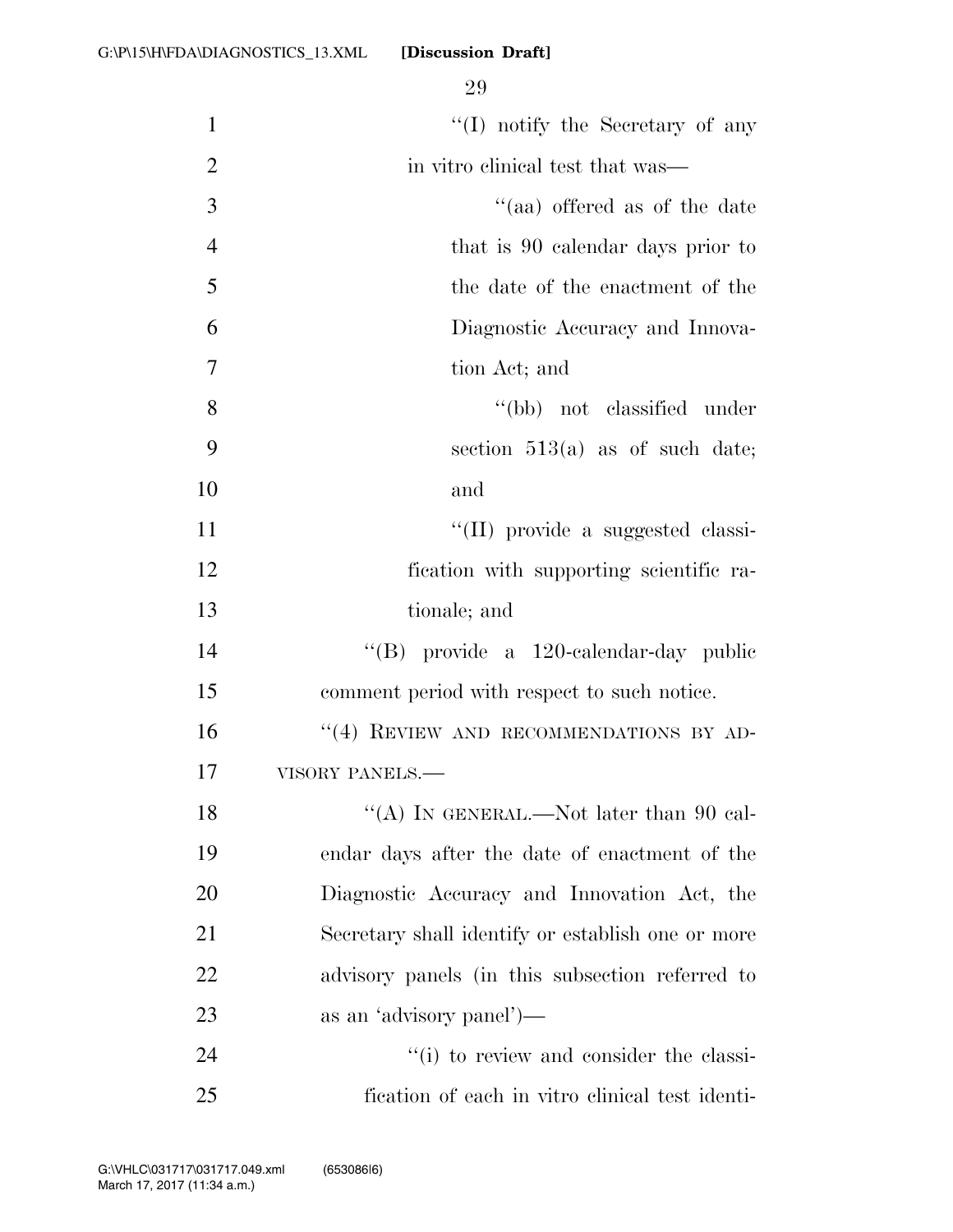**[Discussion Draft]** 

| $\mathbf{1}$   | fied by the Secretary or an interested per-         |
|----------------|-----------------------------------------------------|
| $\overline{2}$ | son pursuant to paragraph $(3)$ ; and               |
| 3              | "(ii) to recommend the appropriate                  |
| $\overline{4}$ | classification of each such test in accord-         |
| 5              | ance with this section.                             |
| 6              | "(B) MEMBERSHIP.—The members of an                  |
| 7              | advisory panel shall include a balanced rep-        |
| 8              | resentation of persons representing physicians,     |
| 9              | other health care professionals, consumers, and     |
| 10             | the in vitro clinical test manufacturing and lab-   |
| 11             | oratory industries.                                 |
| 12             | "(C) INAPPLICABLE REQUIREMENTS.—                    |
| 13             | Section 14 of the Federal Advisory Committee        |
| 14             | Act shall not apply for the duration of a panel     |
| 15             | established under this paragraph.                   |
| 16             | $``(5)$ TIMING OF RECOMMENDATIONS.—                 |
| 17             | "(A) ASSIGNMENT TO ADVISORY PANEL.—                 |
| 18             | Not later than 180 calendar days after the close    |
| 19             | of the public comment period under paragraph        |
| 20             | $(3)(B)$ with respect to an in vitro clinical test, |
| 21             | the Secretary shall direct the respective advi-     |
| 22             | sory panel to conduct the review required by        |
| 23             | paragraph $(4)$ .                                   |
| 24             | "(B) ISSUANCE OF RECOMMENDATION.-                   |
| 25             | Not later than 1 year after the Secretary di-       |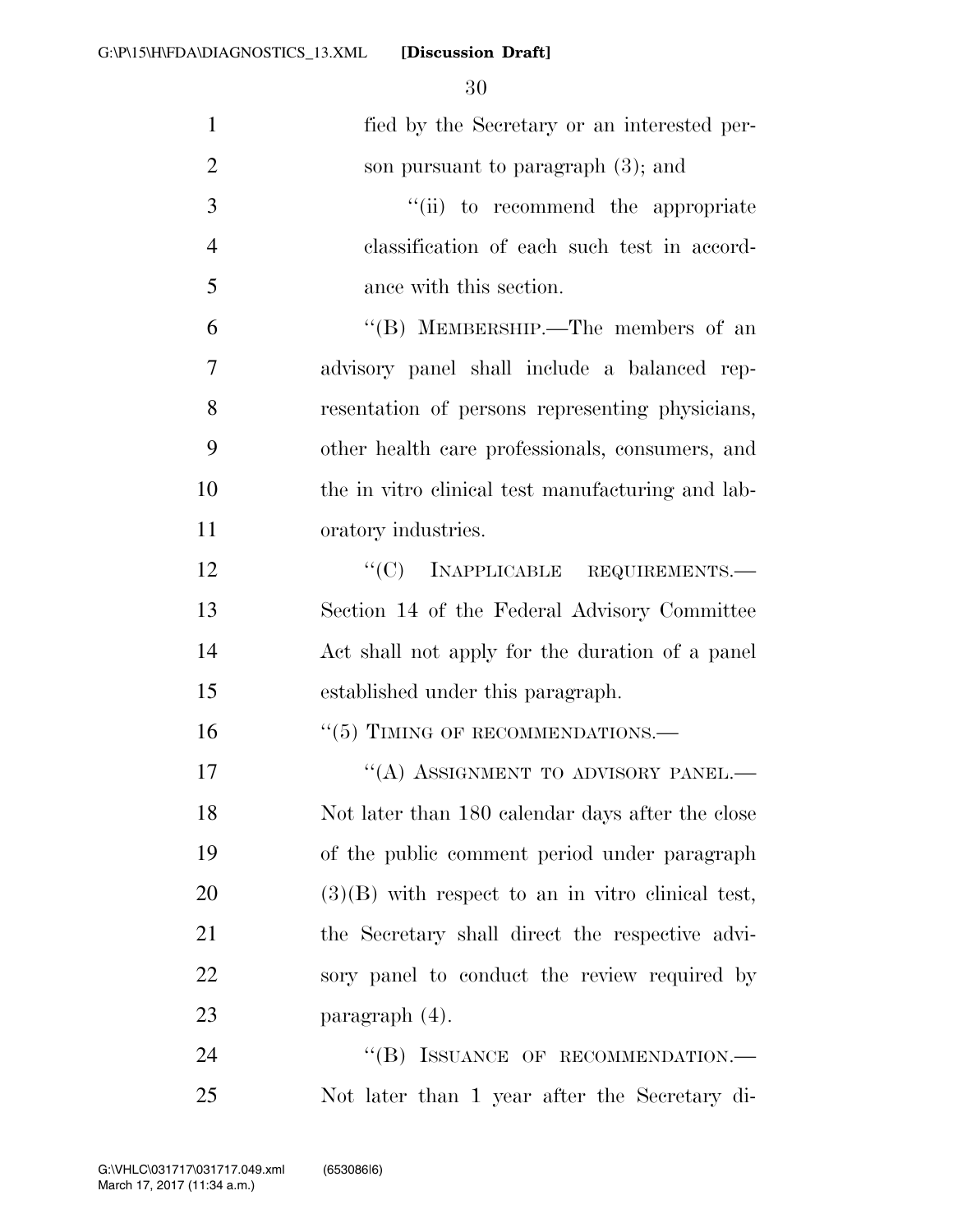| $\mathbf{1}$   | rects an advisory panel to review the classifica-    |
|----------------|------------------------------------------------------|
| $\overline{2}$ | tion of an in vitro clinical test under subpara-     |
| 3              | $graph(A)$ , the advisory panel shall, after taking  |
| $\overline{4}$ | into consideration all public comments and, at       |
| 5              | the advisory panel's discretion, holding public      |
| 6              | meetings, provide to the Secretary the advisory      |
| 7              | panel's recommended classification of the in         |
| 8              | vitro clinical test.                                 |
| 9              | "(6) CLASSIFICATION DETERMINATION.—                  |
| 10             | "(A) CLASSIFICATION.—Not later than                  |
| 11             | 180 calendar days after the date on which the        |
| 12             | Secretary receives the recommendation of an          |
| 13             | advisory panel with respect to the classification    |
| 14             | of an in vitro clinical test under paragraph $(5)$ , |
| 15             | the Secretary shall by administrative order pub-     |
| 16             | lished in the Federal Register—                      |
| 17             | "(i) classify the in vitro clinical test in          |
| 18             | accordance with the classes specified in             |
| 19             | this section and publish such classification         |
| 20             | in the Federal Register;                             |
| 21             | "(ii) if such classification differs from            |
| 22             | the classification recommended by the ad-            |
| 23             | visory panel, specifically rebut<br>the              |
| 24             | advisory's panel's classification with sci-          |
| 25             | entific evidence;                                    |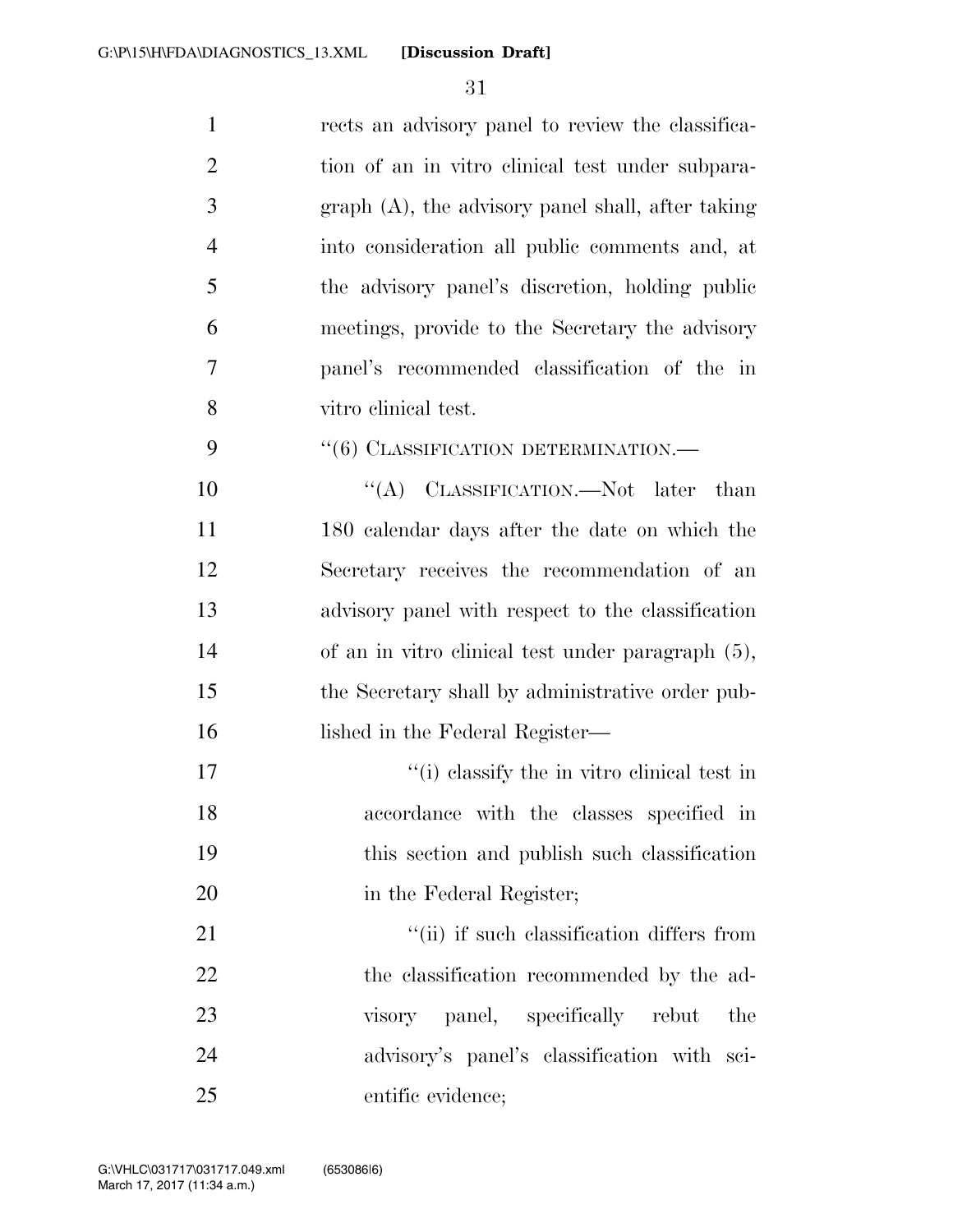**[Discussion Draft]** 

32

 $"$ (iii) in the case of an up-classifica- tion, include a public health justification demonstrating the need for up-classifica- tion; and ''(iv) subject to a final classification determination under subparagraph (C)(iii), revoke or revise, as appropriate, any regu- lation or requirement issued in connection with the in vitro clinical test's previous

10 classification, notwithstanding subchapter 11 II of chapter 5 of title 5, United States 12 Code.

13 "(B) FINALITY OF CLASSIFICATION.—Sub-14 ject to subparagraph (C), a classification under 15 subparagraph  $(A)(i)$  is deemed to be final upon 16 publication.

17 "'(C) EXCEPTION FOR UP-CLASSIFICA-18 TION.—With respect to any up-classification 19 published under subparagraph (A), the Sec-20 retary—

21 ''(i) shall provide a 60-calendar-day 22 period for public comment;

23  $\frac{1}{1}$   $\frac{1}{1}$  shall not delegate authority to 24 make the up-classification to any employee 25 or official other than the chief scientific of-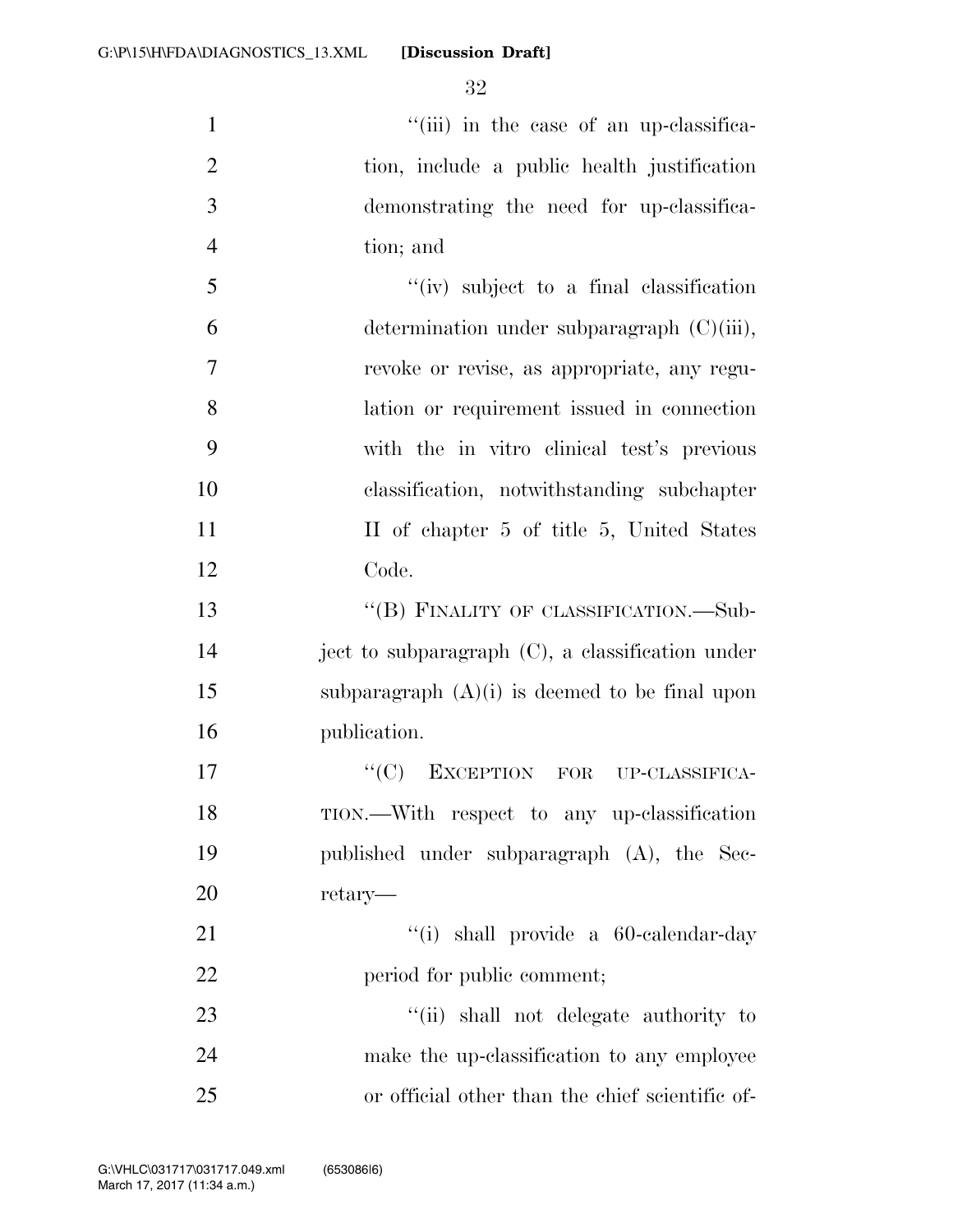ficer of the Center for In Vitro Clinical Tests or another member of the senior management of such Center; and

4 ''(iii) not later than 90 calendar days after the close of the public comment pe- riod under clause (i), shall publish in the Federal Register the final classification for such in vitro clinical test by written order published in the Federal Register classify the in vitro clinical test and revoke or re- vise, as appropriate, any regulation or re-12 quirement issued in connection with the in vitro clinical test's previous classification, notwithstanding subchapter II of chapter 5 of title 5, United States Code.

 $(7)$  INACTION BY THE SECRETARY.—If the Secretary fails to issue a final classification deter- mination for an in vitro clinical test or type of in vitro clinical test within the timeframes described in paragraph (6), the recommendation of the respective advisory panel under paragraph (5) shall be the final classification for the in vitro clinical test or type of in vitro clinical test.

24 "(8) DEEMED CLASSIFICATION TO BECOME FINAL.—The deemed classification under paragraph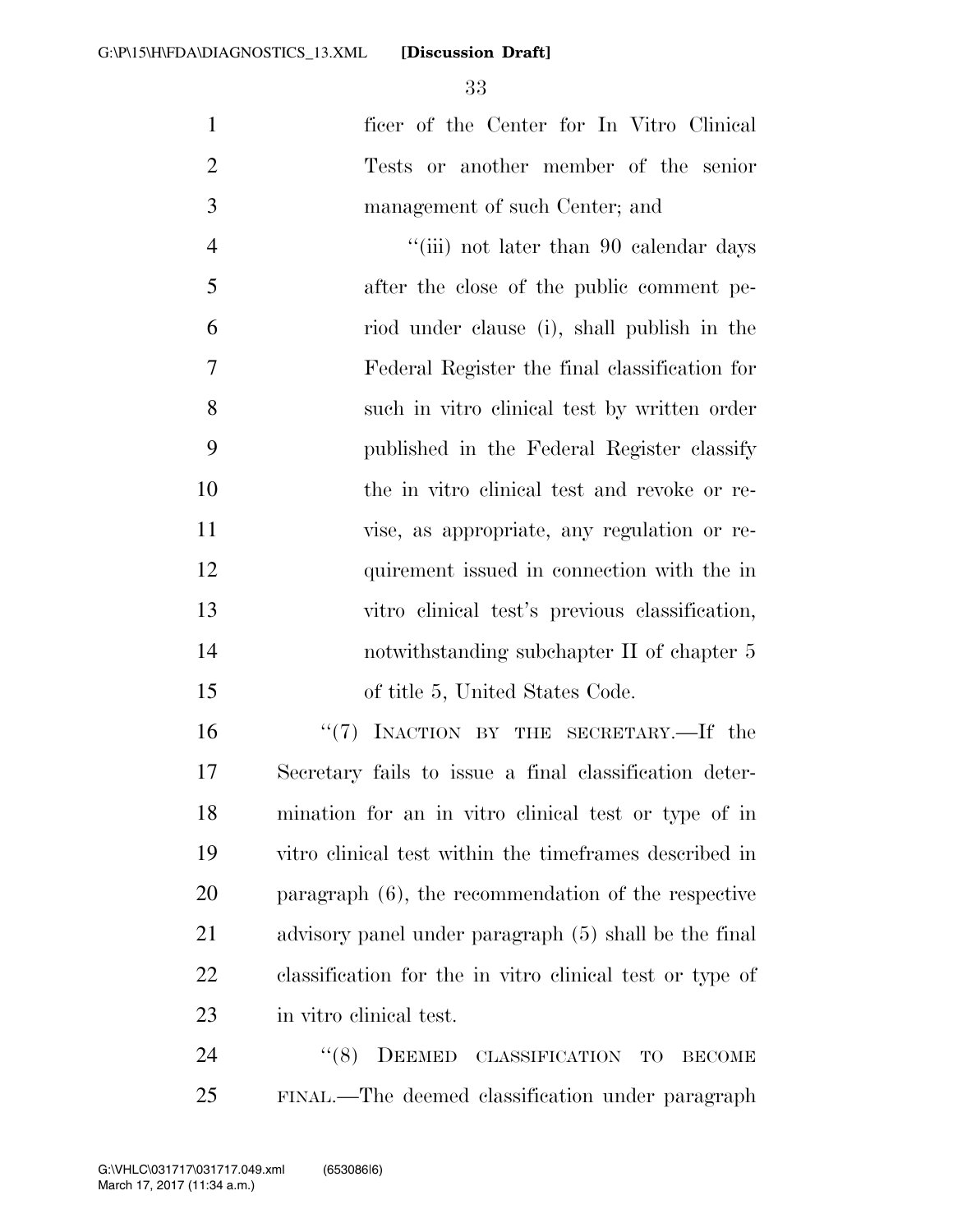(1) shall be the final classification of any in vitro clinical test or type of in vitro clinical test not sub- mitted to an advisory panel pursuant to paragraph (5). 5 "(9) APPEAL OF CLASSIFICATION.—Not later than 60 calendar days after the date of the final classification of an in vitro clinical test under para- graph (6) or (7), the developer of the test may ap-peal such classification under section 590F.

 ''(f) OTHER ADDITIONS OR CHANGES TO MITI- GATING MEASURES.—If the Secretary intends to modify or add mitigating measures other than as described in subsection (d), the Secretary shall—

14  $\frac{1}{2}$  (1) describe and provide justification for such modification or addition; and

 ''(2) provide a 90-calendar-day public comment period on such modification or addition.

18 "(g) DEFINITIONS.—In this section:

19 "(1) DOWN-CLASSIFICATION.—The term 'down-classification' means—

21 "'(A) reclassification from high-risk to moderate- or low-risk; or

23 "(B) reclassification from moderate-risk to low-risk.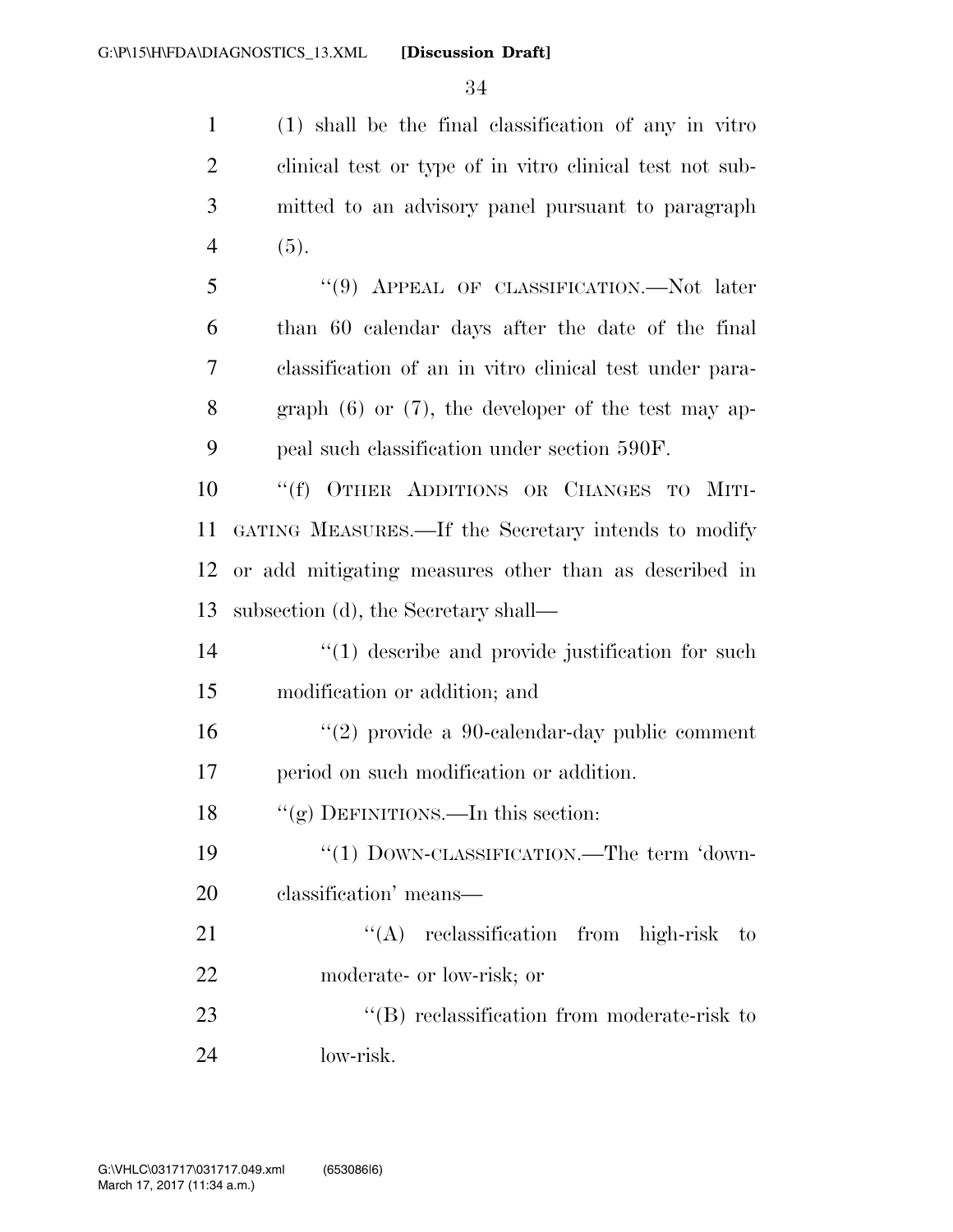| $\mathbf{1}$   | "(2) UP-CLASSIFICATION.—The term 'up-classi-                |
|----------------|-------------------------------------------------------------|
| $\overline{2}$ | fication' means—                                            |
| 3              | $\lq\lq$ reclassification from low-risk<br>to               |
| $\overline{4}$ | moderate- or high-risk; or                                  |
| 5              | $\lq\lq$ reclassification from moderate-risk to             |
| 6              | high-risk.                                                  |
| 7              | $\lq(3)$ WELL-CHARACTERIZED.—The term 'well-                |
| 8              | characterized' means well-established and well-recog-       |
| 9              | nized by the scientific or clinical community, as evi-      |
| 10             | denced by one or more of the following:                     |
| 11             | $\lq\lq$ Literature.                                        |
| 12             | "(B) Practice guidelines.                                   |
| 13             | $\lq\lq C$ Consensus standards.                             |
| 14             | $\lq\lq$ (D) Recognized standards of care.                  |
| 15             | "(E) Technology in use for many years.                      |
| 16             | "(F) Scientific publication by multiple                     |
| 17             | sites.                                                      |
| 18             | $\lq\lq (G)$ Wide recognition or adoption by the            |
| 19             | scientific or clinical community.                           |
| 20             | "(H) Availability of proficiency testing.                   |
| 21             | "SEC. 590B. PREMARKET REVIEW.                               |
| 22             | "(a) IN GENERAL.—The Secretary shall establish a            |
| 23             | process for the premarket review of in vitro clinical tests |
| 24             | in accordance with this section.                            |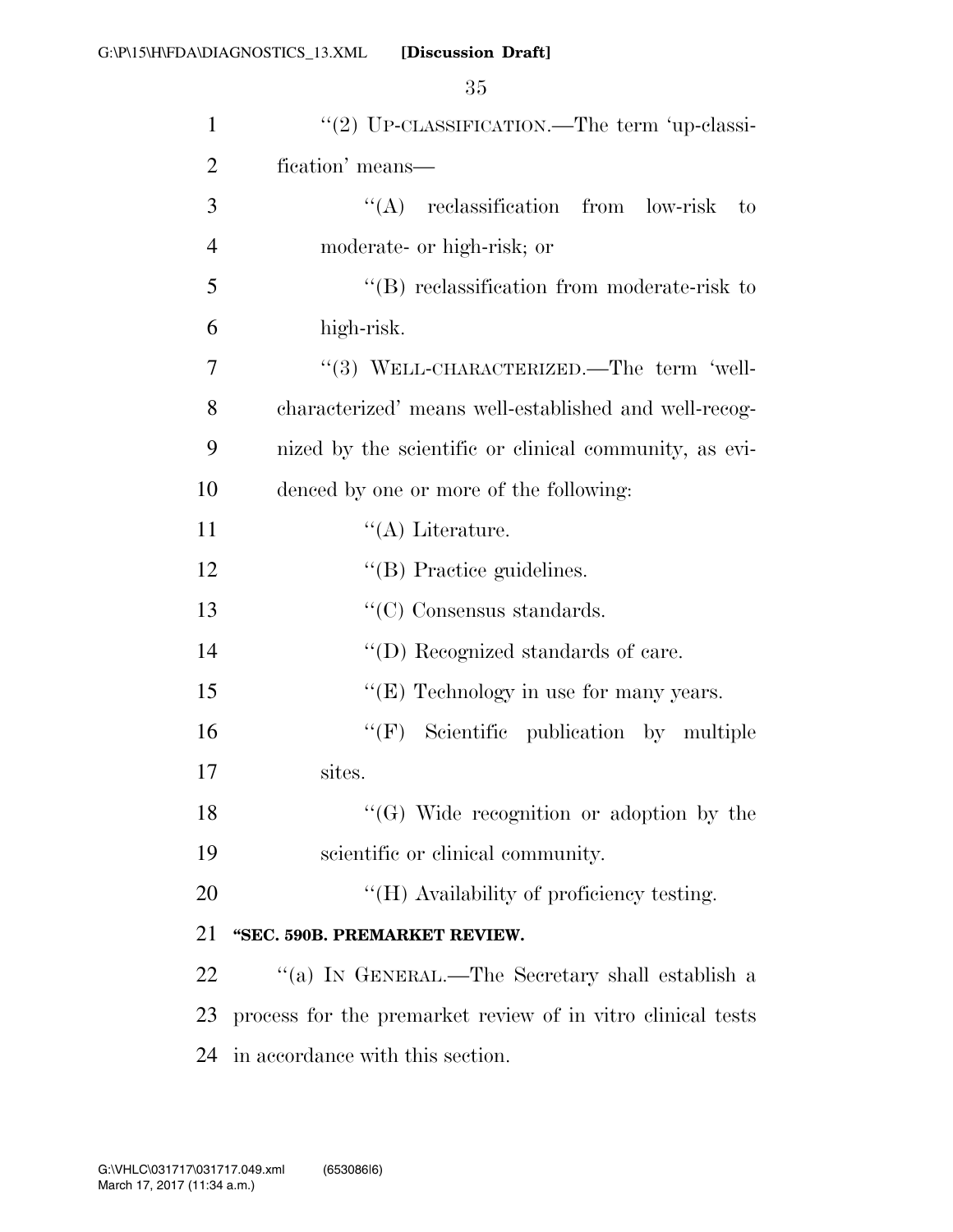''(b) PRESUBMISSION MEETING.—Before submitting an application under subsection (c) or (d) for offering an in vitro clinical test—

 $\frac{4}{1}$  the developer of the test may submit to the Secretary a written request for a meeting or con- ference to discuss and provide information relating to the submission process and the type and amount of evidence expected to demonstrate a reasonable as- surance of analytical validity and clinical validity, or probable clinical validity, as applicable; and

11  $\frac{1}{2}$  upon receipt of such a request, the Sec-retary shall—

13 ''(A) within 30 calendar days after such receipt, or within such time period as may be agreed to by the developer, meet or confer with 16 the developer submitting the request; and

17 ''(B) within 30 calendar days after such meeting or conference, provide to the developer a written record or response describing the issues discussed and conclusions reached in the meeting.

22 "(c) PREMARKET APPROVAL OF HIGH-RISK TESTS.—

24 "(1) In GENERAL.—Subject to disapproval under subsection (g), the Secretary shall approve a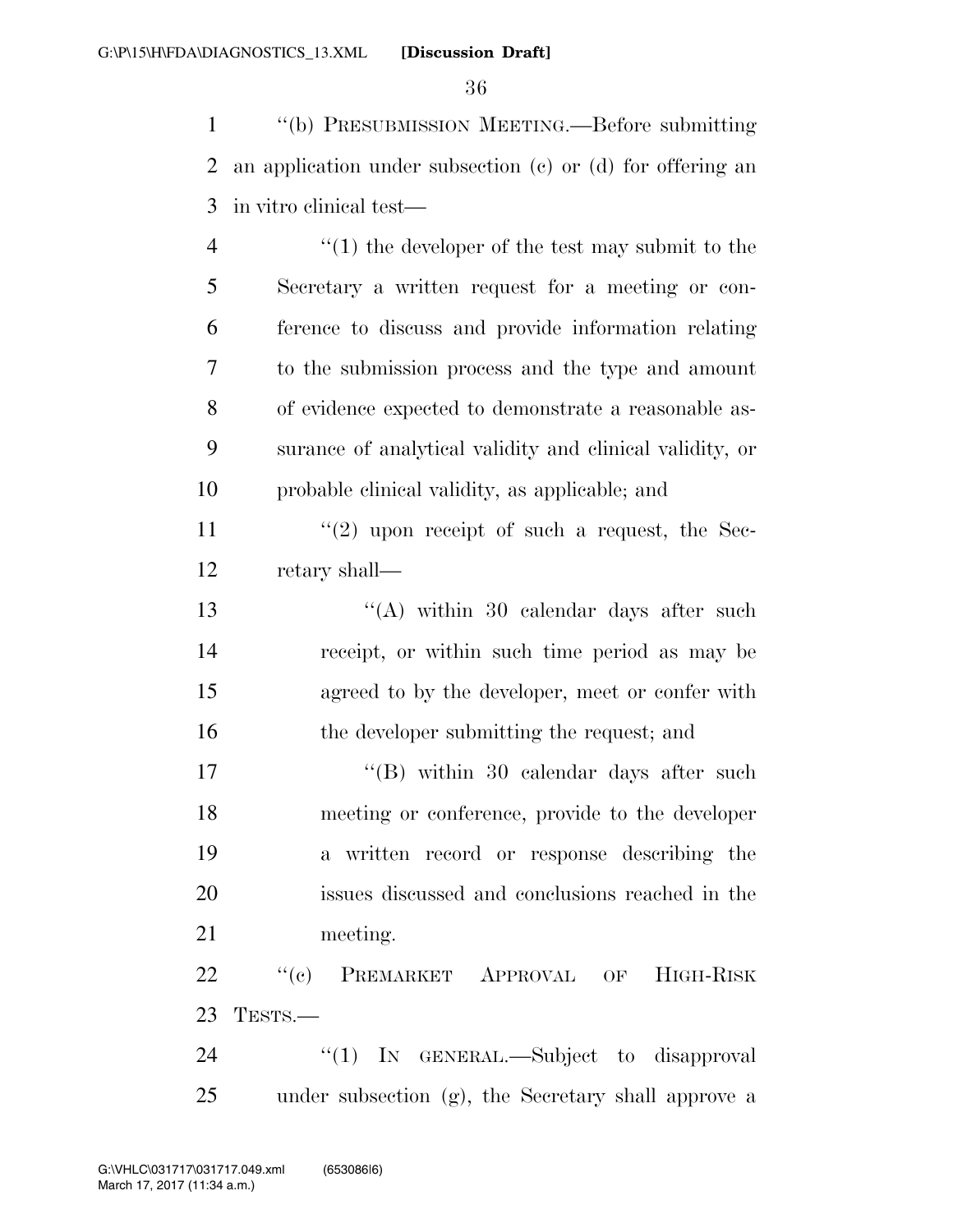| $\mathbf{1}$   | high-risk in vitro clinical test (other than an in vitro |
|----------------|----------------------------------------------------------|
| $\overline{2}$ | clinical test submitted for approval under subsection    |
| 3              | $(f)$ ) if, upon the submission to the Secretary of an   |
| $\overline{4}$ | application by the developer of the test, the Sec-       |
| 5              | retary determines that the application demonstrates      |
| 6              | a reasonable assurance that the in vitro clinical test   |
| 7              | is analytically valid and clinically valid for its in-   |
| 8              | tended use. The Secretary shall, by regulation, de-      |
| 9              | velop a process for such review and approval.            |
| 10             | "(2) APPLICATION CONTENTS.—An application                |
| 11             | submitted with respect to an in vitro clinical test      |
| 12             | under paragraph $(1)$ shall include—                     |
| 13             | $\lq\lq$ the name, address, and establishment            |
| 14             | registration number of the developer of the test;        |
| 15             | $\lq\lq$ (B) in the case of an application sub-          |
| 16             | mitted by a person other than the developer,             |
| 17             | the name, address, and establishment registra-           |
| 18             | tion number, if applicable, of the applicant;            |
| 19             | $\lq\lq$ (C) the name of the in vitro clinical test;     |
| 20             | $\lq\lq$ (D) the intended use of the in vitro clin-      |
| 21             | ical test;                                               |
| 22             | $\lq\lq(E)$ a summary description of the in vitro        |
| 23             | clinical test, including as applicable—                  |
| 24             | "(i) the analyte, biomarker, substance,                  |
| 25             | or other target sought to be identified,                 |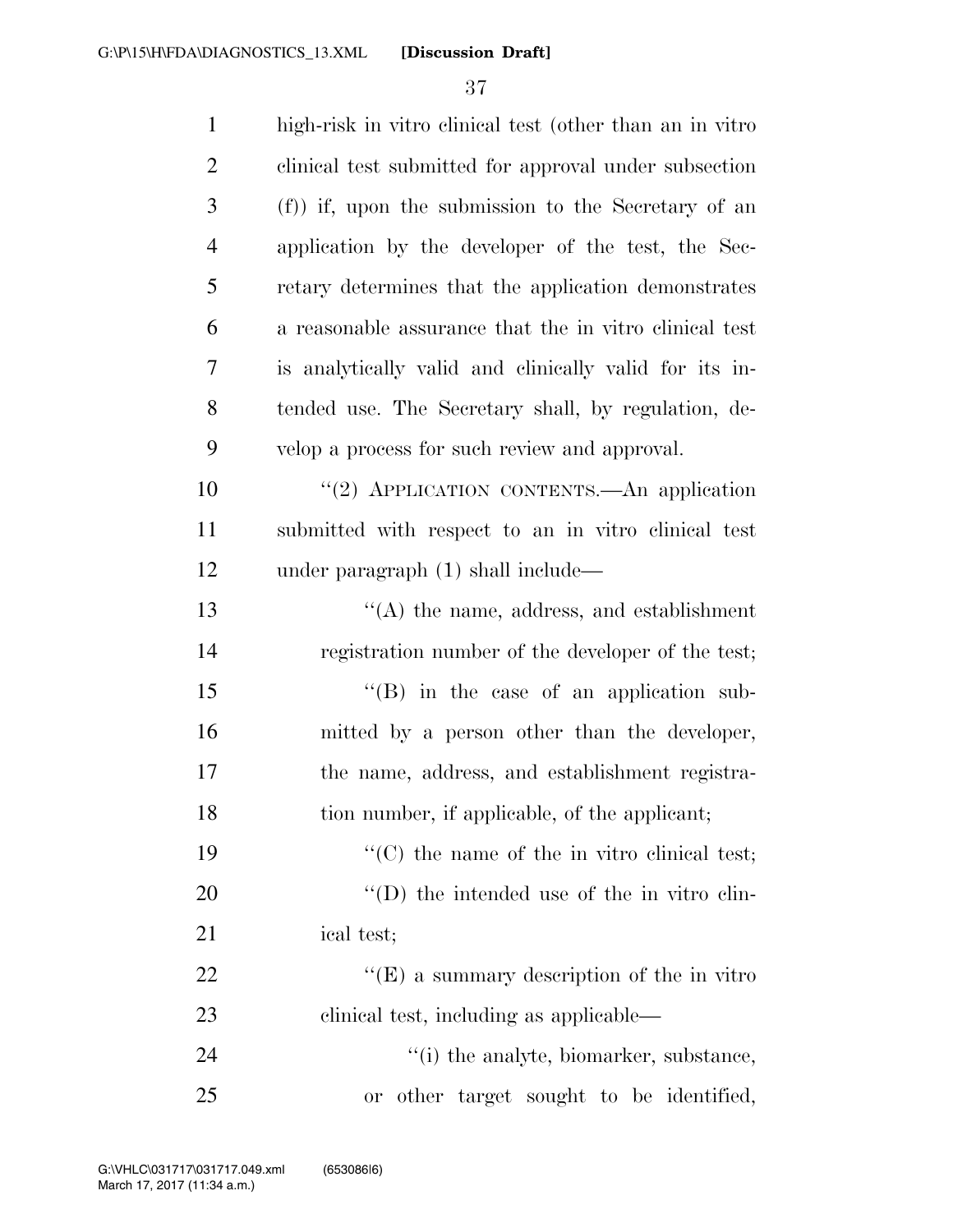| $\mathbf{1}$   | measured, detected, calculated, or analyzed     |
|----------------|-------------------------------------------------|
| $\overline{2}$ | by the test;                                    |
| 3              | "(ii) the specifications of the test;           |
| $\overline{4}$ | "(iii) specimen types to be analyzed            |
| 5              | by the test;                                    |
| 6              | "(iv) the indications for use of the            |
| 7              | test;                                           |
| 8              | "(v) the intended users of, and user            |
| 9              | environments for, the test;                     |
| 10             | $\lq\lq$ (vi) brief descriptions of components  |
| 11             | of the test;                                    |
| 12             | "(vii) principles of properties of the          |
| 13             | test or the principles of operation of the      |
| 14             | test;                                           |
| 15             | "(viii) the software necessary for ap-          |
| 16             | plication of the test, including risk mitiga-   |
| 17             | tion for cybersecurity;                         |
| 18             | "(ix) any quality control material rec-         |
| 19             | ommendations, as applicable, for the use of     |
| 20             | the test; and                                   |
| 21             | " $(x)$ the method of specimen collection"      |
| 22             | and transport to be used with the test, as      |
| 23             | applicable;                                     |
| 24             | "(F) applicable performance standards,          |
| 25             | voluntary standards, or mitigating measures re- |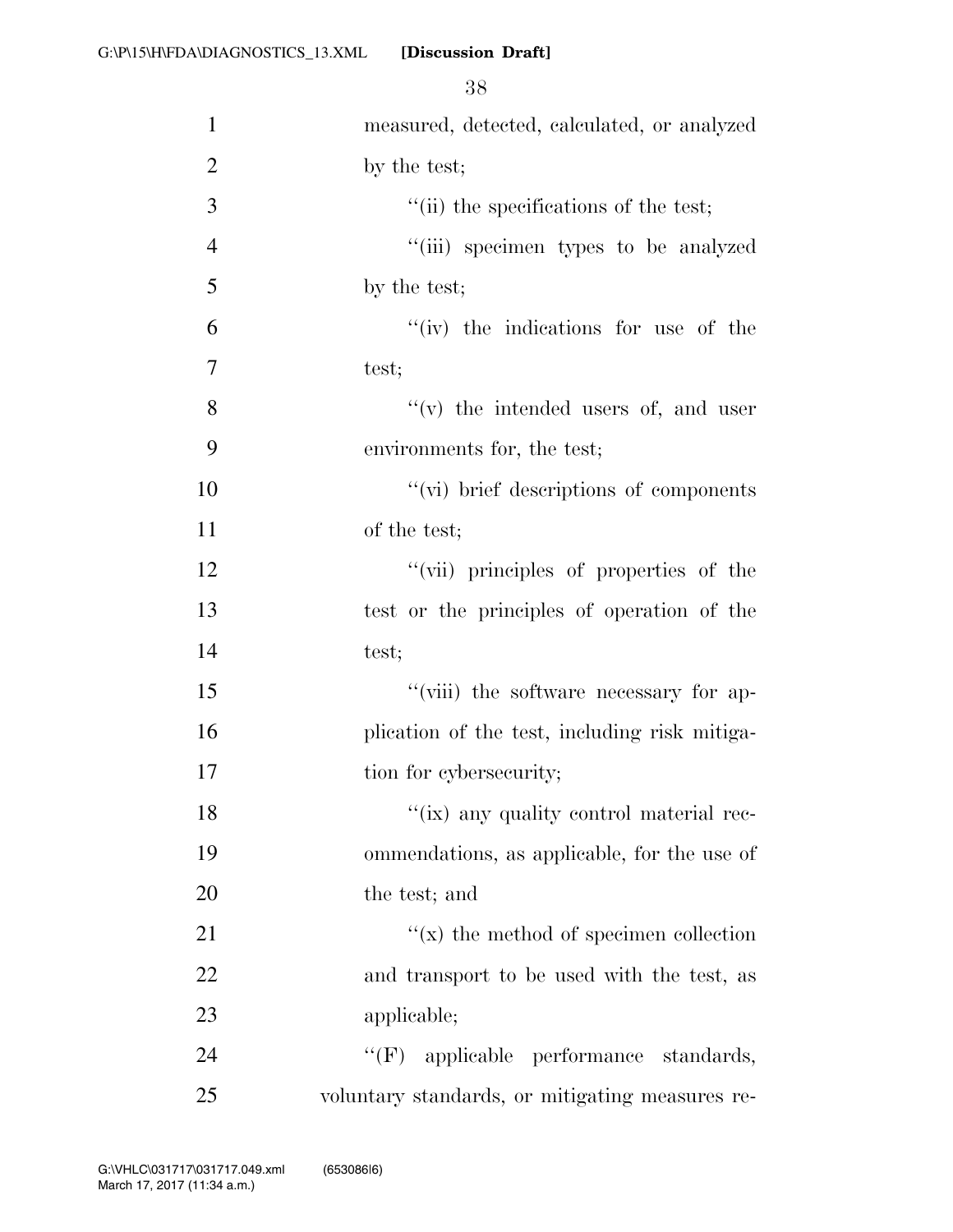| $\mathbf{1}$   | lied upon by the developer in determining the         |
|----------------|-------------------------------------------------------|
| $\overline{2}$ | analytical validity and clinical validity of the      |
| 3              | test;                                                 |
| $\overline{4}$ | $\lq\lq(G)$ a summary of design controls for the      |
| 5              | test and a declaration of the developer's con-        |
| 6              | formity to such design controls;                      |
| $\overline{7}$ | $\rm{``(H)}$ in the case of an in vitro clinical test |
| 8              | that is a finished product, a summary of rel-         |
| 9              | evant process controls used in manufacturing          |
| 10             | the test, a validation master plan for such proc-     |
| 11             | ess, any acceptance activities or statistical tech-   |
| 12             | niques used to ensure the validity of results         |
| 13             | generated by the test, and any purchasing con-        |
| 14             | trols applicable to the test;                         |
| 15             | "(I) proposed labeling for the test, which            |
| 16             | shall—                                                |
| 17             | account for the differences be-<br>``(i)              |
| 18             | tween an in vitro clinical test that is a lab-        |
| 19             | oratory test protocol and an in vitro clin-           |
| 20             | ical test that is a finished product, as ap-          |
| 21             | propriate; and                                        |
| 22             | "(ii) except to the extent that such in-              |
| 23             | structions are standard operating proce-              |
| 24             | dures as defined in section 353 of the Pub-           |
| 25             | lic Health Service Act, provide instructions          |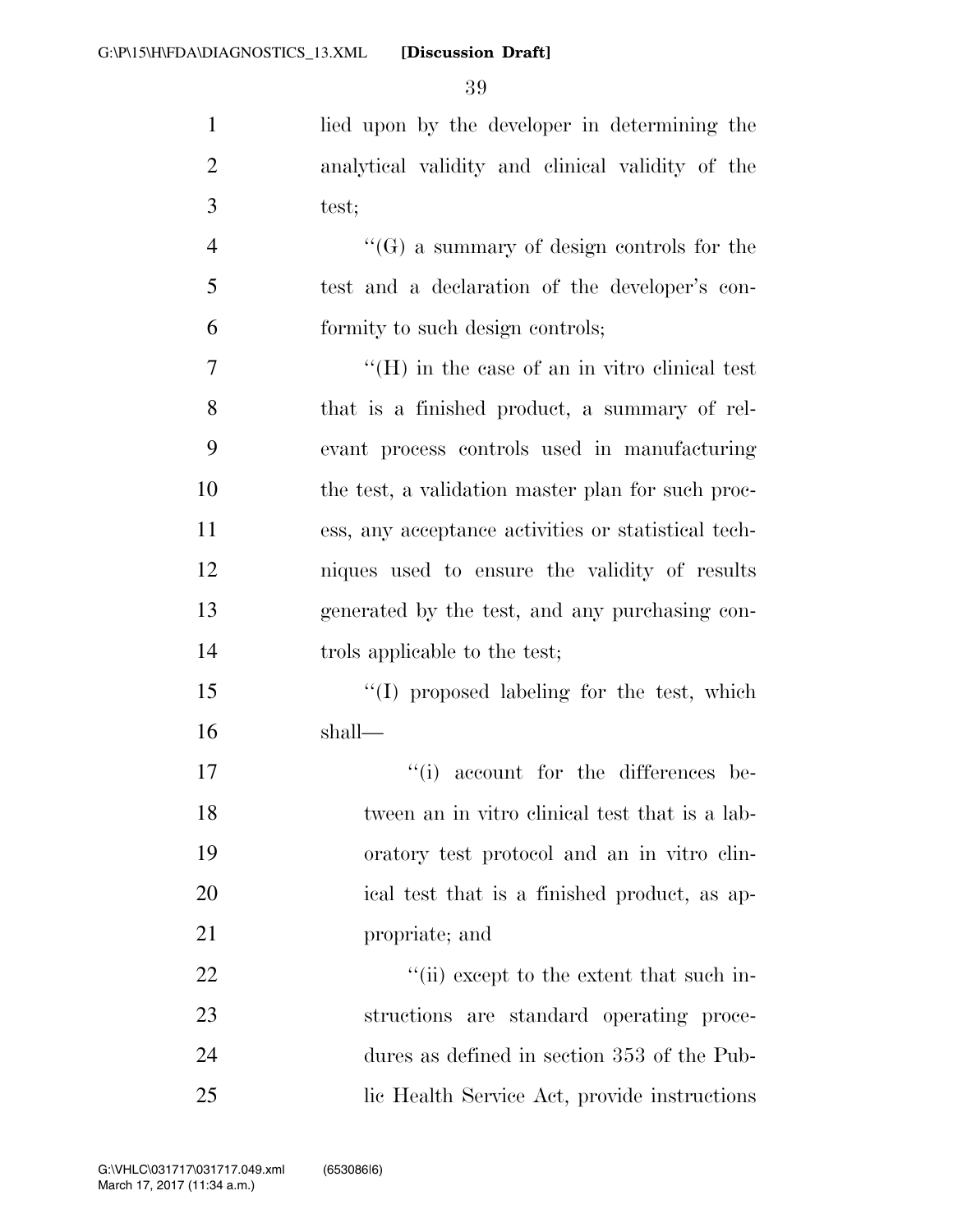| $\mathbf{1}$   | that relate to protection of the individual        |
|----------------|----------------------------------------------------|
| $\overline{2}$ | performing the test, including, as appro-          |
| 3              | priate, disinfection, sterility, electrical safe-  |
| $\overline{4}$ | ty, and sample handling;                           |
| 5              | $\lq\lq$ (J) a risk assessment for the test;       |
| 6              | $\lq\lq(K)$ a statement attesting to the truthful- |
| 7              | ness and accuracy of the submission; and           |
| 8              | $\lq\lq(L)(i)$ a summary of the valid scientific   |
| 9              | evidence that is relevant to determining whether   |
| 10             | or not there is a reasonable assurance of ana-     |
| 11             | lytical validity and clinical validity for the in- |
| 12             | tended use of the in vitro clinical test; and      |
| 13             | "(ii) the protocol and summary of results          |
| 14             | and conclusions from any studies performed         |
| 15             | with respect to such test, including, as required  |
| 16             | by paragraph $(3)$ , the raw data from such stud-  |
| 17             | ies.                                               |
| 18             | "(3) SUBMISSION OF RAW DATA FROM STUD-             |
| 19             | IES.—The Secretary shall by regulation—            |
| 20             | $\lq\lq$ set forth instances in which raw data     |
| 21             | is not required to be submitted;                   |
| 22             | "(B) subject to subparagraph (C), only re-         |
| 23             | quire the submission of raw data to the extent     |
| 24             | necessary to address one or more questions—        |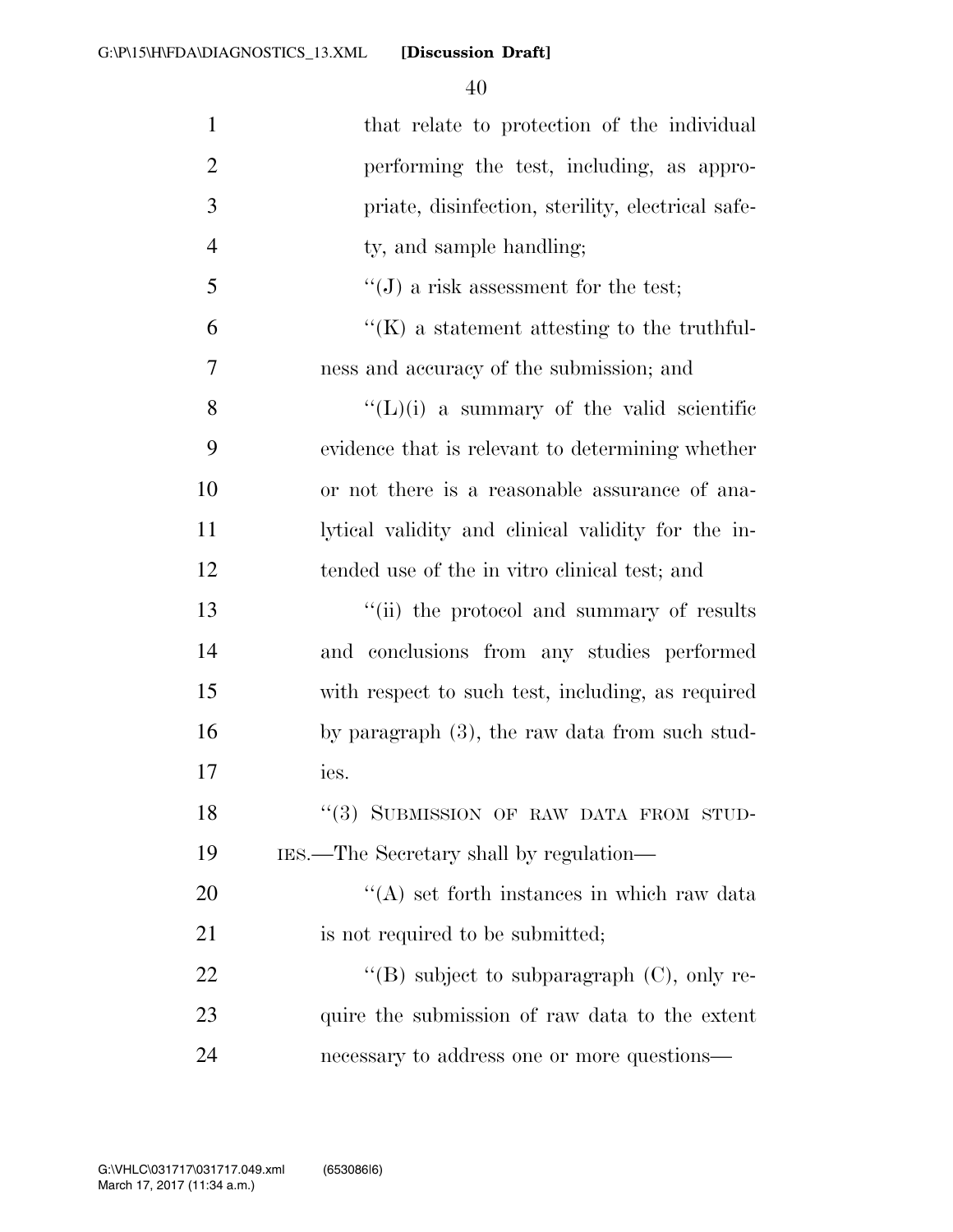| $\mathbf{1}$   | "(i) directly raised in the relevant ap-          |
|----------------|---------------------------------------------------|
| $\overline{2}$ | plication; and                                    |
| 3              | "(ii) directly related to the reasonable          |
| $\overline{4}$ | assurance of analytical validity and clinical     |
| 5              | validity of the in vitro clinical test for the    |
| 6              | intended use;                                     |
| 7              | "(C) provide for submission of raw data to        |
| 8              | address a question directly related to the rea-   |
| 9              | sonable assurance of analytical validity and      |
| 10             | clinical validity of the intended use but not di- |
| 11             | rectly raised in the relevant application only if |
| 12             | the Secretary demonstrates in writing signed by   |
| 13             | the chief scientific officer of the Center for In |
| 14             | Vitro Clinical Tests or another member of the     |
| 15             | senior management of such Center that the raw     |
| 16             | data is necessary to address a public health risk |
| 17             | first arising after the date the application was  |
| 18             | submitted;                                        |
| 19             | "(D) provide for the submission of raw            |
| 20             | data in the least onerous and most efficient      |
| 21             | manner sufficient to demonstrate a reasonable;    |
| 22             | " $(E)$ limit the data required to be sub-        |
| 23             | mitted to data in the possession of the devel-    |
| 24             | oper or its agent unless the Secretary dem-       |
| 25             | onstrates in writing signed by the chief sci-     |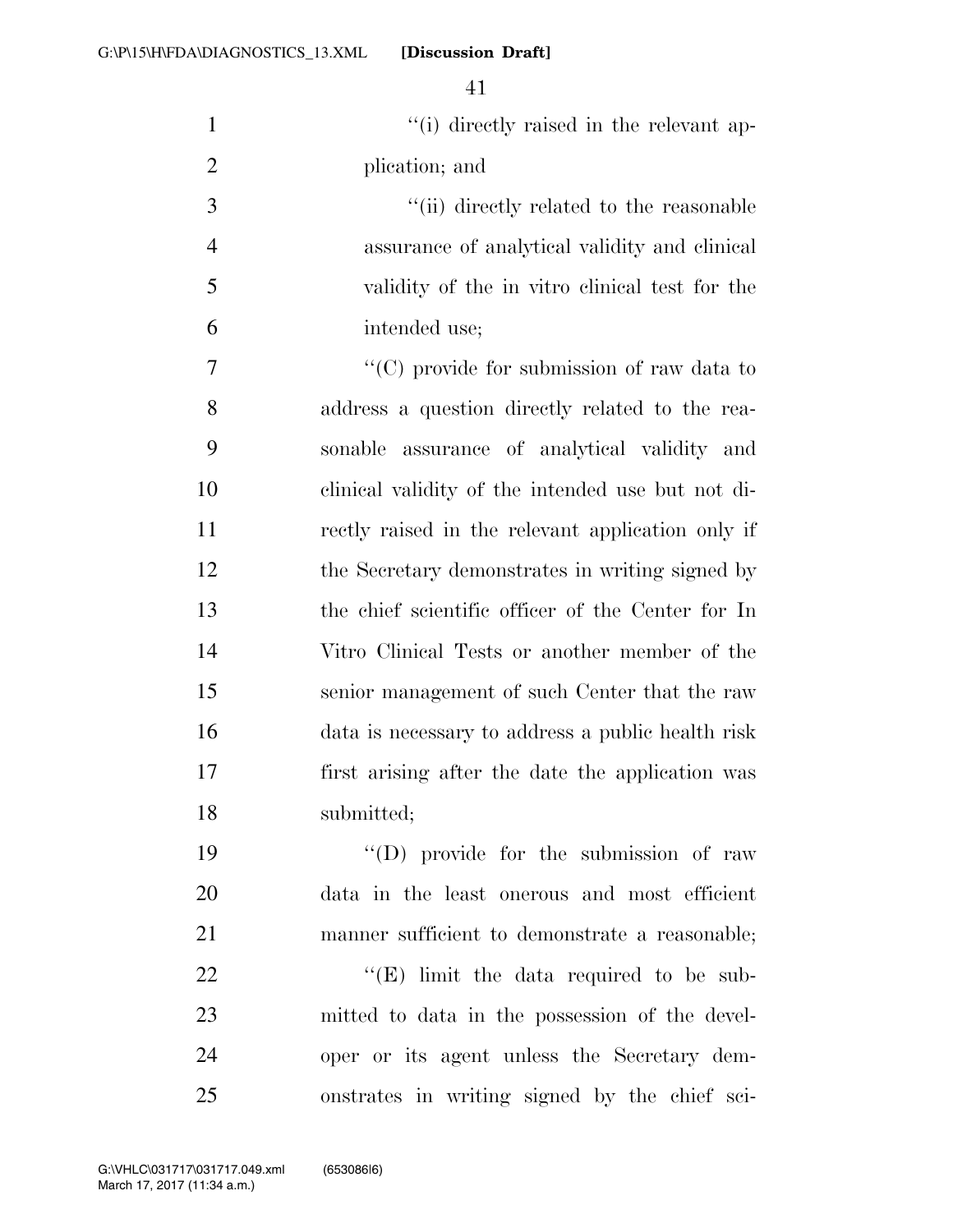| $\mathbf{1}$   | entific officer of the Center for In Vitro Clinical       |
|----------------|-----------------------------------------------------------|
| $\overline{2}$ | Tests or another member of the senior manage-             |
| 3              | ment of such Center that data necessary to es-            |
| $\overline{4}$ | tablish a reasonable assurance of analytical va-          |
| 5              | lidity, a reasonable assurance of clinical valid-         |
| 6              | ity, or, as applicable, probable clinical validity,       |
| 7              | cannot otherwise be obtained for the intended             |
| 8              | use; and                                                  |
| 9              | "(F) limit the Secretary's use of submitted               |
| 10             | raw data to analysis of reasonable assurance of           |
| 11             | analytical validity and clinical validity for the         |
| 12             | intended use and require that such use be in              |
| 13             | conformance with predefined acceptance cri-               |
| 14             | teria, if any.                                            |
| 15             | "(4) APPROVAL PROCESS.—Not later than $120$               |
| 16             | calendar days after the date on which an application      |
| 17             | submitted under paragraph (1), the Secretary<br><i>is</i> |
| 18             | shall—                                                    |
| 19             | $\lq\lq$ issue an order approving or dis-                 |
| 20             | approving the application; and                            |
| 21             | $\lq\lq (B)$ in the case of an order disapproving         |
| 22             | the application, specify in such order the sci-           |
| 23             | entific rationale for such disapproval and the            |
| 24             | measures required to place such application in            |

approvable form.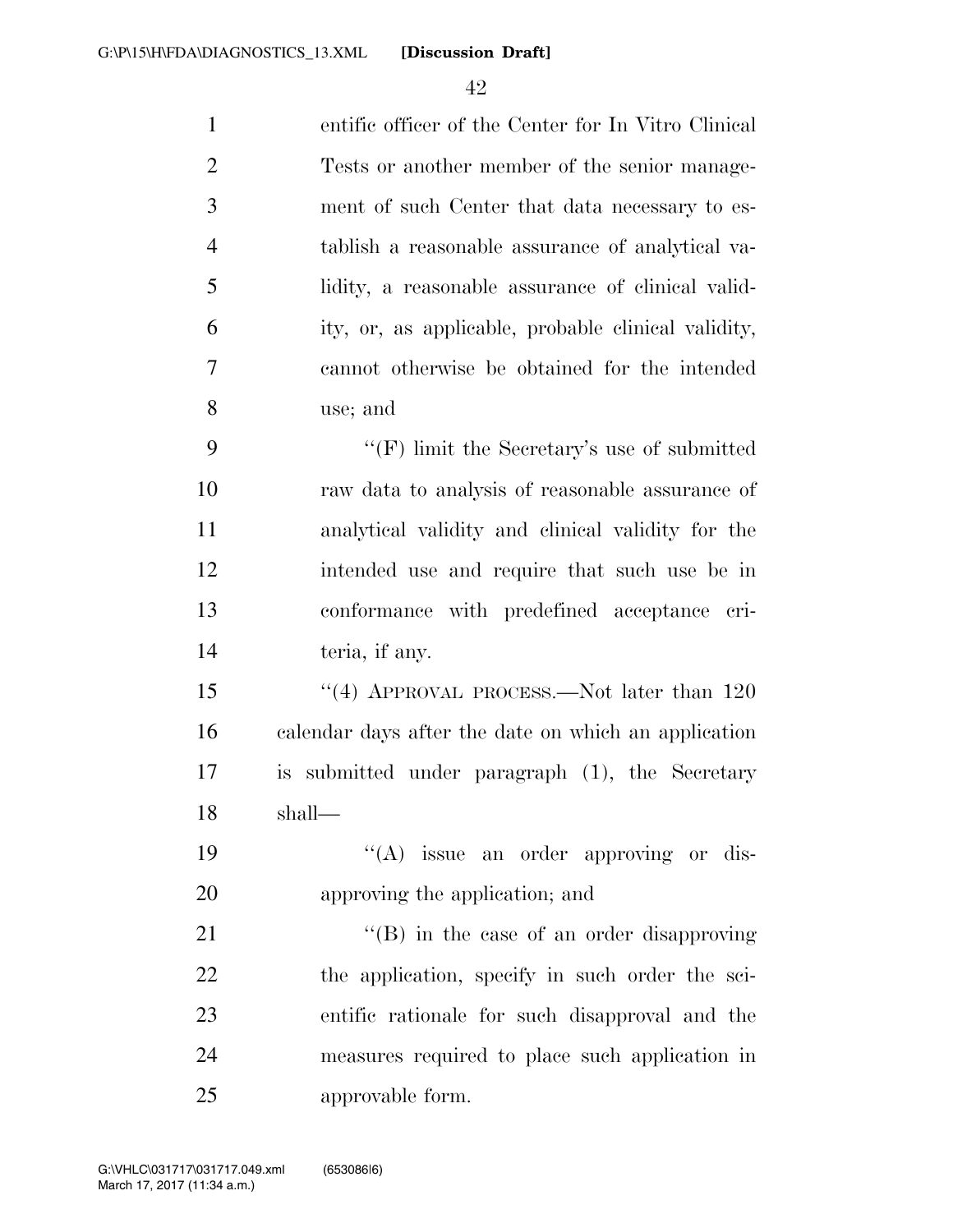''(d) PREMARKET APPROVAL OF MODERATE-RISK TESTS.—

| 3              | "(1) IN GENERAL.—Subject to disapproval                  |
|----------------|----------------------------------------------------------|
| $\overline{4}$ | under subsection (g), the Secretary shall approve a      |
| 5              | moderate-risk in vitro clinical test (other than an in   |
| 6              | vitro clinical test submitted for approval under sub-    |
| 7              | section (f) if, upon the submission to the Secretary     |
| 8              | of an application by the developer of the test, the      |
| 9              | Secretary determines that the application dem-           |
| 10             | onstrates a reasonable assurance that the in vitro       |
| 11             | clinical test is analytically valid and clinically valid |
| 12             | for its intended use. The Secretary shall, by regula-    |
| 13             | tion, develop a process for such review and approval.    |
| 14             | "(2) APPLICATION CONTENTS.—An application                |
| 15             | submitted under paragraph (1) with respect to a          |
| 16             | moderate-risk in vitro clinical test shall include—      |
| 17             | $\lq\lq$ the name, address, and establishment            |
| 18             | registration number of the developer of the test;        |
| 19             | $\lq\lq$ (B) in the case of an application sub-          |
| 20             | mitted by a person other than the developer,             |
| 21             | the name, address, and establishment registra-           |
| 22             | tion number, if applicable, of the applicant;            |
| 23             | "(C) the name of the in vitro clinical test;             |
| 24             | $\lq\lq$ (D) the intended use of the in vitro clin-      |

ical test;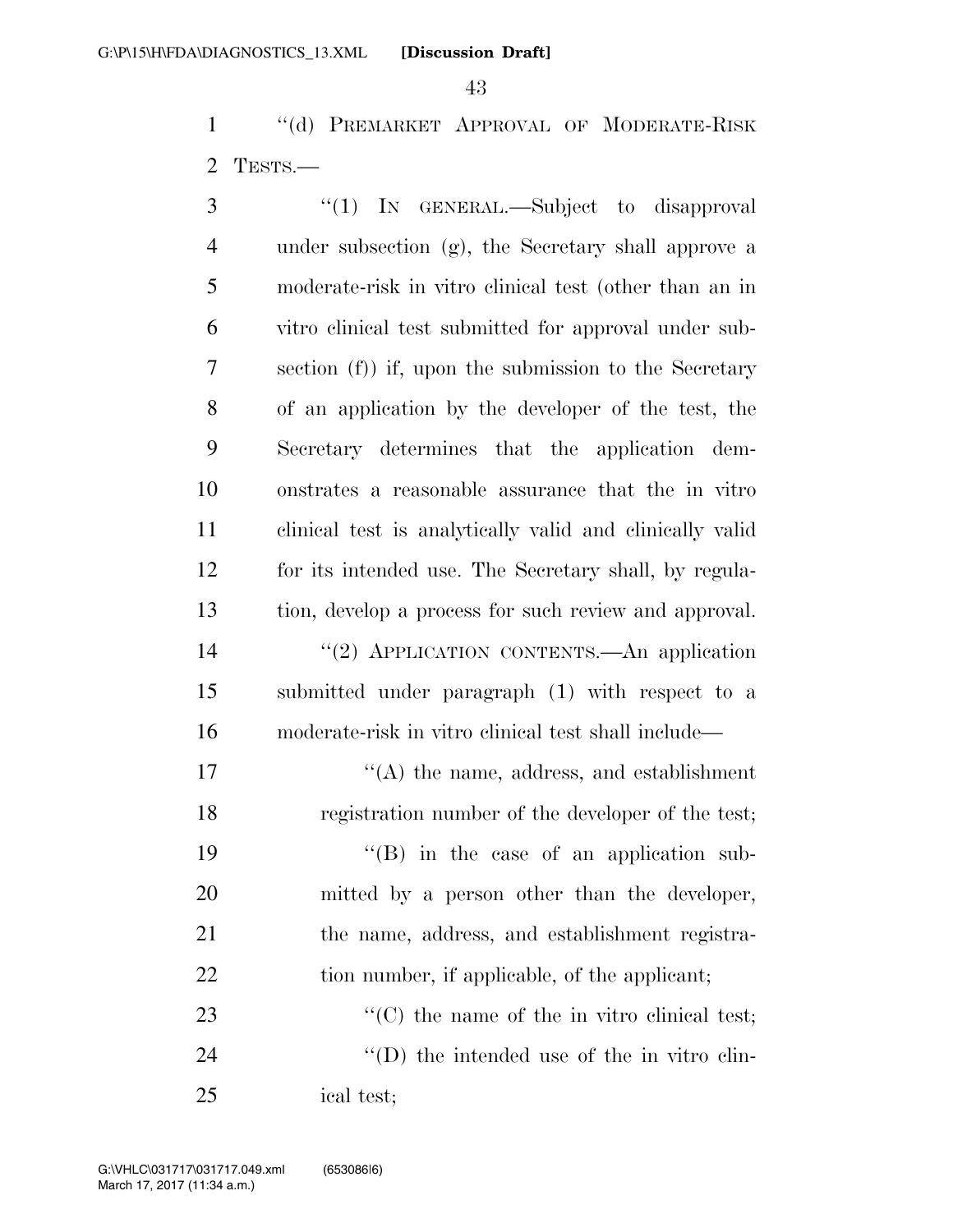| $\mathbf{1}$   | " $(E)$ a summary description of the in vitro" |
|----------------|------------------------------------------------|
| $\overline{2}$ | clinical test, including as applicable—        |
| 3              | "(i) the analyte, biomarker, substance,        |
| $\overline{4}$ | or other target sought to be identified,       |
| 5              | measured, detected, calculated, or analyzed    |
| 6              | by the test;                                   |
| $\overline{7}$ | "(ii) the specifications of the test;          |
| 8              | "(iii) specimen types to be analyzed           |
| 9              | by the test;                                   |
| 10             | "(iv) the indications for use of the           |
| 11             | test;                                          |
| 12             | $f'(v)$ the intended users of, and user        |
| 13             | environments for, the test;                    |
| 14             | $\lq\lq$ (vi) brief descriptions of components |
| 15             | of the test;                                   |
| 16             | "(vii) principles of properties of the         |
| 17             | test or the principles of operation of the     |
| 18             | test;                                          |
| 19             | "(viii) the software necessary for ap-         |
| 20             | plication of the test, including risk mitiga-  |
| 21             | tion for cybersecurity;                        |
| 22             | "(ix) any quality control material rec-        |
| 23             | ommendations, as applicable, for the use of    |
| 24             | the test; and                                  |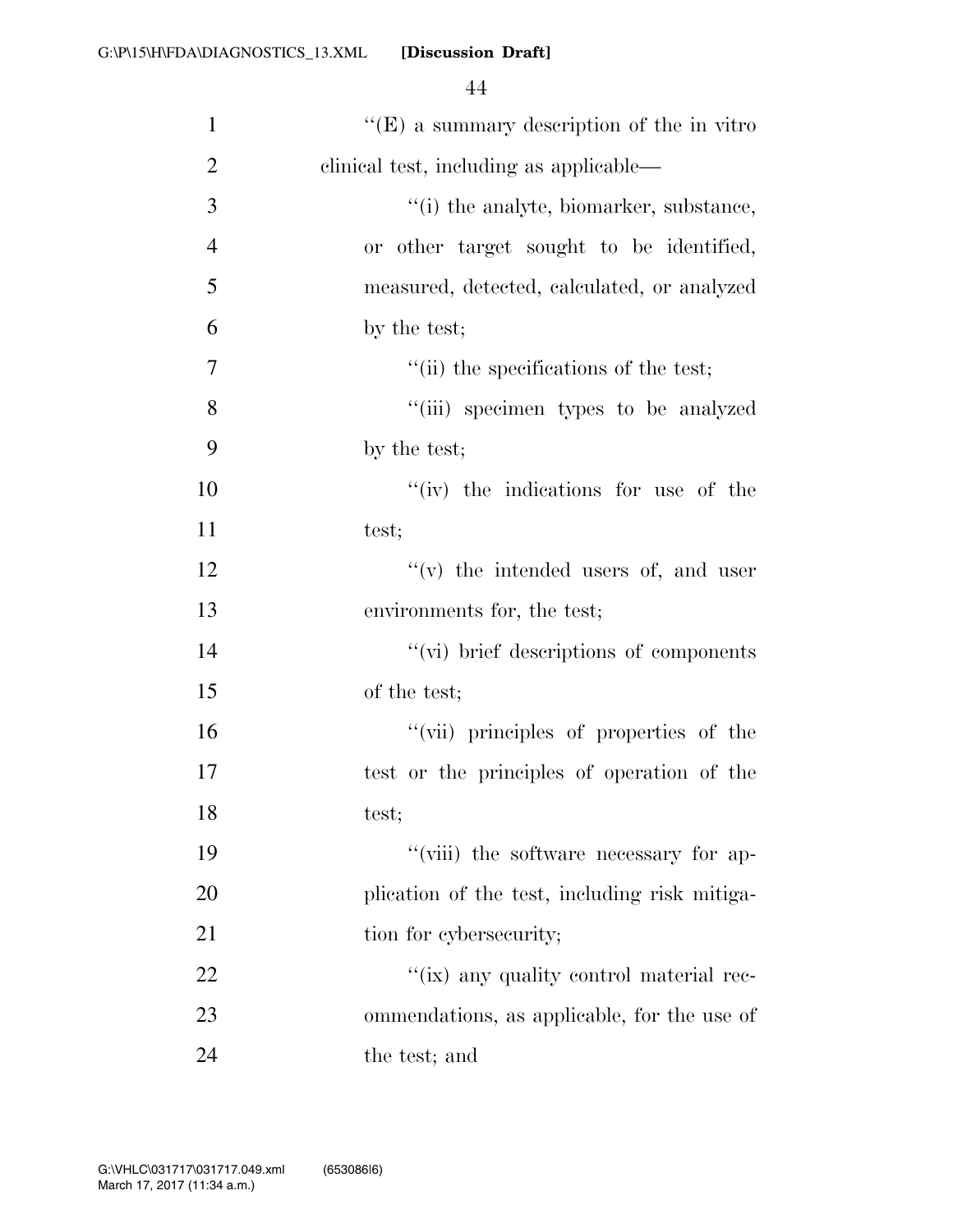| $\mathbf{1}$   | " $(x)$ the method of specimen collection"         |
|----------------|----------------------------------------------------|
| $\overline{2}$ | and transport to be used with the test, as         |
| 3              | applicable;                                        |
| $\overline{4}$ | "(F) applicable performance standards,             |
| 5              | voluntary standards, or mitigating measures re-    |
| 6              | lied upon by the developer in determining the      |
| 7              | analytical validity and clinical validity of the   |
| 8              | test;                                              |
| 9              | $\lq\lq (G)$ a declaration of the developer's con- |
| 10             | formity to design controls;                        |
| 11             | $H(H)$ proposed labeling for the test, which       |
| 12             | shall—                                             |
| 13             | "(i) account for the differences be-               |
| 14             | tween an in vitro clinical test that is a lab-     |
| 15             | oratory test protocol and an in vitro clin-        |
| 16             | ical test that is a finished product, as ap-       |
| 17             | propriate; and                                     |
| 18             | "(ii) except to the extent that such in-           |
| 19             | structions are standard operating proce-           |
| 20             | dures as defined in section 353 of the Pub-        |
| 21             | lic Health Service Act, provide instructions       |
| <u>22</u>      | that relate to protection of the individual        |
| 23             | performing the test, including, as appro-          |
| 24             | priate, disinfection, sterility, electrical safe-  |
| 25             | ty, and sample handling;                           |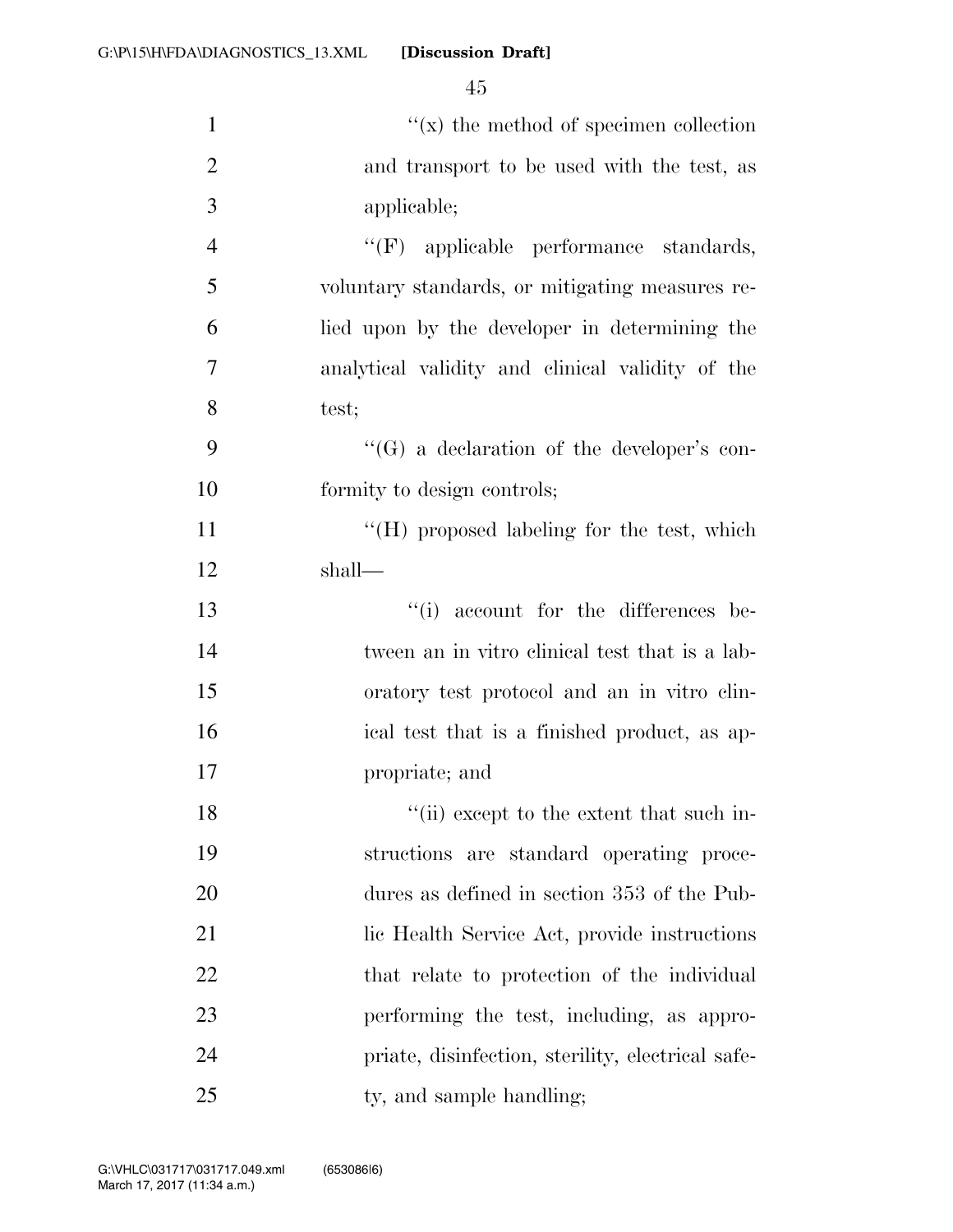| $\mathbf{1}$   | $\lq\lq$ a summary of the risk assessment for       |
|----------------|-----------------------------------------------------|
| $\overline{2}$ | the test;                                           |
| 3              | $\lq\lq(J)$ a statement attesting to the truthful-  |
| $\overline{4}$ | ness and accuracy of the submission; and            |
| 5              | $\lq\lq(K)(i)$ a summary of the valid scientific    |
| 6              | evidence that is relevant to determining whether    |
| $\overline{7}$ | or not there is a reasonable assurance of ana-      |
| 8              | lytical validity and clinical validity for the in-  |
| 9              | tended use of the in vitro clinical test; and       |
| 10             | "(ii) a summary of the protocol and sum-            |
| 11             | mary of results and conclusions from any stud-      |
| 12             | ies performed with respect to such test, includ-    |
| 13             | ing, as required by paragraph (3), the raw data     |
| 14             | from such studies.                                  |
| 15             | "(3) SUBMISSION OF RAW DATA FROM STUD-              |
| 16             | IES.—The Secretary shall not require that raw data  |
| 17             | from studies described in paragraph $(2)(K)(ii)$ be |
| 18             | routinely submitted. Subject to the preceding sen-  |
| 19             | tence, the Secretary shall by regulation—           |
| 20             | $\lq\lq$ set forth instances in which raw data      |
| 21             | is required to be submitted;                        |
| 22             | $\lq\lq$ require the submission of raw data         |
| 23             | only if the chief scientific officer of the Center  |
| 24             | for In Vitro Clinical Tests or another member       |
|                |                                                     |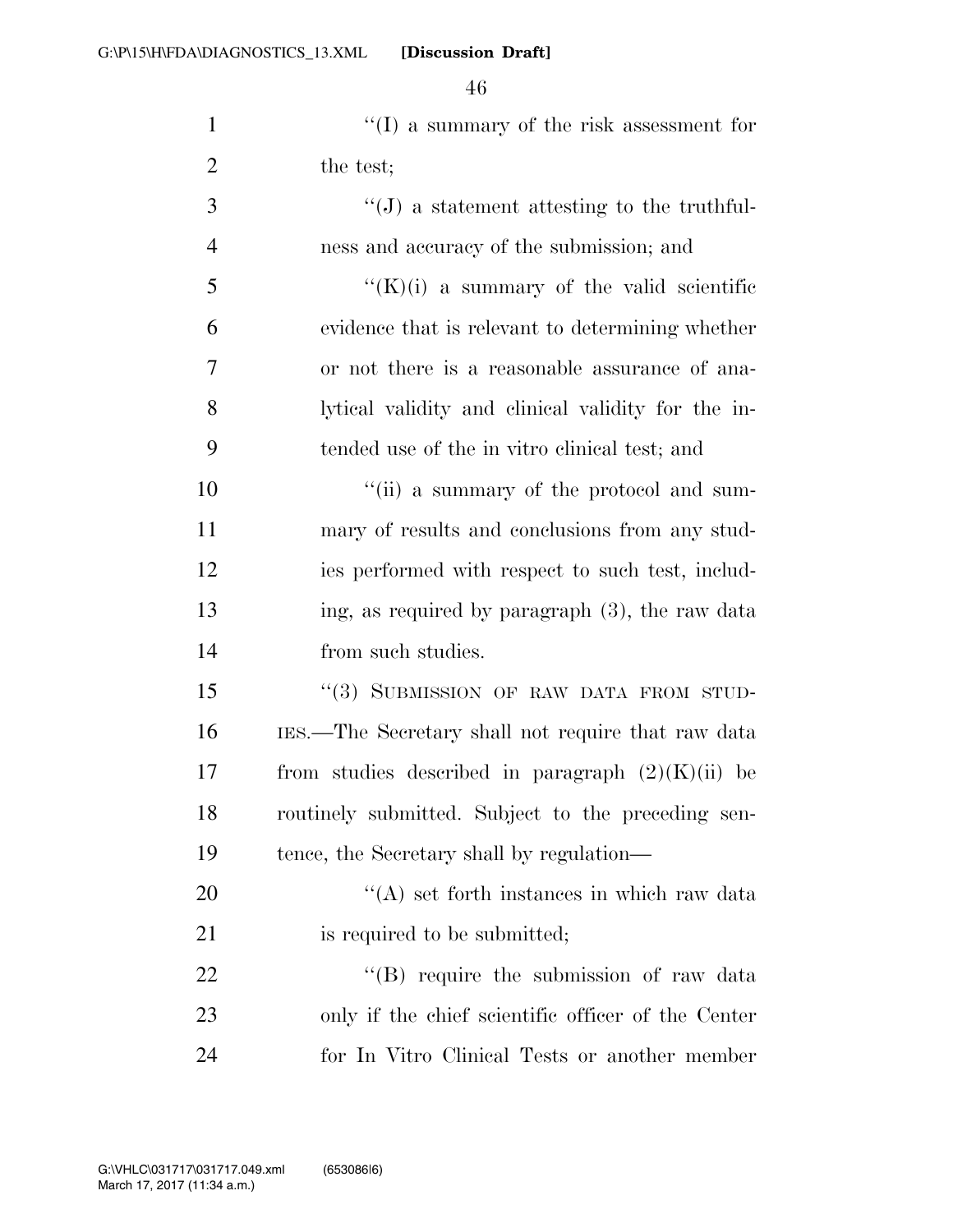| $\mathbf{1}$   | of the senior management of such Center dem-        |
|----------------|-----------------------------------------------------|
| $\overline{2}$ | onstrates in writing that—                          |
| 3              | "(i) such data is necessary to address              |
| $\overline{4}$ | one or more questions directly related to           |
| 5              | elinical validity of an in vitro elinical of an     |
| 6              | in vitro clinical test with a new intended          |
| 7              | use or utilizing a new technology; and              |
| 8              | "(ii) the requested data or equivalent              |
| 9              | information is not reasonably available by          |
| 10             | other means, including peer reviewed jour-          |
| 11             | nals;                                               |
| 12             | $\lq\lq$ (C) provide for the submission of raw      |
| 13             | data in the least onerous, most efficient manner    |
| 14             | sufficient to demonstrate a reasonable assur-       |
| 15             | ance of clinical validity, or, as applicable, prob- |
| 16             | able clinical validity;                             |
| 17             | "(D) limit the data required to be sub-             |
| 18             | mitted to data in the possession of the devel-      |
| 19             | oper or its agent unless the Secretary dem-         |
| 20             | onstrates in writing signed by the chief sci-       |
| 21             | entific officer of the Center for In Vitro Clinical |
| 22             | Tests or another member of the senior manage-       |
| 23             | ment of such Center that data necessary to es-      |
| 24             | tablish a reasonable assurance of clinical valid-   |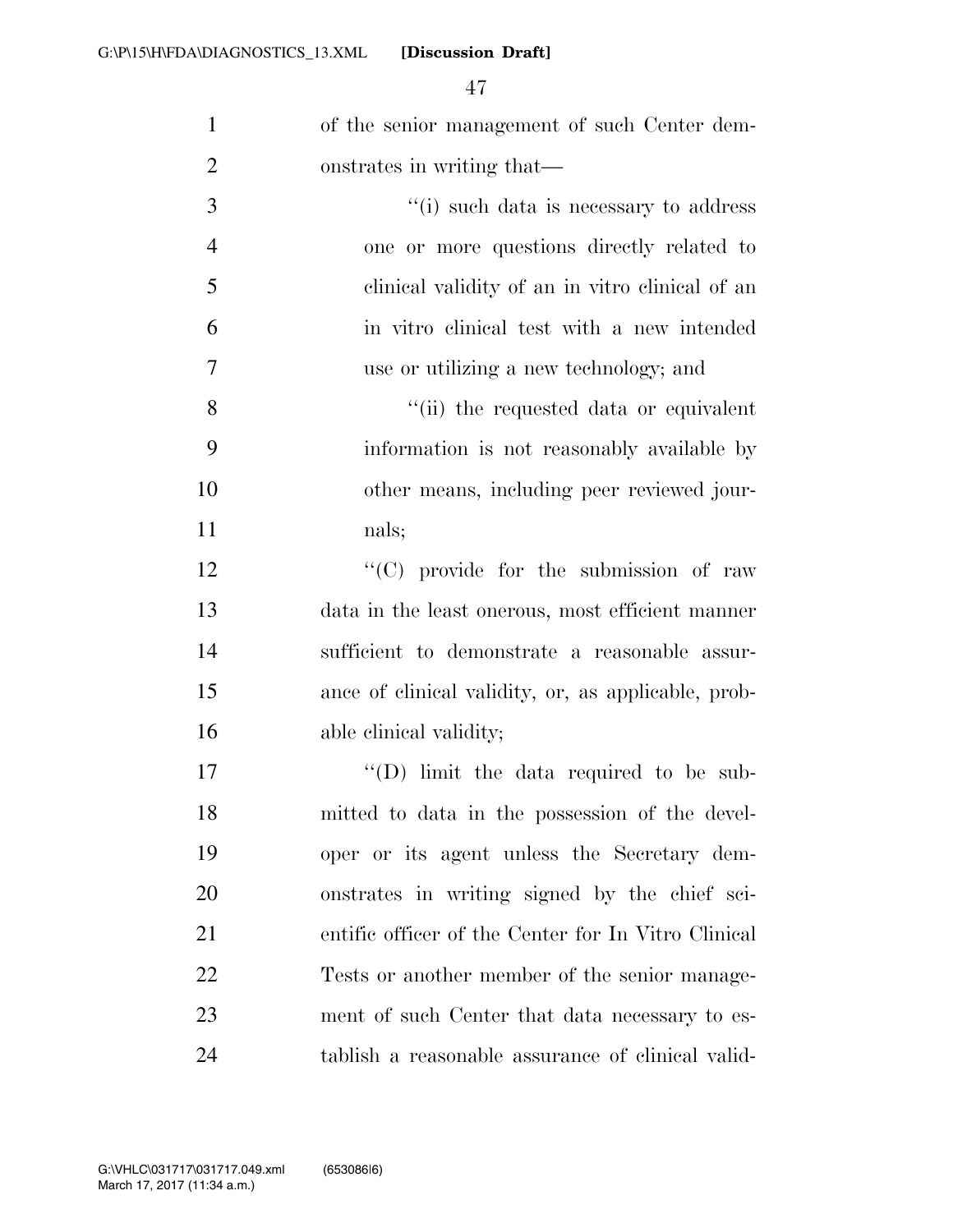| $\mathbf{1}$   | ity, or, as applicable, probable clinical validity,     |
|----------------|---------------------------------------------------------|
| $\overline{2}$ | cannot otherwise be obtained; and                       |
| 3              | " $(E)$ limit the Secretary's use of submitted          |
| $\overline{4}$ | raw data to analysis of clinical validity and re-       |
| 5              | quire that such use be in conformance with any          |
| 6              | predefined acceptance criteria.                         |
| 7              | "(4) APPROVAL PROCESS.—Not later than $75$              |
| 8              | calendar days after the date on which an application    |
| 9              | is submitted under paragraph (1), the Secretary         |
| 10             | shall—                                                  |
| 11             | $\lq\lq$ issue an order approving or dis-               |
| 12             | approving the application; and                          |
| 13             | $\lq\lq (B)$ in the case of an order disapproving       |
| 14             | the application, specify in such order the sci-         |
| 15             | entific rationale for such disapproval and the          |
| 16             | measures required to place such application in          |
| 17             | approvable form.                                        |
| 18             | " $(5)$ FAILURE TO ACT.—If the Secretary fails          |
| 19             | to issue an order under paragraph $(4)(A)$ within the   |
| 20             | 75-calendar-day period specified in such paragraph      |
| 21             | with respect to an in vitro clinical test, the in vitro |
| 22             | clinical test may be legally marketed by the devel-     |
| 23             | oper without further action by the Secretary and for    |
| 24             | purposes of this Act shall be treated as having an      |
| 25             | approved application in effect under this subsection.   |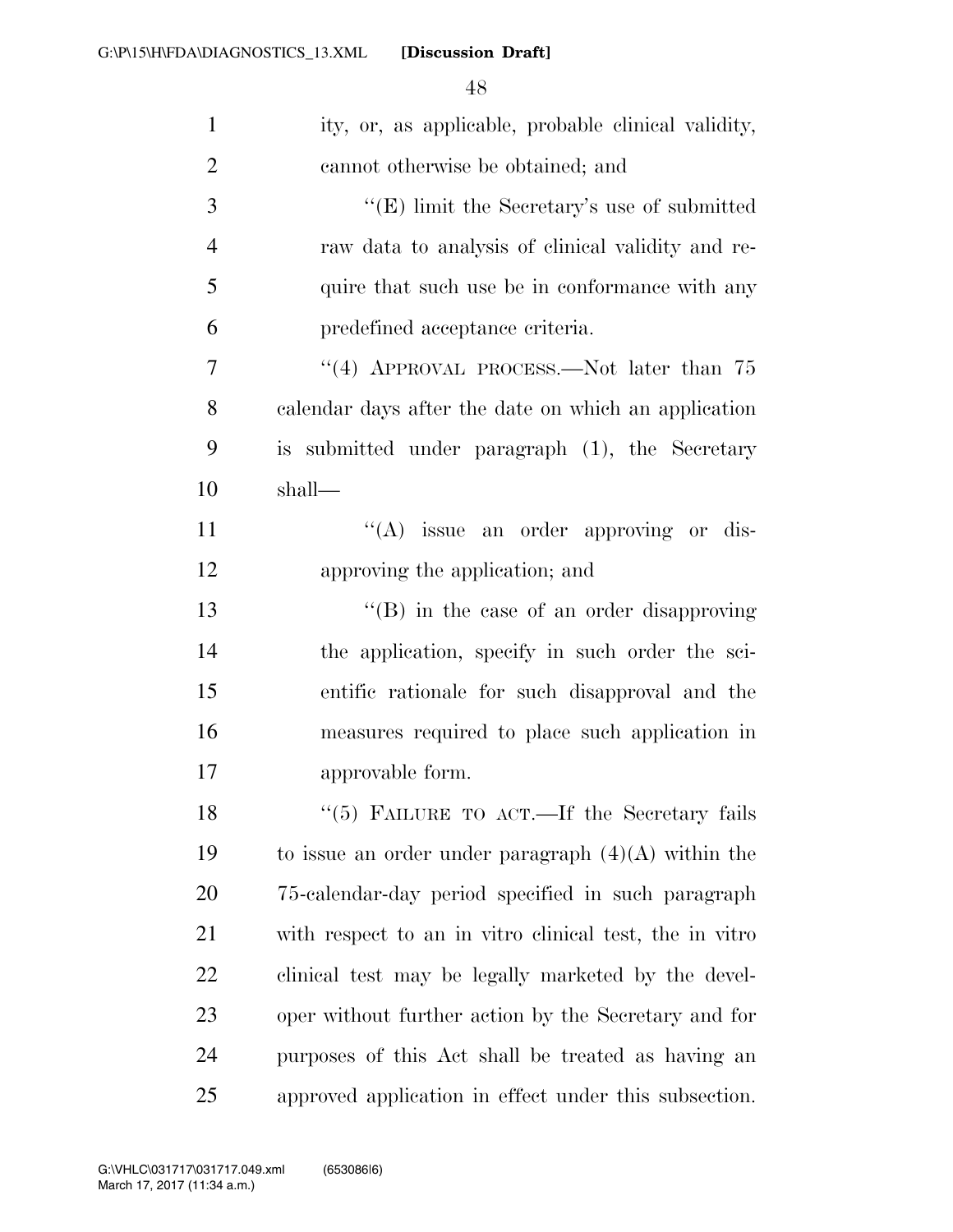| $\mathbf{1}$   | $\cdot\cdot$ (6) THIRD-PARTY REVIEW PROCESS.—For             |
|----------------|--------------------------------------------------------------|
| $\overline{2}$ | purposes of reviewing applications submitted under           |
| 3              | paragraph (1), the Secretary shall establish by regu-        |
| $\overline{4}$ | lation a process under which—                                |
| 5              | "(A) third parties may conduct such review                   |
| 6              | at the request of the developer;                             |
| 7              | "(B) the Secretary agrees or disagrees"                      |
| 8              | with a third-party reviewer's conclusion that the            |
| 9              | developer has demonstrated a reasonable assur-               |
| 10             | ance of analytical validity and clinical validity            |
| 11             | or, as applicable, probable clinical validity for            |
| 12             | the intended use of the in vitro clinical test; and          |
| 13             | $\lq\lq$ (C) if the Secretary disagrees with the             |
| 14             | third-party reviewer's conclusion, the Secretary             |
| 15             | must provide the developer with a written jus-               |
| 16             | tification for such decision.                                |
| 17             | "(e) LISTING OF LOW-RISK AND RARE DISEASE                    |
|                | 18 TESTS.—A low-risk in vitro clinical test or rare disease  |
| 19             | in vitro clinical test may be legally marketed by the devel- |
| 20             | oper without further action by the Secretary and shall be    |
| 21             | treated as having an approved application in effect under    |
| 22             | this section so long as the developer of the test lists the  |
| 23             | test with the Secretary in accordance with subsection (o).   |

24 ''(f) SPECIAL PATHWAY FOR CERTAIN TESTS.—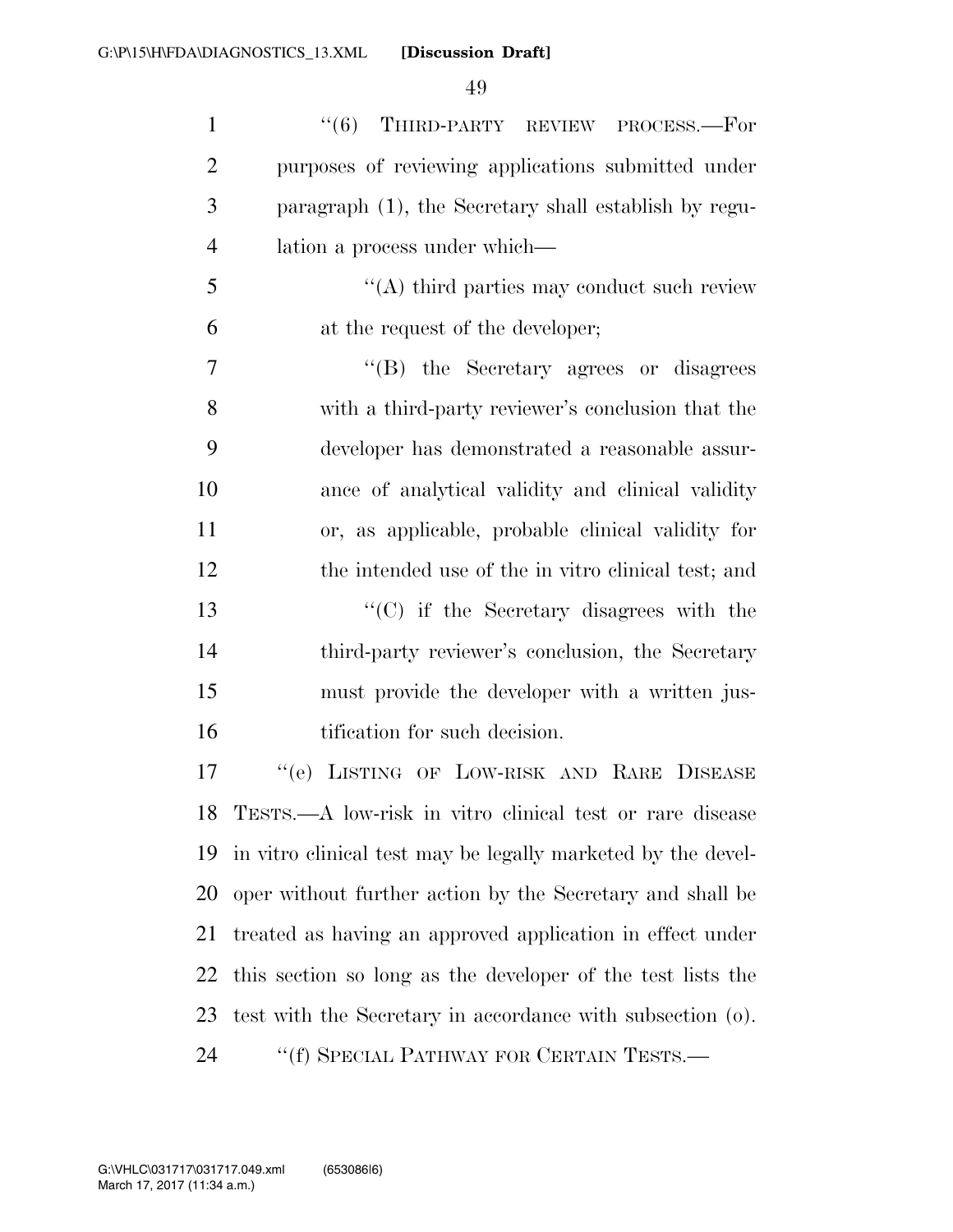| $\mathbf{1}$   | "(1) STANDARD.—In lieu of approving under               |
|----------------|---------------------------------------------------------|
| $\overline{2}$ | subsection (c) or (d) a high- or moderate-risk in       |
| 3              | vitro clinical test described in paragraph $(2)$ , the  |
| $\overline{4}$ | Secretary, subject to subsection (g), shall as applica- |
| 5              | $ble-$                                                  |
| 6              | $\lq\lq$ approve such an in vitro clinical test         |
| 7              | under this subsection without confirmatory              |
| 8              | postmarket obligations if the developer of the          |
| 9              | test submits an application demonstrating a             |
| 10             | reasonable assurance of—                                |
| 11             | "(i) analytical validity for its intended               |
| 12             | use; and                                                |
| 13             | "(ii) elinical validity for its intended                |
| 14             | use;                                                    |
| 15             | $\lq\lq (B)$ approve such an in vitro clinical test     |
| 16             | under this subsection subject to confirmatory           |
| 17             | postmarket obligations under paragraph (6) if           |
| 18             | the developer of the test submits an application        |
| 19             | demonstrating—                                          |
| 20             | "(i) a reasonable assurance of analyt-                  |
| 21             | ical validity for its intended use; and                 |
| 22             | "(ii) probable clinical validity for its                |
| 23             | intended use; and                                       |
| 24             | "(C) continue an approval under subpara-                |
| 25             | effect without<br>graph<br>(B)<br>confirmatory<br>in    |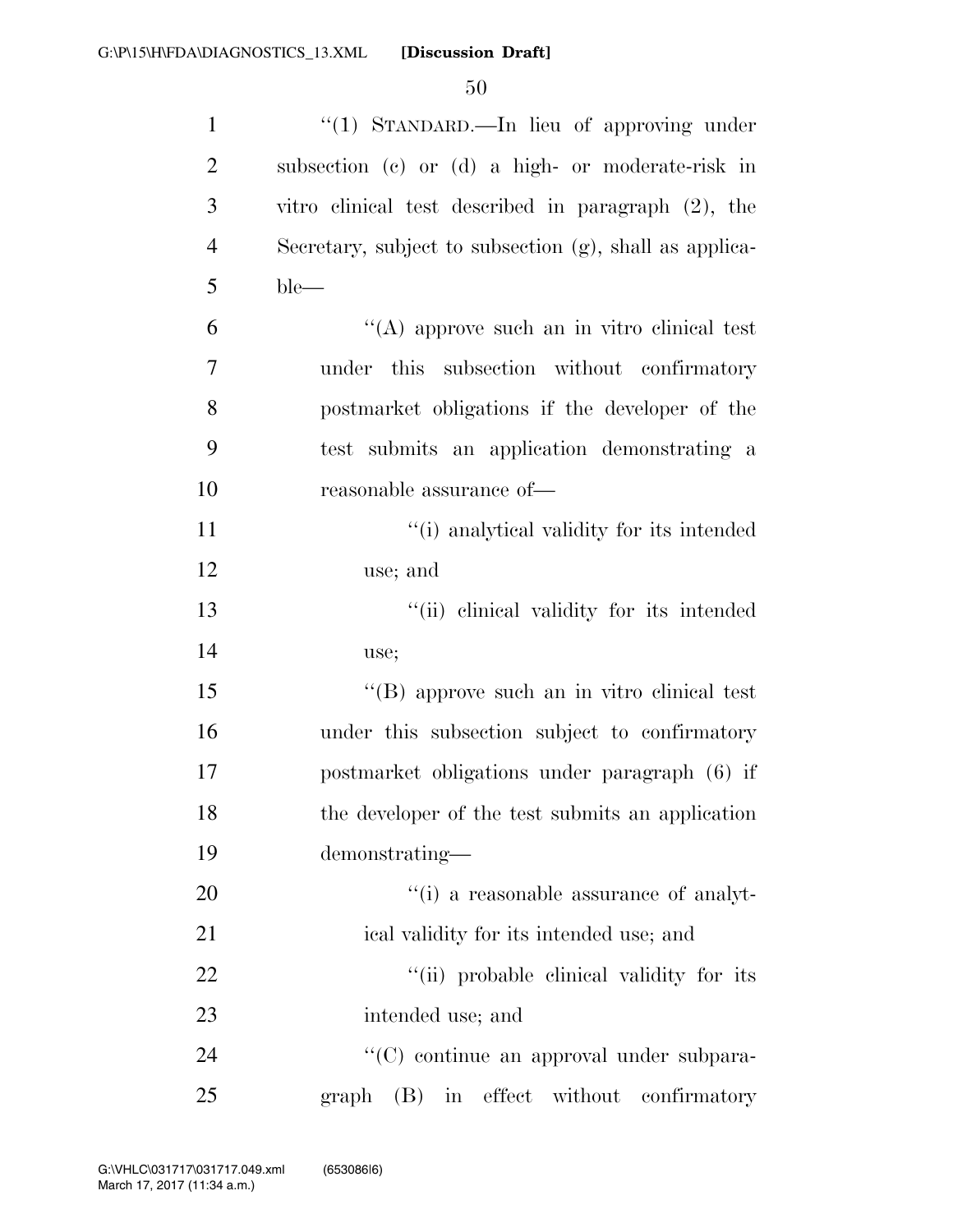| $\mathbf{1}$   | postmarket obligations under such subpara-        |
|----------------|---------------------------------------------------|
| $\overline{2}$ | graph if the developer of the test submits a sup- |
| 3              | plemental application under paragraph (8) with    |
| $\overline{4}$ | respect to the test and the Secretary —           |
| 5              | "(i) finds that such application dem-             |
| 6              | onstrates a reasonable assurance of clinical      |
| 7              | validity for the intended use of the test; or     |
| 8              | "(ii) does not disapprove the supple-             |
| 9              | mental application under paragraph (9) by         |
| 10             | the deadline applicable under such para-          |
| 11             | graph.                                            |
| 12             | $``(2)$ ELIGIBILITY.—                             |
| 13             | "(A) IN GENERAL.—An in vitro clinical             |
| 14             | test is eligible for approval or continuation of  |
| 15             | approval, as applicable, under this subsection if |
| 16             | it is one of the following:                       |
| 17             | "(i) An unmet need in vitro clinical              |
| 18             | test.                                             |
| 19             | "(ii) A moderate-risk in vitro clinical           |
| 20             | tests that offers a clinically significant ad-    |
| 21             | vantage over in vitro clinical tests pre-         |
| 22             | viously approved or cleared by the Sec-           |
| 23             | retary or otherwise legally marketed.             |
| 24             | "(B) EXCEPTIONS.—An in vitro clinical             |
| 25             | test described in subparagraph (A) shall not be   |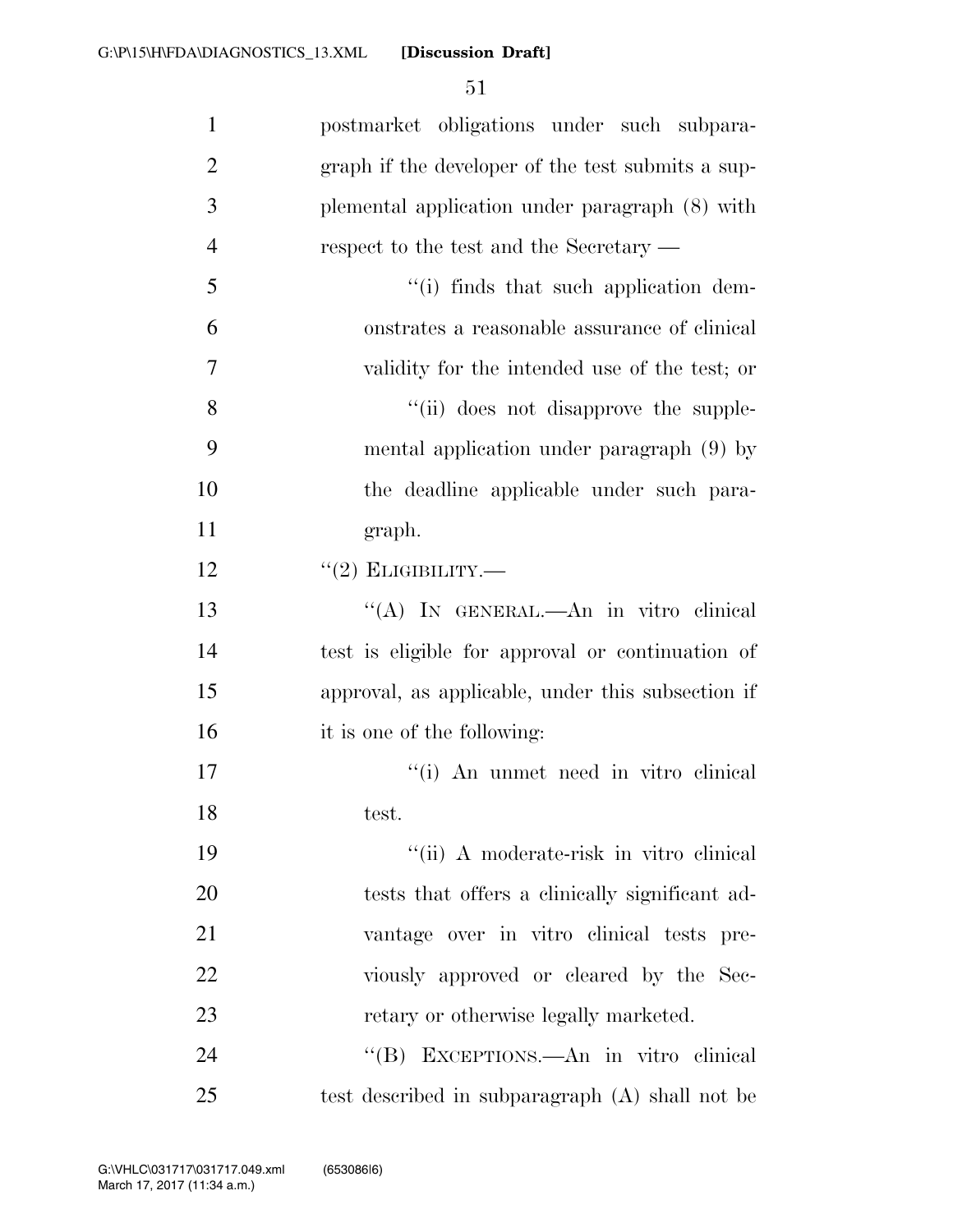| $\mathbf{1}$   | eligible for approval or continuation of approval    |
|----------------|------------------------------------------------------|
| $\overline{2}$ | under this subsection if—                            |
| 3              | "(i) a supplemental application sub-                 |
| $\overline{4}$ | mitted by the developer or its affiliate for         |
| 5              | the in vitro clinical test was disapproved           |
| 6              | under paragraph $(9)$ ; or                           |
| $\overline{7}$ | "(ii) an approval with confirmatory                  |
| 8              | postmarket obligations under this sub-               |
| 9              | section was-                                         |
| 10             | $\lq\lq$ (I) granted to the developer or             |
| 11             | its affiliate for the in vitro clinical              |
| 12             | test; and                                            |
| 13             | "(II) was withdrawn under para-                      |
| 14             | graph (12).                                          |
| 15             | "(3) ELECTION OF PATHWAYS.—If an in vitro            |
| 16             | clinical test is—                                    |
| 17             | $\lq\lq$ an unmet need in vitro clinical test,       |
| 18             | "(B) a moderate-risk in vitro clinical test          |
| 19             | that offers a clinically significant advantage       |
| 20             | over in vitro clinical tests previously approved     |
| 21             | or cleared by the Secretary or otherwise legally     |
| 22             | marketed, or                                         |
| 23             | $\lq\lq$ (C) an emergency use in vitro clinical test |
| 24             | under section 564,                                   |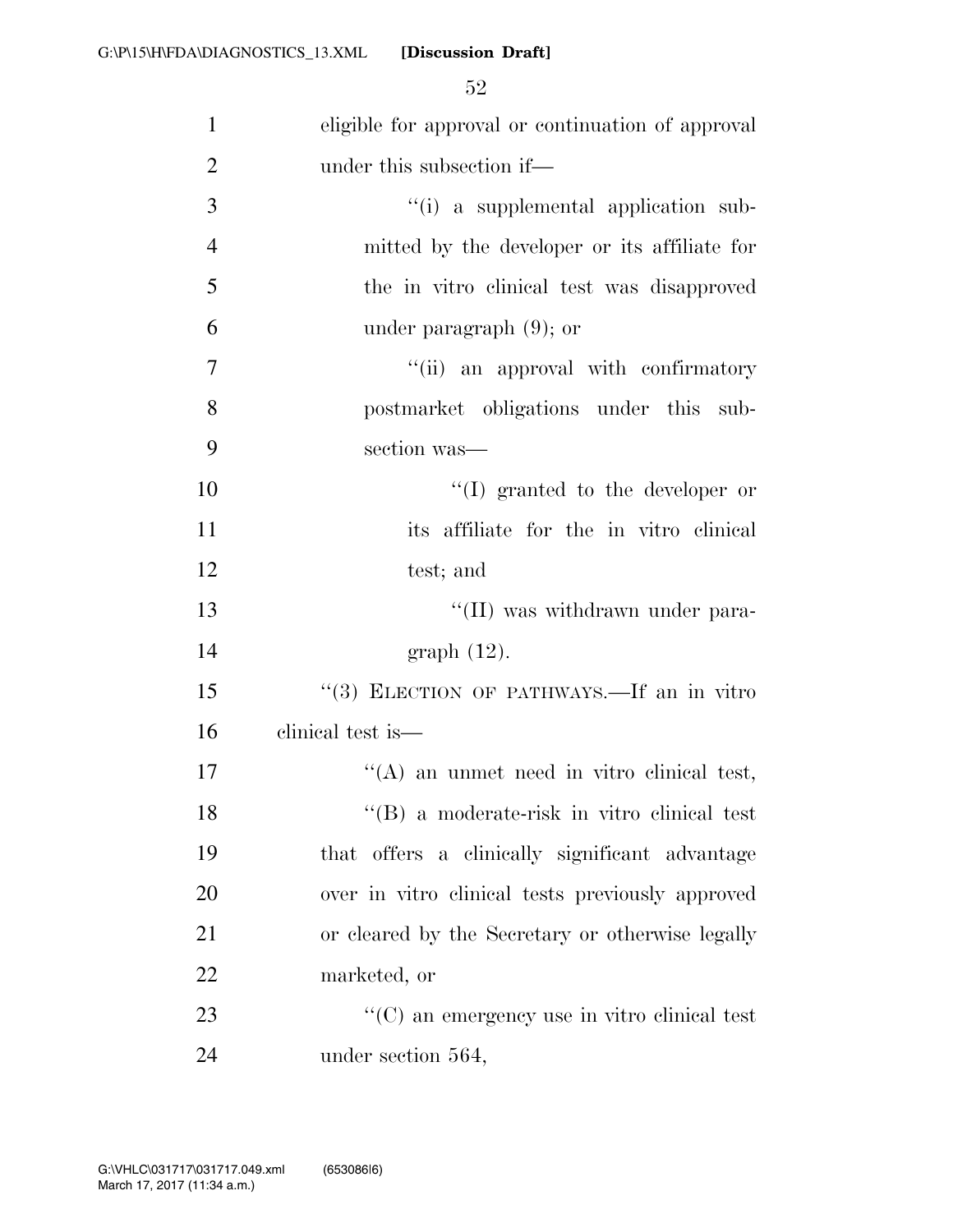| $\mathbf{1}$   | the developer of the test may elect to seek review of                 |
|----------------|-----------------------------------------------------------------------|
| $\overline{c}$ | the test under the pathway for any such applicable                    |
| 3              | category or combination of applicable categories.                     |
| $\overline{4}$ | "(4) APPLICATION CONTENTS.—The developer                              |
| 5              | of an in vitro clinical test seeking approval of the                  |
| 6              | test under this subsection shall submit an applica-                   |
| $\overline{7}$ | tion to the Secretary in accordance with the fol-                     |
| 8              | lowing:                                                               |
| 9              | $\lq\lq$ . If the in vitro clinical test is classified                |
| 10             | as high-risk, and the developer seeks approval                        |
| 11             | under paragraph $(1)(A)$ , the application shall                      |
| 12             | include information described in subsection                           |
| 13             | (c)(2).                                                               |
| 14             | $\lq\lq$ (B) If the in vitro clinical test is classified              |
| 15             | as moderate-risk, and the developer seeks ap-                         |
| 16             | proval under paragraph $(1)(A)$ , the application                     |
| 17             | shall include the information described in sub-                       |
| 18             | section $(d)(2)$ .                                                    |
| 19             | $\lq\lq$ <sup>c</sup> (C) If the in vitro clinical test is classified |
| 20             | as high-risk or moderate-risk, and the developer                      |
| 21             | seeks approval under paragraph $(1)(B)$ , the ap-                     |
| 22             | plication shall include—                                              |
| 23             | "(i) the information described in sub-                                |
| 24             | section $(d)(2)$ that is needed to establish a                        |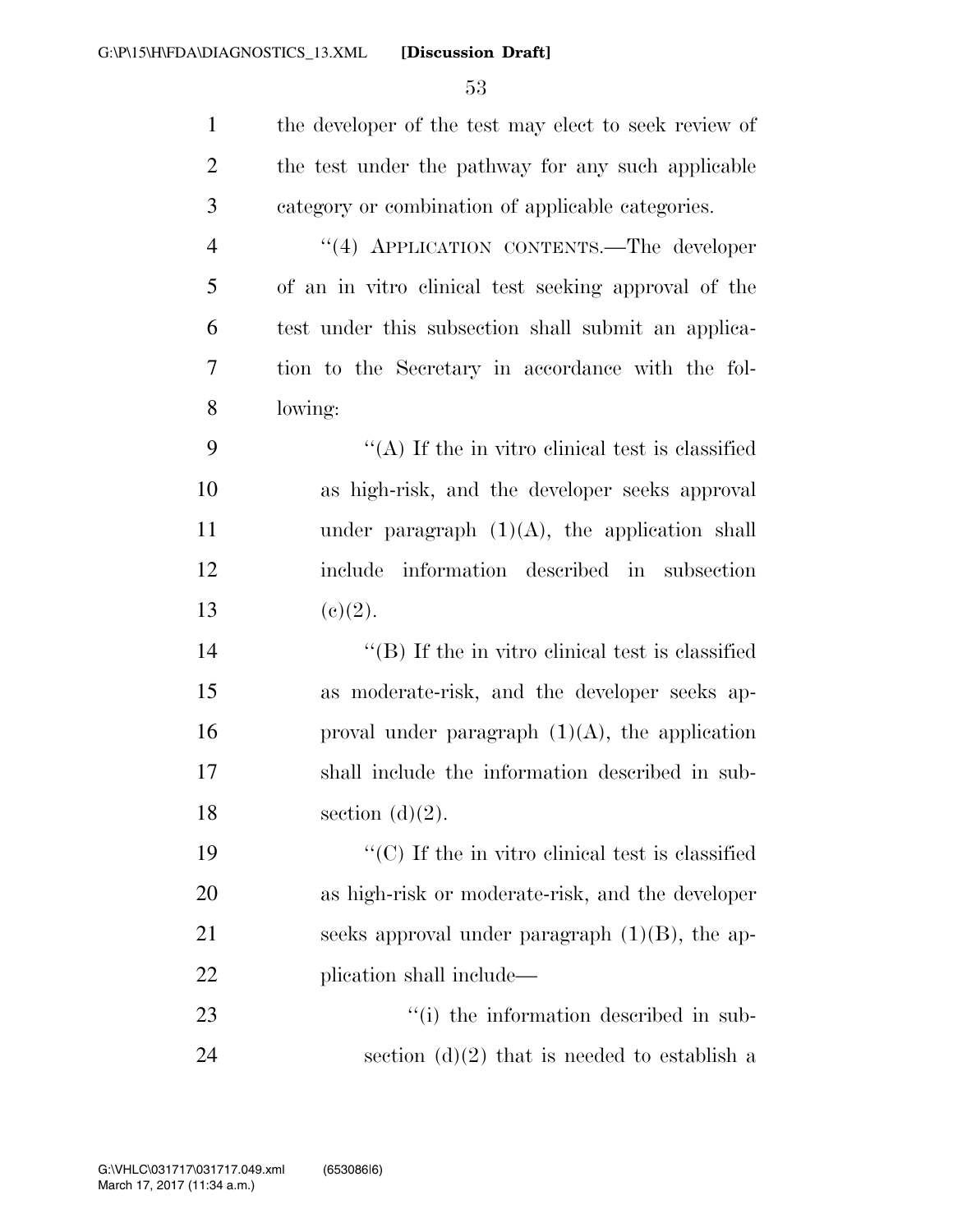| $\mathbf{1}$   | reasonable assurance of analytical validity           |
|----------------|-------------------------------------------------------|
| $\overline{2}$ | for its intended use; and                             |
| 3              | "(ii) a proposed plan for collection of               |
| $\overline{4}$ | confirmatory postmarket evidence.                     |
| 5              | $\lq\lq$ (D) If the in vitro clinical test is classi- |
| 6              | fied as high-risk or moderate-risk, and the de-       |
| $\overline{7}$ | veloper seeks approval under paragraph $(1)(C)$ ,     |
| 8              | the application shall include the information         |
| 9              | specifically required in the approved plan for        |
| 10             | the collection of confirmatory postmarket evi-        |
| 11             | dence demonstrating a reasonable assurance of         |
| 12             | clinical validity.                                    |
| 13             | $``(5)$ APPROVAL PROCESS.—                            |
|                |                                                       |
| 14             | "(A) IN GENERAL.—The Secretary shall—                 |
| 15             | "(i) issue an order approving or dis-                 |
| 16             | approving an application submitted under              |
| 17             | paragraph $(4)$ —                                     |
| 18             | $\lq\lq$ (I) in the case of an unmet need             |
| 19             | in vitro clinical test, not later than 30             |
| 20             | calendar days after the date on which                 |
| 21             | such application is submitted; and                    |
| 22             | "(II) in the case of an in vitro                      |
| 23             | clinical test described in paragraph                  |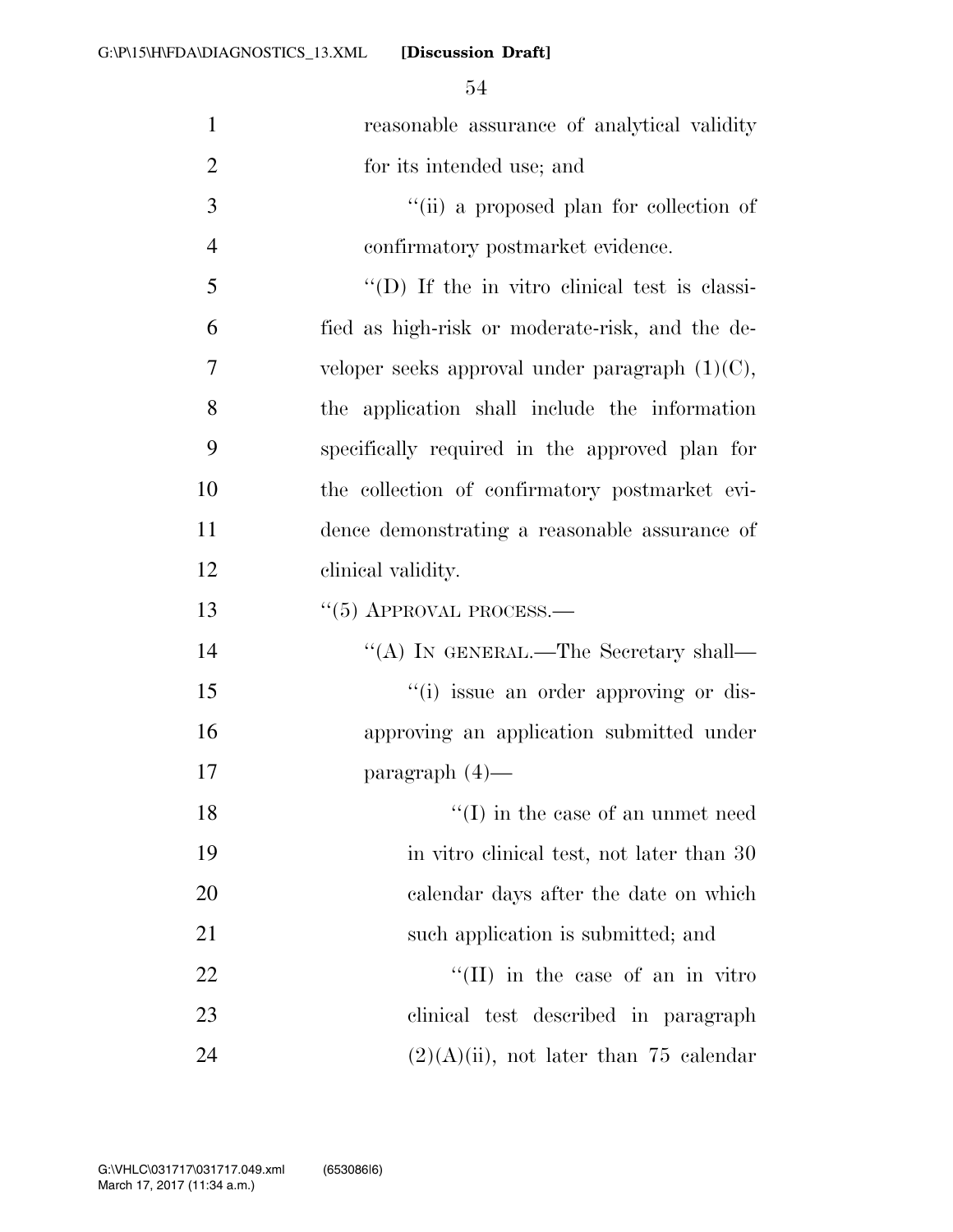**[Discussion Draft]** 

| $\mathbf{1}$   | days after the date on which such ap-                     |
|----------------|-----------------------------------------------------------|
| $\overline{2}$ | plication is submitted;                                   |
| 3              | "(ii) approve an application submitted                    |
| $\overline{4}$ | under paragraph (4) unless the Secretary                  |
| 5              | determines that a ground for disapproval                  |
| 6              | of the application specified in subsection                |
| $\overline{7}$ | $(g)$ applies; and                                        |
| 8              | "(iii) in any order disapproving an ap-                   |
| 9              | plication submitted under paragraph (4),                  |
| 10             | specify the scientific rationale for the dis-             |
| 11             | approval and the measures required to                     |
| 12             | place such application in approvable form.                |
| 13             | "(B) FAILURE TO APPROVE<br>$\overline{\text{OR}}$<br>DIS- |
| 14             | APPROVE.—If the Secretary fails to issue an               |
| 15             | order approving or disapproving an application            |
| 16             | submitted under paragraph (4) within a time               |
| 17             | period applicable under subparagraph (A), the             |
| 18             | in vitro clinical test may be legally marketed by         |
| 19             | developer, subject to the confirmatory<br>the             |
| <b>20</b>      | postmarket obligations proposed by the devel-             |
| 21             | oper in its application, without further action           |
| 22             | by the Secretary, and shall be treated as having          |
| 23             | an approved application in effect under this sec-         |
| 24             | tion.                                                     |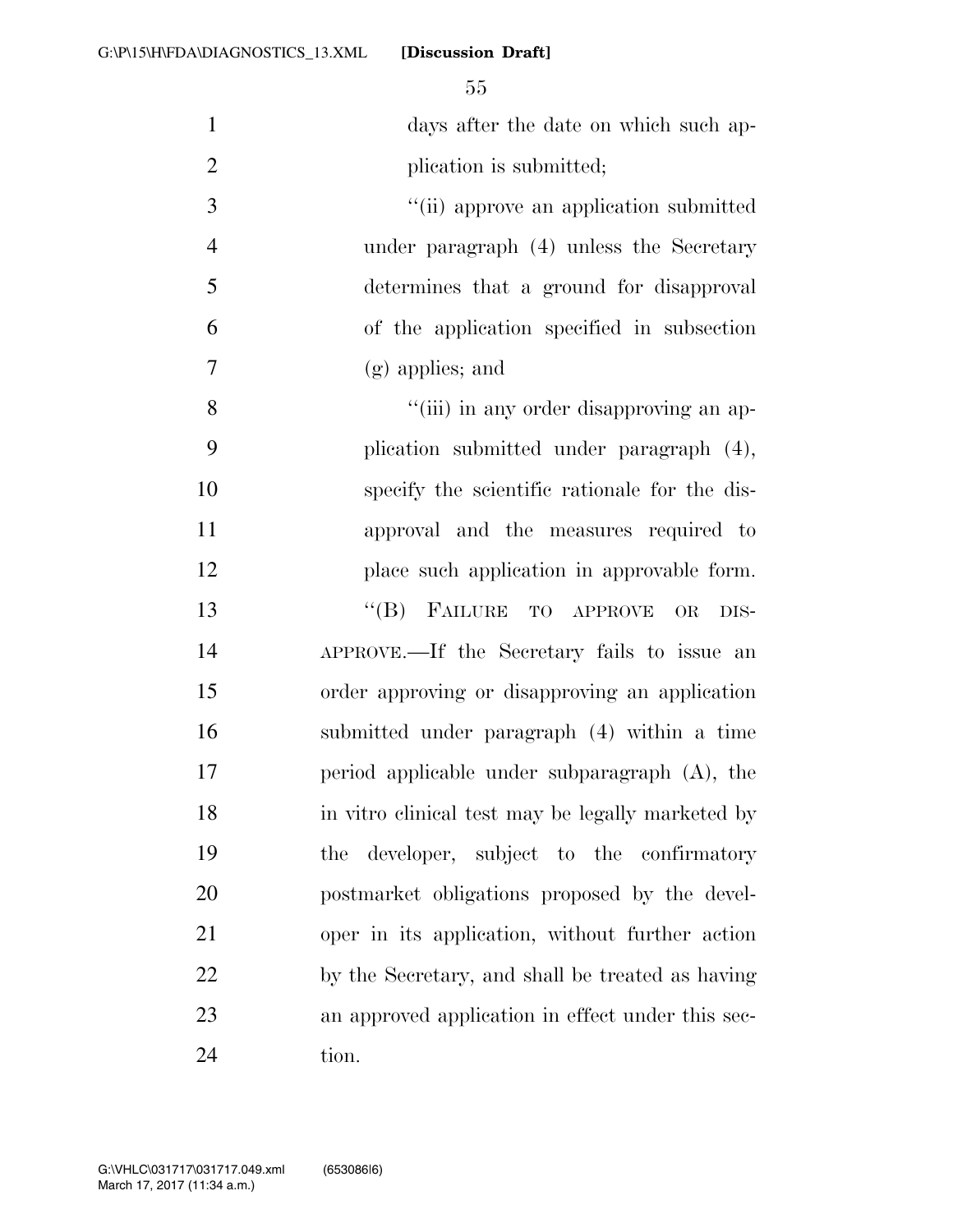1 ''(6) CONFIRMATORY POSTMARKET OBLIGA-TIONS.—

3 "(A) AGREED UPON OBLIGATIONS.—If, pursuant to paragraph (1)(B), the Secretary approves an application that demonstrates a reasonable assurance that the in vitro clinical test is analytically valid for its intended use and demonstrates probable clinical validity for its intended use without demonstrating a reason- able assurance of clinical validity for its in-tended use—

 ''(i) the Secretary shall specify in the order granting such approval the confirm- atory postmarket obligations agreed to by the Secretary and the developer of the test, including information and dates regarding the commencement and performance of 18 such obligations;

 ''(ii) such confirmatory postmarket obligations—

21 ''(I) shall facilitate the devel- oper's collection of additional valid scientific evidence as necessary to demonstrate a reasonable assurance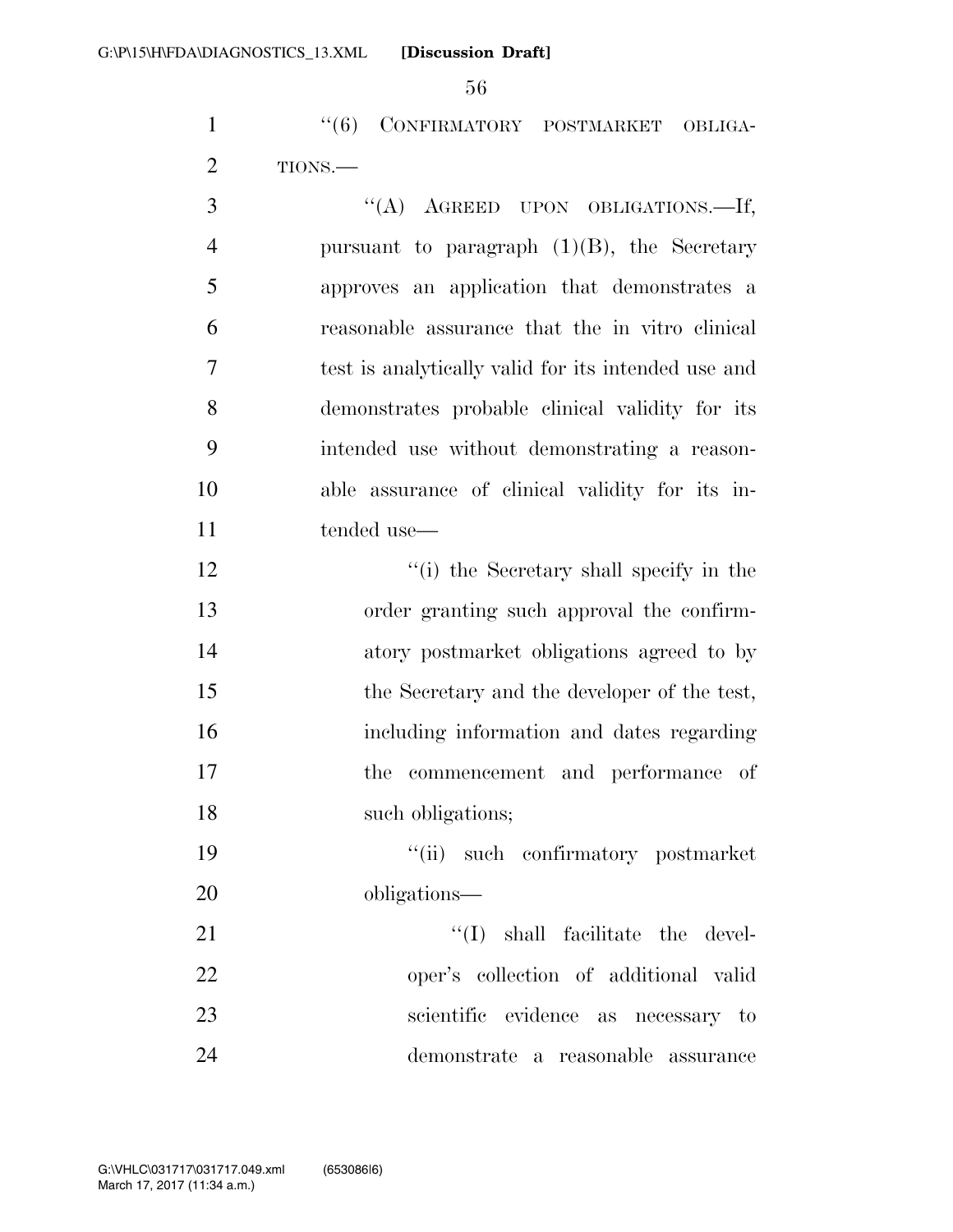**[Discussion Draft]** 

| $\mathbf{1}$   | that the test is clinically valid for its        |
|----------------|--------------------------------------------------|
| $\overline{2}$ | intended use;                                    |
| 3              | "(II) may include reporting re-                  |
| $\overline{4}$ | quirements related to such obliga-               |
| 5              | tions; and                                       |
| 6              | "(iii) the developer shall complete the          |
| 7              | confirmatory postmarket obligations.             |
| 8              | "(B) MODIFICATIONS TO OBLIGATIONS.-              |
| 9              | The confirmatory postmarket obligations agreed   |
| 10             | to under subparagraph $(A)$ may be modified at   |
| 11             | any time by the mutual agreement of the Sec-     |
| 12             | retary and the developer.                        |
| 13             | "(C) LABEL REQUIREMENT.—An order ap-             |
| 14             | proving an in vitro clinical test under para-    |
| 15             | graph $(1)(B)$ shall require the labeling of the |
| 16             | test to state the following: 'Approved with con- |
| 17             | firmatory postmarket obligations'.               |
| 18             | $``(7)$ LAPSE OF APPROVAL.—                      |
| 19             | "(A) IN GENERAL.—An approval with con-           |
| 20             | firmatory postmarket obligations under this      |
| 21             | subsection shall automatically lapse—            |
| 22             | "(i) on the date that is three years             |
| 23             | after the date of such approval if an exten-     |
| 24             | sion has not been granted by the Secretary       |
| 25             | and if the developer of the in vitro clinical    |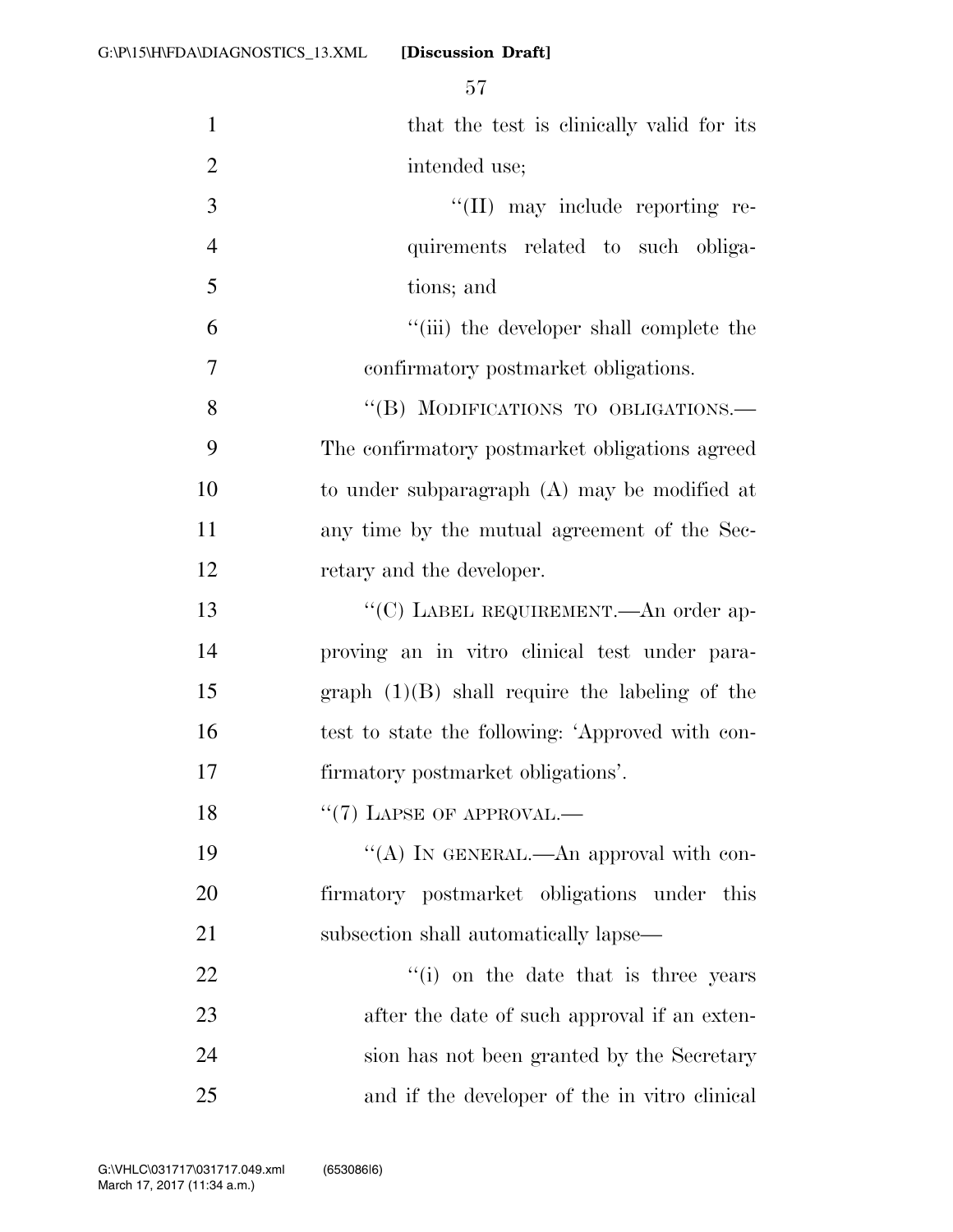test has not submitted a supplemental ap- plication pursuant to paragraph (8) at least three months prior to such date;  $''(ii)$  on the date specified in an exten- sion order issued by the Secretary, if an extension is mutually agreed upon by the Secretary and the developer of the in vitro clinical test and if the developer has not submitted a supplemental application pur- suant to paragraph (8) at least three months prior to the agreed upon extension date; ''(iii) on the date that is thirty cal- endar days after the date on which the Secretary issues an order disapproving a supplemental application submitted pursu- ant to paragraph (9) with respect to the in vitro clinical test, if the applicant does not appeal the order; or

 $\frac{1}{2}$  (iv) if the applicant submitting a supplemental application pursuant to para- graph (8) appeals an order disapproving the application, on the date on which the Director of the Center for In Vitro Clinical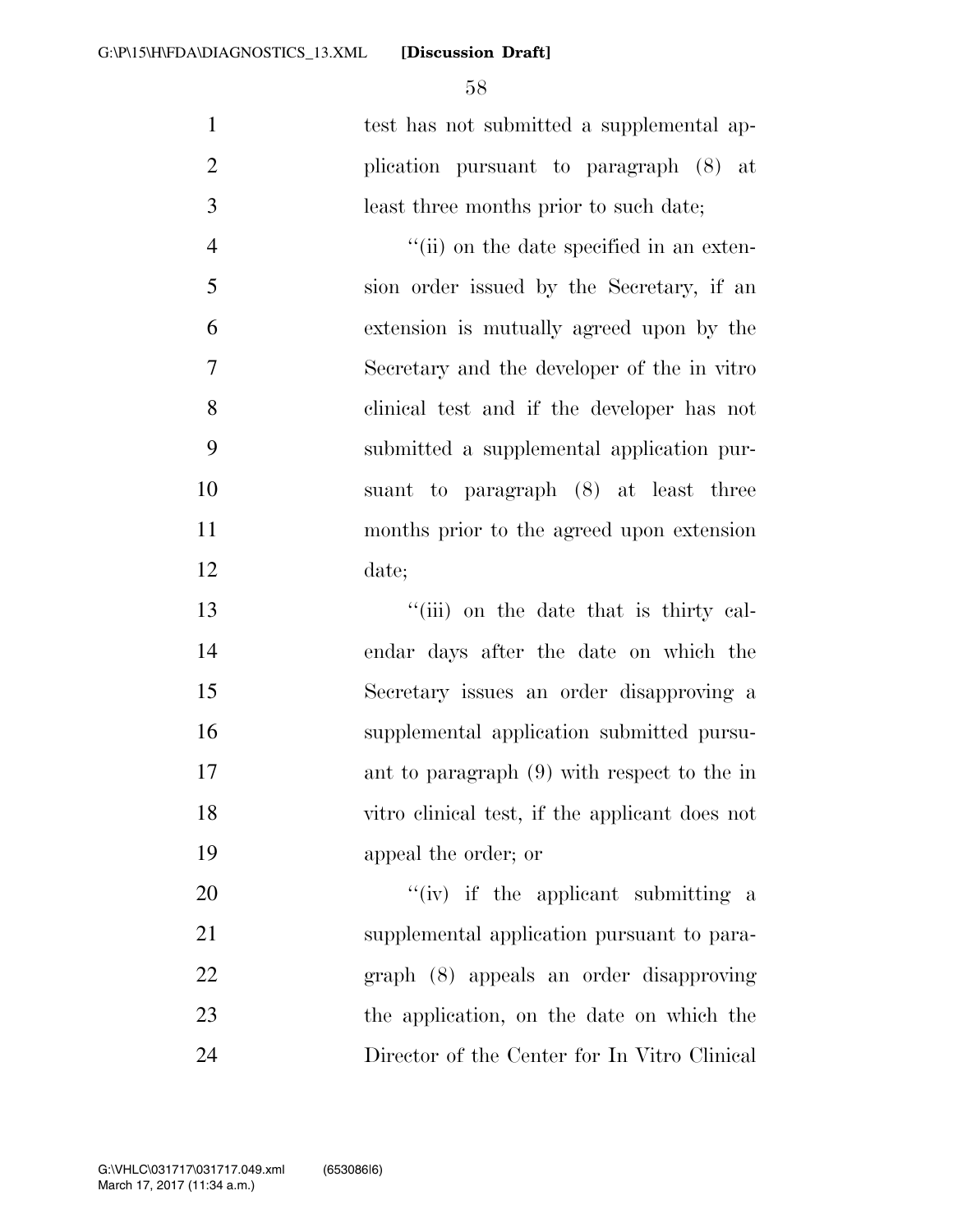Tests issues a decision upholding the dis-approval.

3 "(B) DURATION OF EXTENSION.—The term of any extension described in subpara- graph (A)(ii) shall not extend beyond the date that is four years after the date of approval with confirmatory postmarket obligations for the in vitro clinical test.

9 "(8) SUPPLEMENTAL APPLICATION.—The de- veloper of an in vitro clinical test approved under this subsection subject to confirmatory postmarket obligations may submit a supplemental application containing the contents specified in paragraph (4)(D), as applicable, at any time prior to the dead-line for submission under paragraph (7).

16 "(9) DISAPPROVAL OF SUPPLEMENTAL APPLI-CATION.—

18 "(A) In GENERAL.—If the Secretary deter- mines that a supplemental application sub- mitted under paragraph (8) does not dem- onstrate a reasonable assurance of clinical va-22 lidity for the intended use of the in vitro clinical test—

24 ''(i) the Secretary shall, within 60 cal-endar days after submission of such appli-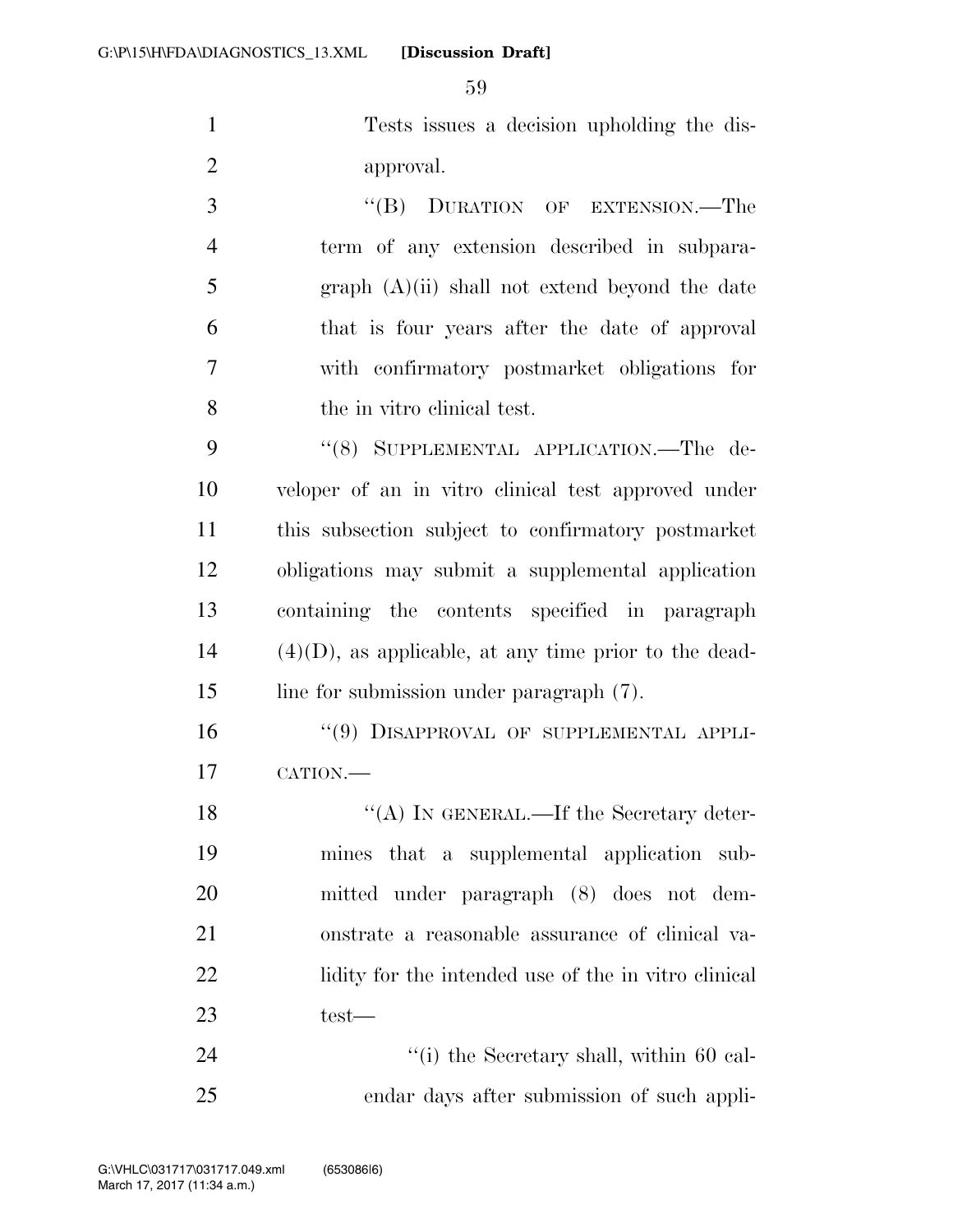| $\mathbf{1}$   | cation, issue an order disapproving the           |
|----------------|---------------------------------------------------|
| $\overline{2}$ | supplemental application;                         |
| 3              | "(ii) such order shall specify the sci-           |
| $\overline{4}$ | entific rationale for such decision; and          |
| 5              | "(iii) such decision shall set forth a            |
| 6              | reasonable time frame, not to exceed 30 cal-      |
| 7              | endar days, after which the developer of          |
| 8              | the in vitro clinical test shall cease to offer   |
| 9              | such test.                                        |
| 10             | "(B) STAY OF DEADLINES.—A deadline                |
| 11             | set forth pursuant to subparagraph $(A)(iii)$     |
| 12             | shall be stayed during the pendency of an ap-     |
| 13             | peal under paragraph (10).                        |
| 14             | $``(10)$ APPEAL OF DISAPPROVAL.—                  |
| 15             | "(A) IN GENERAL.—Not later than 30 cal-           |
| 16             | endar days after the date on which an initial     |
| 17             | decision is issued under paragraph (9) dis-       |
| 18             | approving a supplemental application with re-     |
| 19             | spect to an in vitro clinical test, the developer |
| 20             | of the test may appeal the disapproval directly   |
| 21             | to the Director of the Center for In Vitro Clin-  |
| 22             | ical Tests.                                       |
| 23             | $\lq\lq (B)$<br>DETERMINATION OF DIRECTOR.-       |
| 24             | The Director of the Center for In Vitro Clinical  |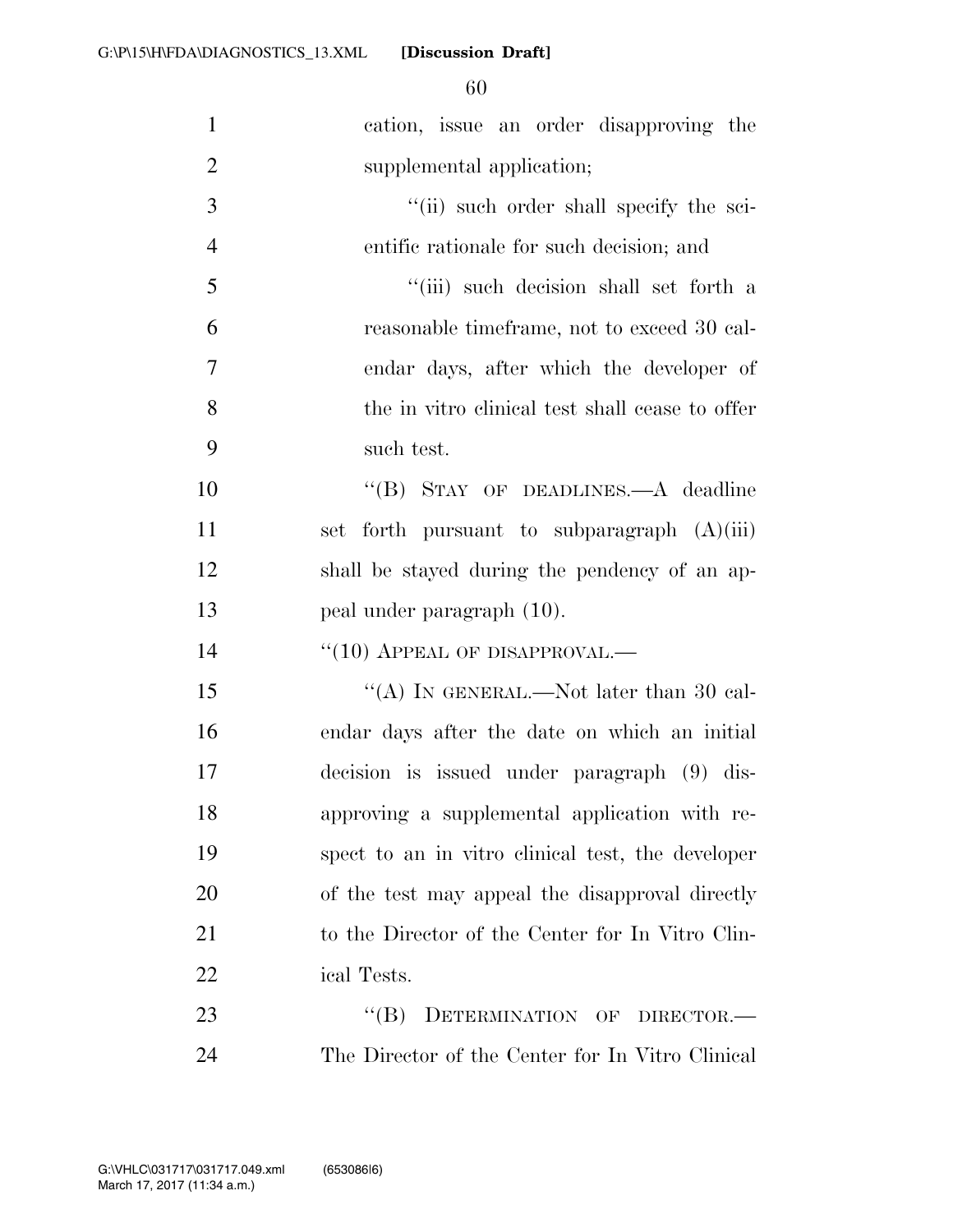| $\mathbf{1}$   | Tests shall determine whether to uphold the             |
|----------------|---------------------------------------------------------|
| $\overline{2}$ | disapproval that is the subject of the appeal—          |
| 3              | "(i) not later than 45 calendar days                    |
| 4              | after submission of the appeal; or                      |
| 5              | "(ii) if the developer requests in the                  |
| 6              | appeal an in-person meeting or teleconfer-              |
| 7              | ence with the Director, not later than 30               |
| 8              | calendar days after the date of such meet-              |
| 9              | ing or teleconference.                                  |
| 10             | "(C) EFFECT OF DETERMINATION<br>$UP$ -                  |
| 11             | HOLDING DISAPPROVAL.—If the Director of the             |
| 12             | Center for In Vitro Clinical Tests upholds a dis-       |
| 13             | approval of a supplemental application under            |
| 14             | paragraph (9), such disapproval shall constitute        |
| 15             | final action by the Secretary and may not be            |
| 16             | appealed within the Food and Drug Adminis-              |
| 17             | tration.                                                |
| 18             | "(11) TERMINATION OF POSTMARKET OBLIGA-                 |
| 19             | TIONS.—The approval of an in vitro clinical test        |
| 20             | under paragraph $(1)(B)$ shall continue in effect as    |
| 21             | described in paragraph $(1)(C)$ , and any confirmatory  |
| 22             | postmarket obligations imposed under this sub-          |
| 23             | section with respect to an in vitro clinical test, in-  |
| 24             | cluding the labeling requirement in paragraph           |
| 25             | $(6)(C)$ , shall terminate, if the Secretary approves a |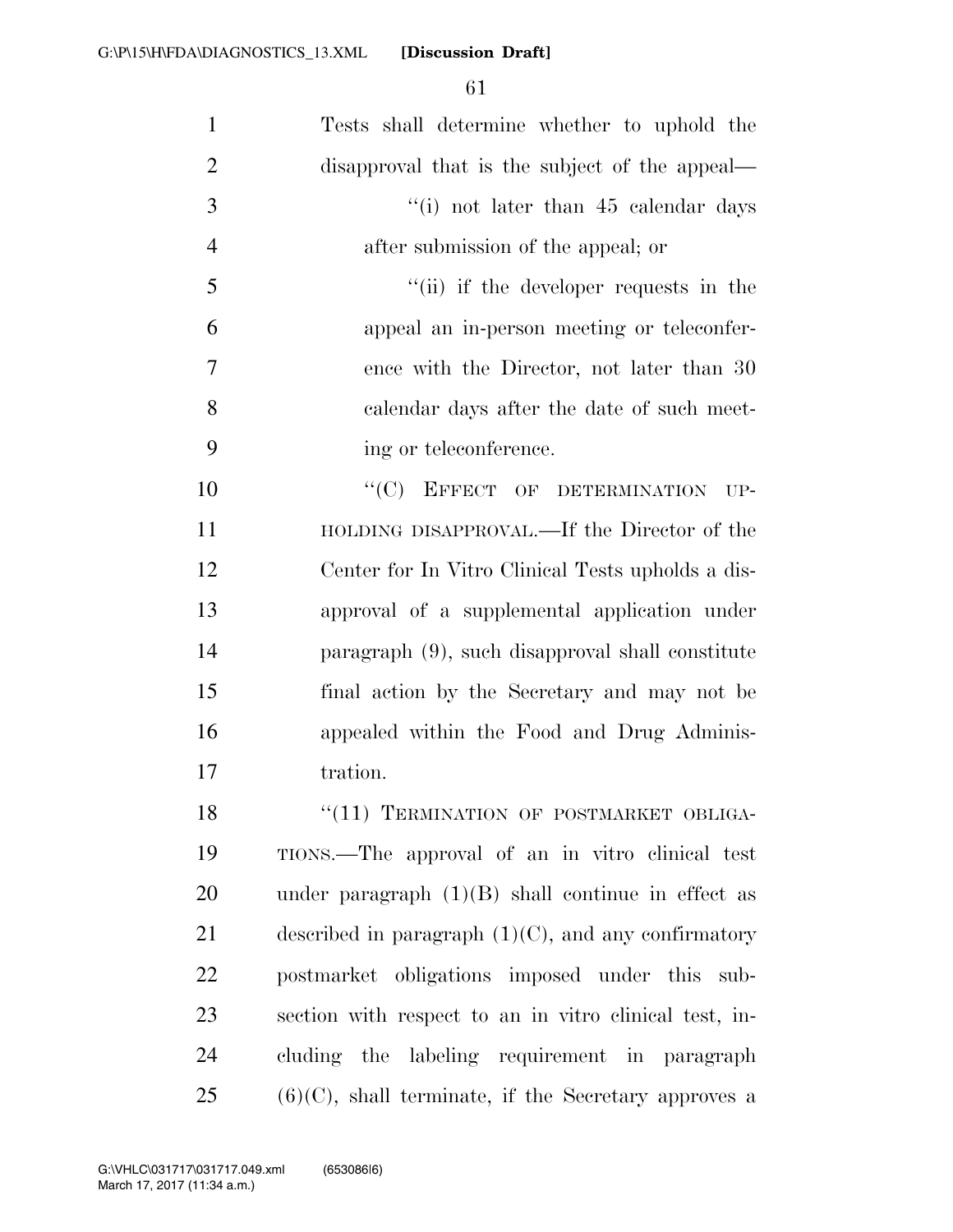supplemental application submitted under paragraph (8) with respect to the test.

| 3              | "(12) WITHDRAWAL OF APPROVAL WITH CON-                 |
|----------------|--------------------------------------------------------|
| $\overline{4}$ | FIRMATORY POSTMARKET OBLIGATIONS.-The Sec-             |
| 5              | retary may, after providing notice to the developer    |
| 6              | of the test and an opportunity for an informal hear-   |
| 7              | ing, withdraw an approval of an in vitro clinical test |
| 8              | made subject to confirmatory postmarket obligations    |
| 9              | under this subsection at any time before such ap-      |
| 10             | proval would otherwise lapse under this subsection if  |
| 11             | the Secretary determines, based on new valid sci-      |
| 12             | entific evidence, that—                                |
| 13             | $\lq\lq$ the developer of the test can<br>no           |
| 14             | longer demonstrate a reasonable assurance of           |
| 15             | the analytical validity, and probable clinical va-     |
| 16             | lidity, of the test for its intended use; or           |
| 17             | $\lq\lq$ (B) the test presents an unreasonable         |
| 18             | risk to human health.                                  |
| 19             | "(13) PUBLIC DATABASE.—The Secretary may               |
| 20             | establish a public database that—                      |
| 21             | "(A) lists each in vitro clinical test ap-             |
| 22             | proved subject to confirmatory postmarket obli-        |
| 23             | gations under this subsection;                         |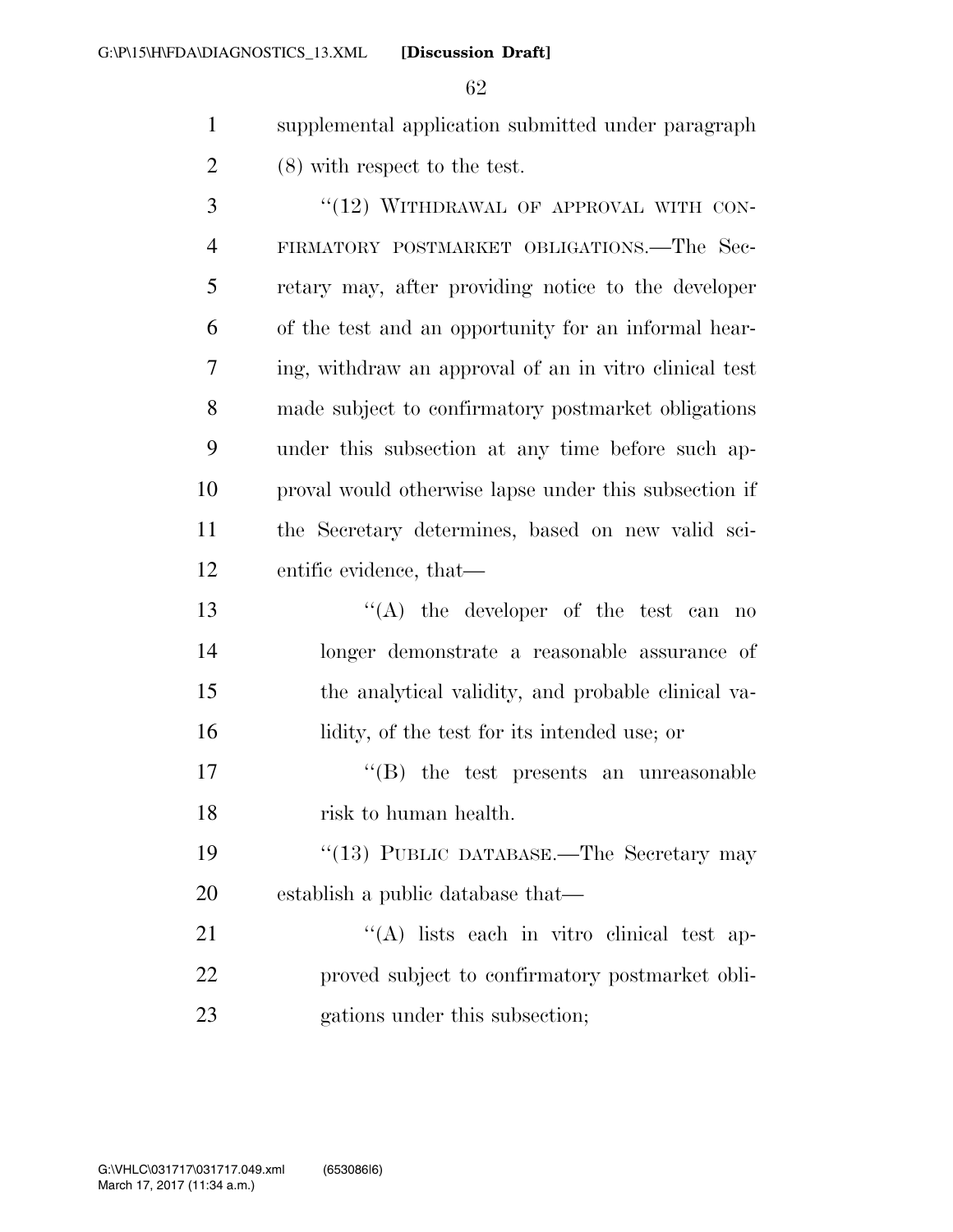| $\mathbf{1}$   | $\lq\lq(B)$ may include, with respect to each        |
|----------------|------------------------------------------------------|
| $\overline{2}$ | such test, the end date and status of such con-      |
| 3              | firmatory postmarket obligations; and                |
| $\overline{4}$ | $\lq\lq$ (C) is updated to reflect any change in     |
| 5              | the status of such a test within 10 calendar         |
| 6              | days of that change in status.                       |
| $\overline{7}$ | "(14) INCENTIVES.—For in vitro clinical tests        |
| 8              | reviewed under this subsection, the Secretary shall— |
| 9              | $\lq\lq$ provide review priority; and                |
| 10             | "(B) provide additional personnel for re-            |
| 11             | view of applications.                                |
| 12             | " $(15)$ DEFINITIONS.—In this subsection:            |
| 13             | "(A) CLINICALLY SIGNIFICANT ADVAN-                   |
| 14             | TAGE.—The term 'clinically significant advan-        |
| 15             | tage' means a reasonable potential to improve        |
| 16             | the ability to identify, measure, detect, predict,   |
| 17             | monitor, or assist in selecting treatment for a      |
| 18             | disease or other condition, including by pro-        |
| 19             | viding for-                                          |
| 20             | "(i) increased patient access;                       |
| 21             | "(ii) reduced sample size;                           |
| 22             | "(iii) expanded sample types;                        |
| 23             | "(iv) faster diagnosis;                              |
| 24             | "(v) improved analytical or clinical                 |
| 25             | performance;                                         |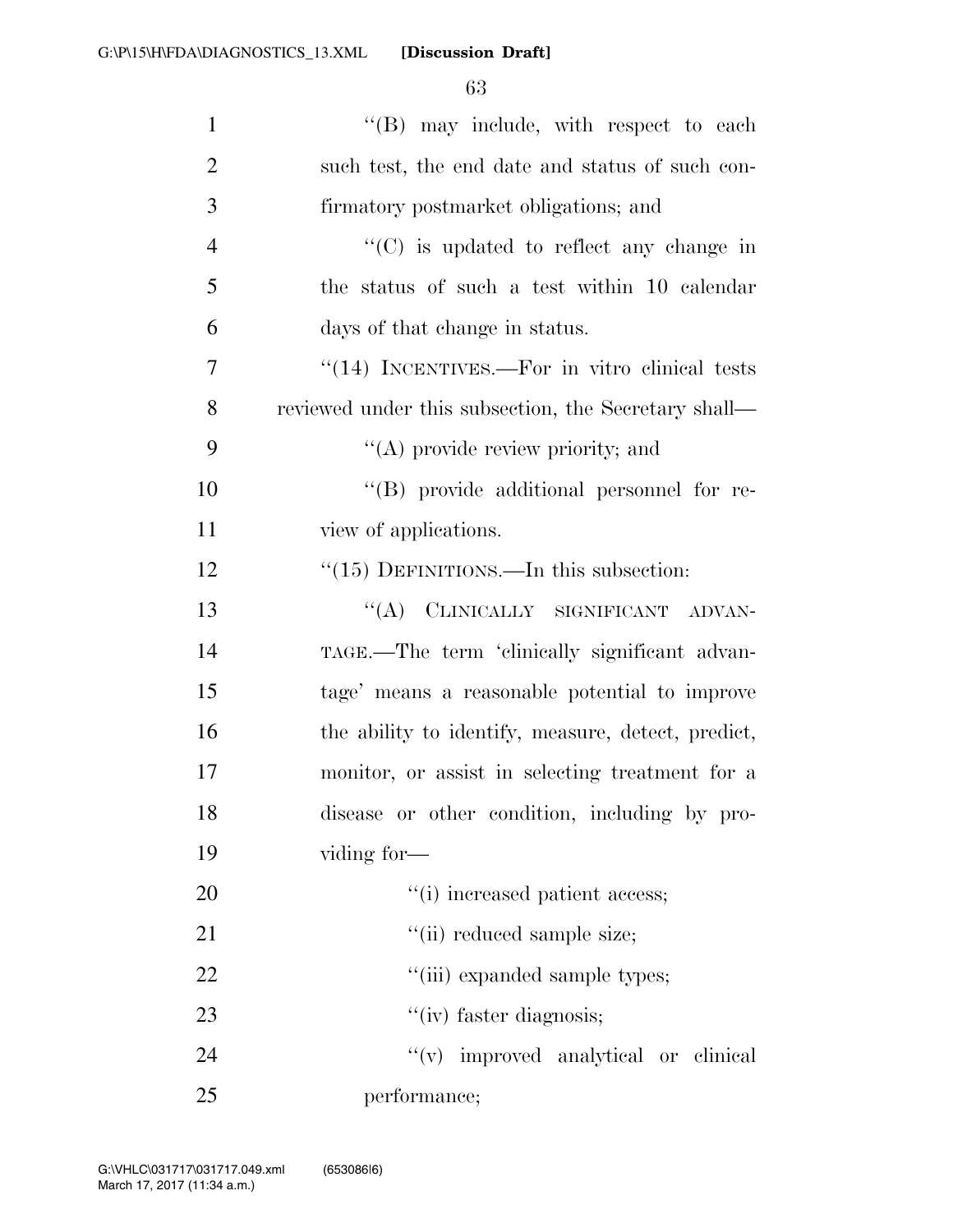**[Discussion Draft]** 

|                | 64                                                          |
|----------------|-------------------------------------------------------------|
| $\mathbf{1}$   | $\lq\lq$ (vi) less intrusive methods; or                    |
| $\overline{2}$ | "(vi) other improvements or benefit to                      |
| 3              | patients or public health.                                  |
| $\overline{4}$ | "(B) UNMET NEED IN VITRO CLINICAL                           |
| 5              | TEST.—The term 'unmet need in vitro clinical                |
| 6              | test' means an in vitro clinical test intended to           |
| 7              | be used to identify, measure, detect, predict,              |
| 8              | monitor, or assist in selecting treatment for, a            |
| 9              | serious or life-threatening disease or condition            |
| 10             | for which there is no approved or legally mar-              |
| 11             | keted in vitro clinical test with the same in-              |
| 12             | tended use.                                                 |
| 13             | " $(16)$ CUSTOM IVCTS.—A high-risk or mod-                  |
| 14             | erate-risk in vitro clinical test shall not be subject to   |
| 15             | the requirements of subsection $(c)$ or $(d)$ , or of para- |
| 16             | graphs $(1)$ through $(15)$ of this subsection, if the      |
| 17             | test—                                                       |
| 18             | $\lq\lq$ is developed or modified in order to               |

 comply with the order of an individual physi- cian, dentist, or other health care professional (or any other specially qualified person des- ignated under regulations promulgated by the Secretary after an opportunity for an oral hear-ing);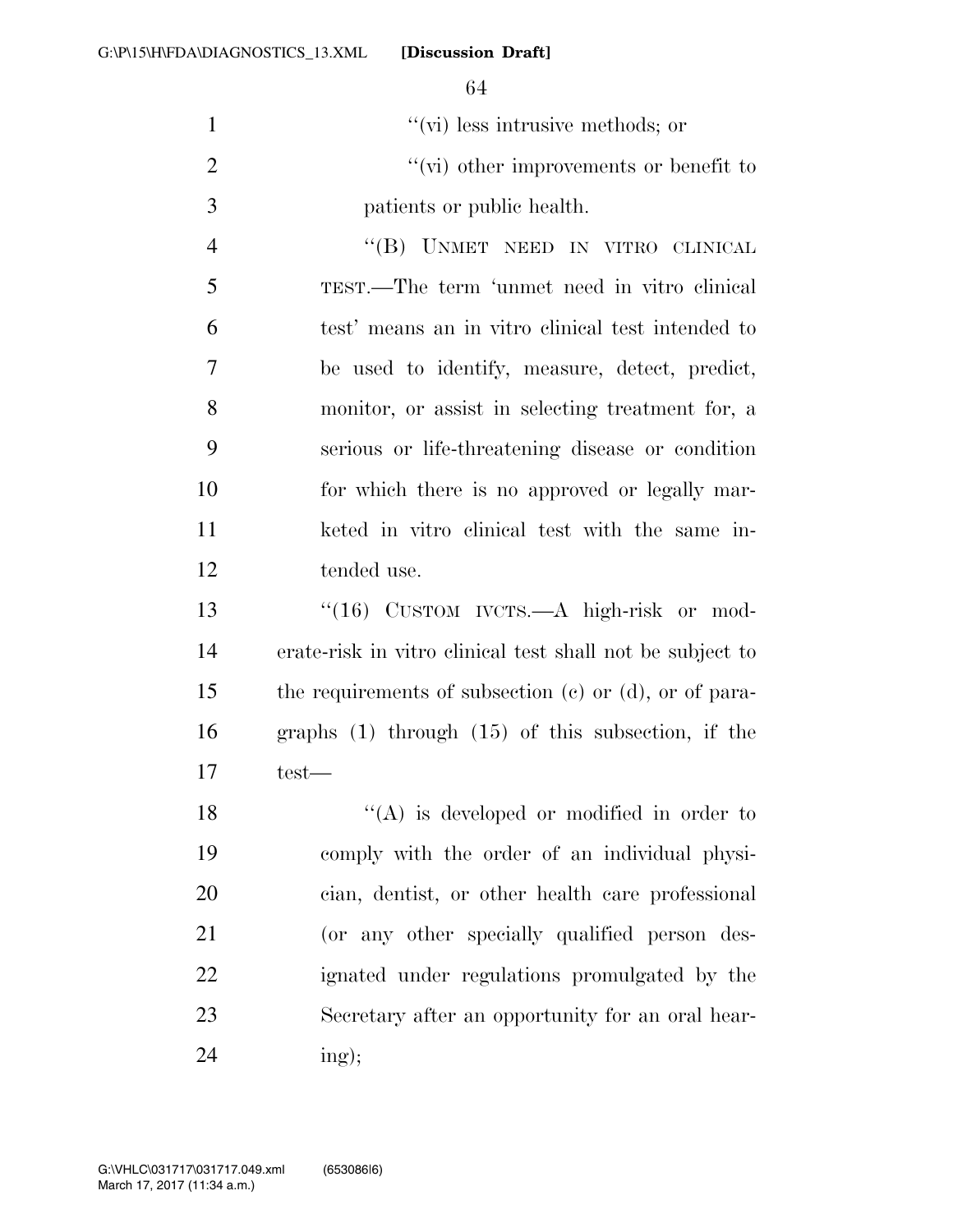| $\mathbf{1}$   | $\lq\lq(B)(i)$ is intended to meet the special    |
|----------------|---------------------------------------------------|
| $\overline{2}$ | needs of such physician, dentist, or other health |
| 3              | care professional (or other specially qualified   |
| $\overline{4}$ | person so designated) in the course of the pro-   |
| 5              | fessional practice of such physician, dentist, or |
| 6              | other health care professional; or                |
| 7              | "(ii) is intended for use by an individual        |
| 8              | patient named in such order of such physician,    |
| 9              | dentist, or health care professional (or other    |
| 10             | specially qualified person so designated);        |
| 11             | "(C) in order to comply with an order de-         |
| 12             | scribed in subparagraph (A), necessarily devi-    |
| 13             | ates from an otherwise applicable requirement     |
| 14             | under this section;                               |
| 15             | $\lq\lq$ (D) is not generally available in the    |
| 16             | United States in finished form for its intended   |
| 17             | use, as demonstrated through labeling or adver-   |
| 18             | tising by the developer, importer, or distributor |
| 19             | of the test;                                      |
| 20             | $\lq\lq(E)$ is designed to treat a unique pathol- |
| 21             | ogy or physiological condition for which no       |
| 22             | other in vitro clinical test is available in the  |
| 23             | United States;                                    |
| 24             | $\lq\lq(F)$ is developed, assembled from compo-   |
| 25             | nents, or manufactured and finished on a case-    |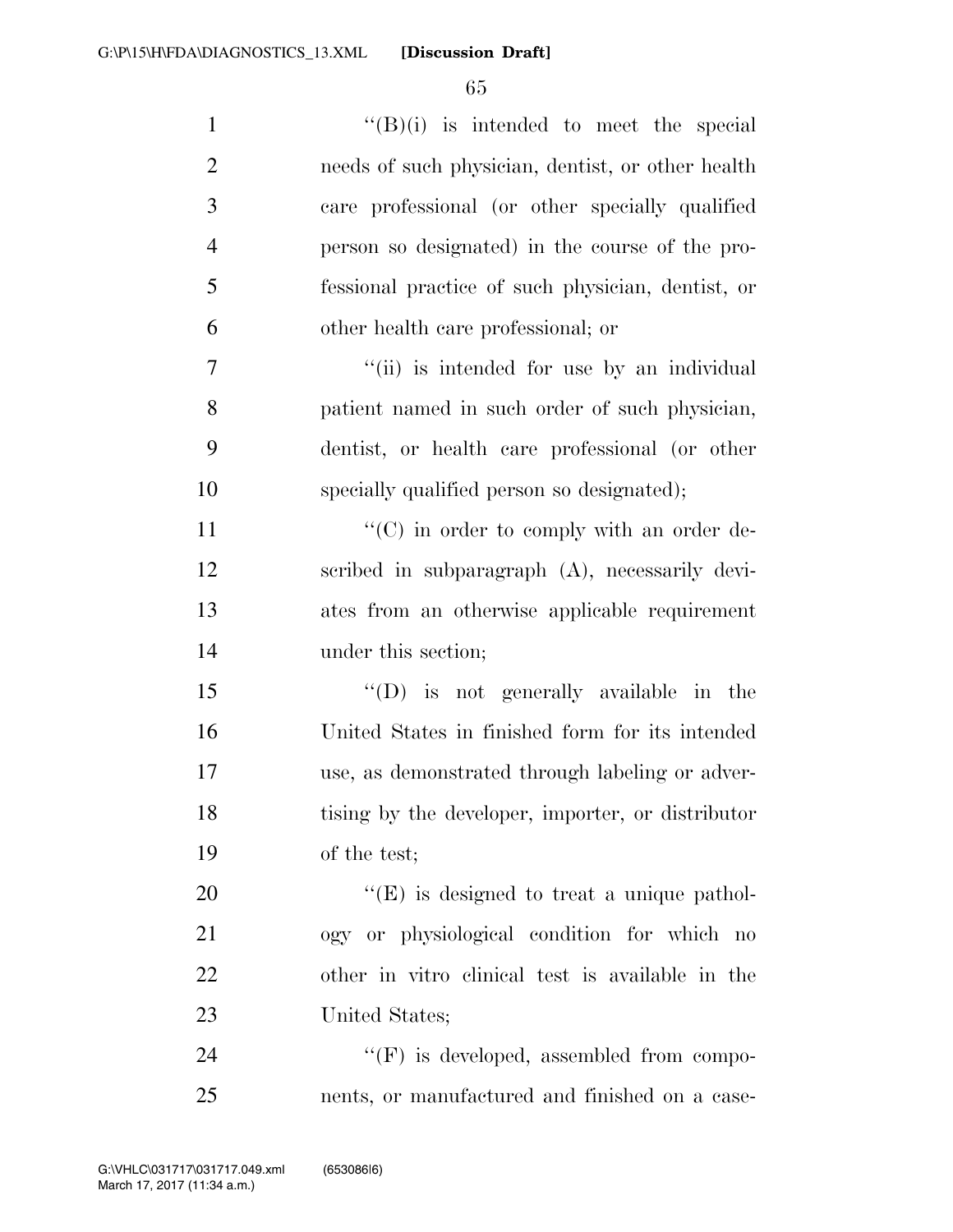| $\mathbf{1}$   | by-case basis, to accommodate the unique needs             |
|----------------|------------------------------------------------------------|
| $\overline{2}$ | of a patient of a health care professional de-             |
| 3              | scribed in subparagraph $(A)$ ; and                        |
| $\overline{4}$ | $\lq\lq(G)$ may have standardized design charac-           |
| 5              | teristics, chemical and material compositions,             |
| 6              | and manufacturing processes in common with                 |
| 7              | commercially distributed in vitro clinical tests.          |
| 8              | APPROVAL OF APPLICATIONS AND<br>``(g)<br>WITH-             |
| 9              | DRAWAL OR SUSPENSION OF APPROVAL.-                         |
| 10             | $``(1)$ APPROVAL.—                                         |
| 11             | "(A) GROUNDS FOR DISAPPROVAL.—The                          |
| 12             | Secretary shall disapprove an application for an           |
| 13             | in vitro clinical test under subsection $(c)$ , $(d)$ , or |
| 14             | (f) only if, upon the basis of the information             |
| 15             | submitted to the Secretary as part of the appli-           |
| 16             | cation and any other valid scientific evidence             |
| 17             | before the Secretary with respect to such in               |
| 18             | vitro clinical test, the Secretary finds that—             |
| 19             | "(i) there is a lack of a showing of                       |
| 20             | reasonable assurance that such in vitro                    |
| 21             | clinical test is analytically valid and clini-             |
| 22             | cally valid, or, as applicable under sub-                  |
| 23             | section (f), there is a lack of a showing of               |
| 24             | a reasonable assurance of analytical valid-                |
| 25             | ity and probable clinical validity for such                |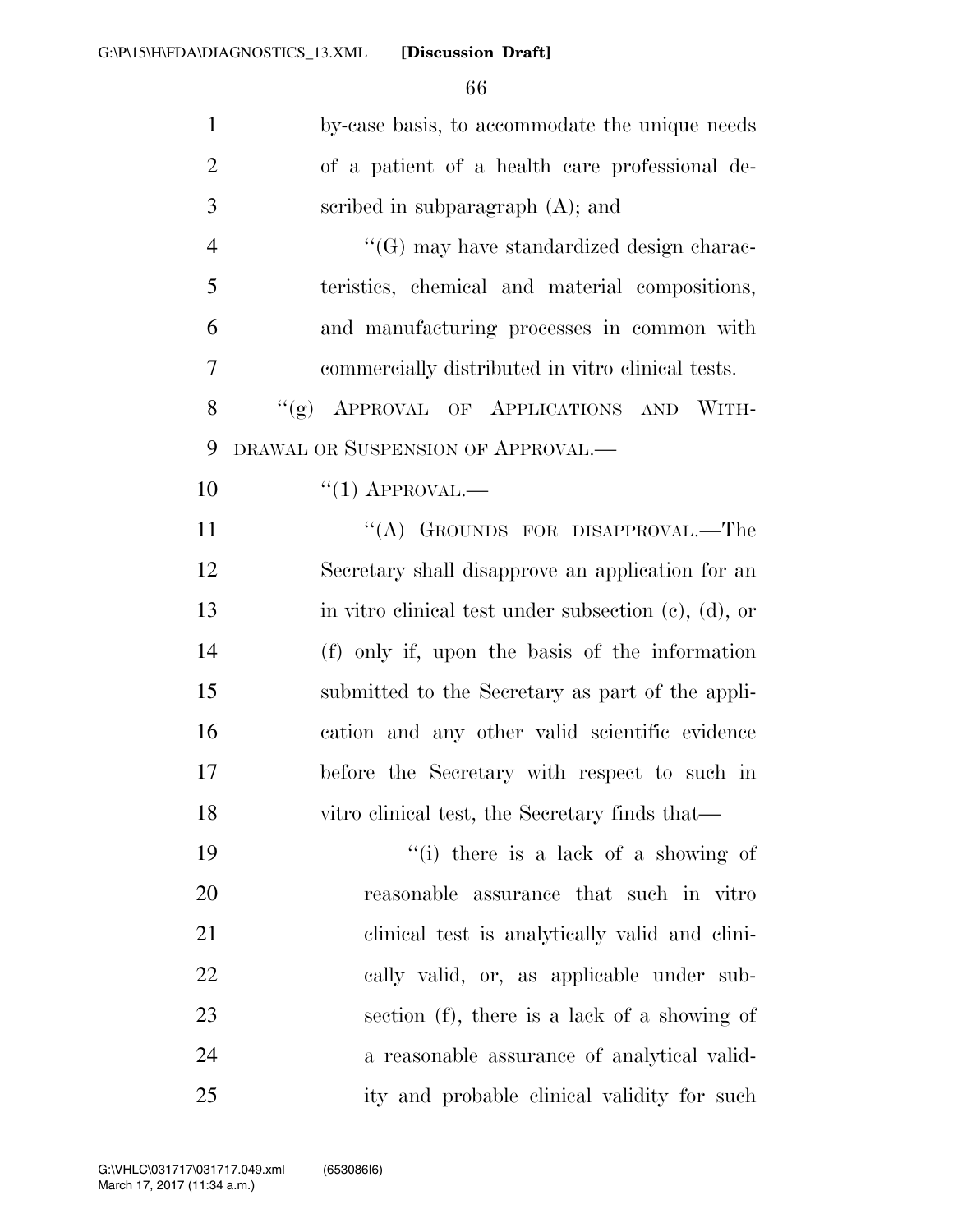| $\mathbf{1}$   | in vitro clinical test, for the intended uses     |
|----------------|---------------------------------------------------|
| $\mathbf{2}$   | specified in the proposed labeling thereof;       |
| 3              | "(ii) subject to subsection (h) (con-             |
| $\overline{4}$ | cerning premarket inspections not being           |
| 5              | required), the methods used in, or the fa-        |
| 6              | cilities or controls used for, the manufac-       |
| $\overline{7}$ | ture, packing, or installation of the in vitro    |
| 8              | clinical test under review do not conform         |
| 9              | to the requirements of section 590D and           |
| 10             | such failures to conform with such require-       |
| 11             | ments directly impact the analytical valid-       |
| 12             | ity or clinical validity of the in vitro clinical |
| 13             | test under review for the intended uses set       |
| 14             | forth in the proposed labeling thereof;           |
| 15             | "(iii) based on a fair evaluation of all          |
| 16             | material facts, the proposed labeling is          |
| 17             | false or misleading in any particular or          |
| 18             | otherwise does not provide adequate in-           |
| 19             | structions for the use of the in vitro clin-      |
| 20             | ical test for the intended uses specified in      |
| 21             | the proposed labeling thereof;                    |
| 22             | $f'(iv)$ the application for such in vitro        |
| 23             | clinical test under subsection $(c)$ , $(d)$ , or |
| 24             | (f) contains one or more material false           |
| 25             | statements, and after being given an op-          |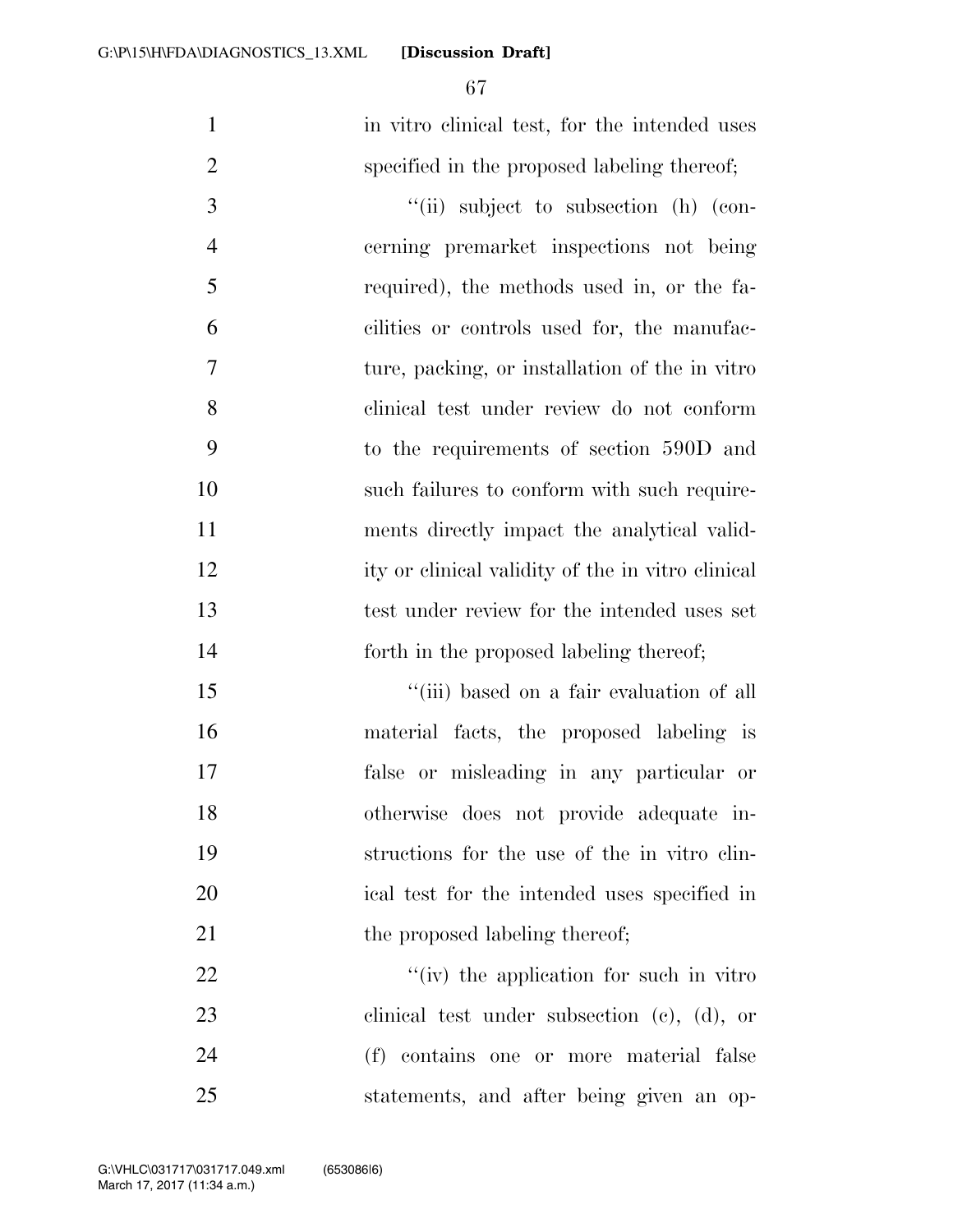portunity to correct such statements within a reasonable time, the applicant fails to do so;

 $\frac{4}{x}$  ''(v) the application for such in vitro clinical test demonstrates that the in vitro clinical test fails to satisfy an established mitigating measure required for such test pursuant to section 590A; or

 ''(vi) the application for such in vitro clinical test under subsection (c), (d), or (f) fails to include material information 12 that is required to be part of the applica- tion, and, after being given an opportunity to correct such failure within a reasonable 15 time, the applicant fails to do so.

16 "(B) RELIANCE ON PROPOSED LABEL- ING.—In determining whether a ground for dis- approval of an application specified in subpara-graph (A) applies, the Secretary shall—

 $\frac{1}{1}$  rely on the intended uses speci- fied in the proposed labeling of the in vitro clinical test as the basis for determining whether there is a reasonable assurance of analytical validity and clinical validity, so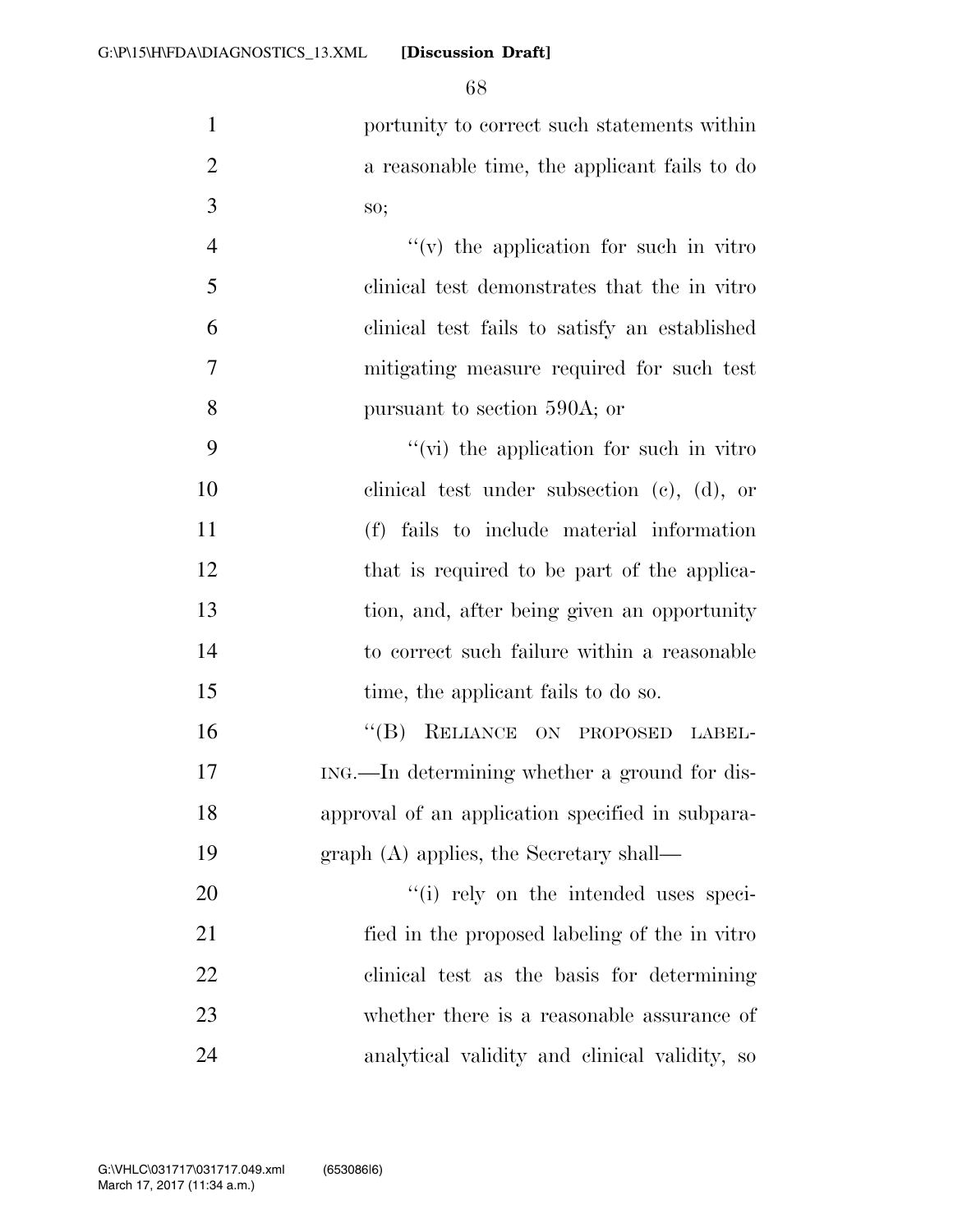| $\mathbf{1}$   | long as the proposed labeling is neither                  |
|----------------|-----------------------------------------------------------|
| $\overline{2}$ | false nor misleading; and                                 |
| 3              | "(ii) in determining whether such la-                     |
| $\overline{4}$ | beling is false or misleading, fairly evaluate            |
| 5              | all material facts pertinent to the proposed              |
| 6              | labeling.                                                 |
| 7              | "(C) RESTRICTIONS.—An order approving                     |
| 8              | an application for an in vitro clinical test issued       |
| 9              | under subsection $(c)$ , $(d)$ , or $(f)$ may require, as |
| 10             | a condition on such approval, that a restriction          |
| 11             | to be imposed with respect to the sale and dis-           |
| 12             | tribution of the in vitro clinical test, including        |
| 13             | a restriction that the test be used or performed          |
| 14             | only pursuant to a prescription, physician                |
| 15             | order, or order of another health care profes-            |
| 16             | sional (as authorized by State law).                      |
| 17             | "(D) ACCEPTANCE OF VALID SCIENTIFIC                       |
| 18             | EVIDENCE.—With respect to a determination on              |
| 19             | whether there is a reasonable assurance of ana-           |
| 20             | lytical validity and clinical validity of an in vitro     |
| 21             | clinical test under subsection (c) or (d), or, as         |
| 22             | applicable under subsection (f), a reasonable as-         |
| 23             | surance of analytical validity and probable clin-         |
| 24             | ical validity of an in vitro clinical test, the Sec-      |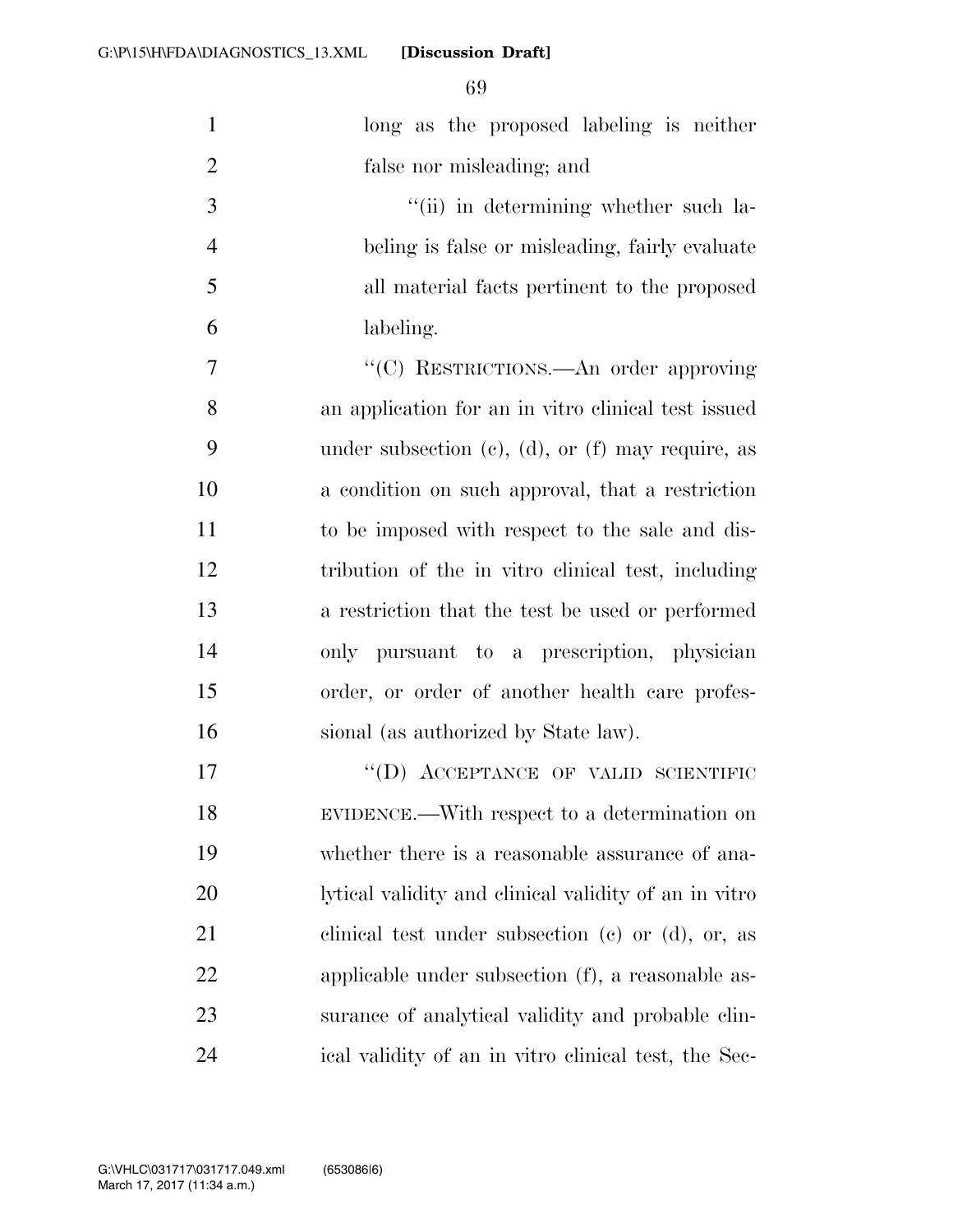retary shall accept and review valid scientific evidence—

 $\frac{1}{10}$  derived from investigations of an earlier version of the in vitro clinical test, notwithstanding the in vitro clinical test having been modified during or after the investigations (but prior to submission of an application under subsection (c), (d), or (f)) if that modification does not constitute a significant change in the design or in the basic principles of operation of the in vitro clinical test that would invalidate the evi-dence; or

 $\frac{1}{\sin}$  relating to another in vitro clin- ical test approved under this section that is relevant to the design and intended use of the in vitro clinical test with respect to which the determination is being made. 19 "(E) POSTSUBMISSION MEETINGS.—

 $\text{``(i)}$  IN GENERAL.—The Secretary shall, upon the written request of an appli- cant submitting an application with respect to an in vitro clinical test under subsection (c), (d), or (f), meet with such applicant.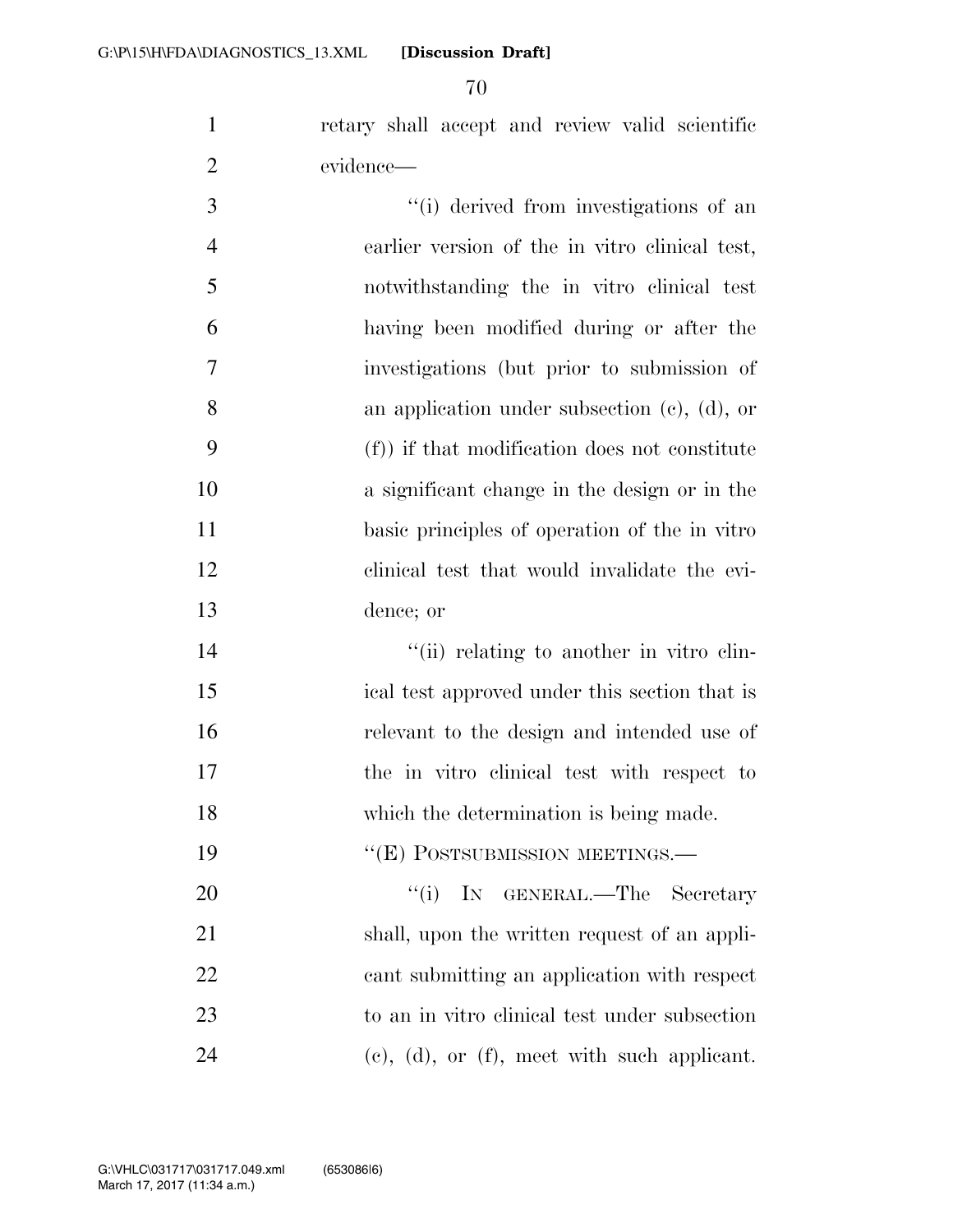**[Discussion Draft]** 

| $\mathbf{1}$   | "(ii) SCHEDULE.—Unless the<br>- Sec-         |
|----------------|----------------------------------------------|
| $\overline{2}$ | retary and an applicant described in clause  |
| 3              | (i) mutually agree to an alternate schedule, |
| $\overline{4}$ | a meeting requested under clause (i) shall   |
| 5              | be held—                                     |
| 6              | $\lq\lq$ (I) in the case of a request with   |
| $\overline{7}$ | respect to a high-risk in vitro clinical     |
| 8              | test, meet with the applicant not later      |
| 9              | than 75 days after the receipt of the        |
| 10             | application under subsection (c) relat-      |
| 11             | ing to such test;                            |
| 12             | "(II) in the case of a request               |
| 13             | with respect to a moderate-risk in           |
| 14             | vitro clinical test, meet with the appli-    |
| 15             | cant not later than 45 days after the        |
| 16             | receipt of the application under sub-        |
| 17             | section (d) relating to such test;           |
| 18             | "(III) in the case of an unmet               |
| 19             | need in vitro clinical test described in     |
| 20             | subsection $(f)(2)(A)(i)$ for which an       |
| 21             | application is submitted under sub-          |
| 22             | section (f), meet with the applicant         |
| 23             | not later than 15 days after the re-         |
| 24             | ceipt of such application; and               |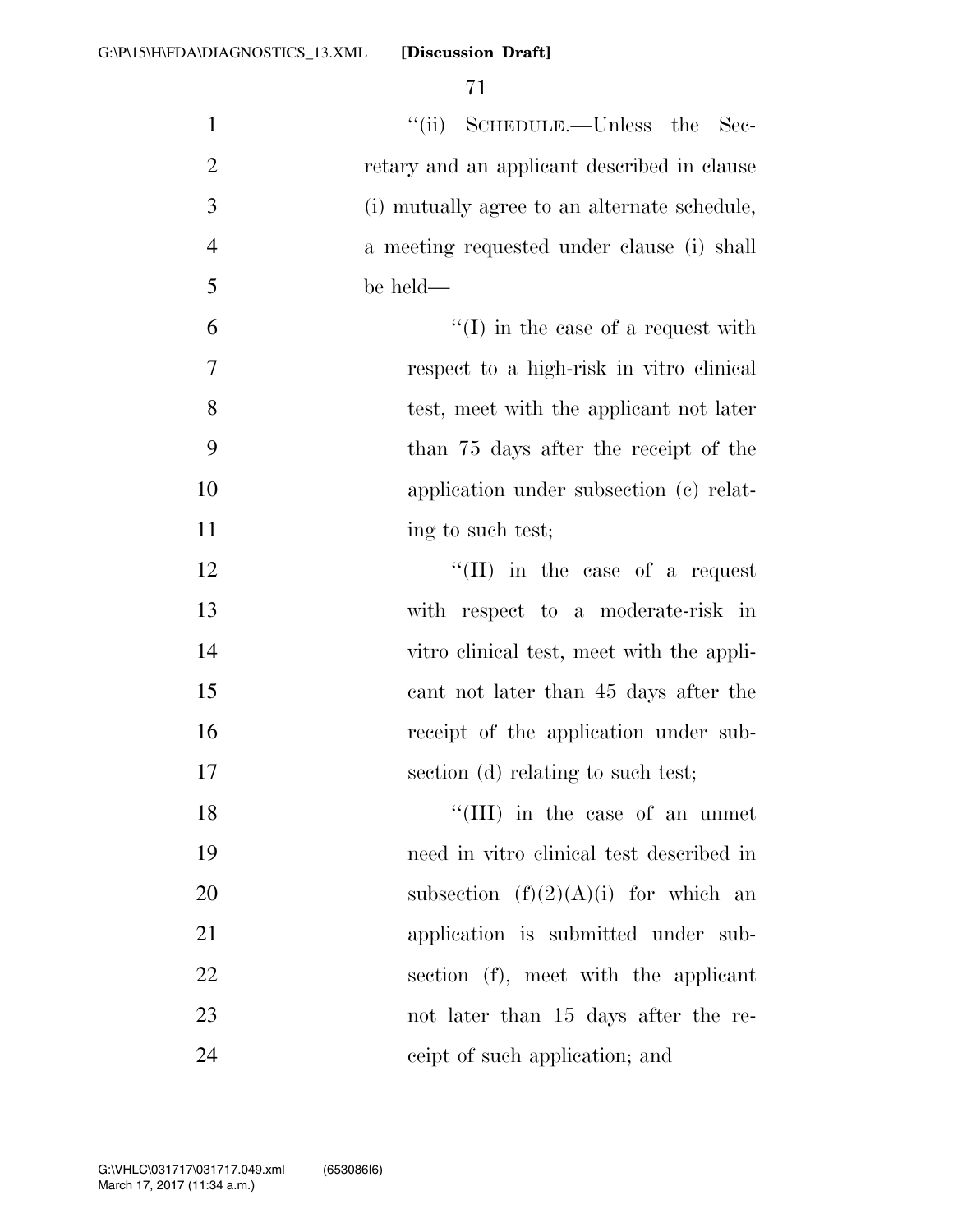**[Discussion Draft]** 

| $\mathbf{1}$   | $\lq\lq (IV)$ in the case of a moderate-     |
|----------------|----------------------------------------------|
| $\overline{2}$ | risk in vitro clinical test described in     |
| 3              | subsection $(f)(2)(A)(ii)$ for which an      |
| $\overline{4}$ | application is submitted under sub-          |
| 5              | section (f), meet with the applicant         |
| 6              | not later than 30 after the receipt of       |
| $\tau$         | such application.                            |
| 8              | ``(iii)<br><b>INFORMATION</b><br>ON<br>DEFI- |
| 9              | CIENCIES.—Before the date on which any       |
| 10             | meeting is held pursuant to this subpara-    |
| 11             | graph, the Secretary shall—                  |
| 12             | $\lq\lq$ transmit in writing to the          |
| 13             | applicant requesting such meeting—           |
| 14             | "(aa) a description of any                   |
| 15             | deficiencies in the application in-          |
| 16             | volved that, as of such date, have           |
| 17             | been identified by the Secretary             |
| 18             | based on an interim review of the            |
| 19             | entire application;                          |
| <b>20</b>      | "(bb) the statutory and reg-                 |
| 21             | ulatory requirements that the ap-            |
| 22             | plication is failing to meet; and            |
| 23             | $\cdot$ (ce) the information that is         |
| 24             | required to<br>correct the<br>defi-          |
| 25             | ciencies so identified; and                  |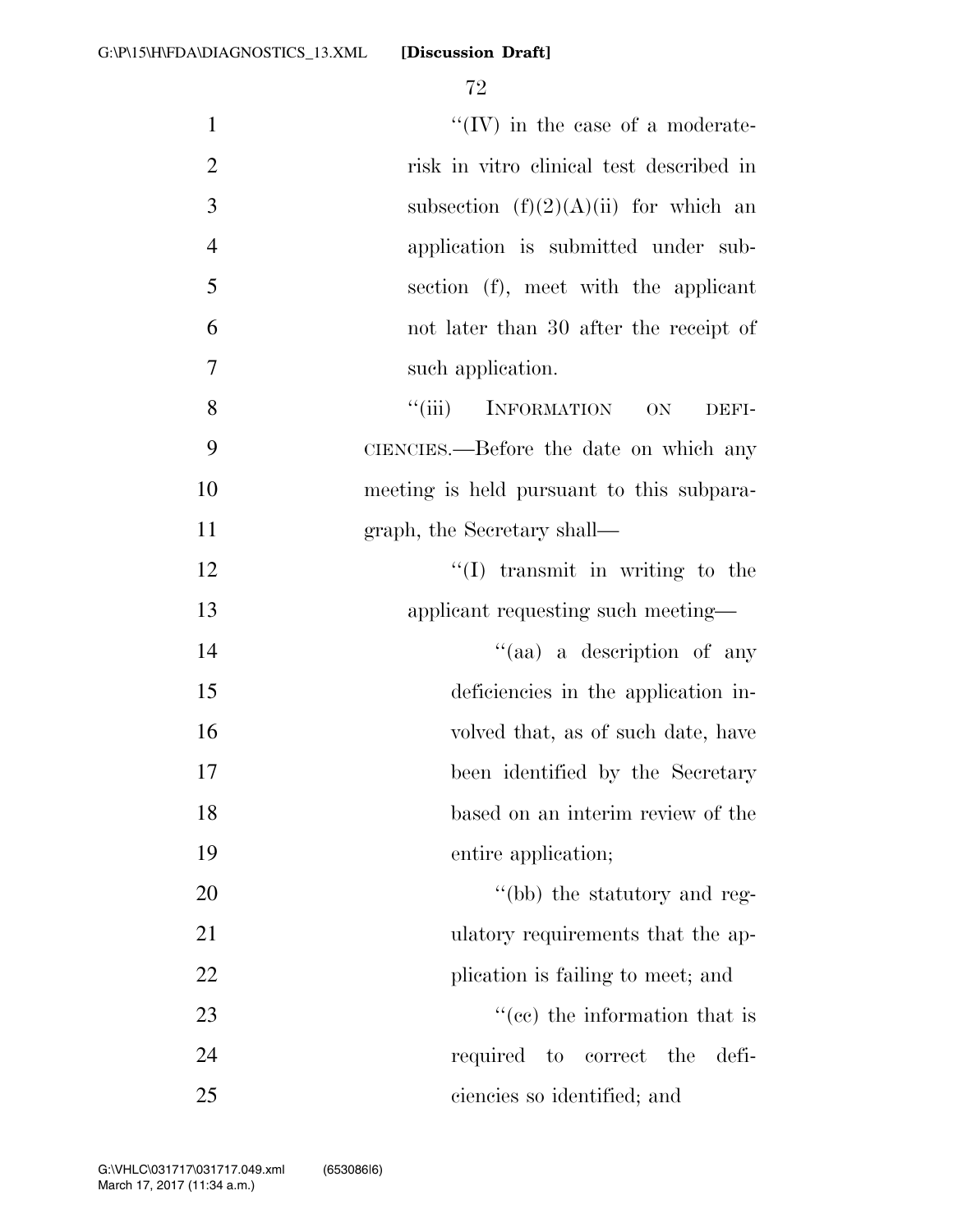| $\mathbf{1}$   | $\lq\lq$ (II) notify the applicant               |
|----------------|--------------------------------------------------|
| $\overline{2}$ | promptly of—                                     |
| 3              | "(aa) any deficiency identi-                     |
| $\overline{4}$ | fied by the Secretary that is not                |
| 5              | identified in the description                    |
| 6              | transmitted to the applicant                     |
| 7              | under subclause $(I)$ ; or                       |
| 8              | "(bb) any additional infor-                      |
| 9              | mation required to achieve com-                  |
| 10             | pletion of the review and final ac-              |
| 11             | tion on the application that was                 |
| 12             | not included in the information                  |
| 13             | transmitted under such sub-                      |
| 14             | clause.                                          |
| 15             | "(2) WITHDRAWAL AND TEMPORARY SUSPEN-            |
| 16             | SION OF APPROVAL OF APPLICATION.-                |
| 17             | "(A) WITHDRAWAL.—The Secretary shall,            |
| 18             | upon obtaining, where appropriate, advice on     |
| 19             | scientific matters from a panel or panels, and   |
| 20             | after providing due notice and opportunity for   |
| 21             | an informal hearing to the holder of an ap-      |
| 22             | proved application for an in vitro clinical test |
| 23             | under this section, issue an order withdrawing   |
| 24             | approval of the application if the Secretary     |
| 25             | finds—                                           |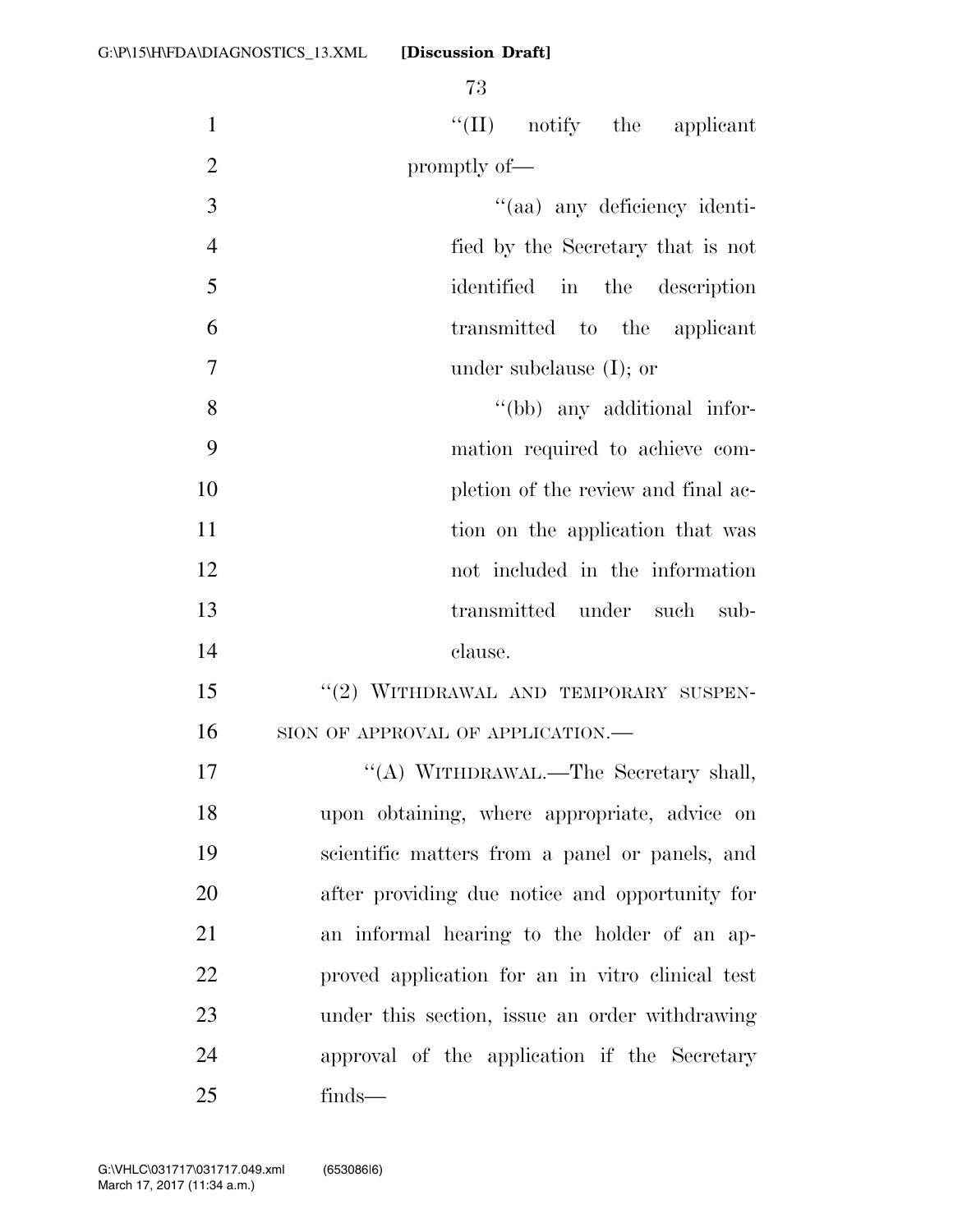| $\mathbf{1}$   | "(i) on the basis of new information            |
|----------------|-------------------------------------------------|
| $\overline{2}$ | before the Secretary with respect to such       |
| 3              | in vitro clinical test, evaluated together      |
| $\overline{4}$ | with the evidence available to the Secretary    |
| 5              | when the application was approved, that         |
| 6              | there is a lack of a showing of reasonable      |
| 7              | assurance of analytical validity and clinical   |
| 8              | validity, or probable clinical validity, as ap- |
| 9              | plicable, of the in vitro clinical test for its |
| 10             | intended use;                                   |
| 11             | "(ii) that the application contained or         |
| 12             | was accompanied by a material false state-      |
| 13             | ment;                                           |
| 14             | $\lq$ <sup>"</sup> (iii) that the applicant—    |
| 15             | $\lq (I)$ failed to establish a system          |
| 16             | for maintaining records, or has re-             |
| 17             | peatedly or deliberately failed to main-        |
| 18             | tain records or to make reports, re-            |
| 19             | quired under section 590E;                      |
| 20             | $\lq\lq$ (II) has refused to permit ac-         |
| 21             | cess to, or copying or verification of,         |
| 22             | such records as are required under              |
| 23             | section 704; or                                 |
| 24             | "(III) has not complied with the                |
| 25             | requirements of section 590B;                   |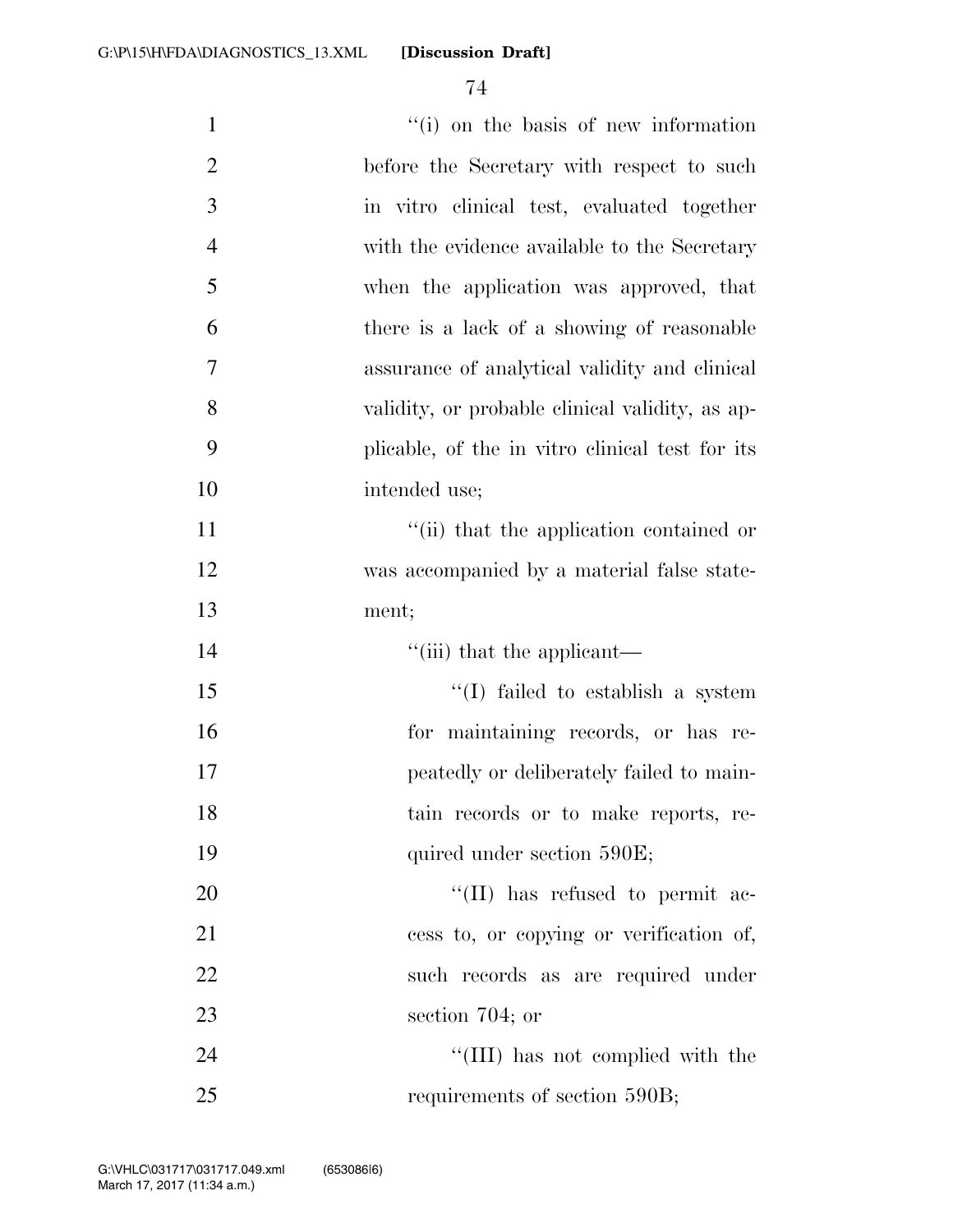1 ''(iv) on the basis of new information before the Secretary with respect to a fin- ished product, evaluated together with the evidence before the Secretary when the ap- plication was approved, that the methods used in, or the facilities and controls used for, the manufacture, processing, packing, or installation of such finished product do not conform with the applicable require- ments under section 590D and were not 11 brought into conformity with such require- ments within a reasonable time after re- ceipt of written notice from the Secretary of nonconformity; ''(v) on the basis of new information before the Secretary, evaluated together with the evidence before the Secretary when the application was approved, that the labeling of such in vitro clinical test, based on a fair evaluation of all material facts, is false or misleading in any par-

22 ticular and was not corrected within a rea-

sonable time after receipt of written notice

24 from the Secretary of such fact;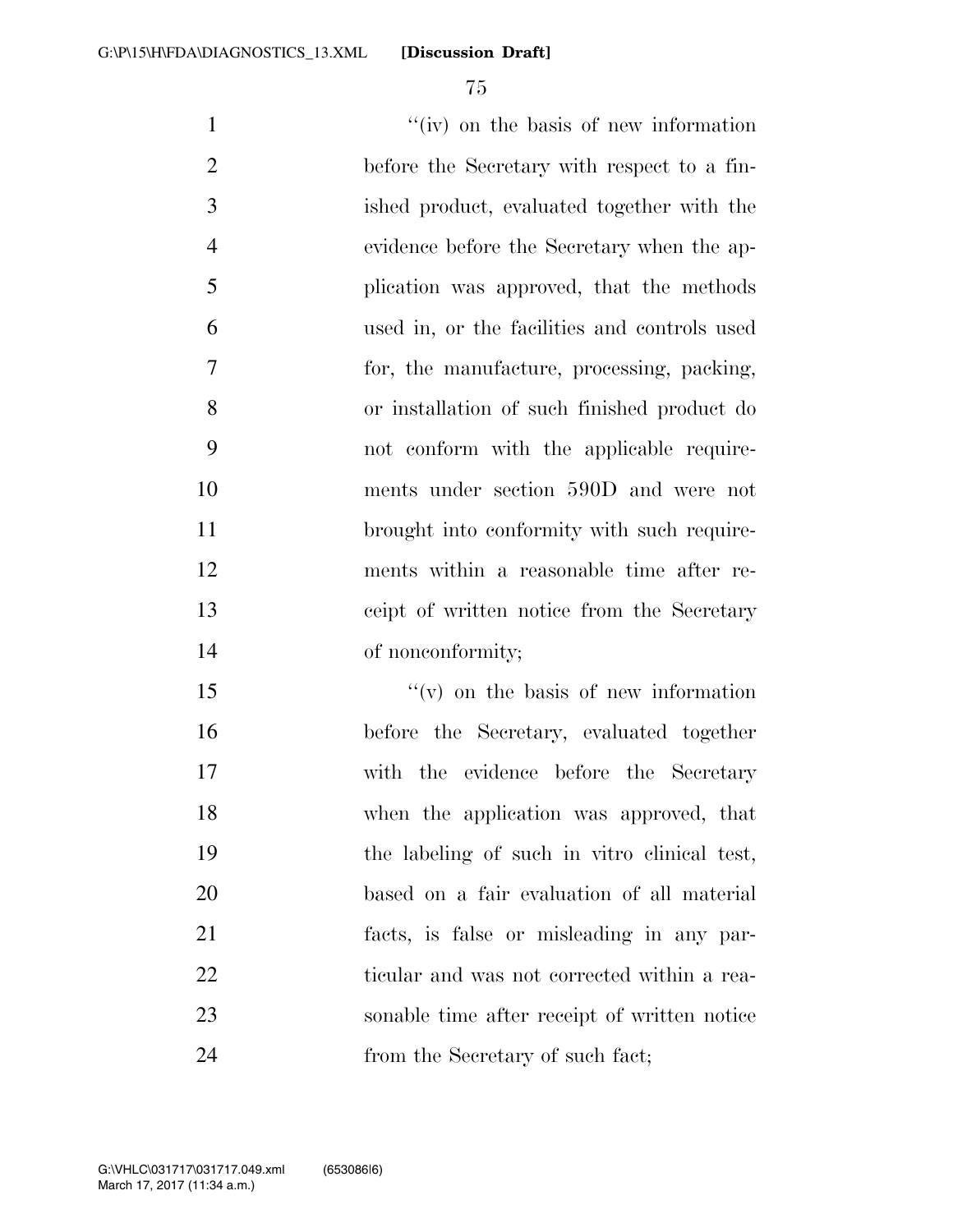1 ''(vi) on the basis of new information before the Secretary, evaluated together with the evidence before the Secretary when the application was approved, that such in vitro clinical test is not shown to conform in all material respects to an ap- plicable performance standard or miti- gating measure, which was part of the ap- proval of the application and for which there is a lack of adequate information to 11 justify the deviation from such standard; or ''(vii) in the case of a finished prod- uct, based upon a fair evaluation of all ma- terial facts, including the use environment and clinical role of the in vitro clinical test used in accordance with directions for use and warnings, the finished product pre- sents an unreasonable risk of physical harm to the individual when conducting 21 the test. 22 "(B) REVIEW OF ORDER BY HEARING. The holder of an application subject to an order issued under this paragraph withdrawing ap-

proval of the application may, by petition filed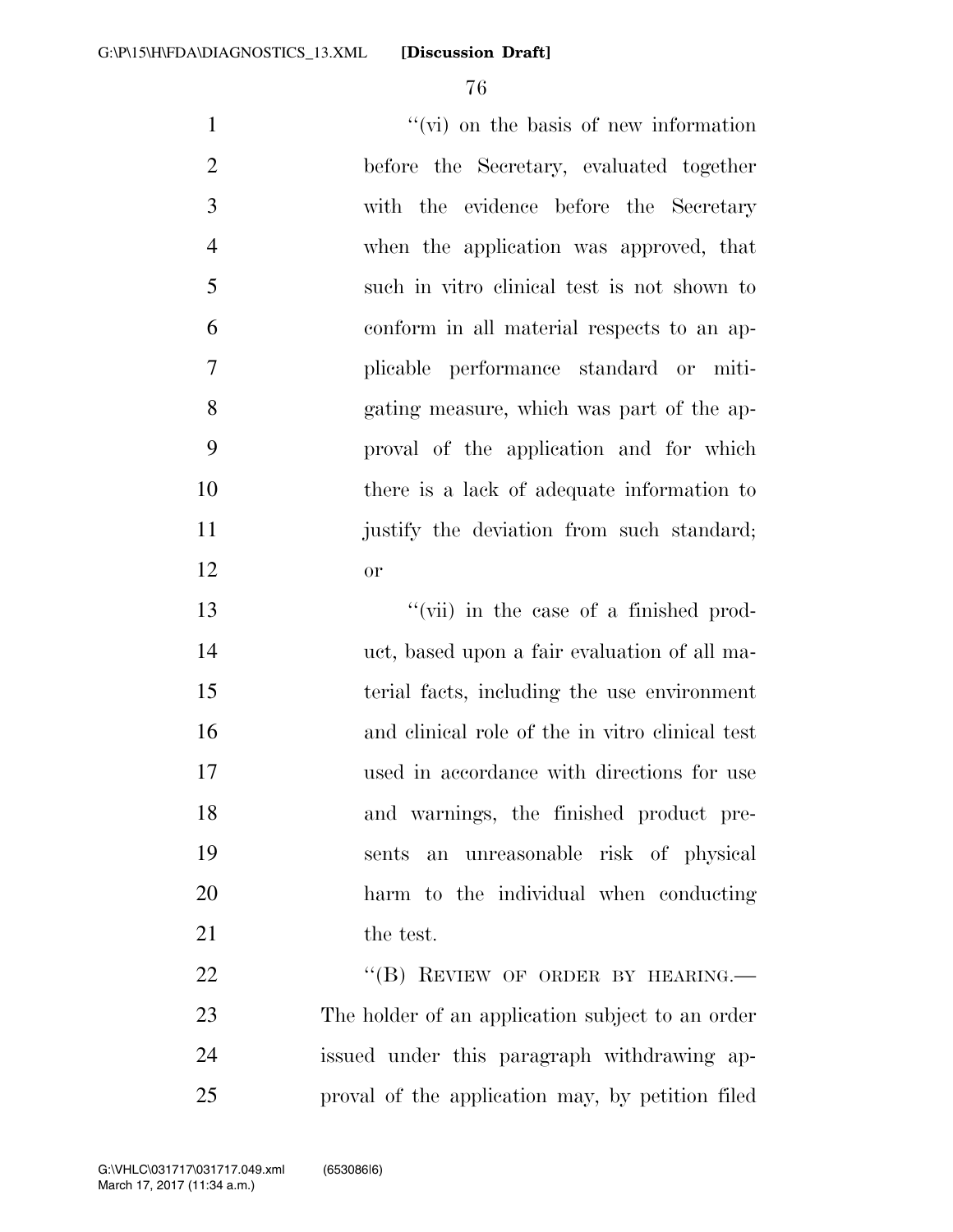on or before the 30th day after the date upon which the holder receives notice of such with- drawal, obtain review of such order by hearing in accordance with section 554 of title 5, United States Code.

 ''(C) TEMPORARY SUSPENSION.—If, after providing an opportunity for an informal hear- ing, the Secretary determines there is reason- able probability that the continued offering of an in vitro clinical test pursuant to an applica- tion approved under this section would cause serious, adverse health consequences or death, the Secretary shall by order temporarily sus- pend the approval of the application. If the Sec- retary issues such an order, the Secretary shall proceed expeditiously under this paragraph to withdraw such application.

18 "(h) PREMARKET INSPECTIONS NOT REQUIRED. The Secretary may not condition the approval of an appli- cation under this section on the occurrence of a premarket inspection or manufacturing review related to the applica- tion. Nothing in the preceding sentence shall be construed as limiting the authority of the Secretary to conduct qual- ity system inspections under section 704 or other applica-ble provisions of this Act.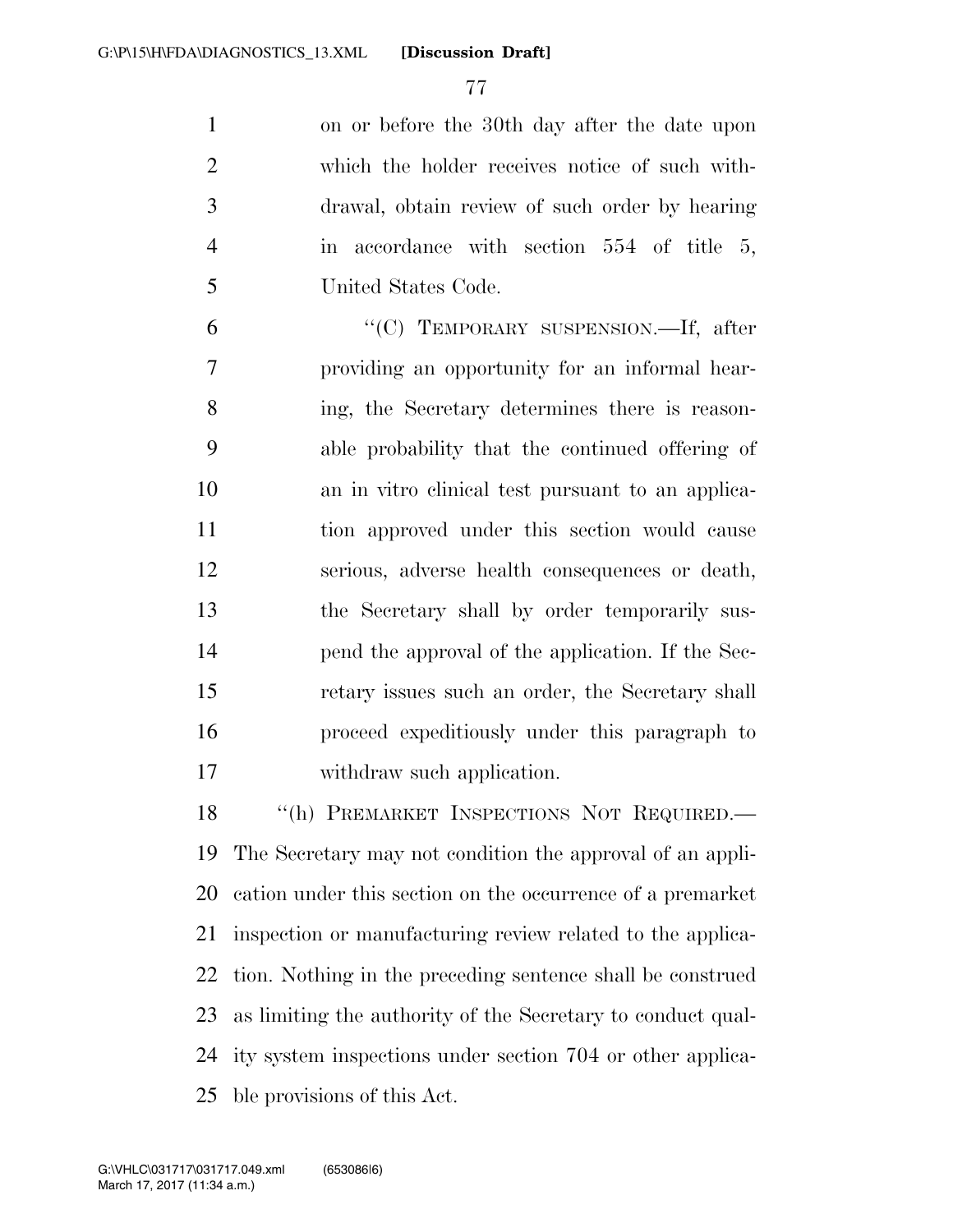''(i) LABORATORY TEST PROTOCOL TRANSFER OR SALE.—

 ''(1) LISTING REQUIRED.—An in vitro clinical test that is a laboratory test protocol and approved 5 under subsection (c), (d), or  $(f)(1)$  may be trans- ferred, licensed, or sold to a third party for use pur- suant to such approval, so long as, prior to the transfer, licensure, or sale, the party transferring, li- censing, or selling the laboratory test protocol sub- mits a supplement to its listing of such laboratory test protocol under subsection (o). 12 "(2) SHARING AMONG CORPORATE ENTITIES. The supplemental listing requirement under para- graph (1) does not apply in the case of a transfer, licensure, or sale from an entity to another entity if—  $'$ (A) the first entity controls or has the 18 power to control the other entity; ''(B) the other entity controls or has the power to control the first entity; or  $\cdot$  (C) the two entities are under common ownership or control of a third entity.

23 "(3) EFFECT OF LABORATORY TEST PROTOCOL TRANSFER.—The transfer, license, or sale of less than the full right, title, and interest in a laboratory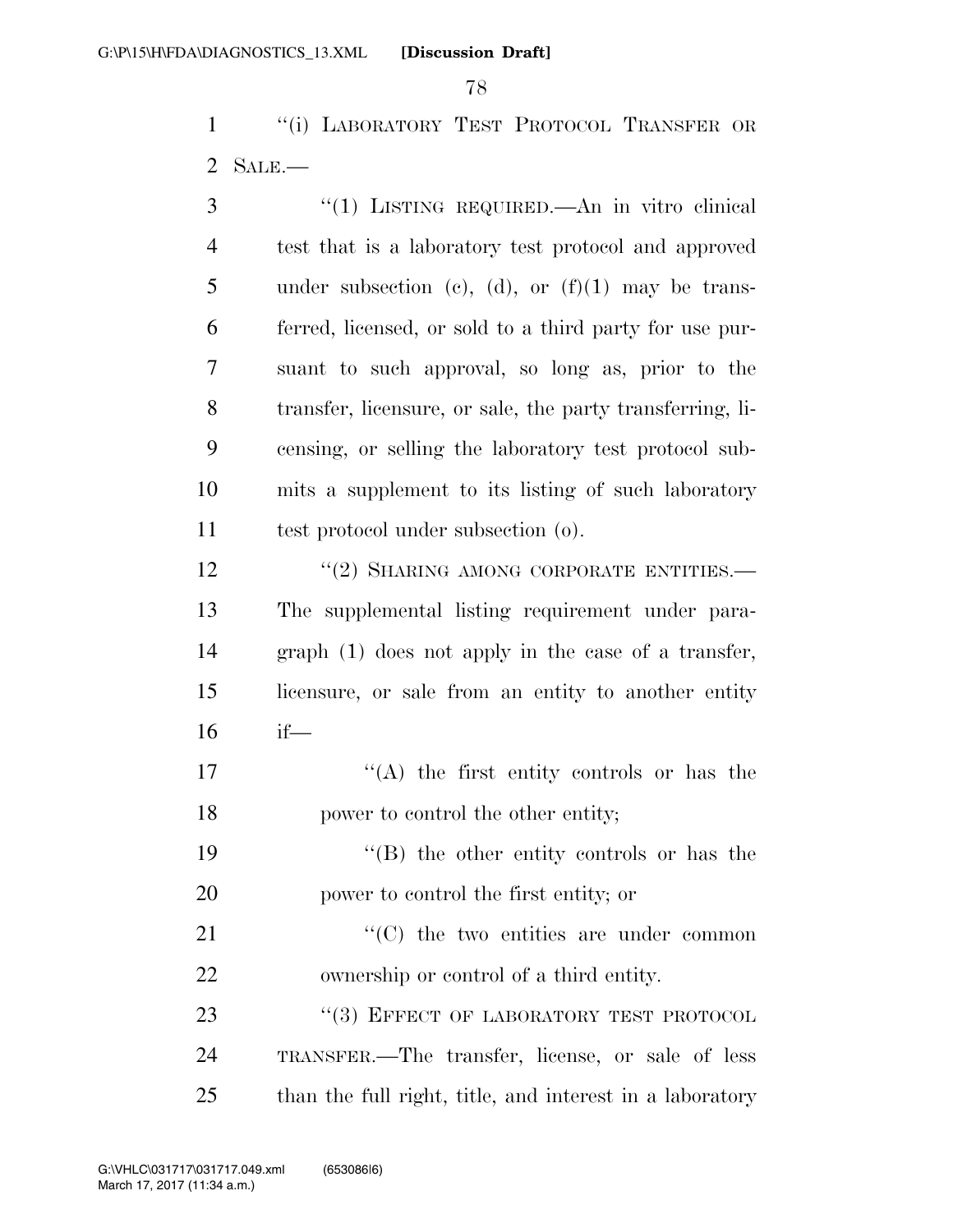test protocol, without transfer or sale of the ap- proval, does not transfer the regulatory obligations of the developer under this subchapter to the trans-feree, licensee, or purchaser.

''(j) TRANSFER OR SALE OF APPROVAL.—

 ''(1) NOTICE REQUIRED.—If a developer of an in vitro clinical test transfers or sells the approval 8 of the test issued under subsection (c), (d), or  $(f)(1)$ , the transferor or seller shall submit a notice of the 10 transfer or sale to the Secretary.

11 "(2) EFFECT OF APPROVAL TRANSFER. Upon completion of a transfer or sale described in para- graph (1), the transferee or purchaser shall have the regulatory obligations of the developer of the in vitro clinical test under this subchapter.

16 "(k) JUSTIFICATION FOR REQUIREMENT TO PRO-VIDE EVIDENCE FROM CLINICAL TRIALS.—

18 "(1) WRITTEN JUSTIFICATION FOR MANDATORY CLINICAL TRIAL.—The Secretary shall not require the developer of an in vitro clinical test to conduct a clinical trial as part of any application under this subchapter, unless such application is for approval of a high-risk in vitro clinical test and the Secretary submits to the developer written notice that—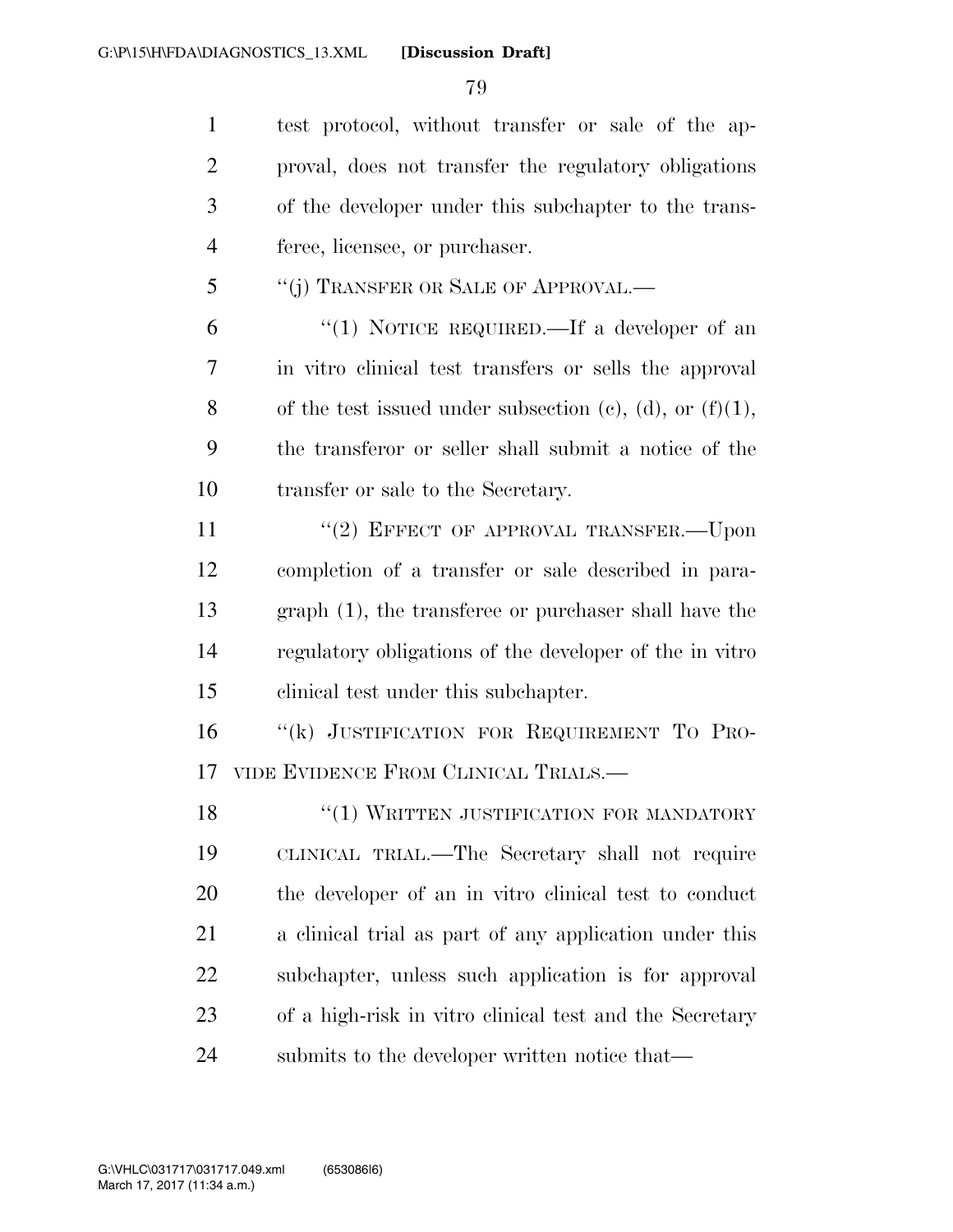1  $\langle (A) \rangle$  provides a justification for such re-2 quirement, including an explanation of why the Secretary determines that, based on scientific or clinical criteria, other evidence is insufficient; and

 $^4$ (B) is signed by the chief scientific officer of the Center for In Vitro Clinical Tests or an- other member of the senior management of such Center.

 $\frac{u(2)}{2}$  WRITTEN JUSTIFICATION FOR OTHER CLINICAL STUDIES.—The Secretary shall not require the developer of an in vitro clinical test to conduct a clinical study other than a clinical trial as part of any application under this subchapter unless the Secretary submits to the developer written notice that—

 $\langle (A)$  provides a justification for such re- quirement, including an explanation of why the Secretary determines that, based on scientific or clinical criteria, other evidence is insufficient; and

 $\text{``(B)}$  is signed by the chief scientific officer of the Center for In Vitro Clinical Tests or an- other member of the senior management of such Center.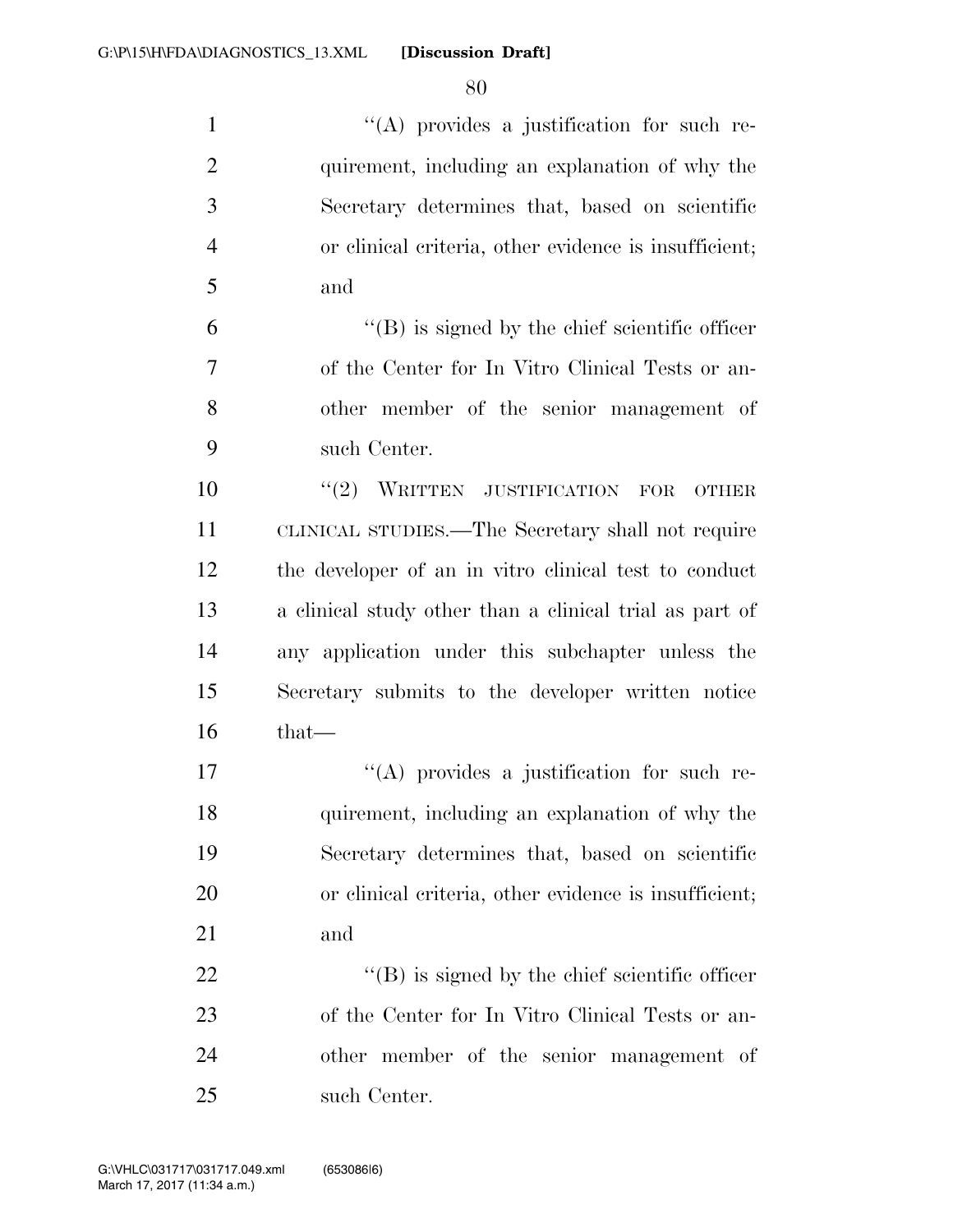1 "(3) WRITTEN JUSTIFICATION FOR OTHER CLINICAL STUDIES.—The Secretary shall limit the size, scope, and nature of any clinical trial or other clinical study required pursuant to paragraph (1) or (2) to the size, scope, and nature necessary to estab- lish the sufficient evidence not otherwise available, taking into consideration the feasibility of such clin-ical trial or other clinical study.

9 "(4) DEFINITION.—For purposes of this sub- section, the term 'clinical trial' means a well-con- trolled clinical study of prospectively collected human specimens that is performed to demonstrate or support clinical validity of the in vitro clinical test.

''(l) GRANDFATHERED TESTS.—

 ''(1) IN GENERAL.—An in vitro clinical test first offered on a date that occurs before the date that is 90 calendar days prior to the date of enact- ment of the Diagnostic Accuracy and Innovation Act, and with respect to which the Secretary did not require an approval under section 515, a clearance 22 under section  $510(k)$ , or a notification under section 510(j), or otherwise assert enforcement discretion under such sections, is legally marketed and is not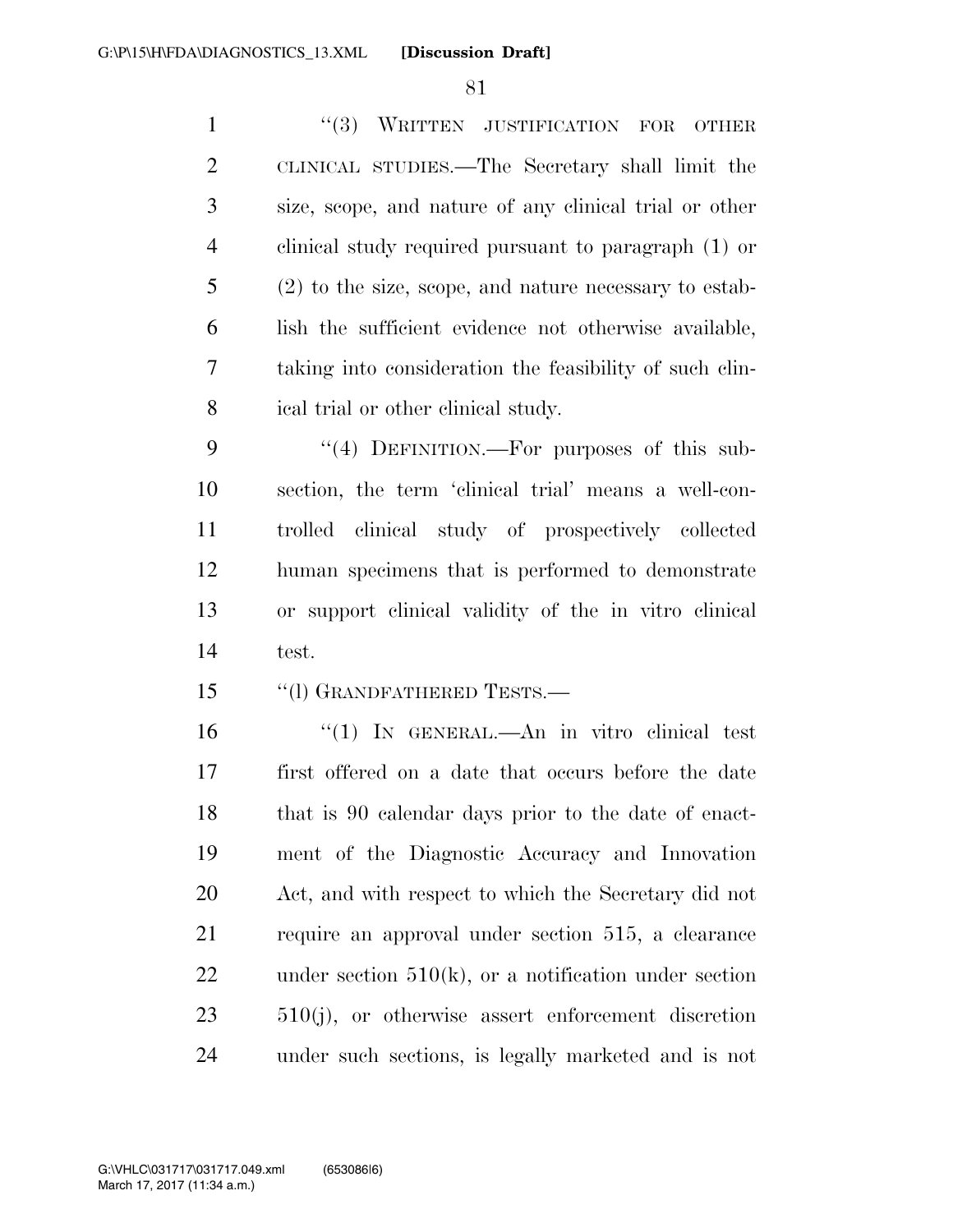| $\mathbf{1}$   | subject to premarket review under this section, ex-                |
|----------------|--------------------------------------------------------------------|
| $\overline{2}$ | cept as provided in paragraph (4), if the developer—               |
| 3              | "(A) lists such in vitro clinical test in ac-                      |
| $\overline{4}$ | cordance with subsection $(0)(3)$ ; and                            |
| 5              | $\lq\lq (B)$ with respect to a non-reviewed, high-                 |
| 6              | risk test, submits to the Secretary, not later                     |
| 7              | than 5 years after the date of enactment of the                    |
| 8              | Diagnostic Accuracy and Innovation Act, a                          |
| 9              | summary of available analytical validity and                       |
| 10             | clinical validity evidence.                                        |
| 11             | "(2) CONTENTS OF SUMMARY.—A summary re-                            |
| 12             | quired by paragraph $(1)(B)$ —                                     |
| 13             | $\lq\lq$ need not contain any evidence other                       |
| 14             | than existing evidence readily available to the                    |
| 15             | developer and shall be provided in summary                         |
| 16             | form; and                                                          |
| 17             | $\lq\lq$ shall not be subject to a user fee                        |
| 18             | under section 4 of the Diagnostic Accuracy and                     |
| 19             | Innovation Act.                                                    |
| 20             | (3)<br>N <sub>O</sub><br>ADDITIONAL<br><b>APPLICATION</b><br>$RE-$ |
| 21             | QUIRED.—The developer of an in vitro clinical test                 |
| 22             | that is described in paragraph (1) and listed in ac-               |
| 23             | cordance with subsection (o) need not submit any                   |
| 24             | application for premarket approval of such test                    |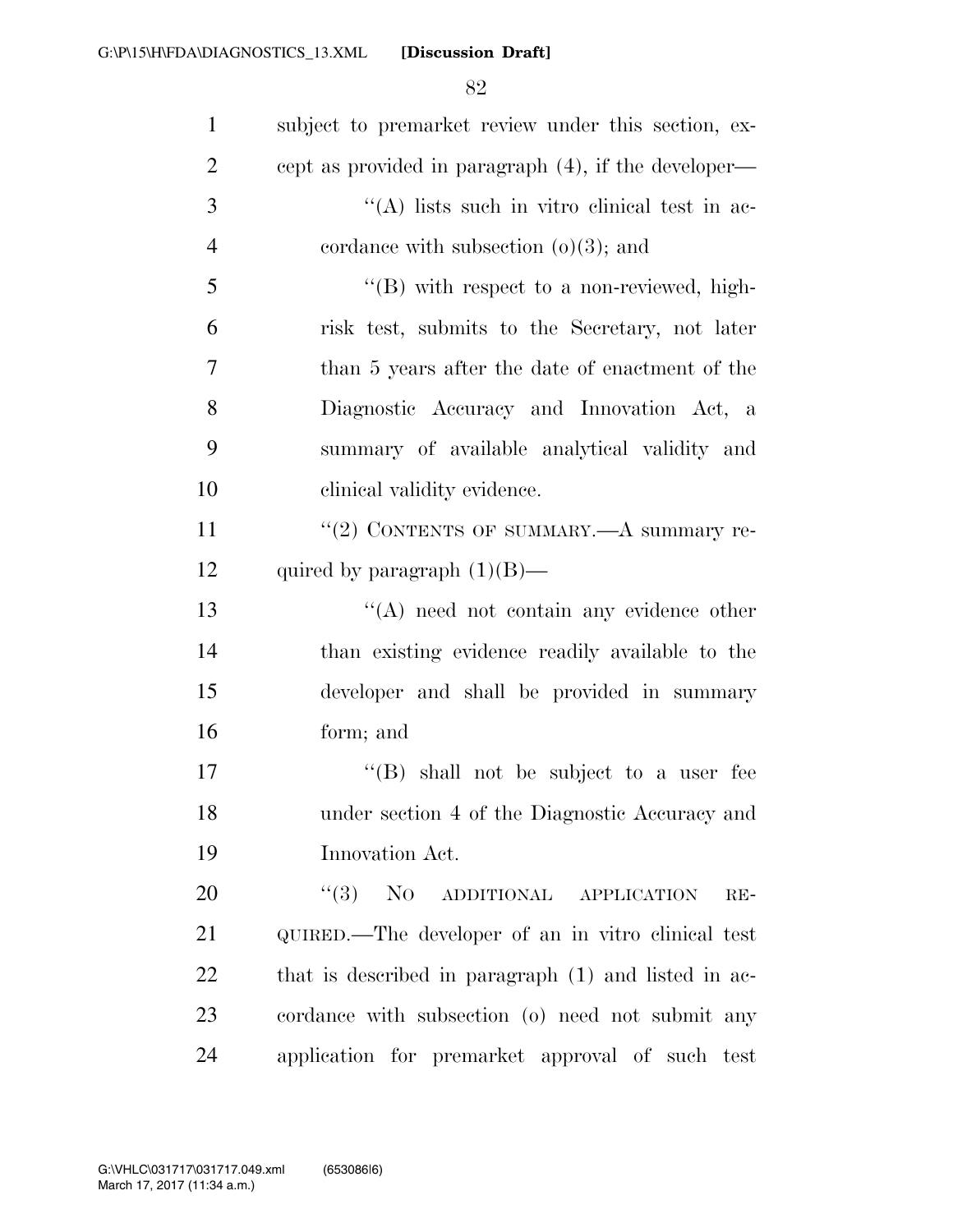**[Discussion Draft]**  G:\P\15\H\FDA\DIAGNOSTICS\_13.XML

| $\mathbf{1}$   | under subsection $(c)$ , $(d)$ , or $(f)$ , except as provided |
|----------------|----------------------------------------------------------------|
| $\overline{2}$ | in paragraph (4).                                              |
| 3              | "(4) SUBMISSION OF CERTAIN TESTS.—                             |
| $\overline{4}$ | "(A) IN GENERAL.—The Secretary shall                           |
| 5              | provide written notification to the developer of               |
| 6              | an in vitro clinical test described in paragraph               |
| 7              | (1) if, after creating a related administrative                |
| 8              | file, the Secretary determines, based on all                   |
| 9              | available evidence, including a literature review,             |
| 10             | that such in vitro clinical test—                              |
| 11             | "(i) presents an unreasonable<br>and                           |
| 12             | substantial risk of death or serious adverse                   |
| 13             | health consequences when used as intended                      |
| 14             | by its developer; or                                           |
| 15             | "(ii) is being offered by its developer                        |
| 16             | with materially deceptive or fraudulent an-                    |
| 17             | alytical or clinical claims.                                   |
| 18             | "(B) INCLUSION OF BASIS FOR DETER-                             |
| 19             | MINATION.—A notification under subparagraph                    |
| 20             | (A) shall set forth in detail the basis for the                |
| 21             | Secretary's determination.                                     |
| 22             | "(C) MISBRANDING.—Upon receipt of a                            |
| 23             | written notification under subparagraph $(A)$ —                |
| 24             | "(i) the developer of such an in vitro"                        |
| 25             | clinical test may avoid a finding of mis-                      |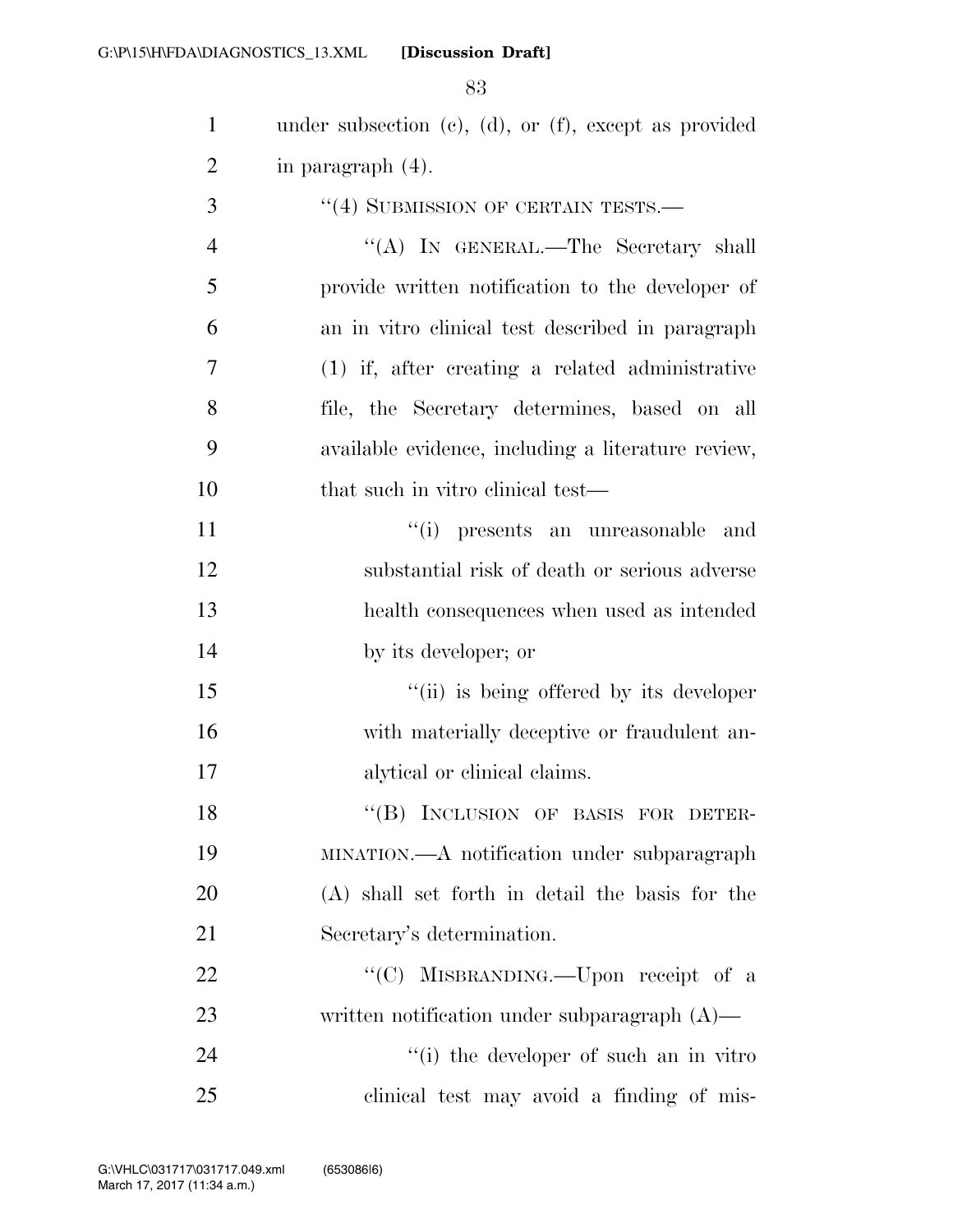| $\mathbf{1}$   | branding pursuant to clause (ii) by, not       |
|----------------|------------------------------------------------|
| $\overline{2}$ | later than 120 calendar days after the date    |
| 3              | on which the developer receives such notifi-   |
| $\overline{4}$ | cation or by such later date as may be         |
| 5              | agreed to by the developer and the Sec-        |
| 6              | $retary -$                                     |
| 7              | "(I) submitting a proposed plan                |
| 8              | and timeframe for addressing the con-          |
| 9              | cerns identified in the notification;          |
| 10             | $\lq\lq$ (II) submitting a premarket           |
| 11             | submission for such test under sub-            |
| 12             | section (c), (d), or (f), as applicable;       |
| 13             | "(III) ceasing to offer such test;             |
| 14             | $\lq\lq (IV)$ otherwise addressing the         |
| 15             | agency's concerns; and                         |
| 16             | "(ii) if the developer fails (by the           |
| 17             | deadline applicable under clause (i) to        |
| 18             | submit a plan, to submit an application,       |
| 19             | cease offering such test, or otherwise ad-     |
| 20             | dress the agency's concerns as described in    |
| 21             | such clause, or if the Secretary disapproves   |
| 22             | any application so submitted, the in vitro     |
| 23             | clinical test is subject to a final agency ac- |
| 24             | tion finding such in vitro test to be mis-     |
| 25             | branded under section 502.                     |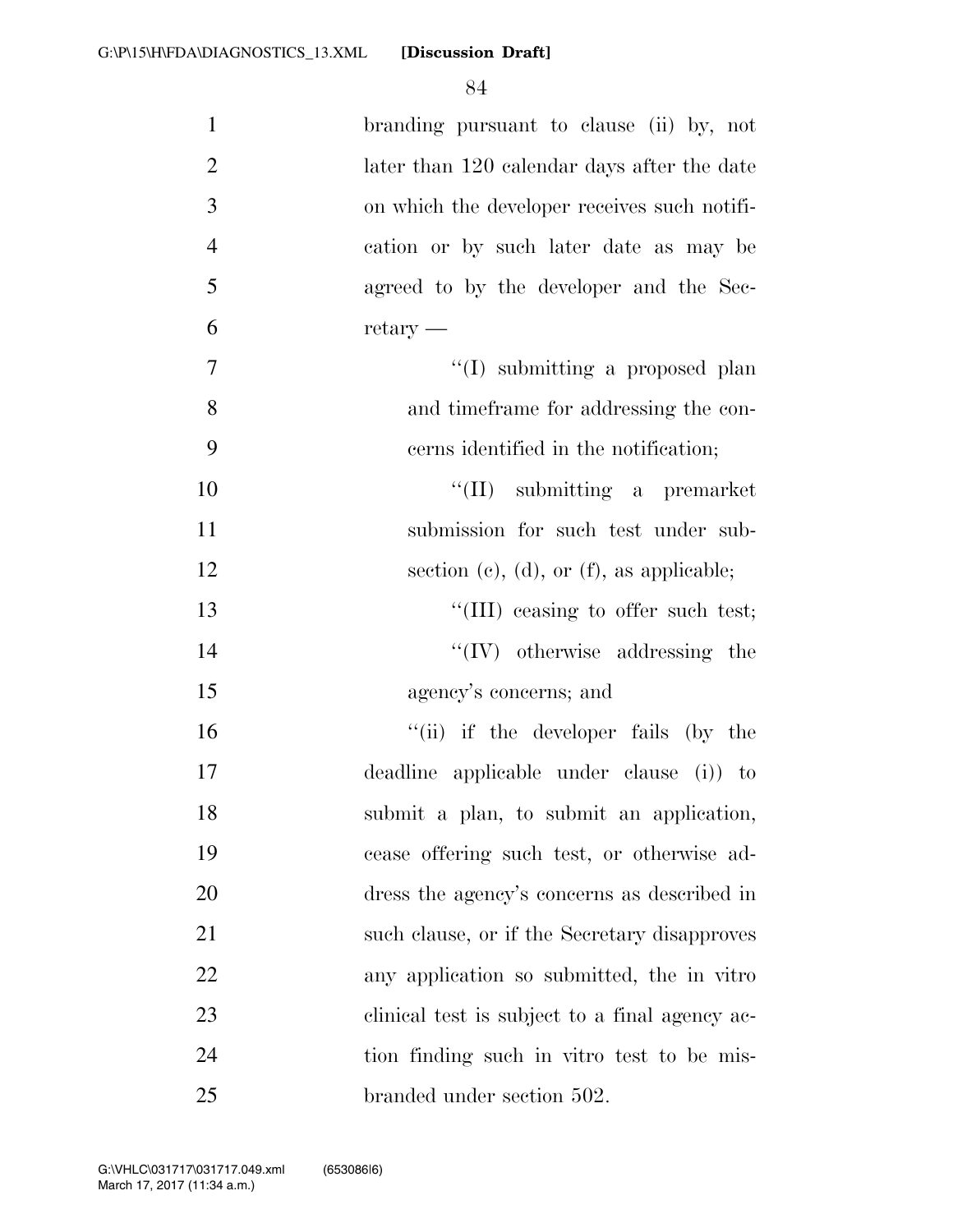| $\mathbf{1}$   | "(D) APPLICATION CONSIDERATIONS.—In                    |
|----------------|--------------------------------------------------------|
| $\overline{2}$ | reviewing a premarket submission submitted             |
| 3              | under subparagraph $(C)(i)(II)$ , the Secretary        |
| $\overline{4}$ | shall consider—                                        |
| 5              | "(i) previously unpublished evidence                   |
| 6              | provided by the developer submitting such              |
| $\overline{7}$ | application; and                                       |
| 8              | "(ii) the developer's description of the               |
| 9              | past experience with the in vitro clinical             |
| 10             | test.                                                  |
| 11             | "(E) TEMPORARY SALES PERIOD.-- During                  |
| 12             | the period of the review of a premarket submis-        |
| 13             | sion submitted under subparagraph $(C)(i)(II)$ ,       |
| 14             | the developer submitting such premarket sub-           |
| 15             | mission with respect to an in vitro clinical test      |
| 16             | may continue to offer the test, without limita-        |
| 17             | tion, during the pendency of such submission           |
| 18             | and if such submission is disapproved, until the       |
| 19             | date specified by the Secretary.                       |
| 20             | " $(5)$ DEFINITION.—In this subsection, the term       |
| 21             | 'non-reviewed, high-risk test' means an in vitro clin- |
| 22             | ical test—                                             |
| 23             | "(A) first offered on a date that occurs be-           |
| 24             | fore the date that is 90 calendar days prior to        |
| 25             | the date of enactment of the Diagnostic Accu-          |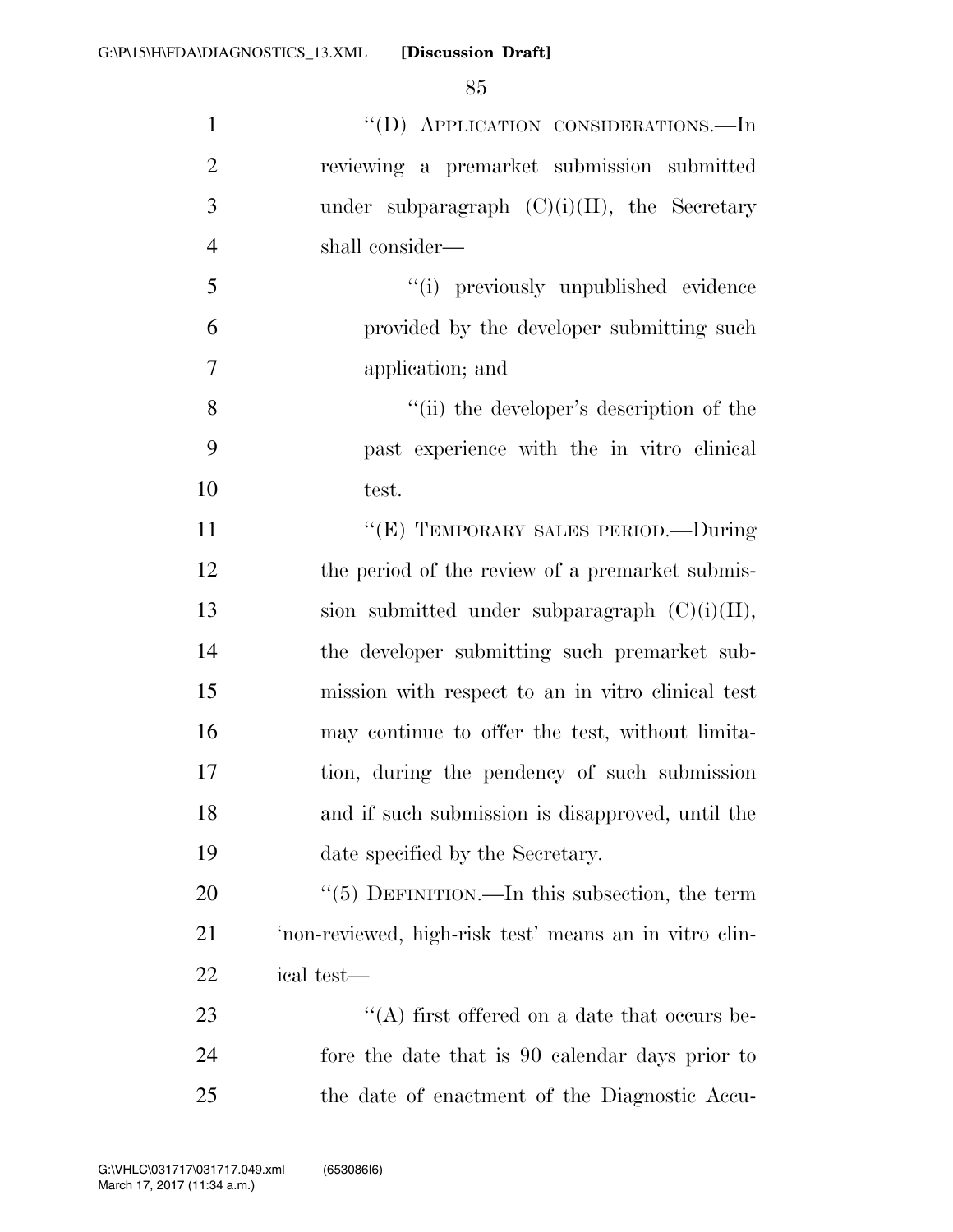| $\mathbf{1}$   | racy and Innovation Act, and with respect to               |
|----------------|------------------------------------------------------------|
| $\overline{2}$ | which the Secretary did not require an approval            |
| 3              | under section 515, a clearance under section               |
| $\overline{4}$ | $510(k)$ , or a notification under section $510(j)$ ,      |
| 5              | otherwise assert enforcement discretion<br>or              |
| 6              | under such sections;                                       |
| 7              | "(B) for which the developer does not hold                 |
| 8              | an approval under section 515 or a clearance               |
| 9              | under section $510(k)$ ;                                   |
| 10             | "(C) which has not been approved by a                      |
| 11             | State pursuant to section 353 of the Public                |
| 12             | Health Service Act, including the New York                 |
| 13             | State approval process established pursuant to             |
| 14             | part 58 of title 10 (relating to health) of the            |
| 15             | Official Compilation of Codes, Rules, and Regu-            |
| 16             | lations of the State of New York and any modi-             |
| 17             | fications to such process after the date of the            |
| 18             | enactment of the Diagnostic Accuracy and In-               |
| 19             | novation Act; and                                          |
| 20             | $\lq\lq$ (D) which is classified as high-risk pursu-       |
| 21             | ant to section $590A(e)$ .                                 |
| 22             | "(m) IN VITRO CLINICAL TESTS WITH MARKETING                |
| 23             | AUTHORIZATION UNDER THE DEVICE AUTHORITIES.—If             |
| 24             | an in vitro clinical test received marketing authorization |
| 25             | from the Food and Drug Administration as a device prior    |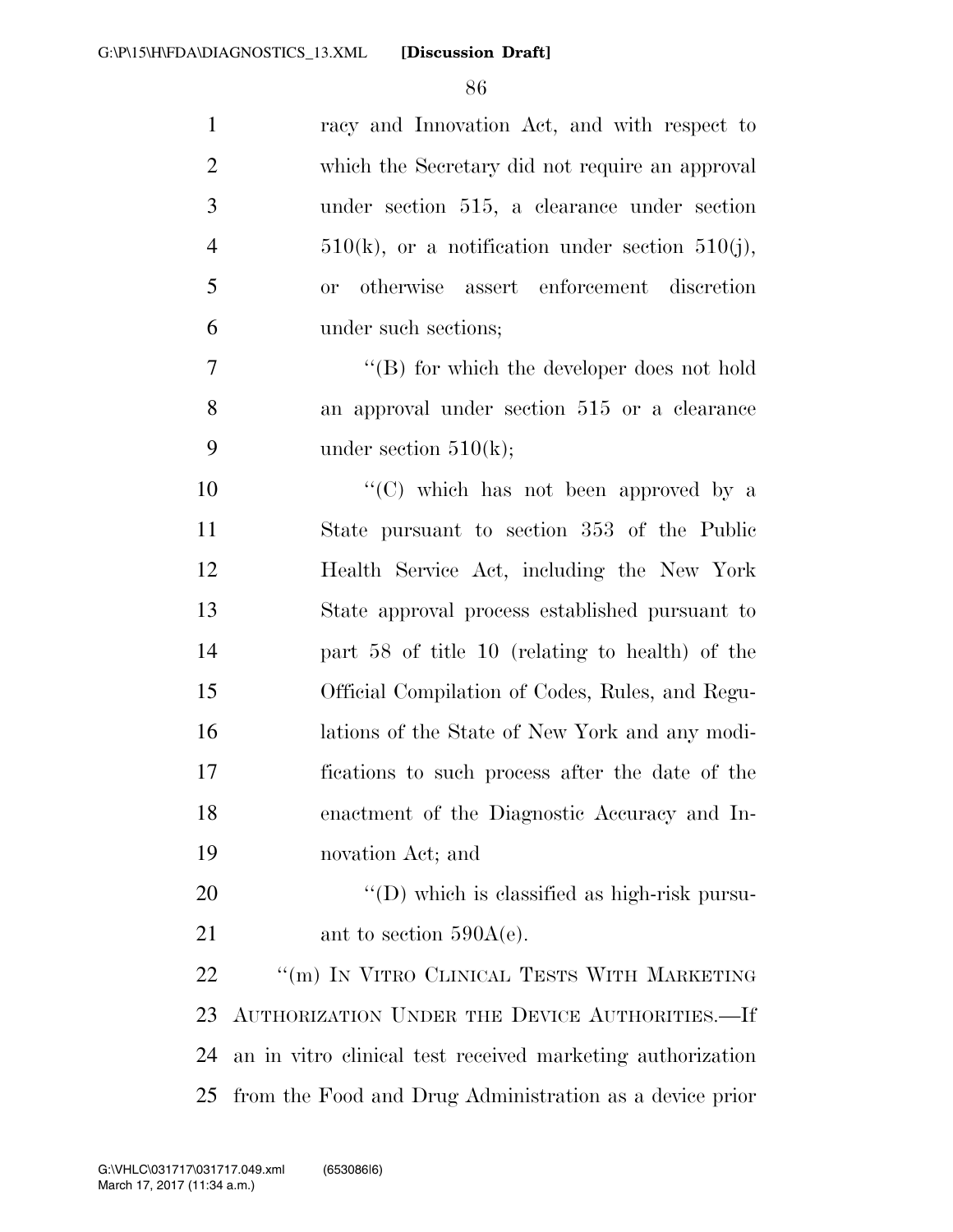to the date of enactment of the Diagnostic Accuracy and Innovation Act:

- ''(1) If the test was approved under section 515—
- ''(A) such test is deemed to have an ap- proved application in effect under subsection (c); and
- 8 ''(B) any conditions of approval or other requirements under section 515 specifically ap- plicable to such test pursuant to such approval under section 515 shall continue to apply until the effective date of the regulations imple-menting this subchapter.
- 14  $(2)$  If the test was cleared under section  $15 \t 510(k)$ —

16 ''(A) such test shall be deemed to have an approved application in effect under subsection (d); and

 ''(B) any requirements under section 510(k) specifically applicable to such test pur- suant to such clearance shall continue to apply until the effective date of the regulations imple-menting this subchapter.

24 ''(3) If the test was granted marketing author-ization under section 513(f)(2)—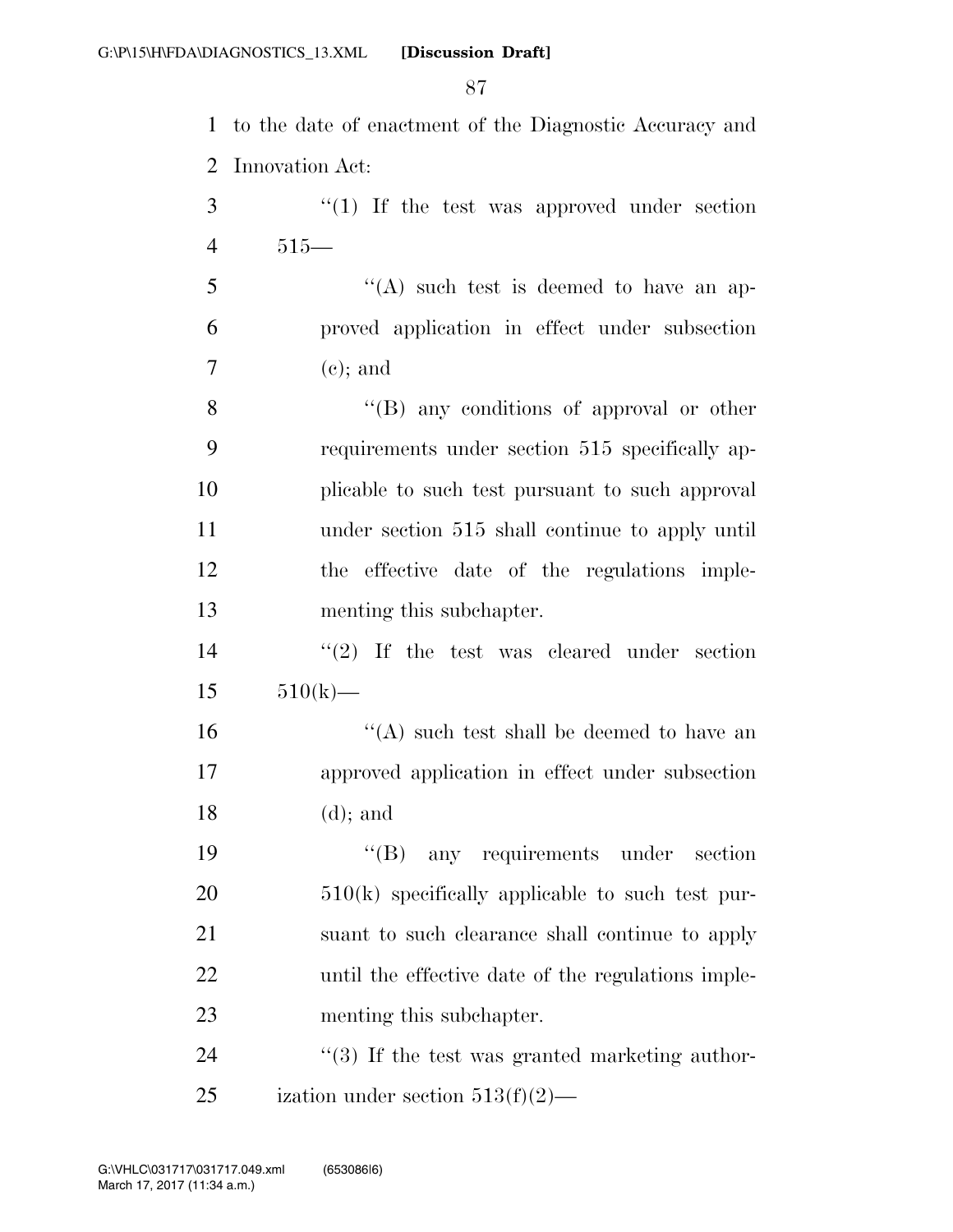1 ''(A) such test is deemed to have an ap- proved application in effect under subsection (d); and

 ''(B) any conditions of approval or other requirements under section  $513(f)(2)$  specifi- cally applicable to such test pursuant to such authorization under section 513(f)(2) shall con- tinue to apply until the effective date of the regulations implementing this subchapter.

 ''(n) PREMARKET REQUIREMENTS FOR MODIFICA-TIONS.—

12 "(1) IN GENERAL.—For purposes of this sub- chapter, a modification to an in vitro clinical test is subject to approval or listing as required by sub- section (c), (d), (e), or (f) in accordance with the fol-lowing:

17 ''(A) In the case of a modification made with respect to a low-risk in vitro clinical test, the modification is subject to such process only 20 if the modification—

 $\frac{1}{2}$  (i) changes the intended use or adds 22 a new intended use such that the low-risk in vitro clinical test would be classified as moderate-risk or high-risk; or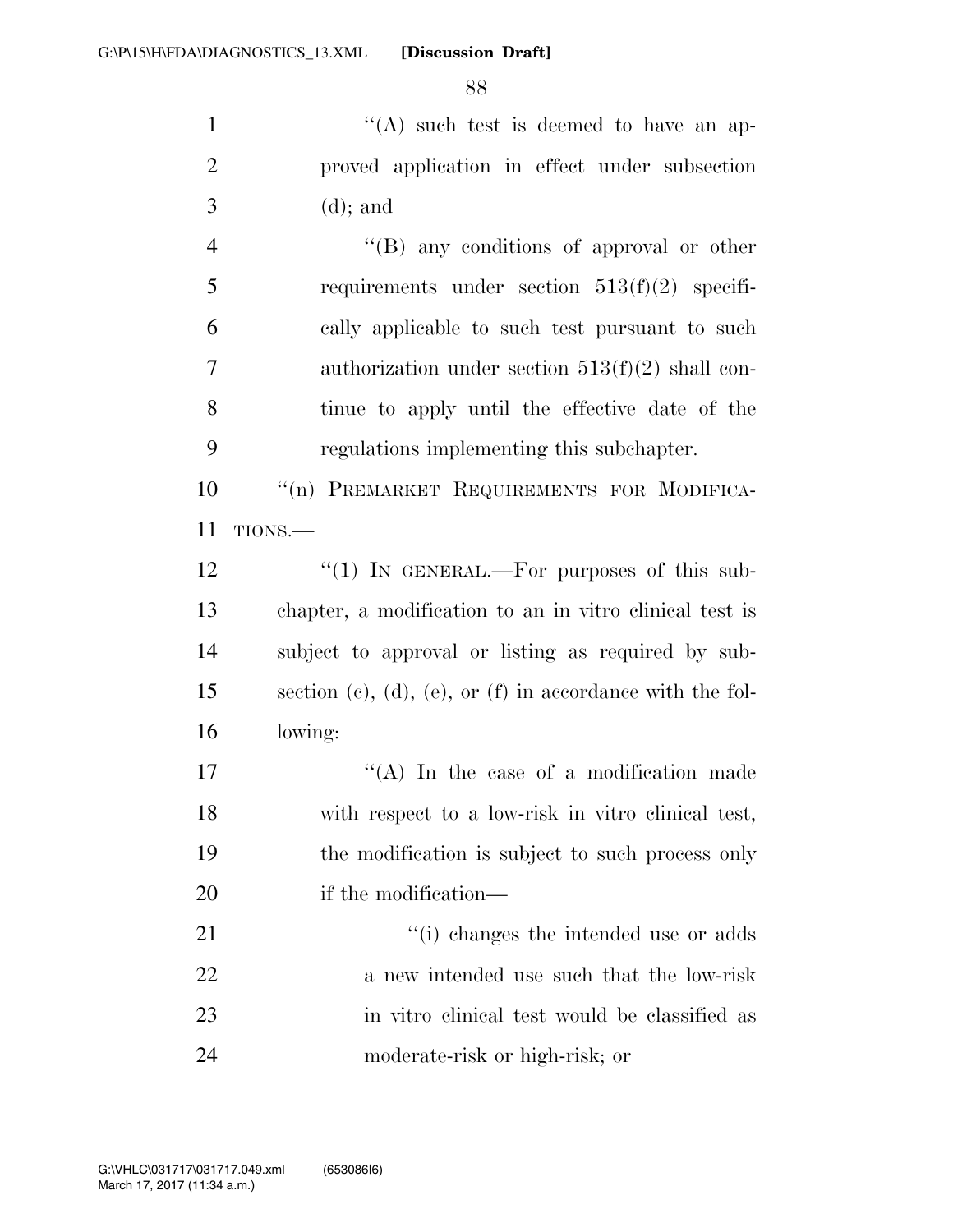| $\mathbf{1}$   | "(ii) results in a meaningful clinical                       |
|----------------|--------------------------------------------------------------|
| $\overline{2}$ | impact such that the test would be classi-                   |
| 3              | fied as a moderate-risk or high-risk test.                   |
| $\overline{4}$ | "(B) In the case of a modification made                      |
| 5              | with respect to a moderate-risk in vitro clinical            |
| 6              | test, the modification is subject to such process            |
| 7              | only if the modification—                                    |
| 8              | "(i) changes the intended use or adds                        |
| 9              | a new intended use that is high-risk or                      |
| 10             | moderate-risk; or                                            |
| 11             | "(ii) results in a meaningful clinical                       |
| 12             | impact.                                                      |
| 13             | $\lq\lq$ <sup>"</sup> (C) In the case of a modification made |
| 14             | with respect to a high-risk in vitro clinical test,          |
| 15             | the modification is subject to such process only             |
| 16             | if the modification—                                         |
| 17             | "(i) changes the intended use or adds                        |
| 18             | a new intended use of the test that is high-                 |
| 19             | risk or moderate-risk; or                                    |
| 20             | "(ii) results in a meaningful clinical                       |
| 21             | impact.                                                      |
| 22             | (2)<br>TREATMENT OF MODIFIED CLASSIFICA-                     |
| 23             | TION.—In the case of a modification described in             |
| 24             | paragraph $(1)$ , the applicable process for approval or     |
| 25             | listing of the in vitro clinical test with respect to        |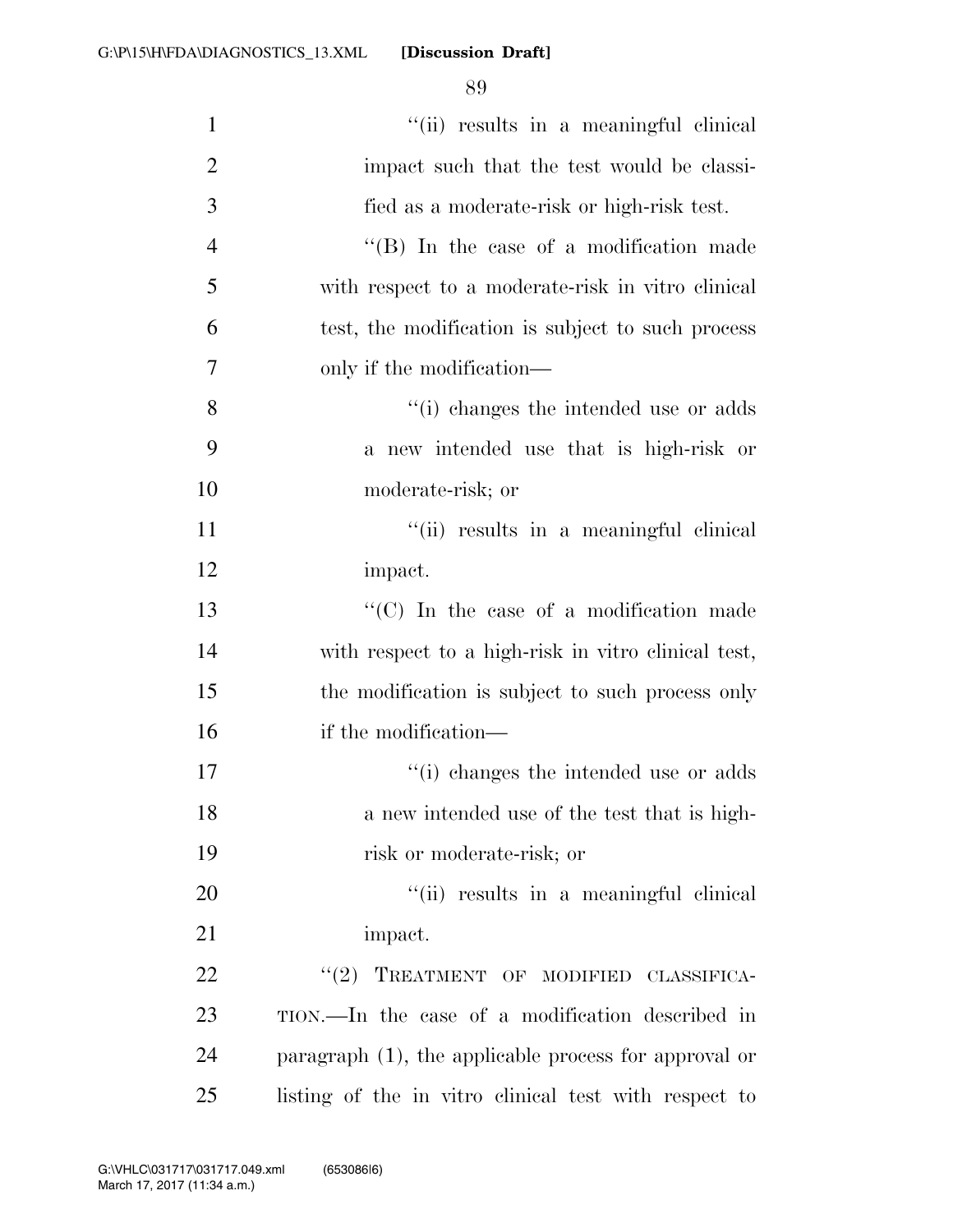which the modification is made shall be determined in accordance with the risk classification of the test as so modified, unless validation and verification demonstrate that there is not a meaningful increase in risk to the patient or user for the intended uses compared to the risk assessment for the in vitro clin-ical test as previously approved.

8 "(3) NOTIFICATION.—If the risk assessment for the modification, prior to consideration of verification and validation and considering relevant existing mitigating measures, demonstrates that there is a meaningful and not remote increase in risk to the patient or user for the intended uses compared to the risk assessment for the in vitro clin- ical test as previously approved, but validation and verification demonstrate that there is not a meaning- ful increase in risk to the patient or user for the in- tended uses compared to the risk assessment for the in vitro clinical test as previously approved, the de- veloper of the test shall, not later than the date on which such test is first offered as so modified, sub- mit to the Secretary a notification of such modifica-23 tion. Such notification shall include—

24  $\langle A \rangle$  the name of the in vitro clinical test;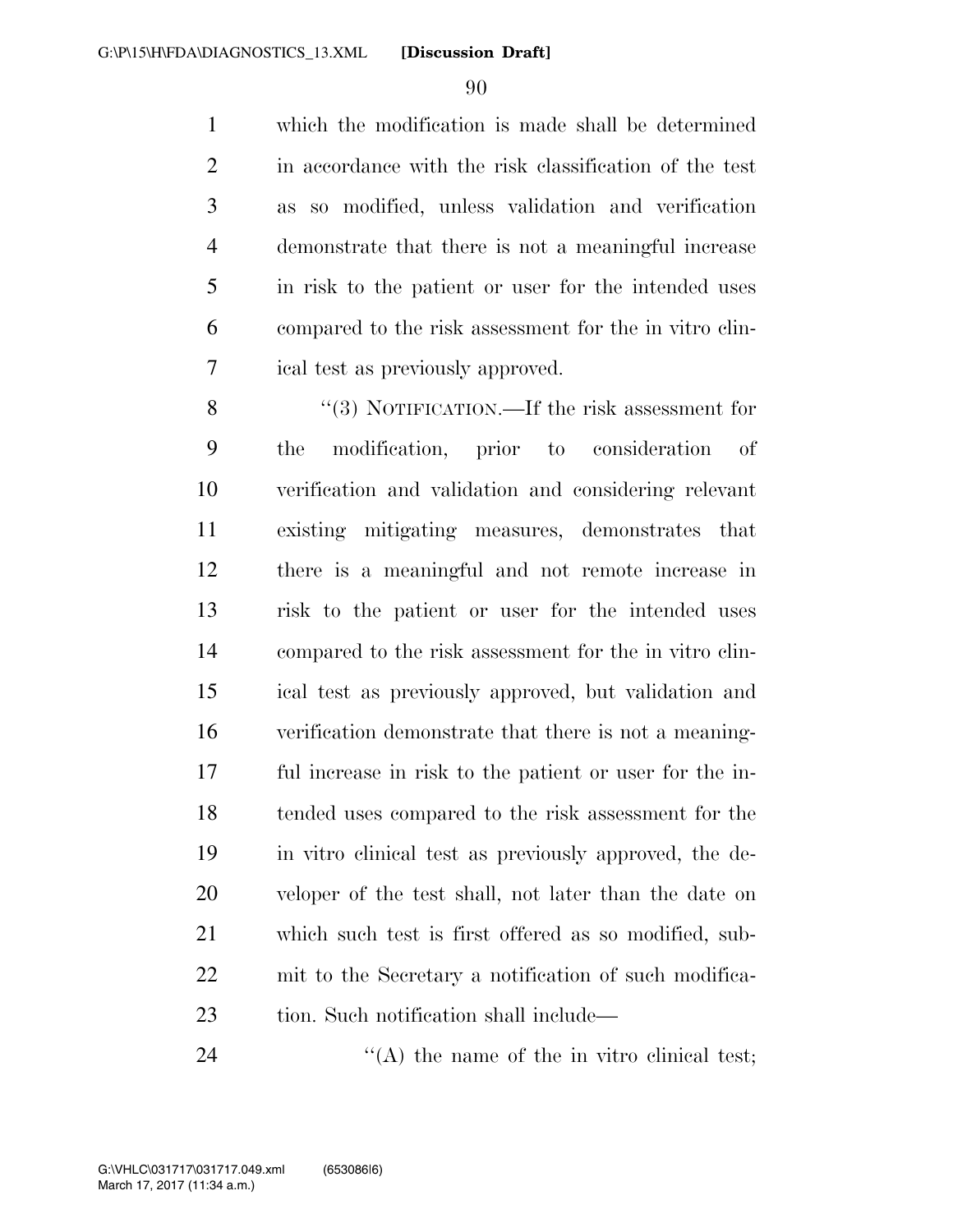1 ''(B) a brief description of the modifica-tion;

| 3              | "(C) a brief summary of the meaningful            |
|----------------|---------------------------------------------------|
| $\overline{4}$ | and not remote risks identified by the risk as-   |
| 5              | sessment described in such paragraph; and         |
| 6              | $\lq\lq$ (D) a brief summary of the validation    |
| 7              | and verification methodologies or the mitigating  |
| 8              | measures used with respect to the test, includ-   |
| 9              | ing a brief summary of the results of validation  |
| 10             | and verifications studies performed with respect  |
| 11             | to the test.                                      |
| 12             | "(4) EXCEPTION FOR MODIFICATIONS SATIS-           |
| 13             | FYING RECOGNIZED STANDARDS.-                      |
| 14             | "(A) IN GENERAL.—Notwithstanding para-            |
| 15             | graph (1), a premarket application shall not be   |
| 16             | required to be submitted under subsection (c),    |
| 17             | (d), or (f) with respect to a modification to a   |
| 18             | moderate-risk or high-risk in vitro clinical test |
| 19             | if the developer of such test—                    |
| 20             | "(i) maintains records documenting                |
| 21             | that the modification—                            |
| 22             | $\lq\lq$ satisfies a standard applica-            |
| 23             | ble to the modification that is recog-            |
|                |                                                   |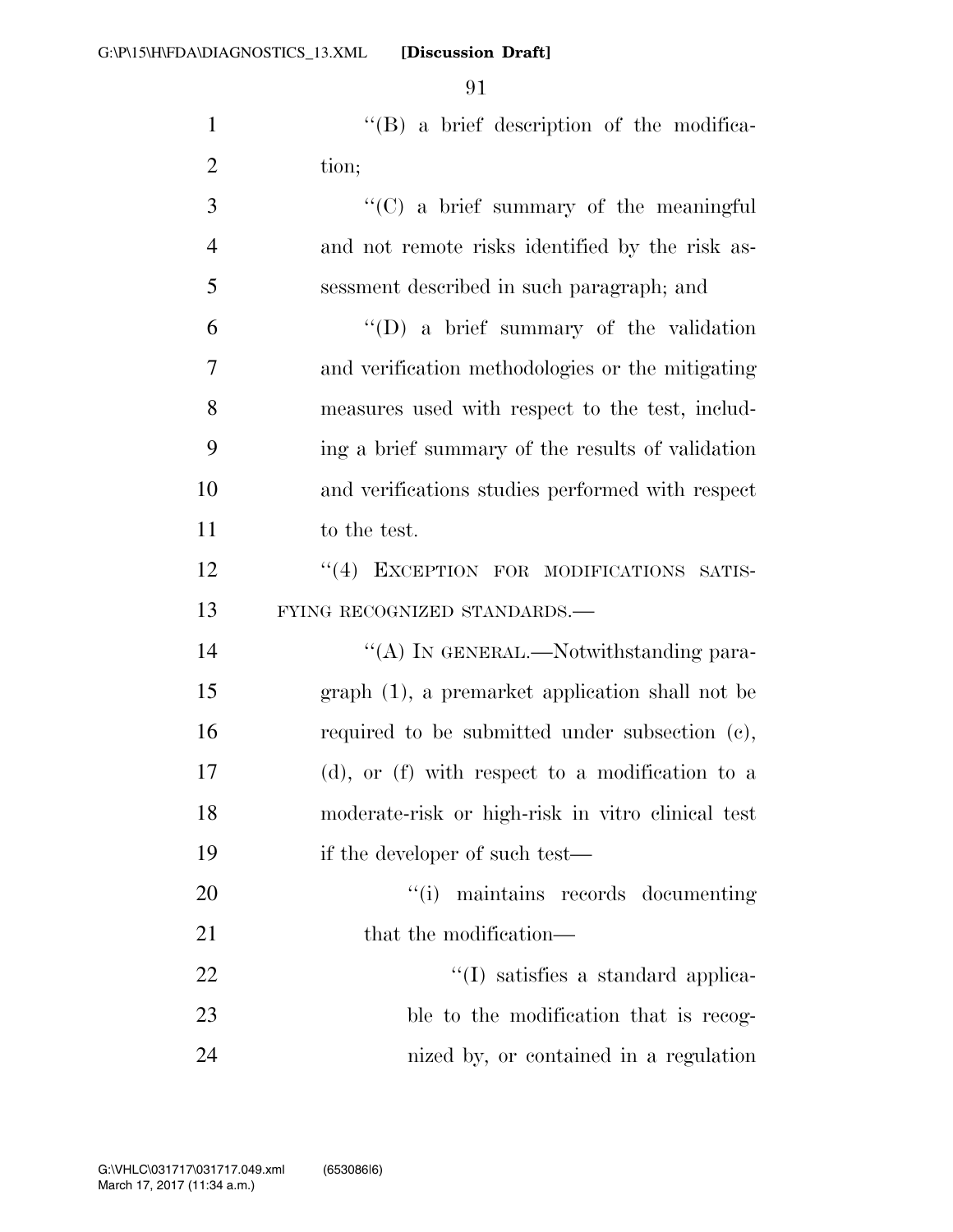| $\mathbf{1}$   | or guidance issued by, the Secretary;                        |
|----------------|--------------------------------------------------------------|
| $\overline{2}$ | <b>or</b>                                                    |
| 3              | $\lq\lq$ (II) is made pursuant to meth-                      |
| $\overline{4}$ | ods or criteria approved or included in                      |
| 5              | a premarket submission approved or                           |
| 6              | cleared by the Secretary for the in                          |
| 7              | vitro clinical test being modified;                          |
| 8              | "(ii) maintains any documentation re-                        |
| 9              | quired by the standard specified in clause                   |
| 10             | $(i)(I)$ or methodology or criteria specified                |
| 11             | in clause $(i)(II)$ ; and                                    |
| 12             | "(iii) submits to the Secretary on an                        |
| 13             | annual basis a report summarizing each                       |
| 14             | such modification to a high-risk in vitro                    |
| 15             | clinical test.                                               |
| 16             | "(B) SPECIMEN-RELATED MODIFICA-                              |
| 17             | TIONS.—Notwithstanding paragraph (1), a pre-                 |
| 18             | market application or listing shall not be re-               |
| 19             | quired to be submitted pursuant to subsection                |
| 20             | $(e)$ , $(d)$ , $(e)$ , or $(f)$ with respect to a modifica- |
| 21             | tion to an in vitro clinical test if the modifica-           |
| 22             | tion is a specimen-related modification—                     |
| 23             | "(i) made pursuant to methods or cri-                        |
| 24             | teria approved or included in a premarket                    |
| 25             | submission to the Secretary for the in vitro                 |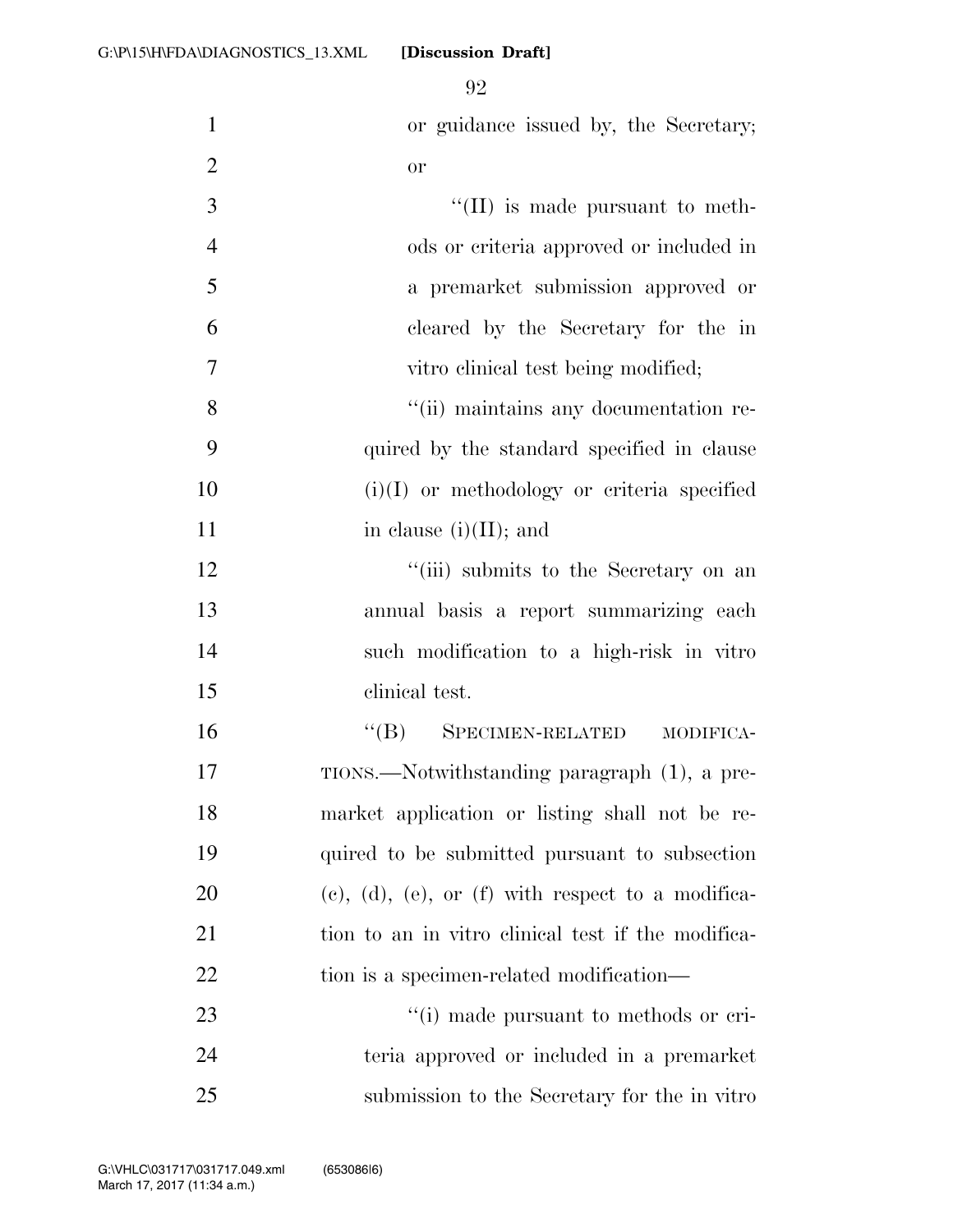| $\mathbf{1}$   | clinical test being modified or methods,           |
|----------------|----------------------------------------------------|
| $\overline{2}$ | standards, or criteria otherwise approved          |
| 3              | or recognized by the Secretary;                    |
| $\overline{4}$ | "(ii) made solely for the purpose of               |
| 5              | extending specimen stability; or                   |
| 6              | "(iii) otherwise subject to an excep-              |
| 7              | tion from, or not described in, paragraph          |
| 8              | (1).                                               |
| 9              | "(5) NEW PLATFORMS AND IN VITRO CLINICAL           |
| 10             | TEST REPLACEMENTS.-                                |
| 11             | "(A) IN GENERAL.—When an in vitro clin-            |
| 12             | ical test has been approved, or is otherwise le-   |
| 13             | gally marketed pursuant to this section for use    |
| 14             | on a specific platform that has been approved,     |
| 15             | legally marketed, or deemed approved under         |
| 16             | this section within a platform family, a submis-   |
| 17             | sion under subsection (c), (d), or (f) shall not   |
| 18             | be required for application of that in vitro clin- |
| 19             | ical test to a new platform within that platform   |
| 20             | family.                                            |
| 21             | "(B) PLATFORM FAMILIES.—A platform is              |
| 22             | in a platform family if the developer dem-         |
| 23             | onstrates and documents internally that the        |
| 24             | platform and platform family—                      |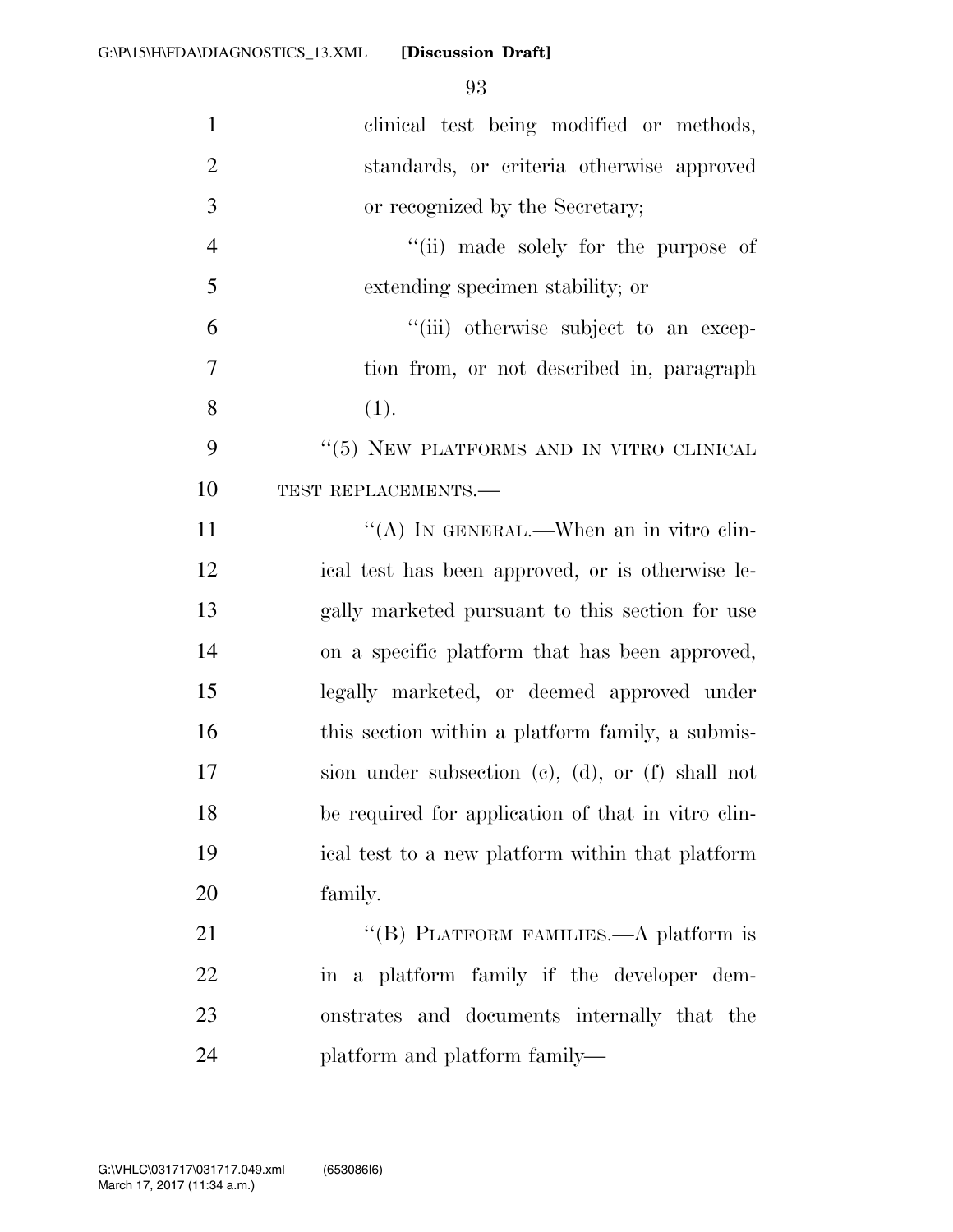| $\mathbf{1}$   | "(i) have the same basic design and                 |
|----------------|-----------------------------------------------------|
| $\overline{2}$ | performance characteristics;                        |
| 3              | "(ii) have the same intended use and                |
| $\overline{4}$ | function;                                           |
| 5              | "(iii) share the same measurement                   |
| 6              | principle; and                                      |
| 7              | "(iv) produce a similar analytical re-              |
| 8              | sult from samples of the same specimen              |
| 9              | type.                                               |
| 10             | $``(6)$ OFFERING ALLOWED.—                          |
| 11             | "(A) IN GENERAL.—In the case of a modi-             |
| 12             | fication subject to the notification requirement    |
| 13             | under paragraph (3), notwithstanding para-          |
| 14             | $graph(1)$ , the developer of the in vitro clinical |
| 15             | test involved may offer the test during the 30-     |
| 16             | day period beginning on the date on which the       |
| 17             | developer is notified of the Secretary's receipt    |
| 18             | of the notice of such modification, which shall     |
| 19             | be no later than 5 days after actual receipt by     |
| 20             | the Secretary, unless the Secretary, within such    |
| 21             | 30-day period-                                      |
| 22             | "(i) informs the developer in writing               |
| 23             | that the notice is not adequate to satisfy          |
| 24             | the standard in paragraph $(3)$ ; and               |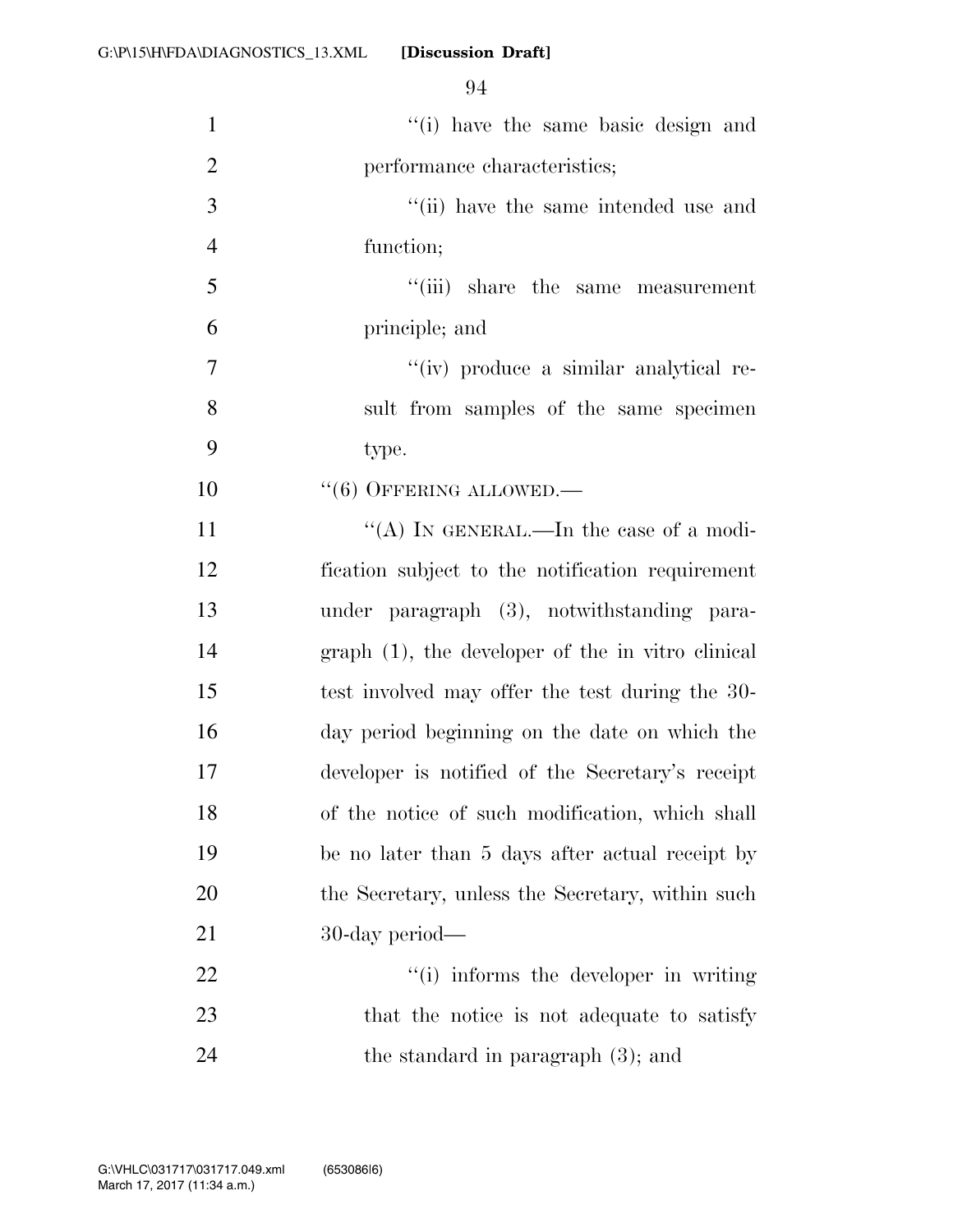| $\mathbf{1}$   | "(ii) informs the developer of such                 |
|----------------|-----------------------------------------------------|
| $\overline{2}$ | further information or action that is re-           |
| 3              | quired for acceptance of such modification          |
| $\overline{4}$ | under paragraph $(3)$ .                             |
| 5              | "(B) ACCEPTANCE.—If the Secretary does              |
| 6              | not take an action described in clause (i) or (ii)  |
| 7              | of subparagraph $(A)$ with respect to a modifica-   |
| 8              | tion by the end of the 30-day period described      |
| 9              | in such subparagraph—                               |
| 10             | "(i) the Secretary shall be considered              |
| 11             | to have accepted the modification; and              |
| 12             | "(ii) the developer may offer or con-               |
| 13             | tinue to offer the in vitro clinical test.          |
| 14             | "(C) REVIEW OF SUPPLEMENTAL APPLICA-                |
| 15             | TION.—The Secretary shall review any submis-        |
| 16             | sion required to be submitted pursuant to           |
| 17             | clause (i) or (ii) of subparagraph $(A)$ not later  |
| 18             | than 120 days after the receipt of the supple-      |
| 19             | mental submission for a high-risk in vitro clin-    |
| 20             | ical test, or 75 days after the receipt of the sup- |
| 21             | plemental submission for a moderate-risk in         |
| 22             | vitro clinical test. The number of days during      |
| 23             | which the Secretary reviews a notice of such        |
| 24             | modification shall be deducted from such 120-       |
| 25             | day or 75-day review period.                        |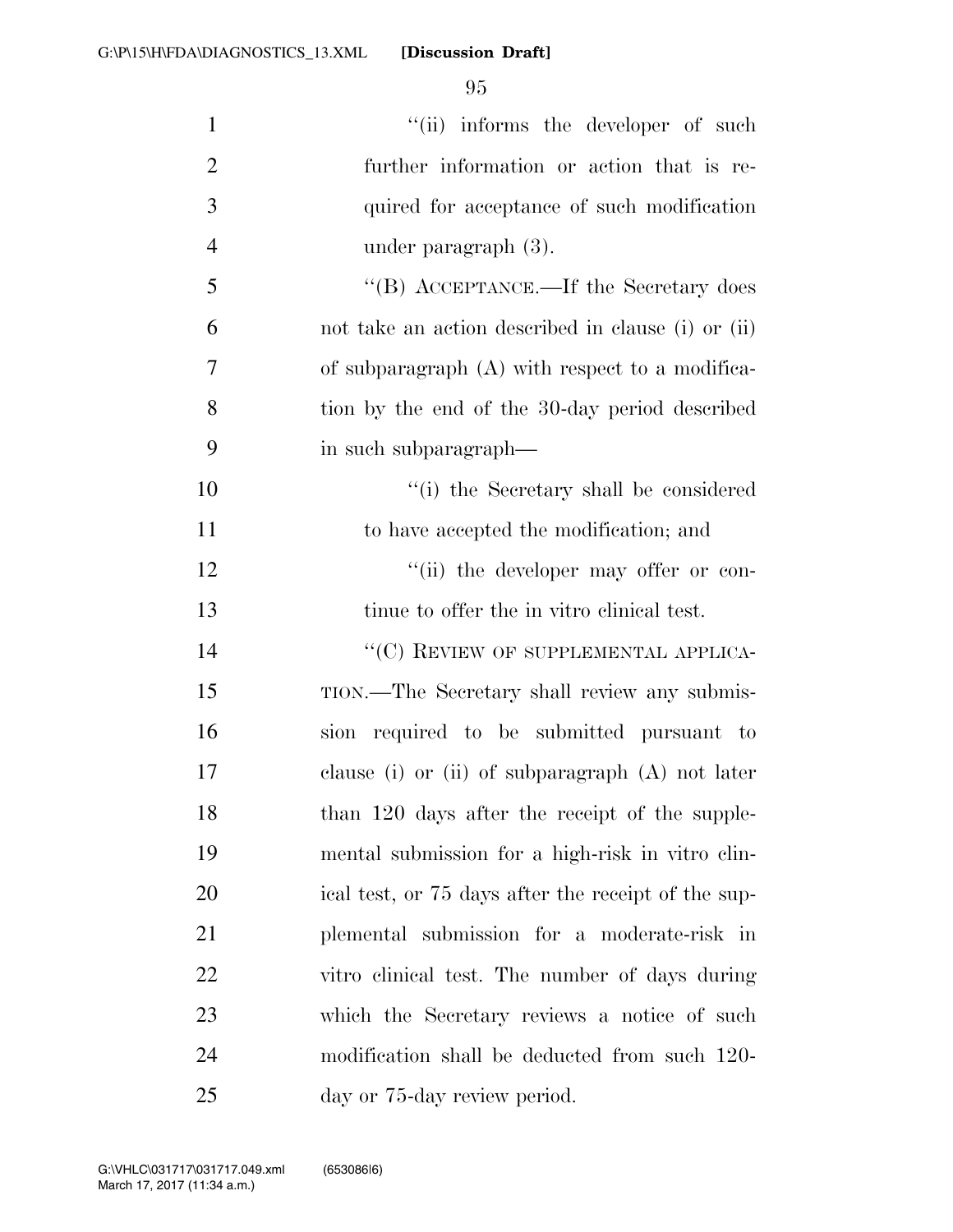1 "(7) DETERMINATION ON WHETHER TO MAKE SUBMISSION.—The entity that modifies an in vitro clinical test is the entity responsible for submitting such modification for any approval or listing re- quired by paragraph (1) and for any related quality system requirements under section 590D.

 ''(8) SCOPE OF REVIEW.—In reviewing a modi- fication to an in vitro clinical test pursuant to this subsection, the Secretary shall limit the scope of the review to the modification and the effect of such modification and shall not conduct a de novo review of the overall test.

13 "(9) DEFINITION OF MEANINGFUL CLINICAL IMPACT.—In this subsection, the term 'meaningful clinical impact' means, with respect to a modifica-16 tion of an in vitro clinical test—

 $i'(A)$  a modification that changes the diag-nosis or therapy delivered to the patient;

 ''(B) a modification of, or an addition to, 20 the indications for use of the test that—

21  $\frac{1}{2}$  (i) introduce new risks not typically associated with the previous indications for use;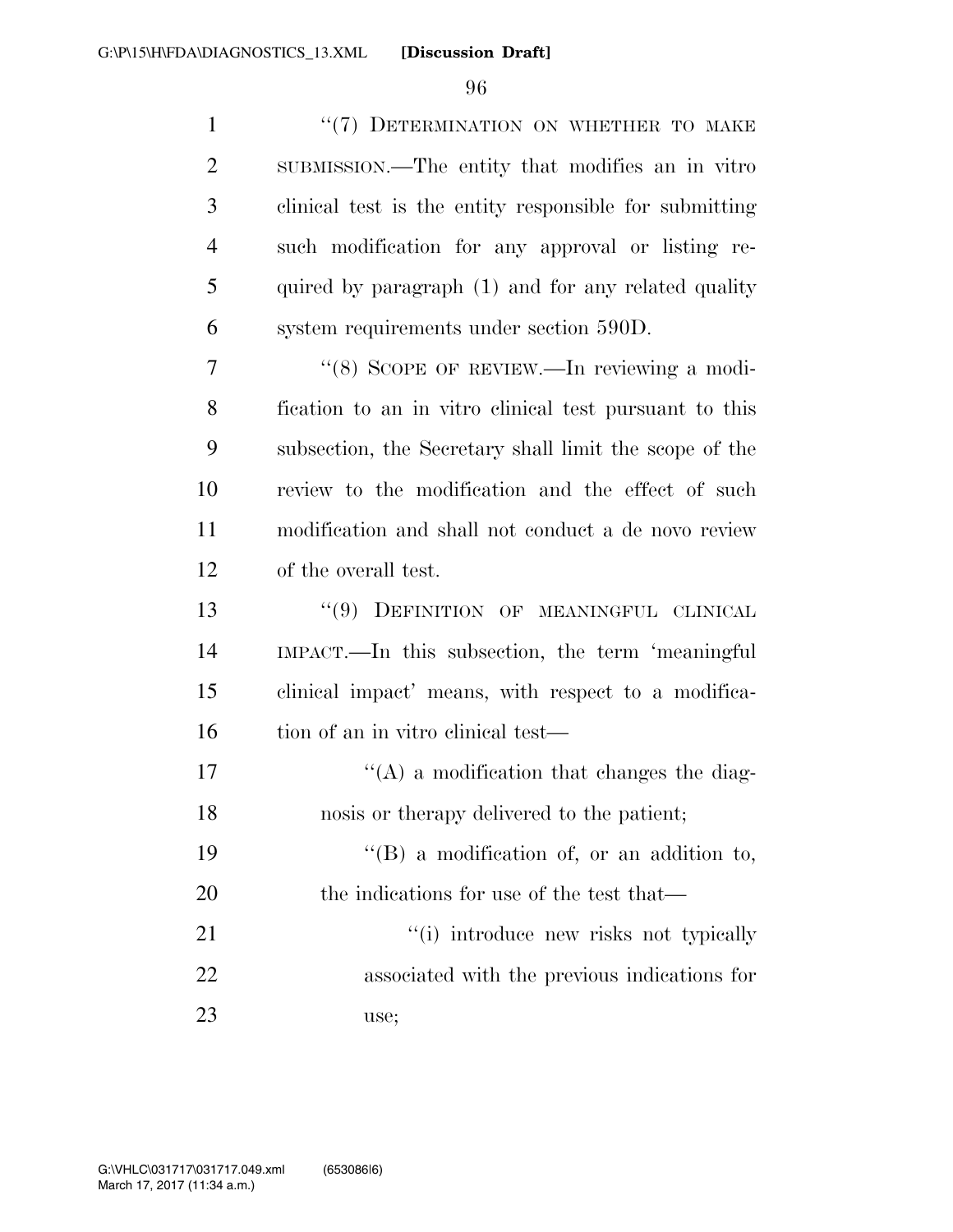| $\mathbf{1}$   | "(ii) impact public health to a signifi-             |
|----------------|------------------------------------------------------|
| $\overline{2}$ | cantly greater degree than the previous in-          |
| 3              | dications for use;                                   |
| $\overline{4}$ | "(iii) are not supported by a body of                |
| 5              | evidence that reflects an understanding              |
| 6              | within the scientific or clinical community          |
| $\tau$         | that the changed or additional indications           |
| 8              | for use are a subset of previous indications         |
| 9              | for use; or                                          |
| 10             | "(iv) are such that performance char-                |
| 11             | acteristics or clinical endpoints established        |
| 12             | to evaluate the previous indications for use         |
| 13             | cannot be applied to the changed or addi-            |
| 14             | tional indications for use;                          |
| 15             | $\lq\lq (C)$ a modification that causes a low-risk   |
| 16             | in vitro clinical test to no longer meet required    |
| 17             | mitigating measures established for such test,       |
| 18             | such that the modified test is classified as a       |
| 19             | moderate-risk or high-risk test;                     |
| 20             | $\lq\lq$ a modification to a moderate-risk or        |
| 21             | high-risk in vitro clinical test if the risk assess- |
| 22             | ment for the modification, prior to consider-        |
| 23             | ation of verification and validation and consid-     |
| 24             | ering relevant existing mitigating measures,         |
| 25             | demonstrates that there is a meaningful and          |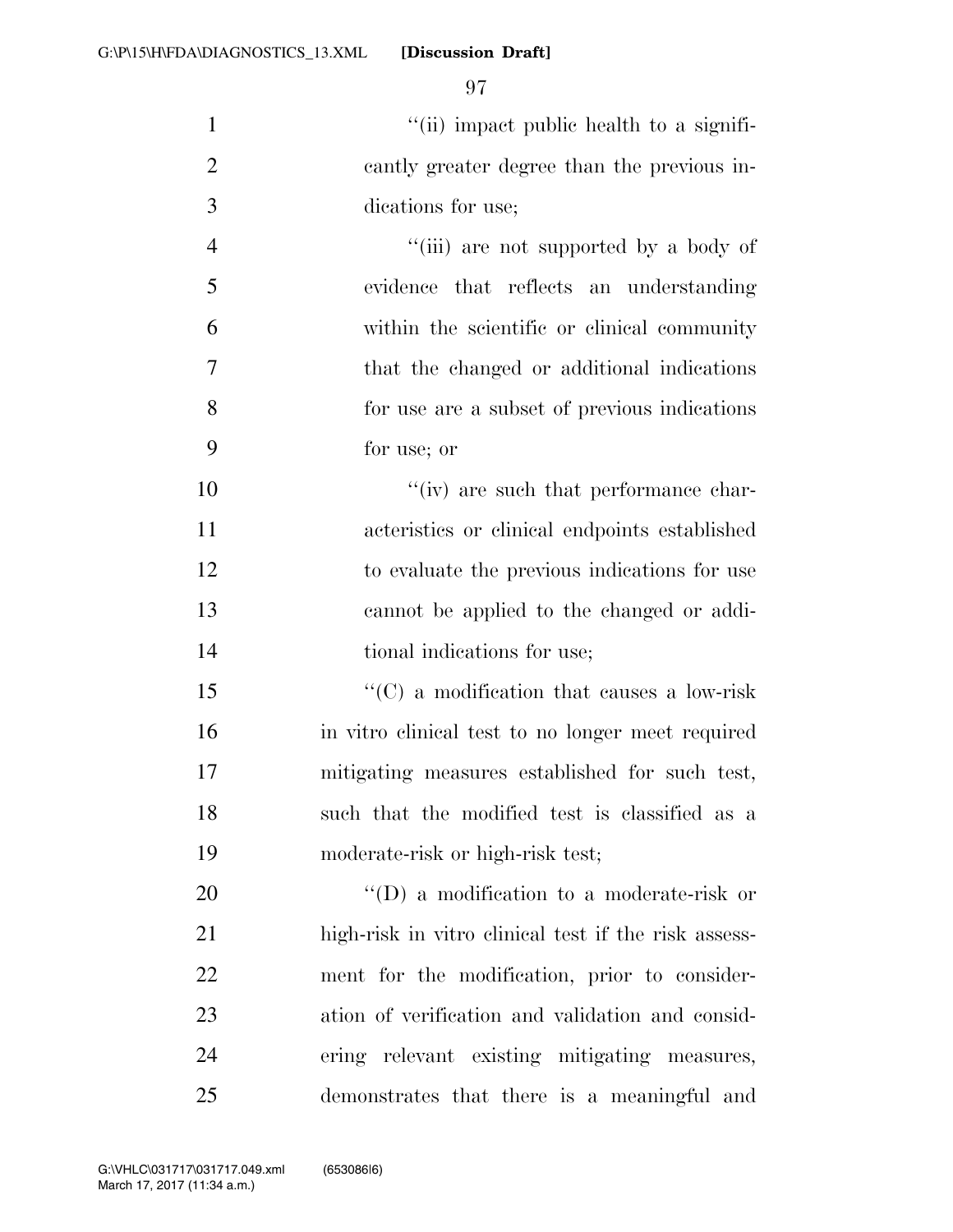| $\mathbf{1}$   | not remote increase in risk to the patient or           |
|----------------|---------------------------------------------------------|
| $\overline{2}$ | user for the intended uses, unless validation           |
| 3              | and verification demonstrate that there is not a        |
| $\overline{4}$ | meaningful increase in risk to the patient or           |
| 5              | user for the intended uses compared to the risk         |
| 6              | assessment for the test as previously approved;         |
| 7              | or                                                      |
| 8              | "(E) in the case of a modification to a                 |
| 9              | moderate-risk or high-risk in vitro clinical test,      |
| 10             | a modification that, if, following verification         |
| 11             | and validation of the test, the in vitro clinical       |
| 12             | test no longer meets the analytical or clinical         |
| 13             | performance standards for the intended uses for         |
| 14             | which the test is approved.                             |
| 15             | $``(o)$ LISTING REQUIREMENT.—                           |
| 16             | "(1) IN GENERAL.—The Secretary shall estab-             |
| 17             | lish and maintain a list of all in vitro clinical tests |
| 18             | approved or otherwise required to be listed under       |
| 19             | this subchapter.                                        |
| 20             | "(2) PROCESS AND CONTENT OF LISTING.                    |
| 21             | The list under paragraph (1) shall, with respect to     |
| 22             | each in vitro clinical test, include—                   |
| 23             | $\lq\lq$ the name of the in vitro clinical test;        |
| 24             | $\lq\lq$ (B) the name and contact information of        |
| 25             | the developer;                                          |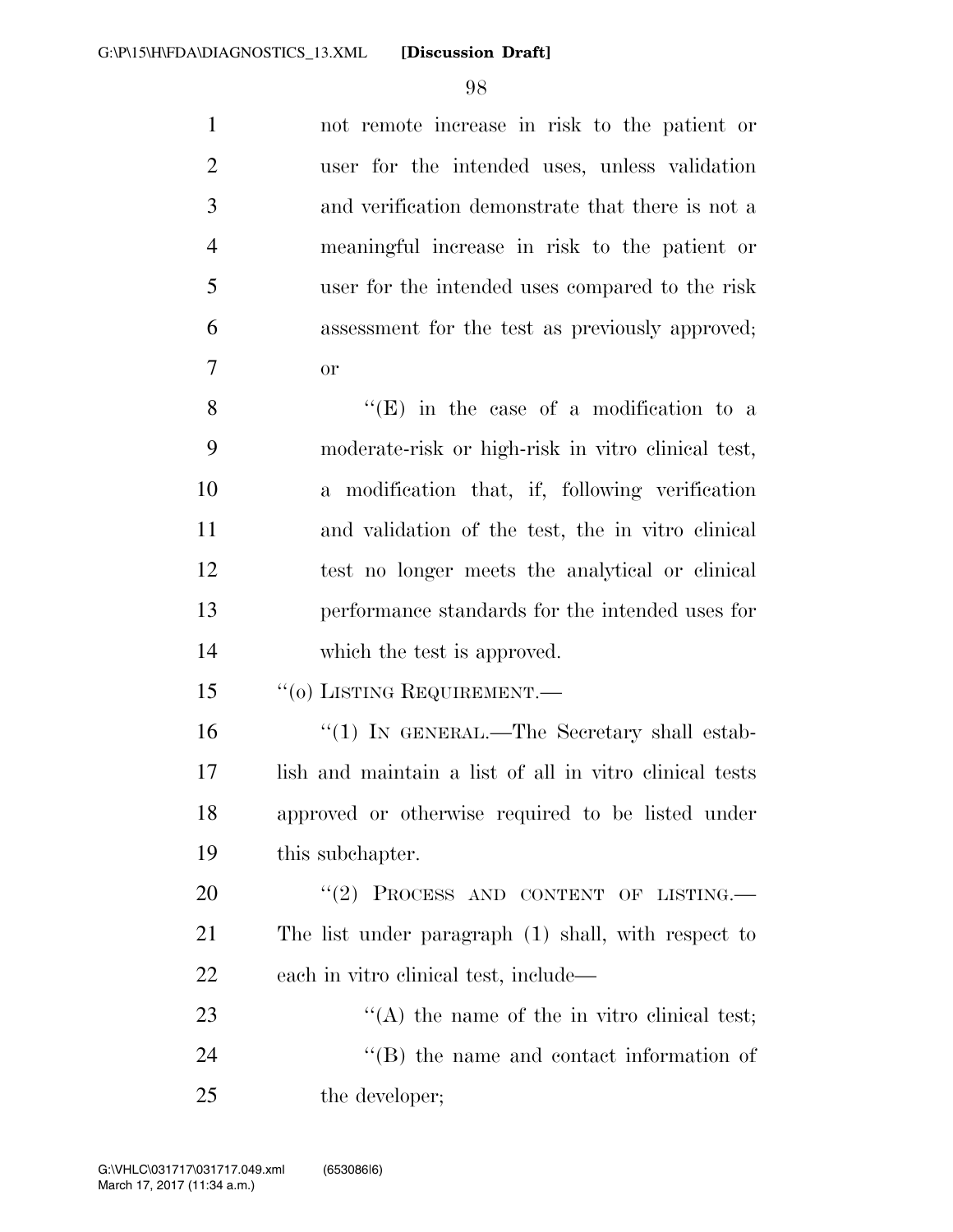| $\mathbf{1}$   | $\lq\lq$ (C) with respect to a laboratory test pro-     |
|----------------|---------------------------------------------------------|
| $\overline{2}$ | tocol transferred, licensed, or purchased under         |
| 3              | subsection (i), the name and contact informa-           |
| $\overline{4}$ | tion of any transferee, licensee, or purchaser          |
| 5              | and the completion date of such transfer, li-           |
| 6              | cense, or purchase;                                     |
| $\tau$         | $\lq\lq$ a statement of whether the in vitro            |
| 8              | clinical test is a laboratory test protocol or a        |
| 9              | finished product;                                       |
| 10             | $\lq\lq(E)$ the intended use of the in vitro clin-      |
| 11             | ical test; and                                          |
| 12             | $\lq\lq(F)$ the classification, if available, or a      |
| 13             | similar summary description of the in vitro clin-       |
| 14             | ical test.                                              |
| 15             | "(3) PROCESS AND TIMING OF LISTING.—The                 |
| 16             | developer of an in vitro clinical test that is approved |
| 17             | or otherwise required to be listed under this sub-      |
| 18             | chapter shall list with the Secretary the information   |
| 19             | described in paragraph $(2)$ —                          |
| 20             | $\lq\lq$ in the case of an in vitro clinical test       |
| 21             | first offered on or after the date that is 180          |
| 22             | calendar days after enactment of the Diagnostic         |
| 23             | Accuracy and Innovation Act, not later than 10          |
| 24             | calendar days after the date on which such in           |
| 25             | vitro clinical test is first offered;                   |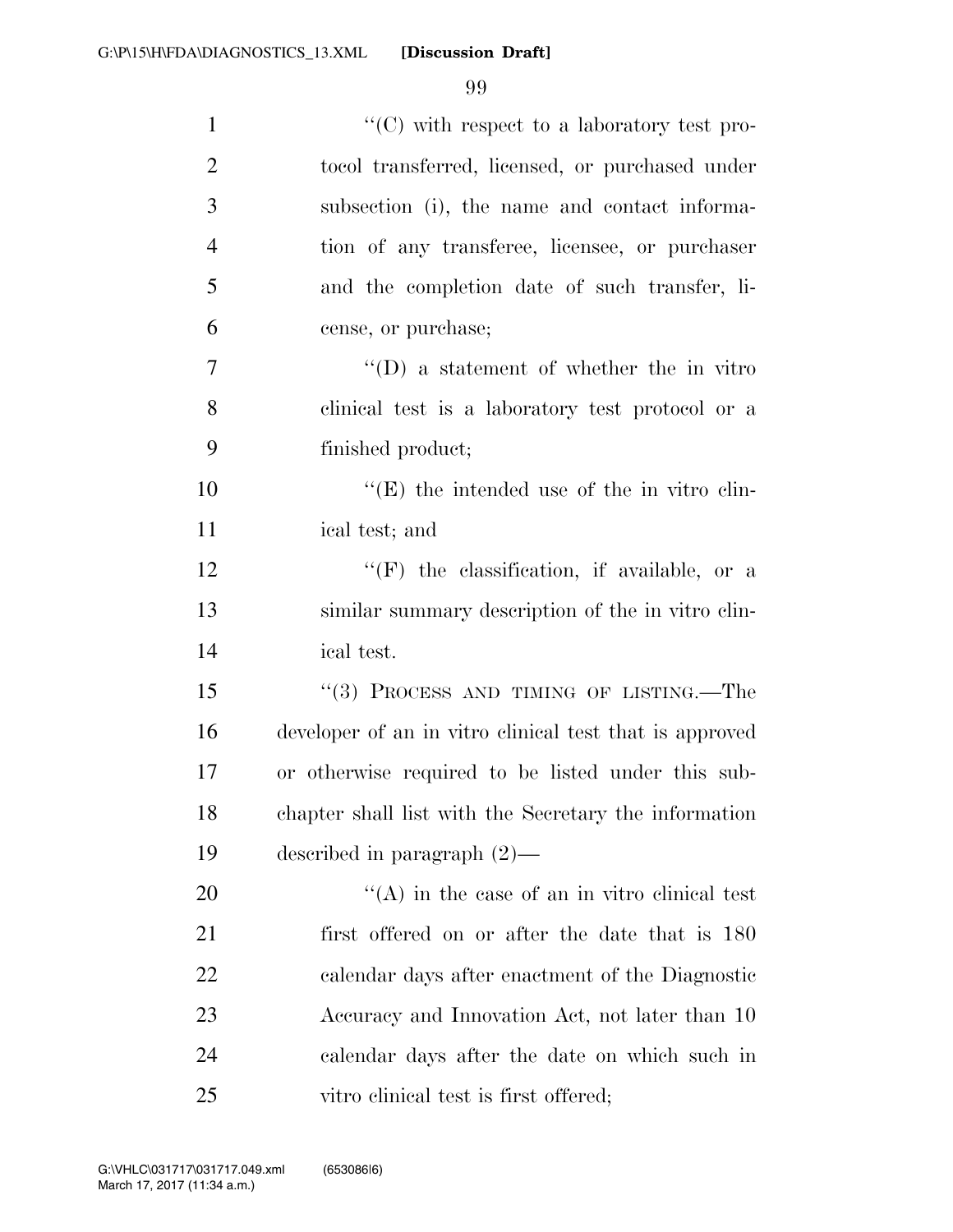| $\mathbf{1}$   | $\lq\lq$ (B) in the case of an in vitro clinical test    |
|----------------|----------------------------------------------------------|
| $\overline{2}$ | that has been first offered before the date that         |
| 3              | is 180 calendar days after enactment of the Di-          |
| $\overline{4}$ | agnostic Accuracy and Innovation Act, and                |
| 5              | which continues to be so offered, not later than         |
| 6              | 180 calendar days after the date of the enact-           |
| $\overline{7}$ | ment of such Act; and                                    |
| 8              | $\lq\lq$ (C) in the case of a laboratory test pro-       |
| 9              | to col that is transferred, licensed, or sold under      |
| 10             | subsection (i), the later of $\equiv$                    |
| 11             | "(i) 180 calendar days after enact-                      |
| 12             | ment of the Diagnostic Accuracy and Inno-                |
| 13             | vation Act; or                                           |
| 14             | "(ii) 10 calendar days after the date                    |
| 15             | of completion of such transfer, license, or              |
| 16             | sale.                                                    |
| 17             | "(4) UPDATED LISTING.—The developer of an                |
| 18             | in vitro clinical test shall submit an updated listing   |
| 19             | under paragraph $(3)$ on an annual basis.                |
| 20             | $``(p)$ REGISTRATION.—                                   |
| 21             | "(1) INITIAL REGISTRATION.—Before the ear-               |
| 22             | lier of offering an in vitro clinical test or submitting |
| 23             | an application for approval of such a test under this    |
| 24             | section, the developer of the test shall register with   |
| 25             | the Secretary and include in such registration—          |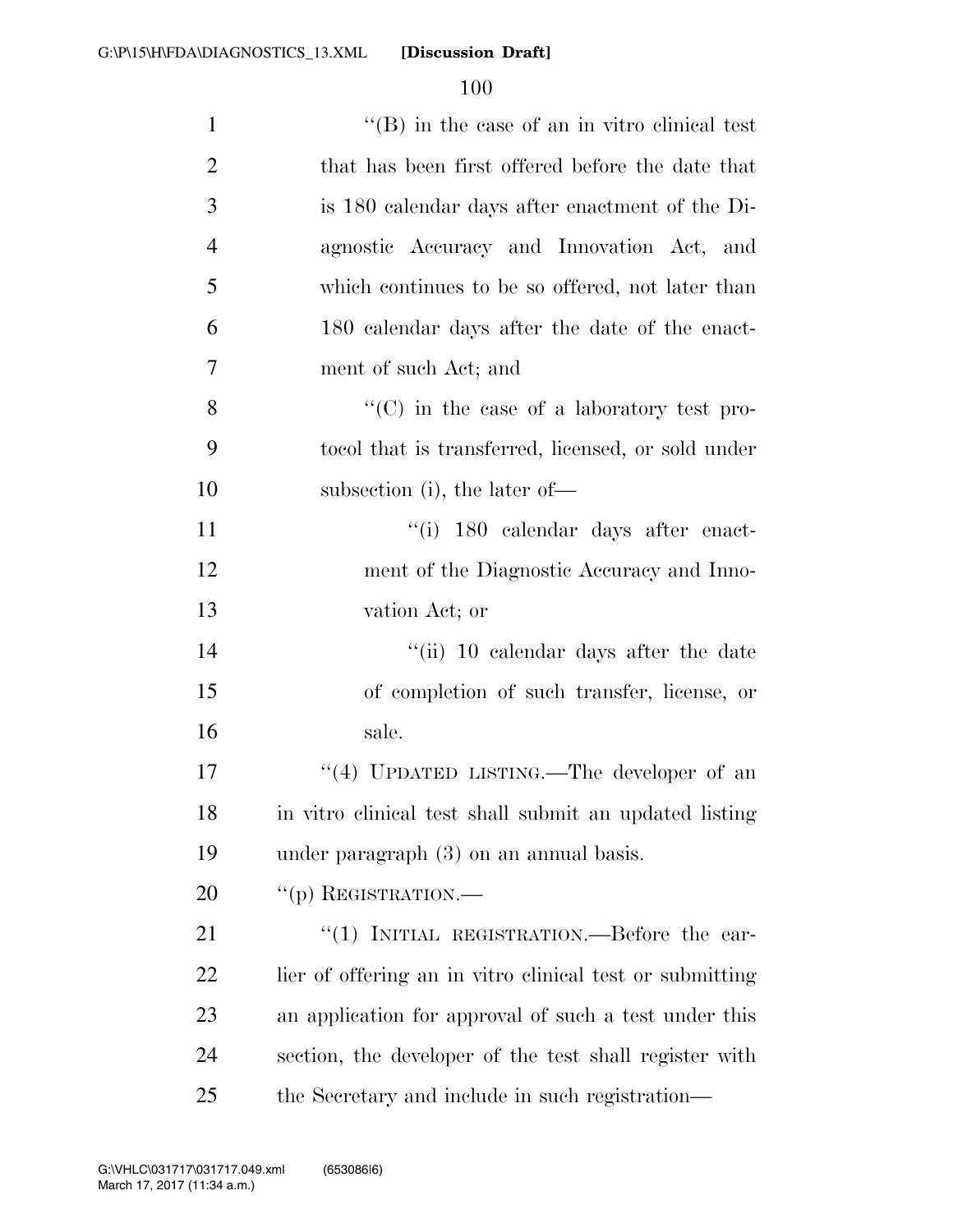1  $"$ (A) the developer's name;

 $\langle$  (B) the developer's place of business; and ''(C) a list of the establishments at which the developer is engaged in the design, develop- ment, validation, production, manufacture, preparation, propagation, or assembly of an in vitro clinical test.

8 "(2) ESTABLISHMENTS WITH GRANDFATHERED IN VITRO CLINICAL TESTS.—Notwithstanding para- graph (1), the developer of an in vitro clinical test described in subsection (l)(1) shall register with Sec- retary and include in such registration the informa- tion listed in paragraph (1) not later than 180 cal- endar days after the date of enactment of the Diag-nostic Accuracy and Innovation Act.

 ''(3) ADDITIONAL ESTABLISHMENTS.—Every developer of an in vitro clinical test required to be registered under paragraph (1) or (2) shall register with the Secretary any additional establishment at which the developer begins the design, development, validation, production, manufacture, preparation, propagation, or assembly of an in vitro clinical test not later than 30 calendar days after first engaging in such activity.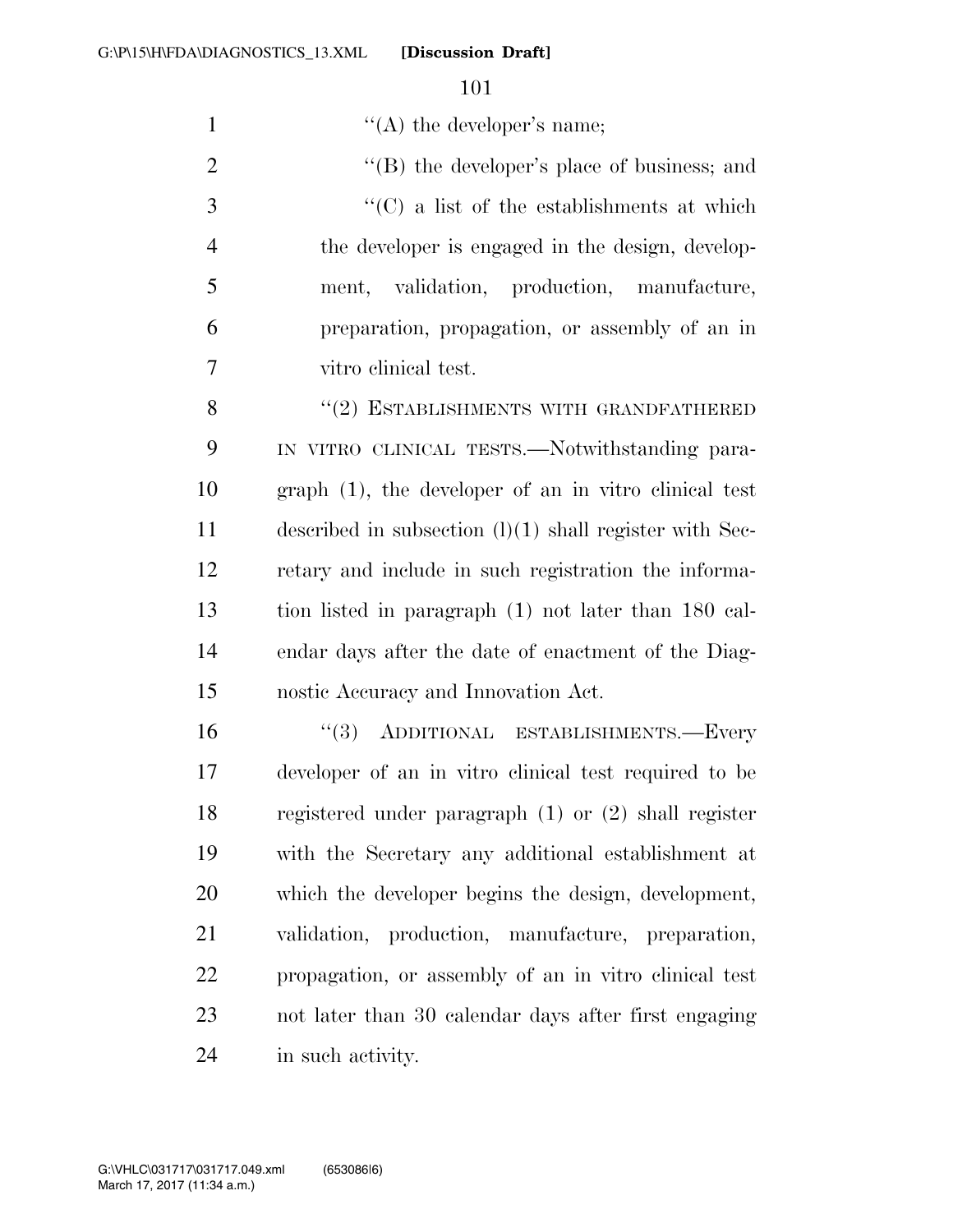1 "(4) ANNUAL UPDATES.—On or before Decem- ber 31 of each year, every developer of an in vitro clinical test shall submit an updated registration 4 under paragraph (1) or (2), as applicable.

5 "(5) INFORMATION CHANGES.—The developer of an in vitro clinical test shall notify the Secretary of any change to the registration information pro- vided under this subsection not later than 30 cal-endar days after such change.

 ''(6) AFFILIATE REGISTRATION.—Registration information required to be submitted by a developer of an in vitro clinical test under this subsection may be submitted by a parent, subsidiary, or affiliate company with respect to any establishment under the joint ownership or control of the submitter and 16 the developer.

17 ''(7) REGULATIONS.—The Secretary shall, to the extent possible, harmonize regulations for car- rying out this subsection with the corresponding reg-ulations for registration with respect to devices.

21 "(q) LABELING.—Notwithstanding any provision of this Act—

23  $\frac{1}{2}$  (1) an in vitro clinical test may be labeled by electronic means (including by directing health care practitioners and other users to information posted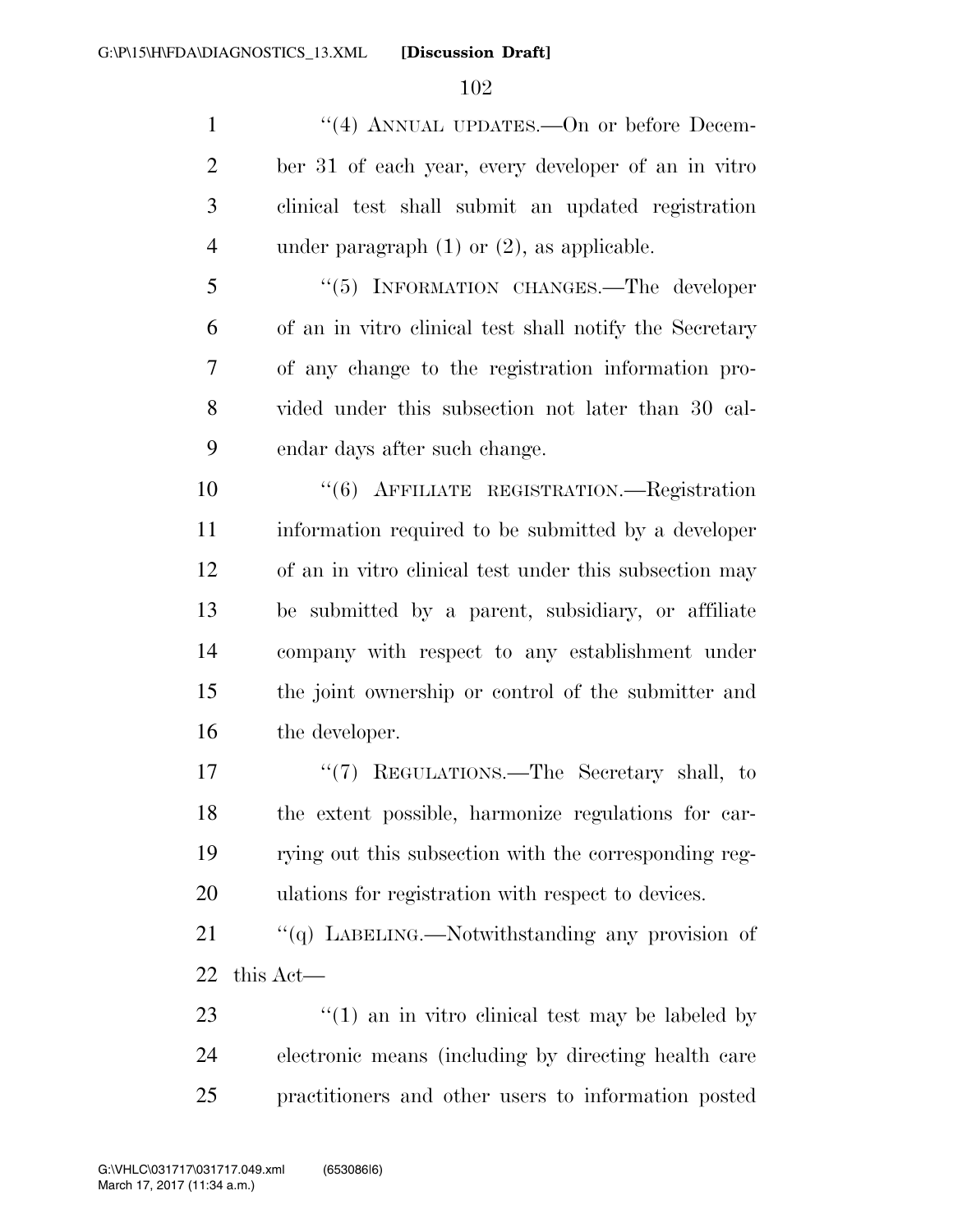| $\mathbf{1}$   | on the Internet) instead of physically affixing the in-            |
|----------------|--------------------------------------------------------------------|
| $\overline{2}$ | formation to the in vitro clinical test;                           |
| 3              | $(2)$ an in vitro clinical test need not be labeled                |
| $\overline{4}$ | for purposes of transferring the test between entities             |
| 5              | $if$ —                                                             |
| 6              | $\lq\lq$ the first entity controls or has the                      |
| 7              | power to control the other entity;                                 |
| 8              | $\lq$ (B) the other entity controls or has the                     |
| 9              | power to control the first entity; or                              |
| 10             | "(C) the two entities are under common                             |
| 11             | ownership or control of a third entity;                            |
| 12             | $(3)$ patient-specific test results from the use of                |
| 13             | an in vitro clinical test or an interpretation of such             |
| 14             | patient tests results shall not constitute labeling;               |
| 15             | "(4) patient-specific scientific or clinical ex-                   |
| 16             | changes or discussion regarding one or more in vitro               |
| 17             | clinical tests shall not constitute labeling;                      |
| 18             | $\lq(5)$ the Secretary may require the developer of                |
| 19             | a platform to receive approval from the Secretary                  |
| 20             | before making any claim regarding the clinical valid-              |
| 21             | ity of the platform alone; and                                     |
| 22             | $\cdot\cdot\cdot(6)$ in vitro clinical test labeling, advertising, |
| 23             | and promotion shall not be treated as misbranded or                |
| 24             | adulterated by reason of—                                          |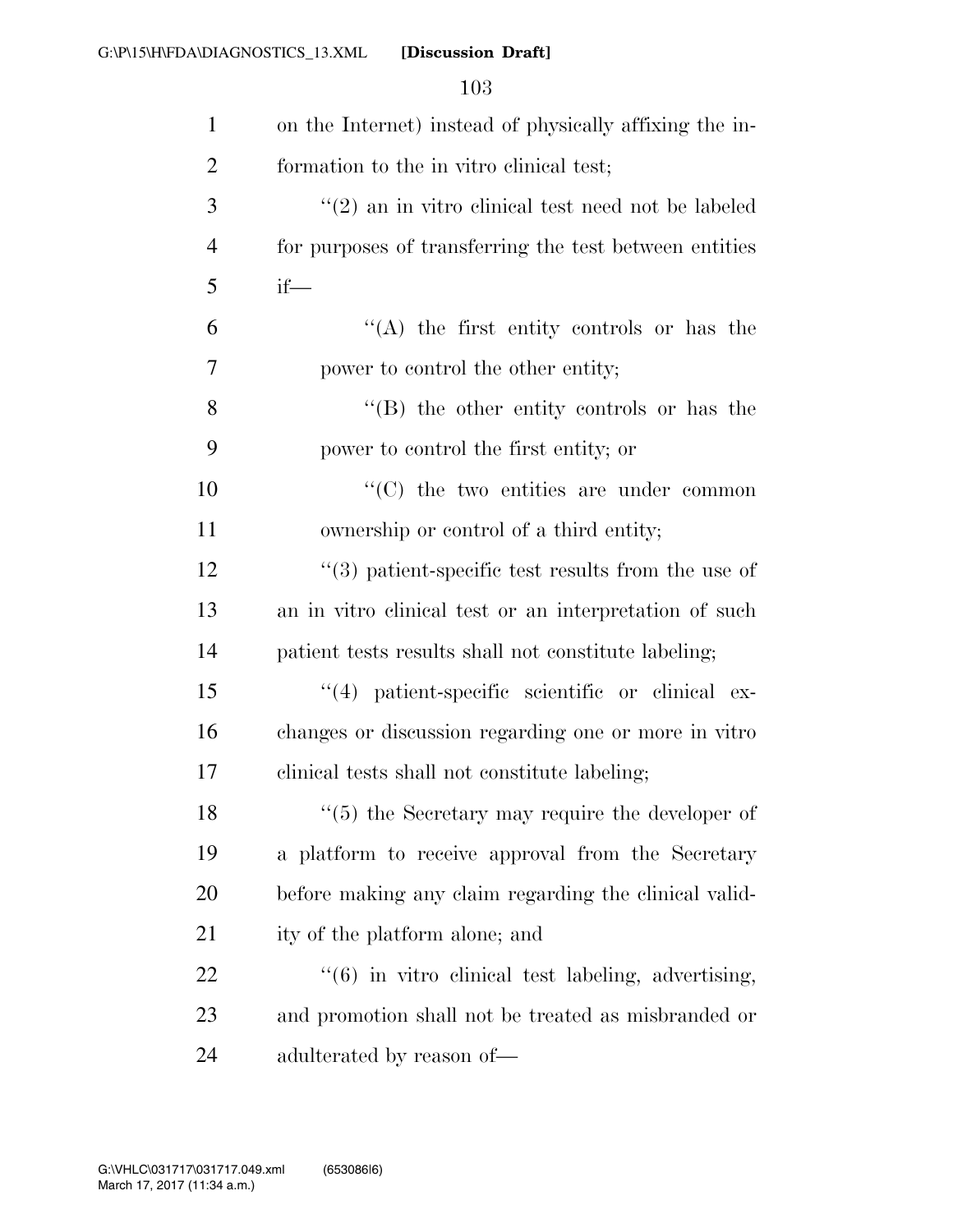| $\mathbf{1}$   | $\lq\lq$ the use of the terms in vitro diag-                    |
|----------------|-----------------------------------------------------------------|
| $\overline{2}$ | nostic device or IVD in lieu of the terms in                    |
| 3              | vitro clinical test or IVCT; and                                |
| $\overline{4}$ | "(B) the use of internationally harmonized                      |
| 5              | symbols without accompanying text.                              |
| 6              | "SEC. 590C. INVESTIGATIONAL AND RESEARCH USE IN                 |
| 7              | VITRO CLINICAL TESTS.                                           |
| 8              | "(a) IN GENERAL.—Except as provided in subsection               |
| 9              | (b), an in vitro clinical test for investigational use shall    |
| 10             | be exempt from the requirements of this subchapter other        |
| 11             | than sections $590F$ , $590G$ , and $590H$ . Sections $502$ and |
| 12             | 721, made applicable to in vitro clinical tests by section      |
| 13             | 590H, shall not apply to such tests.                            |
| 14             | "(b) APPLICATION FOR AN EXEMPTION.—                             |
| 15             | " $(1)$ IN GENERAL.—The Secretary shall estab-                  |
| 16             | lish a process under which—                                     |
| 17             | $\lq (A)$ the Secretary shall require that in the               |
| 18             | case of an in vitro clinical test the investiga-                |
| 19             | tional use of which the Secretary determines                    |
| 20             | poses a significant risk to the public health                   |
| 21             | (other than with respect to an investigation for                |
| 22             | the collection of clinical data through processes               |
| 23             | other than a prospective clinical trial), a spon-               |
| 24             | sor of an investigation of such a test seeking an               |
| 25             | exemption under subsection (a) submits to the                   |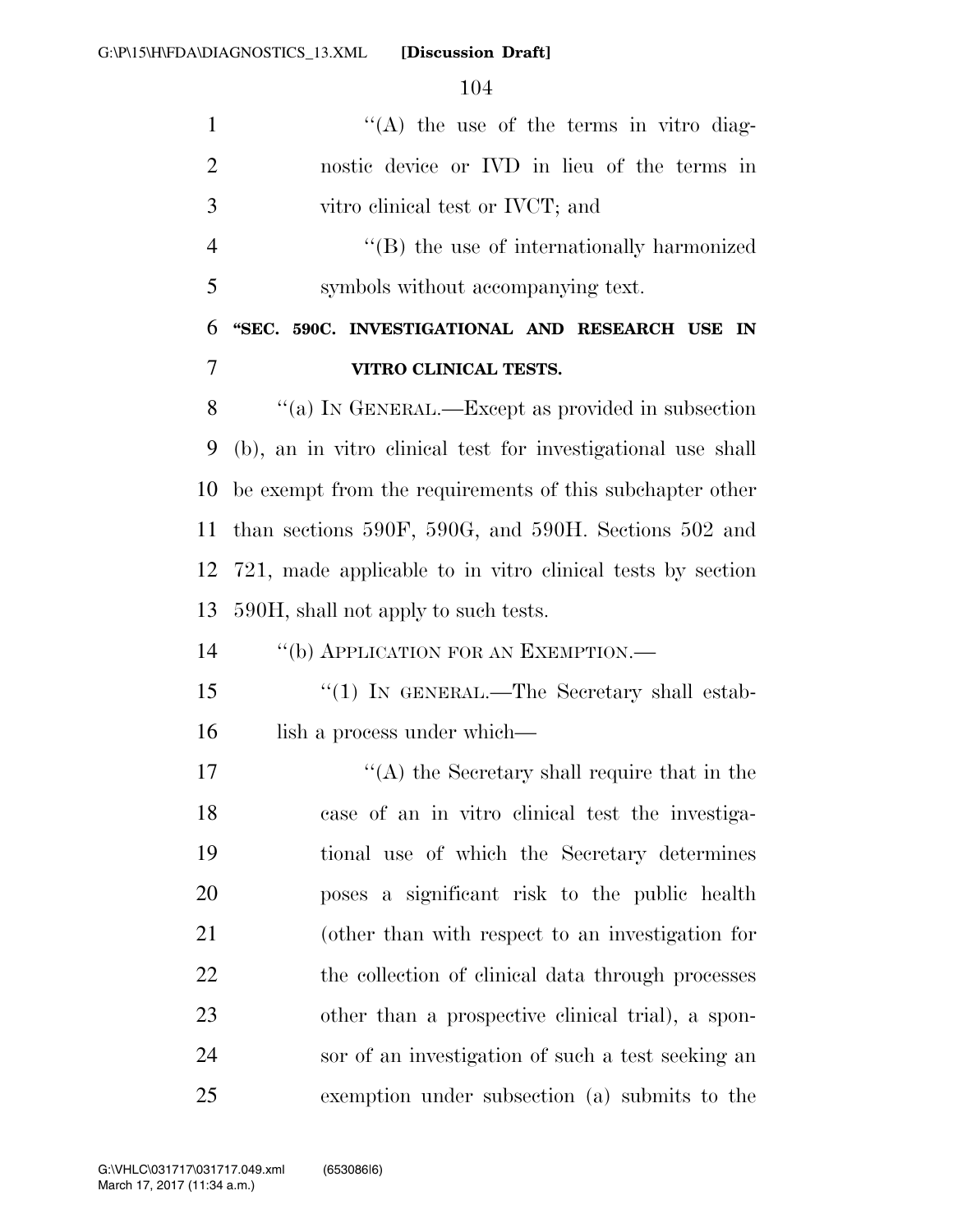| $\mathbf{1}$   | Secretary an investigational use application           |
|----------------|--------------------------------------------------------|
| $\overline{2}$ | with respect to the test in accordance with            |
| 3              | paragraphs $(2)$ and $(3)$ ; and                       |
| $\overline{4}$ | $\lq\lq$ (B) in the case of an in vitro clinical test, |
| 5              | the investigational use of which the Secretary         |
| 6              | does not determine poses such a risk—                  |
| $\tau$         | "(i) the Secretary shall require that                  |
| 8              | the sponsor of such investigation complies             |
| 9              | $with-$                                                |
| 10             | $\lq\lq$ (I) the requirements specified in             |
| 11             | paragraphs $(3)(A)$ , $(3)(B)$ , and                   |
| 12             | $(5)(A)(iii)$ ; and                                    |
| 13             | $\lq\lq$ (II) such other requirements as               |
| 14             | the Secretary may reasonably deter-                    |
| 15             | mine to be necessary for the protec-                   |
| 16             | tion of the public health and safety,                  |
| 17             | including the monitoring of investiga-                 |
| 18             | tions conducted with such test, the es-                |
| 19             | tablishment<br>and<br>maintenance<br>of                |
| 20             | records, and the submission to the                     |
| 21             | Secretary of reports of data obtained                  |
| 22             | as a result of the investigational use                 |
| 23             | of the in vitro clinical test during the               |
| 24             | period covered by the exemption; and                   |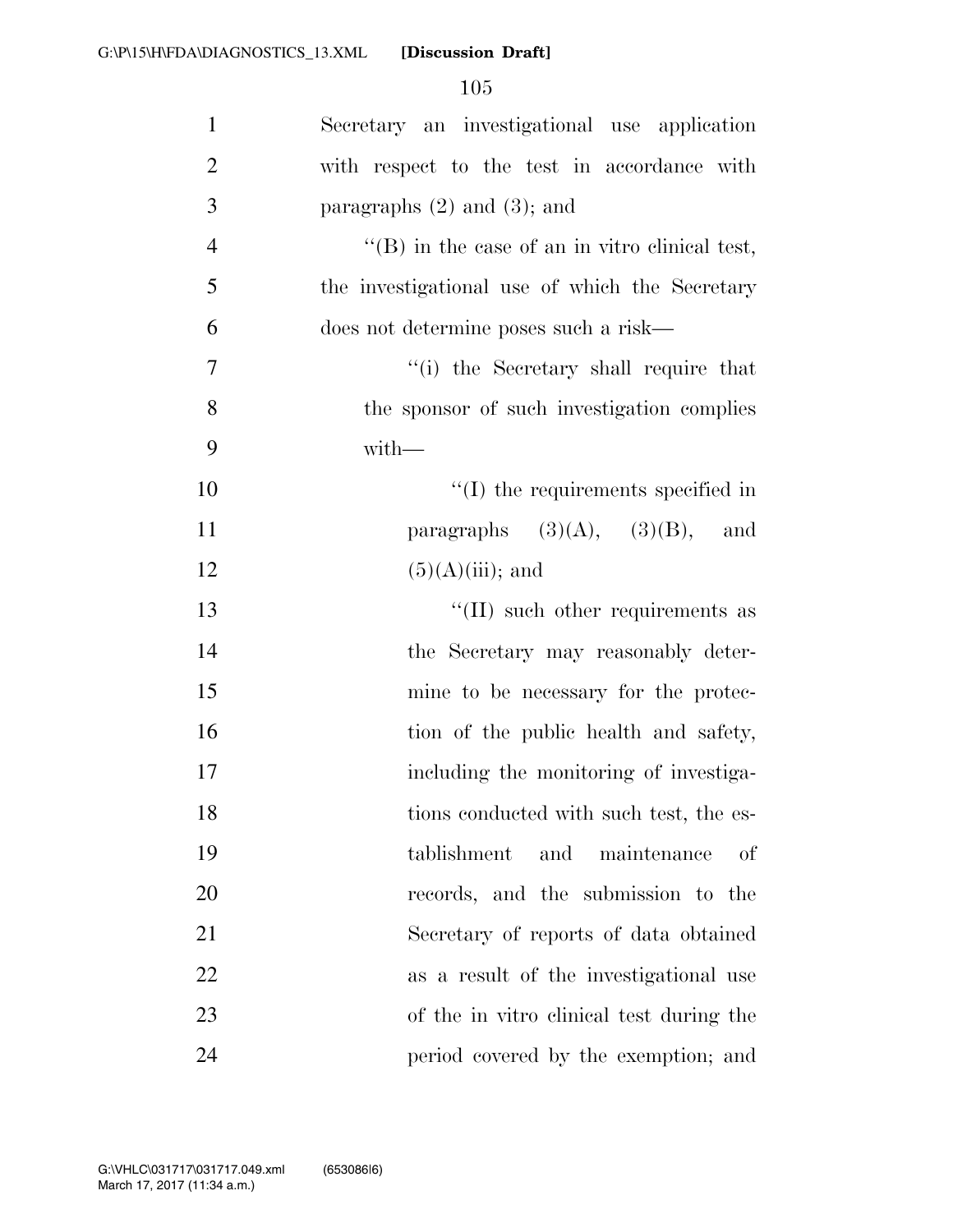| $\mathbf{1}$   | "(ii) the exemptions specified in para-                  |
|----------------|----------------------------------------------------------|
| $\overline{2}$ | graph $(5)(B)$ and subsection (g) are avail-             |
| 3              | able with respect to such test.                          |
| $\overline{4}$ | "(2) APPLICATION CONTENTS. An investiga-                 |
| 5              | tional use application shall be submitted in such        |
| 6              | time and manner and contain such information as          |
| 7              | the Secretary may require, including assurances to       |
| 8              | the satisfaction of the Secretary that the sponsor in-   |
| 9              | volved shall, with respect to the in vitro clinical test |
| 10             | that is the subject of the application—                  |
| 11             | "(A) establish and maintain any records                  |
| 12             | relevant to such in vitro clinical test; and             |
| 13             | $\lq\lq$ submit to the Secretary reports of              |
| 14             | data obtained as a result of the investigational         |
| 15             | use of the in vitro clinical test during the period      |
| 16             | covered by the exemption that the Secretary              |
| 17             | reasonably determines will enable the<br>- Sec-          |
| 18             | retary—                                                  |
| 19             | "(i) to ensure compliance with the                       |
| 20             | conditions for approval specified in para-               |
| 21             | graph(3);                                                |
| 22             | "(ii) to review the progress of the in-                  |
| 23             | vestigation involved; and                                |
| 24             | "(iii) to evaluate the analytical valid-                 |
| 25             | ity and clinical validity of such test.                  |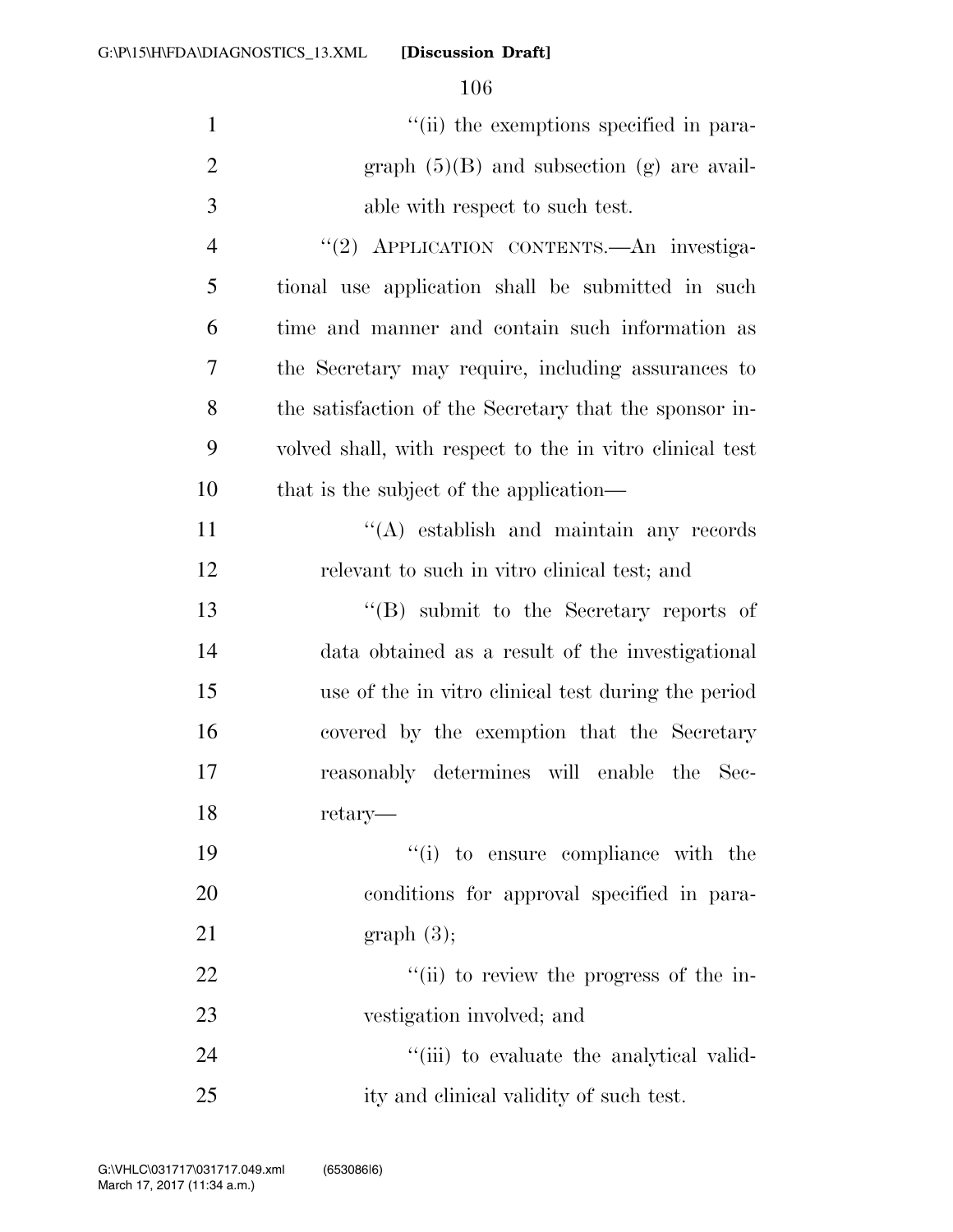| $\mathbf{1}$   | "(3) CONDITIONS OF APPROVAL.—An investiga-        |
|----------------|---------------------------------------------------|
| $\overline{2}$ | tional use application shall only be approved if— |
| 3              | $\lq\lq$ the proposed labeling for the in vitro   |
| $\overline{4}$ | clinical test involved clearly and conspicuously  |
| 5              | states 'For investigational use';                 |
| 6              | $\lq\lq$ (B) in the case of an application sub-   |
| 7              | mitted with respect to an in vitro clinical test  |
| 8              | the clinical testing of which involves human      |
| 9              | subjects, the sponsor of the investigation—       |
| 10             | "(i) if the Secretary has established             |
| 11             | an institutional review committee to super-       |
| 12             | vise clinical testing of such in vitro clinical   |
| 13             | tests, submits—                                   |
| 14             | $\lq\lq$ to such committee a plan                 |
| 15             | that meets the requirements specified             |
| 16             | in paragraph (5) for any proposed                 |
| 17             | clinical testing of the in vitro clinical         |
| 18             | test and a report of prior investiga-             |
| 19             | tions of the test adequate to justify             |
| 20             | the proposed clinical testing; and                |
| 21             | $\lq\lq$ (II) to the Secretary a summary          |
| 22             | of such plan and a report of prior in-            |
| 23             | vestigations; or                                  |
| 24             | "(ii) if no such committee has been so            |
| 25             | established or the Secretary finds that the       |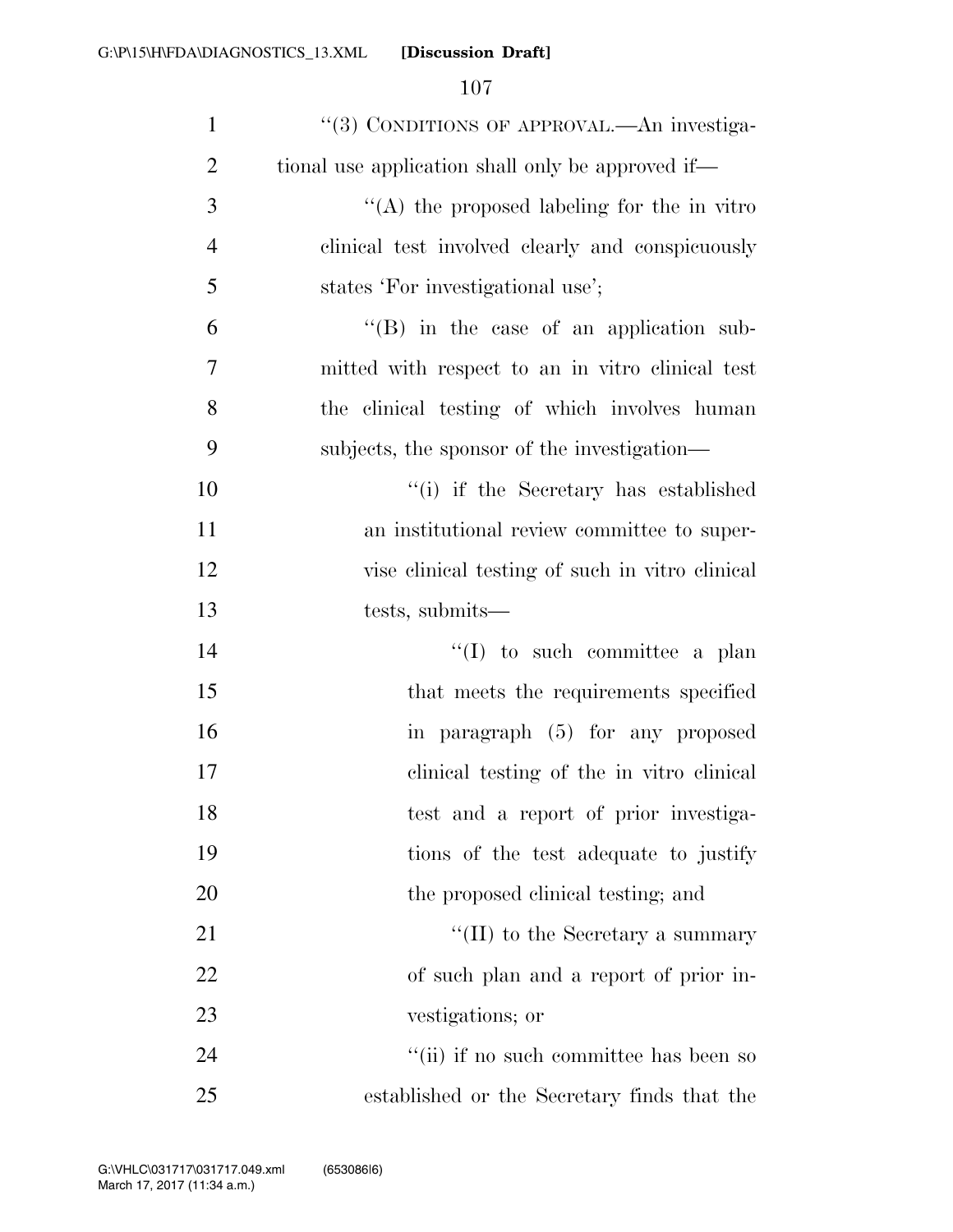| $\mathbf{1}$   | process of review by such a committee is                |
|----------------|---------------------------------------------------------|
| $\overline{2}$ | inadequate (whether or not the plan for                 |
| 3              | such testing has been approved by such                  |
| $\overline{4}$ | committee), for purposes of beginning clin-             |
| 5              | ical testing of the test, submits to the Sec-           |
| 6              | retary a plan that meets the requirements               |
| 7              | specified in paragraph $(5)$ for any pro-               |
| 8              | posed clinical testing of the in vitro clinical         |
| 9              | test and a report of prior investigations of            |
| 10             | the test adequate to justify the proposed               |
| 11             | clinical testing; and                                   |
| 12             | $\cdot$ (C) the sponsor submitting such applica-        |
| 13             | tion provides assurances to the Secretary that          |
| 14             | the sponsor will comply with such other require-        |
| 15             | ments as the Secretary may reasonably deter-            |
| 16             | mine to be necessary for the protection of the          |
| 17             | public health and safety.                               |
| 18             | COORDINATION WITH INVESTIGATIONAL<br>``(4)              |
| 19             | DRUG APPLICATIONS. Any requirement for<br><b>NEW</b>    |
| 20             | the submission of a report to the Secretary pursuant    |
| 21             | to an investigational new drug application involving    |
| 22             | an in vitro clinical test shall supersede the reporting |
| 23             | requirement in paragraph $(2)(B)$ , but only to the ex- |
| 24             | tent the requirement with respect to the investiga-     |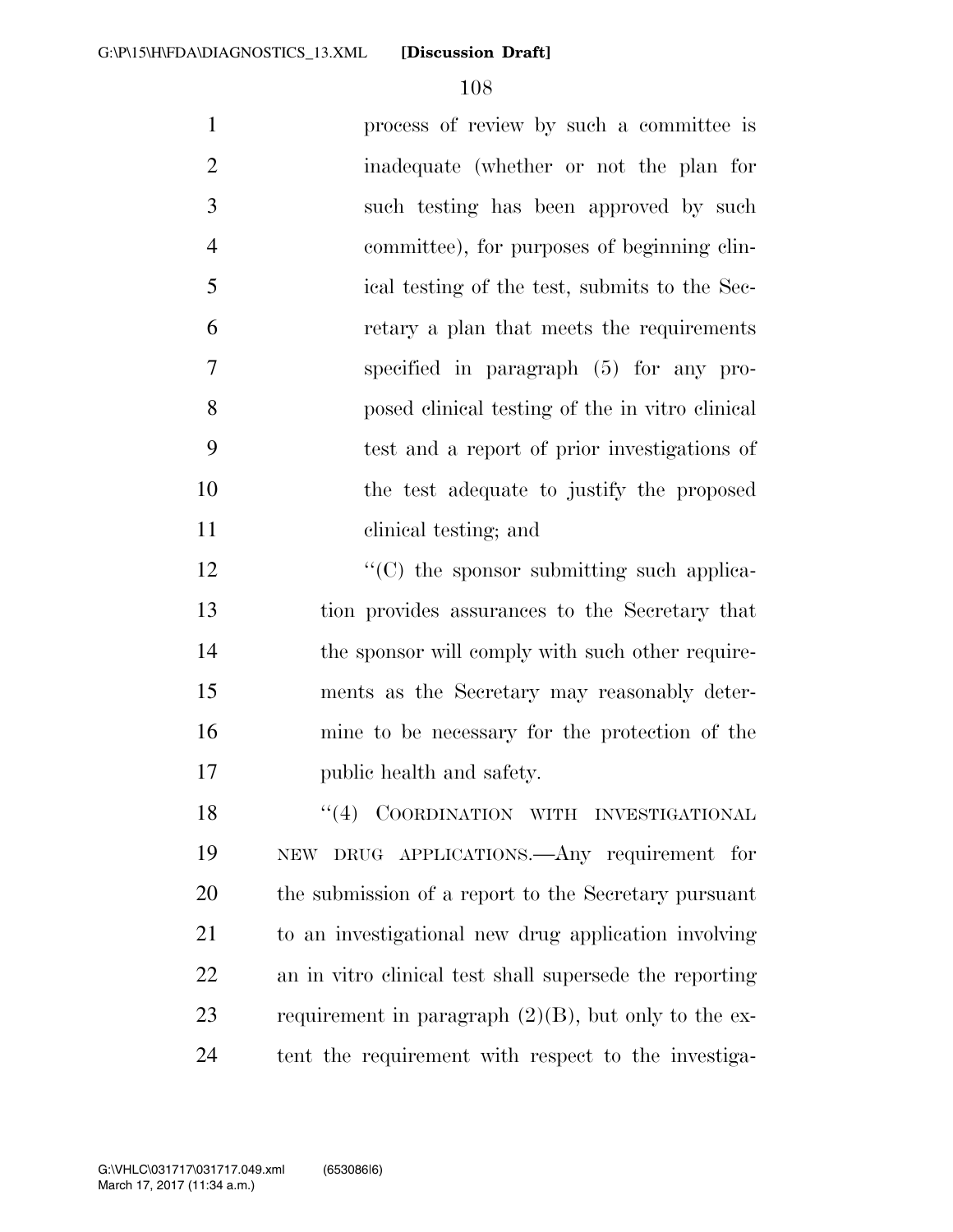| $\mathbf{1}$   | tional new drug application is duplicative of the re- |
|----------------|-------------------------------------------------------|
| $\overline{2}$ | porting requirement under such paragraph.             |
| 3              | "(5) INVESTIGATION PLAN REQUIREMENTS.-                |
| $\overline{4}$ | "(A) IN GENERAL.—With respect to a plan               |
| 5              | submitted under paragraph $(3)(B)$ , the sponsor      |
| 6              | submitting such plan shall—                           |
| 7              | $f'(i)$ in the case of such a plan sub-               |
| 8              | mitted to an institutional review com-                |
| 9              | mittee, promptly notify the Secretary,                |
| 10             | under such circumstances and in such                  |
| 11             | manner as the Secretary may prescribe, of             |
| 12             | the approval or the suspension or termi-              |
| 13             | nation of the approval of such plan by an             |
| 14             | institutional review committee;                       |
| 15             | "(ii) in the case of an in vitro clinical             |
| 16             | test to be distributed or otherwise made              |
| 17             | available to investigators for clinical test-         |
| 18             | ing, obtain, and submit to the Secretary,             |
| 19             | signed agreements from each of the indi-              |
| 20             | viduals carrying out the investigation that           |
| 21             | is the subject of such plan that—                     |
| 22             | "(I) any testing under such plan                      |
| 23             | involving human subjects will<br>be                   |
| 24             | under the supervision of such indi-                   |
| 25             | vidual; and                                           |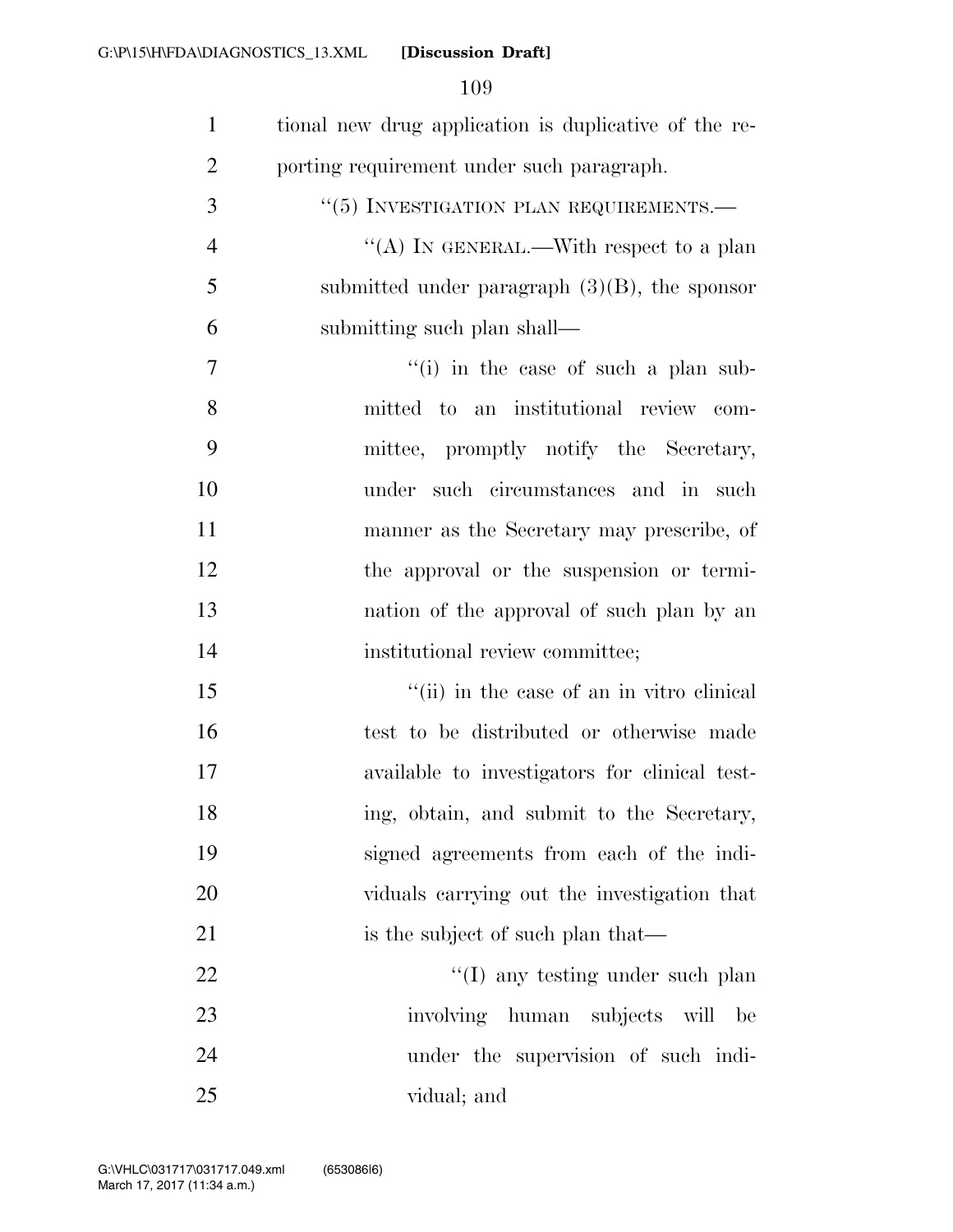110

 $\text{``(II)}$  the individual will ensure 2 that informed consent is obtained from each such human subject; and ''(iii) submit an assurance to the Sec- retary that informed consent will be ob- tained from each human subject (or the representative of such subject) of proposed clinical testing involving such in vitro clin- ical test, except in cases in which, subject to such other conditions as the Secretary 11 may prescribe—  $\text{``(I)}$  the proposed clinical testing poses no more than minimal risk to 14 the human subject and includes ap- propriate safeguards to protect the rights, safety, and welfare of the human subject; or 18 ''(II) the investigator conducting or supervising the proposed clinical testing determines (subject to sub-21 paragraph (B)(ii), with the concur- rence of a licensed physician who is not involved in the testing of the 24 human subject) in writing that—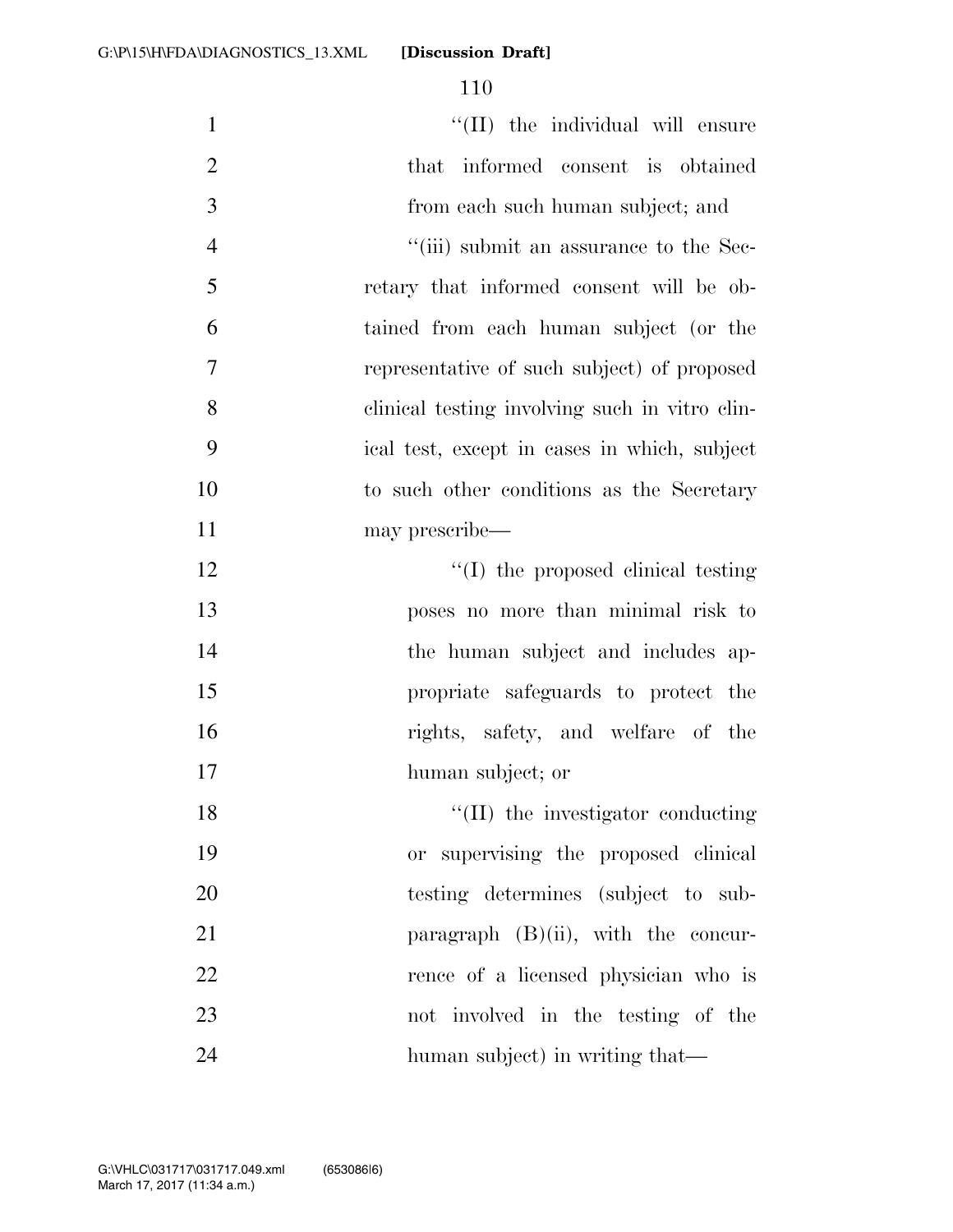| $\mathbf{1}$   | $\cdot$ (aa) there exists a life-              |
|----------------|------------------------------------------------|
| $\overline{2}$ | threatening situation involving                |
| 3              | the human subject of such test-                |
| $\overline{4}$ | ing which necessitates the use of              |
| 5              | such in vitro clinical test;                   |
| 6              | "(bb) it is not feasible to ob-                |
| 7              | tain informed consent from the                 |
| 8              | subject; and                                   |
| 9              | $f''(ce)$ there is not sufficient              |
| 10             | time to obtain such consent from               |
| 11             | his representative.                            |
| 12             | $\lq\lq (B)$ EXCEPTIONS.—                      |
| 13             | "(i) SIGNED AGREEMENTS NOT RE-                 |
| 14             | QUIRED FOR AFFILIATES.—Subparagraph            |
| 15             | $(A)(iii)$ shall not apply to the distribution |
| 16             | of or other arrangements by a sponsor to       |
| 17             | make available an in vitro clinical test to    |
| 18             | an investigator that is employed by or af-     |
| 19             | filiated with the sponsor.                     |
| 20             | ``(ii)<br>CONCURRENCE OF PHYSICIAN             |
| 21             | NOT REQUIRED.—The requirement to ob-           |
| 22             | tain the concurrence of a licensed physi-      |
| 23             | cian with respect to a determination under     |
| 24             | subparagraph $(A)(iii)(II)$ shall not apply    |
| 25             | $if$ —                                         |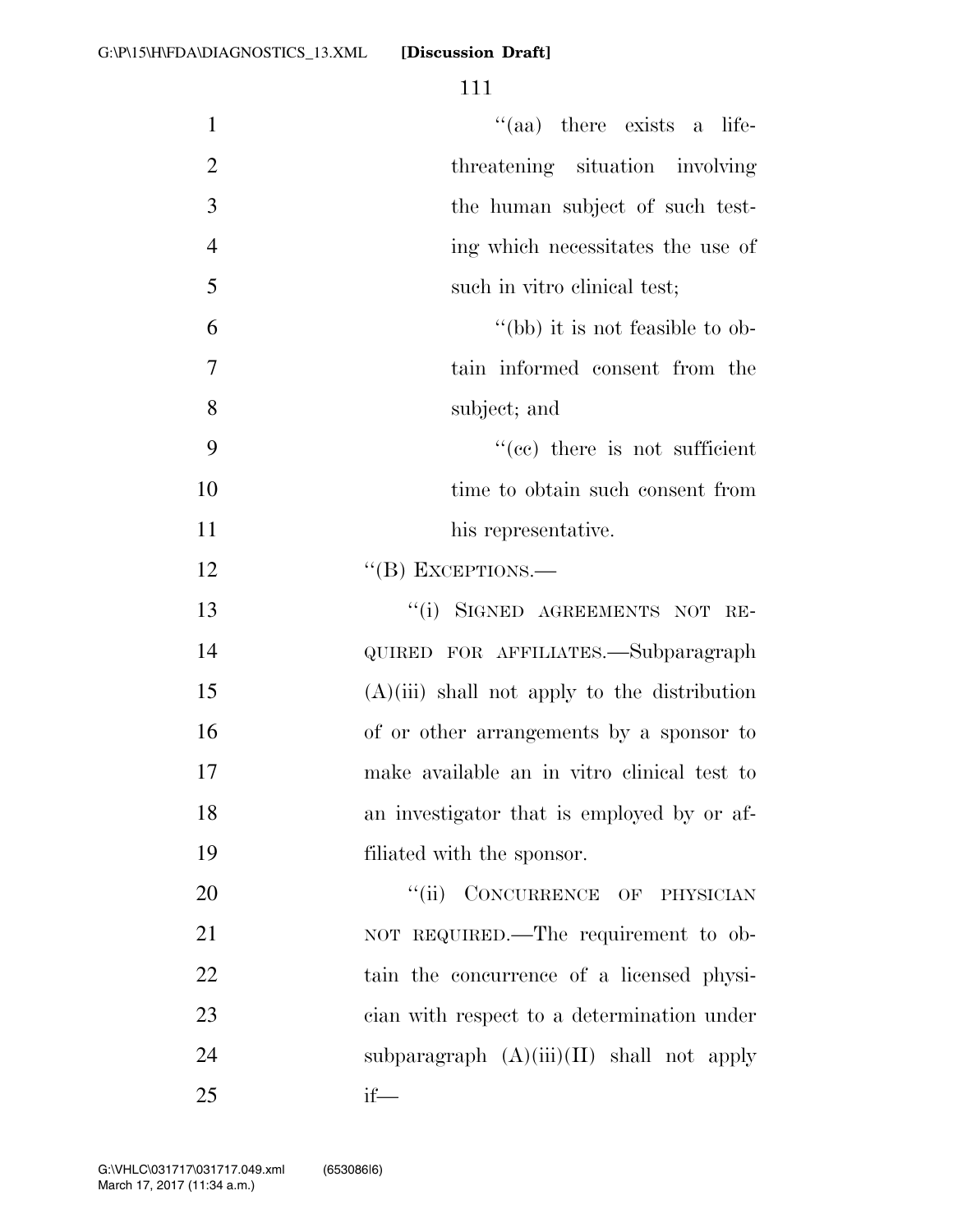112

 $\frac{1}{1}$  immediate use of the in vitro clinical test in the investigation in- volved is required to save the life of 4 the human subject; and  $\frac{1}{2}$  (II) there is not sufficient time to obtain such concurrence. 7 "(iii) INFORMED CONSENT NOT RE- QUIRED WITH RESPECT TO CERTAIN 9 SPECIMENS.—Notwithstanding subpara-10 graph  $(A)(iii)(II)$ , the informed consent of human subjects shall not be required to be obtained with respect to clinical testing conducted as part of an investigation, if—  $\text{``(I)}$  the clinical testing uses rem- nants of specimens collected for rou- tine clinical care or analysis that would have been discarded, leftover specimens that were previously col- lected for other research purposes, or specimens obtained from specimen re-21 positories; 22 ''(II) the identity of the subject of the specimen is not known to, and may not readily be ascertained by, the investigator or any other individual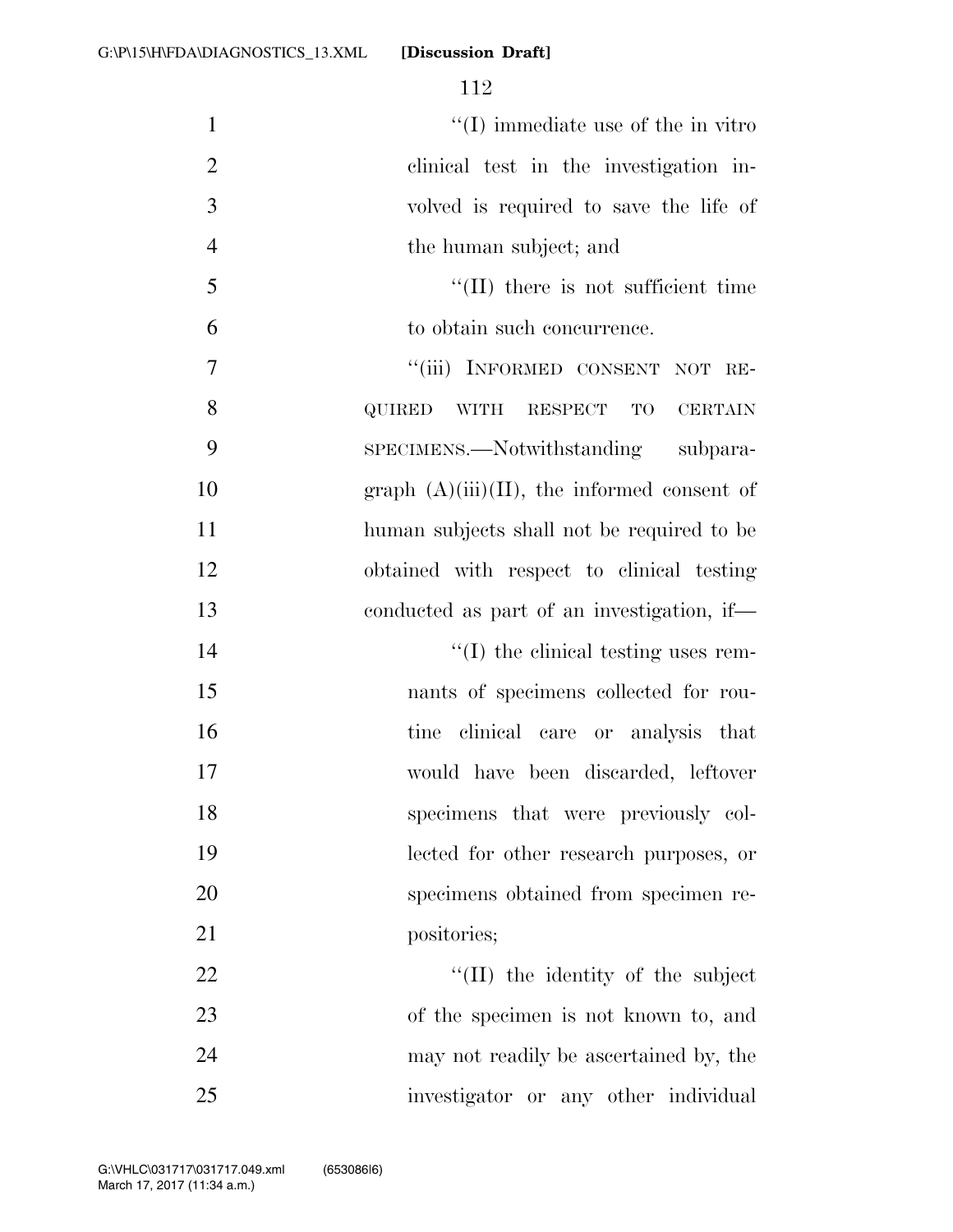## 113

1 associated with the investigation, in-2 cluding the sponsor;

3 ''(III) any clinical information that accompanies the specimens does not make the specimen source identifi- able to the investigator or any other individual associated with the inves-8 tigation, including the sponsor;

 $\mathcal{C}(IV)$  the individuals caring for the human subjects as patients are different from, and do not share infor- mation about the patient with, the in- dividuals conducting the investigation; 14 and

15  $\langle V \rangle$  the specimens are provided 16 to the investigators without personally 17 identifiable information and the sup-18 plier of the specimens has established 19 policies and procedures to prevent the 20 release of personally identifiable infor-21 mation.

22 "(6) CLASSIFICATION.—If a developer seeks 23 classification of an in vitro clinical test during its in-24 vestigational use, the Secretary shall use processes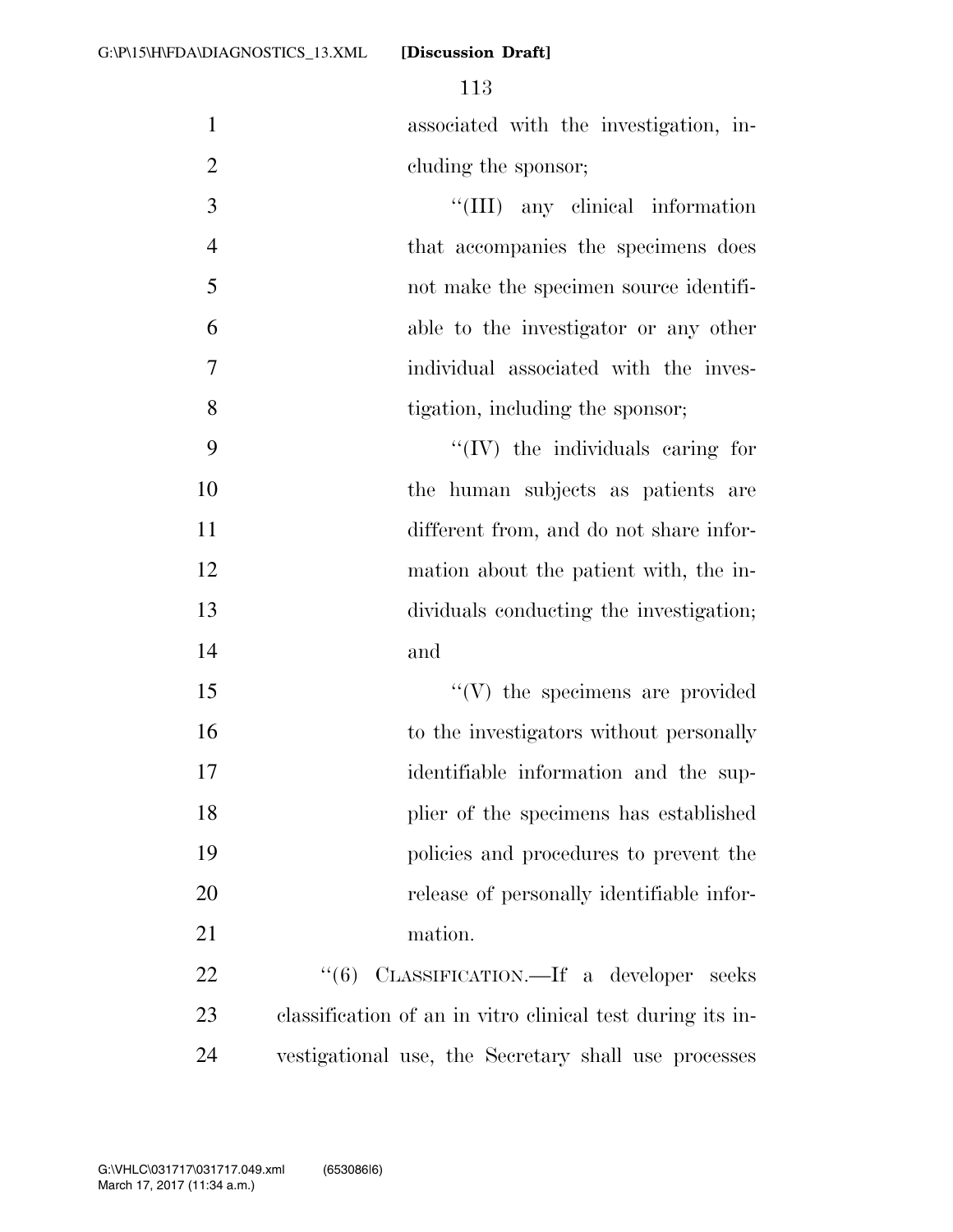| $\mathbf{1}$   | and classifications that are consistent with the proc-  |
|----------------|---------------------------------------------------------|
| $\overline{2}$ | esses and classifications under section 590A.           |
| 3              | "(7) VARIATION OF REQUIREMENTS<br>$AL-$                 |
| 4              | LOWED.—The requirements of this subsection with         |
| 5              | respect to an investigational use application may       |
| 6              | vary based on-                                          |
| 7              | $\lq\lq$ the scope and duration of clinical             |
| 8              | testing to be conducted under investigation that        |
| 9              | is the subject of such application;                     |
| 10             | "(B) the number of human subjects that                  |
| 11             | are to be involved in such testing;                     |
| 12             | " $(C)$ the need to permit changes to be                |
| 13             | made in the in vitro clinical test involved during      |
| 14             | testing conducted in accordance with a plan re-         |
| 15             | quired under paragraph $(3)(B)$ ; or                    |
| 16             | $\lq\lq$ (D) whether the clinical testing of such in    |
| 17             | vitro clinical test is for the purpose of devel-        |
| 18             | oping data to obtain approval to offer such test.       |
| 19             | "(c) REVIEW OF APPLICATIONS.—                           |
| 20             | "(1) FAILURE TO ACT.—Unless the Secretary,              |
| 21             | not later than the date that is 30 calendar days        |
| 22             | after the date of the submission of an investigational  |
| 23             | use application that meets the requirements of sub-     |
| 24             | section $(b)(2)$ , issues an order disapproving the ap- |
| 25             | plication and notifies the sponsor submitting the ap-   |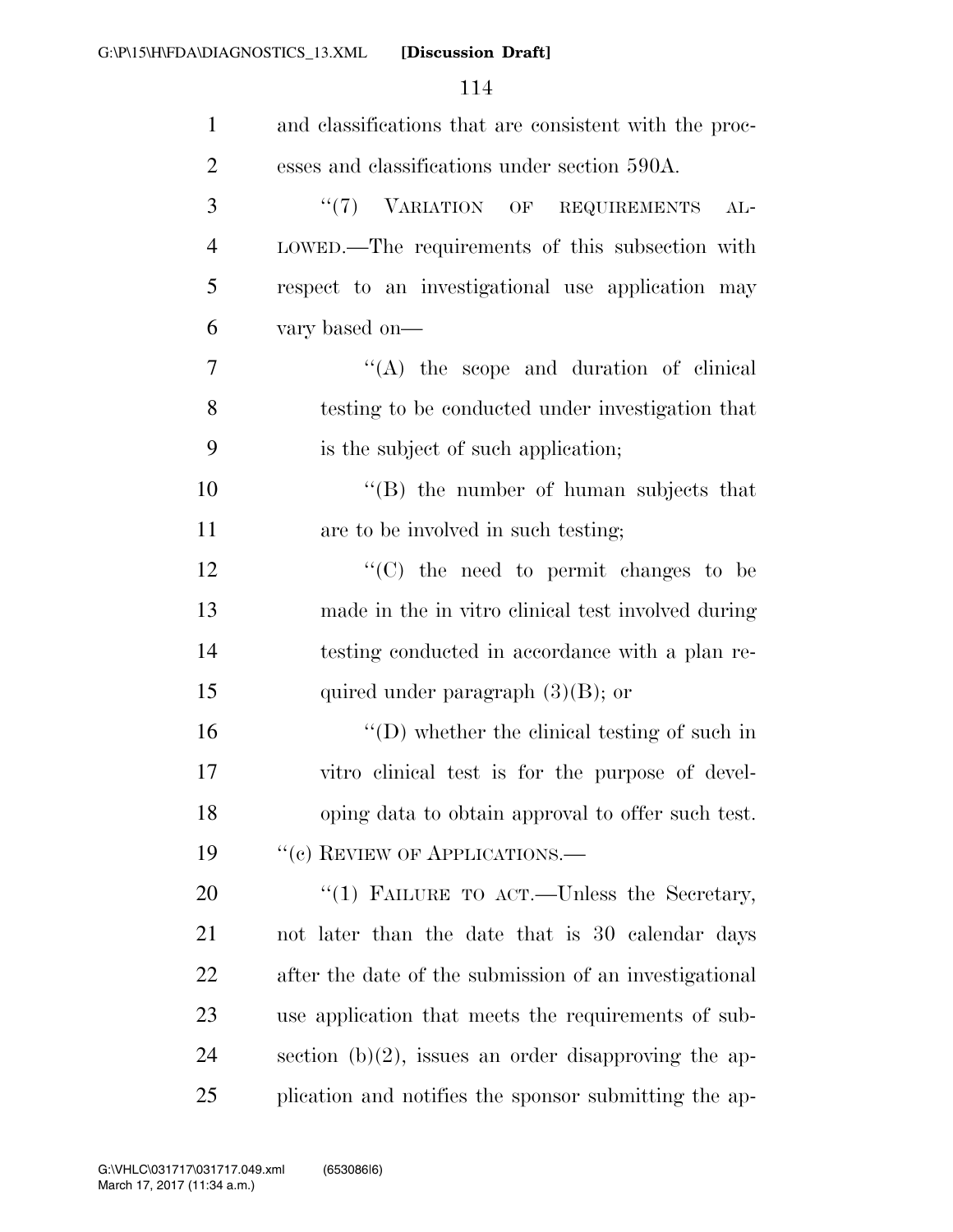plication of such disapproval, the application shall be treated as approved as of such date without further action by the Secretary.

4 "(2) DISAPPROVAL.—The Secretary may dis- approve an investigational use application submitted under this subsection only if the Secretary deter- mines that the investigation with respect to which the application is submitted does not conform to the requirements of subsection (b)(3). A notification of such disapproval submitted to the sponsor with re-11 spect to such an application shall—

12 ''(A) contain the order of disapproval and a complete statement of the reasons for the Secretary's disapproval of the application; and 15 "(B) provide the sponsor with an oppor- tunity for an informal hearing on the dis-approval.

18 "(d) WITHDRAWAL OF APPROVAL.—

19 "(1) IN GENERAL.—The Secretary may, by ad- ministrative order, withdraw the approval of an ex- emption granted under this subsection with respect to an in vitro clinical test if the Secretary deter- mines that the test does not meet the applicable con-ditions under subsection (b)(3) for such approval.

25 "(2) OPPORTUNITY TO BE HEARD.—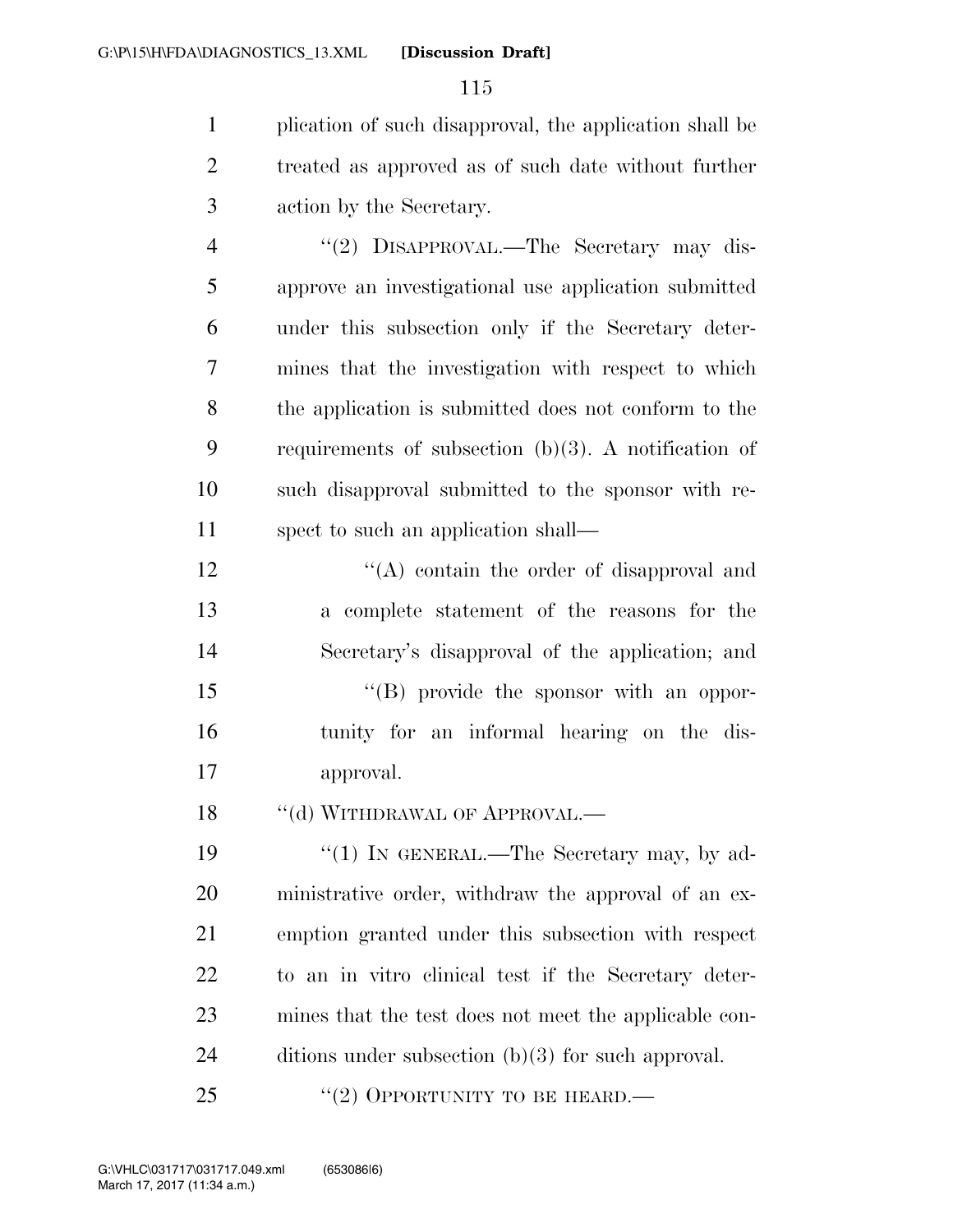1 "(A) IN GENERAL.—Subject to subpara- graph (B), an order withdrawing the approval of an exemption granted under this subsection may be issued after the Secretary provides the applicant or sponsor of the test with an oppor-tunity for an informal hearing.

 ''(B) EXCEPTION.—An order referred to in subparagraph (A) with respect to an exemption granted under this subsection may be issued be- fore the provision of an opportunity for an in- formal hearing if the Secretary determines that the continuation of testing under the exemption will result in an unreasonable risk to the public health.

"(e) CHANGES.—

16 "(1) IN GENERAL.—The Secretary shall by reg- ulation establish, with respect to an in vitro clinical test for which an exemption under this subsection is in effect, procedures and conditions under which the changes to the test are allowed without the addi- tional approval of an application for an exemption or the approval of a supplement to such an application. Such regulations shall provide that such a change may be made if—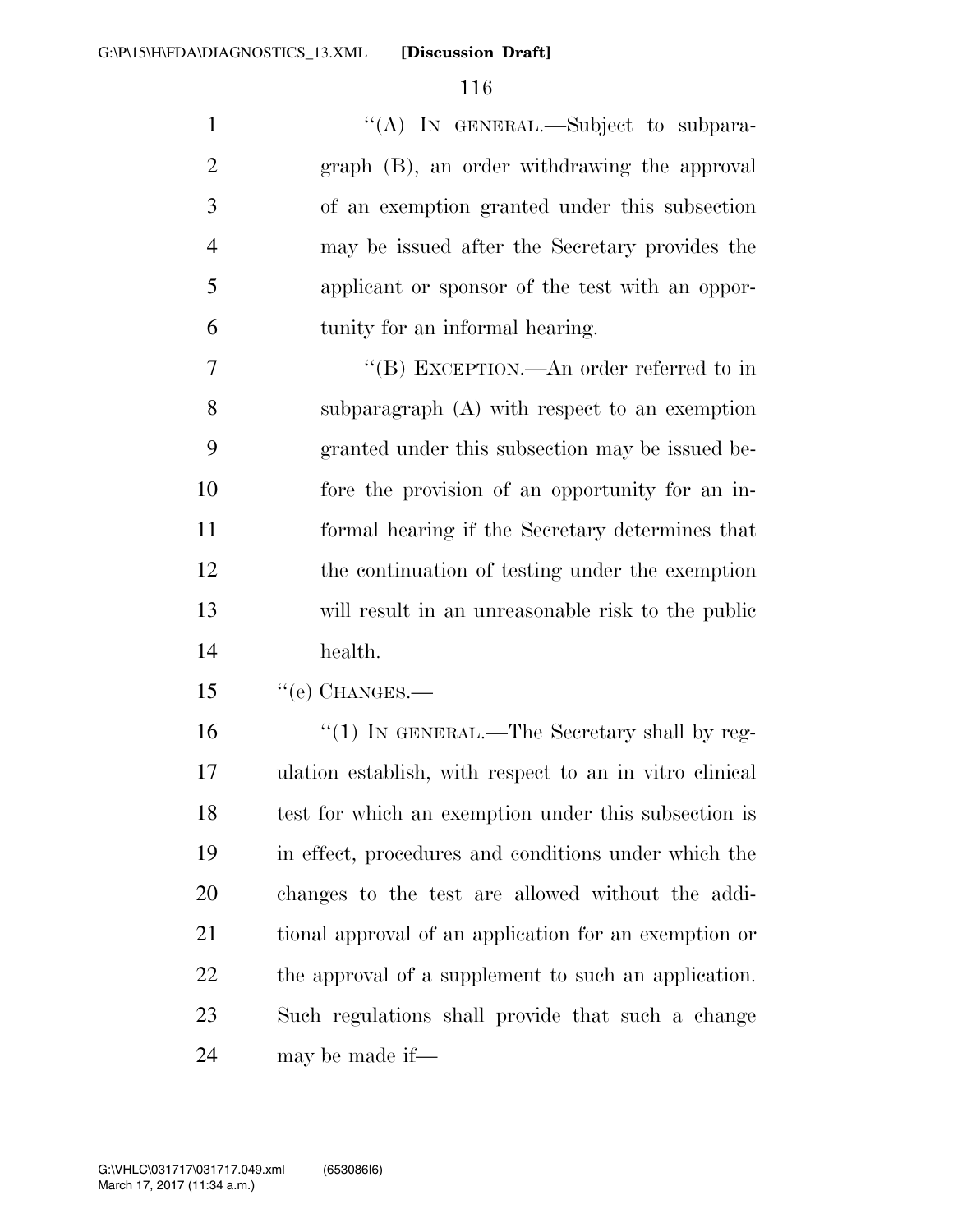| $\mathbf{1}$   | $\lq\lq$ the sponsor or applicant determines,        |
|----------------|------------------------------------------------------|
| $\overline{2}$ | on the basis of credible information (as defined     |
| 3              | by the Secretary) that the change meets the          |
| $\overline{4}$ | conditions specified in paragraph $(2)$ ; and        |
| 5              | "(B) the sponsor or applicant submits to             |
| 6              | the Secretary, not later than 5 calendar days        |
| 7              | after making the change, a notice of the             |
| 8              | change.                                              |
| 9              | "(2) CONDITIONS.—The conditions specified in         |
| 10             | this paragraph are that—                             |
| 11             | $\lq\lq$ in the case of developmental changes        |
| 12             | to an in vitro clinical test (including manufac-     |
| 13             | turing changes), the changes—                        |
| 14             | $\lq\lq(i)(I)$ do not constitute a significant       |
| 15             | change in design or in basic principles of           |
| 16             | operation; or                                        |
| 17             | "(II) do not constitute a significant                |
| 18             | increase in risk to patients; and                    |
| 19             | "(ii) are made in response to informa-               |
| <b>20</b>      | tion gathered during the course of an in-            |
| 21             | vestigation; and                                     |
| 22             | $\lq\lq (B)$ in the case of changes to clinical pro- |
| 23             | to to the test, the changes do not                   |
| 24             | affect—                                              |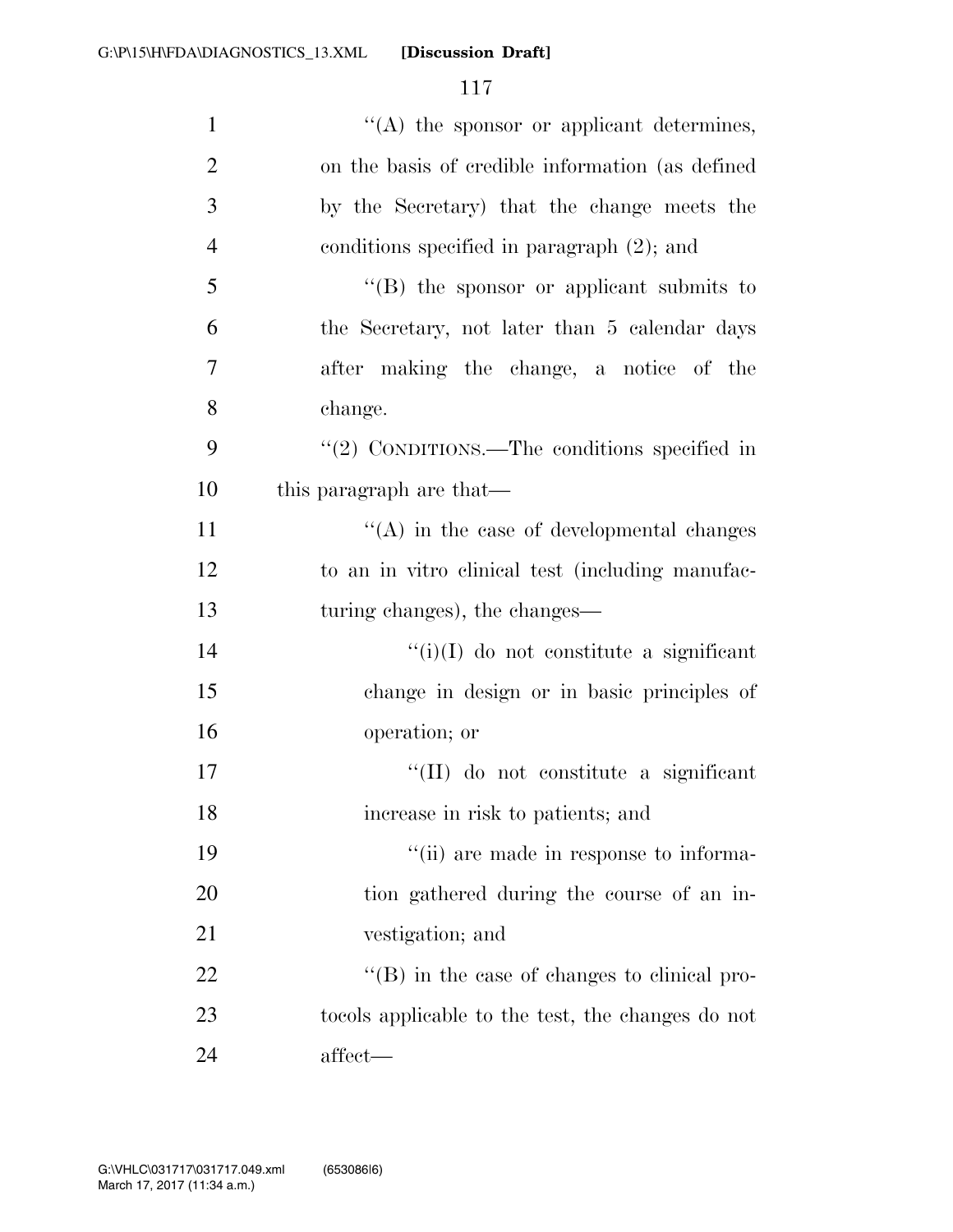| $\mathbf{1}$   | "(i) the validity of data or information                 |
|----------------|----------------------------------------------------------|
| $\overline{2}$ | resulting from the completion of an ap-                  |
| 3              | proved clinical protocol;                                |
| $\overline{4}$ | "(ii) the scientific soundness of a plan                 |
| 5              | submitted under subsection $(b)(3)(B)$ ; or              |
| 6              | "(iii) the rights, safety, or welfare of                 |
| $\overline{7}$ | the human subjects (if any) involved in the              |
| 8              | investigation.                                           |
| 9              | "(f) PRESUBMISSION MEETING.—                             |
| 10             | "(1) IN GENERAL.—In the case of an applicant             |
| 11             | intending to investigate the analytical validity or      |
| 12             | clinical validity of a high- or moderate-risk in vitro   |
| 13             | clinical test, the Secretary shall ensure that the ap-   |
| 14             | plicant has an opportunity, prior to submitting an       |
| 15             | application to the Secretary under subsection $(b)(1)$ , |
| 16             | to submit to the Secretary for review an investiga-      |
| 17             | tional plan (including a clinical protocol).             |
| 18             | "(2) REQUEST FOR MEETING.—If the applicant               |
| 19             | described in paragraph (1) submits a written request     |
| 20             | for a meeting with the Secretary regarding the re-       |
| 21             | view of an investigational plan described in such        |
| 22             | paragraph, the Secretary shall, not later than 30        |
| 23             | calendar days after receiving the request, meet with     |
| 24             | the applicant for the purpose of reaching agreement      |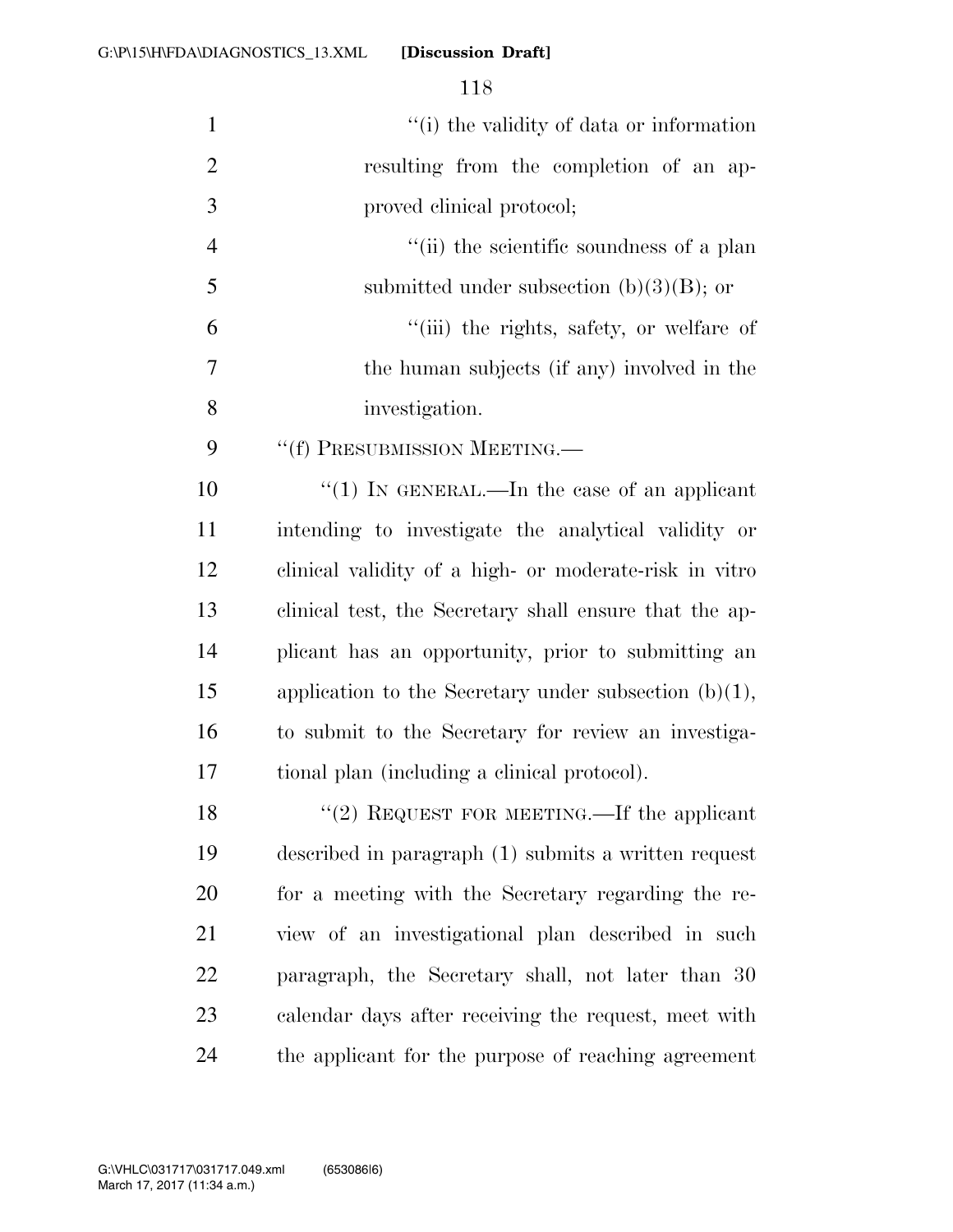| $\mathbf{1}$   | regarding the investigational plan. The written re- |
|----------------|-----------------------------------------------------|
| $\overline{2}$ | quest shall include—                                |
| 3              | $\lq\lq$ a detailed description of the in vitro     |
| $\overline{4}$ | clinical test involved;                             |
| 5              | $\lq\lq (B)$ a detailed description of the proposed |
| 6              | conditions of use of such test; and                 |
| 7              | "(C) a proposed plan (including a clinical          |
| 8              | protocol) for determining whether there is a        |
| 9              | reasonable assurance of clinical validity or prob-  |
| 10             | able clinical validity (as applicable) of, and, if  |
| 11             | available, information regarding the expected       |
| 12             | performance from, such test.                        |
| 13             | $``(3)$ AGREEMENT.—                                 |
| 14             | "(A) REDUCED TO WRITING.—Any agree-                 |
| 15             | ment under this subsection between the Sec-         |
| 16             | retary and an applicant described in paragraph      |
| 17             | (1) shall be in writing and part of the adminis-    |
| 18             | trative record.                                     |
| 19             | "(B) NO AMENDMENTS.—An agreement                    |
| 20             | described in paragraph (1) shall not be changed     |
| 21             | $except$ —                                          |
| 22             | "(i) with the written agreement of the              |
| 23             | applicant described in such paragraph; or           |
| 24             | "(ii) pursuant to a decision, made in               |
| 25             | accordance with subparagraph $(C)$ by the           |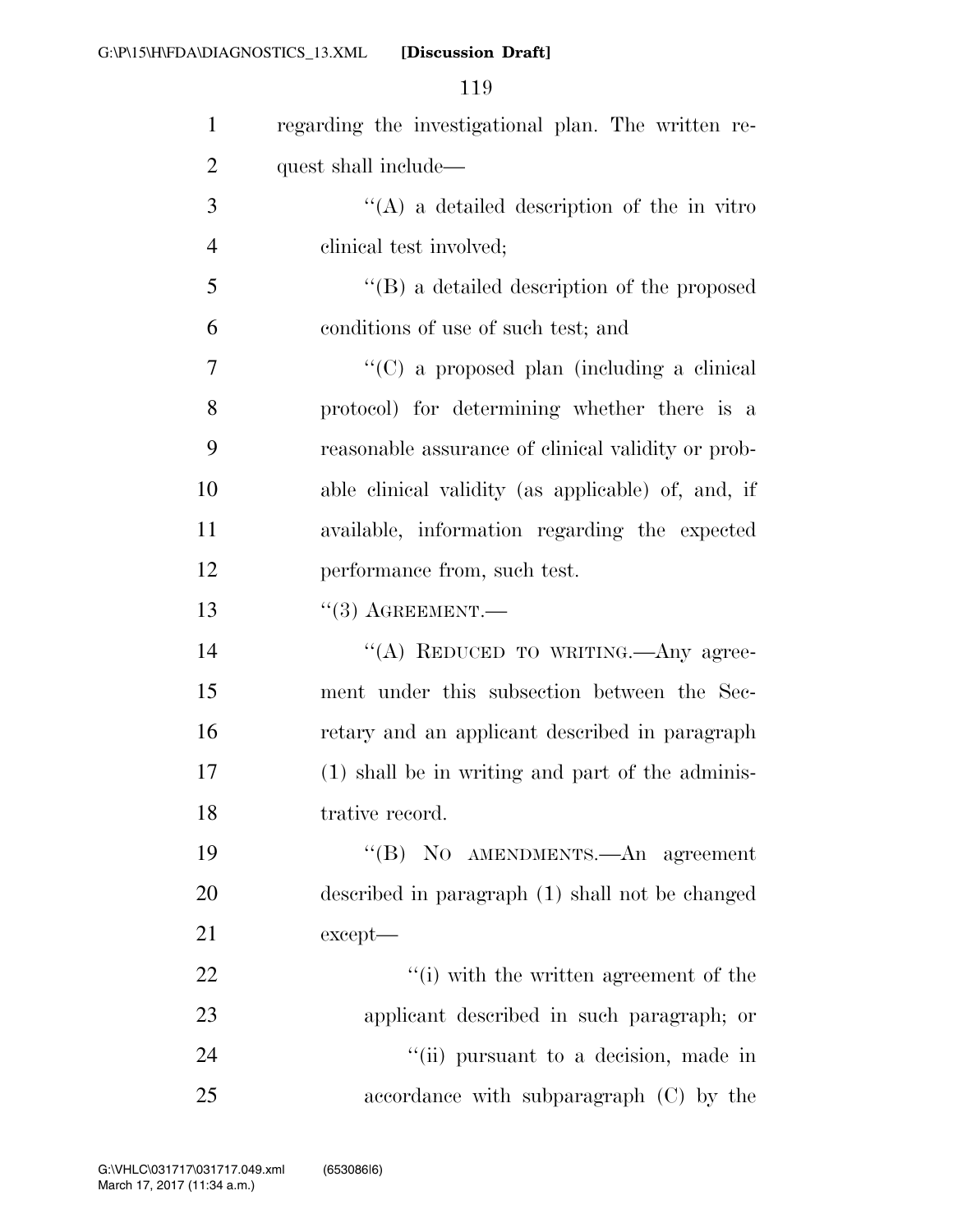director of the center involved in the re- view, that a substantial scientific issue es- sential to determining the clinical validity of the in vitro clinical test involved has been identified.

 ''(C) DECISION BY DIRECTOR.—A decision referred to in subparagraph (B)(ii) shall be in writing, and may be made only after the Sec- retary has provided to the applicant described in paragraph (1) an opportunity for a meeting at which the director and such applicant are present and at which the director documents the scientific issue involved, the decision, and the rationale for the decision.

15 "(g) EXEMPTION FROM HUMAN SUBJECT REGULA- TIONS.—An investigation conducted under an exemption under this section with respect to an in vitro clinical test that involves the collection or study of existing data, docu- ments, records, pathological specimens, or diagnostic specimens, is exempt from the rules in part 50 of title 21, Code of Federal Regulations (or any successor regula- tions), if the information obtained during such investiga- tion is recorded by the investigator in such a manner that the subjects cannot be identified, directly or through per-sonally identifiable information linked to the subjects.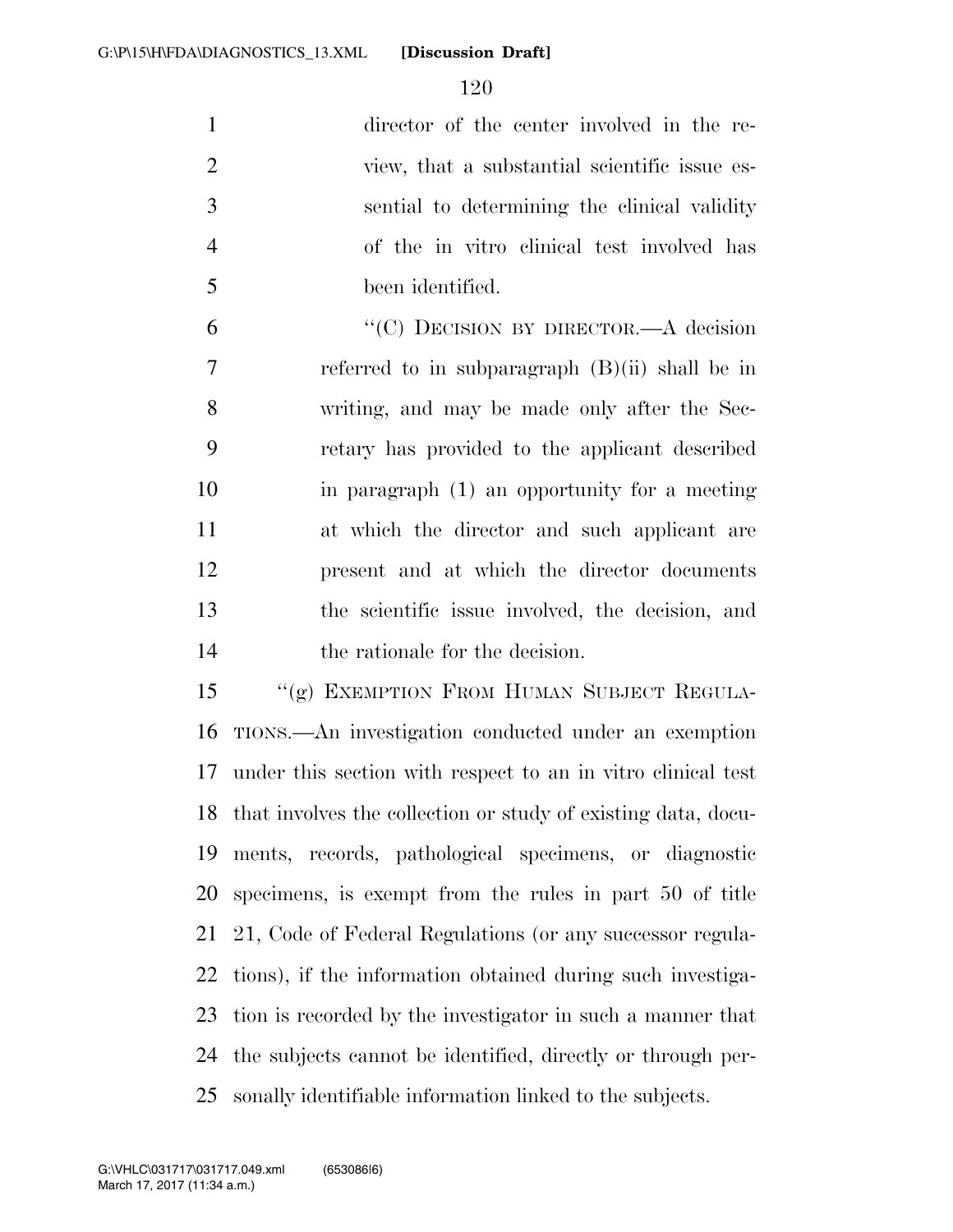''(h) CLINICAL HOLD.—

2 "(1) In GENERAL.—At any time, the Secretary may impose a clinical hold with respect to an inves- tigation of an in vitro clinical test if the Secretary makes a determination described in paragraph (2). The Secretary shall, in imposing such clinical hold, specify the basis for the clinical hold, including the specific information available to the Secretary which served as the basis for such clinical hold, and con- firm such determination in writing. The applicant or sponsor may immediately appeal any such deter-mination pursuant to section 590F.

13 "(2) DETERMINATION.—For purposes of para- graph (1), a determination described in this sub- paragraph with respect to a clinical hold is a deter-mination that—

 $((A)$  based on credible evidence, the in vitro clinical test involved presents an unreason- able risk to the safety of the persons who are the subjects of the investigation, taking into ac- count the qualifications of the investigators, in- formation about the in vitro clinical test, the design of the investigation, the condition for which the in vitro clinical test is to be inves-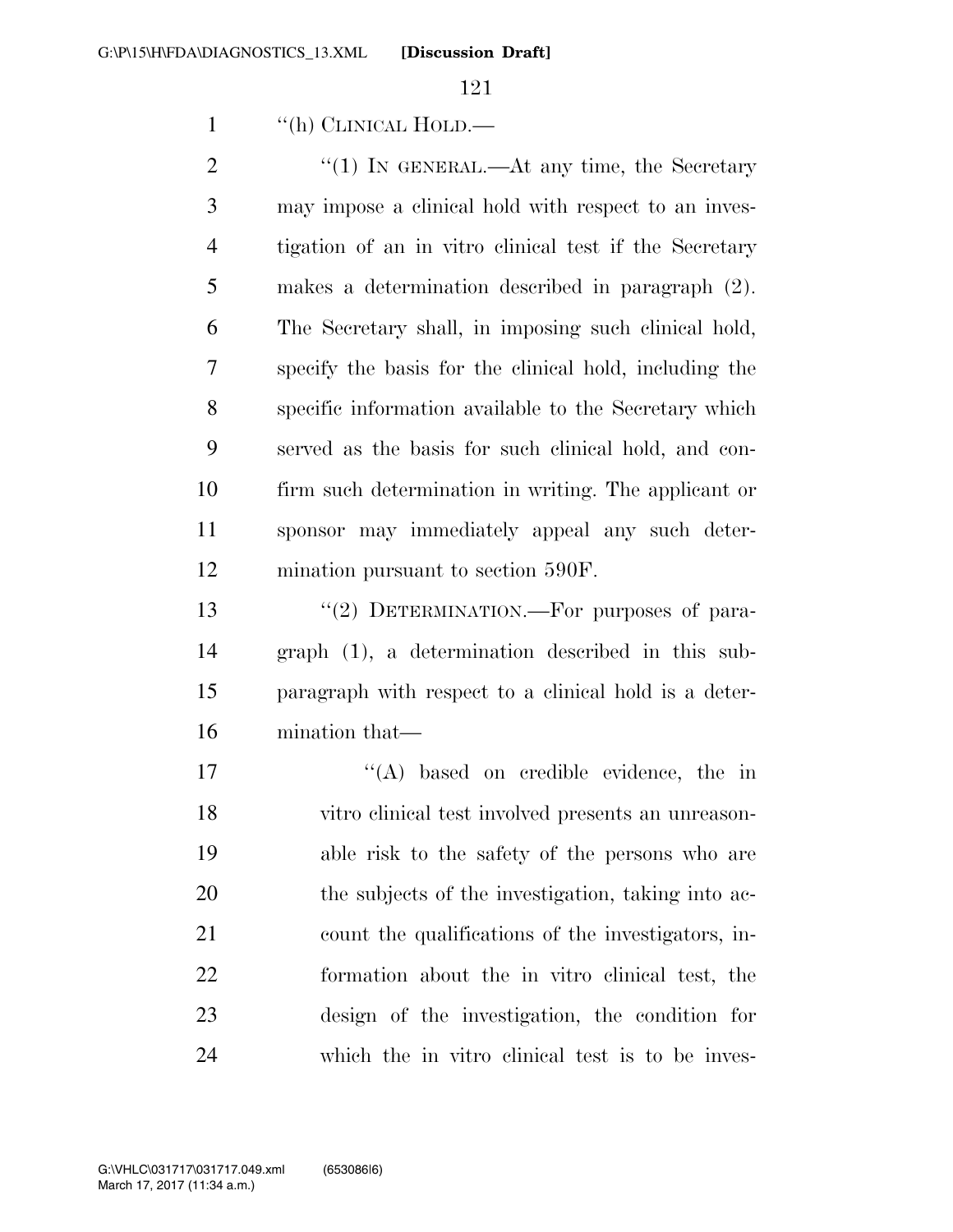tigated, and the health status of the subjects in-volved; or

 $\langle (B) \rangle$  based on credible evidence, investi- gator misconduct or applicant or sponsor non- compliance with the requirements of this section present an unreasonable risk to the safety of the persons who are the subjects of the clinical investigation.

9 "(3) APPEAL.—An applicant or sponsor of an investigation may submit to the Secretary a written request that a clinical hold imposed under this sub- section be removed. Any such request shall include sufficient information to support the removal of such clinical hold. Not later than 30 calendar days after receipt of such request, the Secretary shall respond to such a request, in writing and, if denying such re-quest, specify the reasons for such denial.

18 "(i) DEFINITIONS.—In this section:

 $\frac{1}{2}$  The term 'affiliated' means, with respect to an applicant or sponsor, owning the applicant or sponsor, owned by the applicant or sponsor, under common ownership with the applicant or sponsor, or in a joint venture with the applicant or sponsor.

24  $(2)$  The term 'clinical hold' means an action taken by the Secretary prohibiting the applicant or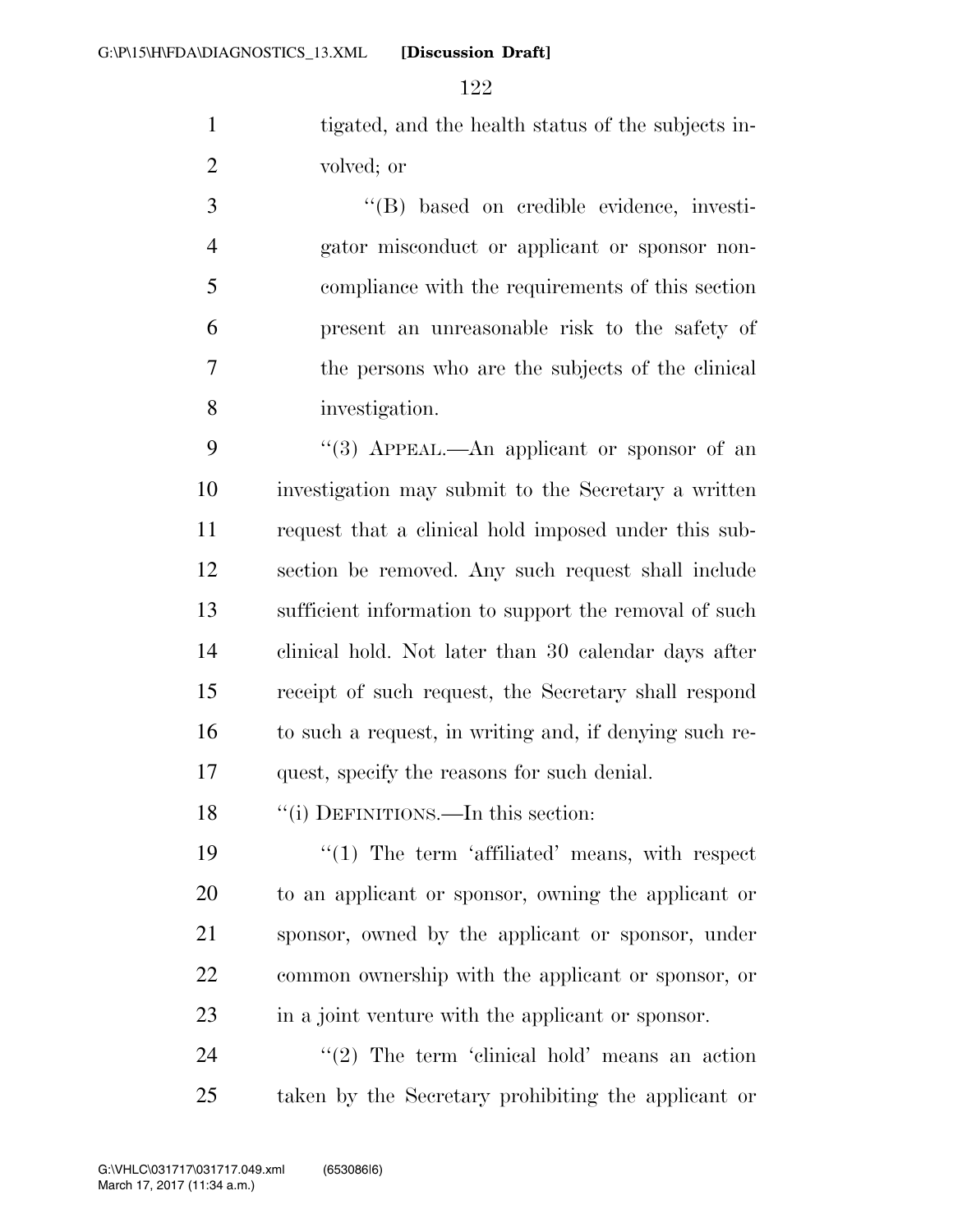- sponsor of an investigation of an in vitro clinical test from conducting the investigation.
- 3 ''(3) The term 'invasive sampling procedure', does not include venipuncture or other minimally invasive sampling procedures, or the use of surplus samples of body fluids or tissues that remain from samples previously taken.
- 8 "(4) The term 'investigational use application' means, with respect to an in vitro clinical test, an 10 application submitted under subsection  $(b)(1)(A)$  for the use of the test by experts qualified by scientific training and experience to investigate the analytical validity and clinical validity of the test.
- 14 ''(5) The term 'serious or life-threatening dis-ease or condition' means a disease or condition—
- 16 "(A) for which the likelihood of death within one year is high unless the course of the disease or condition is interrupted;
- ''(B) that results in permanent impairment of a bodily function or permanent damage to a bodily structure within one year unless the course of the disease or condition is inter-rupted; or
- 24  $\cdot$  (C) that necessitates medical or surgical intervention within one year to preclude perma-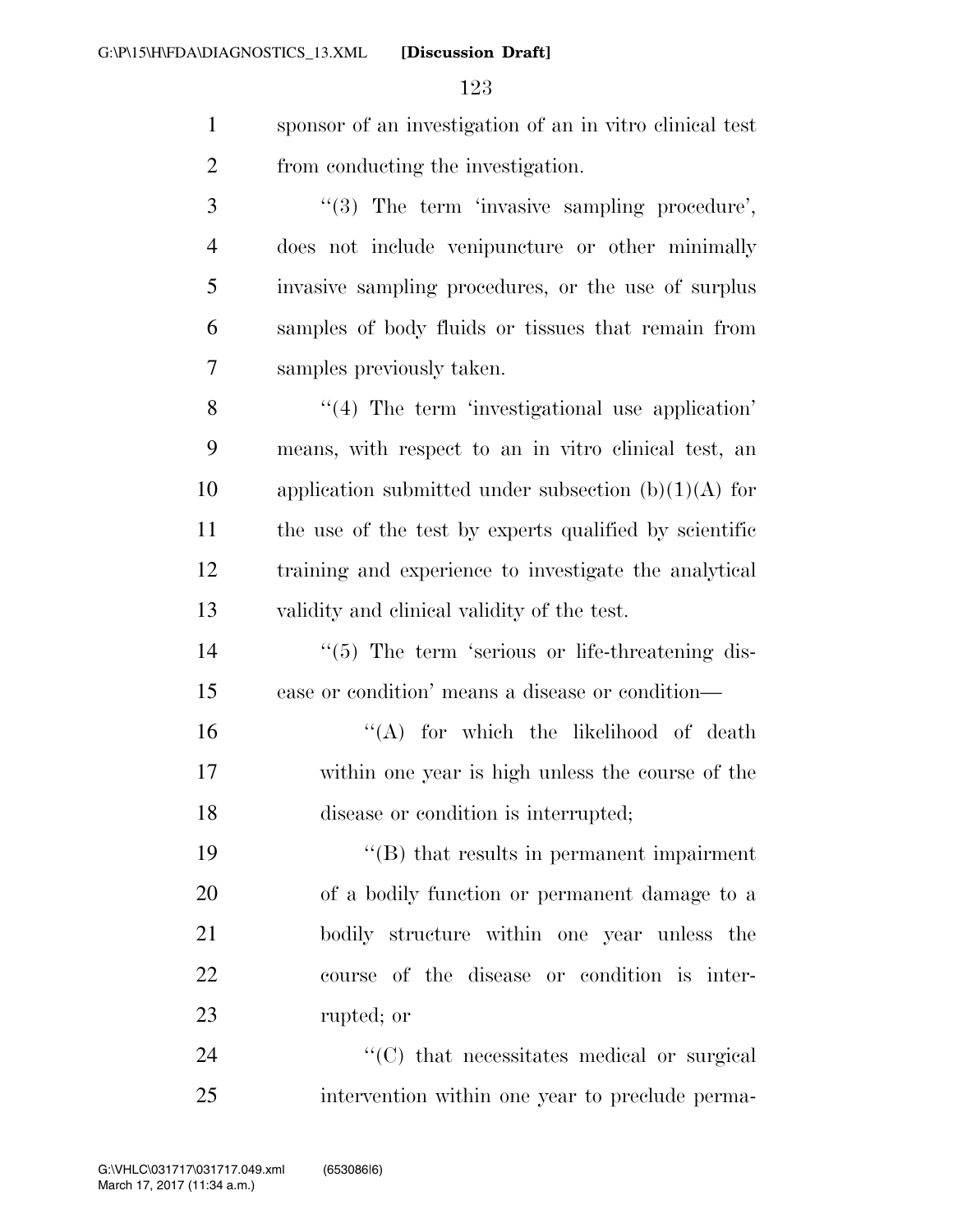| $\mathbf{1}$   | nent impairment of a bodily function or perma-               |
|----------------|--------------------------------------------------------------|
| $\overline{2}$ | nent damage to a bodily structure.                           |
| 3              | $\cdot\cdot$ (6) The term 'significant risk' means, with re- |
| $\overline{4}$ | spect to an in vitro clinical test that is the subject       |
| 5              | of an investigational use application, that the inves-       |
| 6              | tigational use of the test—                                  |
| $\overline{7}$ | $\lq\lq$ is a use of substantial importance in               |
| 8              | identifying, measuring, detecting, predicting,               |
| 9              | monitoring, or assisting in selecting treatment              |
| 10             | for, a serious or life-threatening disease or con-           |
| 11             | dition without confirmation of the diagnosis by              |
| 12             | a medically established means;                               |
| 13             | "(B) requires an invasive sampling proce-                    |
| 14             | dure; or                                                     |
| 15             | "(C) otherwise presents a reasonably fore-                   |
| 16             | seeable serious risk to the health of a human                |
| 17             | subject.                                                     |
| 18             | "(j) EXCEPTION FOR TESTS USED ONLY IN RE-                    |
| 19             | $SEARCH$ .                                                   |
| 20             | $``(1)$ RESEARCH-USE-ONLY TESTS.—                            |
| 21             | "(A) IN GENERAL.—Except as provided in                       |
| 22             | subparagraph (B), research-use-only in vitro                 |
| 23             | clinical tests shall not be subject to the require-          |
| 24             | ments of this Act.                                           |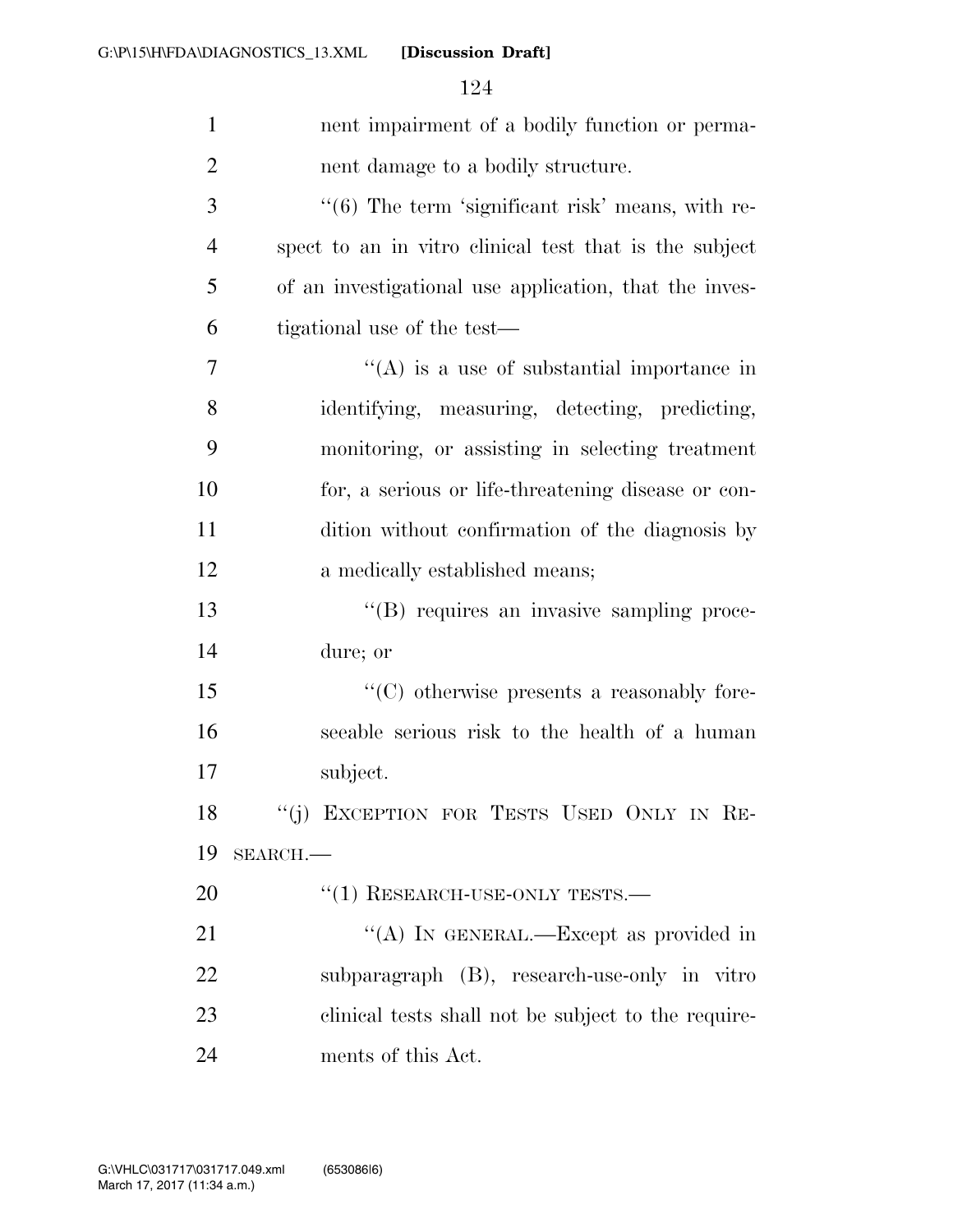| $\mathbf{1}$   | "(B) LABELING.—The Secretary shall re-                    |
|----------------|-----------------------------------------------------------|
| $\overline{2}$ | quire that any research-use-only in vitro clinical        |
| 3              | test be labeled for research use only.                    |
| $\overline{4}$ | "(2) BASIC RESEARCH TESTS.—Basic research                 |
| 5              | tests shall not be subject to regulation under this       |
| 6              | Act.                                                      |
| 7              | $\cdot\cdot(3)$ DEFINITIONS.—In this subsection:          |
| 8              | "(A) RESEARCH-USE-ONLY IN VITRO CLIN-                     |
| 9              | TEST.—The term 'research-use-only in<br><b>ICAL</b>       |
| 10             | vitro clinical test' means an in vitro clinical test      |
| 11             | that is intended by the developer for use solely          |
| 12             | in the laboratory phase of development and the            |
| 13             | results of which are not intended for use in pa-          |
| 14             | tient care. Such term does not include an in              |
| 15             | vitro clinical test intended for investigational          |
| 16             | use subject to subsection (a) or $(b)$ .                  |
| 17             | "(B) BASIC RESEARCH TEST.—The term                        |
| 18             | basic research test' means a test that—                   |
| 19             | "(i) is intended by the developer solely                  |
| 20             | for use in the conduct of nonclinical lab-                |
| 21             | oratory research, and not for the develop-                |
| 22             | ment of an in vitro clinical test; and                    |
| 23             | $\lq$ <sup>"</sup> (ii) is not an in vitro clinical test. |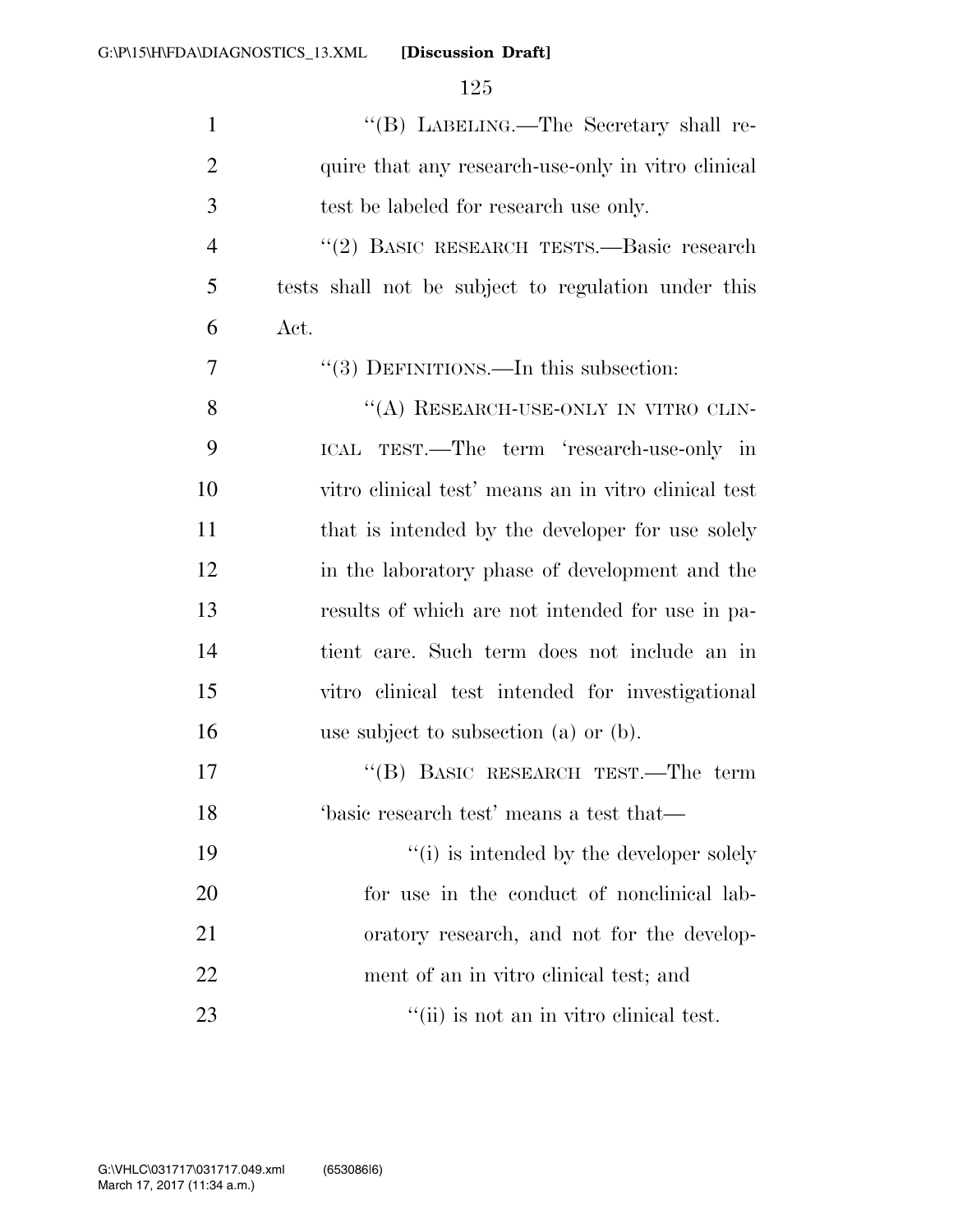|                | 126                                                           |
|----------------|---------------------------------------------------------------|
| 1              | "SEC. 590D. QUALITY REQUIREMENTS; UNIQUE IDENTI-              |
| $\overline{2}$ | FIERS.                                                        |
| 3              | "(a) IN GENERAL.—The Secretary shall establish, by            |
| 4              | regulation, quality requirements for the development and      |
| 5              | production of in vitro clinical tests offered under this sub- |
| 6              | chapter. In establishing such requirements, the Secretary     |
| 7              | shall consider whether to include requirements for each       |
| 8              | of the following:                                             |
| 9              | $"(1)$ Management responsibility.                             |
| 10             | " $(2)$ Quality audit.                                        |
| 11             | $"(3)$ Personnel.                                             |
| 12             | $\lq(4)$ Design controls.                                     |
| 13             | $``(5)$ Document controls.                                    |
| 14             | $\lq(6)$ Purchasing controls.                                 |
| 15             | $\lq(7)$ Identification.                                      |
| 16             | $``(8)$ Production and process controls.                      |
| 17             | $\lq(9)$ Acceptance activities.                               |
| 18             | $\lq(10)$ Nonconforming products.                             |
| 19             | $\lq(11)$ Corrective and preventive action.                   |
| 20             | $\lq(12)$ Labeling and package controls.                      |

- 21 ''(13) Handling, storage, distribution, and in-stallation.
- 23  $\cdot$  (14) Records.
- 24 ''(15) Servicing.
- 25 "(16) Statistical techniques.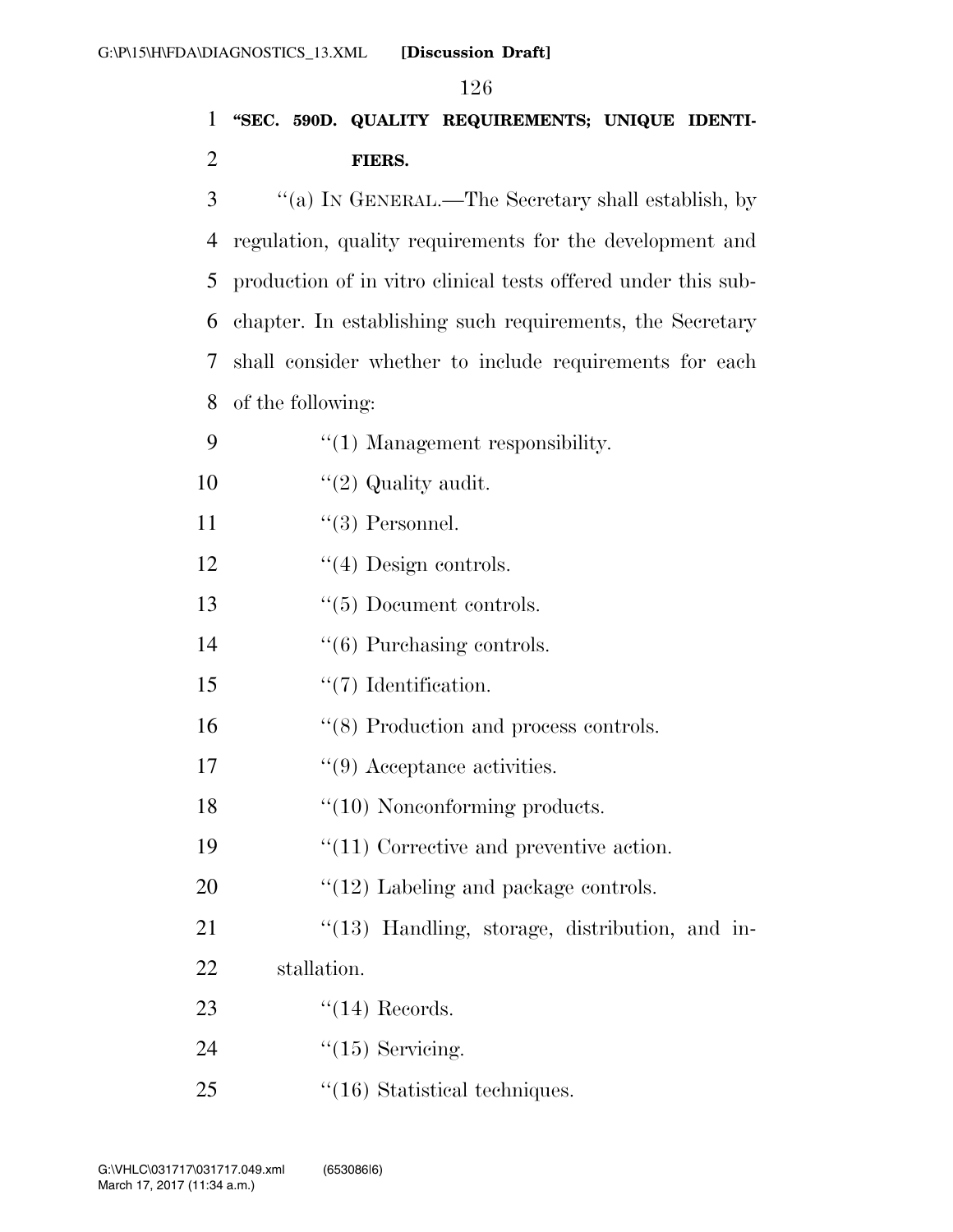''(b) SCOPE.—The quality requirements under this section shall—

| 3              | $\lq(1)$ apply only with respect to the design, de-    |
|----------------|--------------------------------------------------------|
| $\overline{4}$ | velopment, validation, production, manufacture,        |
| 5              | preparation, propagation, or assembly of an in vitro   |
| 6              | clinical test, offered under this subchapter;          |
| 7              | $\lq(2)$ account for differences between in vitro      |
| 8              | clinical tests that are finished products and in vitro |
| 9              | clinical tests that are laboratory test protocols;     |
| 10             | $\lq(3)$ not apply with respect to laboratory oper-    |
| 11             | ations; and                                            |
| 12             | $\lq(4)$ not apply to components or parts of an in     |
| 13             | vitro clinical test or raw materials used in an in     |
| 14             | vitro clinical test.                                   |
| 15             | "(c) UNIQUE IDENTIFIERS.—                              |
| 16             | " $(1)$ IN GENERAL.—The Secretary shall pro-           |
| 17             | mulgate regulations establishing a unique identifica-  |
| 18             | tion system for finished products requiring the label  |
| 19             | of finished products to bear a unique identifier, un-  |
| 20             | less the Secretary requires an alternative placement   |
| 21             | or provides an exception for a particular finished     |
| 22             | product.                                               |
| 23             | $\lq(2)$ REQUIREMENTS.—The unique identifier           |
| 24             | adequately identify the finished product<br>shall      |

through distribution and use, and may include infor-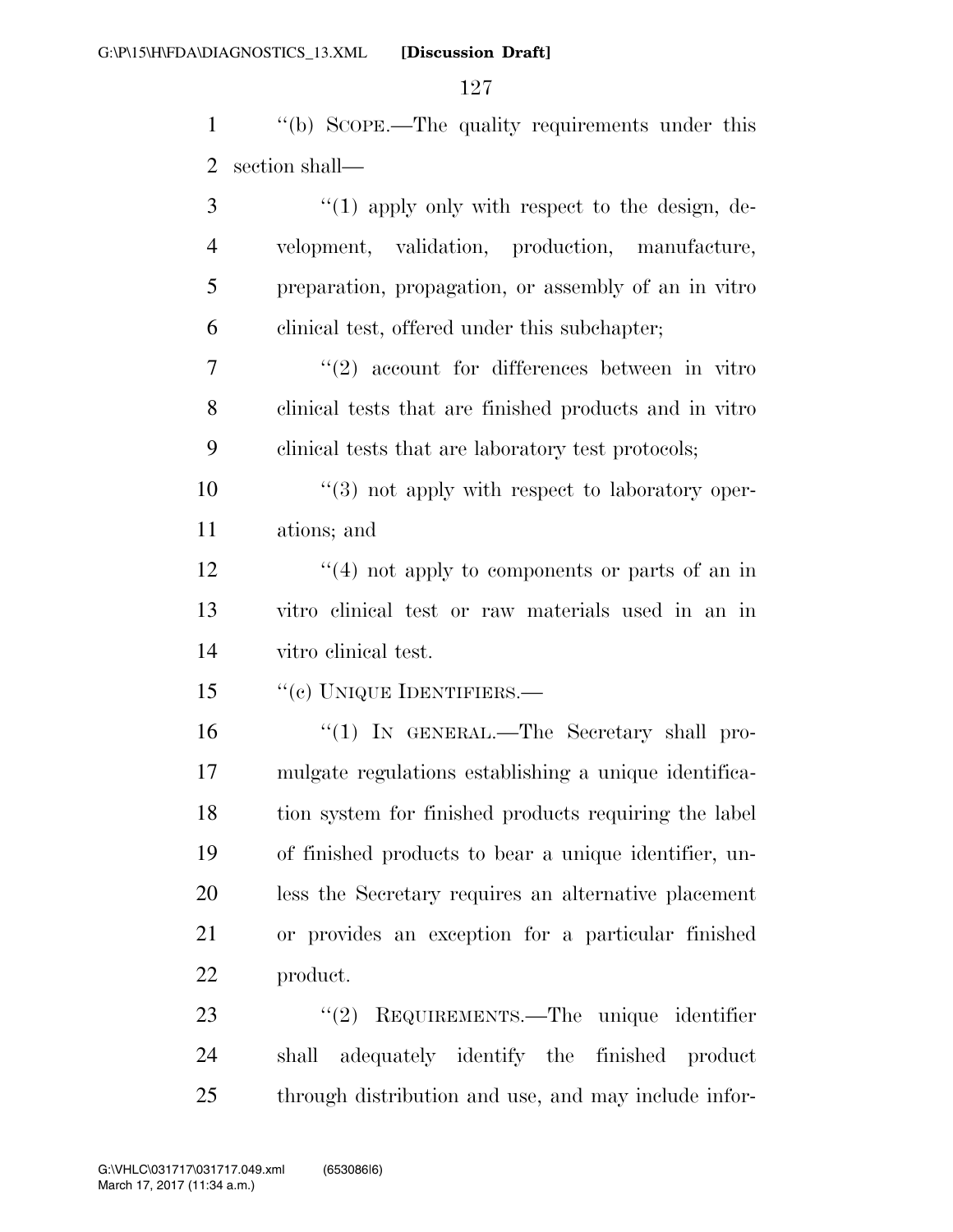| $\mathbf{1}$   | mation on the lot or serial number of the product.        |
|----------------|-----------------------------------------------------------|
| $\overline{2}$ | The Secretary shall, to the extent possible, har-         |
| 3              | monize the unique identification system for finished      |
| $\overline{4}$ | products with, and use tools and systems developed        |
| 5              | by the Secretary for, the unique device identification    |
| 6              | system established by the Secretary pursuant to sec-      |
| 7              | tion $519(f)$ . A unique identifier shall not be required |
| 8              | for a laboratory test protocol.                           |
| 9              | "SEC. 590E. POSTMARKET REQUIREMENTS.                      |
| 10             | "(a) ADVERSE EVENT REPORTING.—                            |
| 11             | "(1) IN GENERAL.—The developer of any in                  |
| 12             | vitro clinical test approved or listed under section      |
| 13             | $590B$ shall-                                             |
| 14             | "(A) maintain records of any adverse event                |
| 15             | that is associated with the test and is known by          |
| 16             | the developer;                                            |
| 17             | $\lq\lq$ (B) include in such records any informa-         |
| 18             | tion, or references to such information, that is          |
| 19             | in the developer's possession and relates to the          |
| 20             | adverse event, including documentation of the             |
| 21             | developer's deliberations used to determine               |
| 22             |                                                           |
|                | whether an in vitro clinical test error is re-            |
| 23             | quired to be reported under subparagraph $(C)$            |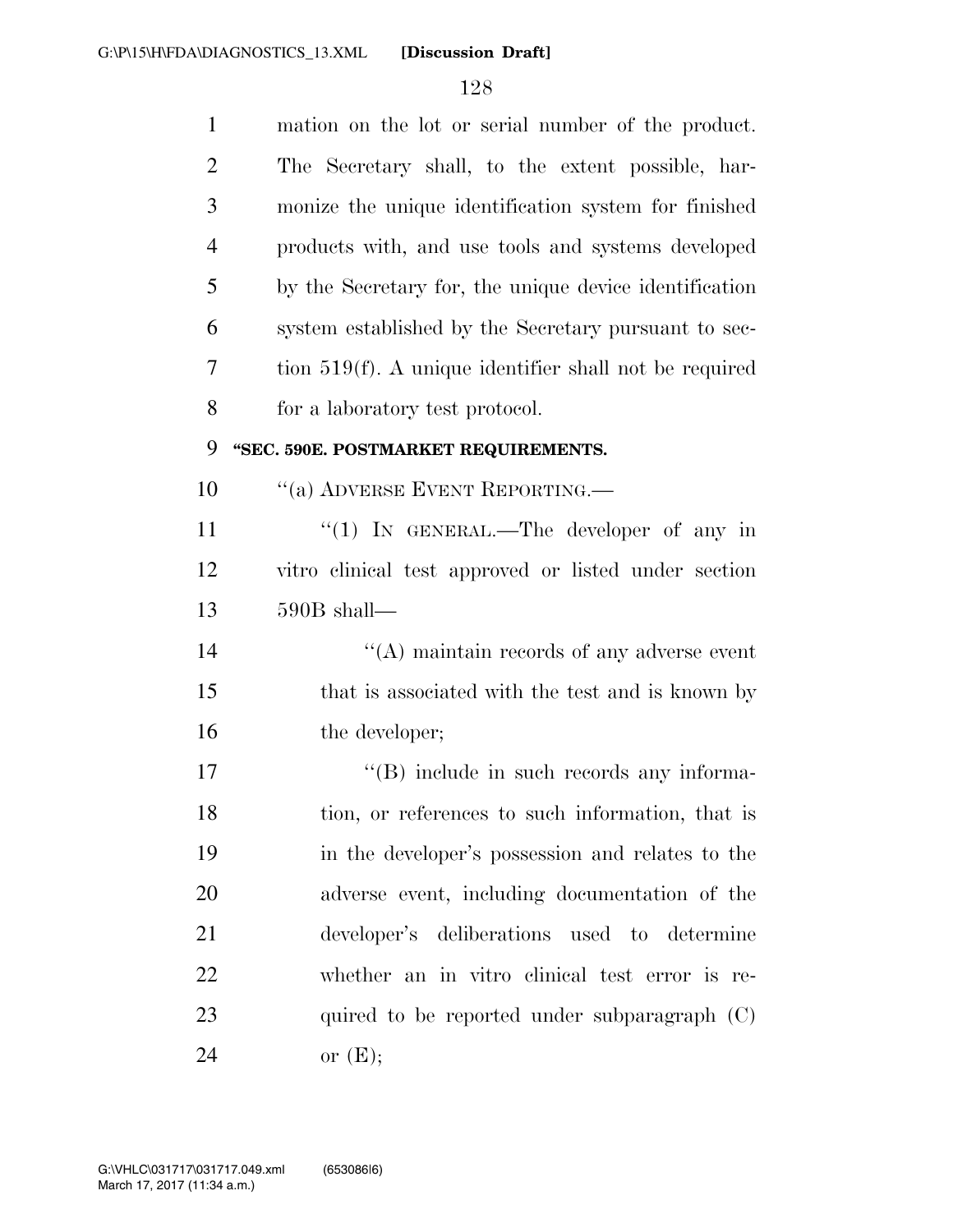| $\mathbf{1}$   | "(C) submit to the Secretary a report on            |
|----------------|-----------------------------------------------------|
| $\overline{2}$ | an adverse event—                                   |
| 3              | "(i) not later than $5$ calendar days               |
| $\overline{4}$ | after the adverse event becomes known to            |
| 5              | the developer, if the adverse event involves        |
| 6              | a patient death; or                                 |
| 7              | "(ii) not later than 15 calendar days               |
| 8              | after the adverse event becomes known to            |
| 9              | the developer, if the adverse event presents        |
| 10             | an imminent threat to public health;                |
| 11             | $\lq\lq$ (D) include in any report under clause (i) |
| 12             | or (ii) of subparagraph $(C)$ , as applicable and   |
| 13             | available, information regarding—                   |
| 14             | $\lq$ <sup>"</sup> (i) the patient;                 |
| 15             | "(ii) the in vitro clinical test;                   |
| 16             | "(iii) the adverse event;                           |
| 17             | "(iv) the person who reported the ad-               |
| 18             | verse event to the developer;                       |
| 19             | $f'(v)$ the developer; and                          |
| 20             | " $(vi)$ the laboratory;                            |
| 21             | "(E) not later than 30 calendar days after          |
| 22             | the end of a calendar quarter, submit to the        |
| 23             | Secretary a report on any adverse events that       |
| 24             | are associated with the test and become known       |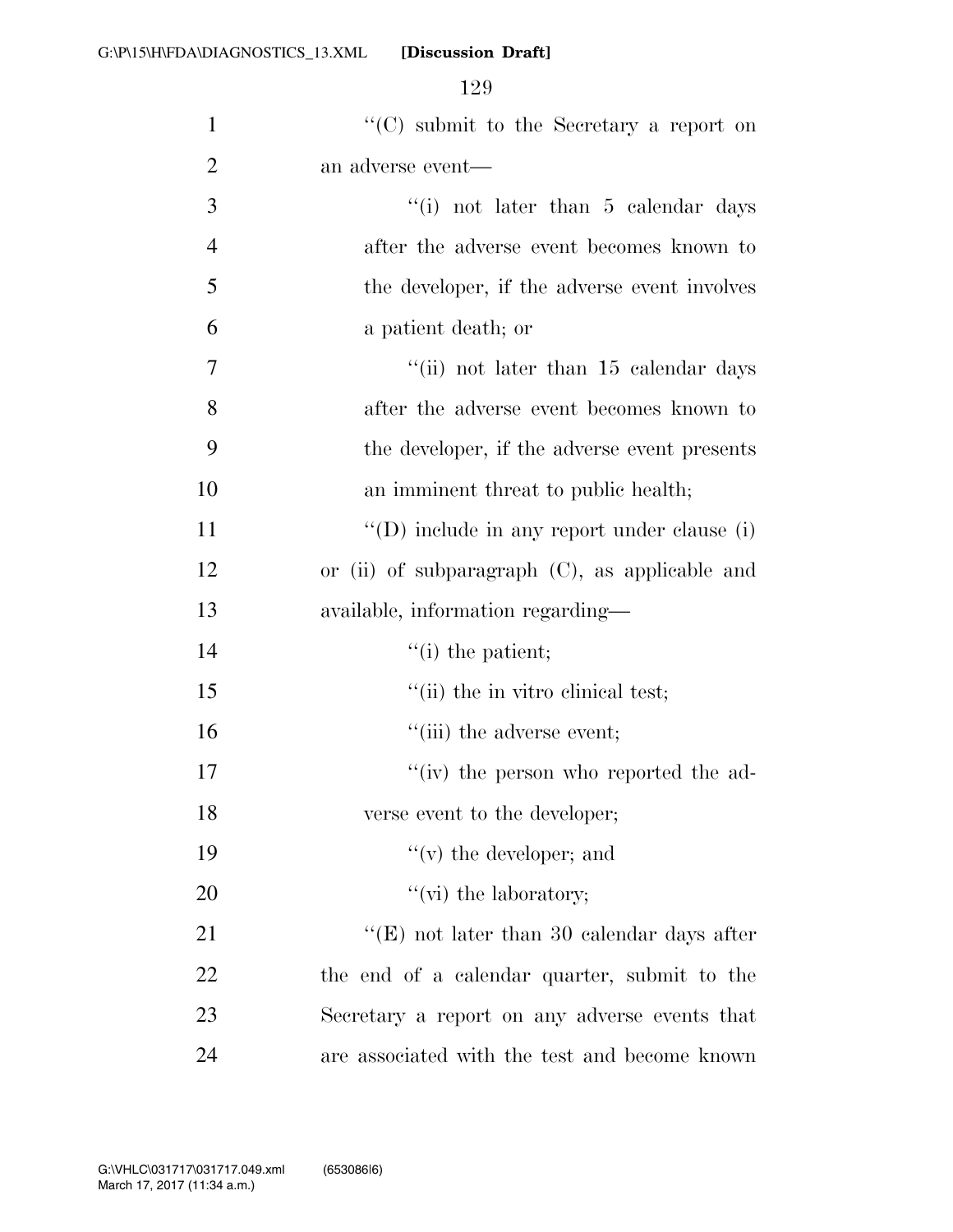| $\mathbf{1}$   | to the developer during the preceding quarter of       |
|----------------|--------------------------------------------------------|
| $\overline{2}$ | the year, if any; and                                  |
| 3              | "(F) include in any report under subpara-              |
| $\overline{4}$ | $graph(E)$ —                                           |
| 5              | "(i) the number and type of such ad-                   |
| 6              | verse events which became known to the                 |
| 7              | developer during the quarter covered by                |
| 8              | the report, identifying any new types of ad-           |
| 9              | verse events;                                          |
| 10             | "(ii) trend information for a statis-                  |
| 11             | tically meaningful sample period regarding             |
| 12             | adverse events that are associated with the            |
| 13             | test; and                                              |
| 14             | "(iii) aggregated summary informa-                     |
| 15             | tion regarding the medical impact of such              |
| 16             | adverse events on patients, if known.                  |
| 17             | "(2) LIMITATION ON SECRETARY'S AUTHORITY               |
| 18             | TO REQUIRE ADDITIONAL INFORMATION.-With re-            |
| 19             | spect to a report submitted under paragraph $(1)(E)$ , |
| 20             | the Secretary may not require that such report in-     |
| 21             | clude any information other than the information       |
| 22             | specified in clauses (i), (ii), and (iii) of paragraph |
| 23             | (1)(F).                                                |
| 24             | "(3) STATEMENT REQUIRED IN LIEU OF INFOR-              |
| 25             | MATION IN CERTAIN QUARTERS. A report under             |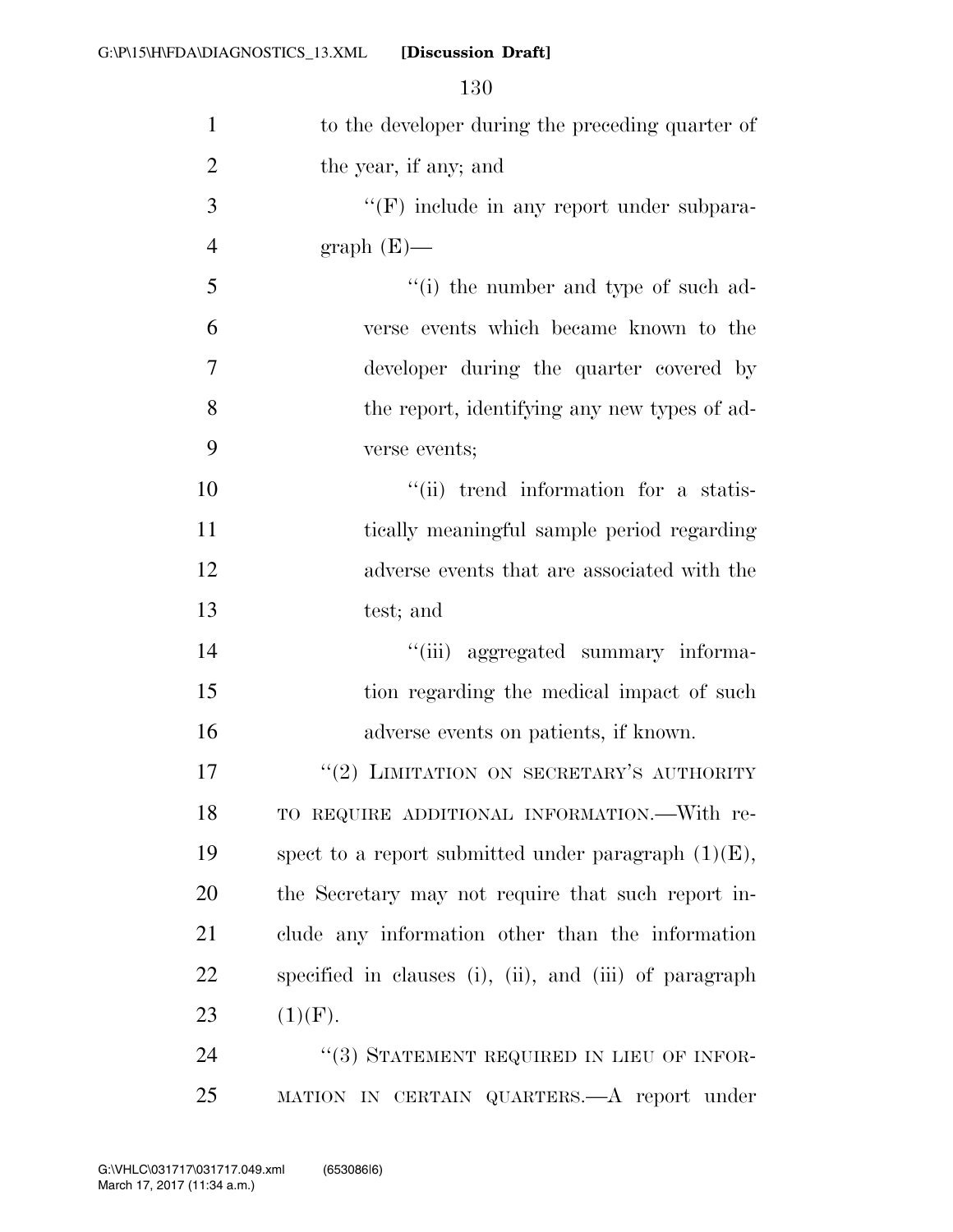paragraph (1)(E) for any quarter in which no ad- verse events occur shall be limited to a statement, to the knowledge of the developer, that no reportable adverse events occurred in such quarter.

5 "(4) LABORATORY ERRORS.—The developer of an in vitro clinical test shall not be required to maintain records or report under this section regard- ing laboratory errors that are subject to section 353(f)(5) of the Public Health Service Act and cor-rective and preventive actions to address such errors.

 ''(5) REPORT NOT AN ADMISSION.—A report or other information submitted by a developer or other responsible party under this subsection (and any re- lease by the Secretary of that report or other infor- mation) does not constitute an admission by the de- veloper or other responsible party that, and shall not be discoverable or admissible in a court of law as evidence that, the in vitro clinical test caused or con-tributed to an adverse event.

20 "(6) REQUESTS FOR ALTERNATIVE PROCESS.— The Secretary may establish by regulation and im-plement a program under which—

23 ''(A) in vitro clinical test developers may request a process for reporting adverse events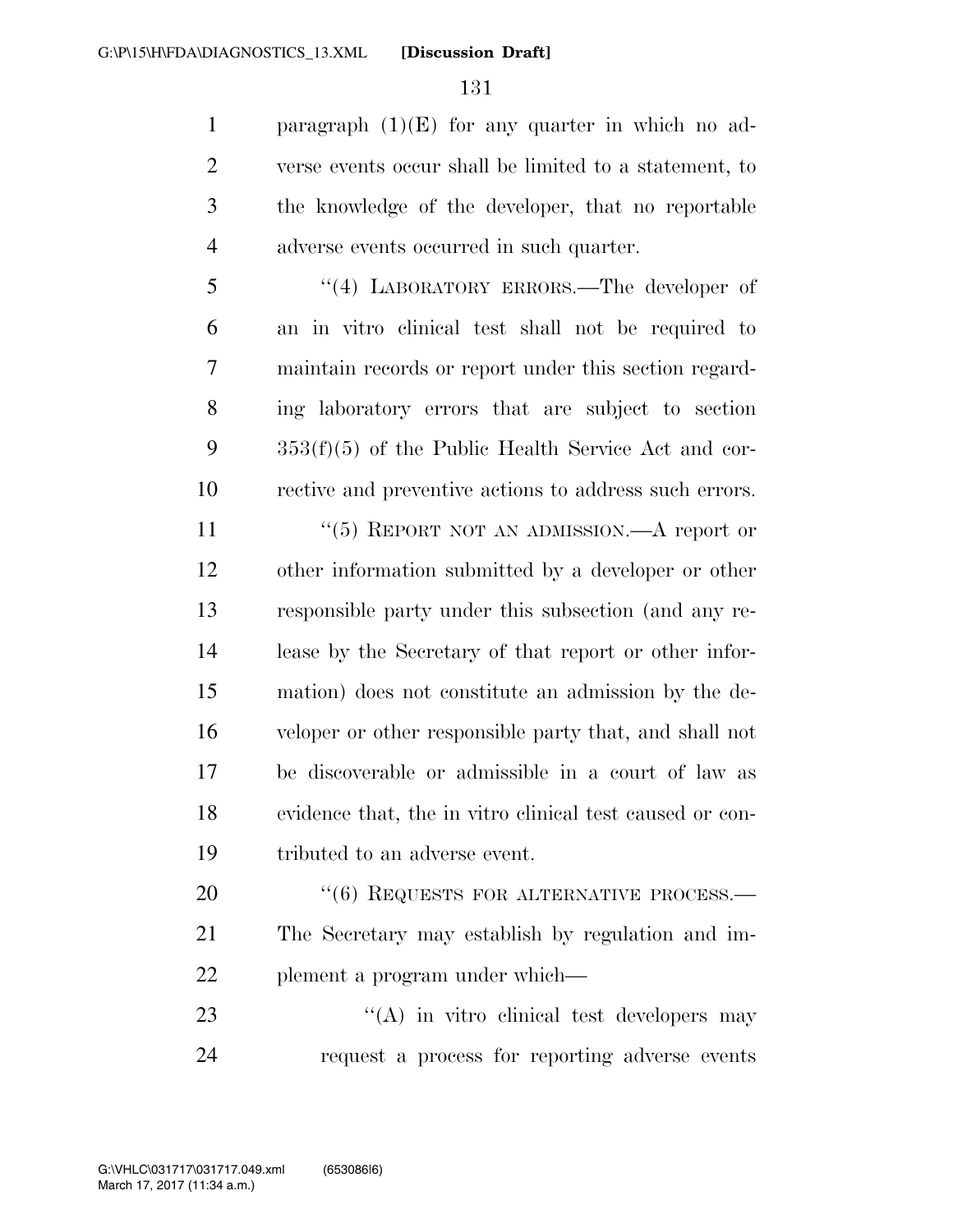| $\mathbf{1}$   | other than the processes set forth in this sub-    |
|----------------|----------------------------------------------------|
| $\overline{2}$ | section; and                                       |
| 3              | "(B) the Secretary grants or denies any            |
| $\overline{4}$ | such request by order, notwithstanding sub-        |
| 5              | chapter II of chapter 5 of title 5, United States  |
| 6              | Code.                                              |
| 7              | "(7) DEFINITIONS.—In this subsection:              |
| 8              | "(A) The term 'adverse event' means—               |
| 9              | "(i) any death or serious injury that              |
| 10             | is reasonably believed to have been caused         |
| 11             | by an in vitro clinical test error; or             |
| 12             | "(ii) any in vitro clinical test error             |
| 13             | which is more likely than not to reoccur           |
| 14             | and, if the error were to reoccur, would           |
| 15             | have a reasonable probability of causing           |
| 16             | death or serious injury.                           |
| 17             | "(B) The term 'caused by an in vitro clin-         |
| 18             | ical test error' means that an in vitro clinical   |
| 19             | test error was the primary factor in the death     |
| 20             | of, or serious injury to, a specific patient or    |
| 21             | user.                                              |
| 22             | " $(C)$ The term 'in vitro clinical test error'    |
| 23             | means a clinically significant failure of an in    |
| 24             | vitro clinical test to meet its performance speci- |
| 25             | fications or otherwise perform as intended, ex-    |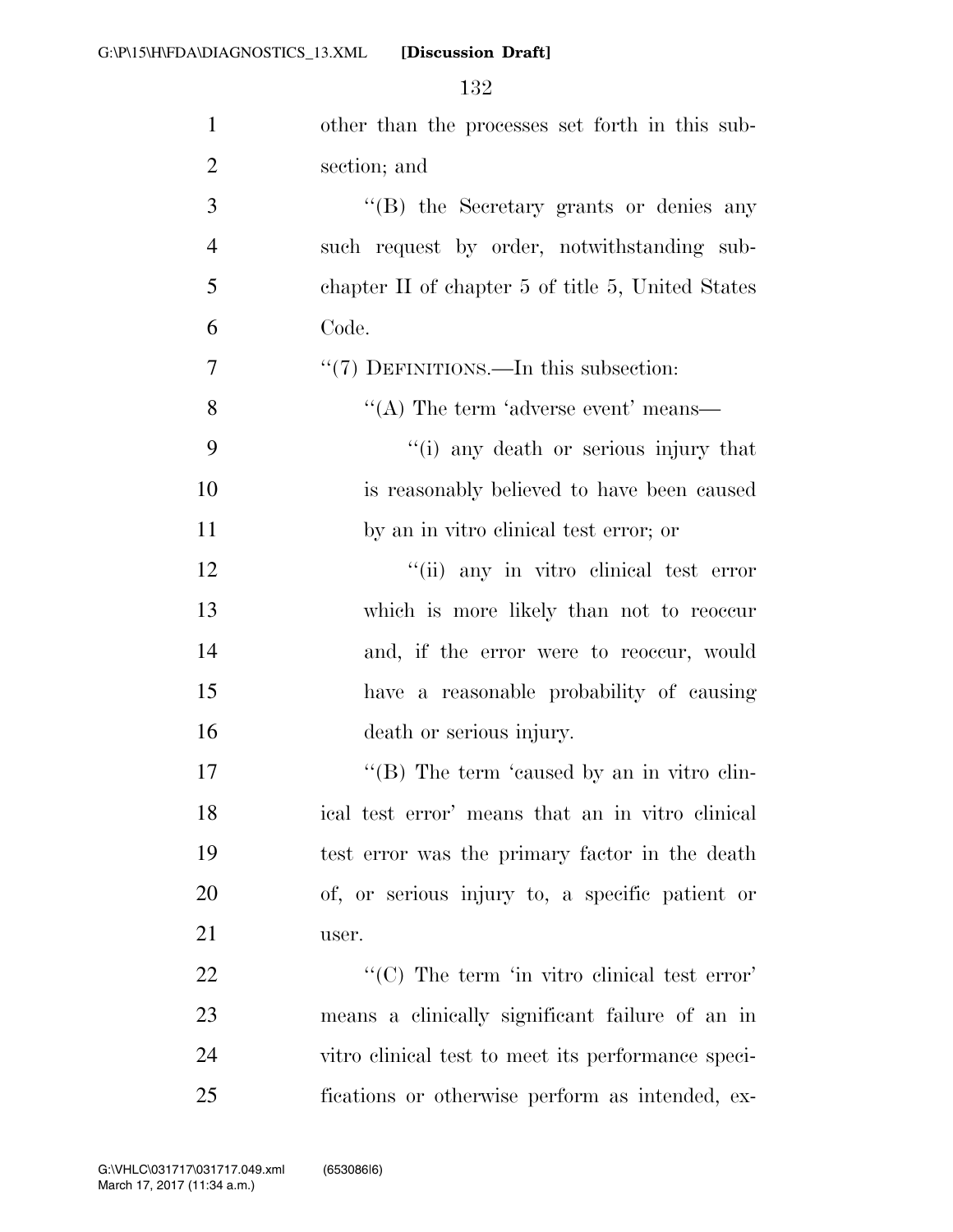| $\mathbf{1}$   | cept that such term excludes any such event or             |
|----------------|------------------------------------------------------------|
| $\overline{2}$ | error related to laboratory operations.                    |
| 3              | $\lq\lq$ . The term 'permanent' means irre-                |
| $\overline{4}$ | versible impairment or damage to a body struc-             |
| 5              | ture or function, excluding trivial impairment or          |
| 6              | damage.                                                    |
| $\overline{7}$ | "(E) The term 'serious injury' means an                    |
| 8              | injury or illness that—                                    |
| 9              | $"(i)$ is life-threatening;                                |
| 10             | "(ii) results in permanent impairment                      |
| 11             | of a body function or permanent damage                     |
| 12             | to a body structure; or                                    |
| 13             | "(iii) necessitates medical or surgical                    |
| 14             | intervention to preclude permanent impair-                 |
| 15             | ment of a body function or permanent                       |
| 16             | damage to a body structure.                                |
| 17             | "(b) NOTIFICATION.—                                        |
| 18             | $(1)$ IN GENERAL.—Except with respect to an                |
| 19             | in vitro clinical test described in section $590B(1)(4)$ , |
| 20             | the Secretary may issue such notifications or orders       |
| 21             | as may be necessary to assure that adequate notifi-        |
| 22             | cation is provided in an appropriate form, by the          |
| 23             | persons and means best suited under the cir-               |
| 24             | cumstances involved, to all health care practitioners      |
| 25             | who prescribe or use an in vitro clinical test and to      |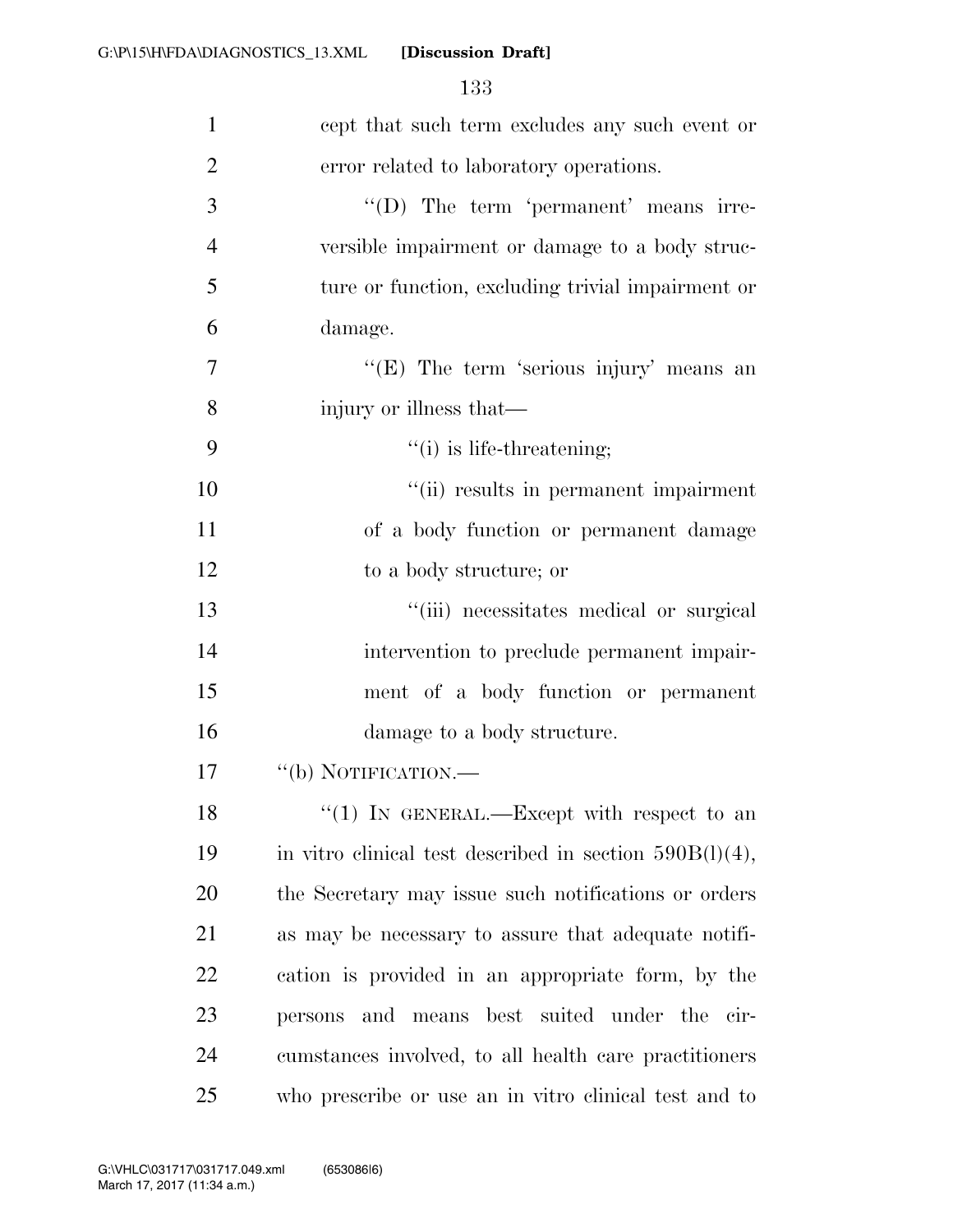any other person (including manufacturers, import- ers, distributors, retailers, and users (including home users)) who should properly receive such noti-fication, if the Secretary determines that—

 ''(A) the in vitro clinical test presents an unreasonable risk of substantial harm to the public health when used as intended; and

 ''(B) notification under this subsection is necessary to eliminate or reduce the unreason- able risk of such harm and no more practicable means is available under the provisions of this Act (other than this section) to eliminate or re-duce such risk.

 ''(2) ORDERS.—An order under this subsection shall require that the individuals subject to the risk with respect to which the order is to be issued be in- cluded in the persons to be notified of the risk un- less the Secretary determines that notice to such in- dividuals would present a greater danger to the health of such individuals than no such notification. That notification shall describe the risk presented by the test and any action which may be taken to elimi- nate or reduce such risk. Before issuing an order under this subsection, the Secretary shall consult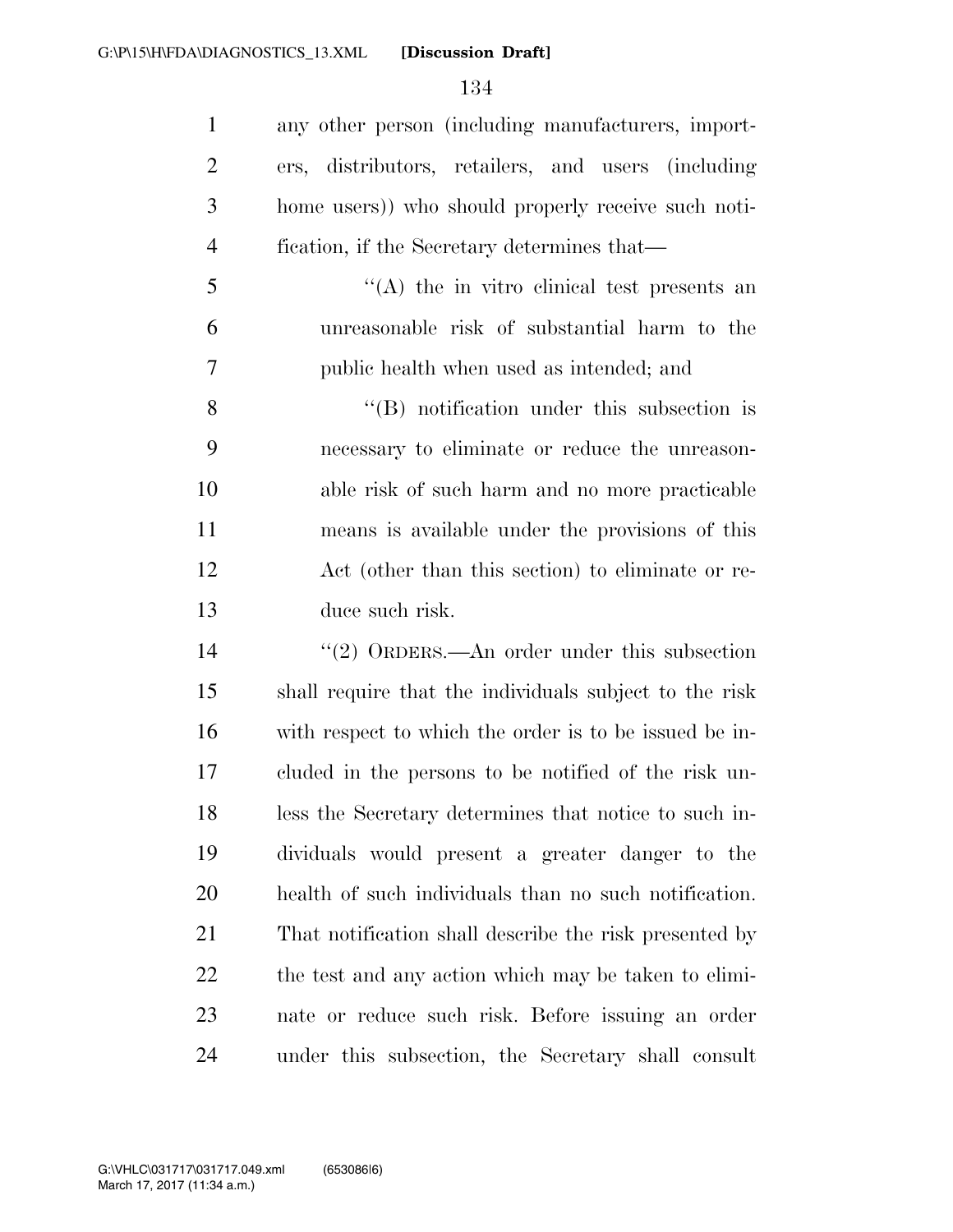with the persons who are to give notice under the order.

''(c) VOLUNTARY CORRECTIONS AND REMOVALS.—

4 "(1) IN GENERAL.—A developer or other re- sponsible party may, at any time, initiate a vol- untary correction or removal action with respect to an in vitro clinical test.

8 "(2) NOTICE TO SECRETARY.—Not later than 7 calendar days after the first correction or removal action undertaken by the developer or other respon- sible party pursuant to paragraph (1), to reduce a risk to health posed by an in vitro clinical test that is in violation of this subchapter, the developer or other responsible party shall submit to the Sec-retary, as applicable and reasonably necessary—

 ''(A) the name, unique identifier, and other similar information about the in vitro clinical 18 test;

 ''(B) the name, address, contact informa- tion, and registration number of the developer or other responsible party;

22 "'(C) a copy of any customer notification issued by the developer or other responsible party;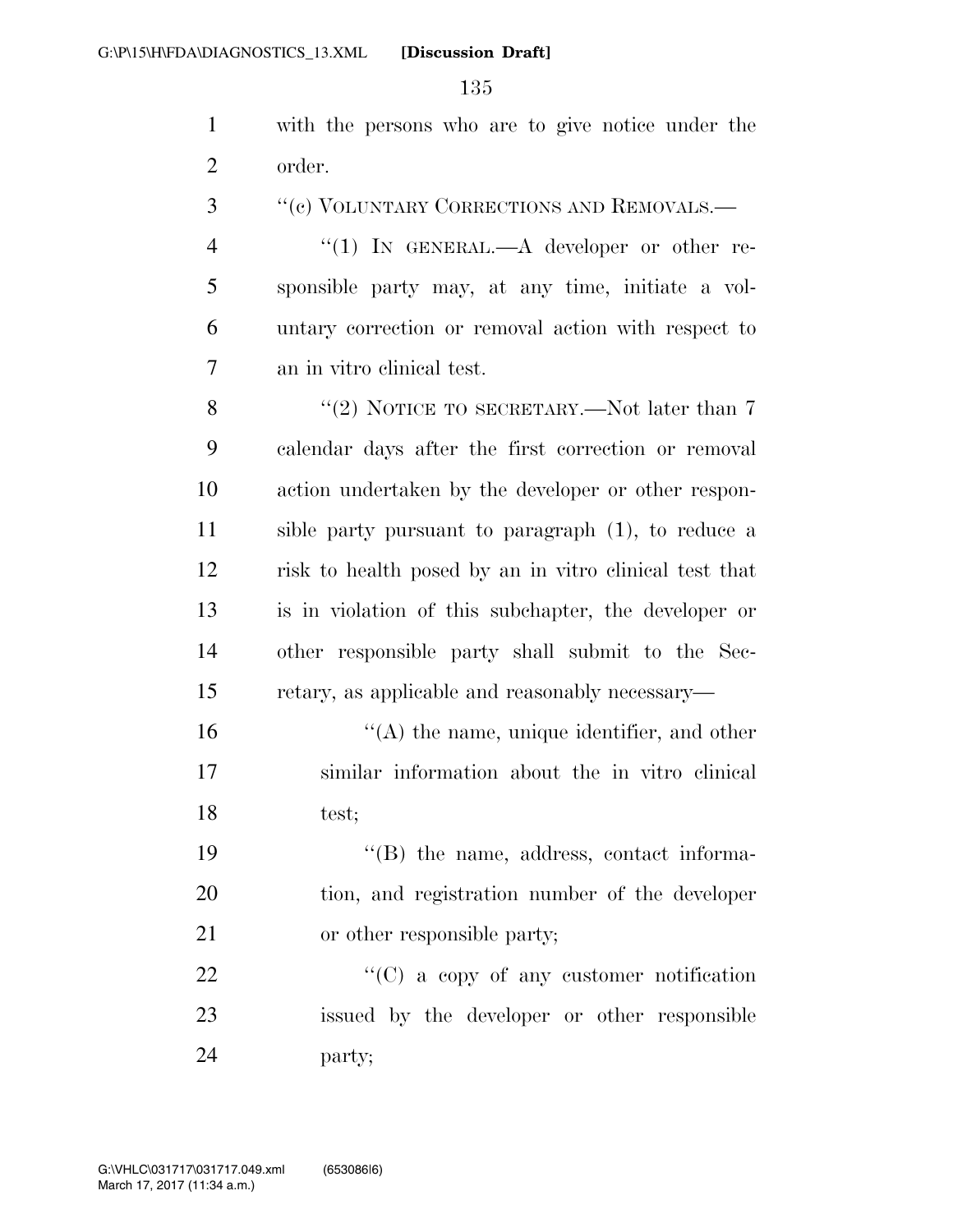| $\mathbf{1}$   | "(D) a description of the problem sought               |
|----------------|--------------------------------------------------------|
| $\overline{2}$ | to be addressed by the correction or removal,          |
| 3              | including a health hazard evaluation;                  |
| $\overline{4}$ | $\lq\lq(E)$ a status and summary of the devel-         |
| 5              | oper or other responsible party's internal inves-      |
| 6              | tigation;                                              |
| $\tau$         | $\lq\lq(F)$ the number of adverse event reports        |
| 8              | related to the problem sought to be addressed          |
| 9              | by the correction or removal;                          |
| 10             | $\lq\lq(G)$ relevant in vitro clinical test labeling,  |
| 11             | including instructions for use; and                    |
| 12             | "(H) a list of consignees.                             |
| 13             | $``(3)$ CORRECTION OR REMOVAL IDENTIFIER.              |
| 14             | Not later than 7 calendar days after receipt of a no-  |
| 15             | tification under paragraph (2), the Secretary shall    |
| 16             | assign a unique correction or removal identifier to    |
| 17             | such action and provide such identifier to the devel-  |
| 18             | oper or other responsible party. The developer, Sec-   |
| 19             | retary, or other responsible party shall include such  |
| 20             | unique identifier on all subsequent correspondence     |
| 21             | regarding the correction or removal action with the    |
| 22             | Secretary, developer, health care practitioner, or any |
| 23             | user.                                                  |
| 24             | "(4) NOTICE TO USERS.—If communication of              |
| 25             | a correction or removal action is necessary to protect |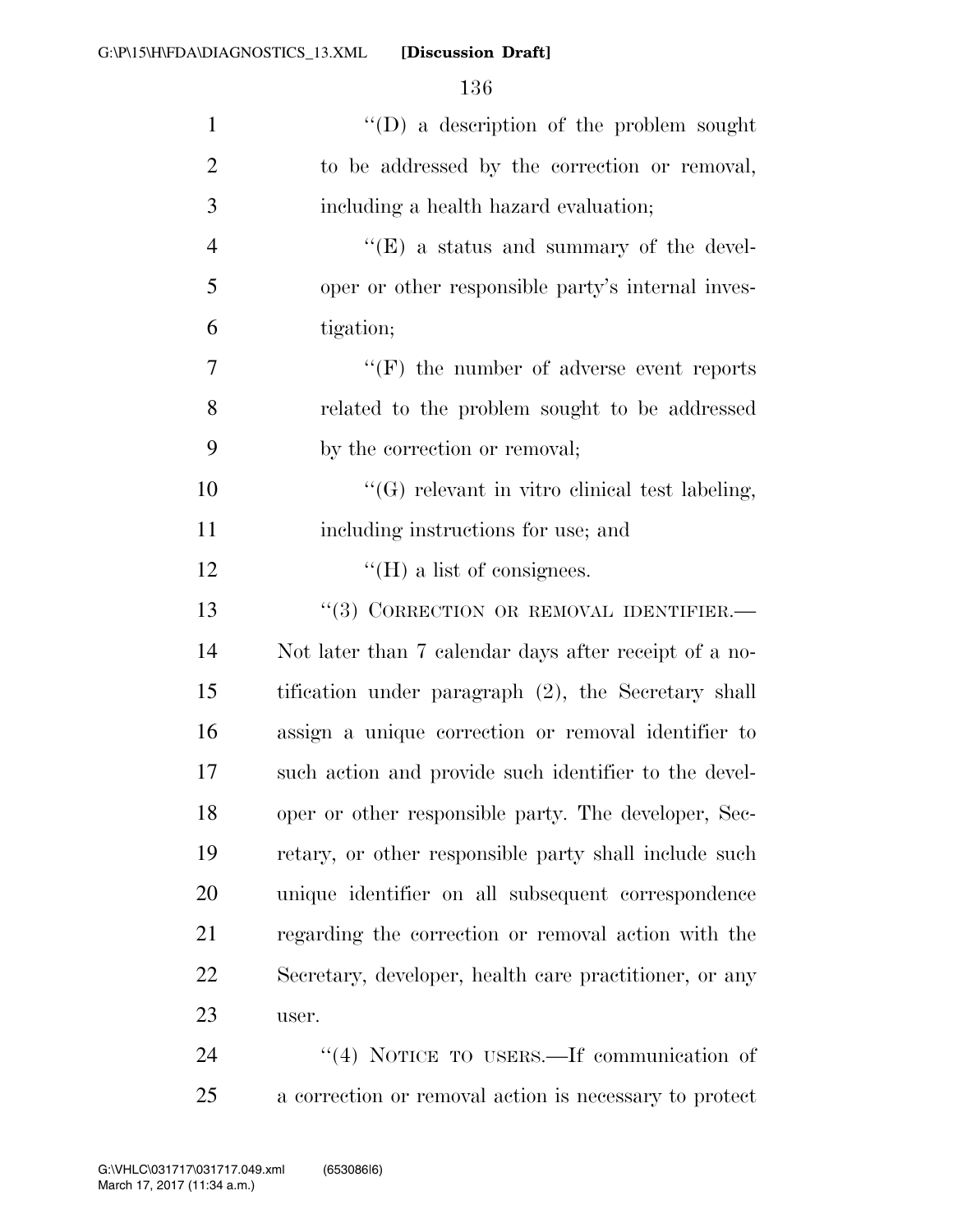| $\mathbf{1}$   | public health, such communication shall include, as          |
|----------------|--------------------------------------------------------------|
| $\overline{2}$ | applicable and reasonably available—                         |
| 3              | "(A) the unique correction or removal                        |
| $\overline{4}$ | identifier, as assigned by the Secretary;                    |
| 5              | "(B) information sufficient to identify the                  |
| 6              | in vitro clinical test subject to the correction or          |
| 7              | removal;                                                     |
| 8              | "(C) a description of the problem sought                     |
| 9              | to be addressed by the correction or removal,                |
| 10             | including the extent of the problem;                         |
| 11             | $\lq\lq$ (D) a description of the potential risks to         |
| 12             | patients or the public due to the problem, in-               |
| 13             | cluding whether injuries or deaths have been                 |
| 14             | associated with the problem;                                 |
| 15             | $\lq\lq(E)$ instructions to the patient, health              |
| 16             | care practitioner, or other user, on appropriate             |
| 17             | actions to be taken; and                                     |
| 18             | $\lq$ <sup>"</sup> (F) contact information for obtaining ad- |
| 19             | ditional information from the developer or other             |
| 20             | responsible party.                                           |
| 21             | "(5) CLASSIFICATION OF CORRECTION OR RE-                     |
| 22             | MOVAL.—The Secretary shall classify a correction or          |
| 23             | removal under this subsection (according to the rel-         |
| 24             | ative degree of health hazard presented by the in            |
| 25             | vitro clinical test being corrected or removed) within       |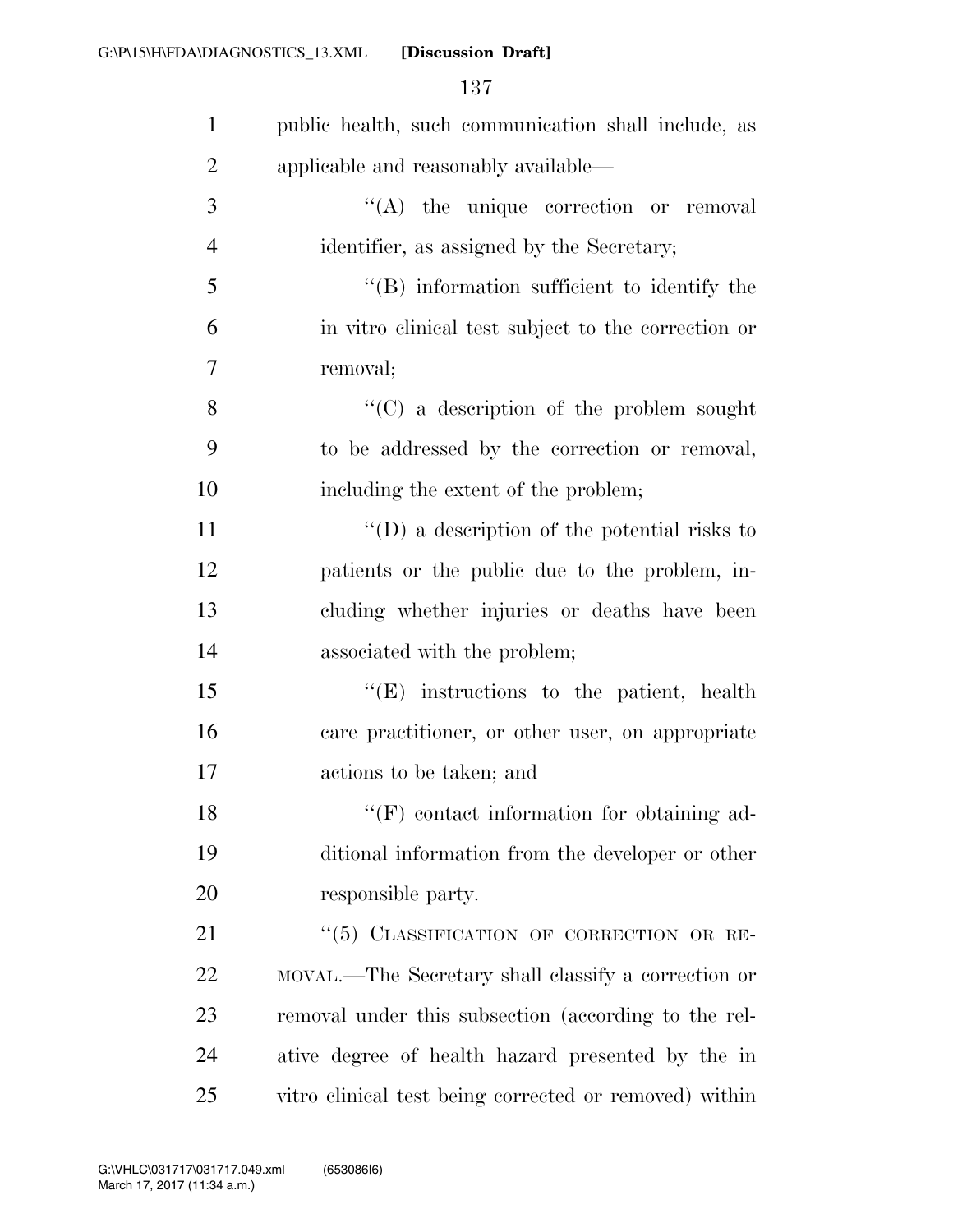30 calendar days of receiving notice pursuant to paragraph (2). If the Secretary determines a notifi- cation of such classification in addition to any notifi- cation already provided by the developer or other re- sponsible party pursuant to paragraph (4) is nec- essary to protect public health, the Secretary may issue such notice, and shall include in such notice the unique correction or removal identifier and infor- mation clarifying that such notice is intended to in- form patients, health care practitioners, and other users that the notice is not a second correction or removal and that the notice is part of an agency process for classifying an existing correction or re-moval.

15 "(6) REPORT NOT AN ADMISSION.—A report or other information submitted by a developer or other responsible party under this subsection (and any re- lease by the Secretary of that report or other infor- mation) does not constitute an admission by the de- veloper or other responsible party that the in vitro clinical test is in violation of this subchapter or caused or contributed to any injury.

23 "(7) CLOSING A CORRECTION OR REMOVAL.— Not later than 45 calendar days after the developer or other responsible party notifies the Secretary that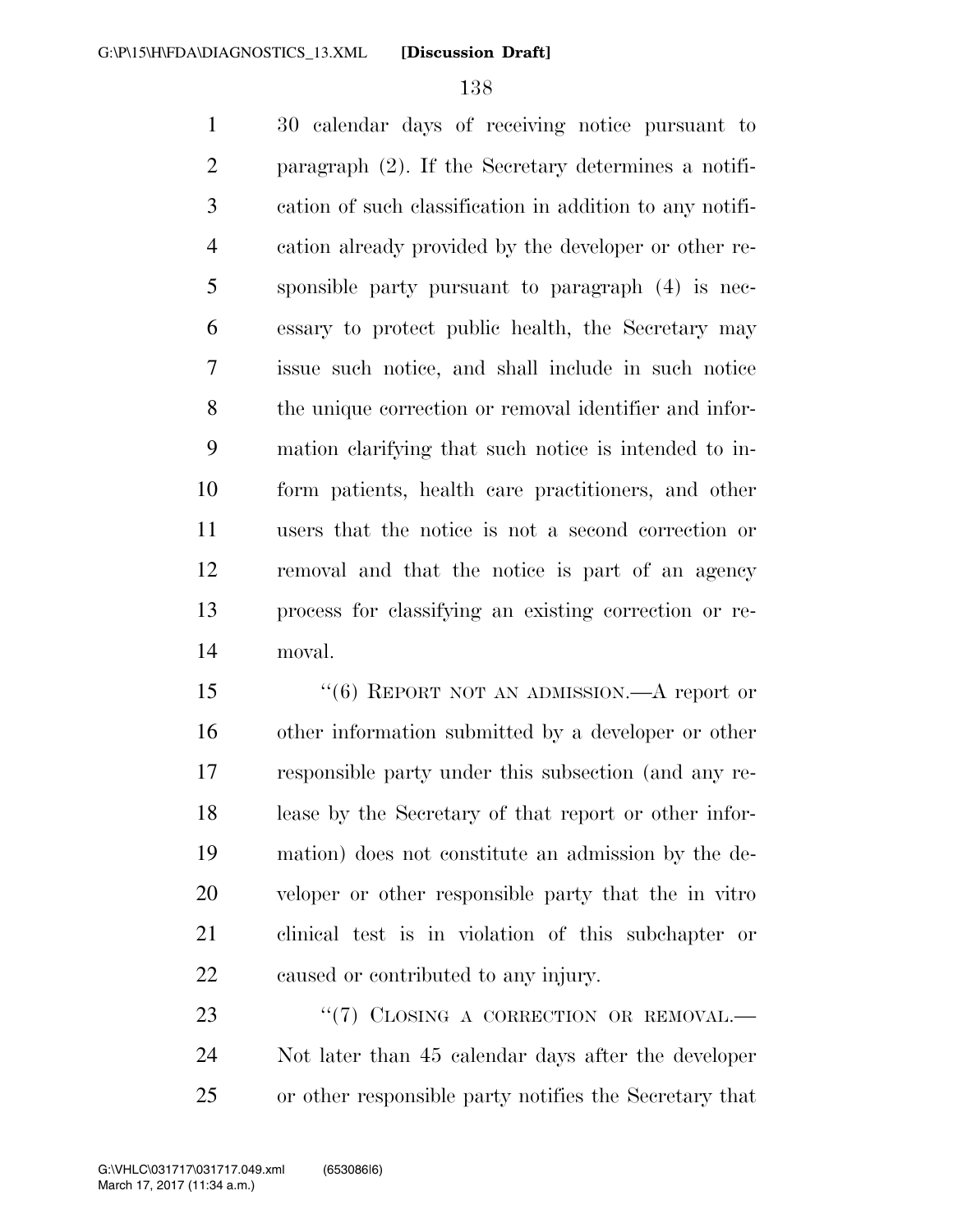it has completed a correction or removal action, the Secretary shall provide the developer or other re- sponsible party a written statement closing the cor- rection or removal action or stating the reasons the Secretary cannot close the correction or removal ac-tion at that time.

7 "(d) MANDATORY CORRECTIONS AND REMOVALS.— 8 "(1) IN GENERAL.—If the Secretary finds there is a reasonable probability that an in vitro clinical test, when used in accordance with its intended use, would cause serious, adverse health consequences or death, and the Secretary finds that notification under this subsection is necessary to eliminate the unreasonable risk of such harm and no more prac- tical means is available under this Act (other than 16 this subsection) to eliminate such risk, then the Sec- retary shall issue an order requiring the appropriate person, as applicable, to promptly—

''(A) cease offering such test; and

 $"$ (B) notify health care practitioners and other users of the test of the order and rec- ommend to such practitioners and users to cease offering or using such test; or

24  $\langle ^{\prime}(C) \rangle$  initiate a correction or removal of such test.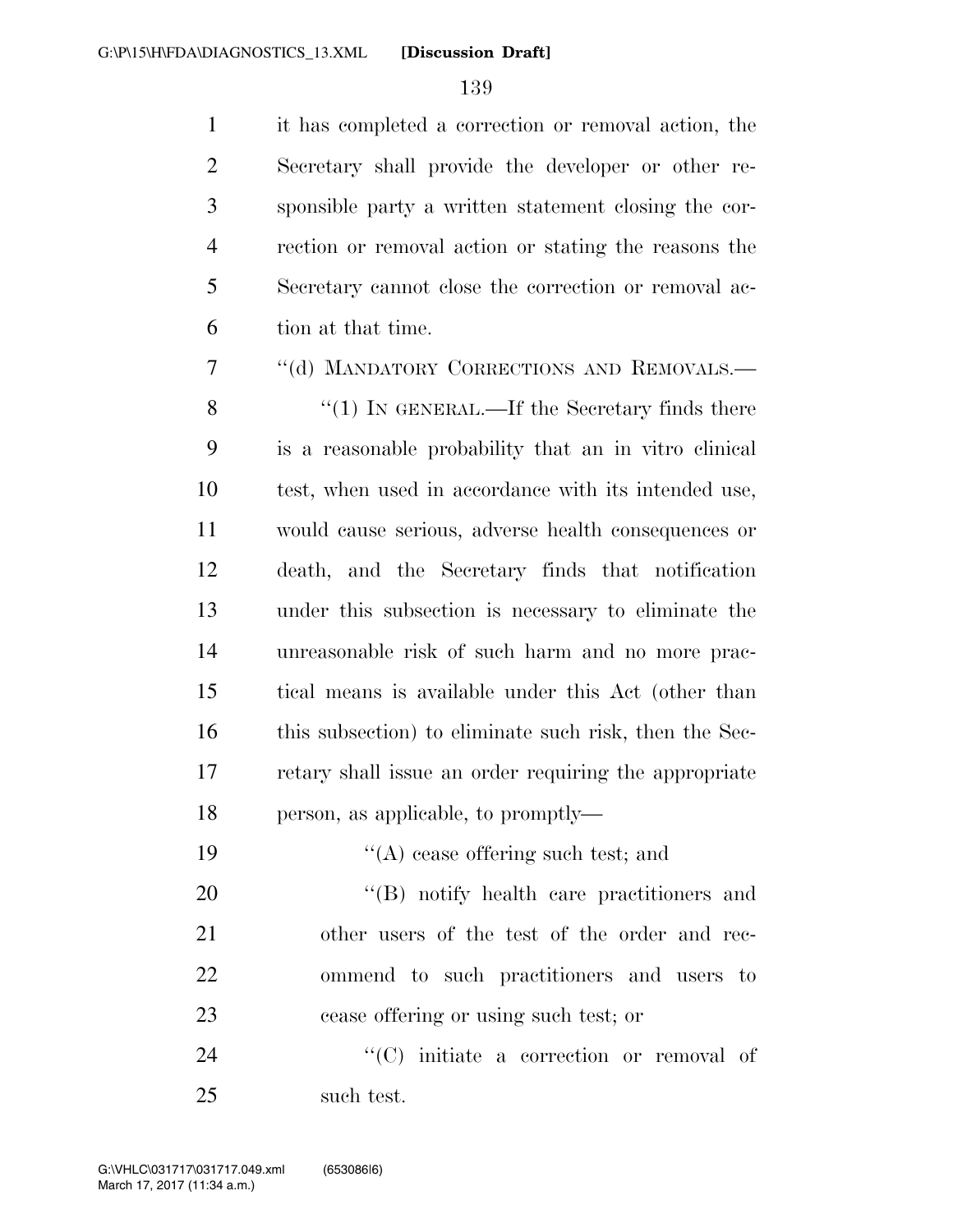1 ''(2) INFORMAL HEARING.—An order under paragraph (1) shall provide the person subject to the order with an opportunity for an informal hearing, to be held not later than 10 calendar days after the date of the issuance of the order, on the actions re- quired by the order and on whether the order should be revised or vacated. If, after providing an oppor- tunity for such a hearing, the Secretary determines that inadequate grounds exist to support the actions required by the order, the Secretary shall revise or vacate the order. 12 "(3) AMENDMENT TO REQUIRE CORRECTION OR REMOVAL.—

14 "(A) AMENDMENT.—If, after providing an opportunity for an informal hearing under paragraph (2), the Secretary determines that an order should be amended to include a correc- tion or removal of the in vitro clinical test with respect to which the order was issued, the Sec- retary shall, except as provided in subpara- graphs (B) and (C), amend the order to require a correction or removal. The Secretary shall specify a timetable in which the in vitro clinical test correction or removal will occur and shall require periodic reports to the Secretary de-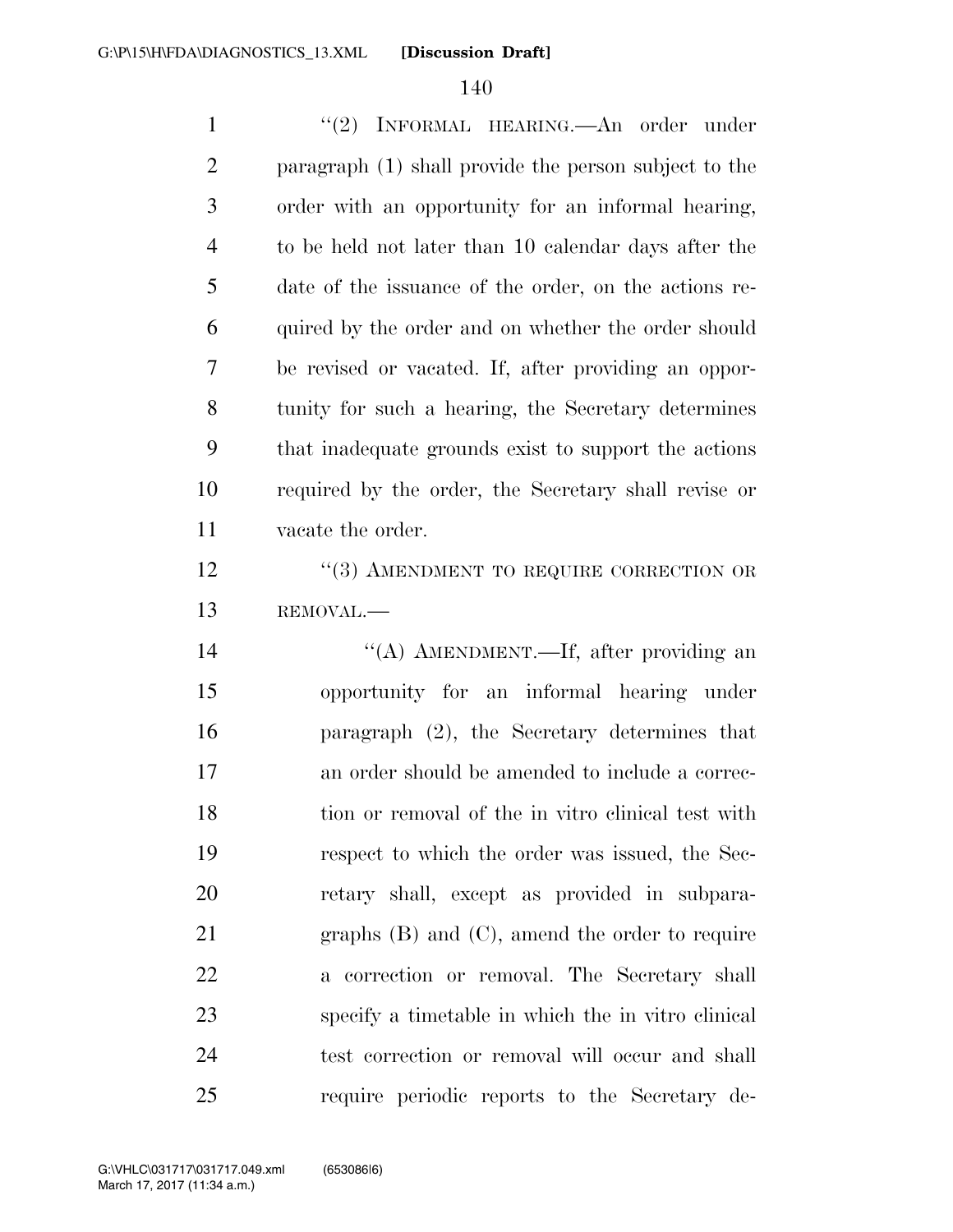| $\mathbf{1}$   | scribing the progress of the correction or re-    |
|----------------|---------------------------------------------------|
| $\overline{2}$ | moval.                                            |
| 3              | "(B) CONTENTS.—An original or amended             |
| $\overline{4}$ | order under paragraph $(1)$ —                     |
| 5              | ``(i) shall                                       |
| 6              | $\lq\lq$ not include correction or re-            |
| $\overline{7}$ | moval of an in vitro clinical test from           |
| 8              | individuals; and                                  |
| 9              | $\lq\lq$ (II) not include correction or re-       |
| 10             | moval of an in vitro clinical test from           |
| 11             | any setting if the Secretary deter-               |
| 12             | mines that the risk of correcting or              |
| 13             | removing such in vitro clinical test              |
| 14             | from the facilities presents a greater            |
| 15             | health risk than the health risk of not           |
| 16             | correcting or removing the in vitro               |
| 17             | clinical test from use; and                       |
| 18             | "(ii) may provide for notice to individ-          |
| 19             | uals subject to the risks associated with         |
| 20             | the use of such in vitro clinical test.           |
| 21             | "(C) ASSISTANCE OF HEALTH CARE PRAC-              |
| 22             | TITIONERS.—In providing the notice required       |
| 23             | by subparagraph $(B)(ii)$ , the Secretary may use |
| 24             | the assistance of health care practitioners who   |
| 25             | prescribed, ordered, or used such an in vitro     |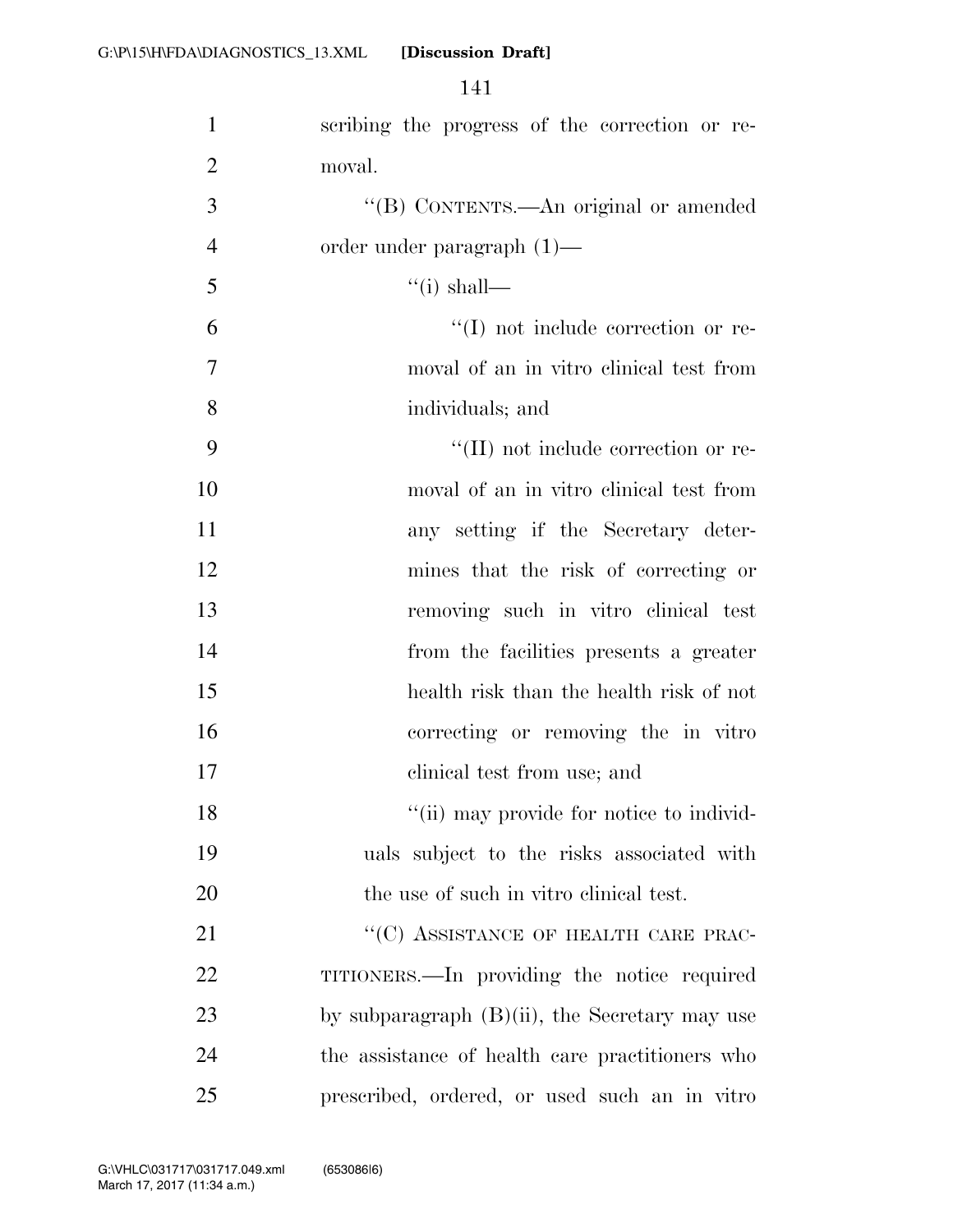| $\mathbf{1}$   | clinical test for individuals. If a significant        |
|----------------|--------------------------------------------------------|
| $\overline{2}$ | number of such individuals cannot be identified,       |
| 3              | the Secretary shall notify such individuals pur-       |
| $\overline{4}$ | suant to section $705(b)$ .                            |
| 5              | "(4) CLASSIFICATION.—The Secretary shall               |
| 6              | classify a correction or removal under this sub-       |
| 7              | section (according to the relative degree of health    |
| 8              | hazard presented by the in vitro clinical test being   |
| 9              | corrected or removed) within 30 calendar days of or-   |
| 10             | dering the correction or removal.                      |
| 11             | $\lq\lq (e)$ INAPPLICABILITY TO CERTAIN MATTERS.—      |
| 12             | "(1) IN GENERAL.—The Secretary shall not               |
| 13             | order a notification under subsection (b) or a correc- |
| 14             | tion or removal under subsection (d) on the basis of   |
| 15             | any of the following:                                  |
| 16             | "(A) Changes or improvements in labora-                |
| 17             | tory operations.                                       |
| 18             | $\lq\lq (B)$ Corrections or updates to patient-spe-    |
| 19             | cific laboratory reports.                              |
| 20             | $\lq\lq$ Enhancements to an in vitro clinical          |
| 21             | test.                                                  |
| 22             | " $(2)$ ENHANCEMENT.—For purposes of this              |
| 23             | subsection, the term 'enhancement' means a change      |
| 24             | to an in vitro clinical test that is not a change to   |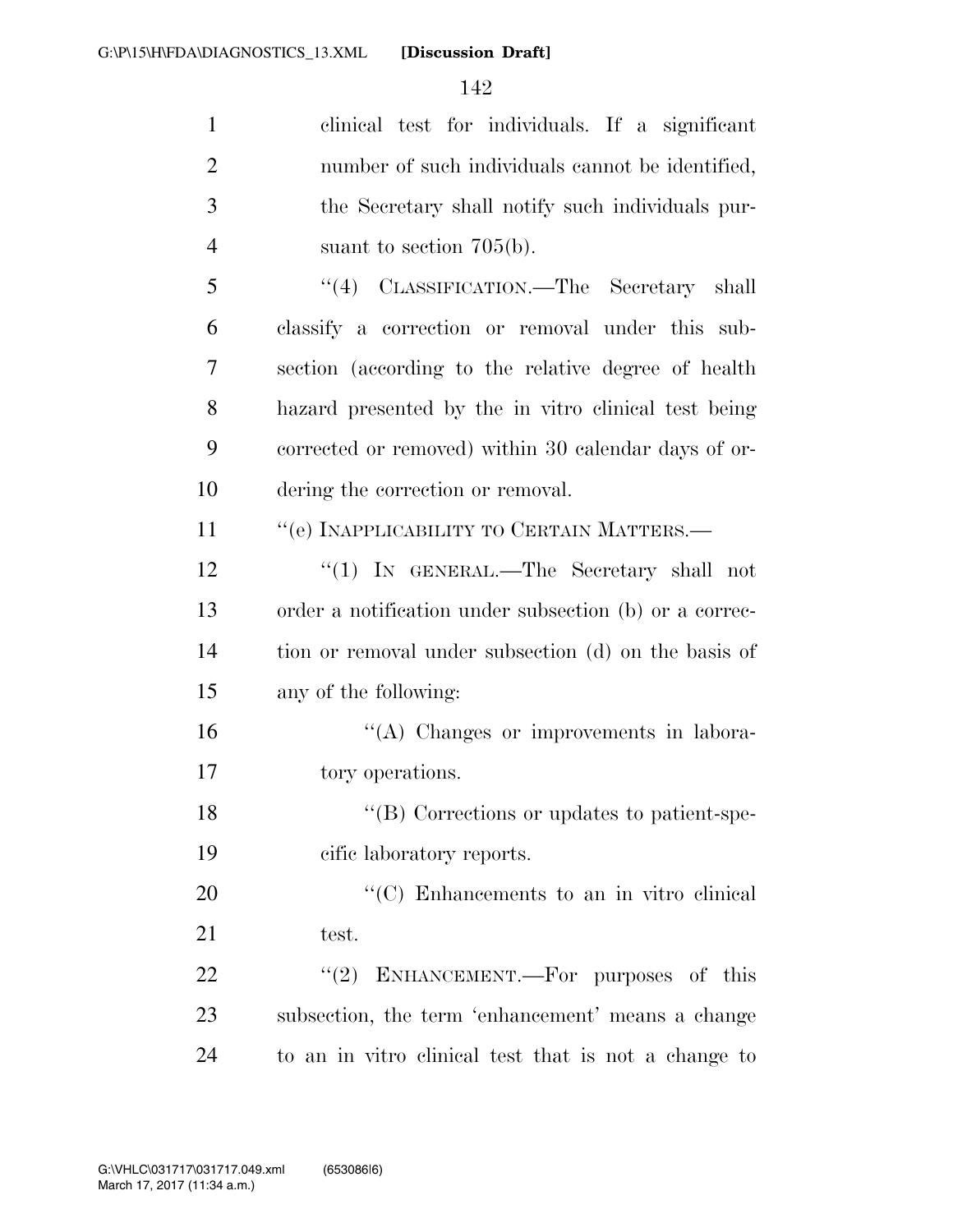- remedy a violation of this subchapter or associated regulations enforced by the Secretary.
- 3 <sup>"</sup>(f) POSTMARKET SURVEILLANCE.—

4 "(1) IN GENERAL.—The Secretary may by order, at the time of approval of an in vitro clinical 6 test pursuant to subsection (c), (d), or  $(f)(1)(A)$  of section 590B require a developer to conduct postmarket surveillance, including postmarket stud- ies, for a high-risk in vitro clinical test, or a mod- erate-risk in vitro clinical test described in section  $590A(a)(3)(A)$ , only if the Secretary determines, based on valid scientific evidence, that the failure of such in vitro clinical test would be reasonably likely to have serious adverse health consequences. The Secretary shall not, under this subsection, order postmarket surveillance for an in vitro clinical test to assess clinical utility.

18 "(2) SURVEILLANCE APPROVAL.—Unless a dif- ferent time period is agreed to by the developer and the Secretary, each developer required to conduct a surveillance of an in vitro clinical test shall, within 30 days of receiving an order from the Secretary prescribing that the developer is required under this subsection to conduct such surveillance, submit, for the approval of the Secretary, a plan for the re-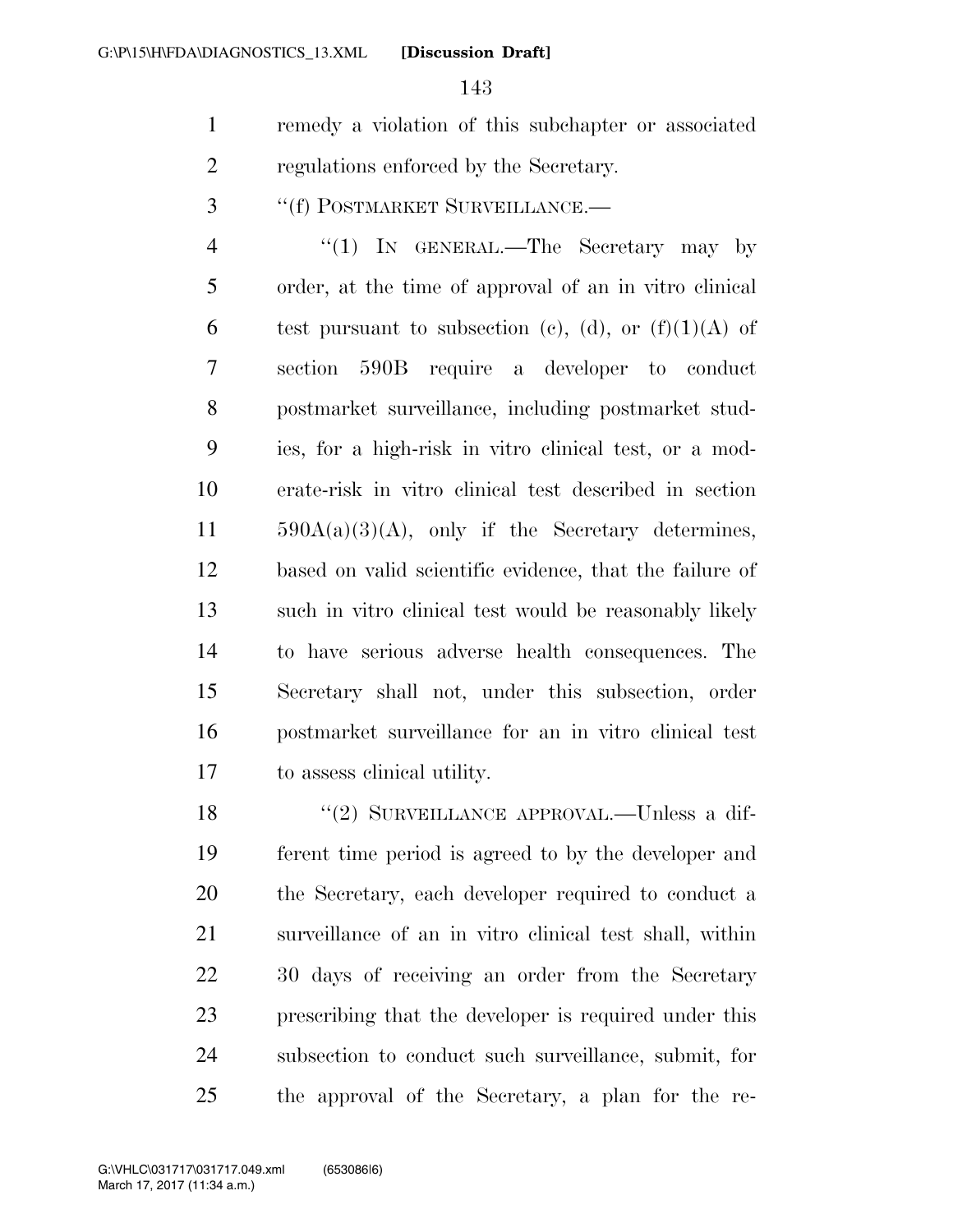quired surveillance. The Secretary shall determine if the person designated to conduct the surveillance has appropriate qualifications and experience to un- dertake such surveillance and if the plan will result in the collection of useful data that can reveal un- foreseen adverse events or other information nec- essary to protect the public health. The developer shall commence surveillance under this subsection not later than 15 months after the day on which the Secretary issues an order under this section. Any such surveillance shall be completed within 3 years of commencement.

13 ''(3) POSTMARKET CLINICAL STUDIES.—The Secretary may require the developer of an in vitro clinical test to conduct a postmarket clinical study under paragraph (1) only for a high-risk in vitro clinical test and only if the Secretary determines 18 that no other means can provide the necessary infor- mation. The authority to require such a study shall not be delegated to any official or employee below the level of senior management of the Center for In vitro Clinical Tests.

23 "(g) MISBRANDED IN VITRO CLINICAL TESTS.—The Secretary shall treat an in vitro clinical test as misbranded under section 502 if the Secretary finds, based on all avail-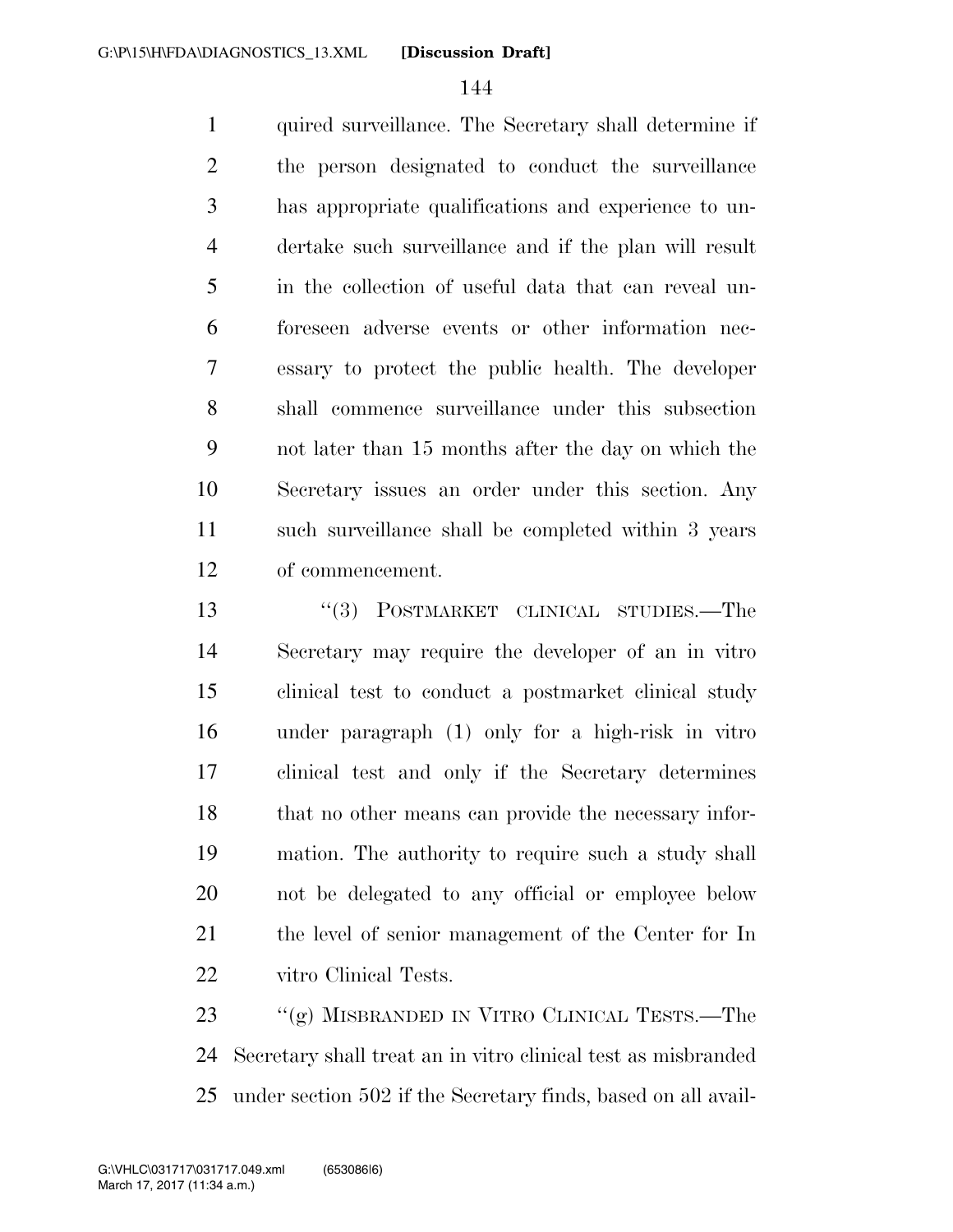able data and information, that the in vitro clinical test presents an unreasonable and substantial risk of illness or injury when used as intended by its developer.

### **''SEC. 590F. APPEALS.**

 ''(a) IN GENERAL.—The Secretary shall establish by regulation an appeals process for the review of classifica- tion and reclassification determinations under section 590A, premarket determinations under sections 590B and 590C, and other adverse decisions made by the Secretary under this subchapter. Except as otherwise provided in this subchapter, the process established by the Secretary shall be consistent with the guidance entitled 'Center for Devices and Radiological Health Appeals Processes' and dated May 17, 2013.

 ''(b) TIMING FOR CERTAIN APPEALS.—With respect to a premarket determination approving or disapproving an application under section 590B, the applicant involved or any interested person may, by petition filed on or before the day that is 30 days after the date on which the Sec- retary issues the order approving or disapproving such ap- plication, obtain review of such determination under the appeals process established pursuant to subsection (a).

 ''(c) FINAL ACTION FOR JUDICIAL REVIEW.—In all cases, the process established under subsection (a) shall provide for a decision constituting final action by the agen-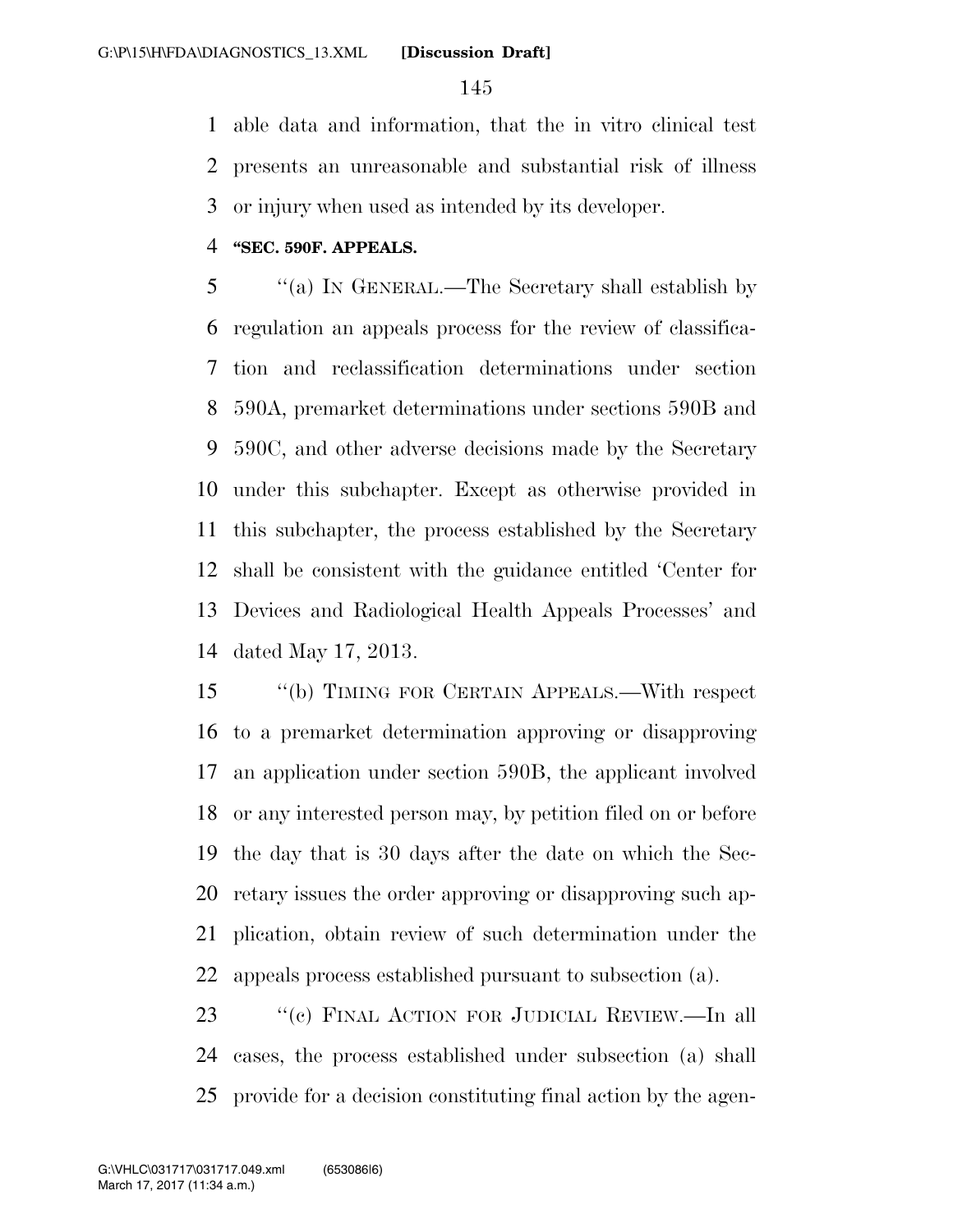cy not later than 180 calendar days after the date on which the appeal is first submitted.

 ''(d) ADVISORY PANELS.—The appeal process estab- lished under subsection (a) shall permit the appellant to request review by an advisory panel. Any such advisory panel shall include persons with knowledge of in vitro clin- ical tests, laboratory operations, and the use of in vitro clinical tests.

### **''SEC. 590G. PREEMPTION.**

 ''(a) IN GENERAL.—No State, tribal, or local govern- ment (or political subdivision thereof) may establish or continue in effect any requirement related to the develop- ment, manufacture, labeling, distribution, sale, or use of an in vitro clinical test that is different from, or in addi-tion to, the requirements of this subchapter.

 ''(b) EXCEPTIONS.—Subsection (a) shall not be con- strued to affect the authority of a State, tribal, or local government—

 ''(1) to license laboratory personnel, health care practitioners, or health care facilities or to regulate any aspect of a health care practitioner-patient rela-tionship; or

23  $\frac{1}{2}$  to enforce laws of general applicability, such as zoning laws, environmental laws, labor laws, and general business laws.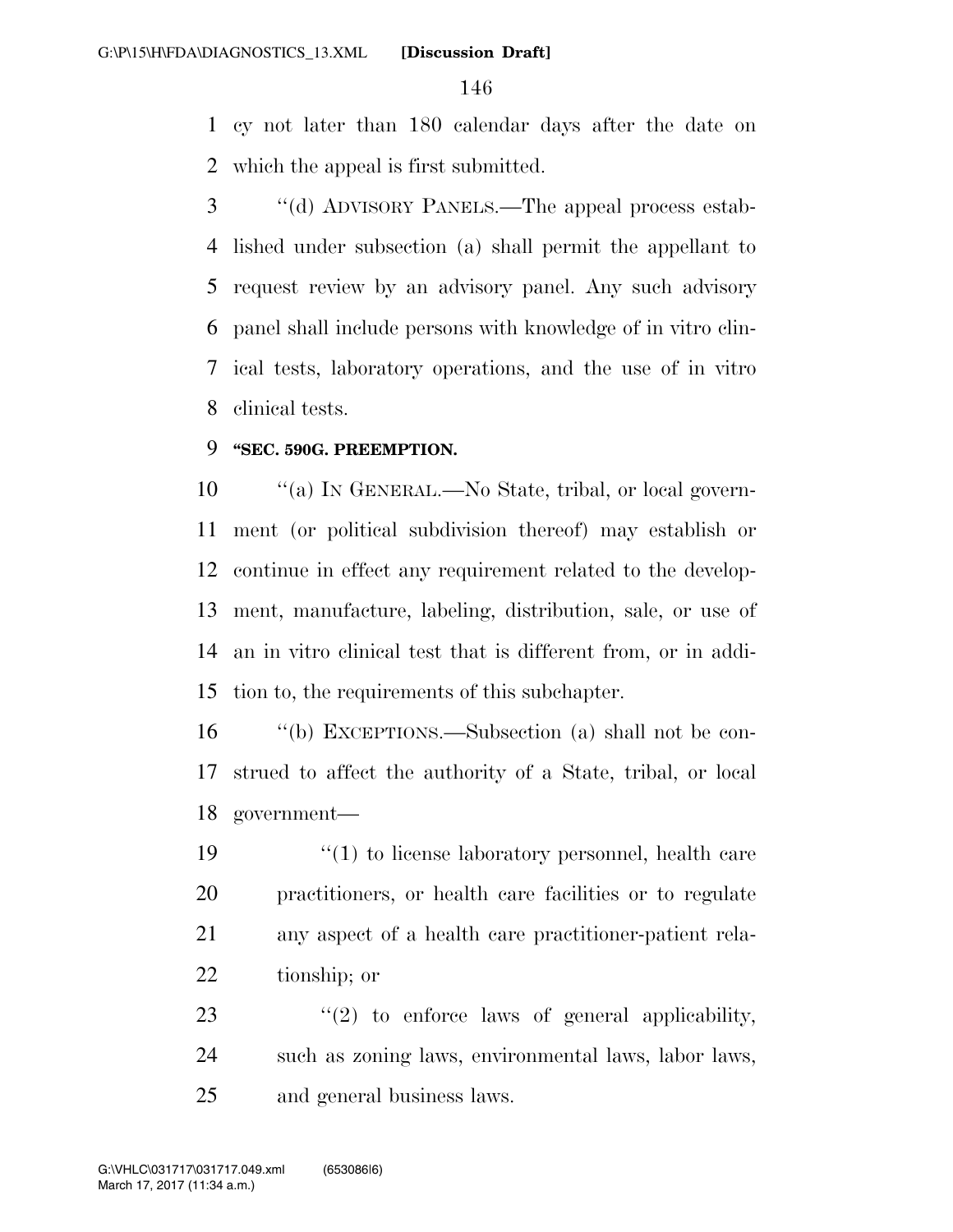1 ''(c) CLARIFICATION.—This section shall not be con-2 strued to shift liability to health care practitioners or other 3 users.

#### 4 **''SEC. 590H. APPLICABILITY OF CERTAIN PROVISIONS.**

 $\text{``The provisions of sections } 301, 303(f)(1), 304, 306,$ 6 501, 502, 503(a), 503(g), 506, 509, 517, 520(c), 561, 562, 563, 566(b), 566(e), 702, 703, 704, 705, 721, 756, 770, 801, 802, 803, 1003, 1003a, and 1011 apply with respect to in vitro clinical tests to the same extent and in the same manner as such provisions apply with respect to devices, to the extent consistent with this subchapter, except as follows:

13 ''(1) The following provisions do not apply with 14 respect to in vitro clinical tests: Section  $301(y)$ , sub-15 sections (e), (f), (g), (h), and (i) of section 501, sub-16 sections (s), (t)(2), and (t)(3) of section 502, and 17 section 510.

18  $\frac{1}{2}$  In the case of in vitro clinical tests, the 19 statement required by section  $502(v)$  is "Reproc-20 essed in vitro clinical test for single use. Reprocessed 21 by  $\frac{1}{2}$ .''.

22  $\frac{4}{3}$  In applying section  $503(g)(1)(B)$ , if the 23 Secretary determines that the primary mode of ac-24 tion is that of an in vitro clinical test, the agency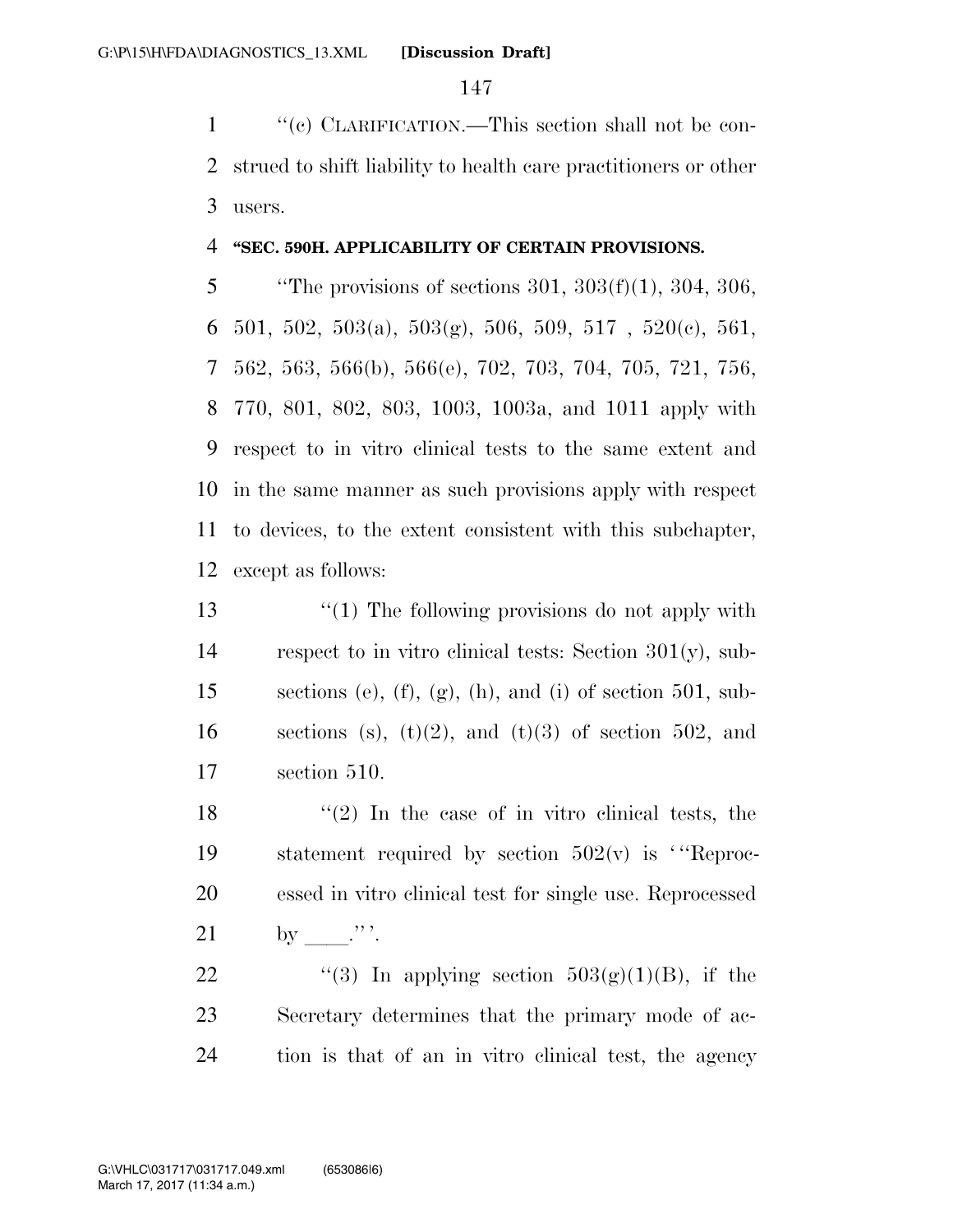| $\mathbf{1}$   | center charged with premarket review of in vitro                |
|----------------|-----------------------------------------------------------------|
| $\overline{c}$ | clinical tests shall have primary jurisdiction.".               |
| 3              | (b) CONFORMING AMENDMENT.—Section $517(a)$ of                   |
| 4              | the Federal Food, Drug, and Cosmetic Act (21 U.S.C.             |
| 5              | $360g(a)$ is amended—                                           |
| 6              | $(1)$ by striking "or" at the end of paragraph                  |
| 7              | (8);                                                            |
| 8              | $(2)$ by inserting "or" at the end of paragraph                 |
| 9              | $(9)$ ; and                                                     |
| 10             | $(3)$ by inserting after paragraph $(9)$ the fol-               |
| 11             | lowing:                                                         |
| 12             | $\degree$ (10) the issuance of a decision under section         |
| 13             | $590F$ ,".                                                      |
| 14             | (c) EMERGENCY USE OF IN VITRO CLINICAL                          |
| 15             | TESTS.—Section 564 of the Federal Food, Drug, and Cos-          |
| 16             | metic Act $(21 \text{ U.S.C. } 360 \text{bbb} - 3)$ is amended— |
| $17\,$         | (1) in subsections (a)(1) and (a)(4)(C), by in-                 |
| 18             | serting "in vitro clinical test," before "or biological         |
| 19             | product" each place it appears;                                 |
| 20             | $(2)$ in paragraph $(2)$ of subsection $(b)$ , by add-          |
| 21             | ing at the end the following:                                   |
| 22             | "(C) CONTINUED PRODUCT AVAILABILITY                             |
| 23             | AFTER TERMINATION. A manufacturer or pro-                       |
| 24             | vider of an in vitro clinical test with an author-              |
| 25             | ization under this section may consult with the                 |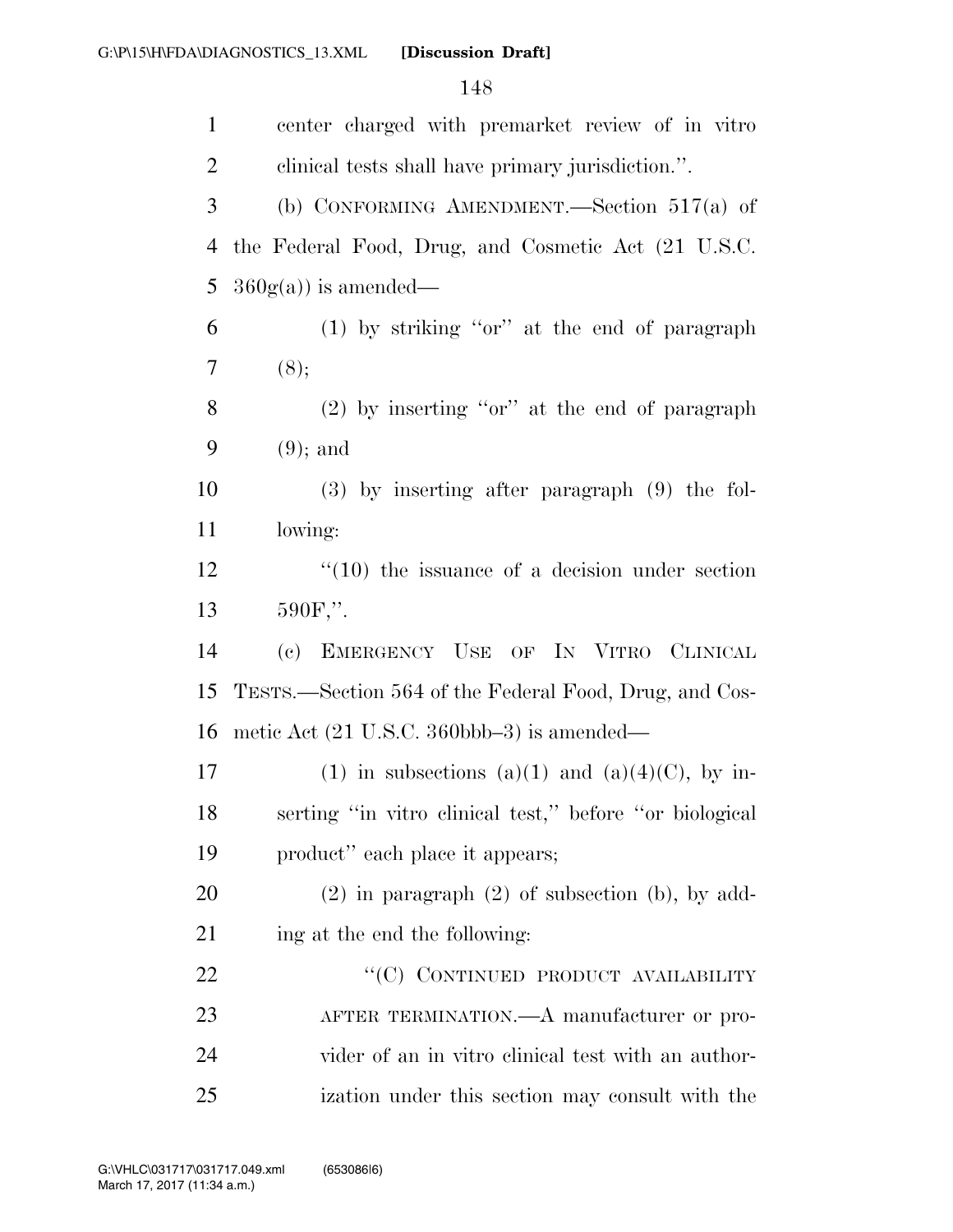| $\mathbf{1}$   | Secretary for, and the Secretary may allow,              |
|----------------|----------------------------------------------------------|
| $\mathbf{2}$   | continued distribution and use of such test after        |
| 3              | termination of the authorization if the condi-           |
| $\overline{4}$ | tions of subsections (c)(2), (e)(3), and (e)(4)          |
| 5              | continue to be satisfied.";                              |
| 6              | $(3)$ in subsection $(e)$ , in the matter before para-   |
| 7              | $graph(1)$ , by inserting "(and with respect to in vitro |
| 8              | clinical tests local, State, or regional public health   |
| 9              | authorities)" after "the Director of the Centers for     |
| 10             | Disease Control and Prevention";                         |
| 11             | $(4)$ in subsection $(e)(3)$ —                           |
| 12             | $(A)$ in subparagraph $(A)$ , by inserting "de-          |
| 13             | sign (with respect to in vitro clinical tests)," be-     |
| 14             | fore "manufacture,"; and                                 |
| 15             | (B) in subparagraph (B), by striking                     |
| 16             | "and" at the end;                                        |
| 17             | $(C)$ in subparagraph $(C)$ , by striking the            |
| 18             | period at the end and inserting "; and"; and             |
| 19             | (D) by adding at the end the following:                  |
| 20             | $\lq\lq$ quality system requirements (with re-           |
| 21             | spect to laboratories and laboratory operations)         |
| 22             | established under section 353 of the Public              |
| 23             | Health Service Act.";                                    |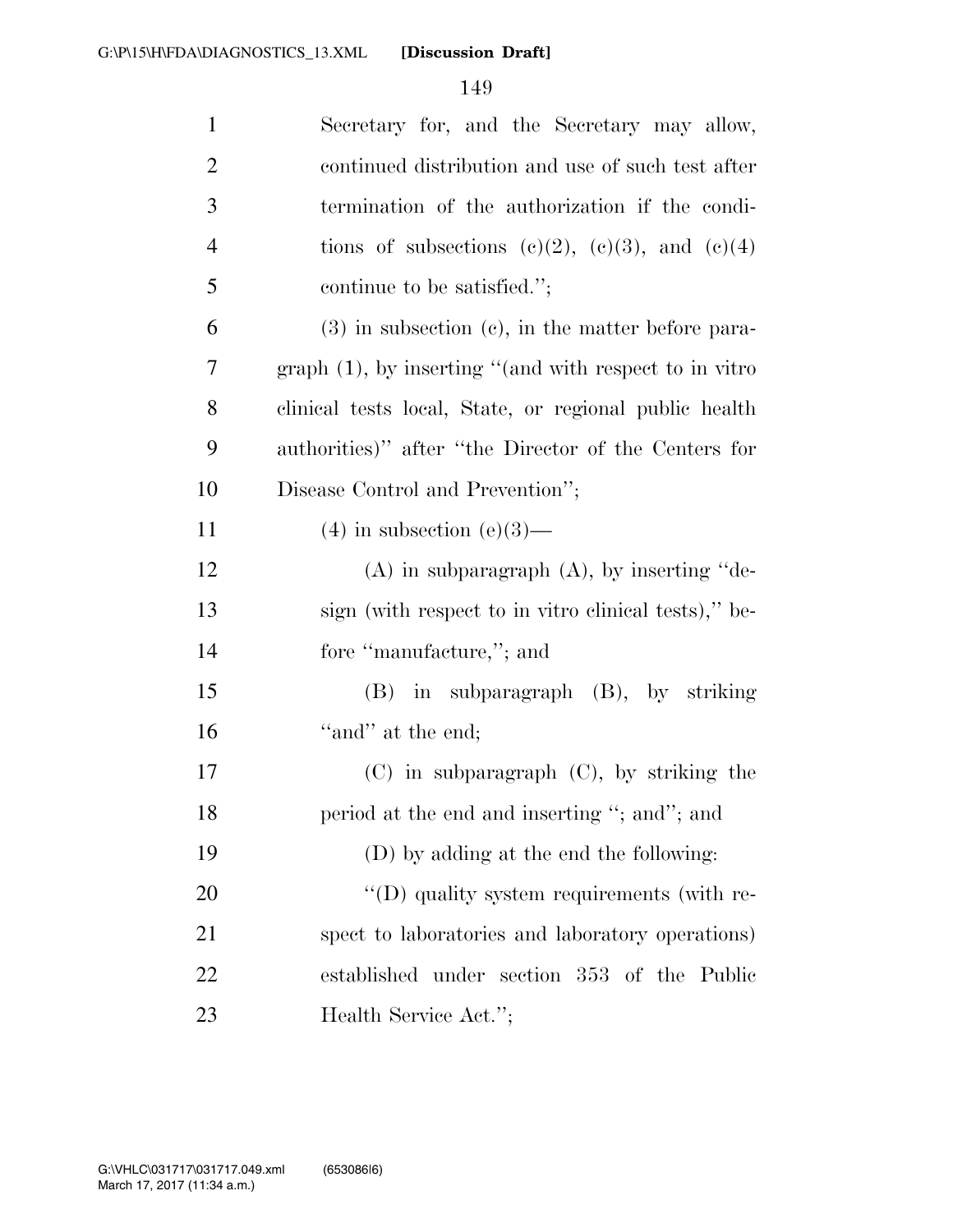| $\mathbf{1}$   | $(5)$ in subsection $(f)(2)$ , by inserting "or, in the |
|----------------|---------------------------------------------------------|
| $\overline{2}$ | case of an in vitro clinical test, for diagnosis, prog- |
| 3              | nosis, or monitoring" before "to the extent"; and       |
| $\overline{4}$ | $(6)$ in subsection $(m)$ —                             |
| 5              | (A) in the subsection heading, by striking              |
| 6              | "LABORATORY TESTS ASSOCIATED WITH DE-                   |
| 7              | VICES" and inserting "IN VITRO CLINICAL                 |
| 8              | TESTS"; and                                             |
| 9              | $(B)$ in paragraph $(1)$ —                              |
| 10             | (i) by striking "a device" and insert-                  |
| 11             | ing "an in vitro clinical test"; and                    |
| 12             | (ii) by striking "such device" and in-                  |
| 13             | serting "such in vitro clinical test".                  |
| 14             | (d) INSPECTIONS.—Section 704 of the Federal Food,       |
| 15             | Drug, and Cosmetic Act (21 U.S.C. 374) is amended by    |
| 16             | adding at the end the following:                        |
| 17             | "(h) INSPECTIONS BY ACCREDITED PERSONS.—                |
| 18             | $\lq(1)$ IN GENERAL.—The Secretary shall estab-         |
| 19             | lish by regulation a process to accredit persons for    |
| 20             | the purpose of conducting inspections of establish-     |
| 21             | ments engaged in the design, development, valida-       |
| 22             | tion, production, manufacture, preparation, propaga-    |
| 23             | tion, or assembly of an in vitro clinical test. The     |
| 24             | process established by the Secretary shall permit the   |
| 25             | owner or operator of such an establishment to select,   |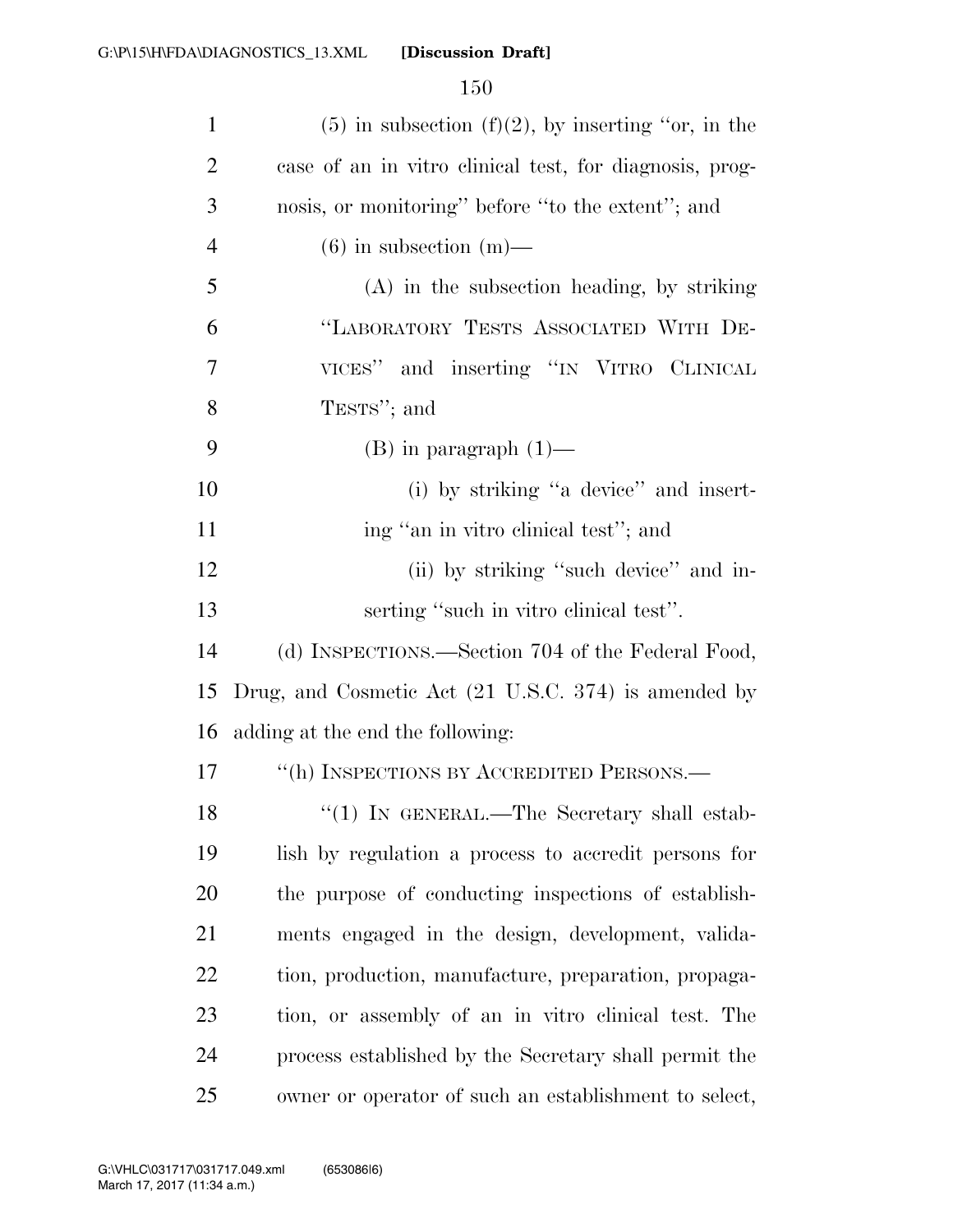| $\mathbf{1}$   | from the list published under paragraph (4), an ac-   |
|----------------|-------------------------------------------------------|
| $\overline{2}$ | credited person to conduct such inspections.          |
| 3              | (2)<br>ACCREDITATION CRITERIA.-The<br>Sec-            |
| $\overline{4}$ | retary shall publish in the Federal Register criteria |
| 5              | to accredit or deny accreditation to persons who re-  |
| 6              | quest to perform the duties specified in paragraph    |
| 7              | (1).                                                  |
| 8              | "(3) DISPOSITION OF REQUESTS FOR ACCREDI-             |
| 9              | TATION.—The Secretary shall—                          |
| 10             | "(A) not later than $60$ calendar days after          |
| 11             | the receipt of a request for accreditation under      |
| 12             | this subsection, inform the requesting person         |
| 13             | whether the request is adequate for review; and       |
| 14             | "(B) promptly accredit or deny accredita-             |
| 15             | tion to the person.                                   |
| 16             | "(4) LIST.—The Secretary shall—                       |
| 17             | "(A) publish on the Internet site of the              |
| 18             | Food and Drug Administration a list of persons        |
| 19             | who are accredited under this subsection; and         |
| 20             | $\lq\lq$ (B) keep such list updated to ensure that    |
| 21             | the identity of each accredited person, and the       |
| 22             | particular activities for which the person is ac-     |
| 23             | credited, is available to the public.".               |
| 24             | (e) REGULATIONS.—                                     |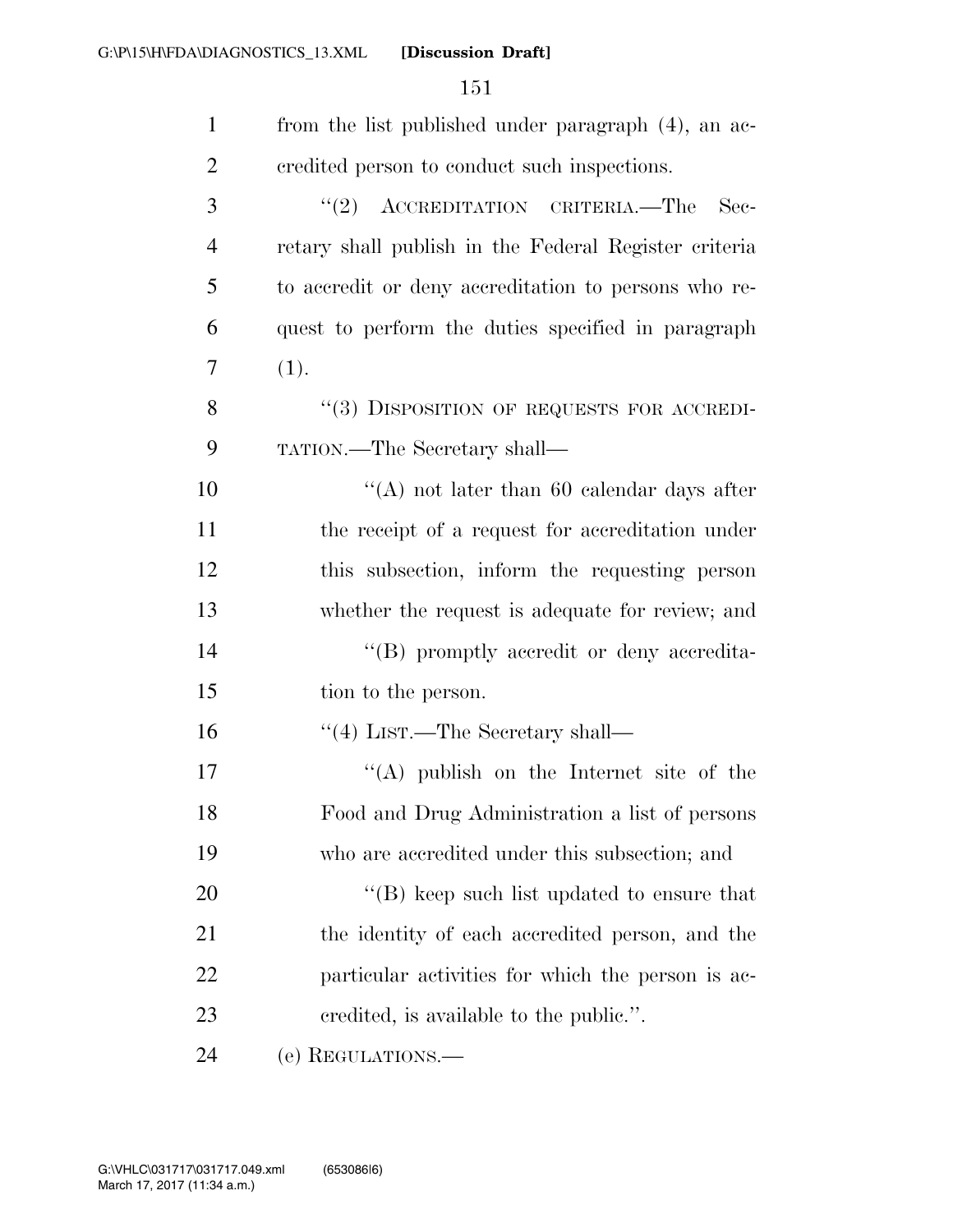| $\mathbf{1}$   | (1) PROMULGATION.—Not later than 3 years                 |
|----------------|----------------------------------------------------------|
| $\overline{2}$ | after the date of enactment of this Act, the Sec-        |
| 3              | retary of Health and Human Services, acting              |
| $\overline{4}$ | through the Commissioner of Food and Drugs, shall        |
| 5              | promulgate final regulations to carry out the amend-     |
| 6              | ments made by this section.                              |
| 7              | $(2)$ EFFECTIVE DATE.—                                   |
| 8              | (A) IN GENERAL.—The regulations pro-                     |
| 9              | mulgated pursuant to paragraph (1) shall take            |
| 10             | effect on the date that is 2 years after the date        |
| 11             | of such promulgation.                                    |
| 12             | (B) PREMARKET REQUIREMENTS.-Not-                         |
| 13             | with standing subparagraph $(A)$ , with respect to       |
| 14             | a manufacturer (as defined in section 7), the            |
| 15             | regulations promulgated pursuant to paragraph            |
| 16             | (1) to carry out sections 590A, 590B, and                |
| 17             | 590C of the Federal Food, Drug, and Cosmetic             |
| 18             | Act, as added by subsection (a), shall take ef-          |
| 19             | fect on the date that is 1 year after the date           |
| 20             | of such promulgation.                                    |
| 21             | (3) FINISHED PRODUCTS AND LABORATORY                     |
| 22             | TEST PROTOCOLS.—All regulations established pur-         |
| 23             | suant to paragraph (1) shall account for differences     |
| 24             | between finished products and laboratory test proto-     |
| 25             | cols (as such terms are defined in section $201$ (ss) of |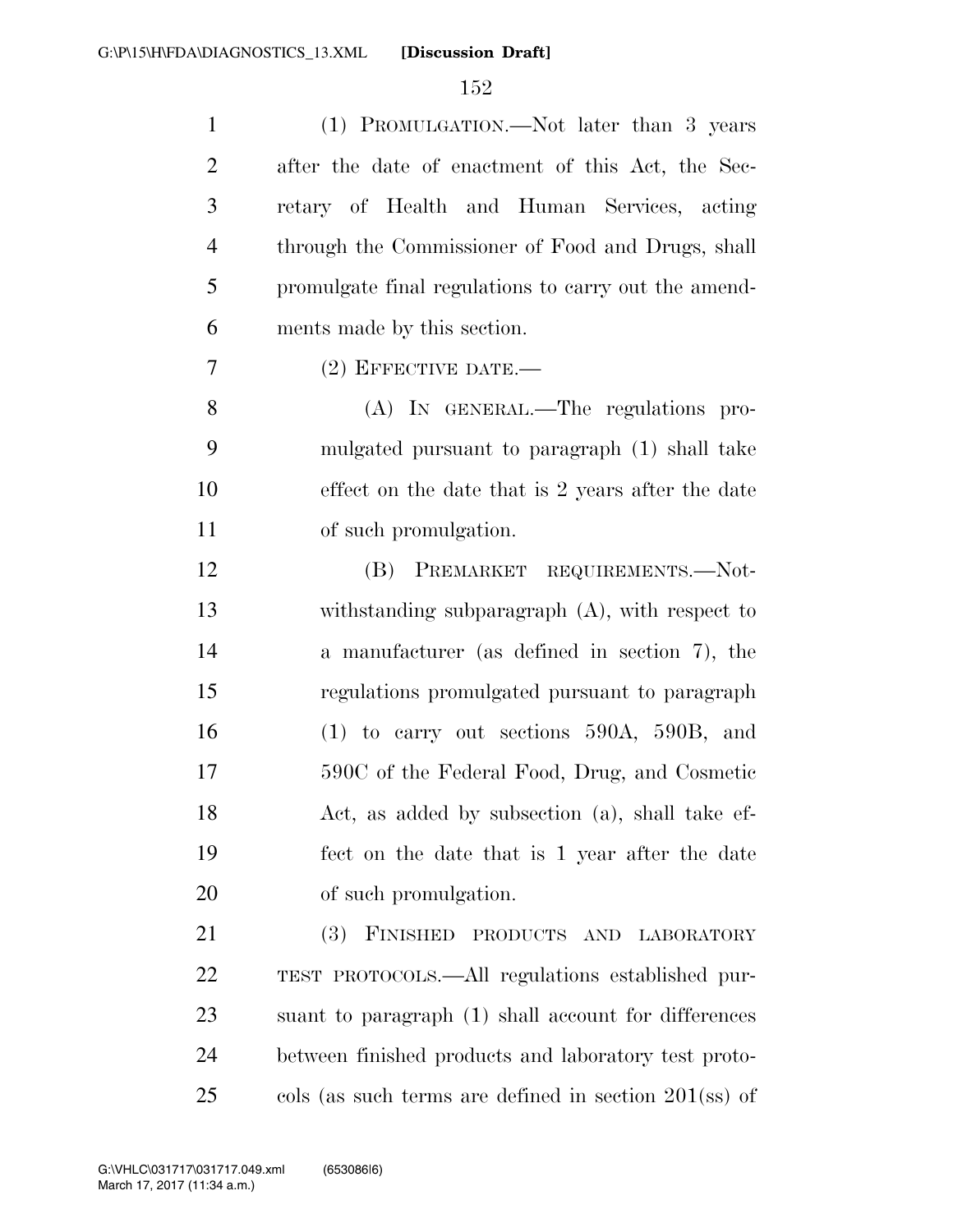the Federal Food, Drug, and Cosmetic Act, as 2 added by section  $2(a)$ ).

 (f) LEAST ONEROUS AND MOST EFFICIENT IMPLE- MENTATION.—Any regulations promulgated for purposes of implementation of subchapter J of chapter V of the Federal Food, Drug, and Cosmetic Act (as added by sub- section (a)), any guidances or other similar documents ex- pressly authorized or required under such subchapter, and any decision of the Secretary applying or implementing the requirements of such subchapter shall be developed and implemented in a manner that allows the regulated person to satisfy the regulated person's relevant statutory obligations in the least onerous and most efficient manner possible. Any such regulation, guidance, or similar docu- ment shall set forth the manner in which the Secretary has complied with this subsection.

 (g) EDUCATION AND TRAINING OF AGENCY EMPLOY-EES AND CONTRACTORS.—

 (1) ESTABLISHMENT OF PLAN.—The Secretary of Health and Human Services, acting through the Commissioner of Food and Drugs, shall—

 (A) publish a proposed plan for education and training of employees and contractors of the Food and Drug Administration and the reg-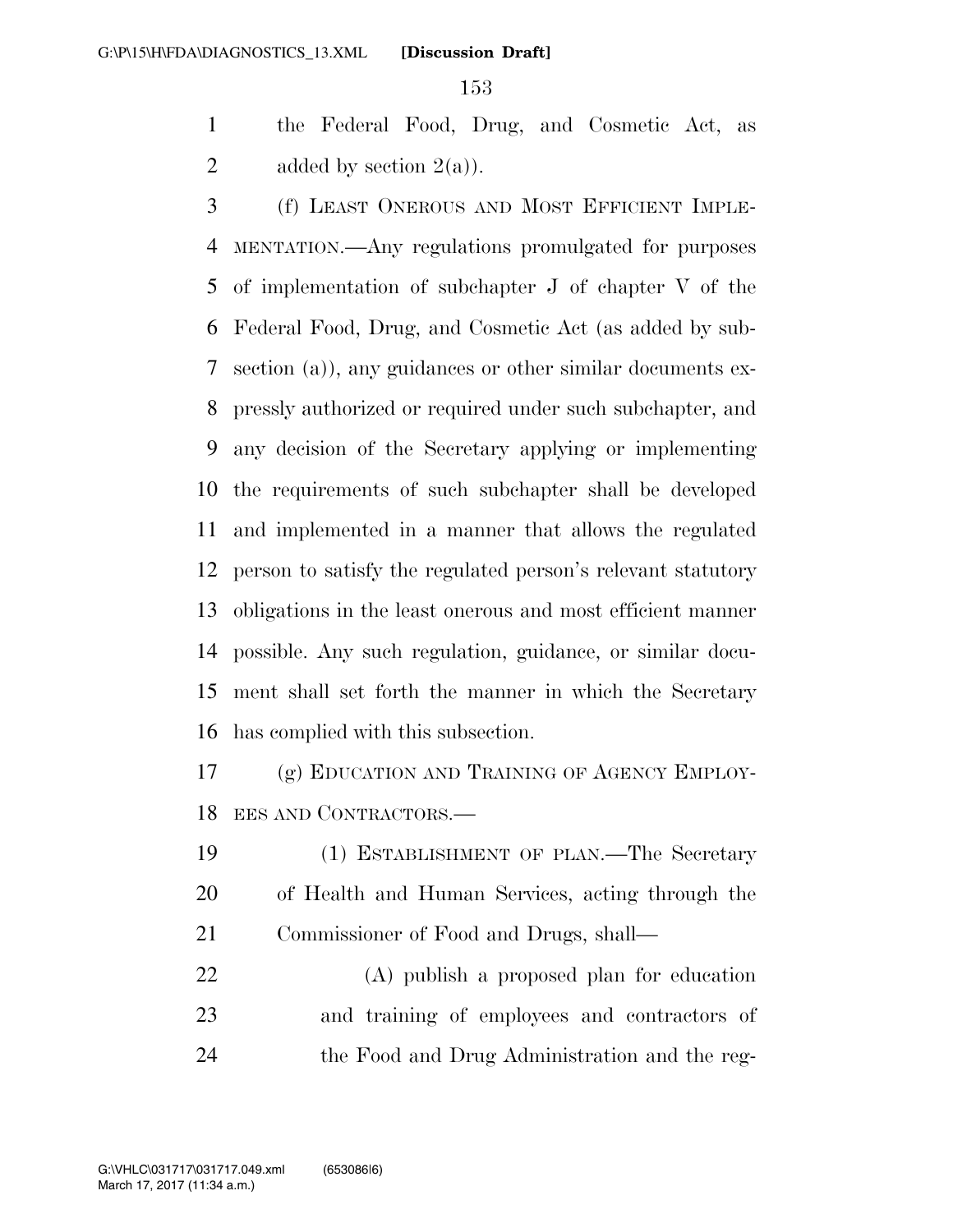| $\mathbf{1}$   | ulated community on implementation of the         |
|----------------|---------------------------------------------------|
| $\overline{2}$ | amendments made by this section;                  |
| 3              | (B) provide an opportunity for public com-        |
| $\overline{4}$ | ment on such plan during a period of not less     |
| 5              | than 90 calendar days;                            |
| 6              | (C) not later than 2 years after the date         |
| 7              | of enactment of this Act, publish a final version |
| 8              | of such plan;                                     |
| 9              | (D) ensure that initial training of employ-       |
| 10             | ees and contractors under the plan is completed   |
| 11             | within 1 year of the date of publishing such      |
| 12             | final version; and                                |
| 13             | (E) offer training to the regulated commu-        |
| 14             | nity as described in the plan on an ongoing       |
| 15             | basis, beginning within 1 year of the date of     |
| 16             | publishing such final version.                    |
| 17             | (2) PLAN CONTENTS.—The plan required by           |
| 18             | paragraph (1) shall include—                      |
| 19             | (A) detailed plans for rigorous ongoing and       |
| 20             | initial training of employees and contractors of  |
| 21             | the Food and Drug Administration and the reg-     |
| 22             | ulated community on implementation of the         |
| 23             | amendments made by this section, including the    |
| 24             | obligations for registration and listing, the     |
| 25             | standard for review and, approval of an in vitro  |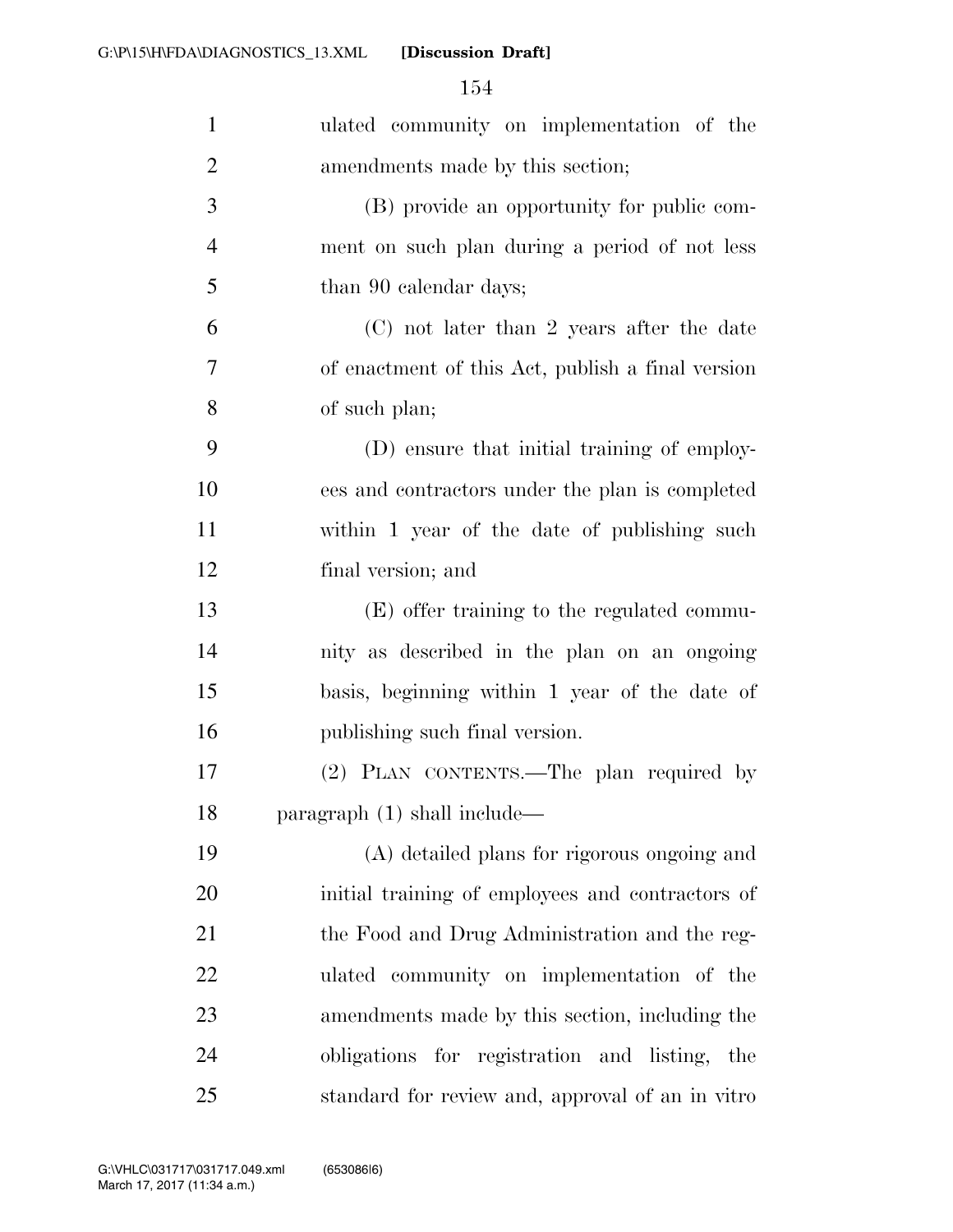| $\mathbf{1}$   | clinical test, and the contents of a submission             |
|----------------|-------------------------------------------------------------|
| $\overline{2}$ | for approval of an in vitro clinical test under             |
| 3              | section 590B of the Federal Food, Drug, and                 |
| $\overline{4}$ | Cosmetic Act, as added by subsection $(a)$ ;                |
| 5              | (B) education of such employees and con-                    |
| 6              | tractors on the operation of clinical laboratories          |
| 7              | and the scope of activities within such labora-             |
| 8              | tories that are subject to regulation under such            |
| 9              | amendments; and                                             |
| 10             | (C) ongoing training of such employees                      |
| 11             | and contractors on the technology and utiliza-              |
| 12             | tion of in vitro clinical tests.                            |
| 13             | (h) ANNUAL REPORT.—Not later than one year after            |
| 14             | the date of enactment of this Act, and annually thereafter, |
| 15             | the Secretary of Health and Human Services, acting          |
| 16             | through the Commissioner of Food and Drugs, shall sub-      |
| 17             | mit a report to the Congress—                               |
| 18             | (1) describing activities that have been under-             |
| 19             | taken by the Food and Drug Administration pursu-            |
| 20             | ant to the amendments made by this section and              |
| 21             | progress toward relevant statutory deadlines;               |
| 22             | $(2)$ explaining the ways in which such activities          |
| 23             | account for the unique characteristics of in vitro          |
| 24             | clinical tests and differ from the regulation of de-        |
| 25             | vices; and                                                  |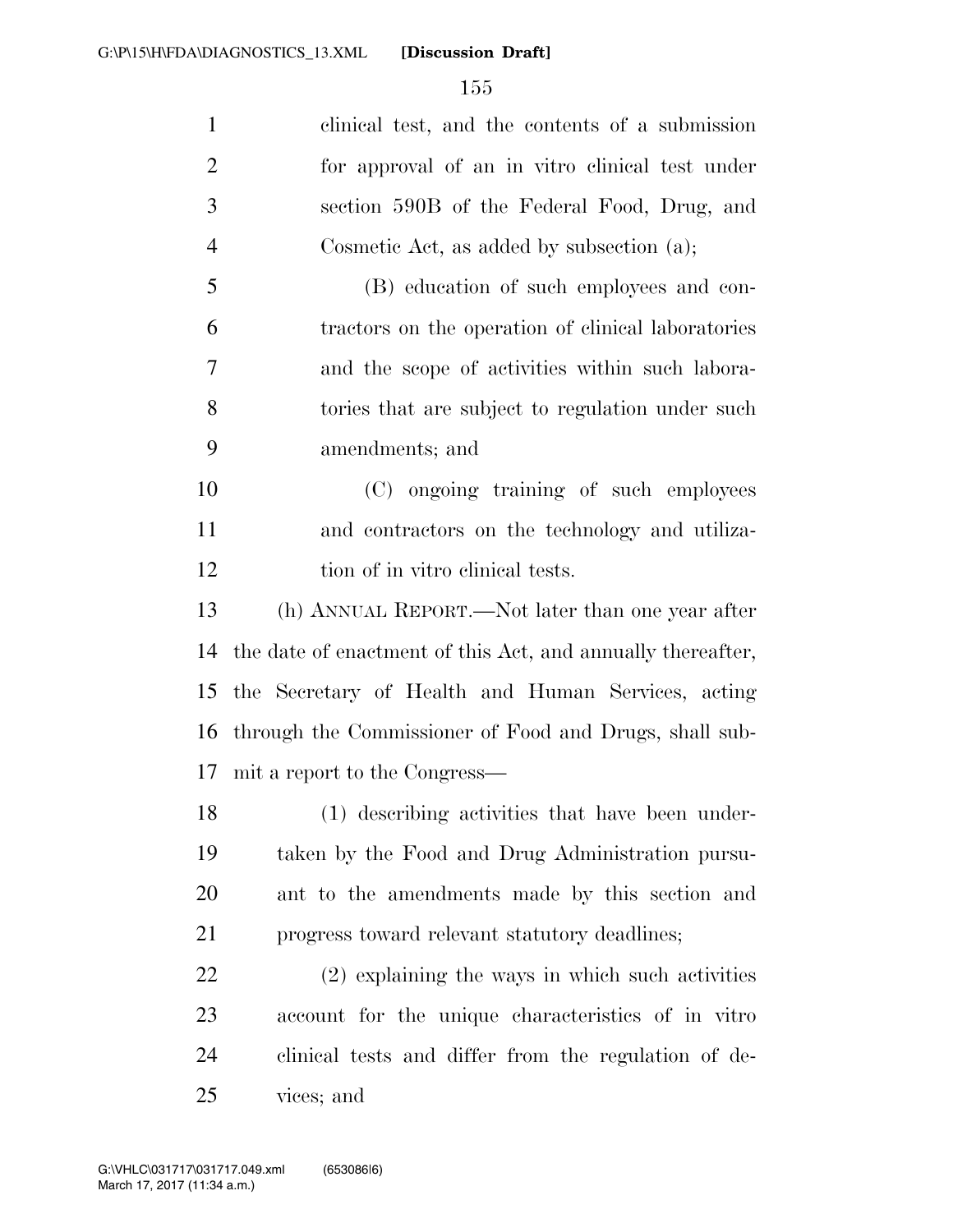(3) explaining the ways in which such activities promote patient access to new in vitro clinical tests. (i) EXECUTIVE PERFORMANCE.—Timely and appro- priate implementation and execution of this Act shall be included in the performance evaluations of relevant Food and Drug Administration executives, including members of the Senior Executive Service and equivalent positions, for purposes of determining any performance bonus, sal-ary increase, or job advancement.

**SEC. 4. FDA FEES.** 

 (a) DEVELOPMENT OF USER FEES FOR IN VITRO CLINICAL TESTS.—

 (1) IN GENERAL.—Beginning not later than October 1, 2018, the Secretary of Health and Human Services, acting through the Commissioner of Food and Drugs, shall develop recommendations to present to Congress with respect to the goals, and plans for meeting the goals, for the process for the review of in vitro clinical test applications submitted under subsections (c), (d), and (f) of section 590B of the Federal Food, Drug, and Cosmetic Act (as added by section 3 of this Act) for the first 7 fiscal years after fiscal year 2020. In developing such rec-ommendations, the Secretary shall consult with—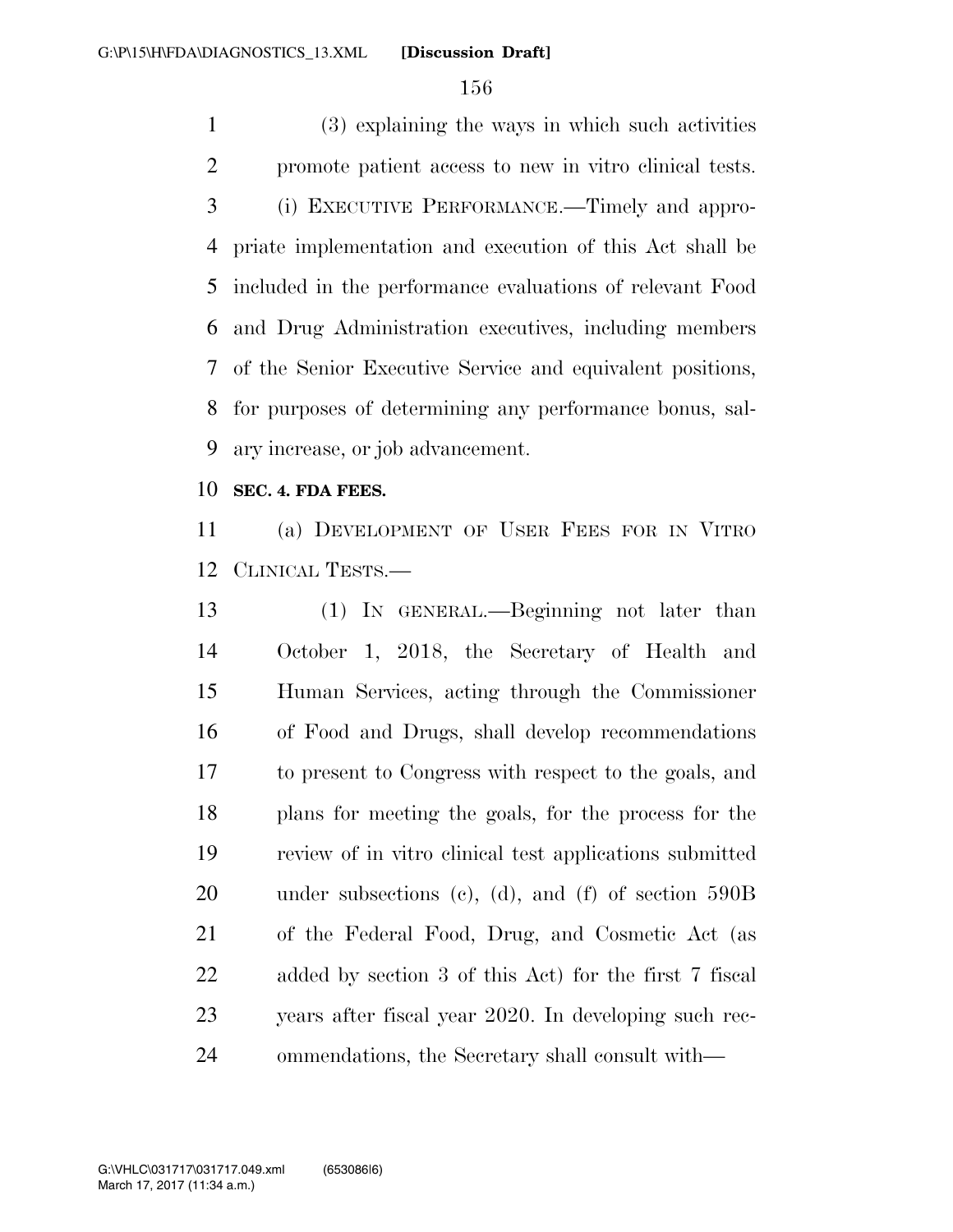| $\mathbf{1}$   | (A) the Committee on Energy and Com-                |
|----------------|-----------------------------------------------------|
| $\overline{2}$ | merce of the House of Representatives;              |
| 3              | (B) the Committee on Health, Education,             |
| $\overline{4}$ | Labor, and Pensions of the Senate;                  |
| 5              | (C) scientific and academic experts;                |
| 6              | (D) health care professionals;                      |
| $\tau$         | (E) representatives of patient and con-             |
| 8              | sumer advocacy groups; and                          |
| 9              | (F) the regulated industry.                         |
| 10             | (2) PUBLIC REVIEW OF RECOMMENDATIONS.—              |
| 11             | After negotiations with the regulated industry, the |
| 12             | Secretary shall—                                    |
| 13             | (A) present the recommendations devel-              |
| 14             | oped under paragraph (1) to the congressional       |
| 15             | committees specified in subparagraphs (A) and       |
| 16             | (B) of such paragraph;                              |
| 17             | (B) publish such recommendations in the             |
| 18             | Federal Register;                                   |
| 19             | (C) provide for a period of not less than 30        |
| <b>20</b>      | days for the public to provide written comments     |
| 21             | on such recommendations;                            |
| 22             | (D) hold a meeting at which the public              |
| 23             |                                                     |
|                | may present its views on such recommenda-           |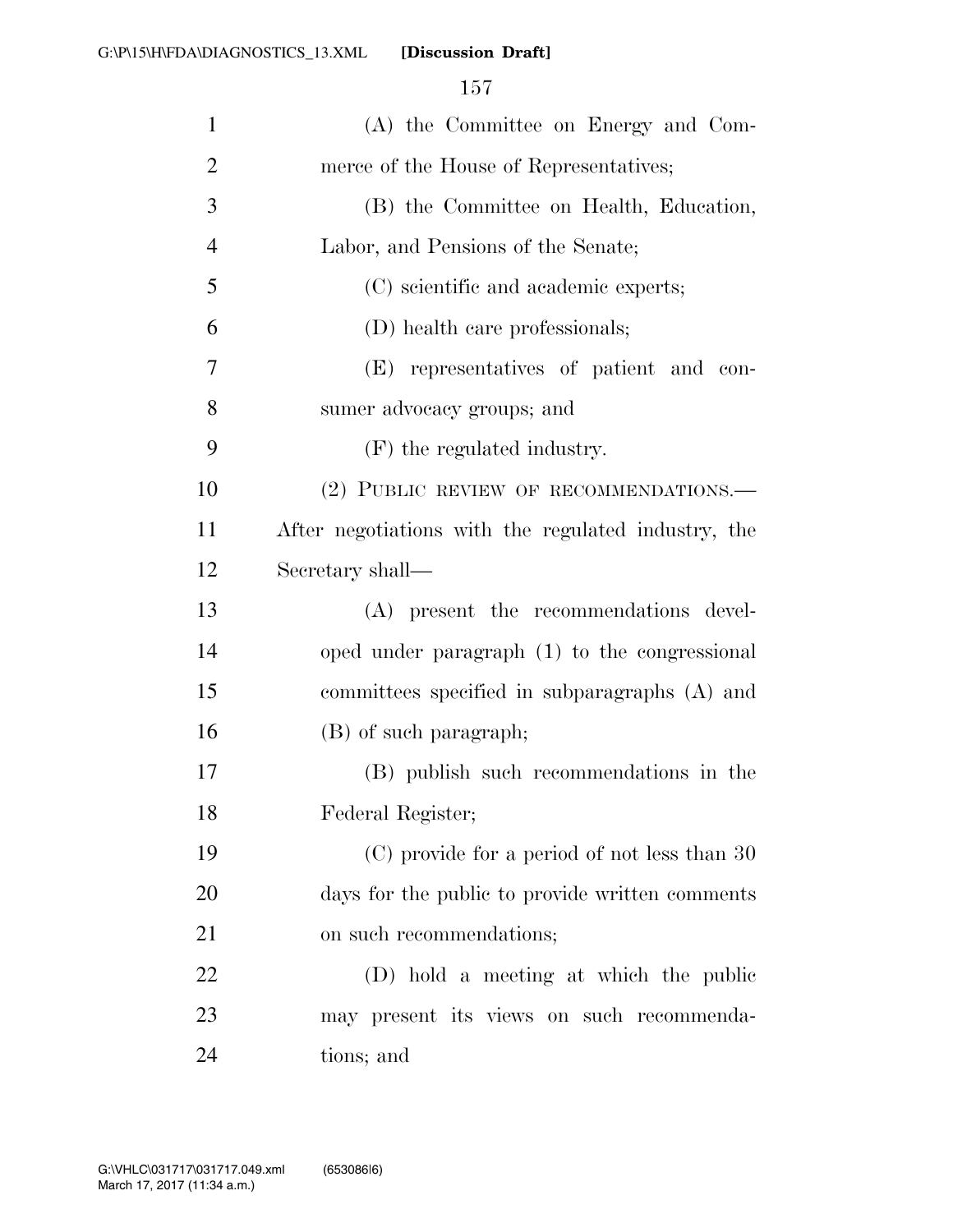| $\mathbf{1}$   | (E) after consideration of such public                            |
|----------------|-------------------------------------------------------------------|
| $\overline{2}$ | views and comments, revise such recommenda-                       |
| 3              | tions as necessary.                                               |
| $\overline{4}$ | (3) TRANSMITTAL OF RECOMMENDATIONS.—                              |
| 5              | Not later than June 1, 2019, the Secretary shall                  |
| 6              | transmit to Congress—                                             |
| $\overline{7}$ | (A) the recommendations described in                              |
| 8              | paragraph (1) (as revised under paragraph                         |
| 9              | (2)(E));                                                          |
| 10             | (B) a summary of the views and comments                           |
| 11             | received under paragraph $(2)$ , and any changes                  |
| 12             | made to the recommendations in response to                        |
| 13             | such views and comments.                                          |
| 14             | (b) SENSE OF CONGRESS ON ESTABLISHMENT OF                         |
| 15             | USER FEE PROGRAM.—It is the sense of the Congress                 |
| 16             | that, based on the recommendations transmitted to Con-            |
|                | 17 gress by the Secretary pursuant to subsection $(a)(3)$ , Con-  |
| 18             | gress should authorize a program, effective on the effective      |
| 19             | date of final regulations issued under section $3(e)(2)(B)$       |
| 20             | of the Diagnostic Accuracy and Innovation Act, for the            |
| 21             | collection of user fees relating to the submission of appli-      |
| 22             | cations for the approval of in vitro clinical tests under sub-    |
| 23             | sections $(e)$ , $(d)$ , and $(f)$ of section 590B of the Federal |
| 24             | Food, Drug, and Cosmetic Act (as added by section 3 of            |
| 25             | this Act).                                                        |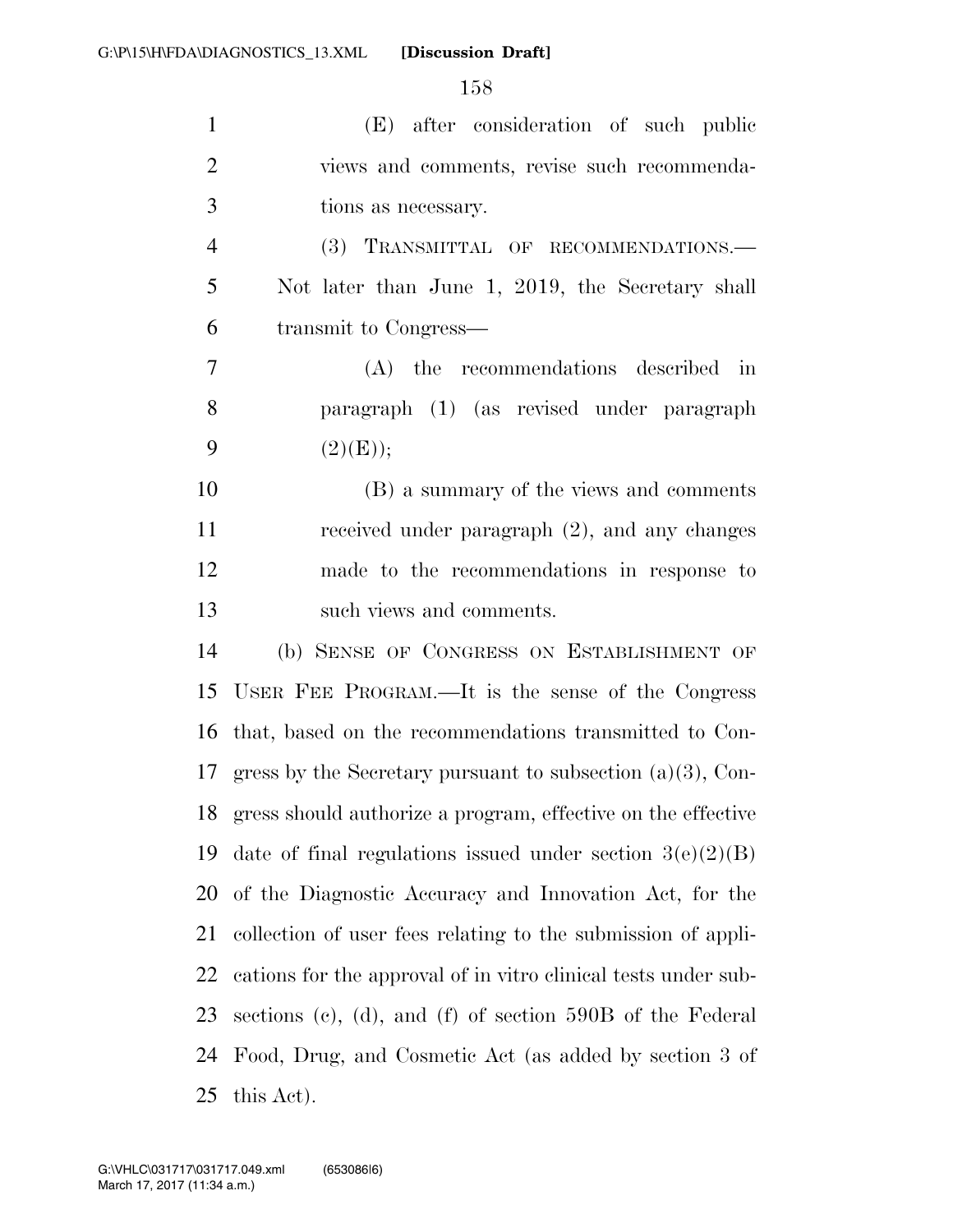(c) TRANSITIONAL PROVISIONS FOR USER FEES FOR CERTAIN IN VITRO CLINICAL TESTS.—A submission for approval or clearance of an in vitro clinical test (as defined in section 590 of the Federal Food, Drug, and Cosmetic Act (as added by section 3 of this Act)) made by a manu-6 facturer of such test pursuant to section  $6(c)(1)(A)$  of the Diagnostic Accuracy and Innovation Act shall be subject to a user fee pursuant to section 738 of the Federal Food, Drug, and Cosmetic Act (21 U.S.C. 379j) in the same manner and to the same extent as a submission of a pre- market application, premarket report, supplement, pre- market notification submission, 30-day notice, request for classification information, or periodic reporting concerning a class III device is subject to such a user fee.

- (d) AUDIT.—
- 

 (1) IN GENERAL.—Beginning on the date that is 2 years after the date on which the Secretary of Health and Human Services receives the first user fee applicable to a submission of an application sub- mitted with respect to an in vitro clinical test (as de- fined in section 590 of the Federal Food, Drug, and Cosmetic Act (as added by section 3 of this Act)) under subsection (c), (d), or (f) of section 590B of such Act (as added by such section 3)), and on a bi-ennial basis thereafter until October 1, 2027, the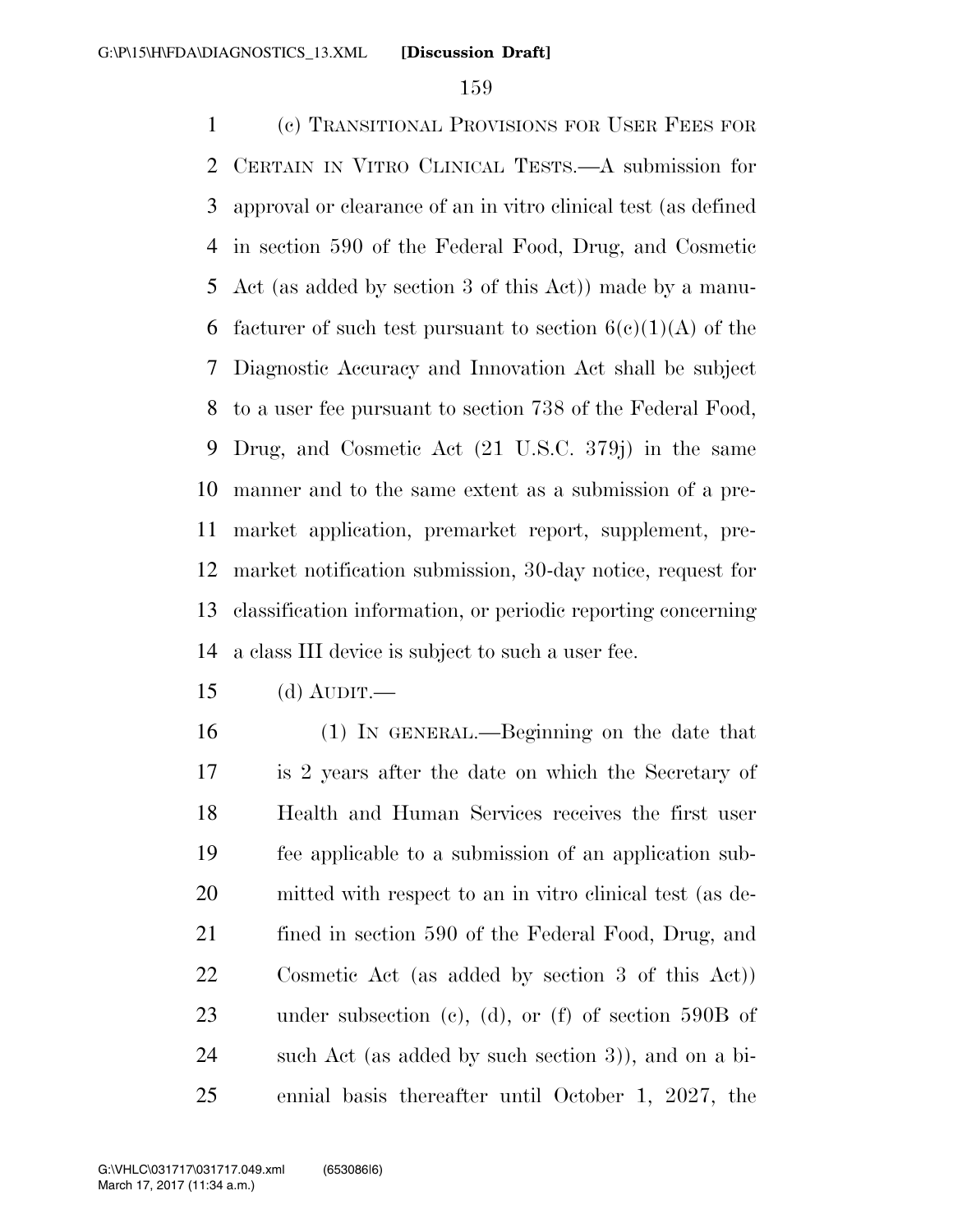Secretary shall perform an audit of the costs of re- viewing such applications under such section 590B. Such an audit shall compare the costs of reviewing such applications under such section 590B to the amount of the user fee applicable to such applica-tions.

 (2) ALTERATION OF USER FEE.—If the audit performed under paragraph (1) indicates that the user fees applicable to applications described in such paragraph for a year exceed 30 percent of the costs of reviewing such applications, the Secretary shall adjust the user fees applicable to such applications so that the user fees applicable to such applications for subsequent years do not exceed such percentage.

 (3) ACCOUNTING STANDARDS.—The Secretary shall perform an audit under paragraph (1) in con- formance with the accounting principles, standards, and requirements prescribed by the Comptroller General of the United States under section 3511 of 20 title 31, United State Code, to ensure the validity of any potential variability.

 (e) AUTHORIZATION OF APPROPRIATIONS.—There is authorized to be appropriated to carry out section 3 and the amendments made by such section such sums as may be necessary for each of fiscal years 2018 through 2022.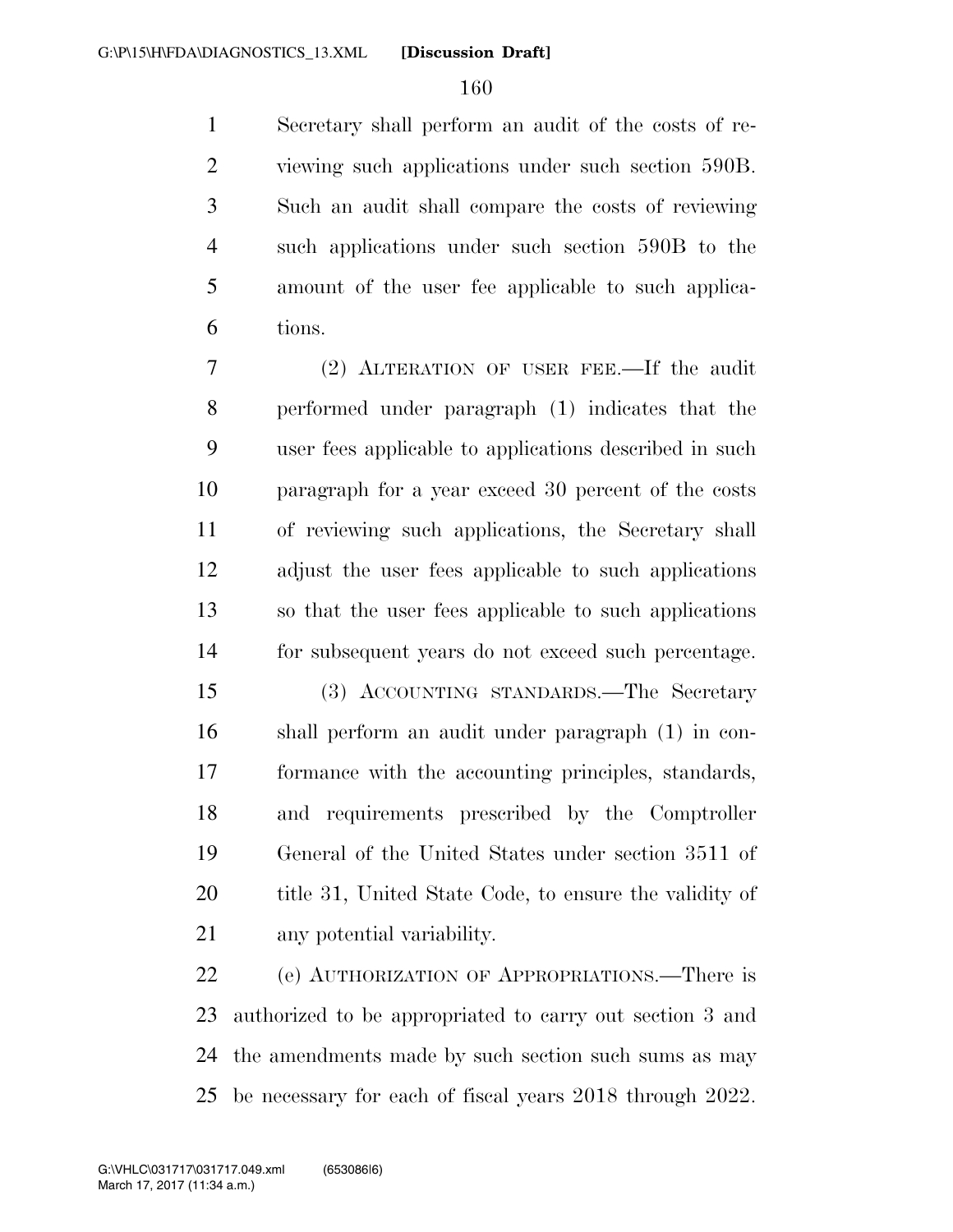# **SEC. 5. CERTIFICATION OF LABORATORIES (CLIA).**

 Section 353 of the Public Health Service Act (42 U.S.C. 263a) is amended to read as follows:

## **''SEC. 353. CERTIFICATION OF LABORATORIES.**

''(a) SCOPE OF AUTHORITY; DEFINITIONS.—

 ''(1) SCOPE OF AUTHORITY.—Laboratories shall be regulated by the Secretary under this sec- tion. Laboratory operations shall be regulated by the Secretary under this section and shall not be regu- lated under the Federal Food, Drug, and Cosmetic Act.

# 12 "(2) LIMITATIONS OF AUTHORITY.—

13 "(A) FDA REGULATION.—The design, de- velopment, validation, production, manufacture, preparation, propagation, and assembly of an in vitro clinical test shall be regulated under sub- chapter J of chapter V of the Federal Food, Drug, and Cosmetic Act, and shall not be regu-lated by the Secretary under this section.

20 "'(B) OTHER ACTIVITIES.—The Secretary shall not regulate the practice of medicine under this section. The authority to so regulate shall be reserved to the individual States.

- 24 "(3) DEFINITIONS.—In this section:
- $\mathcal{L}(A)$  The term 'certificate' refers, as appli-cable, to—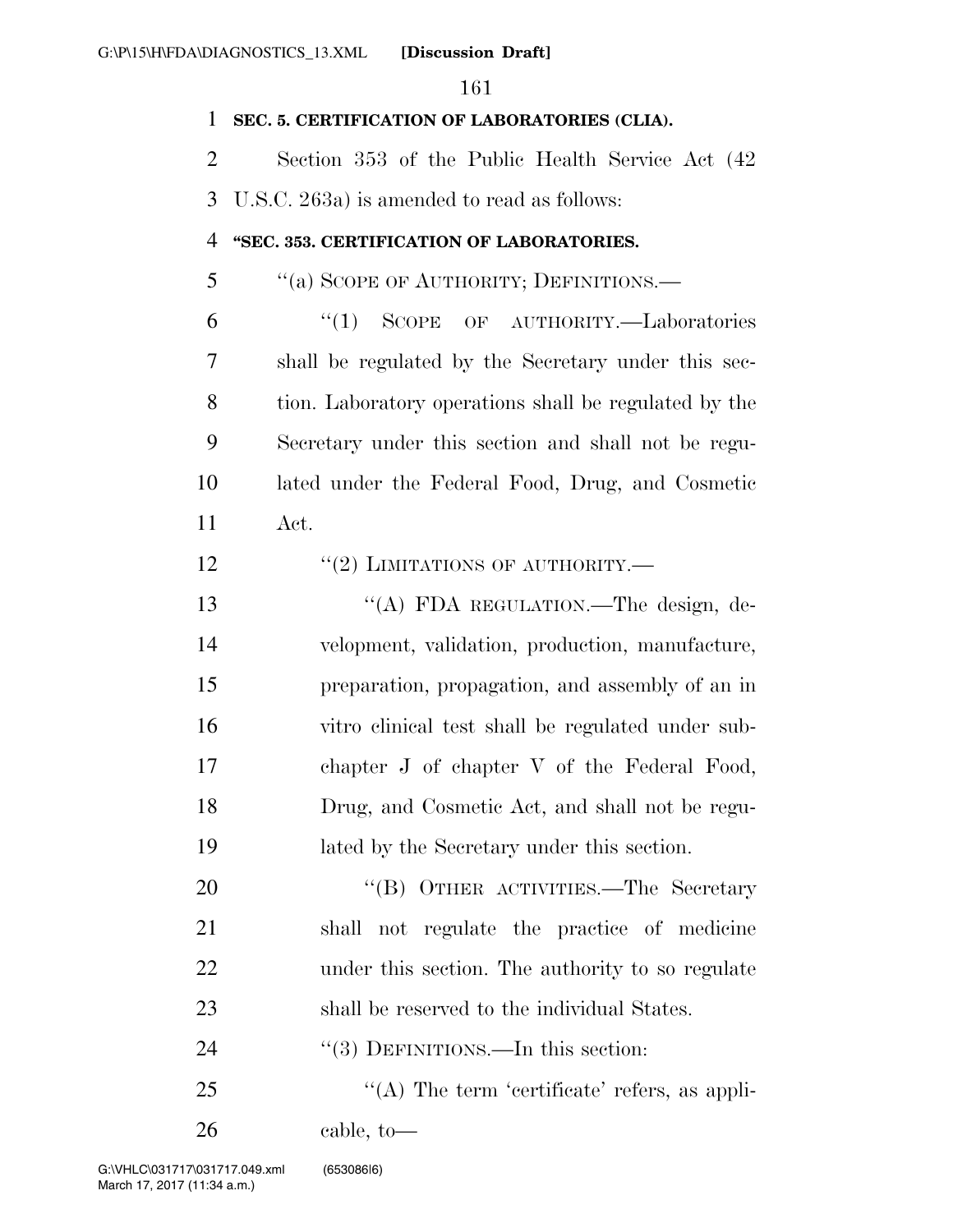**[Discussion Draft]** 

| $\mathbf{1}$   | "(i) the documentary evidence of au-                |
|----------------|-----------------------------------------------------|
| $\overline{2}$ | thorization to engage in the activities regu-       |
| $\mathfrak{Z}$ | lated in this section required under sub-           |
| $\overline{4}$ | section $(b)$ ; or                                  |
| $\mathfrak{S}$ | "(ii) a certificate of waiver issued                |
| 6              | under subsection $(d)(2)$ .                         |
| $\tau$         | "(B) The term 'in vitro clinical test' has          |
| 8              | the meaning given to that term in section           |
| 9              | 201(ss) of the Federal Food, Drug, and Cos-         |
| 10             | metic Act.                                          |
| 11             | "(C) The term 'laboratory' or 'clinical lab-        |
| 12             | oratory' means a facility for the biological,       |
| 13             | microbiological, serological, chemical, immuno-     |
| 14             | hematological, hematological, biophysical,          |
| 15             | cytological, pathological, or other examination     |
| 16             | of materials derived from the human body for        |
| 17             | the purpose of providing information for the di-    |
| 18             | agnosis, prevention, or treatment of any disease    |
| 19             | or impairment of, or the assessment of the          |
| 20             | health of, human beings.                            |
| 21             | $\lq\lq$ (D)(i) The term 'laboratory operations'    |
| 22             | means the conduct of a laboratory examination       |
| 23             | or other laboratory procedure on materials de-      |
| 24             | rived from the human body for the purpose de-       |
| 25             | scribed in subparagraph $(C)$ , including, the con- |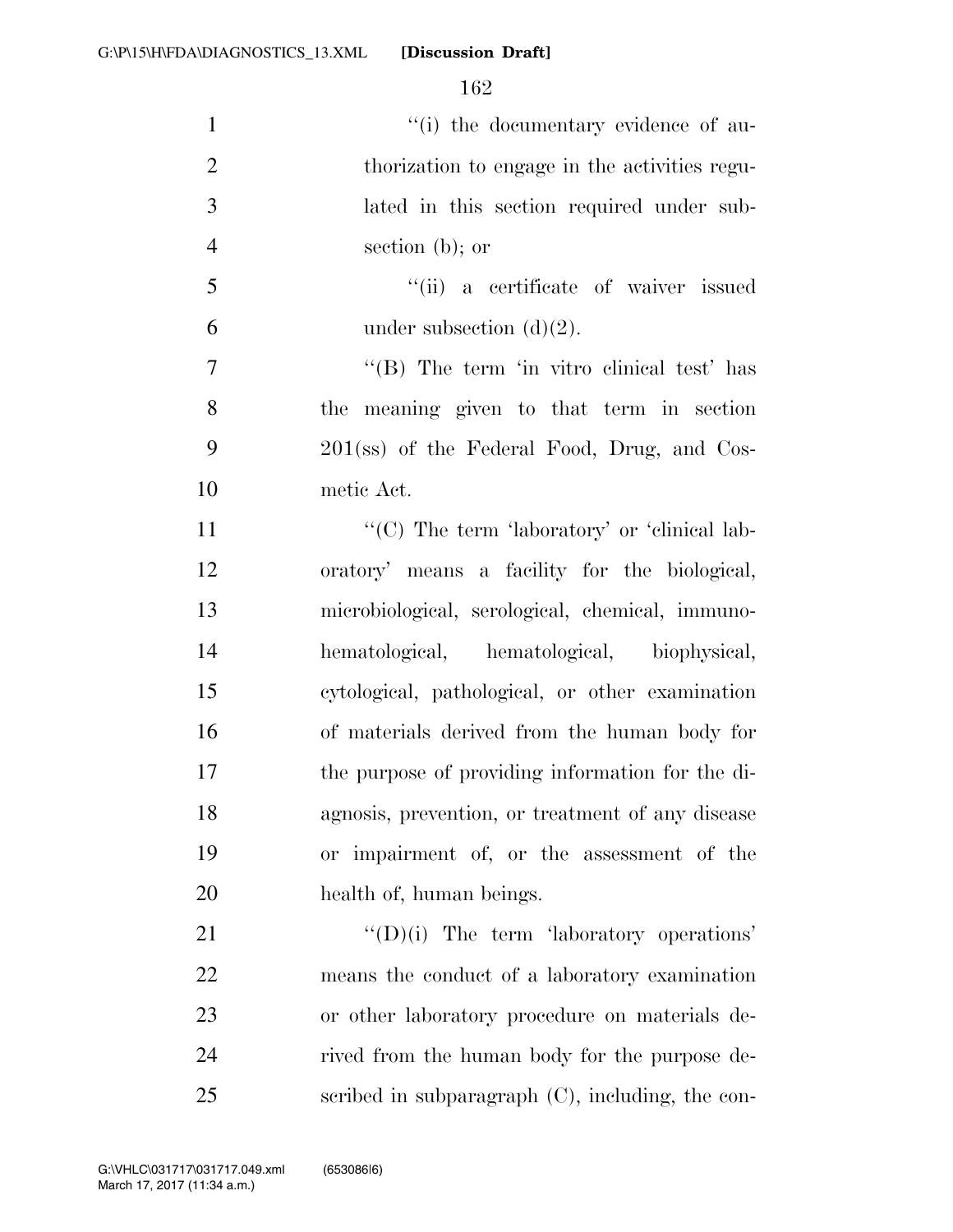| $\mathbf{1}$   | duct of an in vitro clinical test and associated |
|----------------|--------------------------------------------------|
| $\overline{2}$ | activities not excluded by paragraph $(a)(1)(B)$ |
| 3              | from the Secretary's authority to regulate       |
| $\overline{4}$ | under this section, within or under the over-    |
| 5              | sight of a laboratory. Such term includes the    |
| 6              | following activities:                            |
| $\overline{7}$ | $\lq\lq$ (I) Developing and implementing         |
| 8              | standard operating procedures.                   |
| 9              | "(II) Verifying laboratory perform-              |
| 10             | ance of an in vitro clinical test.               |
| 11             | "(III) Performing pre-analytical, ana-           |
| 12             | lytical, and post-analytical processes for an    |
| 13             | in vitro clinical test.                          |
| 14             | "(IV) Collection, transportation, dis-           |
| 15             | position, and storage of patient specimens.      |
| 16             | "(V) Preparing reagents or other test            |
| 17             | materials which do not meet the definition       |
| 18             | of a finished test product under section         |
| 19             | $201$ (ss) of the Federal Food, Drug, and        |
| 20             | Cosmetic Act.                                    |
| 21             | "(VI) Performing an in vitro clinical            |
| 22             | test pursuant to the relevant standard op-       |
| 23             | erating procedures for such test.                |
| 24             | "(VII) Reporting the output or results           |
| 25             | of an in vitro clinical test.                    |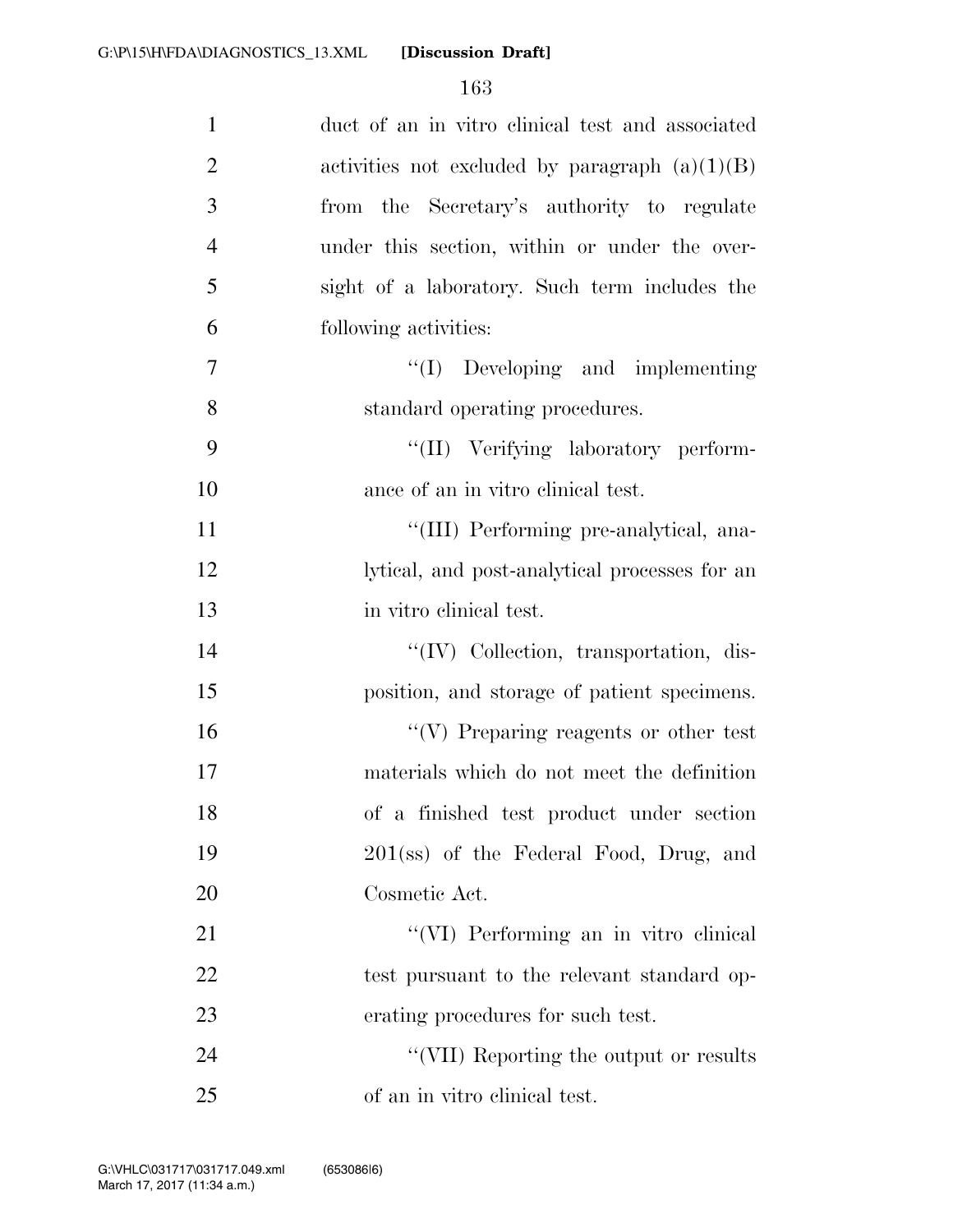**[Discussion Draft]** 

| $\mathbf{1}$   | "(VIII) Validating changes to in vitro        |
|----------------|-----------------------------------------------|
| $\overline{2}$ | clinical tests if such changes are not regu-  |
| 3              | lated under subchapter J of the Federal       |
| $\overline{4}$ | Food, Drug, and Cosmetic Act.                 |
| 5              | "(ii) Such term includes the preparation      |
| 6              | and transfer of individual components, parts, |
| $\overline{7}$ | and raw materials between commonly owned      |
| 8              | laboratories within the same State, if—       |
| 9              | "(I) the Secretary has established by         |
| 10             | regulation—                                   |
| 11             | "(aa) applicable quality require-             |
| 12             | ments that are substantially equiva-          |
| 13             | lent to the comparable quality require-       |
| 14             | ments under subchapter J of the Fed-          |
| 15             | eral Food, Drug, and Cosmetic Act;            |
| 16             | "(bb) inspection processes that               |
| 17             | substantially equivalent to the<br>are        |
| 18             | comparable inspection processes under         |
| 19             | such subchapter J; and                        |
| 20             | "(cc) enforcement processes that              |
| 21             | substantially equivalent to the<br>are        |
| 22             | comparable<br>enforcement<br>processes        |
| 23             | under such subchapter J;                      |
| 24             | "(II) the Secretary reviews the regula-       |
| 25             | tions established pursuant to subclause (I)   |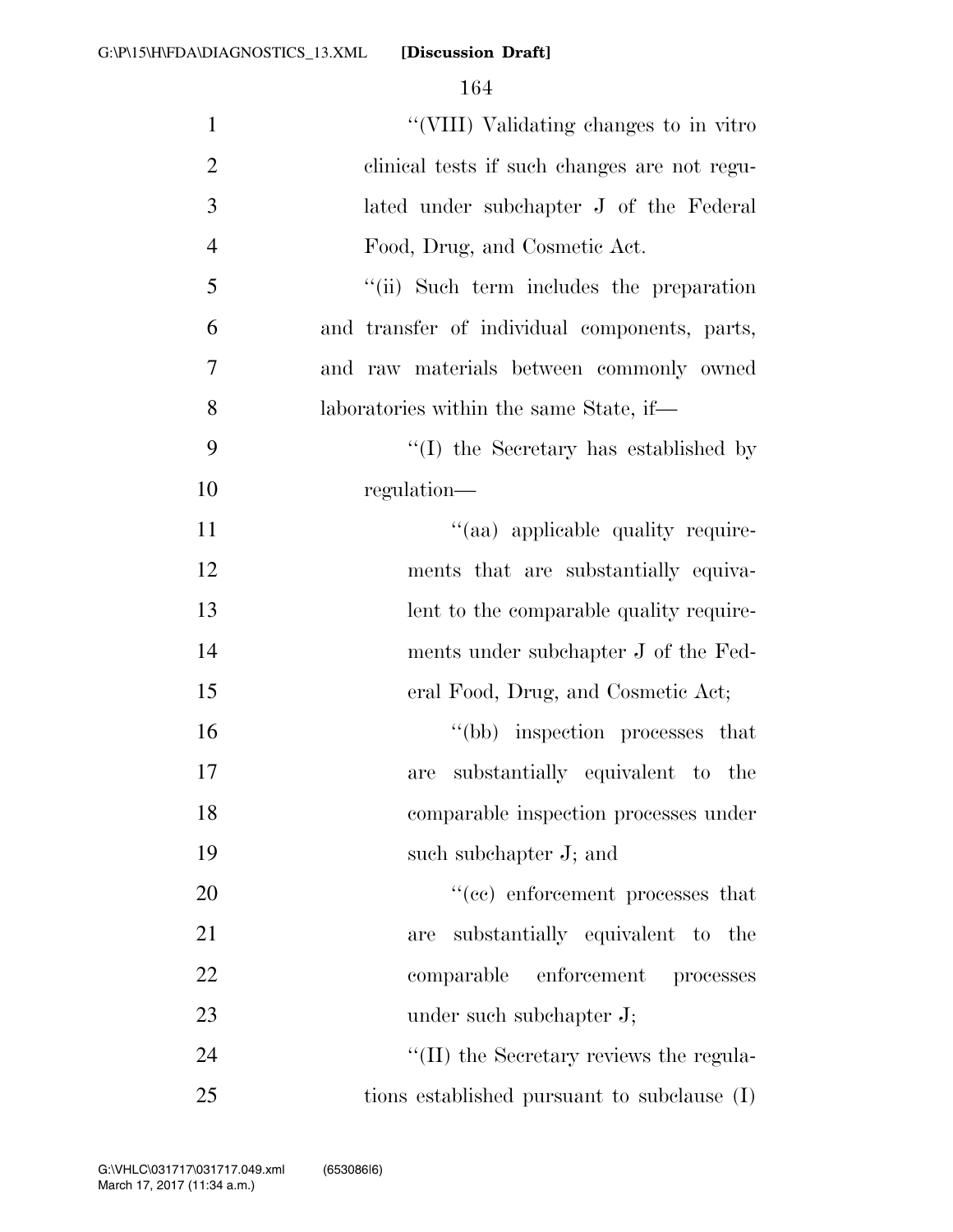| $\mathbf{1}$   | three years after the effective date of such  |
|----------------|-----------------------------------------------|
| $\overline{2}$ | regulations to determine whether com-         |
| 3              | parable quality requirements are being im-    |
| $\overline{4}$ | plemented as required by such clause and      |
| 5              | whether the value of such requirements are    |
| 6              | commensurate with the related burden;         |
| 7              | and                                           |
| 8              | "(III) as part of the review conducted        |
| 9              | pursuant to subclause $(II)$ , the Secretary— |
| 10             | "(aa) holds at least one public               |
| 11             | meeting;                                      |
| 12             | "(bb) issues a draft determina-               |
| 13             | tion regarding whether to maintain or         |
| 14             | amend the quality requirements estab-         |
| 15             | lished pursuant to subclause $(I);$           |
| 16             | "(cc) provides for a public com-              |
| 17             | ment period of 90 days on the draft           |
| 18             | determination; and                            |
| 19             | "(dd) issues a final determina-               |
| 20             | tion, with any proposed amended reg-          |
| 21             | ulations, not later than four years           |
| 22             | after the effective date of the regula-       |
| 23             | tions established pursuant to sub-            |
| 24             | clause $(I)$ .                                |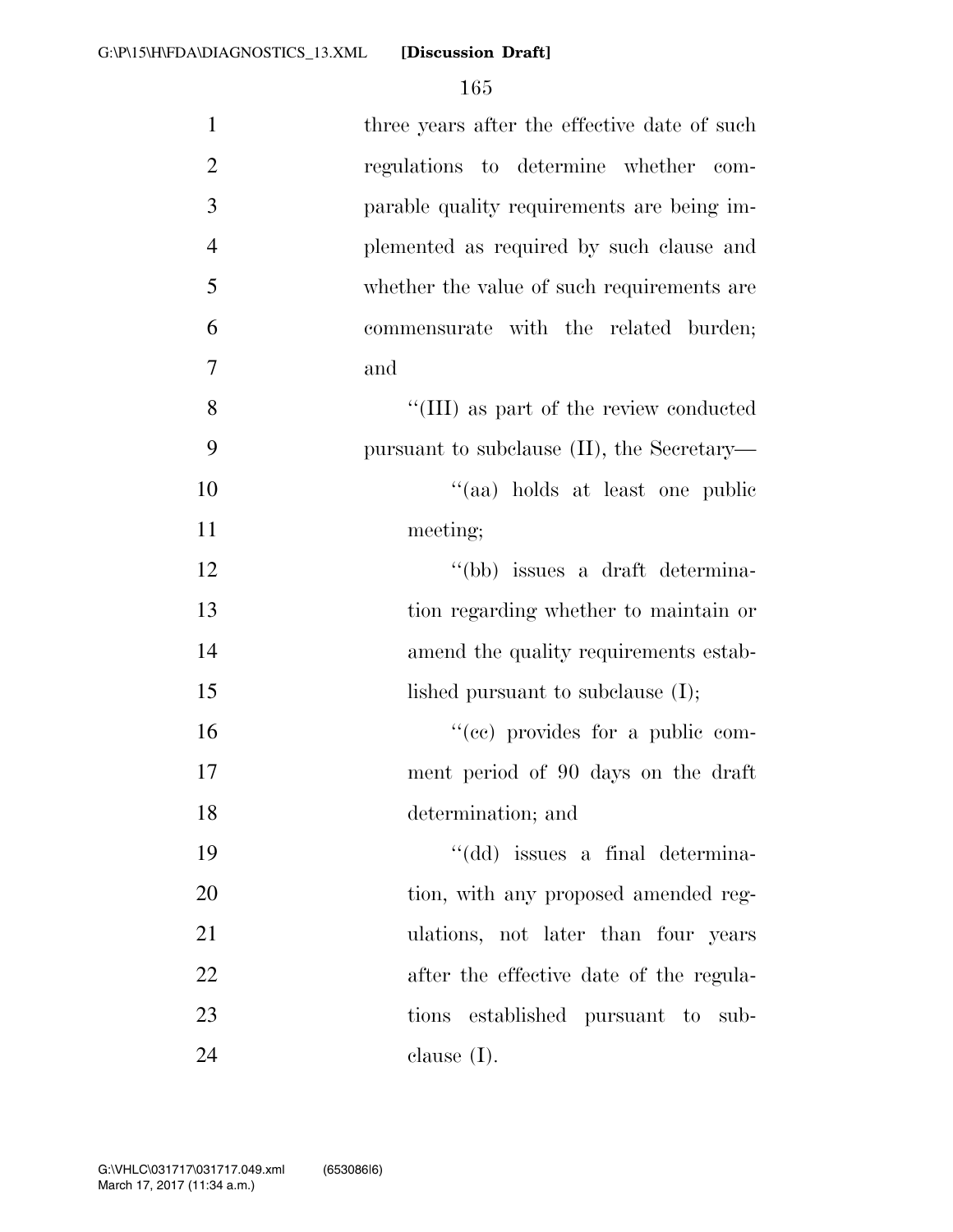$\langle$  (E) The term 'standard operating proce- dures' means with respect to an in vitro clinical test, a documented set of instructions, more de- tailed than the final design of such in vitro clin- ical test, describing how to perform laboratory operations or to comply with the applicable re-quirements of this section.

 ''(b) CERTIFICATE REQUIREMENT.—No person may solicit or accept materials derived from the human body for laboratory examination or other laboratory procedure unless there is in effect for the laboratory a certificate issued by the Secretary under this section applicable to the category of examinations or procedures which includes such examination or procedure.

- 15 "(c) ISSUANCE AND RENEWAL OF CERTIFICATES.— ''(1) IN GENERAL.—The Secretary may issue or renew a certificate for a laboratory only if the lab-oratory meets the requirements of subsection (d).
- 19 "(2) TERM.—A certificate issued under this section shall be valid for a period of 2 years or such shorter period as the Secretary may establish.

22 "(d) REQUIREMENTS FOR CERTIFICATES.—

23 "(1) IN GENERAL.—A laboratory may be issued a certificate or have its certificate renewed if—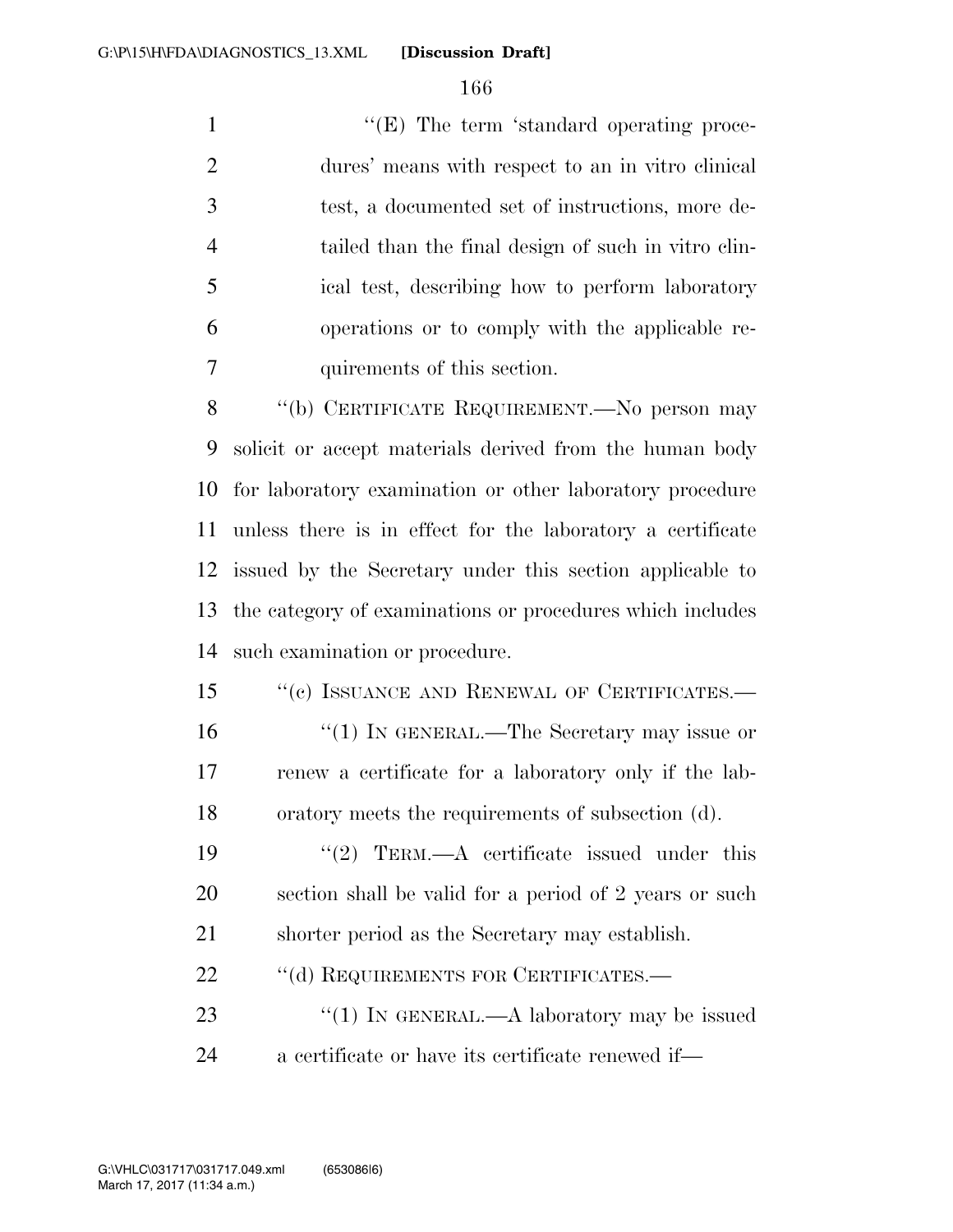| $\mathbf{1}$   | "(A) the laboratory submits (or if the lab-     |
|----------------|-------------------------------------------------|
| $\overline{2}$ | oratory is accredited under subsection (e), the |
| 3              | accreditation body which accredited the labora- |
| $\overline{4}$ | tory submits), an application—                  |
| 5              | "(i) in such form and manner as the             |
| 6              | Secretary shall prescribe;                      |
| $\overline{7}$ | "(ii) that describes the characteristics        |
| 8              | of the laboratory examinations and other        |
| 9              | procedures performed by the laboratory in-      |
| 10             | $cluding$ —                                     |
| 11             | "(I) the number and types of lab-               |
| 12             | oratory examinations and other proce-           |
| 13             | dures performed;                                |
| 14             | "(II) the methodologies for lab-                |
| 15             | oratory examinations and other proce-           |
| 16             | dures employed; and                             |
| 17             | "(III) the qualifications (edu-                 |
| 18             | cational background, training, and ex-          |
| 19             | perience) of the personnel directing            |
| 20             | and supervising the laboratory and              |
| 21             | performing the laboratory examina-              |
| 22             | tions and other procedures; and                 |
| 23             | "(iii) that contains such other infor-          |
| 24             | mation as the Secretary may require to de-      |
| 25             | termine compliance with this section; and       |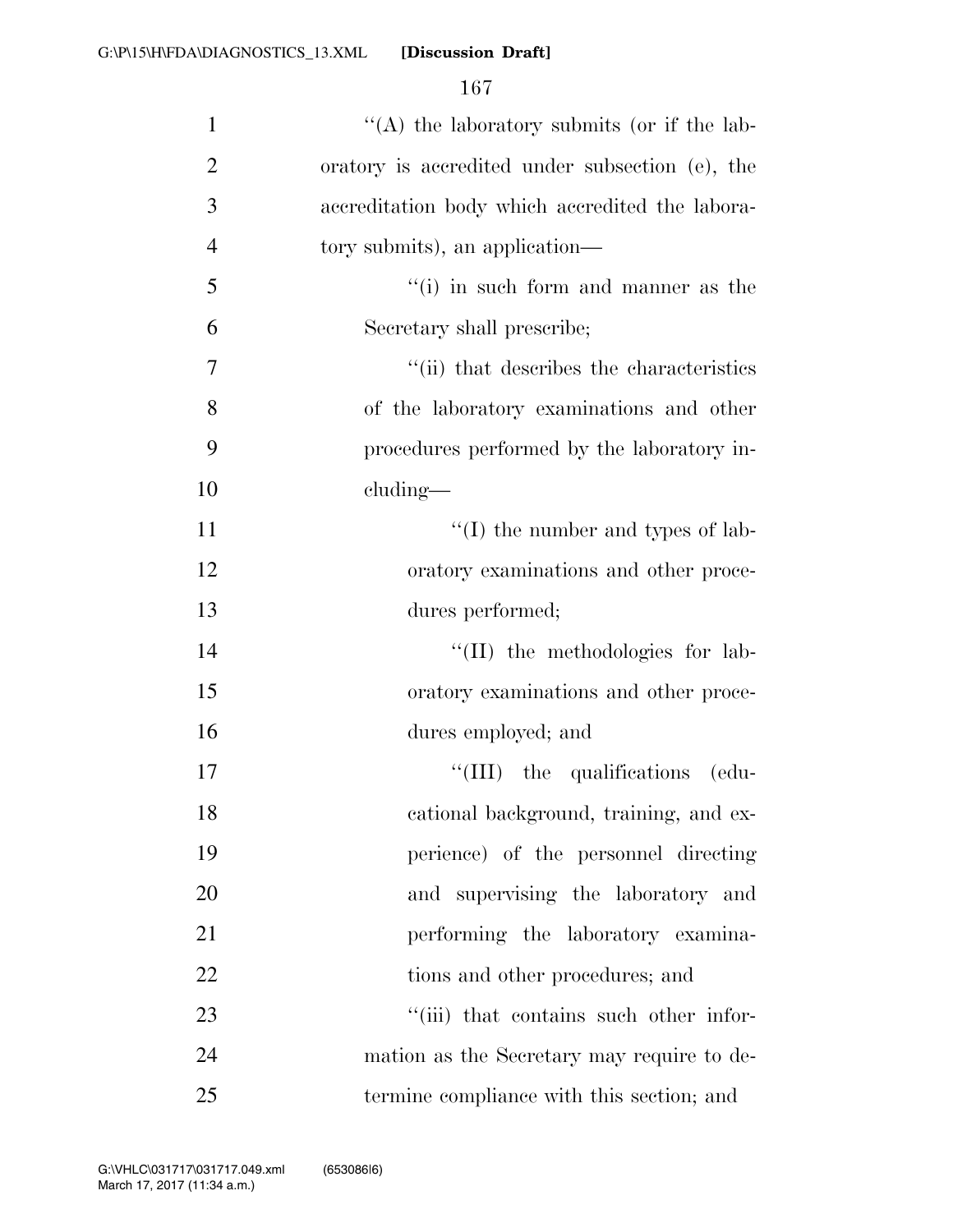| $\mathbf{1}$   | the laboratory agrees to provide to the Sec-       |
|----------------|----------------------------------------------------|
| $\overline{2}$ | retary (or if the laboratory is accredited, to the |
| 3              | accreditation body which accredited it) a de-      |
| $\overline{4}$ | scription of any change in the information sub-    |
| 5              | mitted under clause (ii) not later than 6 months   |
| 6              | after the change was put into effect;              |
| $\tau$         | $\cdot$ (B) the laboratory provides the Sec-       |
| 8              | retary—                                            |
| 9              | "(i) with satisfactory assurances that             |
| 10             | the laboratory will be operated in accord-         |
| 11             | ance with standards issued by the Sec-             |
| 12             | retary under subsection (f); or                    |
| 13             | "(ii) with proof of accreditation under            |
| 14             | subsection (e);                                    |
| 15             | "(C) the laboratory agrees to permit in-           |
| 16             | spections by the Secretary under subsection (g);   |
| 17             | $\lq\lq$ the laboratory agrees to make records     |
| 18             | available and submit reports to the Secretary as   |
| 19             | the Secretary may reasonably require;              |
| 20             | $\lq\lq(E)$ the laboratory agrees to treat pro-    |
| 21             | ficiency testing samples in the same manner as     |
| 22             | it treats materials derived from the human body    |
| 23             | referred to it for laboratory examinations or      |
| 24             | other procedures in the ordinary course of busi-   |
| 25             | ness, except that no proficiency testing sample    |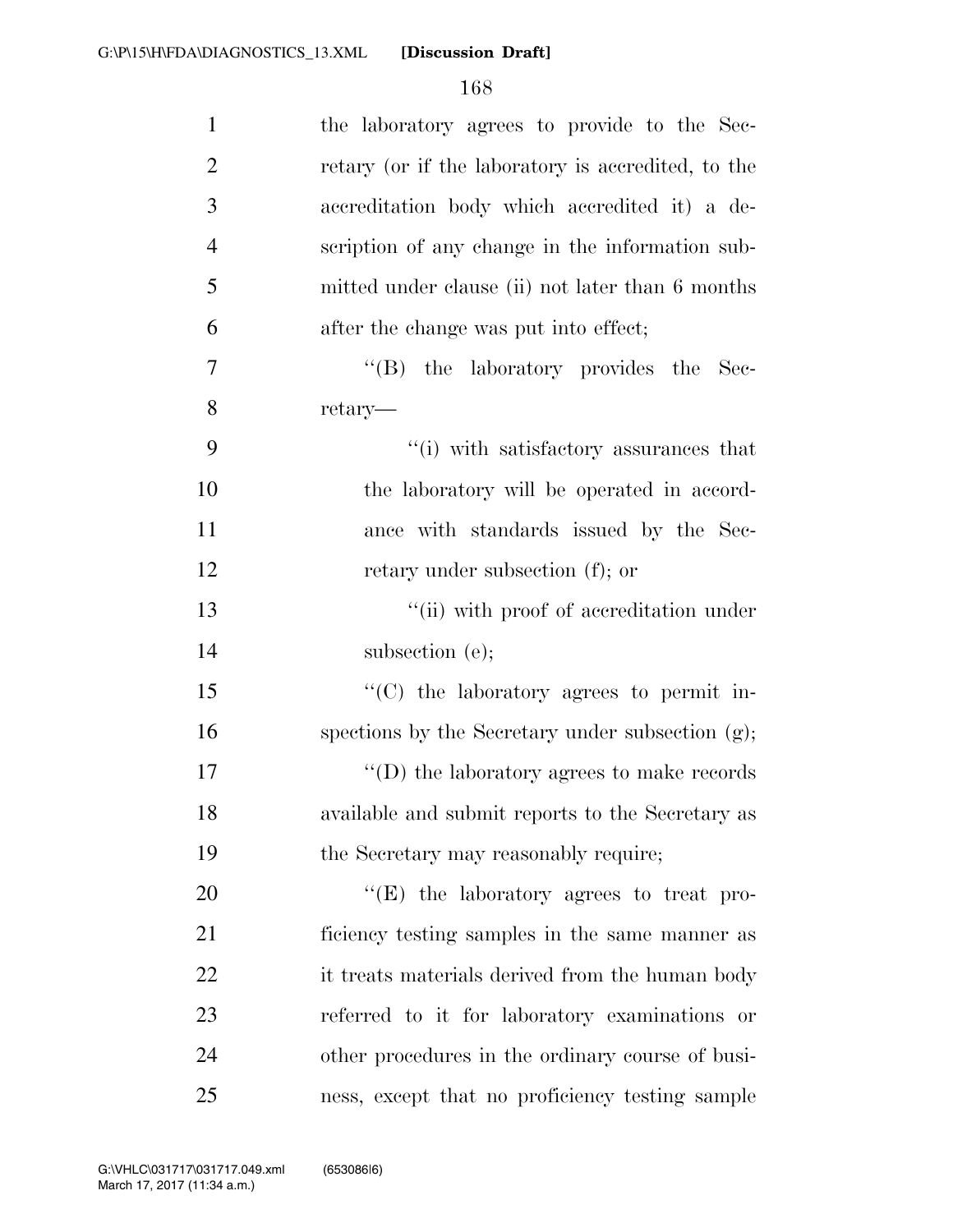| $\mathbf{1}$   | shall be intentionally referred to another labora-  |
|----------------|-----------------------------------------------------|
| $\overline{2}$ | tory for analysis as prohibited under subsection    |
| 3              | $(i)(4)$ ; and                                      |
| $\overline{4}$ | $\lq\lq(F)$ the laboratory has in place processes   |
| 5              | and policies to review and assess changes or        |
| 6              | modifications to in vitro clinical tests, as re-    |
| 7              | quired by paragraph (4).                            |
| 8              | "(2) REQUIREMENTS FOR CERTIFICATES OF               |
| 9              | WAIVER.                                             |
| 10             | "(A) IN GENERAL.—A laboratory which                 |
| 11             | only performs laboratory examinations and pro-      |
| 12             | cedures described in paragraph (3) shall be         |
| 13             | issued a certificate of waiver or have its certifi- |
| 14             | cate of waiver renewed if—                          |
| 15             | "(i) the laboratory submits an appli-               |
| 16             | cation-                                             |
| 17             | $\lq\lq$ (I) in such form and manner as             |
| 18             | the Secretary shall prescribe;                      |
| 19             | $\lq\lq$ (II) that describes the charac-            |
| 20             | teristics of the laboratory examina-                |
| 21             | tions and other procedures performed                |
| 22             | by the laboratory, including the num-               |
| 23             | ber and types of laboratory examina-                |
| 24             | tions and other procedures performed,               |
| 25             | the methodologies for laboratory ex-                |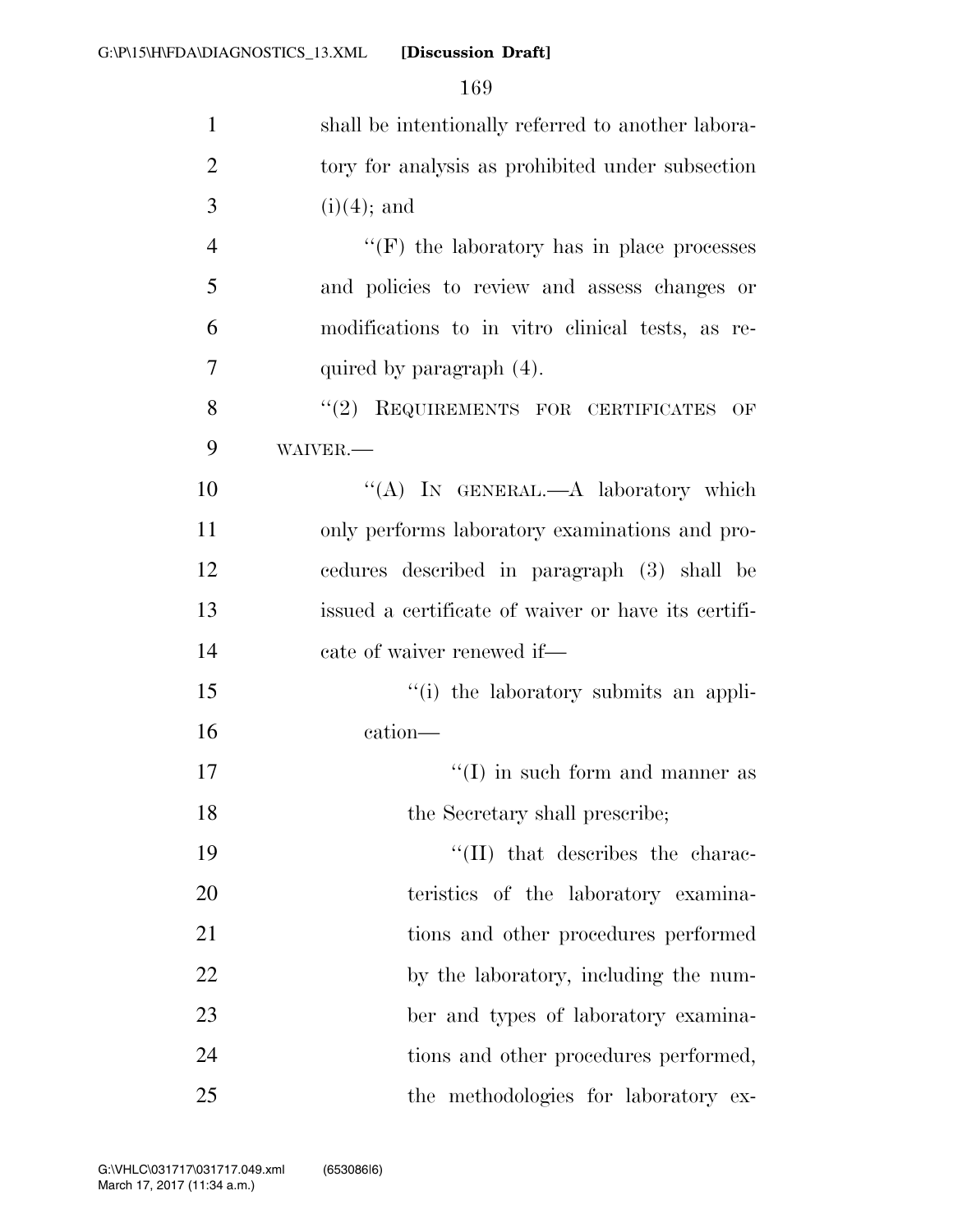**[Discussion Draft]** 

| $\mathbf{1}$   | aminations and other procedures em-          |
|----------------|----------------------------------------------|
| $\overline{2}$ | ployed, and the qualifications (edu-         |
| 3              | cational background, training, and ex-       |
| $\overline{4}$ | perience) of the personnel directing         |
| 5              | and supervising the laboratory and           |
| 6              | performing the laboratory examina-           |
| $\overline{7}$ | tions and other procedures; and              |
| 8              | "(III) that contains such other              |
| 9              | information as the Secretary may rea-        |
| 10             | sonably require to determine compli-         |
| 11             | ance with this section; and                  |
| 12             | "(ii) the laboratory agrees to make          |
| 13             | records available and submit reports to the  |
| 14             | Secretary as the Secretary may require.      |
| 15             | "(B) CHANGES THAT MAY AFFECT WAIVED          |
| 16             | STATUS                                       |
| 17             | "(i) CHANGES TO CERTAIN EXAMINA-             |
| 18             | TIONS AND PROCEDURES.—If a laboratory        |
| 19             | makes changes in the examinations and        |
| 20             | other procedures performed by it only with   |
| 21             | respect to examinations and procedures       |
| 22             | which are described in paragraph $(3)$ , the |
| 23             | laboratory shall report such changes to the  |
| 24             | Secretary not later than 6 months after      |
| 25             | the change has been put into effect.         |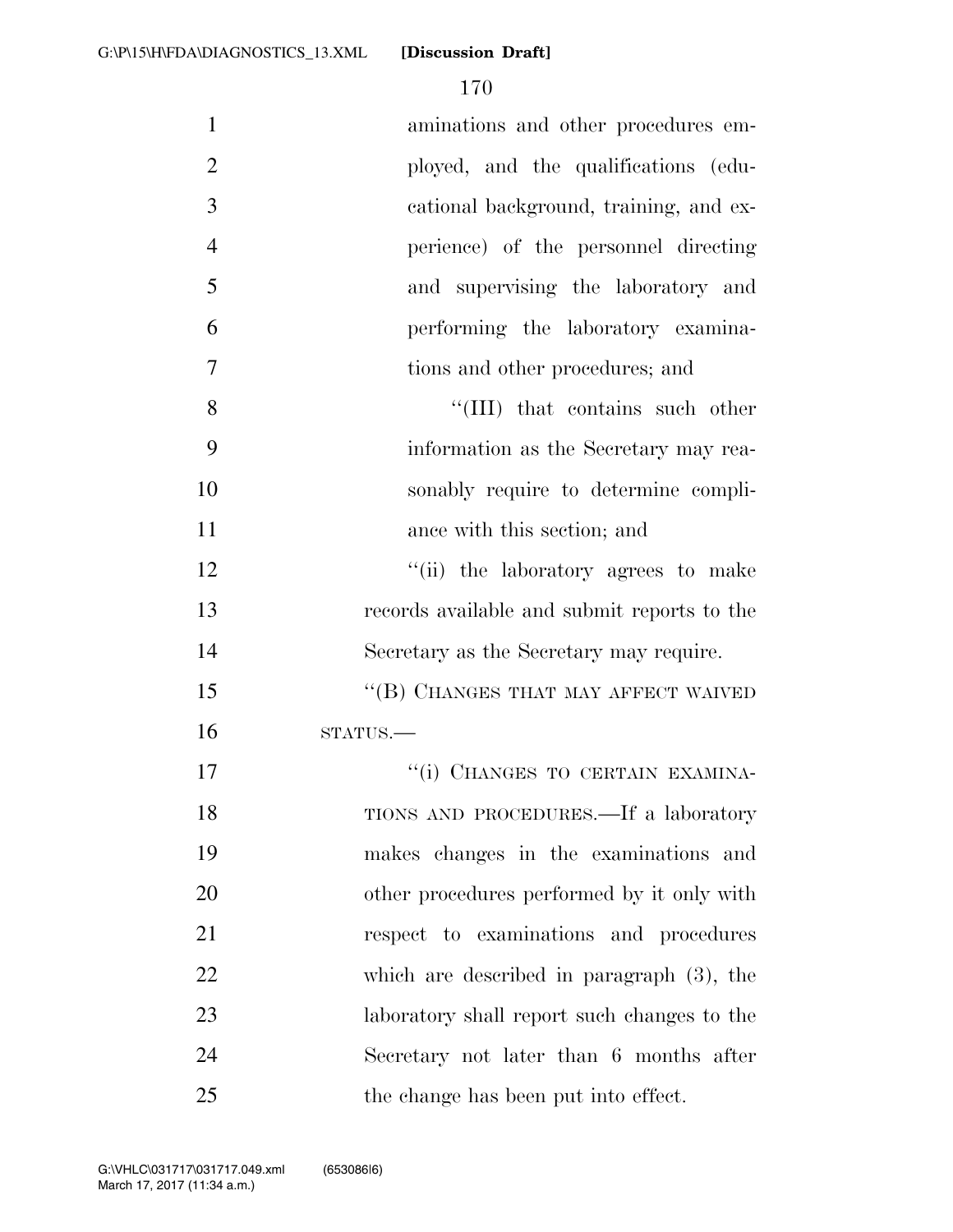**[Discussion Draft]** 

1 "(ii) OTHER CHANGES.—If a labora-2 tory proposes to make changes in the ex- aminations and procedures performed by it such that the laboratory will perform an examination or procedure not described in paragraph (3), the laboratory shall report such change to the Secretary before the change takes effect. The laboratory shall report any such change to the Secretary without regard to whether such change is a modification subject to premarket ap- proval under section 590B(n) of the Fed- eral Food, Drug, and Cosmetic Act. If any such change is a modification subject to premarket approval under such section 16 590B(n), the laboratory shall obtain such approval, if required, before putting the modification into effect. 19 ''(iii) HIGH COMPLEXITY.—In the case of any modification by a laboratory to

 an examination or procedure described in paragraph (3) that causes the examination or procedure to have high complexity, the examination or procedure shall be subject to the requirements under this section for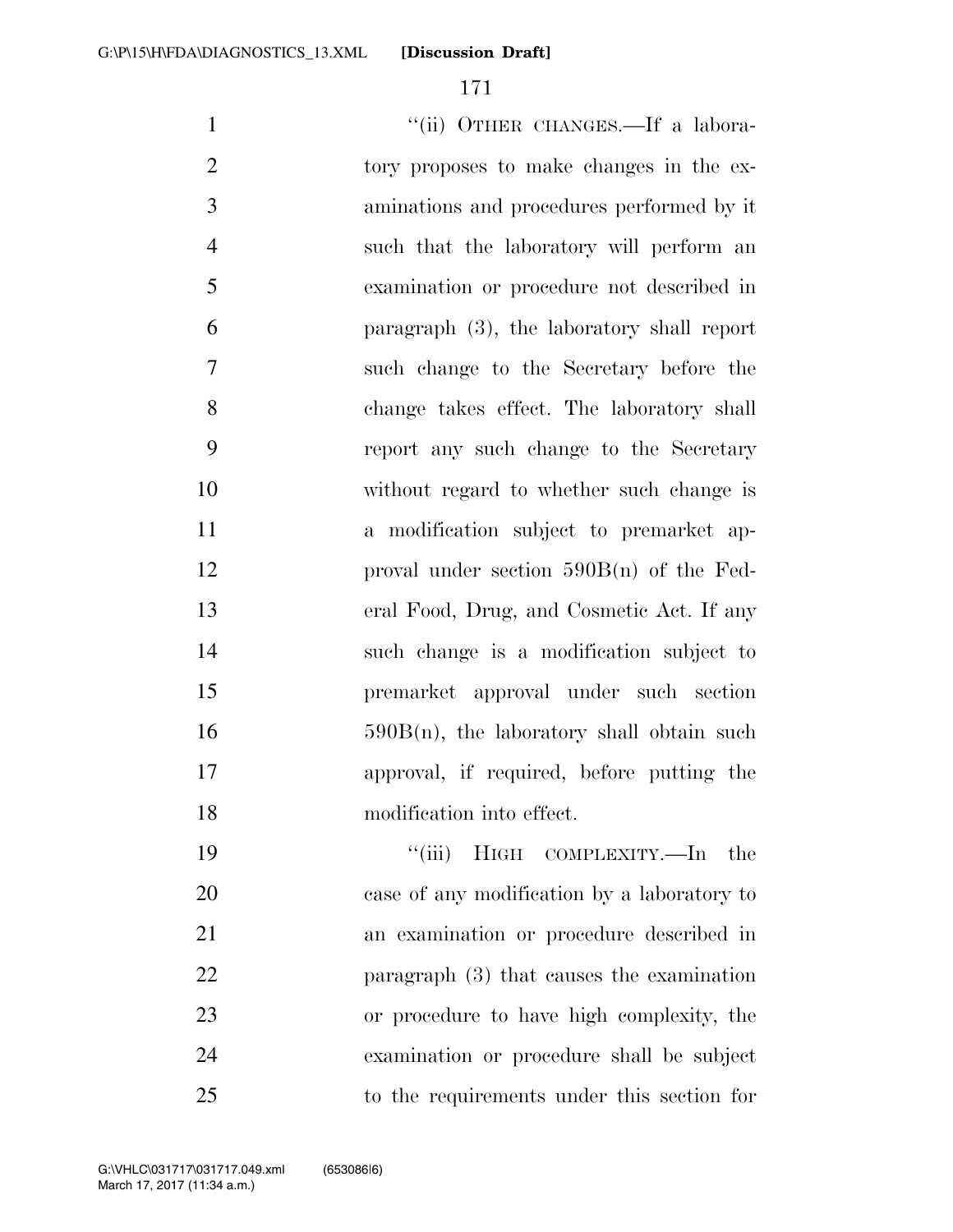| $\mathbf{1}$   | high complexity examinations and proce-          |
|----------------|--------------------------------------------------|
| $\overline{2}$ | dures.                                           |
| 3              | "(C) EFFECT.—Subsections (g) and (h)             |
| $\overline{4}$ | shall not apply to a laboratory to which a cer-  |
| 5              | tificate of waiver has been issued.              |
| 6              | "(3) EXAMINATIONS AND PROCEDURES.-               |
| 7              | "(A) IN GENERAL.—The examinations and            |
| 8              | procedures identified in paragraph (2) are lab-  |
| 9              | oratory examinations and procedures that have    |
| 10             | been approved by the Food and Drug Adminis-      |
| 11             | tration for home use or that, as determined by   |
| 12             | the Secretary, are simple laboratory examina-    |
| 13             | tions and procedures that have an insignificant  |
| 14             | risk of an erroneous result, including those     |
| 15             | $that-$                                          |
| 16             | "(i) employ methodologies that are so            |
| 17             | simple and accurate as to render the likeli-     |
| 18             | hood of erroneous results by the user neg-       |
| 19             | ligible; or                                      |
| 20             | "(ii) the Secretary has determined               |
| 21             | pose no unreasonable risk of harm to the         |
| 22             | patient if performed incorrectly.                |
| 23             | "(B) DEFINITION.—In this paragraph, the          |
| 24             | phrase 'accurate as to render the likelihood of  |
| 25             | erroneous results by the user negligible' means, |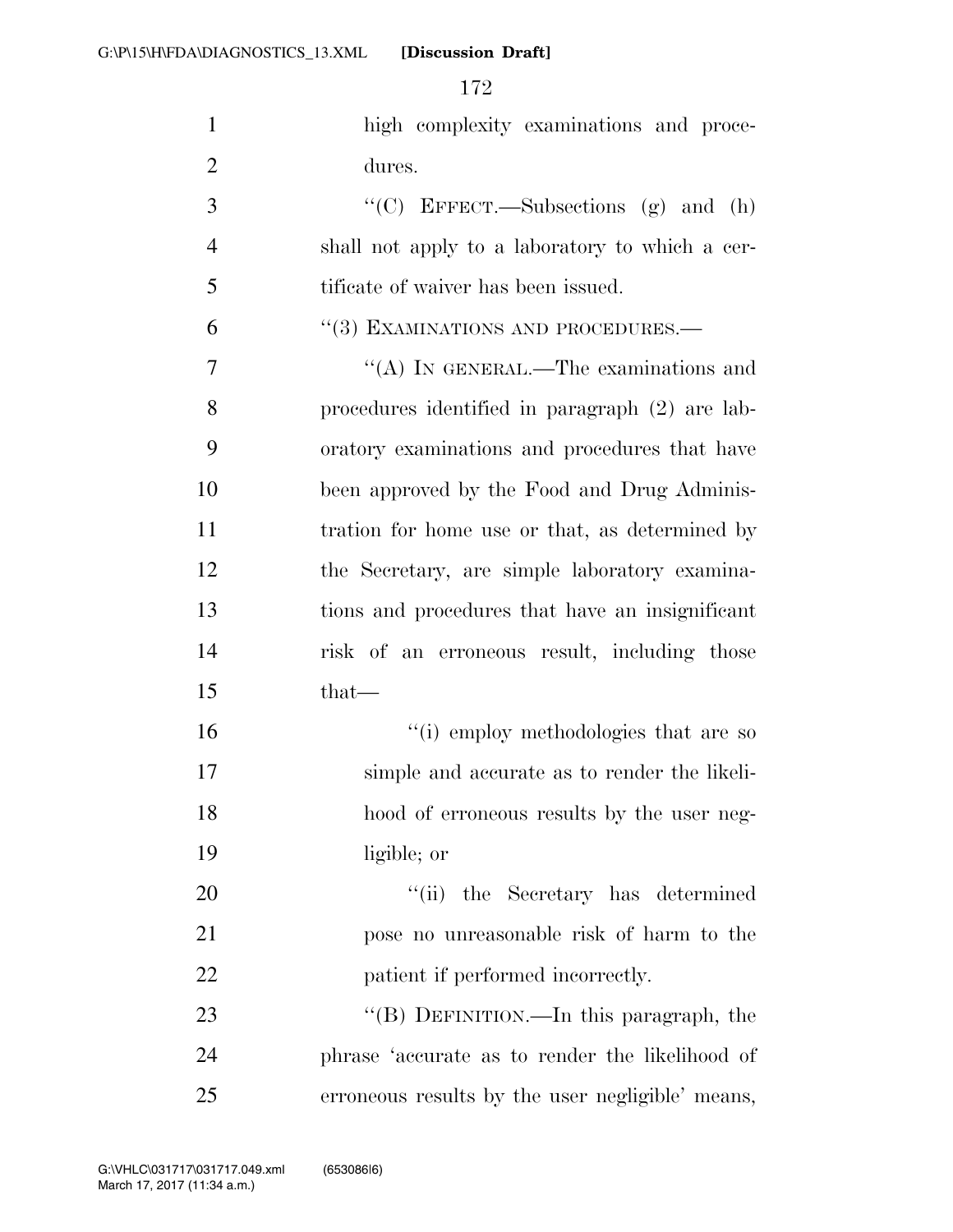| $\mathbf{1}$   | with respect to an in vitro clinical test, that the     |
|----------------|---------------------------------------------------------|
| $\overline{2}$ | accuracy achieved by individuals qualified to           |
| 3              | perform a laboratory examination or procedure           |
| $\overline{4}$ | in a laboratory holding a certificate of waiver         |
| 5              | under paragraph $(2)$ is equivalent to the accu-        |
| 6              | racy achieved by individuals qualified to per-          |
| $\overline{7}$ | form a laboratory examination or procedure in           |
| 8              | a laboratory certified under paragraph (1), as          |
| 9              | shown by evidence that directly compares such           |
| 10             | accuracy or evaluates such agreement of re-             |
| 11             | sults.                                                  |
| 12             | $``$ (e) ACCREDITATION.—                                |
| 13             | "(1) IN GENERAL.—A laboratory may be ac-                |
| 14             | credited for purposes of obtaining a certificate if the |
| 15             | laboratory—                                             |
| 16             | $\lq\lq$ meets the requirements of this section         |
| 17             | and meets the standards of an approved accred-          |
| 18             | itation body; and                                       |
| 19             | $\lq\lq$ authorizes the accreditation body to           |
| 20             | submit to the Secretary (or such State agency           |
| 21             | as the Secretary may designate) such records or         |
| 22             | other information as the Secretary may require.         |
| 23             | "(2) APPROVAL OF ACCREDITATION BODIES.                  |
| 24             | "(A) IN GENERAL.—The Secretary may                      |
|                |                                                         |

approve a private organization, to be an accred-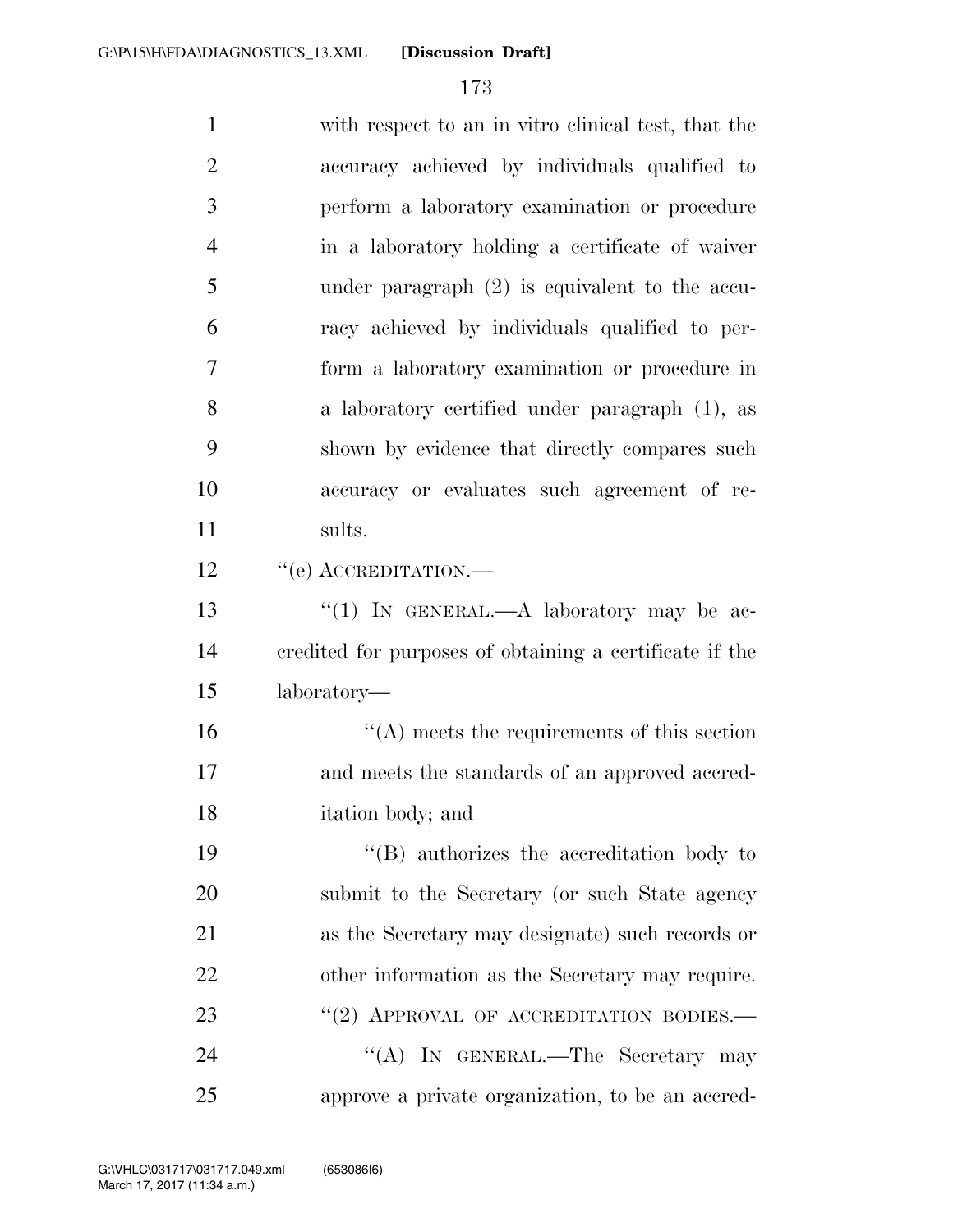**[Discussion Draft]** 

| $\mathbf{1}$   | itation body for the accreditation of laboratories |
|----------------|----------------------------------------------------|
| $\overline{2}$ | $if$ —                                             |
| 3              | "(i) the accreditation body—                       |
| $\overline{4}$ | $\lq\lq$ (I) has in place effective conflict       |
| 5              | of interest provisions;                            |
| 6              | $\lq\lq$ (II) uses inspectors trained to           |
| $\overline{7}$ | use and apply the standards issued by              |
| 8              | the Secretary under subsection (f) and             |
| 9              | in the application of other require-               |
| 10             | ments of this section;                             |
| 11             | "(III) uses inspectors who are                     |
| 12             | qualified to evaluate the methodolo-               |
| 13             | gies used by the laboratories in per-              |
| 14             | forming laboratory examinations and                |
| 15             | other procedures; and                              |
| 16             | $\lq\lq$ (IV) maintains appropriate                |
| 17             | records;                                           |
| 18             | "(ii) the accreditation body agrees to             |
| 19             | inspect a laboratory for purposes of accred-       |
| 20             | itation with such frequency as may be de-          |
| 21             | termined by the Secretary;                         |
| 22             | "(iii) the legally binding standards ap-           |
| 23             | plied by the body in determining whether           |
| 24             | or not to accredit a laboratory are the            |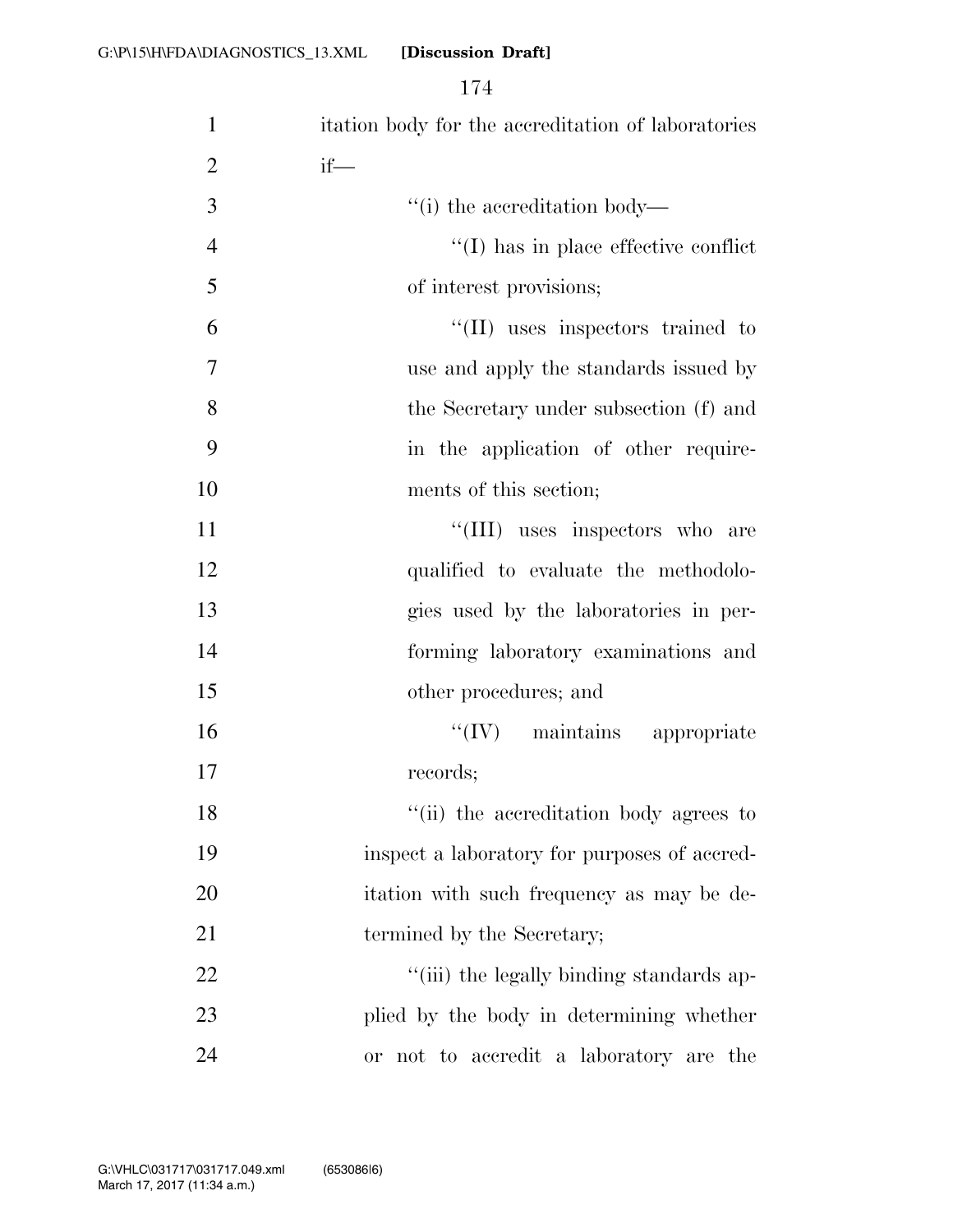| $\mathbf{1}$   | standards issued by the Secretary under          |
|----------------|--------------------------------------------------|
| $\overline{2}$ | subsection $(f)$ ;                               |
| 3              | "(iv) there is adequate provision for            |
| $\overline{4}$ | assuring that the standards issued by the        |
| 5              | Secretary under subsection (f) and other         |
| 6              | applicable statutory and regulatory re-          |
| 7              | quirements continue to be met by the lab-        |
| 8              | oratory;                                         |
| 9              | $f'(v)$ in the case of any laboratory ac-        |
| 10             | credited by the body which has had its ac-       |
| 11             | creditation denied, suspended, withdrawn,        |
| 12             | or revoked or which has had any other ac-        |
| 13             | tion taken against it by the accrediting         |
| 14             | body, the accrediting body agrees to sub-        |
| 15             | mit to the Secretary the name of such lab-       |
| 16             | oratory within 30 days of the action taken;      |
| 17             | and                                              |
| 18             | "(vi) if the accreditation body has its          |
| 19             | approval withdrawn by the Secretary, the         |
| 20             | body agrees to notify each laboratory ac-        |
| 21             | credited by the body of the withdrawal           |
| 22             | within 10 days of the withdrawal.                |
| 23             | CRITERIA AND PROCEDURES.—The<br>$\mathrm{``(B)}$ |
| 24             | Secretary shall promulgate criteria and proce-   |
| 25             | dures for approving an accreditation body and    |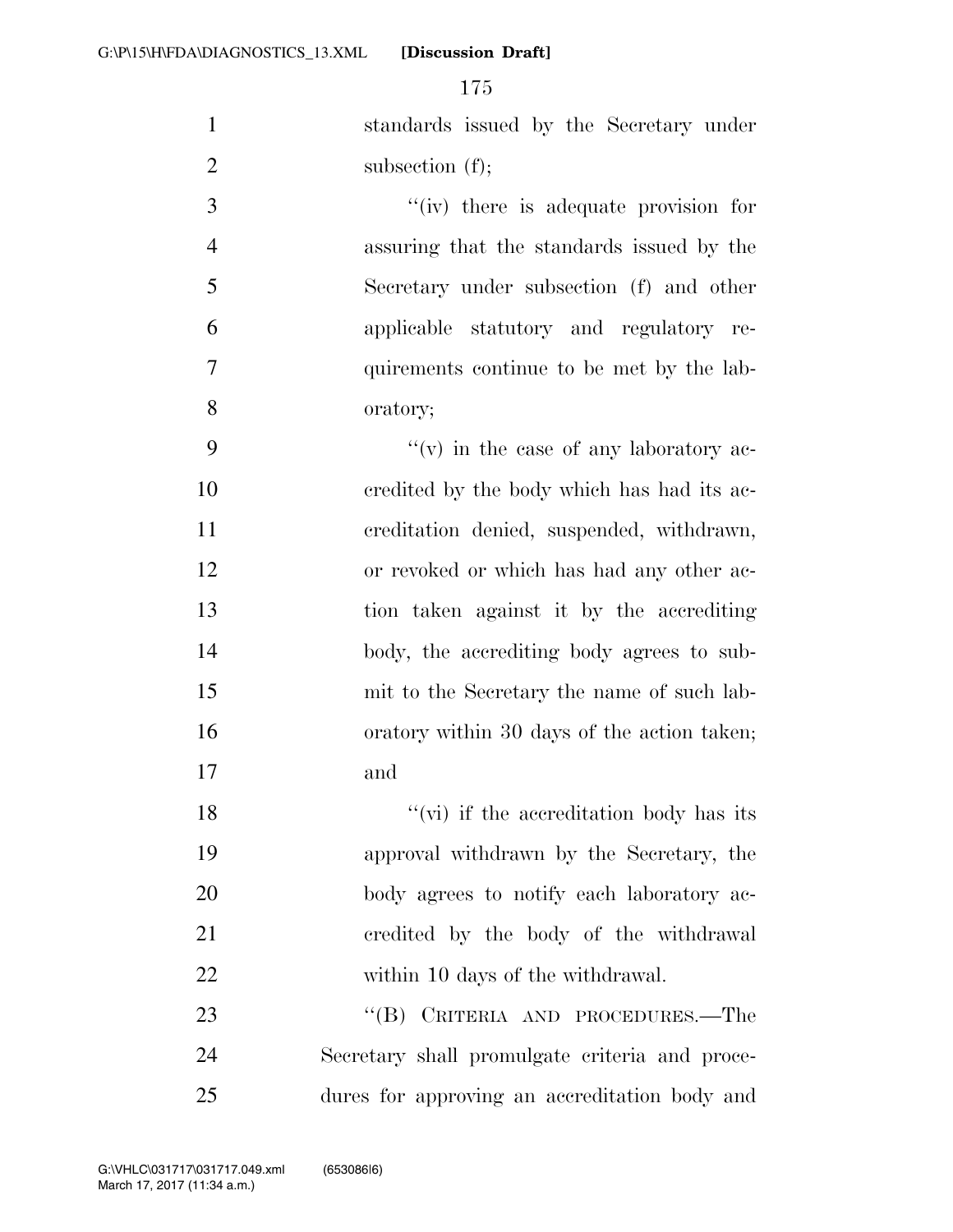for withdrawing such approval if the Secretary determines that the accreditation body does not meet the requirements of subparagraph (A).

4 "(C) EFFECT OF WITHDRAWAL OF AP- PROVAL.—If the Secretary withdraws the ap- proval of an accreditation body under subpara- graph (B), the certificate of any laboratory ac- credited by the body shall continue in effect for 60 calendar days after the laboratory receives notification of the withdrawal of the approval, except that the Secretary may extend such pe- riod for a laboratory if the Secretary determines that the laboratory submitted an application for accreditation or a certificate in a timely manner after receipt of the notification of the with-drawal of approval.

17 ""(D) EVALUATIONS.—The Secretary shall, beginning one year after the date on which the criteria and procedures are promulgated under subparagraph (B), evaluate annually the per- formance of each approved accreditation body by—

23  $\frac{1}{2}$   $\frac{1}{2}$  inspecting under subsection (g) a sufficient number of the laboratories ac-credited by such body to allow a reasonable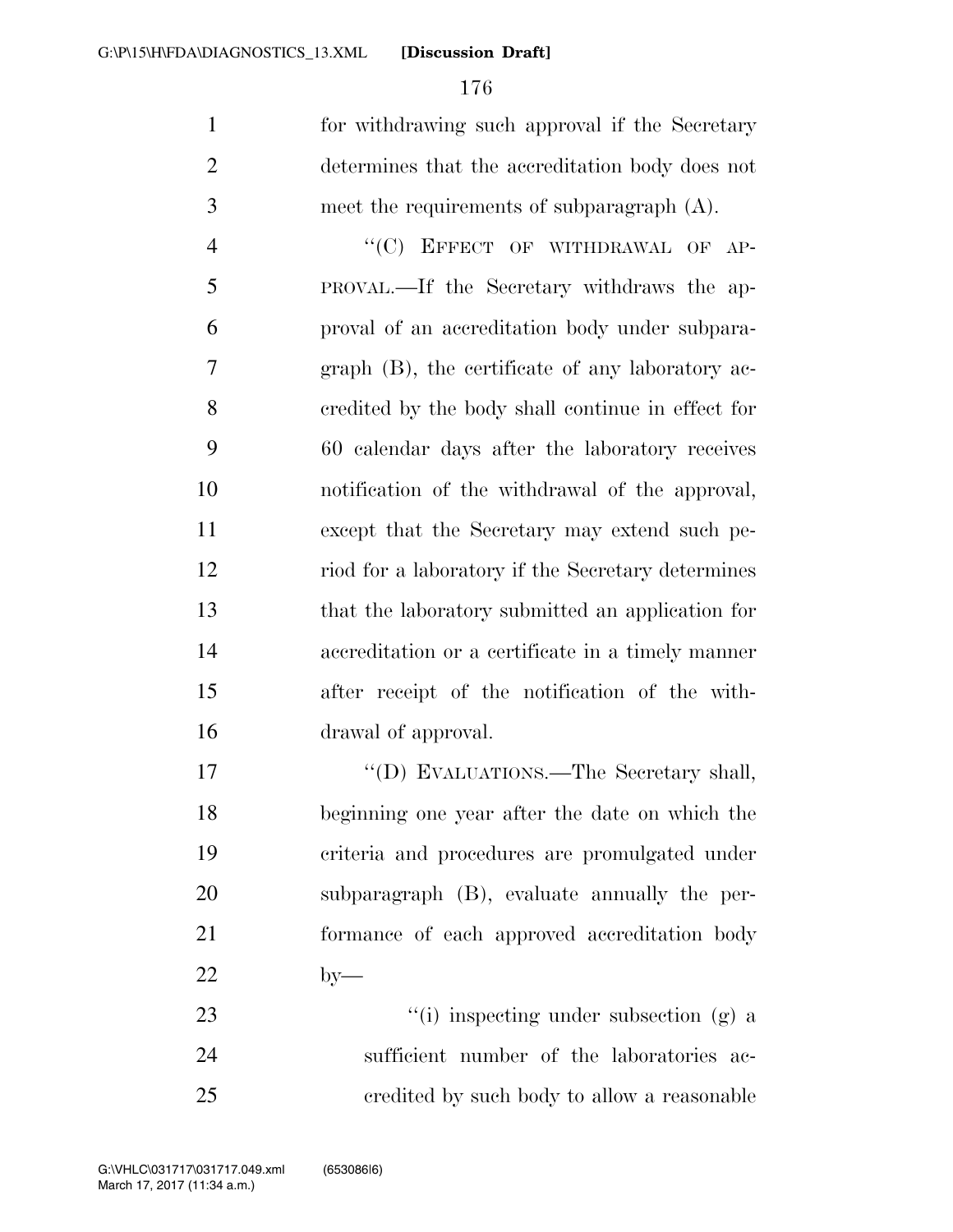| $\mathbf{1}$   | estimate of the performance of such body;              |
|----------------|--------------------------------------------------------|
| $\overline{2}$ | and                                                    |
| 3              | "(ii) such other means as the Sec-                     |
| $\overline{4}$ | retary determines appropriate.                         |
| 5              | "(E) REPORT.—The Secretary shall, be-                  |
| 6              | ginning 2 years after the date of the enactment        |
| 7              | of the Diagnostic Accuracy and Innovation Act,         |
| 8              | annually prepare and submit to Congress a re-          |
| 9              | port describing—                                       |
| 10             | "(i) the implementation of this section                |
| 11             | during the previous year; and                          |
| 12             | "(ii) the results of the evaluation con-               |
| 13             | ducted under subparagraph (D) for the                  |
| 14             | year covered by the report.                            |
| 15             | "(3) WITHDRAWAL OR REVOCATION OF LAB-                  |
| 16             | ORATORY ACCREDITATION. If an accreditation body        |
| 17             | withdraws or revokes the accreditation of a labora-    |
| 18             | tory, the certificate of the laboratory shall continue |
| 19             | in effect—                                             |
| 20             | $\lq\lq$ for 45 calendar days after the labora-        |
| 21             | tory receives notice of the withdrawal or revoca-      |
| 22             | tion of the accreditation; or                          |
| 23             | $\lq\lq$ (B) until the effective date of any action    |
| 24             | taken by the Secretary under subsection (j).           |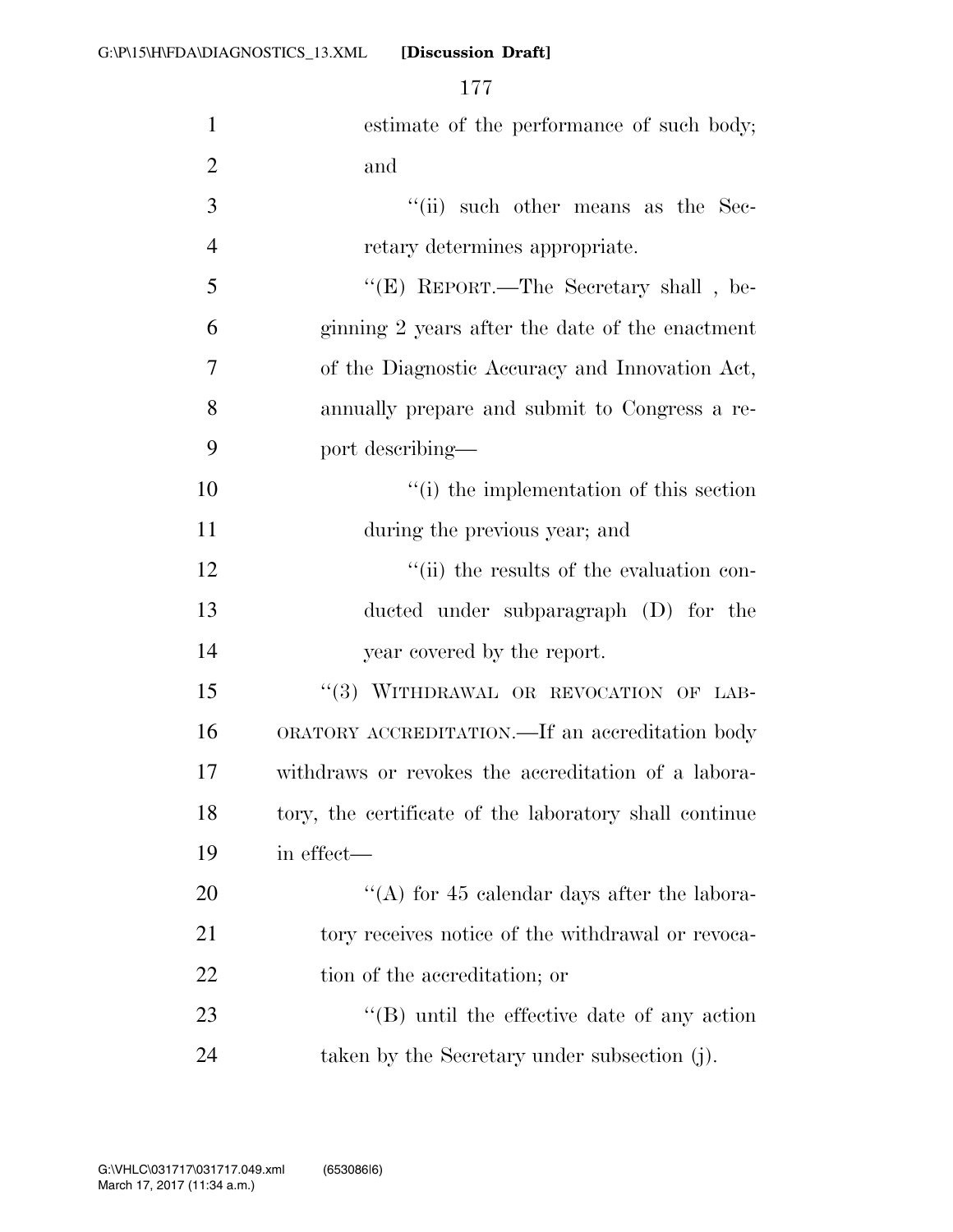| $\mathbf{1}$   | "(4) UPDATED STANDARDS.—Beginning no                     |
|----------------|----------------------------------------------------------|
| $\overline{2}$ | later than the effective date of the standards under     |
| 3              | subsection (f), the regulations for carrying out such    |
| $\overline{4}$ | standards, and other applicable requirements, ap-        |
| 5              | proved accreditation bodies shall ensure that—           |
| 6              | $\lq\lq$ the inspectors of such bodies are               |
| 7              | trained with respect to, and the processes of            |
| 8              | such bodies are updated in accordance with,              |
| 9              | such requirements or regulations; and                    |
| 10             | $\lq\lq (B)$ any inspection or other review of a         |
| 11             | laboratory by the approved accreditation body            |
| 12             | for purposes of accreditation includes a review          |
| 13             | and assessment of-                                       |
| 14             | "(i) compliance by the laboratory with                   |
| 15             | such requirements and regulations; and                   |
| 16             | "(ii) whether sufficient processes, poli-                |
| 17             | cies, organization, and training systems                 |
| 18             | are in place to demonstrate reasonable as-               |
| 19             | surance of future compliance with such re-               |
| 20             | quirements and regulations.                              |
| 21             | $``(f)$ STANDARDS.—                                      |
| 22             | "(1) IN GENERAL.—The Secretary shall issue               |
| 23             | standards to assure consistent performance by lab-       |
| 24             | oratories issued a certificate under this section of ac- |
| 25             | and reliable laboratory examinations<br>curate<br>and    |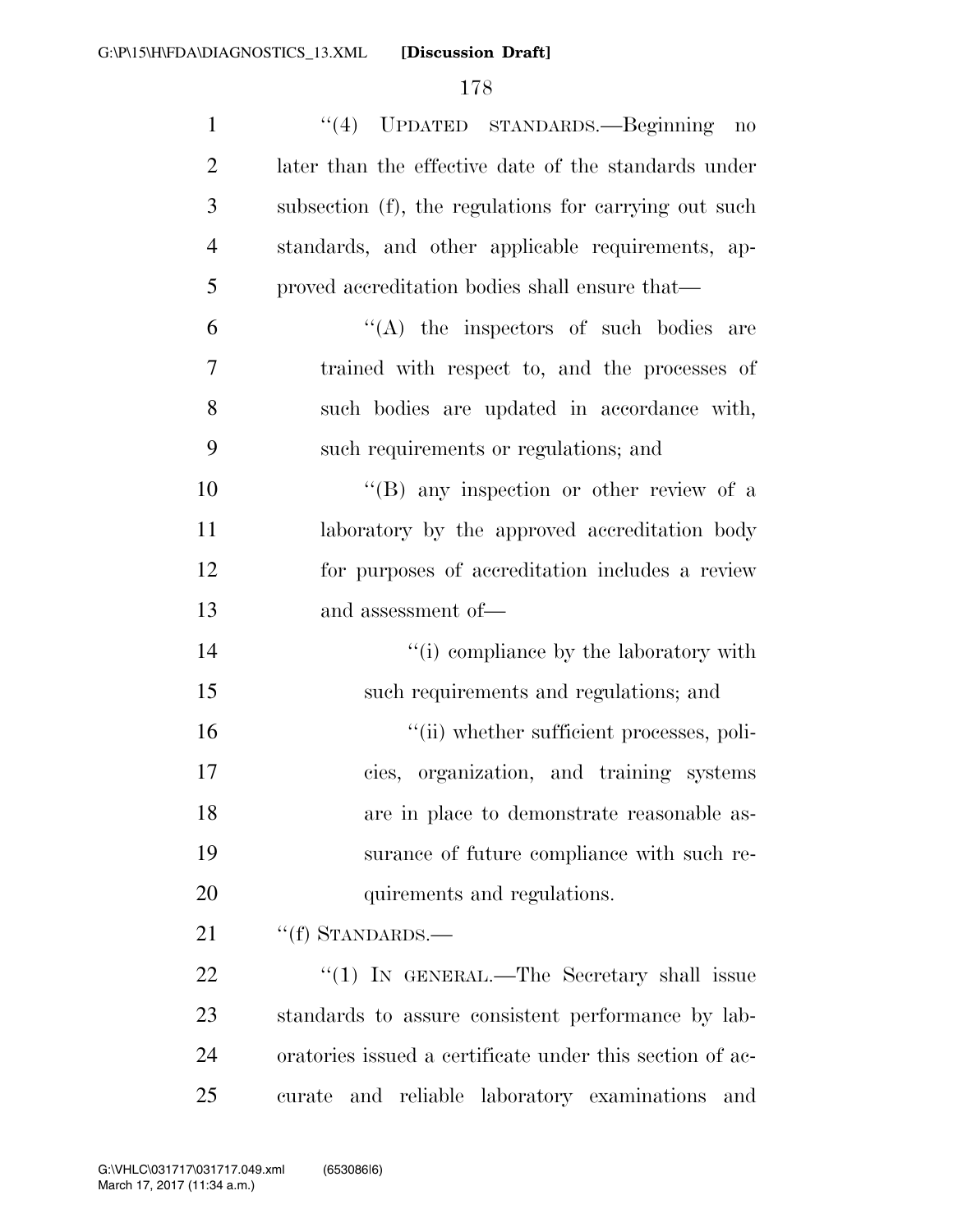other procedures. Such standards shall require each laboratory issued a certificate under this section—

 ''(A) to maintain a quality management system for all phases of the total testing proc- ess within, or under the oversight of, the lab- oratory (consisting of the pre-analytic, analytic, and post-analytic processes) and general labora- tory systems adequate and appropriate for the validity and reliability of the laboratory exami- nations and other procedures of the laboratory and to meet requirements relating to the proper collection, transportation, and storage of speci-mens and the reporting of results;

14  $\text{``(B)}$  to maintain records, equipment, and facilities necessary for the proper and effective operation of the laboratory;

 $\frac{17}{2}$  The meeting and carrying out its laboratory examinations and other procedures, to use only personnel meeting such qualifica- tions as the Secretary may establish for the di- rection, supervision, and performance of exami- nations and procedures within the laboratory, which qualifications shall take into consider- ation competency, training, experience, job per-formance, and education and which qualifica-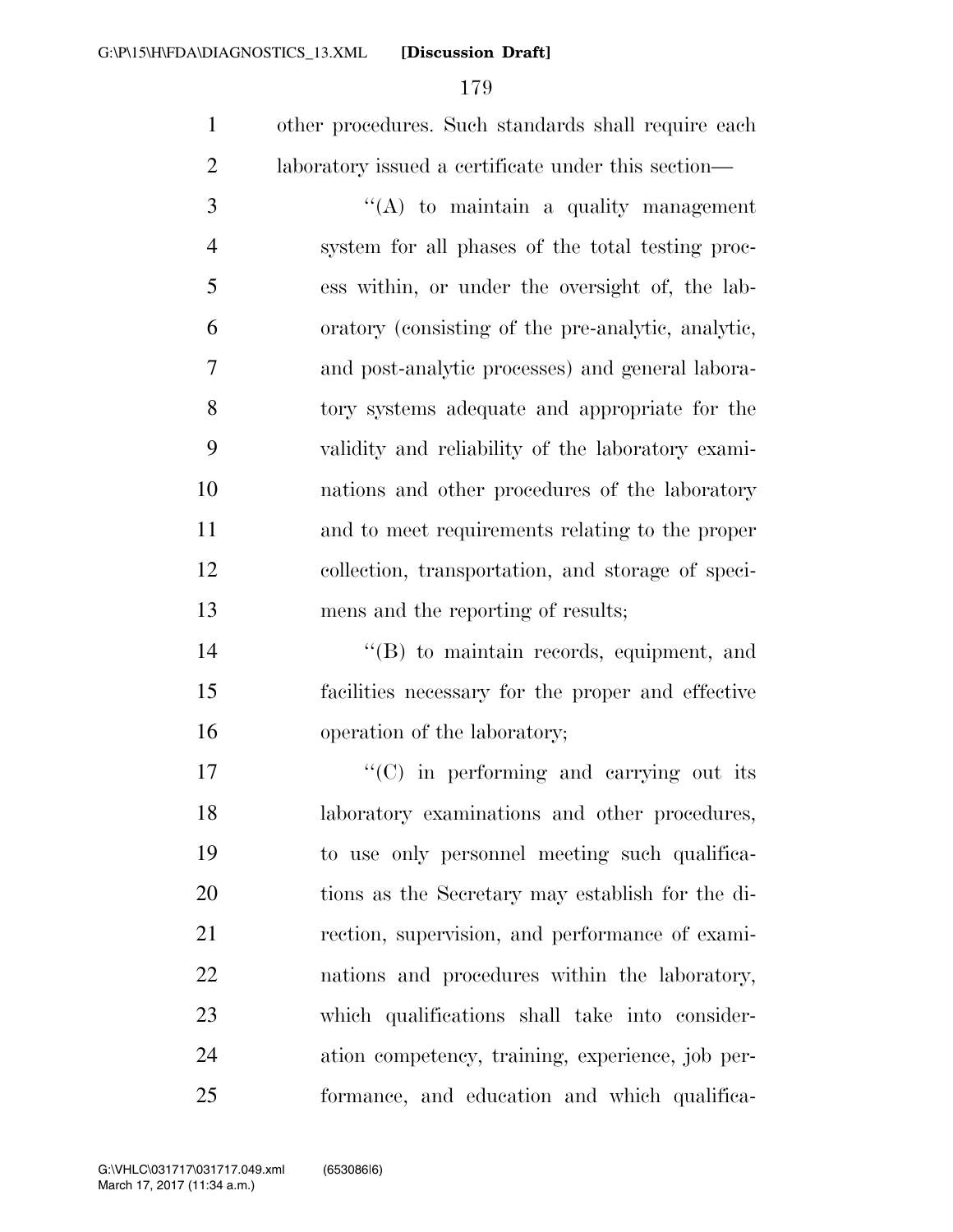| $\mathbf{1}$   | tions shall, as appropriate, be different on the  |
|----------------|---------------------------------------------------|
| $\overline{2}$ | basis of the type of examinations and proce-      |
| 3              | dures being performed by the laboratory and       |
| $\overline{4}$ | the risks and consequences of erroneous results   |
| 5              | associated with such examinations and proce-      |
| 6              | dures;                                            |
| $\overline{7}$ | $\lq\lq$ to qualify under a proficiency testing   |
| 8              | program meeting the standards established by      |
| 9              | the Secretary under paragraph $(3)$ ;             |
| 10             | " $(E)$ to have in place procedures assessing     |
| 11             | the impact of changes in laboratory operations,   |
| 12             | equipment, or material on the accuracy and re-    |
| 13             | liability of the examinations and other proce-    |
| 14             | dures of the laboratory;                          |
| 15             | "(F) to have in place quality systems to          |
| 16             | assess the ability of incoming materials and      |
| 17             | equipment to meet their intended purposes;        |
| 18             | $\lq\lq(G)$ to meet such other requirements as    |
| 19             | the Secretary reasonably determines necessary     |
| 20             | to assure consistent performance by such lab-     |
| 21             | oratories of accurate and reliable laboratory ex- |
| 22             | aminations and procedures; and                    |
| 23             | $\lq\lq (H)$ to have in place processes and poli- |
| 24             | cies to review and assess modifications to in     |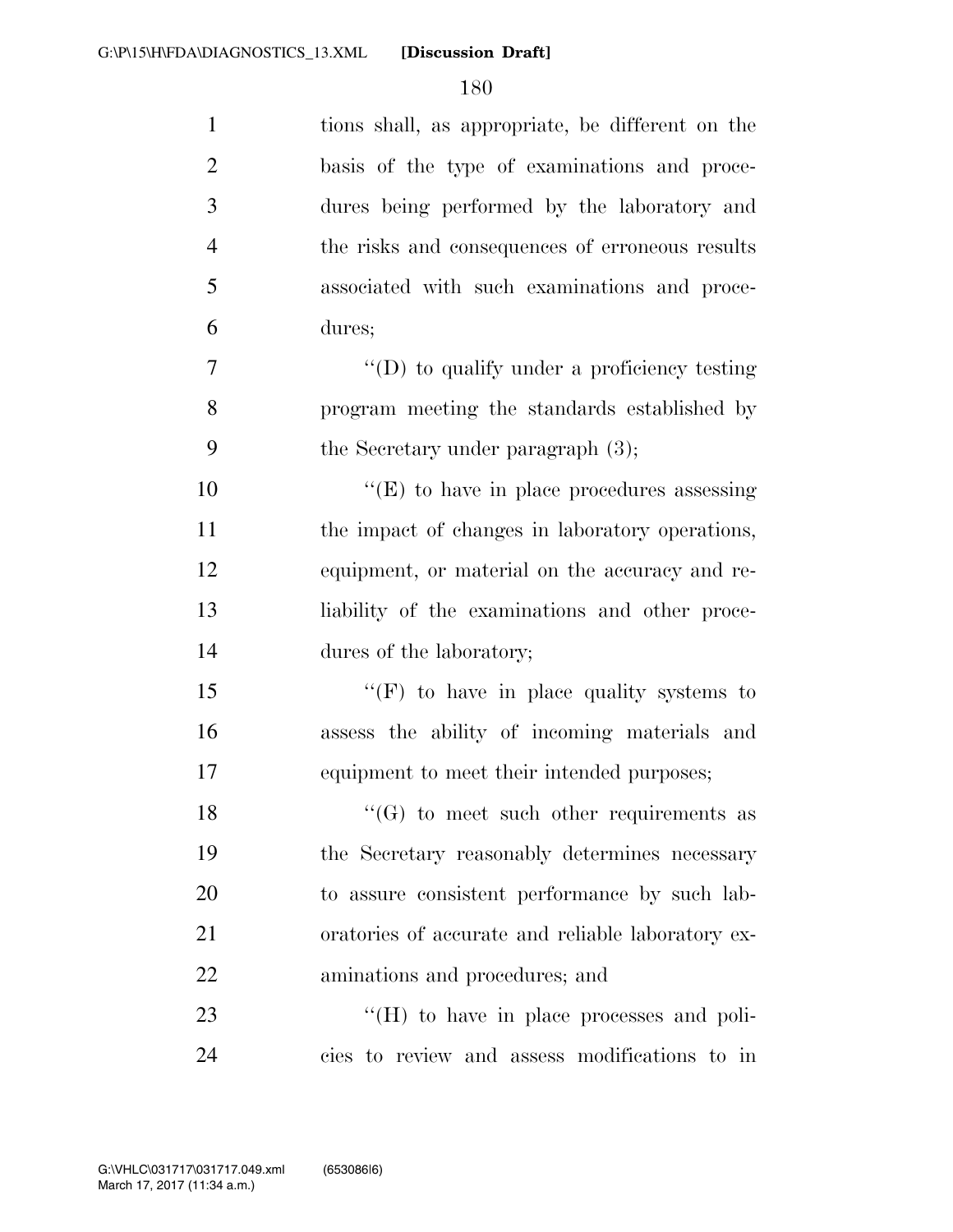| $\mathbf{1}$   | vitro clinical tests in accordance with paragraph      |
|----------------|--------------------------------------------------------|
| $\overline{2}$ | (7).                                                   |
| 3              | CONSIDERATIONS.—In developing<br>(2)<br>the            |
| $\overline{4}$ | standards to be issued under paragraph (1), the Sec-   |
| 5              | retary shall, within the flexibility provided under    |
| 6              | subparagraphs $(A)$ through $(H)$ of paragraph $(1)$ , |
| 7              | take into consideration—                               |
| 8              | $\lq\lq$ the examinations and procedures per-          |
| 9              | formed and the methodologies employed;                 |
| 10             | $\lq\lq(B)$ the degree of independent judgment         |
| 11             | involved;                                              |
| 12             | "(C) the amount of interpretation involved;            |
| 13             | $\lq\lq$ the difficulty of the calculations in-        |
| 14             | volved;                                                |
| 15             | $\lq\lq$ (E) the calibration and quality control re-   |
| 16             | quirements of the instruments used;                    |
| 17             | $\lq\lq(F)$ the type of training required to oper-     |
| 18             | ate the instruments used in the methodology;           |
| 19             | $\lq\lq(G)$ the regulations issued by the Sec-         |
| 20             | retary to carry out subchapter J of chapter V          |
| 21             | of the Federal Food, Drug, and Cosmetic Act,           |
| 22             | in order to avoid duplicative requirements; and        |
| 23             | "(H) such other factors as the Secretary               |
| 24             | considers relevant.                                    |
| 25             | "(3) PROFICIENCY TESTING PROGRAM.—                     |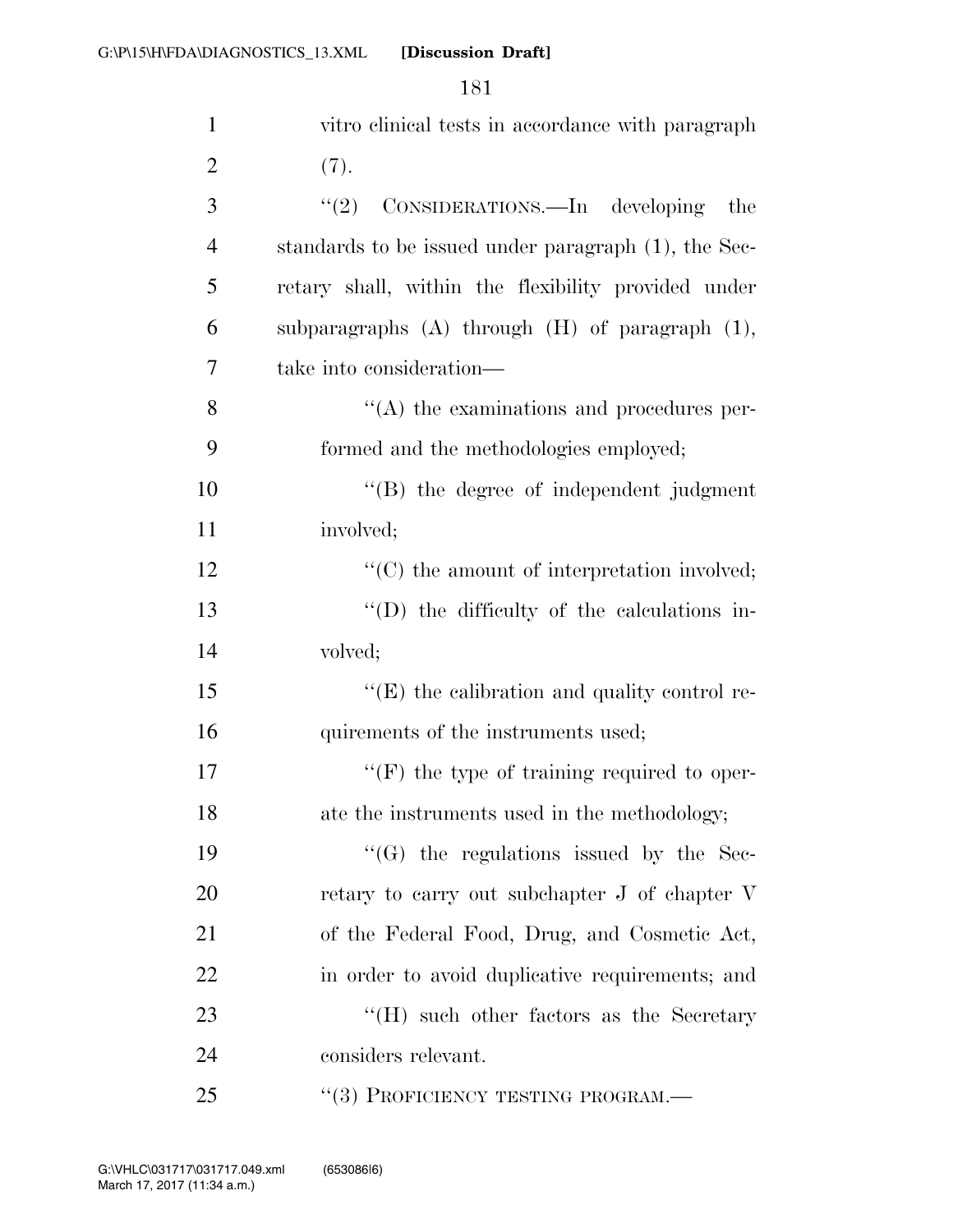1 ''(A) In GENERAL.—The Secretary shall establish standards for the proficiency testing programs for laboratories issued a certificate under this section which are conducted by the Secretary, conducted by an organization ap- proved under subparagraph (C), or conducted by an approved accrediting body. The standards shall require that a laboratory issued a certifi- cate under this section be tested for each exam- ination and procedure conducted within a cat- egory of examinations or procedures for which it has received a certificate, except for examina- tions and procedures for which the Secretary has determined that a proficiency test cannot reasonably be developed. The testing shall be conducted on a quarterly basis, except where the Secretary determines for technical and sci- entific reasons that a particular examination or procedure may be tested less frequently (but not less often than twice per year). Such stand- ards shall include standards for proficiency test- ing programs for any new specialties and sub- specialties identified under paragraph  $(5)(A)(ii)$ .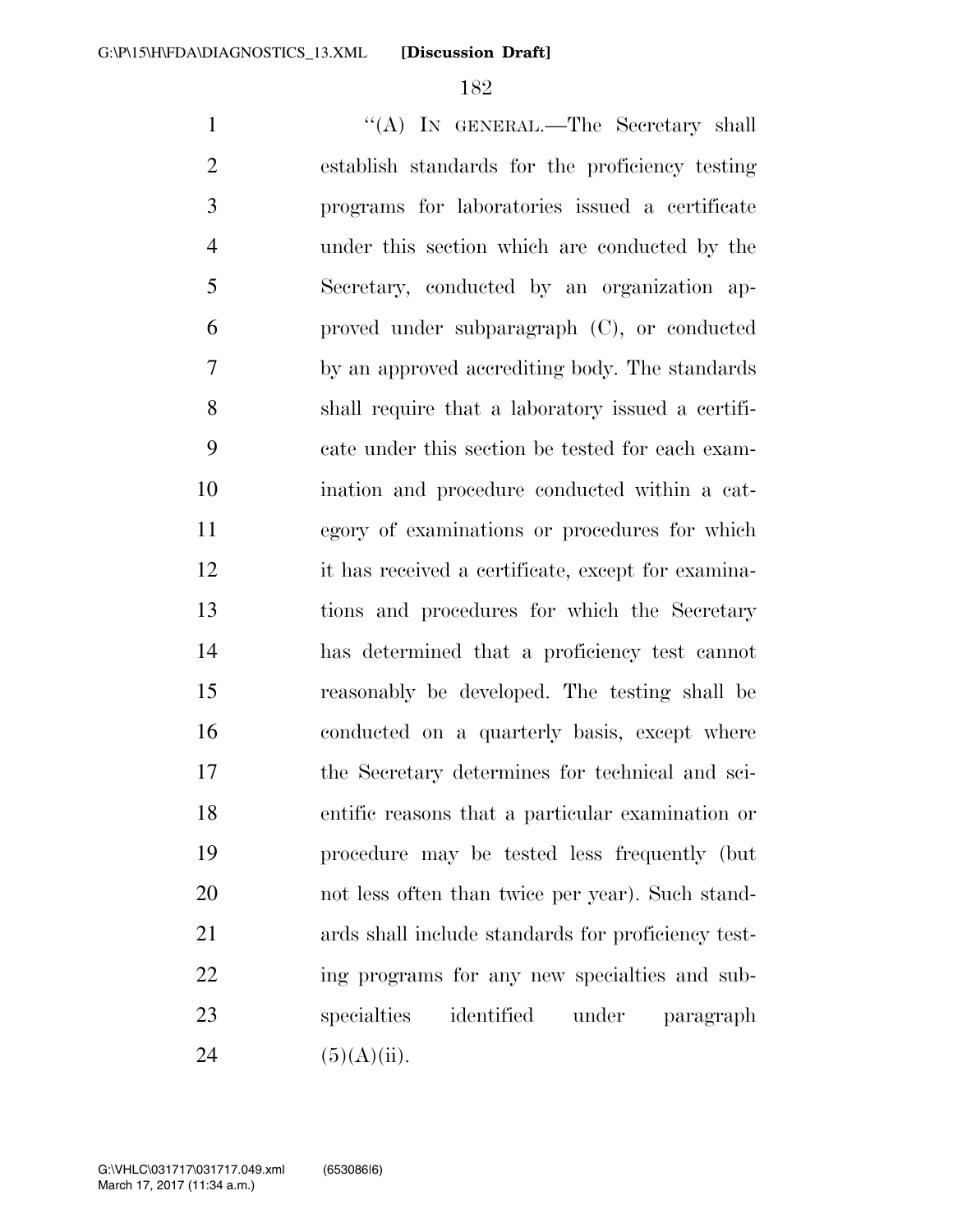''(B) CRITERIA.—The standards estab- lished under subparagraph (A) shall include uniform criteria for acceptable performance under a proficiency testing program, based on the available technology and the clinical rel- evance of the laboratory examination or other procedure subject to such program. The criteria shall be established for all examinations and procedures and shall be uniform for each exam- ination and procedure. The standards shall also include a system for grading proficiency testing performance to determine whether a laboratory has performed acceptably for a particular quar- ter and acceptably for a particular examination or procedure or category of examination or pro- cedure over a period of successive quarters. 17 "'(C) APPROVED PROFICIENCY TESTING

 PROGRAMS.—For the purpose of administering proficiency testing programs which meet the standards established under subparagraph (A), 21 the Secretary shall approve a proficiency testing program offered by a private organization or a State if the program meets the standards estab- lished under subparagraph (A) and the organi-zation or State provides technical assistance to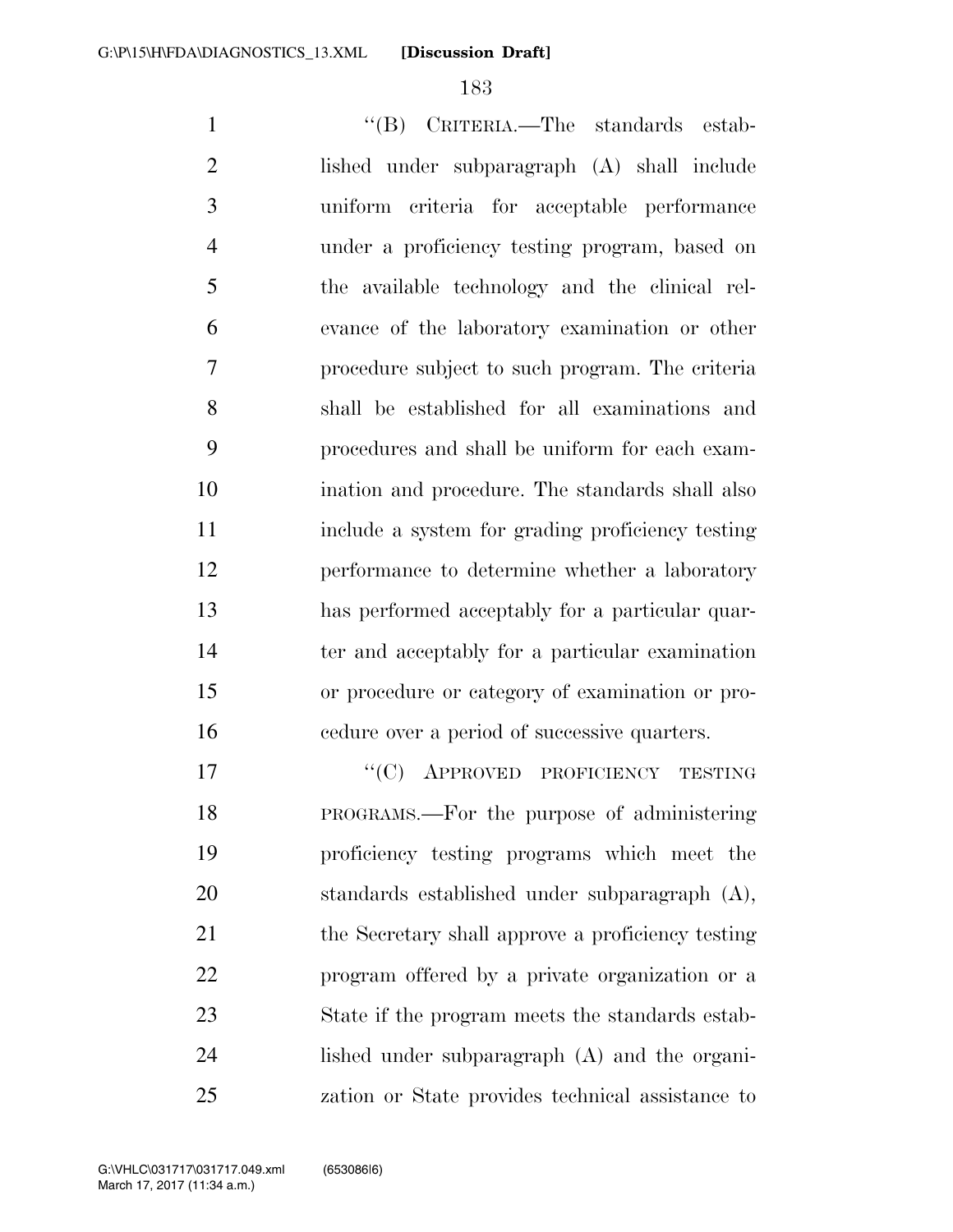laboratories seeking to qualify under the pro- gram. The Secretary shall evaluate each pro- gram approved under this subparagraph annu- ally to determine if the program continues to meet the standards established under subpara- graph (A) and shall withdraw the approval of any program that no longer meets such stand-ards, as specified in subsection (e).

9 "'(D) ONSITE TESTING.—The Secretary shall perform, or shall direct a program ap- proved under subparagraph (C) to perform, on- site proficiency testing to assure compliance with the standards under this section, in ac- cordance with paragraph (5). The Secretary shall perform, on an onsite or other basis, pro- ficiency testing to evaluate the performance of a proficiency testing program approved under subparagraph (C) and to assure quality per-formance by a laboratory.

20 "(E) TRAINING, TECHNICAL ASSISTANCE, AND ENHANCED PROFICIENCY TESTING.—The Secretary may, in lieu of or in addition to ac- tions authorized under subsection (i), (j), or (k), require any laboratory which fails to per-form acceptably on an individual examination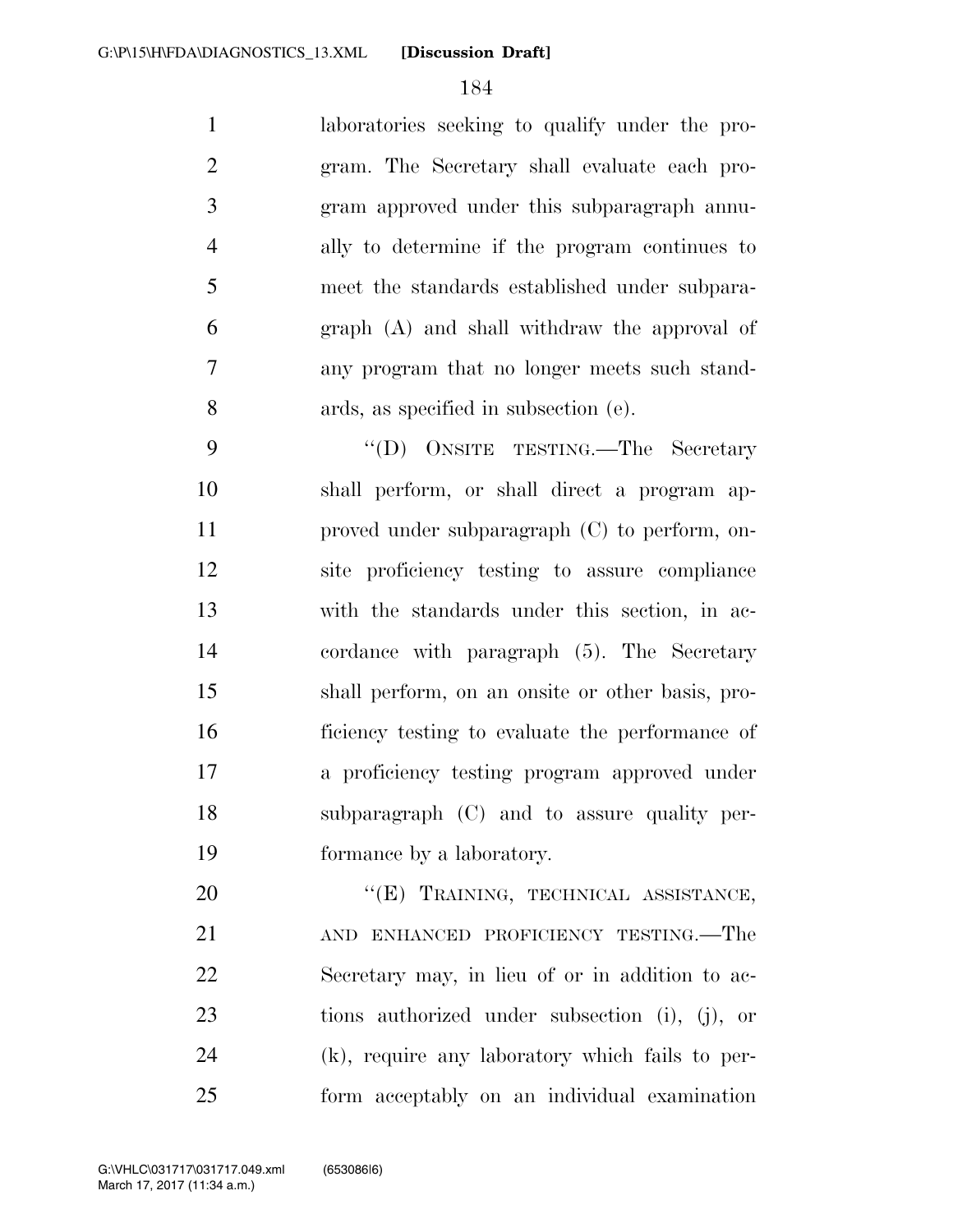| $\mathbf{1}$   | and procedure or a category of examinations        |
|----------------|----------------------------------------------------|
| $\overline{2}$ | and procedures—                                    |
| 3              | "(i) to undertake training and to ob-              |
| $\overline{4}$ | tain the necessary technical assistance to         |
| 5              | meet the requirements of the proficiency           |
| 6              | testing program;                                   |
| $\tau$         | "(ii) to enroll in a program of en-                |
| 8              | hanced proficiency testing; or                     |
| 9              | "(iii) to undertake any combination of             |
| 10             | the training, technical assistance, or test-       |
| 11             | ing described in clauses (i) and (ii).             |
| 12             | "(F) TESTING RESULTS.—The Secretary                |
| 13             | shall establish a system to make the results of    |
| 14             | the proficiency testing programs subject to the    |
| 15             | standards established by the Secretary under       |
| 16             | subparagraph (A) available, on a reasonable        |
| 17             | basis, upon request of any person. The Sec-        |
| 18             | retary shall include with results made available   |
| 19             | under this subparagraph such explanatory in-       |
| 20             | formation as may be appropriate to assist in       |
| 21             | the interpretation of such results.                |
| 22             | "(4) NATIONAL STANDARDS FOR QUALITY AS-            |
| 23             | SURANCE IN CYTOLOGY SERVICES.-                     |
| 24             | $\lq\lq (A)$<br>ESTABLISHMENT.—The<br>Secretary    |
| 25             | shall establish national standards for quality as- |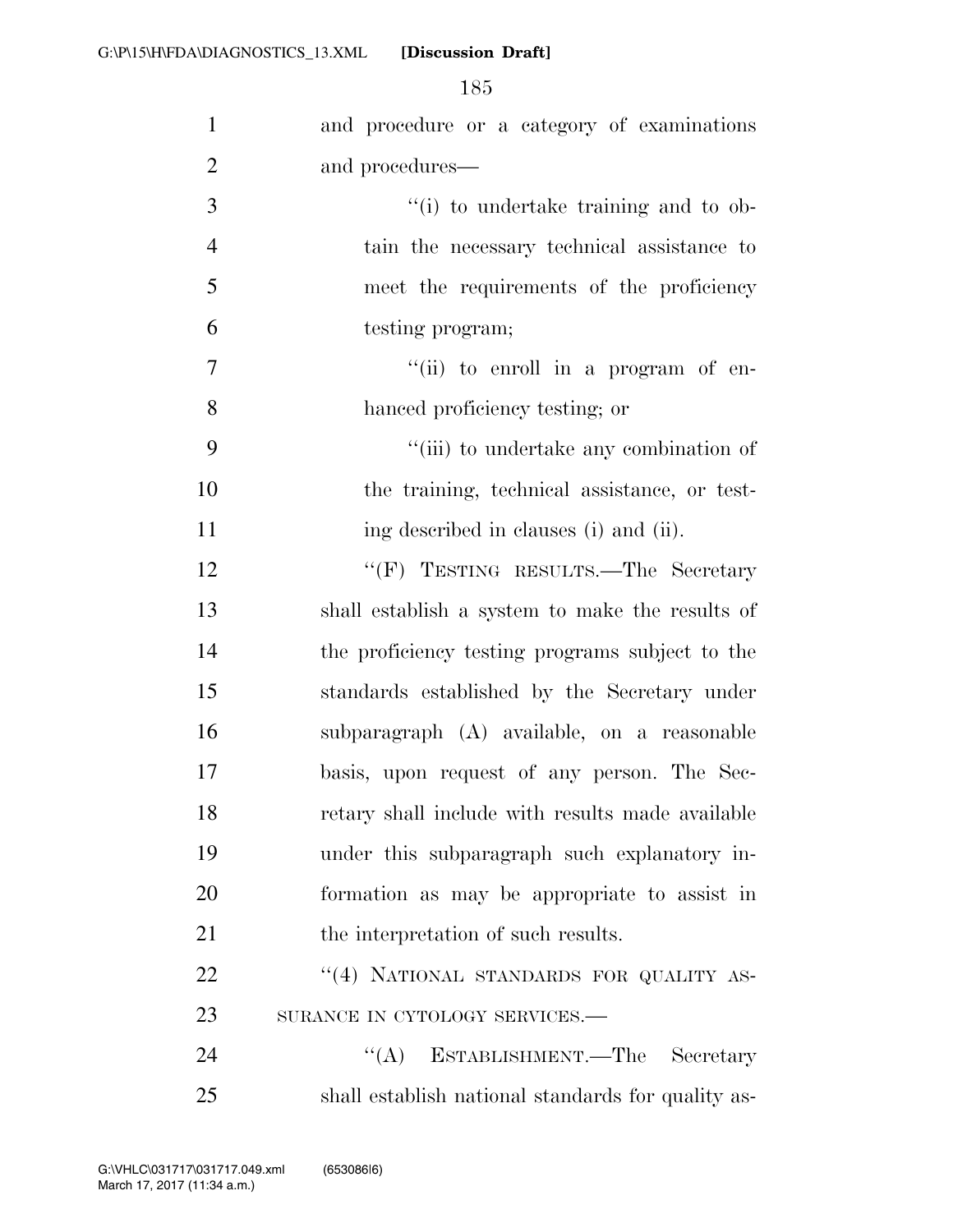| $\mathbf{1}$   | surance in cytology services designed to assure |
|----------------|-------------------------------------------------|
| $\overline{2}$ | consistent performance by laboratories of accu- |
| 3              | rate and reliable cytological services.         |
| $\overline{4}$ | "(B) STANDARDS.—The standards estab-            |
| 5              | lished under subparagraph (A) shall include—    |
| 6              | "(i) the maximum number of cytology             |
| 7              | slides that any individual may screen in a      |
| 8              | 24-hour period;                                 |
| 9              | "(ii) requirements that a clinical lab-         |
| 10             | oratory maintain a record of—                   |
| 11             | $\lq\lq$ (I) the number of cytology             |
| 12             | slides screened during each 24-hour             |
| 13             | period by each individual who exam-             |
| 14             | ines cytology slides for the laboratory;        |
| 15             | and                                             |
| 16             | "(II) the number of hours de-                   |
| 17             | voted during each 24-hour period to             |
| 18             | screening cytology slides by such indi-         |
| 19             | vidual;                                         |
| 20             | "(iii) criteria for requiring rescreening       |
| 21             | of cytological preparations, such as—           |
| 22             | $\lq\lq$ random rescreening of cytol-           |
| 23             | ogy specimens determined to be in the           |
| 24             | benign category;                                |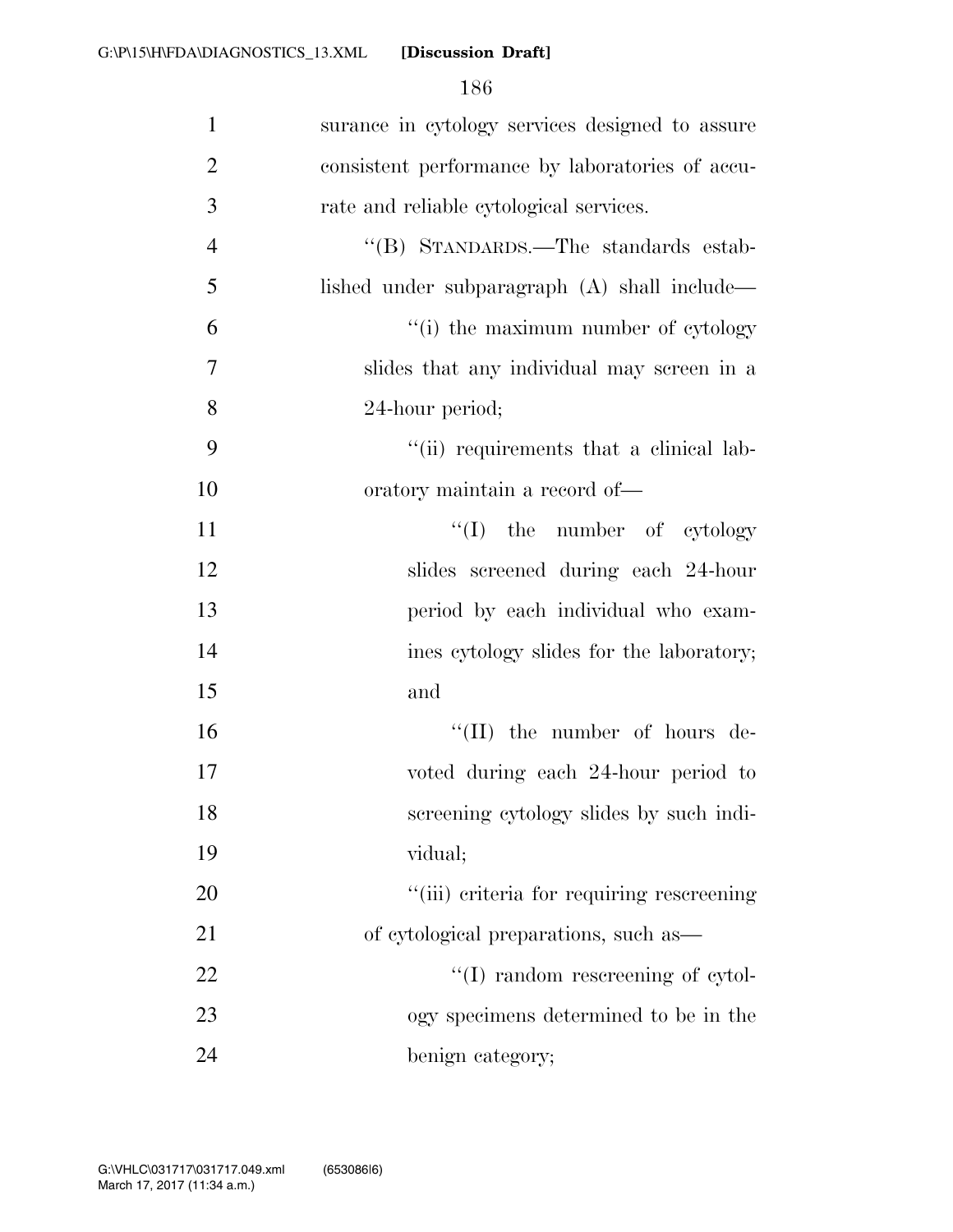**[Discussion Draft]** 

 $\text{``(II)}$  focused rescreening of such preparations in high-risk groups; and 3 ''(III) for each abnormal cytological result, rescreening of all prior cytological specimens for the pa- tient, if available;  $''(iv)$  periodic confirmation and eval- uation of the proficiency of individuals in- volved in screening or interpreting cytological preparations, including an- nounced and unannounced onsite pro- ficiency testing of such individuals, with such testing to take place, to the extent practicable, under normal working condi- tions; ''(v) procedures for detecting inad- equately prepared slides, for assuring that no cytological diagnosis is rendered on such slides, and for notifying referring 20 physicians of such slides;  $''(vi)$  requirements that all cytological screening be done on the premises of a lab- oratory that is certified under this section; 24 ''(vii) requirements for the retention

of cytology slides by laboratories for such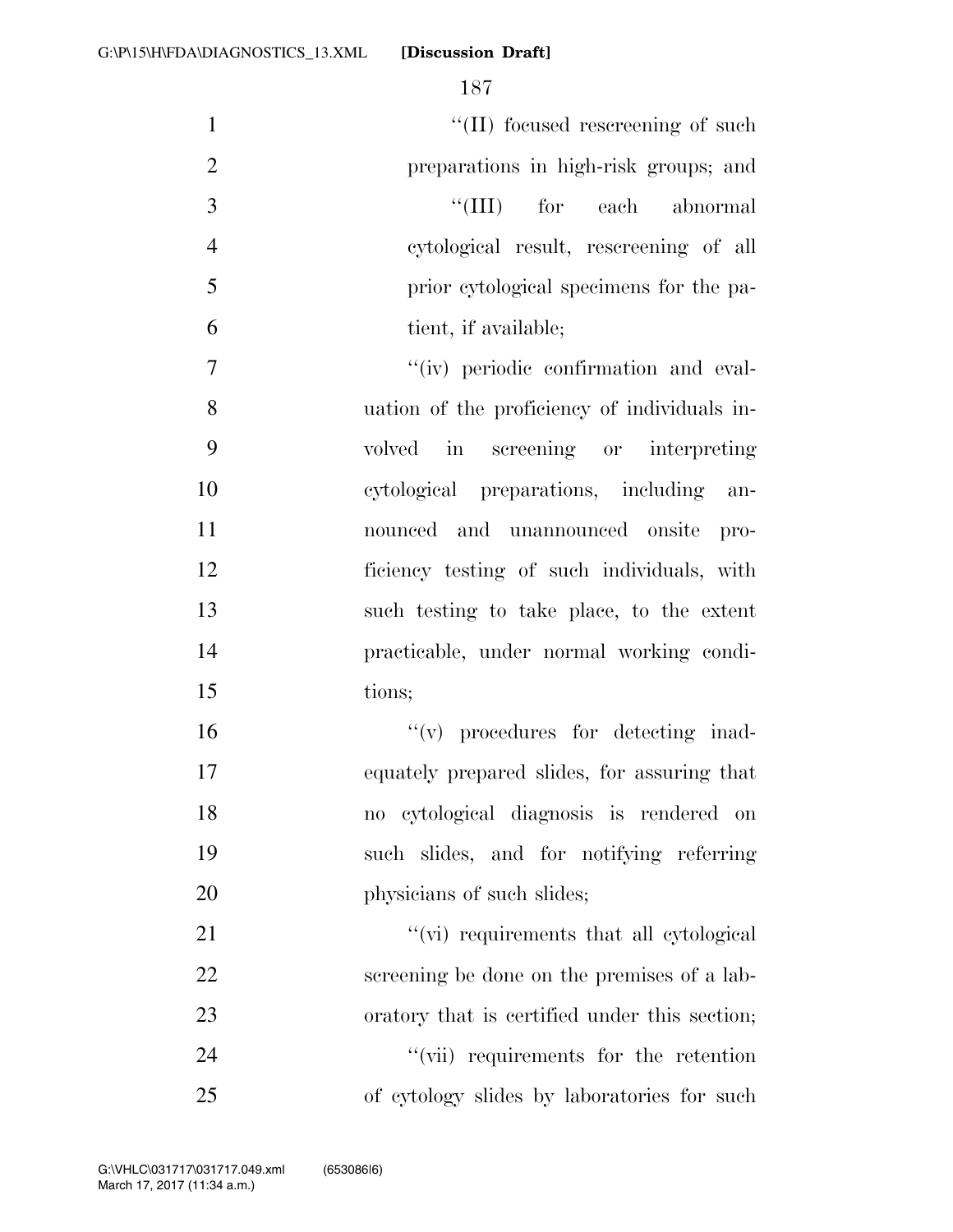| $\mathbf{1}$   | periods of time as the Secretary considers   |
|----------------|----------------------------------------------|
| $\overline{2}$ | appropriate; and                             |
| 3              | "(viii) standards requiring periodic in-     |
| $\overline{4}$ | spection of cytology services by persons ca- |
| 5              | pable of evaluating the quality of cytology  |
| 6              | services.                                    |
| 7              | "(5) UNIFORMITY; SPECIALTIES AND<br>$SUB-$   |
| 8              | SPECIALTIES; ERRORS; HARMONIZATION.-         |
| 9              | "(A) IN GENERAL.—The Secretary shall         |
| 10             | ensure that the standards under this sub-    |
| 11             | section-                                     |
| 12             | "(i) provide nationally uniform stand-       |
| 13             | ards for the performance of laboratory op-   |
| 14             | erations;                                    |
| 15             | $``(ii)$ include—                            |
| 16             | "(I) standards for specialty and             |
| 17             | subspecialty testing, including other        |
| 18             | specialty and subspecialty testing not       |
| 19             | specifically included as of the date of      |
| 20             | enactment of the Diagnostic Accuracy         |
| 21             | and Innovation Act in existing regula-       |
| 22             | tions and standards; and                     |
| 23             | "(II) periodic updates of such               |
| 24             | standards;                                   |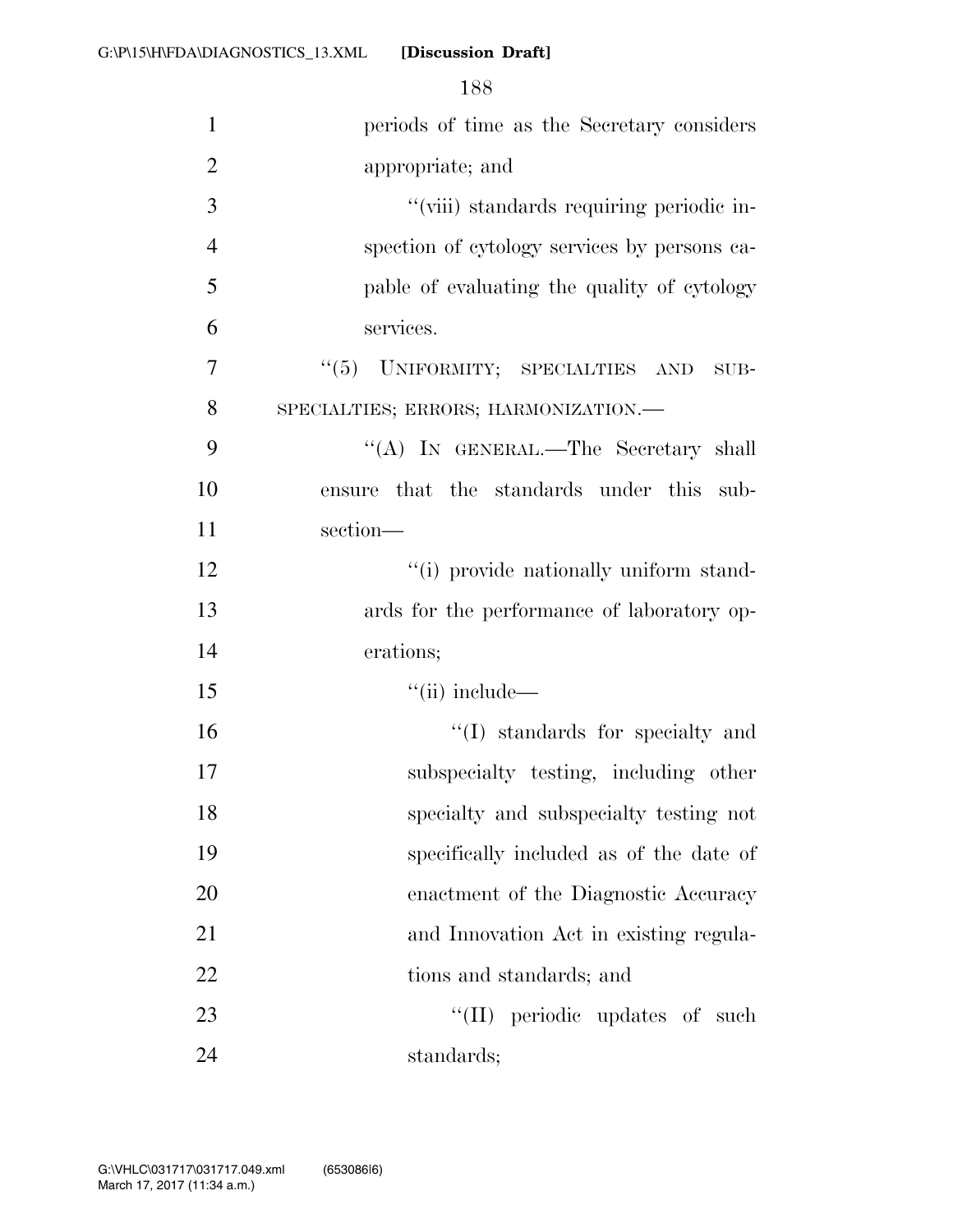**[Discussion Draft]** 

 $"$ (iii) include common standards for 2 the identification, investigation, and as- sessment of laboratory errors and for the corrective and preventive actions appro-**priate to address such errors;** 

 $''(iv)$  include enhanced quality require- ments for preparation of reagents for use not as a finished product but as a compo- nent, part, or raw material of an in vitro 10 clinical test performed by the same facility, and for preparation and transfer of indi- vidual components, parts, and raw mate- rials between commonly owned laboratories within the same State, to ensure consistent reagent preparation and quality control of 16 the reagent; and

 $\mathcal{L}(\mathbf{v})$  to the extent possible, be har- monized, in cooperation with the Food and Drug Administration and the Centers for Medicare & Medicaid Services, with other existing standards and best practices, in- cluding the accreditation standards of widely recognized professional organiza-24 tions and the terms, definitions, and stand-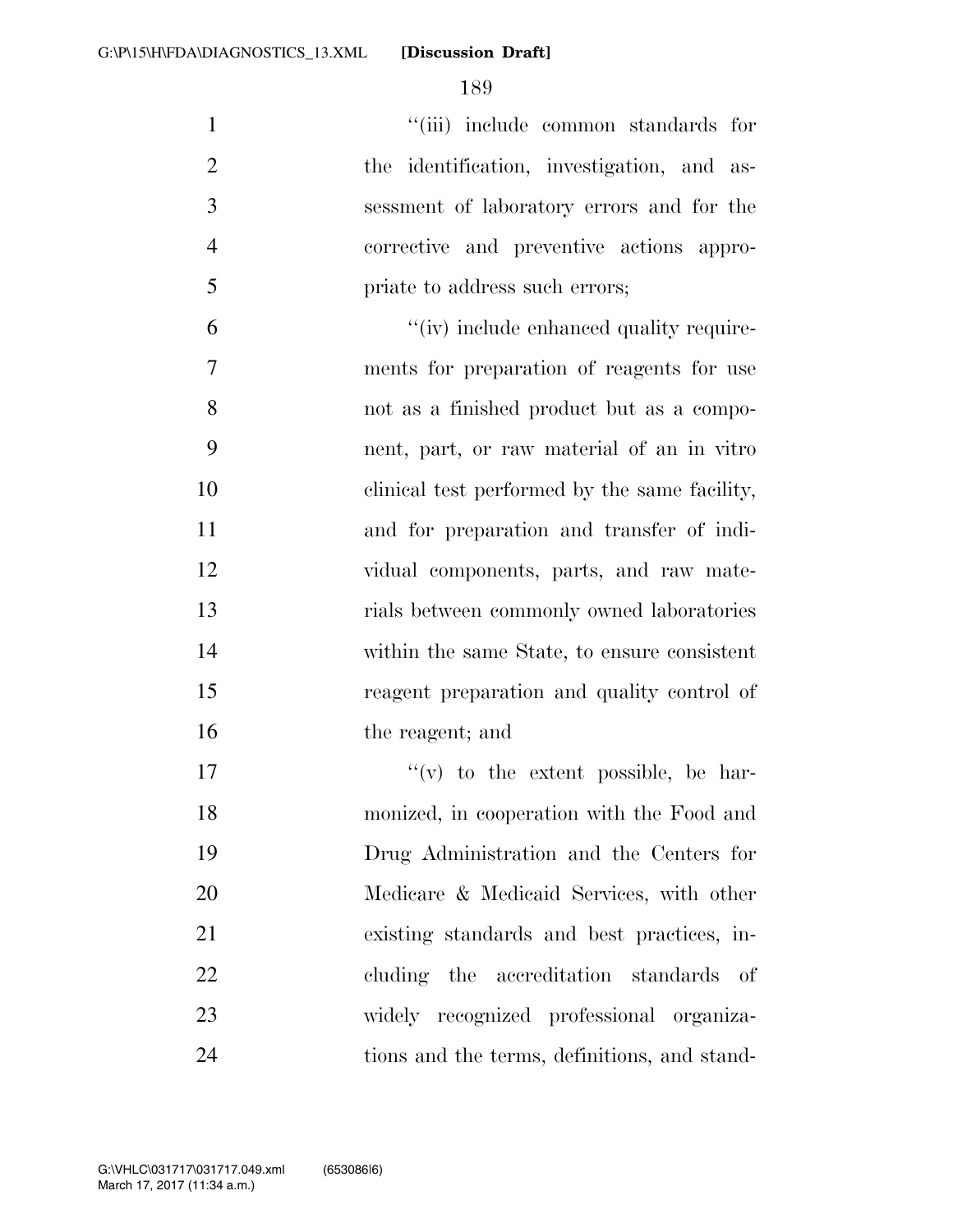| $\mathbf{1}$   | ards under section 590E of the Federal            |
|----------------|---------------------------------------------------|
| $\overline{2}$ | Food, Drug, and Cosmetic Act.                     |
| 3              | "(B) QUALITY SYSTEM PROCESSES.—The                |
| $\overline{4}$ | standards under this subsection shall include     |
| 5              | quality processes for—                            |
| 6              | "(i) management responsibility and                |
| 7              | auditing;                                         |
| 8              | "(ii) document controls;                          |
| 9              | "(iii) purchasing controls;                       |
| 10             | "(iv) laboratory processes, operations            |
| 11             | and controls;                                     |
| 12             | "(v) corrective and preventive actions;           |
| 13             | $\lq\lq$ (vi) records; and                        |
| 14             | "(vii) servicing and maintenance.                 |
| 15             | "(C) MODERNIZED REGULATIONS.-Not                  |
| 16             | later than the day that is 3 years after the date |
| 17             | of enactment of the Diagnostic Accuracy and       |
| 18             | Innovation Act, the Secretary shall issue final   |
| 19             | regulations to implement this paragraph.          |
| 20             | "(D) RULE OF CONSTRUCTION.—Nothing                |
| 21             | in subparagraph (A) shall be construed to pro-    |
| 22             | hibit an approved accreditation body from es-     |
| 23             | tablishing and applying standards equal to or     |
| 24             | more stringent than the standards established     |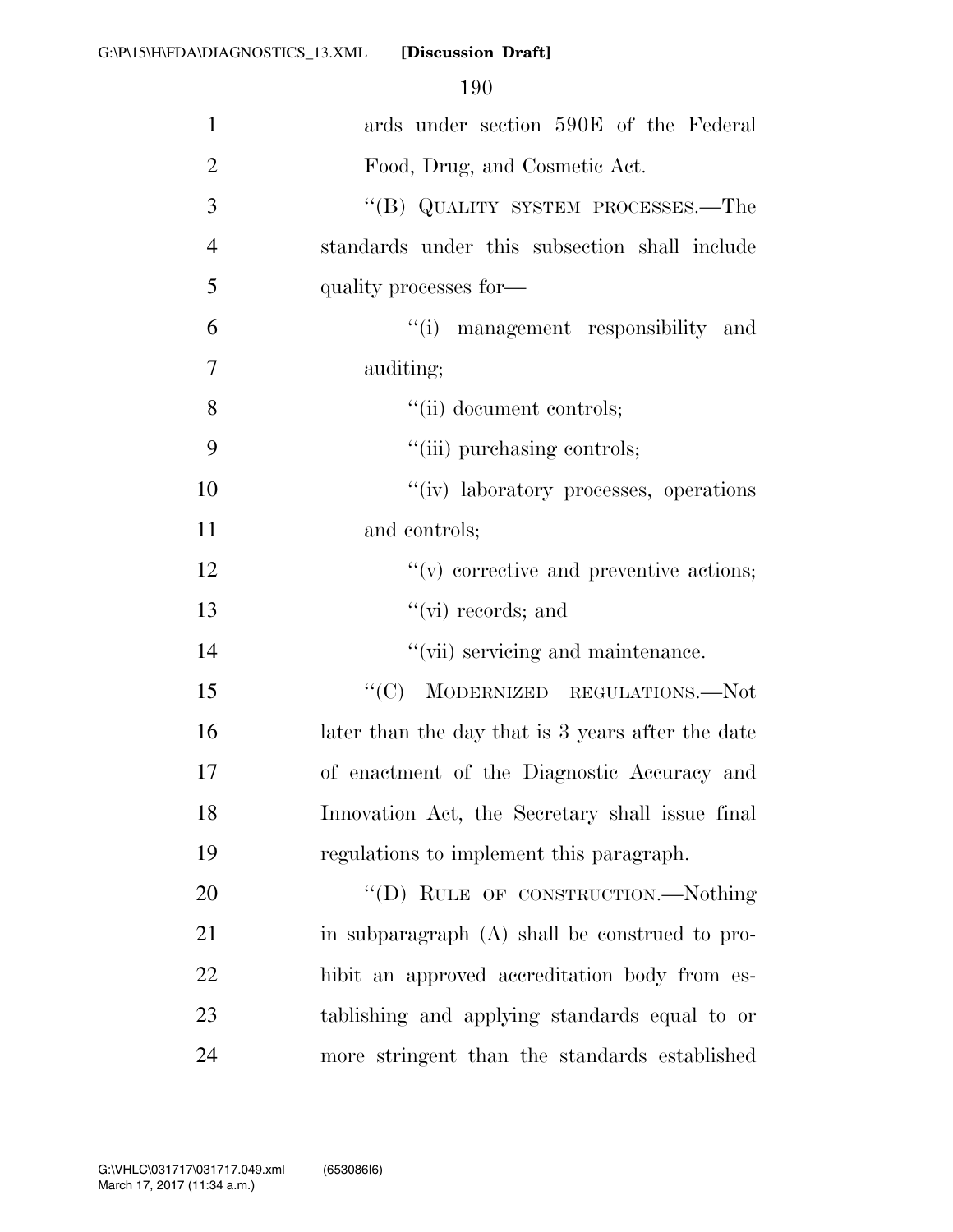| $\mathbf{1}$   | by the Secretary under this section for purposes        |
|----------------|---------------------------------------------------------|
| $\overline{2}$ | of accreditation.                                       |
| 3              | "(E) EFFECTIVE DATE.—The final regula-                  |
| $\overline{4}$ | tions required to be issued under subparagraph          |
| 5              | (C) shall take effect on the date that is 2 years       |
| 6              | after the date of issuance of such final regula-        |
| 7              | tions. On and after such effective date—                |
| 8              | "(i) the Secretary may issue or renew                   |
| 9              | a certificate for a laboratory under this               |
| 10             | section only if the laboratory is in compli-            |
| 11             | ance with such regulations; and                         |
| 12             | "(ii) each laboratory required to be                    |
| 13             | certified under this section shall comply               |
| 14             | with such regulations.                                  |
| 15             | "(6) ADVISORY PANEL.—In proposing and fi-               |
| 16             | nalizing regulations under paragraph (5), the Sec-      |
| 17             | retary shall utilize the Clinical Laboratory Improve-   |
| 18             | ment Advisory Committee or such other advisory          |
| 19             | panel, as determined appropriate by the Secretary,      |
| 20             | to provide input into the development and content of    |
| 21             | such regulations. Such advisory panel shall include,    |
| 22             | at a minimum, representatives of laboratories, lab-     |
| 23             | oratory operations experts, health care professionals,  |
| 24             | professional societies, patient groups, laboratory test |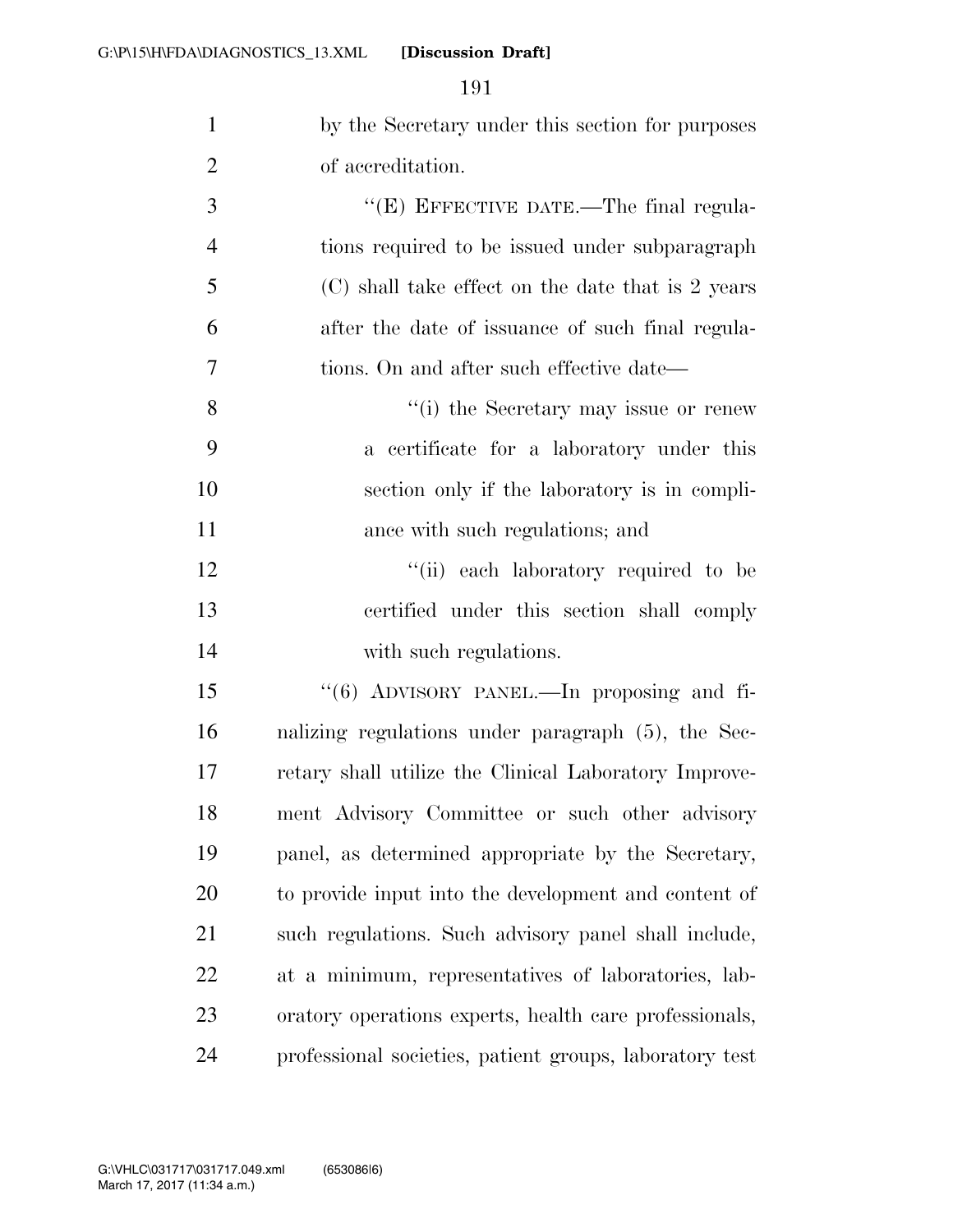- developers, regulatory and quality experts, and pub-2 lic health experts.
- ''(7) MODIFICATIONS TO IN VITRO CLINICAL TESTS.—

 ''(A) PROCESSES AND POLICIES.—A lab- oratory shall have in place processes and poli- cies to review and assess changes to in vitro clinical tests prior to the implementation of such a change. Such a review and assessment shall be designed to determine whether the pro- posed change is a modification subject to sub- chapter J of chapter V of the Federal Food, Drug, and Cosmetic Act and, if so, whether that modification results in a meaningful clin- ical impact or changes the intended use of the in vitro clinical test so as to be subject to pre- market approval or listing under section  $590B(n)$  of such Act.

19 "(B) PREMARKET APPROVAL OR LIST-20 ING.—If the proposed modification has a mean- ingful clinical impact or changes the intended use of the in vitro clinical test so as to be sub- ject to premarket approval or listing under sec- tion 590B(n) of the Federal Food, Drug, and Cosmetic Act, the laboratory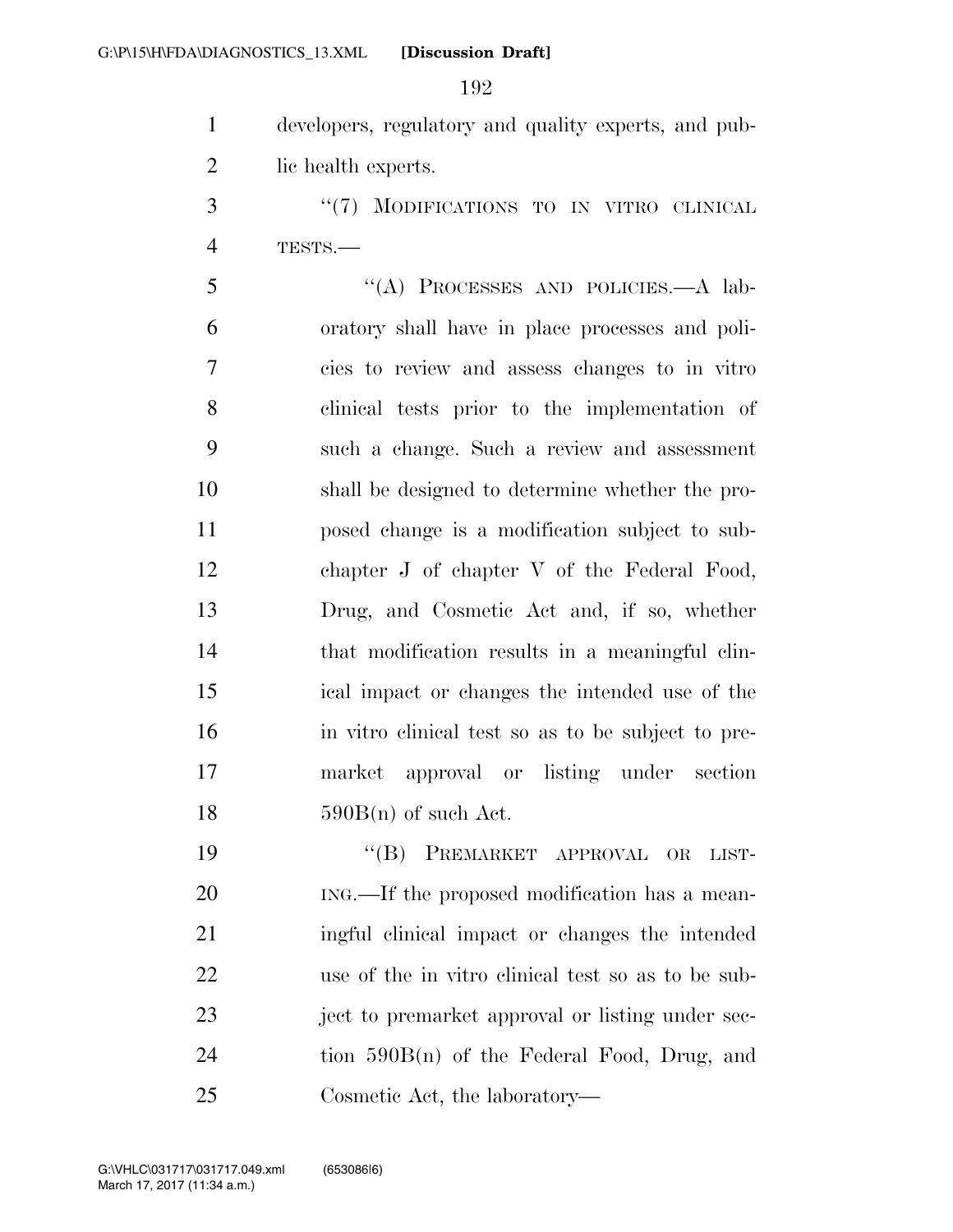**[Discussion Draft]** 

| $\mathbf{1}$   | "(i) shall obtain an approval pursuant        |
|----------------|-----------------------------------------------|
| $\overline{2}$ | to section 590B of the Federal Food,          |
| 3              | Drug, and Cosmetic Act or, if such an ap-     |
| $\overline{4}$ | proval is not required, shall list such modi- |
| 5              | fication pursuant to section $590B(e)$ of the |
| 6              | Federal Food, Drug, and Cosmetic Act;         |
| 7              | and                                           |
| 8              | "(ii) shall not implement such modi-          |
| 9              | fication until such approval is obtained or   |
| 10             | listing occurs, as applicable, unless other-  |
| 11             | wise authorized to do so.                     |
| 12             | ``(C)<br>EXCLUSIONS.—Amendments,              |
| 13             | changes, corrections, or updates to a patient |
| 14             | specific laboratory test report—              |
| 15             | "(i) shall not be considered a modi-          |
| 16             | fication that requires review under section   |
| 17             | $590B(n)$ of the Federal Food, Drug, and      |
| 18             | Cosmetic Act; and                             |
| 19             | $\lq$ <sup>"</sup> (ii) shall not be treated— |
| 20             | $\lq\lq$ (I) as labeling under the Fed-       |
| 21             | eral Food, Drug, and Cosmetic Act;            |
| 22             | or                                            |
| 23             | "(II) as establishing an intended             |
| 24             | use for purposes of such Act.                 |
| 25             | $``(g)$ INSPECTIONS.—                         |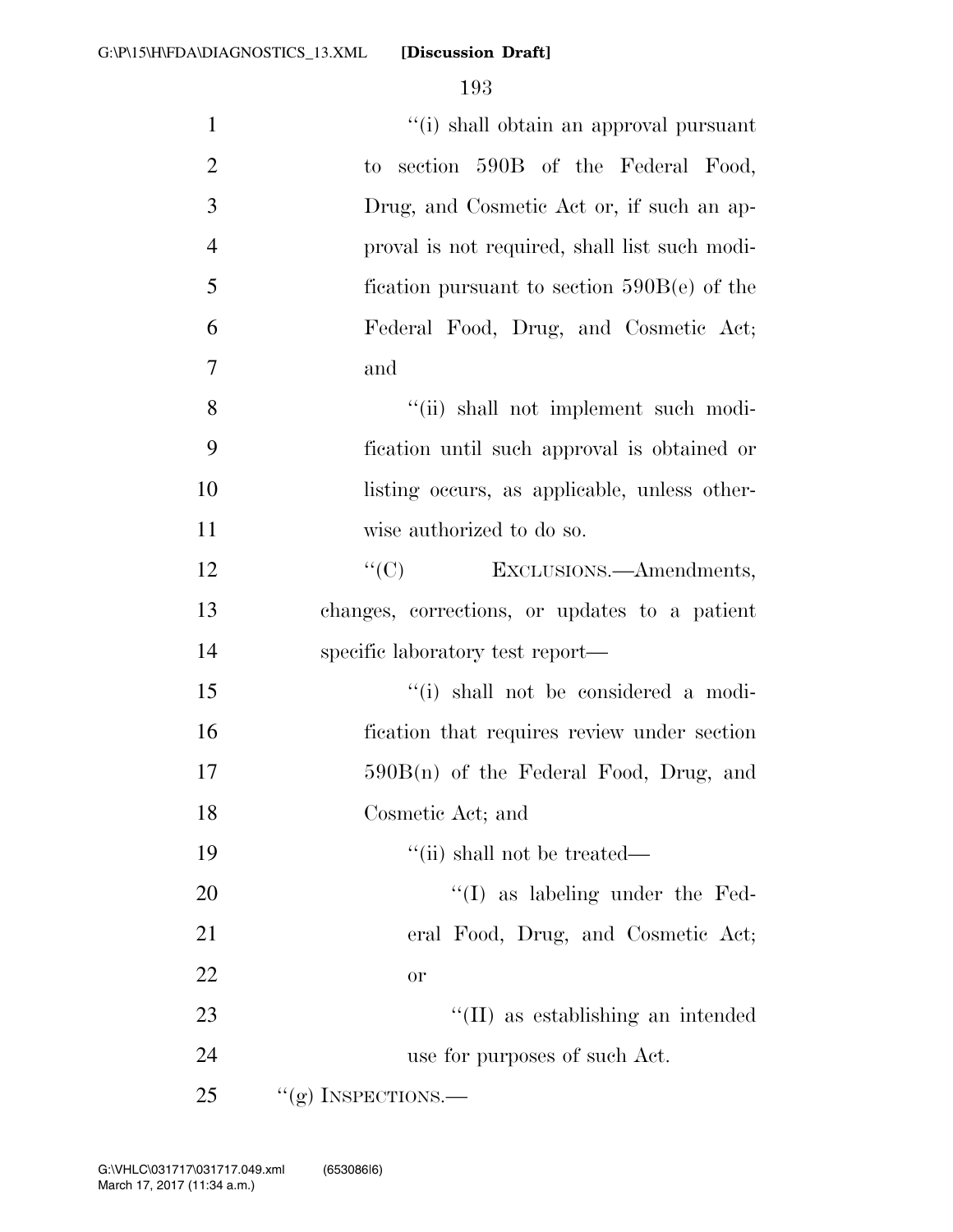1 "(1) IN GENERAL.—The Secretary may, on an announced or unannounced basis, enter and inspect, during regular hours of operation, laboratories sub- ject to the requirements of this section. In con- ducting such inspections, the Secretary shall have access to all facilities, equipment, materials, records, and information that the Secretary determines have a bearing on whether the laboratory is being oper- ated in accordance with this section. As part of such an inspection the Secretary may copy any such ma- terial or require it to be submitted to the Secretary. An inspection under this paragraph may be made only upon presenting identification to the owner, op- erator, or agent in charge of the laboratory being in-spected.

16 "(2) COMPLIANCE WITH REQUIREMENTS AND STANDARDS.—The Secretary shall conduct inspec- tions of laboratories under paragraph (1) to deter- mine their compliance with the requirements of sub- section (d) and the standards issued under sub- section (f). Inspections of laboratories not accredited under subsection (e) shall be conducted on a biennial basis or with such other frequency as the Secretary determines to be necessary to assure compliance with such requirements and standards. Inspections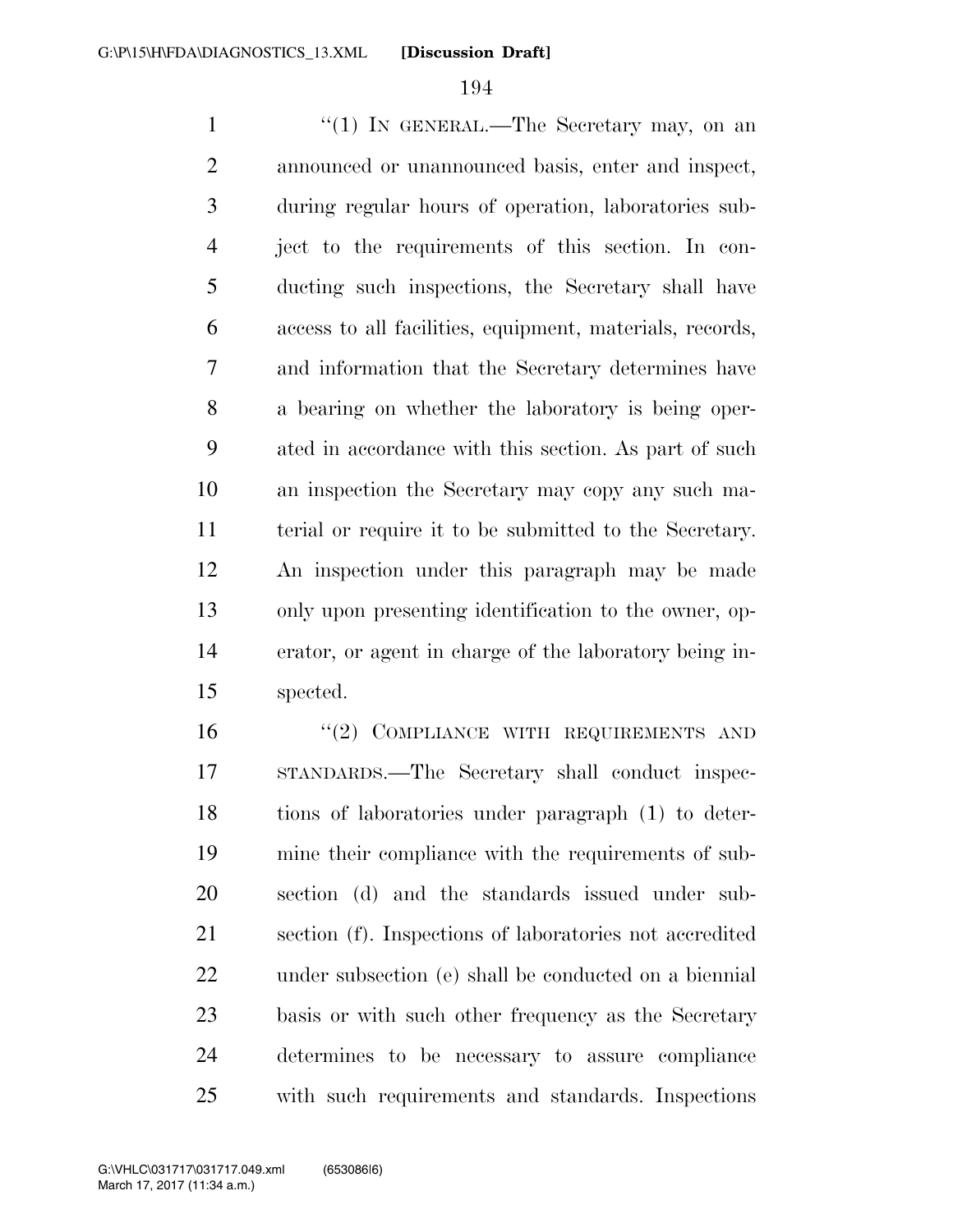of laboratories accredited under subsection (e) shall be conducted on such basis as the Secretary deter- mines is necessary to assure compliance with such requirements and standards.

5 "(3) SCOPE OF INSPECTIONS.—Any inspections conducted pursuant to this section shall be limited to laboratory operations and related issues and shall not include any inspection related to activities regu- lated under subchapter J of chapter V of the Fed-eral Food, Drug, and Cosmetic Act.

11 "(h) INTERMEDIATE SANCTIONS.—

12 "(1) IN GENERAL.—If the Secretary determines that a laboratory which has been issued a certificate under this section no longer substantially meets the requirements for the issuance of a certificate, the Secretary may impose intermediate sanctions in lieu of the actions authorized by subsection (i).

18 "(2) TYPES OF SANCTIONS.—The intermediate 19 sanctions which may be imposed under paragraph 20 (1) shall consist of—

21  $\langle (A) \rangle$  directed plans of correction; 22  $\text{``(B)}$  civil money penalties in an amount 23 not to exceed \$10,000 for each violation listed 24 in subsection  $(i)(1)$  or for each day of substan-25 tial noncompliance with the requirements;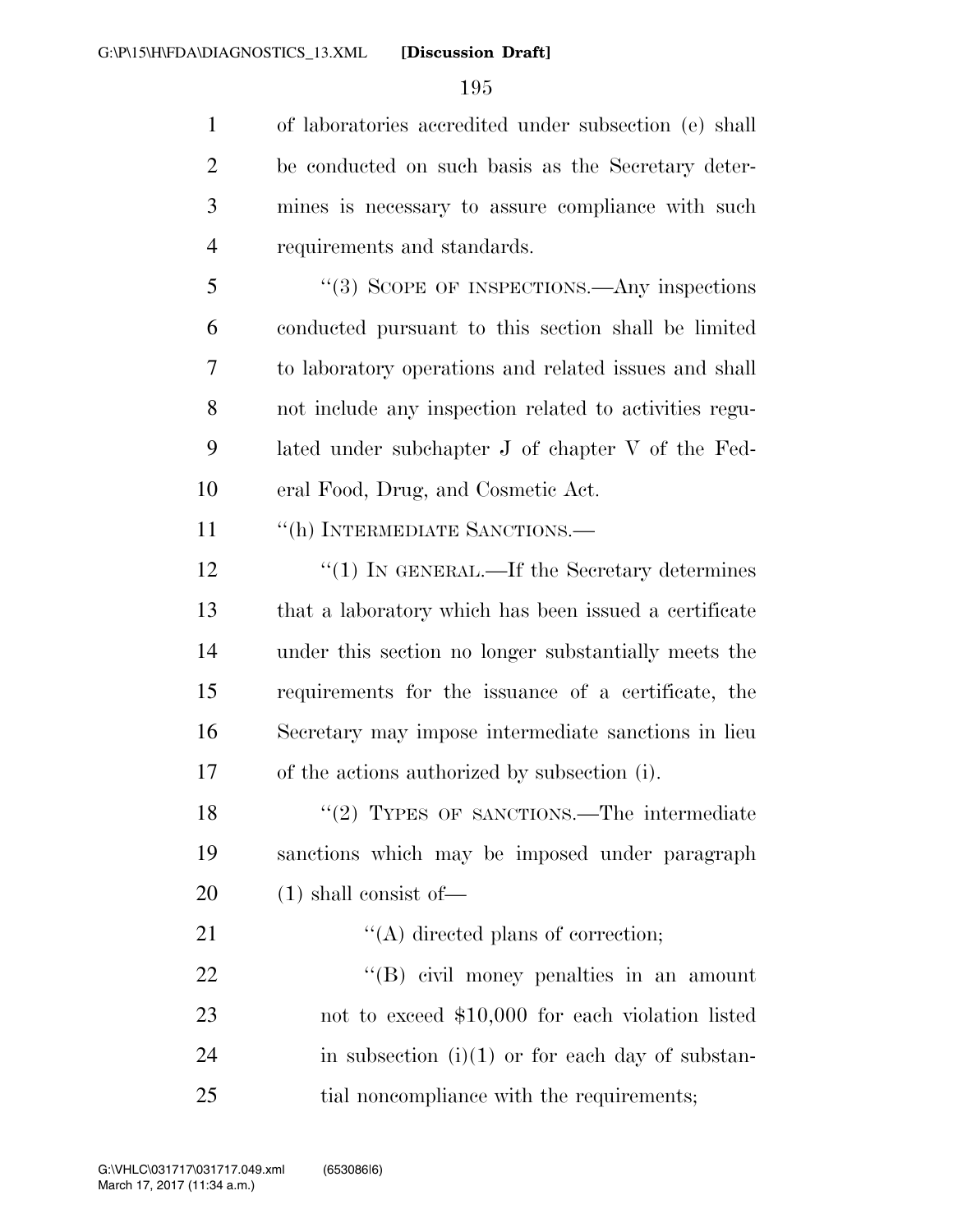''(C) payment for the costs of onsite moni-toring; or

 ''(D) any combination of the actions de-4 seribed in subparagraphs  $(A)$ ,  $(B)$ , and  $(C)$ .

 ''(3) PROCEDURES.—The Secretary shall de- velop and implement procedures with respect to when and how each of the intermediate sanctions is to be imposed under paragraph (1). Such procedures shall provide for notice to the laboratory and a rea- sonable opportunity to respond to the proposed sanc- tion and appropriate procedures for appealing deter- minations relating to the imposition of intermediate sanctions.

 ''(i) SUSPENSION, REVOCATION, AND LIMITATION.— 15 "(1) IN GENERAL.—Except as provided in para- graph (2), the certificate of a laboratory issued under this section may be suspended, revoked, or limited if the Secretary finds, after reasonable notice and opportunity for hearing to the owner or operator of the laboratory, that such owner or operator or any employee of the laboratory—

22 "(A) has been guilty of misrepresentation 23 in obtaining the certificate;

24  $\langle (B)$  has performed or represented the lab-oratory as entitled to perform a laboratory ex-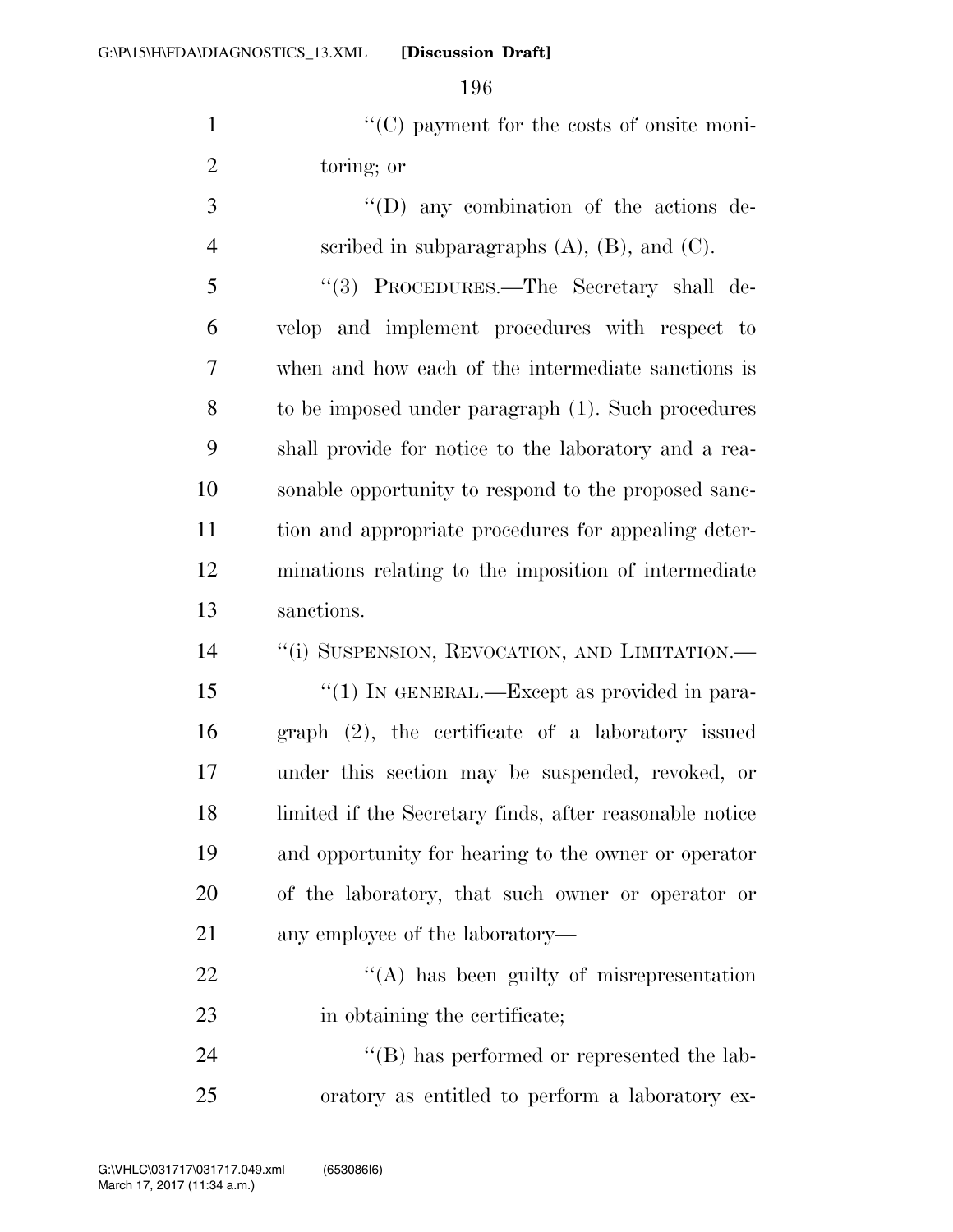| $\mathbf{1}$   | amination or other procedure which is not with-     |
|----------------|-----------------------------------------------------|
| $\overline{2}$ | in a category of laboratory examinations or         |
| 3              | other procedures authorized in the certificate;     |
| $\overline{4}$ | "(C) has failed to comply with the require-         |
| 5              | ments of subsection (d) or the standards pre-       |
| 6              | scribed by the Secretary under subsection (f);      |
| 7              | $\lq\lq$ (D) has failed to comply with reasonable   |
| 8              | requests of the Secretary for-                      |
| 9              | "(i) any information or materials; or               |
| 10             | "(ii) work on materials;                            |
| 11             | that the Secretary concludes is necessary to de-    |
| 12             | termine the laboratory's continued eligibility for  |
| 13             | its certificate or continued compliance with the    |
| 14             | Secretary's standards under subsection (f);         |
| 15             | "(E) has refused a reasonable request of            |
| 16             | the Secretary, or any Federal officer or em-        |
| 17             | ployee duly designated by the Secretary, for        |
| 18             | permission to inspect the laboratory and its op-    |
| 19             | erations and pertinent records during the hours     |
| 20             | the laboratory is in operation;                     |
| 21             | $\lq\lq(F)$ has violated or aided and abetted in    |
| 22             | the violation of any provisions of this section; or |
| 23             | $\lq\lq(G)$ has not complied with an inter-         |
| 24             | mediate sanction imposed under subsection (h).      |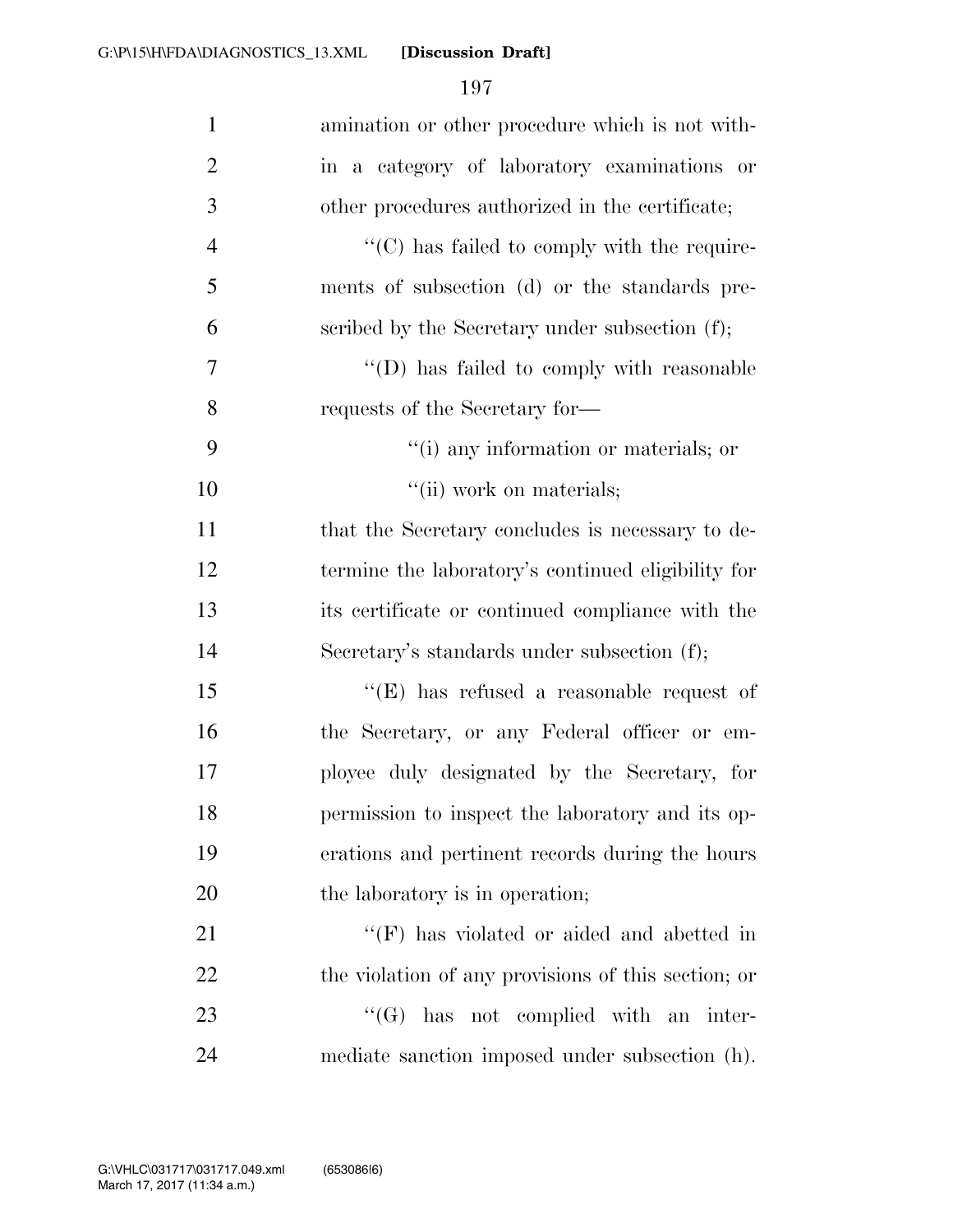| $\mathbf{1}$   | "(2) ACTION BEFORE A HEARING.—If the Sec-               |
|----------------|---------------------------------------------------------|
| $\overline{2}$ | retary determines that—                                 |
| 3              | "(A) the failure of a laboratory to comply              |
| $\overline{4}$ | with the standards of the Secretary under sub-          |
| 5              | section (f) presents an imminent and serious            |
| 6              | risk to human health; or                                |
| 7              | "(B) a laboratory has engaged in an action              |
| 8              | described in subparagraph $(D)$ or $(E)$ of para-       |
| 9              | graph(1);                                               |
| 10             | the Secretary may suspend or limit the certificate of   |
| 11             | the laboratory before holding a hearing under para-     |
| 12             | graph (1) regarding such failure or refusal. The op-    |
| 13             | portunity for a hearing shall be provided no later      |
| 14             | than 60 calendar days from the effective date of the    |
| 15             | suspension or limitation. A suspension or limitation    |
| 16             | under this paragraph shall stay in effect until the     |
| 17             | decision of the Secretary made after the hearing        |
| 18             | under paragraph (1).                                    |
| 19             | "(3) INELIGIBILITY TO OWN OR OPERATE LAB-               |
| 20             | ORATORIES AFTER REVOCATION. No person who               |
| 21             | has owned or operated a laboratory which has had        |
| 22             | its certificate revoked may, within 2 years of the rev- |
| 23             | ocation of the certificate, own or operate a labora-    |
| 24             | tory for which a certificate has been issued under      |
| 25             | this section, except that if the revocation occurs pur- |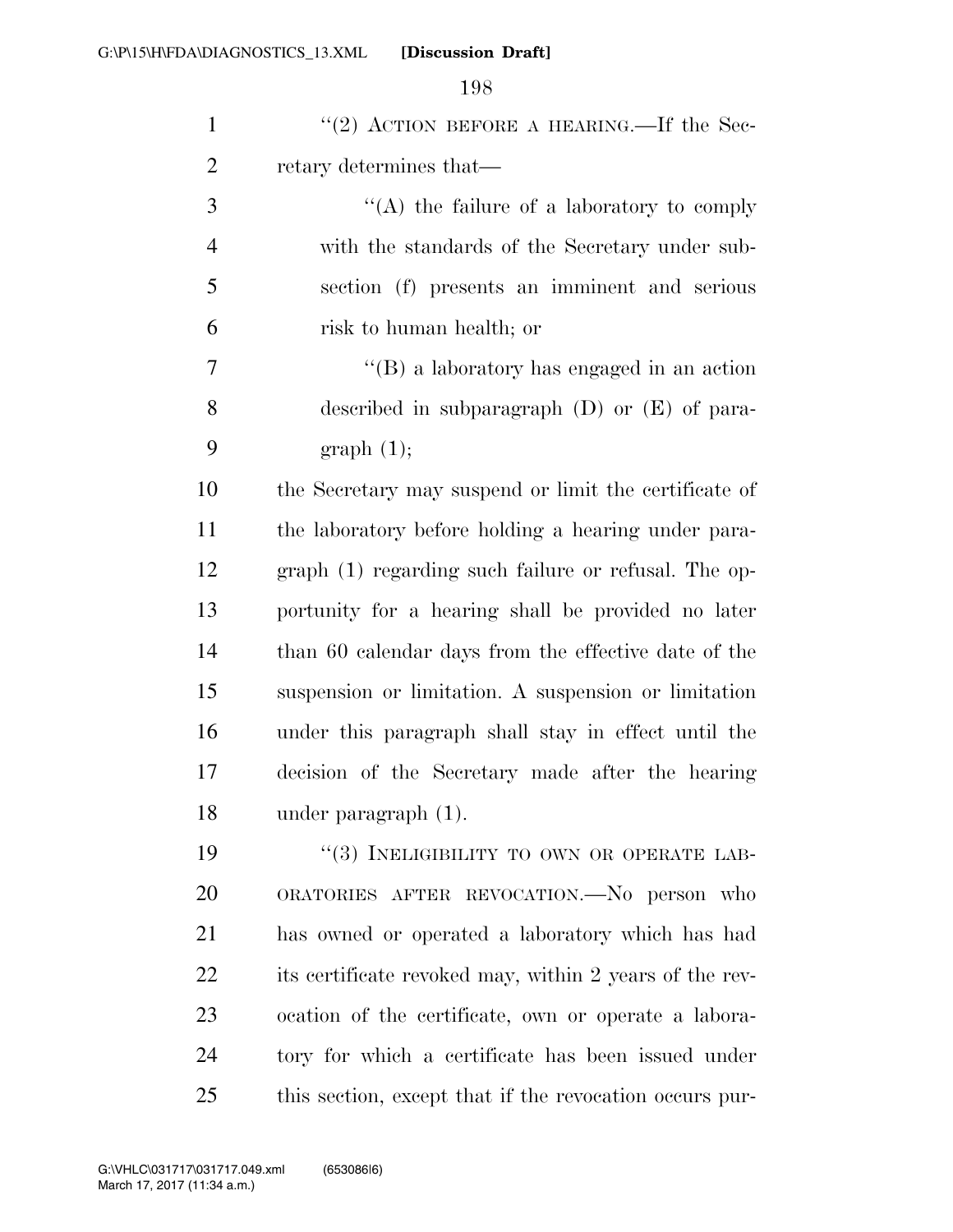suant to paragraph (4) the Secretary may substitute intermediate sanctions under subsection (h) instead of the 2-year prohibition against ownership or oper- ation which would otherwise apply under this para- graph. The certificate of a laboratory which has been excluded from participation under the Medicare pro- gram under title XVIII of the Social Security Act because of actions relating to the quality of the lab- oratory shall be suspended for the period the labora-10 tory is so excluded.

11 <sup>''</sup>(4) IMPROPER REFERRALS.—

12 "(A) In GENERAL.—Any laboratory that the Secretary determines intentionally refers its proficiency testing samples to another labora- tory for analysis may have its certificate re- voked for at least one year and shall be subject to appropriate fines and penalties as provided for in subsection (h).

 ''(B) DEFINITION.—In this paragraph, the term 'intentionally refers'means refers with spe- cific intent to circumvent the proficiency testing requirements of this section.

23 "(j) INJUNCTIONS.—Whenever the Secretary has rea- son to believe that continuation of any activity by a labora-tory would constitute a significant hazard to the public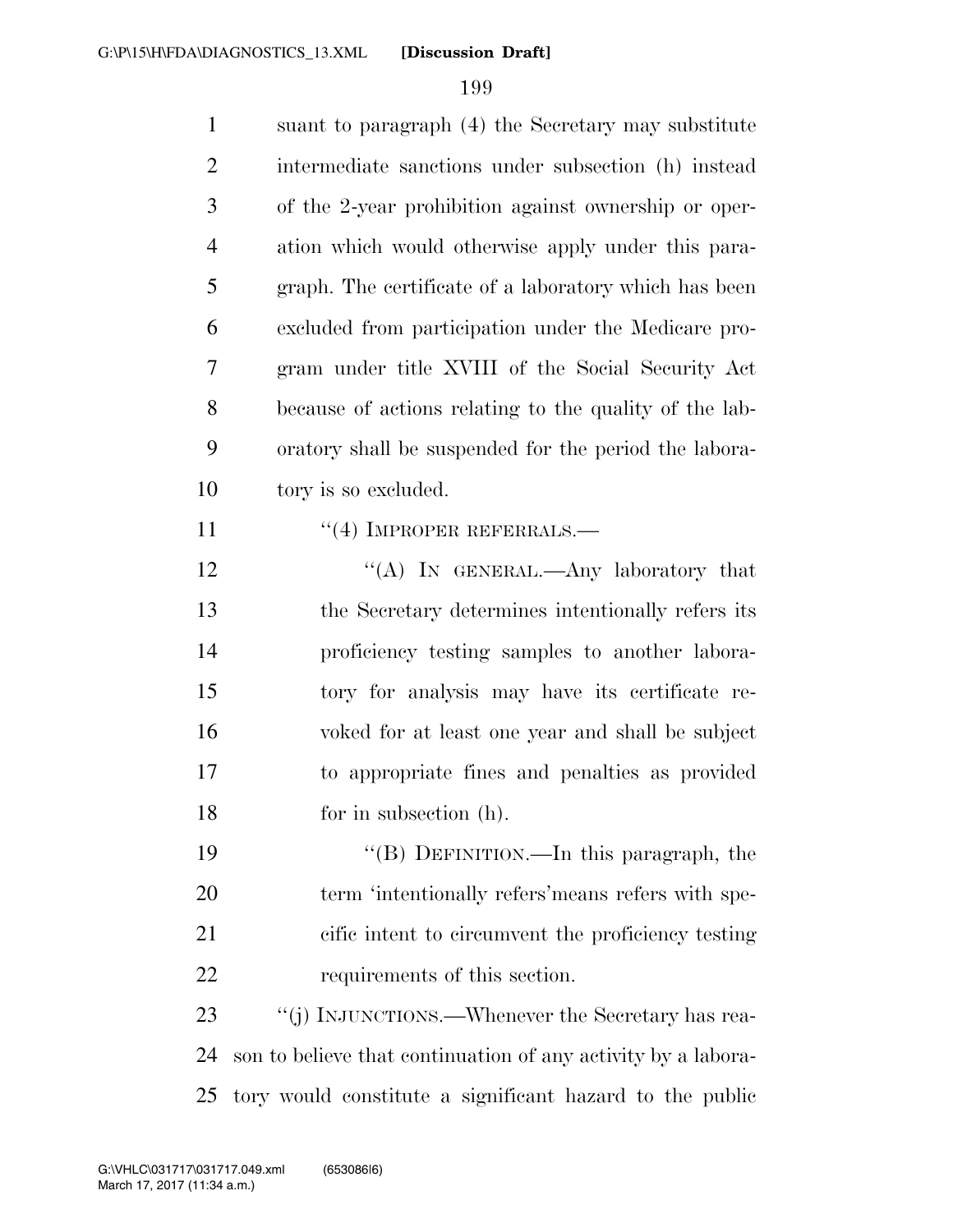health the Secretary may bring suit in the district court of the United States for the district in which such labora- tory is situated to enjoin continuation of such activity. Upon proper showing, a temporary injunction or restrain- ing order against continuation of such activity pending issuance of a final order under this subsection shall be granted without bond by such court.

8  $\langle$  (k) JUDICIAL REVIEW.—

9 "(1) PETITION.—Any laboratory which has had an intermediate sanction imposed under subsection (h) or has had its certificate suspended, revoked, or limited under subsection (i) may, at any time within 60 calendar days after the date the action of the Secretary under subsection (i) or (h) becomes final, file a petition with the United States court of ap- peals for the circuit wherein the laboratory has its principal place of business for judicial review of such action. As soon as practicable after receipt of the pe- tition, the clerk of the court shall transmit a copy of the petition to the Secretary or other officer des- ignated by the Secretary for that purpose. As soon as practicable after receipt of the copy, the Sec- retary shall file in the court the record on which the action of the Secretary is based, as provided in sec-25 tion 2112 of title 28, United States Code.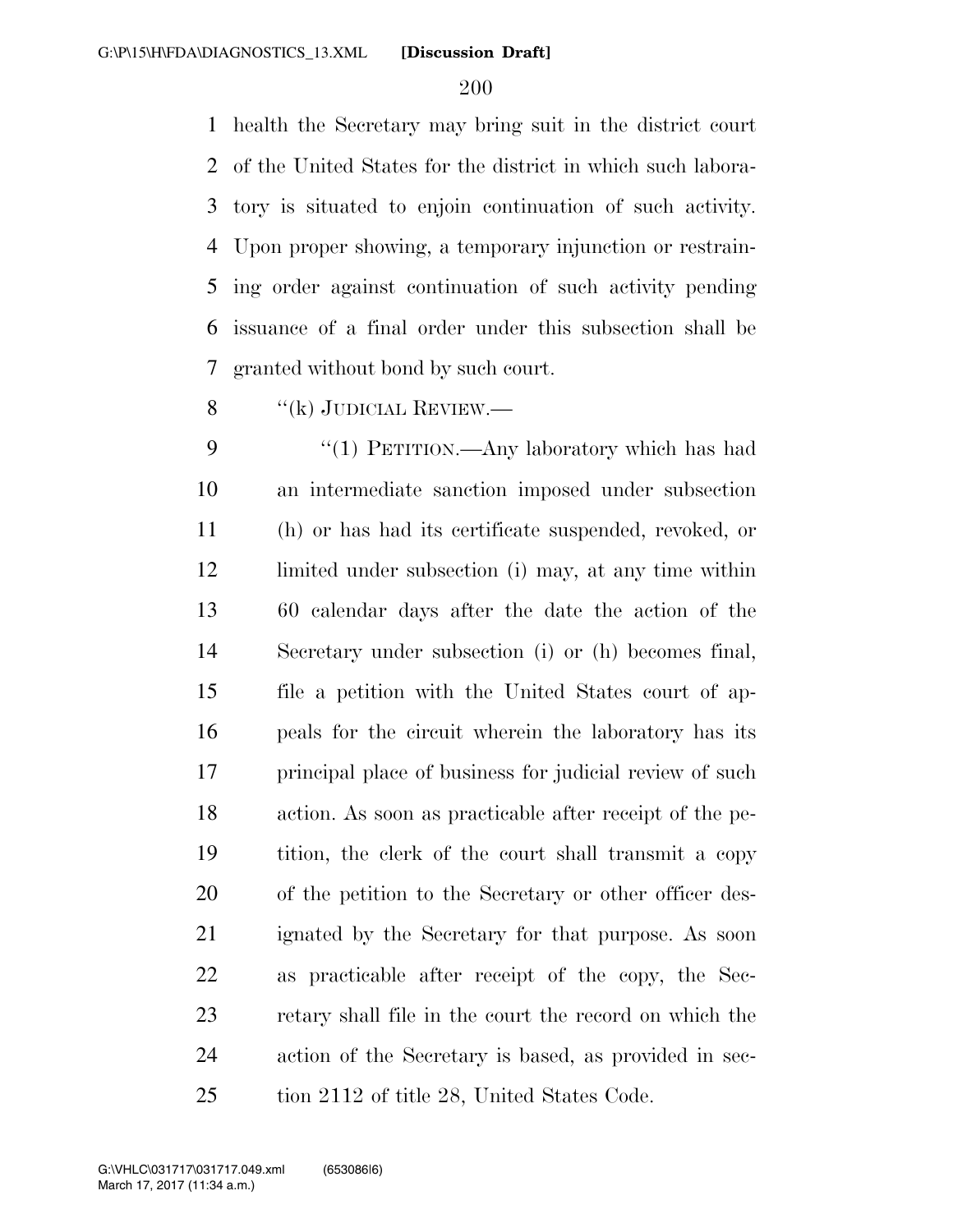1 "(2) ADDITIONAL EVIDENCE.—If the petitioner applies to the court for leave to adduce additional evidence, and shows to the satisfaction of the court that such additional evidence is material and that there were reasonable grounds for the failure to ad- duce such evidence in the proceeding before the Sec- retary, the court may order such additional evidence (and evidence in rebuttal of such additional evi- dence) to be taken before the Secretary, and to be adduced upon the hearing in such manner and upon such terms and conditions as the court may deem proper. The Secretary may modify the findings of the Secretary as to the facts, or make new findings, by reason of the additional evidence so taken, and the Secretary shall file such modified or new find- ings, and the recommendations of the Secretary, if any, for the modification or setting aside of his original action, with the return of such additional evidence.

20 "(3) JUDGMENT OF COURT.—Upon the filing of the petition referred to in paragraph (1), the court shall have jurisdiction to affirm the action, or to set it aside in whole or in part, temporarily or perma-nently. The findings of the Secretary as to the facts,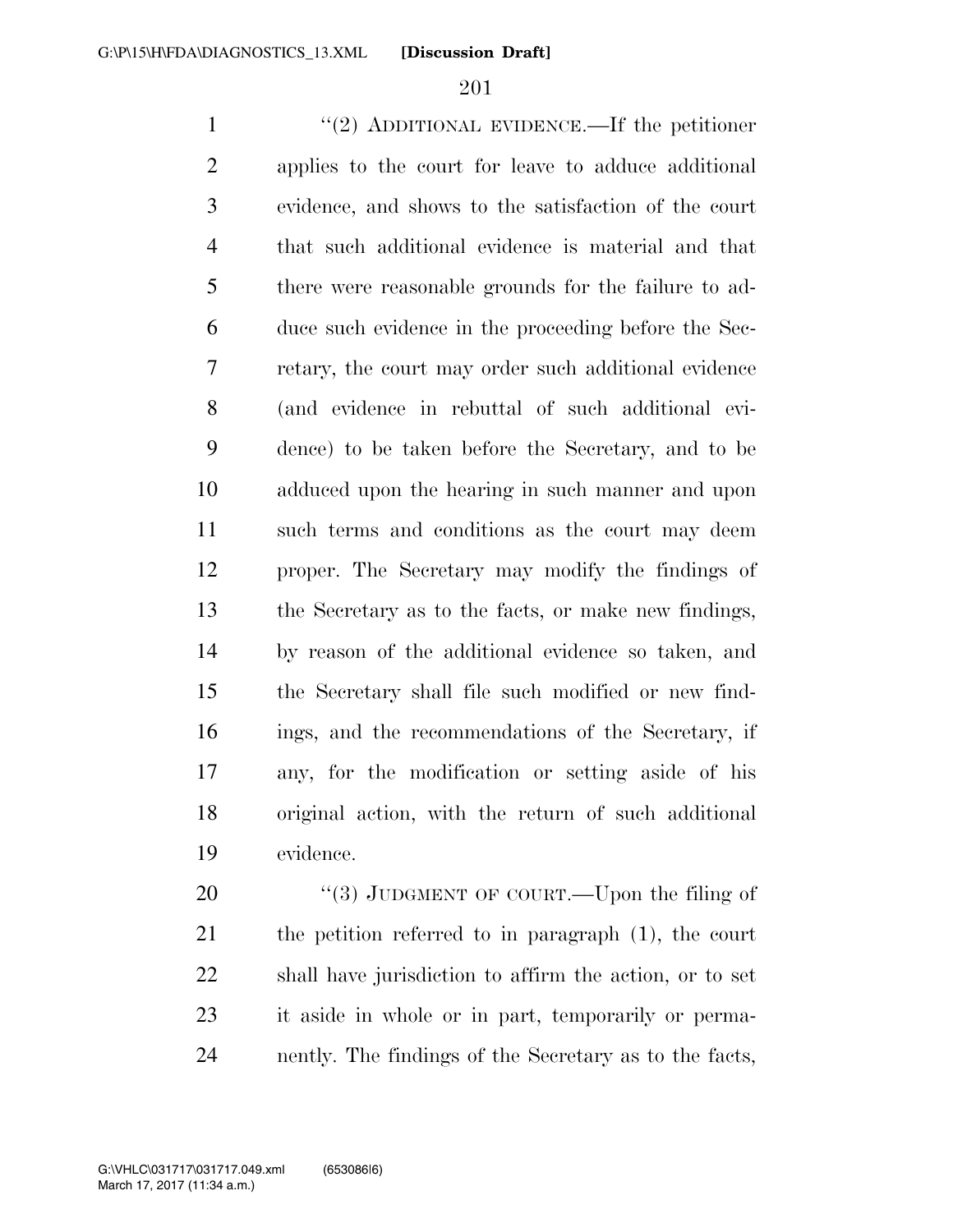if supported by substantial evidence, shall be conclu-sive.

3 "(4) FINALITY OF JUDGMENT.—The judgment of the court affirming or setting aside, in whole or in part, any such action of the Secretary shall be final, subject to review by the Supreme Court of the United States upon certiorari or certification as pro- vided in section 1254 of title 28, United States Code.

 ''(l) SANCTIONS.—Any person who intentionally vio- lates any requirement of this section shall be imprisoned for not more than one year or fined under title 18, United States Code, or both, except that if the conviction is for a second or subsequent violation of such a requirement such person shall be imprisoned for not more than 3 years or fined in accordance with title 18, United States Code, or both.

18  $\text{``(m)}$  FEES.—

19 "(1) CERTIFICATE FEES.—The Secretary shall require payment of fees for the issuance and renewal of certificates, except that the Secretary shall only require a nominal fee for the issuance and renewal of certificates of waiver.

24 "(2) ADDITIONAL FEES.—The Secretary shall require the payment of fees for inspections of labora-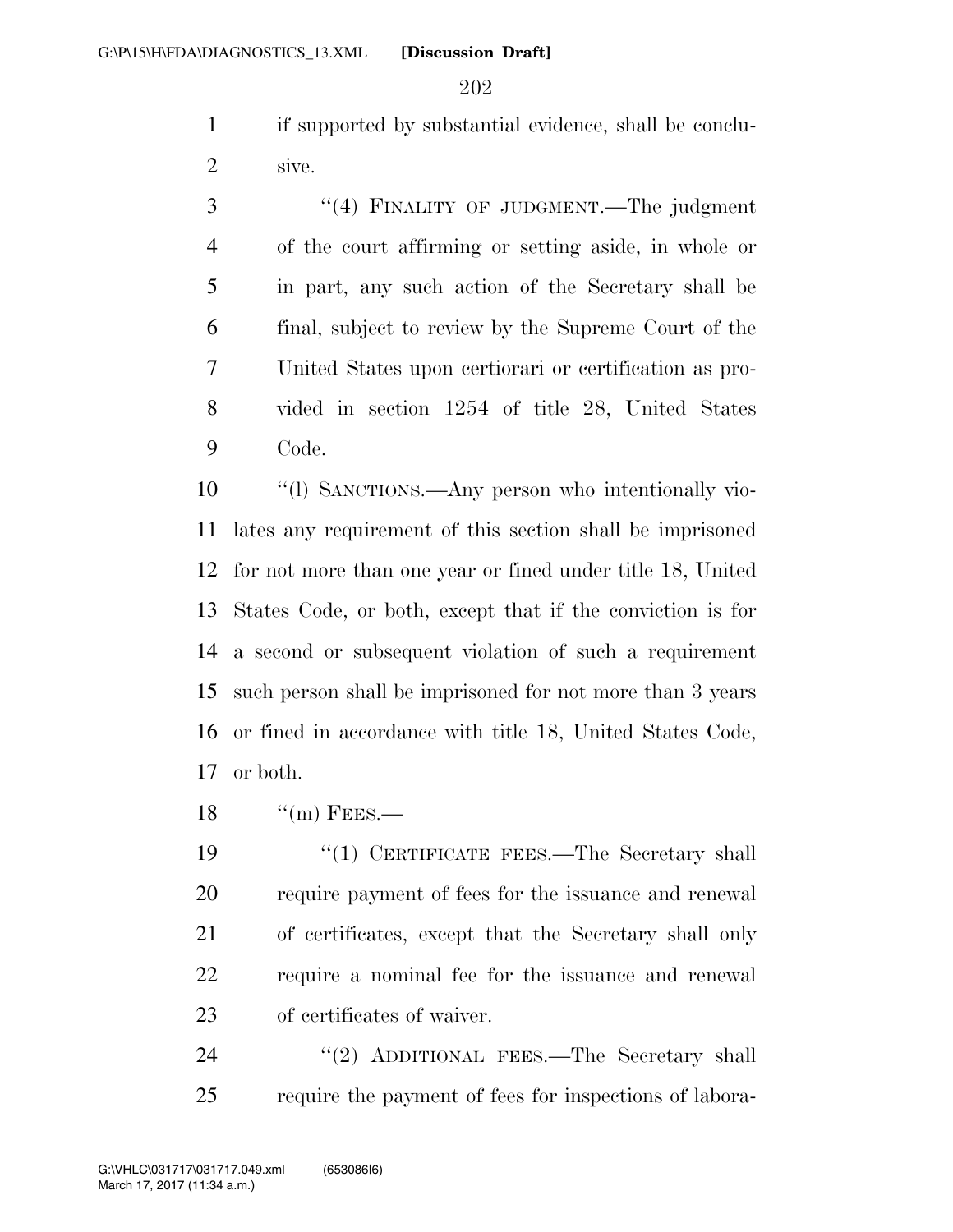tories which are not accredited and for the cost of performing proficiency testing on laboratories which do not participate in proficiency testing programs 4 approved under subsection  $(f)(3)(C)$ .

''(3) CRITERIA.

 $(4)$  FEES UNDER PARAGRAPH  $(1)$ . Fees imposed under paragraph (1) shall be sufficient to cover the general costs of administering this section, including evaluating and monitoring proficiency testing programs approved under subsection (f) and accrediting bodies and imple- menting and monitoring compliance with the re-quirements of this section.

14 "(B) FEES UNDER PARAGRAPH (2). Fees imposed under paragraph (2) shall be sufficient to cover the cost of the Secretary in carrying out the inspections and proficiency testing de-scribed in paragraph (2).

19 "'(C) FEES IMPOSED UNDER PARAGRAPHS (1) AND (2).—Fees imposed under paragraphs (1) and (2) shall vary by group or classification of laboratory, based on such considerations as the Secretary determines are relevant, which may include the dollar volume and scope of the testing being performed by the laboratories.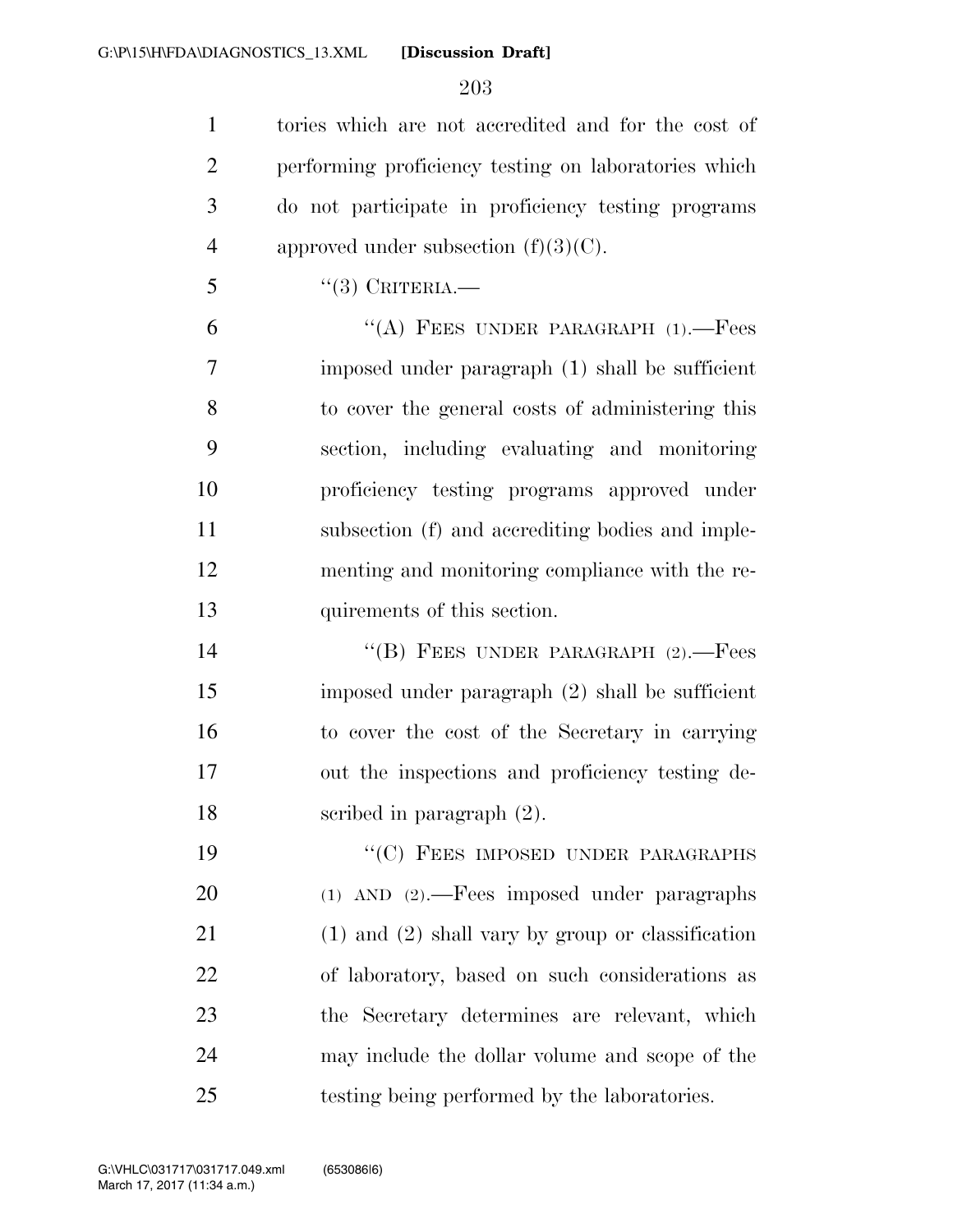| $\mathbf{1}$ | "(n) INFORMATION.—On April 1, 1990, and annually           |
|--------------|------------------------------------------------------------|
| 2            | thereafter, the Secretary shall compile and make available |
| 3            | to physicians and the general public information, based    |
| 4            | on the previous calendar year, which the Secretary deter-  |
| 5            | mines is useful in evaluating the performance of a labora- |
| 6            | tory, including—                                           |
| 7            | $\lq(1)$ a list of laboratories which have been con-       |
| 8            | victed under Federal or State laws relating to fraud       |
| 9            | and abuse, false billings, or kickbacks;                   |
| 10           | $\cdot\cdot(2)$ a list of laboratories—                    |
| 11           | $\lq\lq$ which have had their certificates re-             |
| 12           | voked, suspended, or limited under subsection              |
| 13           | $(i);$ or                                                  |
| 14           | "(B) which have been the subject of a                      |
| 15           | sanction under subsection (1);                             |
| 16           | together with a statement of the reasons for the rev-      |
| 17           | ocation, suspension, limitation, or sanction;              |
| 18           | $"(3)$ a list of laboratories subject to inter-            |
| 19           | mediate sanctions under subsection (h) together with       |
| 20           | a statement of the reasons for the sanctions;              |
| 21           | $\cdot$ (4) a list of laboratories whose accreditation     |
| 22           | has been withdrawn or revoked together with a              |
| 23           | statement of the reasons for the withdrawal or rev-        |
| 24           | ocation;                                                   |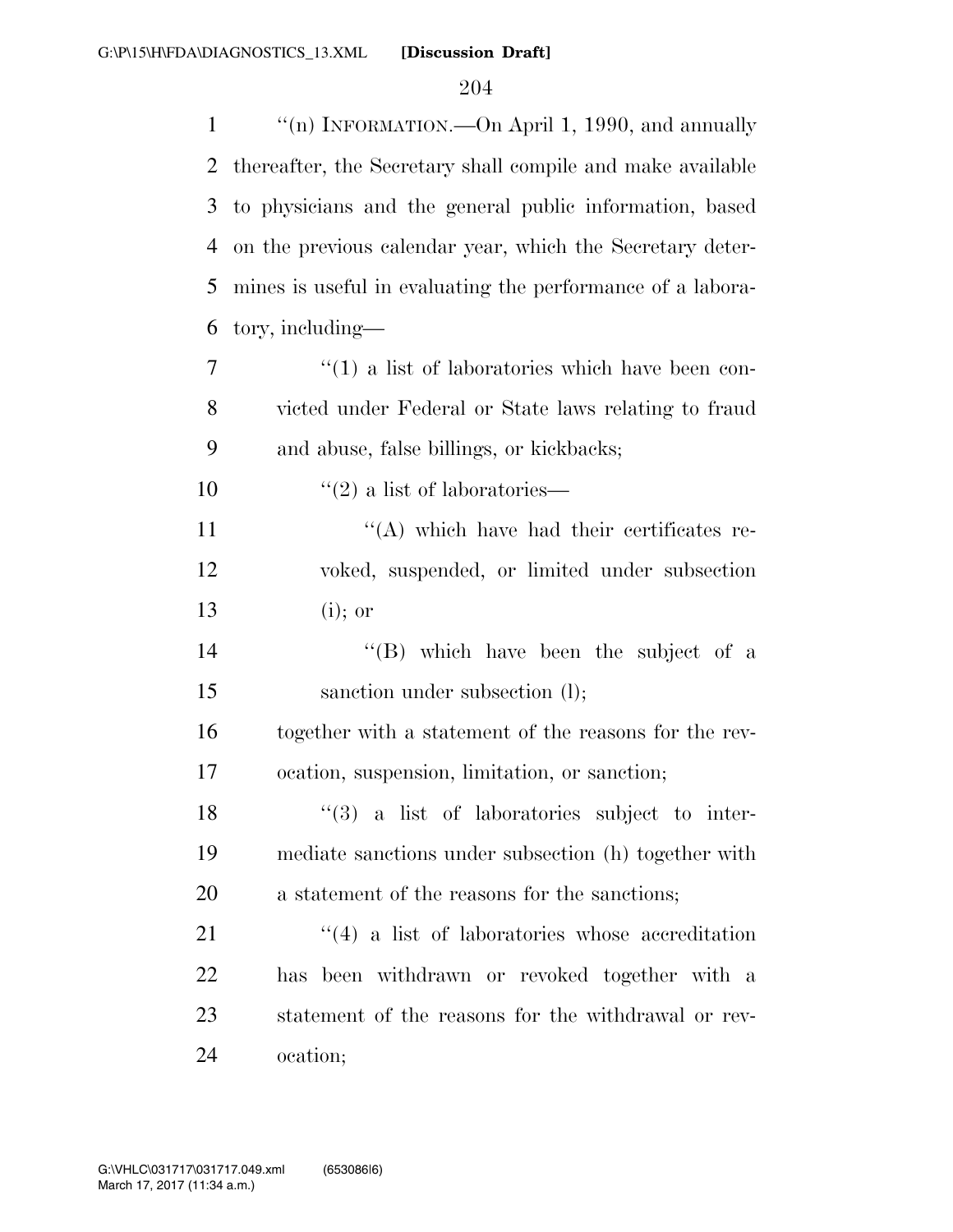1 ''(5) a list of laboratories against which the Secretary has taken action under subsection (j) to- gether with a statement of the reasons for such ac-tion; and

 ''(6) a list of laboratories which have been ex- cluded from participation under title XVIII or XIX of the Social Security Act.

 The information to be compiled under paragraphs (1) through (6) shall be information for the calendar year pre- ceding the date the information is to be made available to the public and shall be accompanied by such explana- tory information as may be appropriate to assist in the interpretation of the information compiled under such paragraphs.

 ''(o) DELEGATION.—In carrying out this section, the Secretary may, pursuant to agreement, use the services or facilities of any Federal or State or local public agency or nonprofit private organization, and may pay therefor in advance or by way of reimbursement, and in such in-stallments, as the Secretary may determine.

21  $\frac{1}{2}$  (p) STATE LAWS.

 $\frac{1}{2}$  (1) In GENERAL.—Except as provided in para- graph (2), no State, tribal or local government (or political subdivision thereof) may establish or con-tinue in effect with respect to a laboratory, a clinical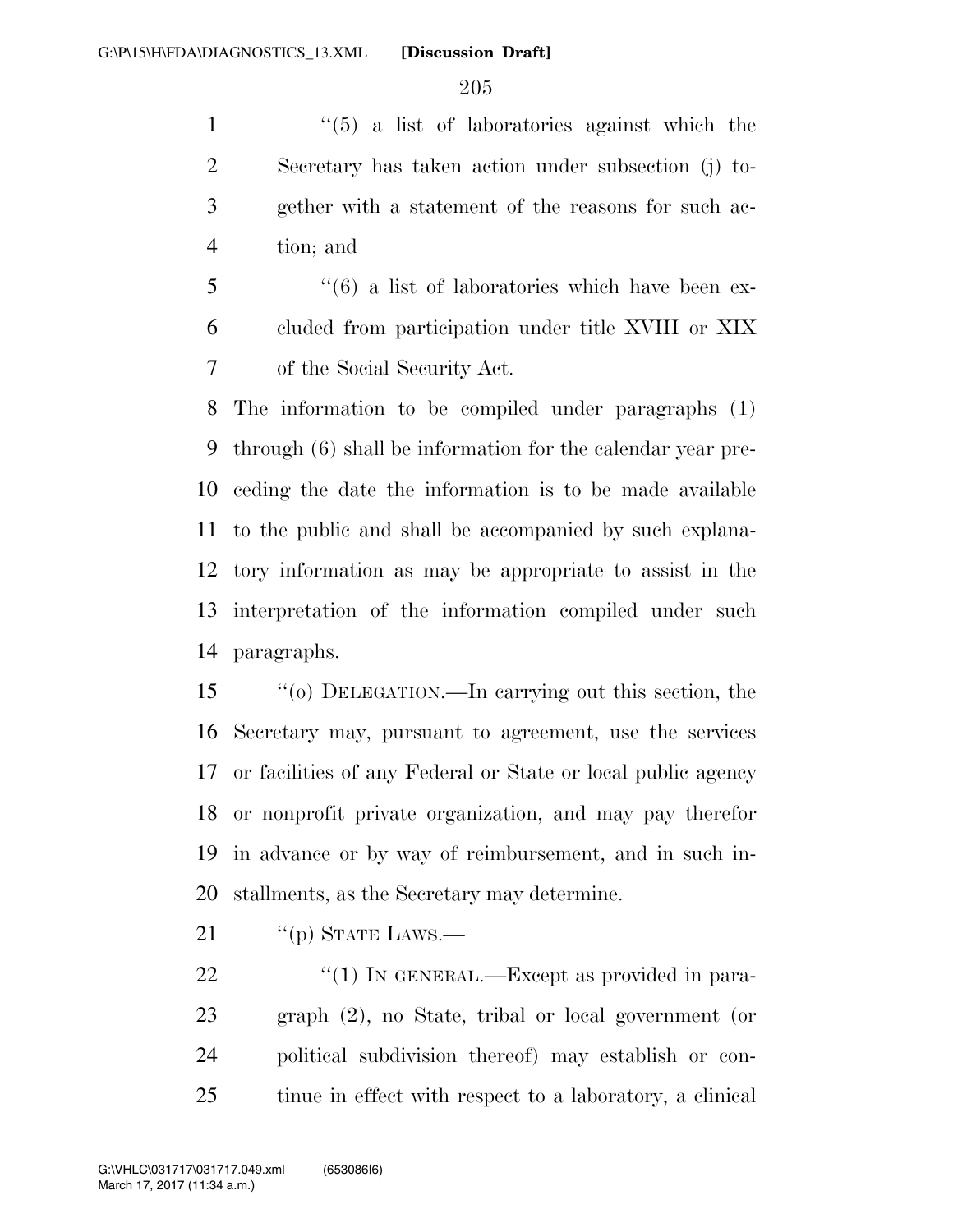| $\mathbf{1}$   | laboratory, or laboratory operations any requirement       |
|----------------|------------------------------------------------------------|
| $\overline{2}$ | which is different from, or in addition to, any re-        |
| 3              | quirement applicable under this section to such lab-       |
| $\overline{4}$ | oratory, clinical laboratory, or laboratory operations.    |
| 5              | "(2) EXCEPTIONS.—Paragraph $(1)$ shall not be              |
| 6              | construed to affect the authority of a State, tribal,      |
| $\overline{7}$ | or local government—                                       |
| 8              | $\lq\lq$ to license or regulate the terms of li-           |
| 9              | censure of laboratory personnel, health care               |
| 10             | practitioners, or health care facilities or to reg-        |
| 11             | ulate any aspect of a health care practitioner-            |
| 12             | patient relationship; or                                   |
| 13             | $\lq\lq (B)$ to enforce laws of general applica-           |
| 14             | bility, such as zoning laws, environmental laws,           |
| 15             | labor laws, and general business laws.                     |
| 16             | "(3) CLARIFICATION.—This section shall not be              |
| 17             | construed to shift liability to health care practi-        |
| 18             | tioners.                                                   |
| 19             | "(q) CONSULTATIONS.—In carrying out this section,          |
| 20             | the Secretary shall consult with appropriate private orga- |
| 21             | nizations and public agencies, including the Food and      |
| 22             | Drug Administration.".                                     |
| 23             | SEC. 6. TRANSITIONAL PROVISIONS.                           |
|                | 24 (a) CLASSIFICATION — With respect to an in vitro        |

 (a) CLASSIFICATION.—With respect to an in vitro clinical test that is sought to be first offered after the date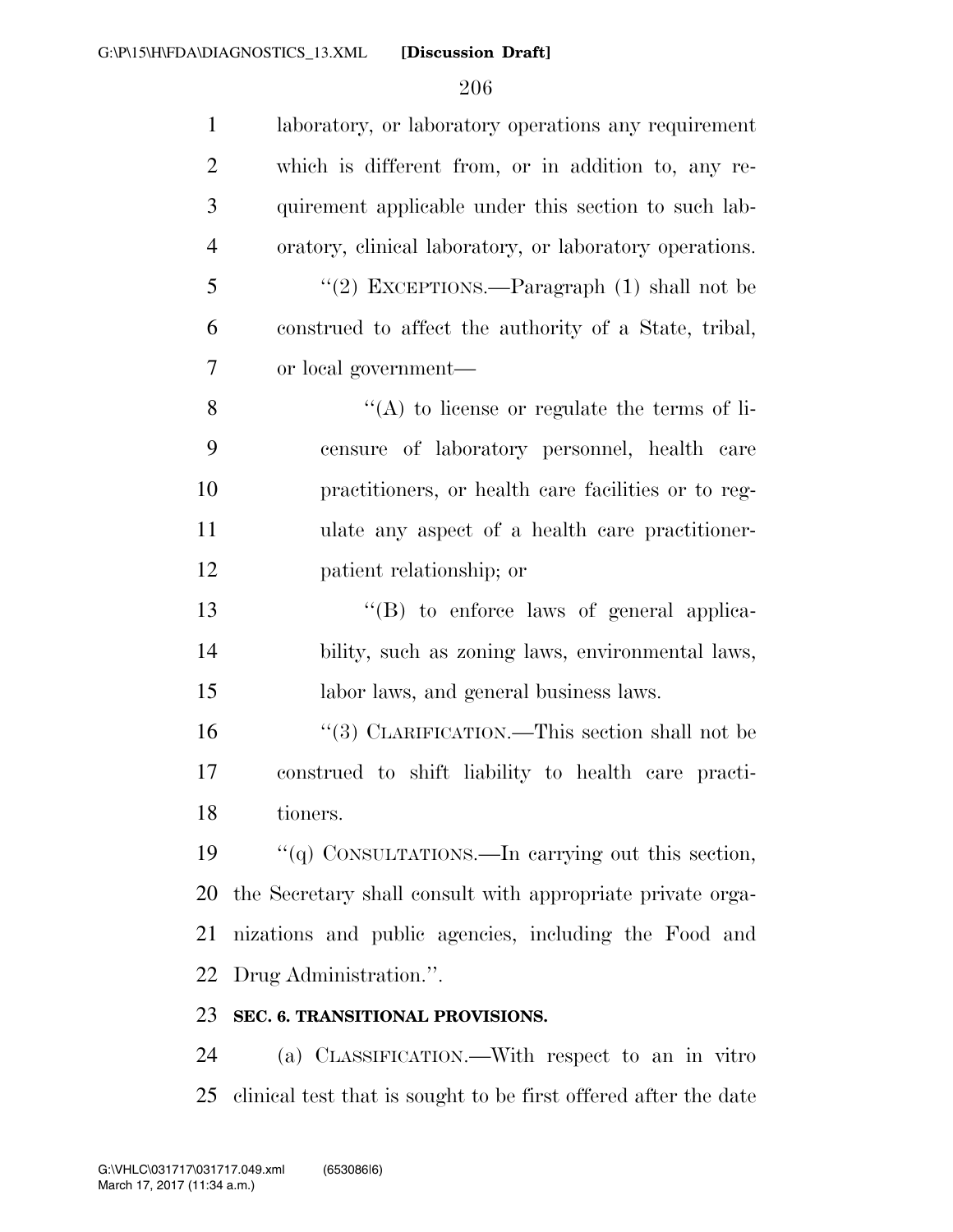of enactment of this Act, but before the effective date of regulations implementing section 590A of the Federal Food, Drug, and Cosmetic Act, as added by section 3 of this Act, the Secretary shall, by regulation—

 (1) classify such in vitro clinical test as a low- risk, moderate-risk, or high-risk in vitro clinical test pursuant to such section 590A; and

 (2) classify any finished product pursuant to section 513 of the Federal Food, Drug, and Cos-metic Act (21 U.S.C. 360c).

(b) QUALITY REQUIREMENTS.—

 (1) MANUFACTURERS.—A manufacturer of an in vitro clinical test—

 (A) prior to the date of promulgation of final regulations under section 3(e), shall, with respect to such in vitro clinical test, comply with the quality system requirements applicable to devices under the Federal Food, Drug, and Cosmetic Act (21 U.S.C. 301 et seq.), including part 820 of title 21, Code of Federal Regula- tions, as in effect on the date of enactment of this Act; and

 (B) on or after the date of promulgation of final regulations under section 3(e) and before the effective date of such regulations under sec-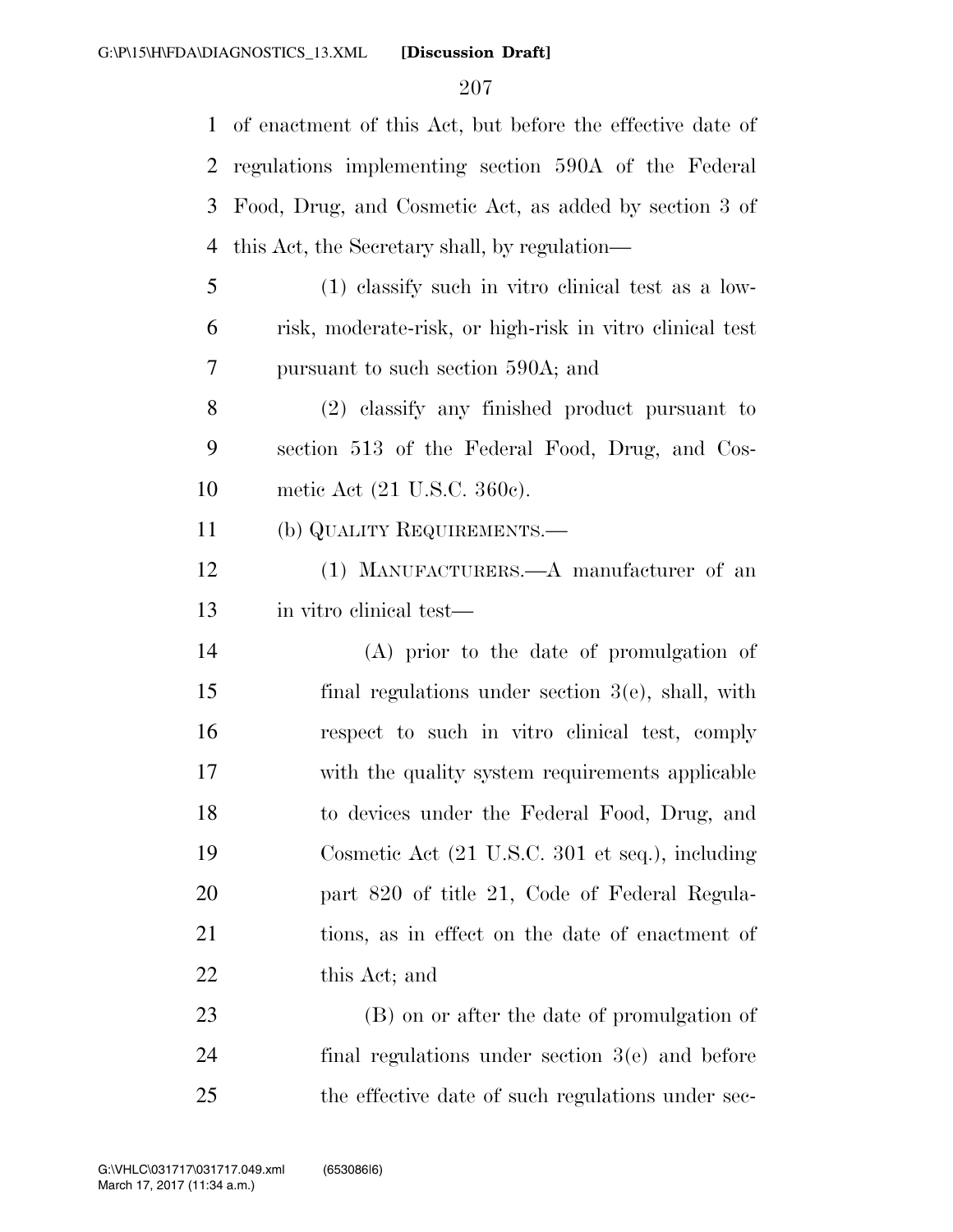| $\mathbf{1}$   | tion $3(e)(2)(A)$ , shall, with respect to such in      |
|----------------|---------------------------------------------------------|
| $\overline{2}$ | vitro clinical test, comply with, at the election       |
| 3              | of the manufacturer—                                    |
| $\overline{4}$ | (i) the quality system requirements                     |
| 5              | described in subparagraph $(A)$ ; or                    |
| 6              | (ii) the quality requirements under                     |
| $\overline{7}$ | section 590D of the Federal Food, Drug,                 |
| 8              | and Cosmetic Act, as added by section                   |
| 9              | $3(a)$ .                                                |
| 10             | (2) LABORATORY DEVELOPERS.—A laboratory                 |
| 11             | developer of an in vitro clinical test, with respect to |
| 12             | activities other than laboratory operations—            |
| 13             | $(A)$ prior to the date of promulgation of              |
| 14             | final regulations under section $3(e)$ , shall, with    |
| 15             | respect to such in vitro clinical test, comply          |
| 16             | with any applicable quality requirements under          |
| 17             | section 353 of the Public Health and Service            |
| 18             | Act (42 U.S.C. 263a), as in effect on the day           |
| 19             | before the date of enactment of this Act; and           |
| 20             | (B) on or after the date of promulgation of             |
| 21             | final regulations under section $3(e)$ and before       |
| 22             | the effective date of such regulations under sec-       |
| 23             | tion $3(e)(2)(A)$ , shall, with respect to such in      |
| 24             | vitro clinical test, comply with, at the election       |
| 25             | of the laboratory developer—                            |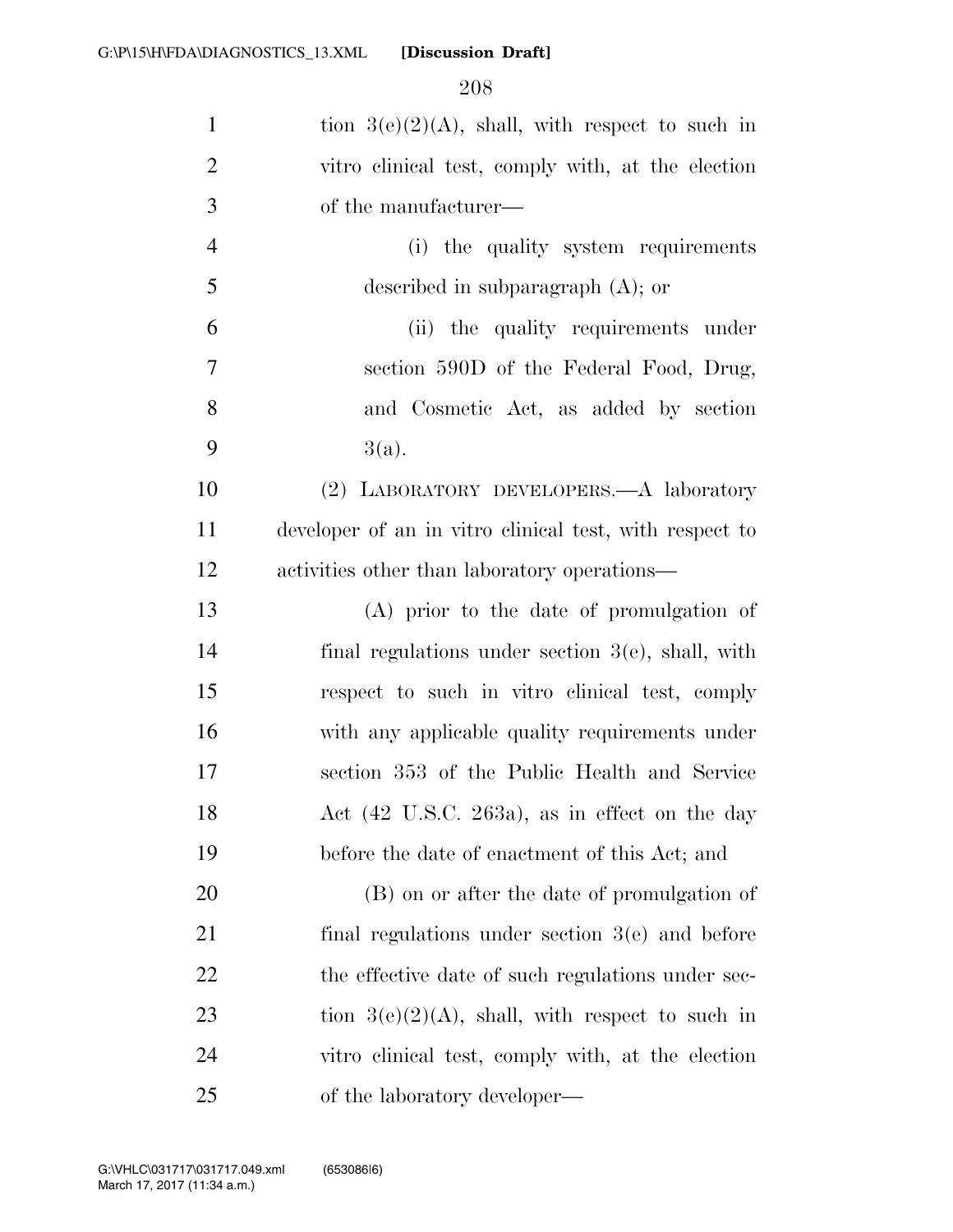**[Discussion Draft]** 

| $\mathbf{1}$   | (i) any applicable quality requirements                          |
|----------------|------------------------------------------------------------------|
| $\overline{2}$ | under section 353 of the Public Health                           |
| 3              | and Service Act (42 U.S.C. 263a), as in ef-                      |
| $\overline{4}$ | fect on the day before the date of enact-                        |
| 5              | ment of this Act; or                                             |
| 6              | (ii) the quality requirements under                              |
| 7              | section 590D of the Federal Food, Drug,                          |
| 8              | and Cosmetic Act, as added by section                            |
| 9              | $3(a)$ .                                                         |
| 10             | (c) SUBMISSION REQUIREMENTS.—                                    |
| 11             | (1) MANUFACTURERS.—A manufacturer of an                          |
| 12             | in vitro clinical test—                                          |
| 13             | (A) with respect to an in vitro clinical test                    |
| 14             | first offered prior to the effective date of final               |
| 15             | regulations under section $3(e)(2)(B)$ , shall com-              |
| 16             | ply with the approval process under section 515                  |
| 17             | of the Federal Food, Drug, and Cosmetic Act                      |
| 18             |                                                                  |
| 19             | section 510(k) of such Act $(21 \text{ U.S.C. } 360(\text{k})),$ |
| 20             | the de novo process under section $513(f)(2)$ of                 |
| 21             | such Act $(21 \text{ U.S.C. } 360c(f)(2))$ , or the listing      |
| 22             | process under section 510(j) of such Act $(21)$                  |
| 23             | U.S.C. $360(j)$ , as applicable, in effect on the                |
| 24             | date of enactment of this Act; and                               |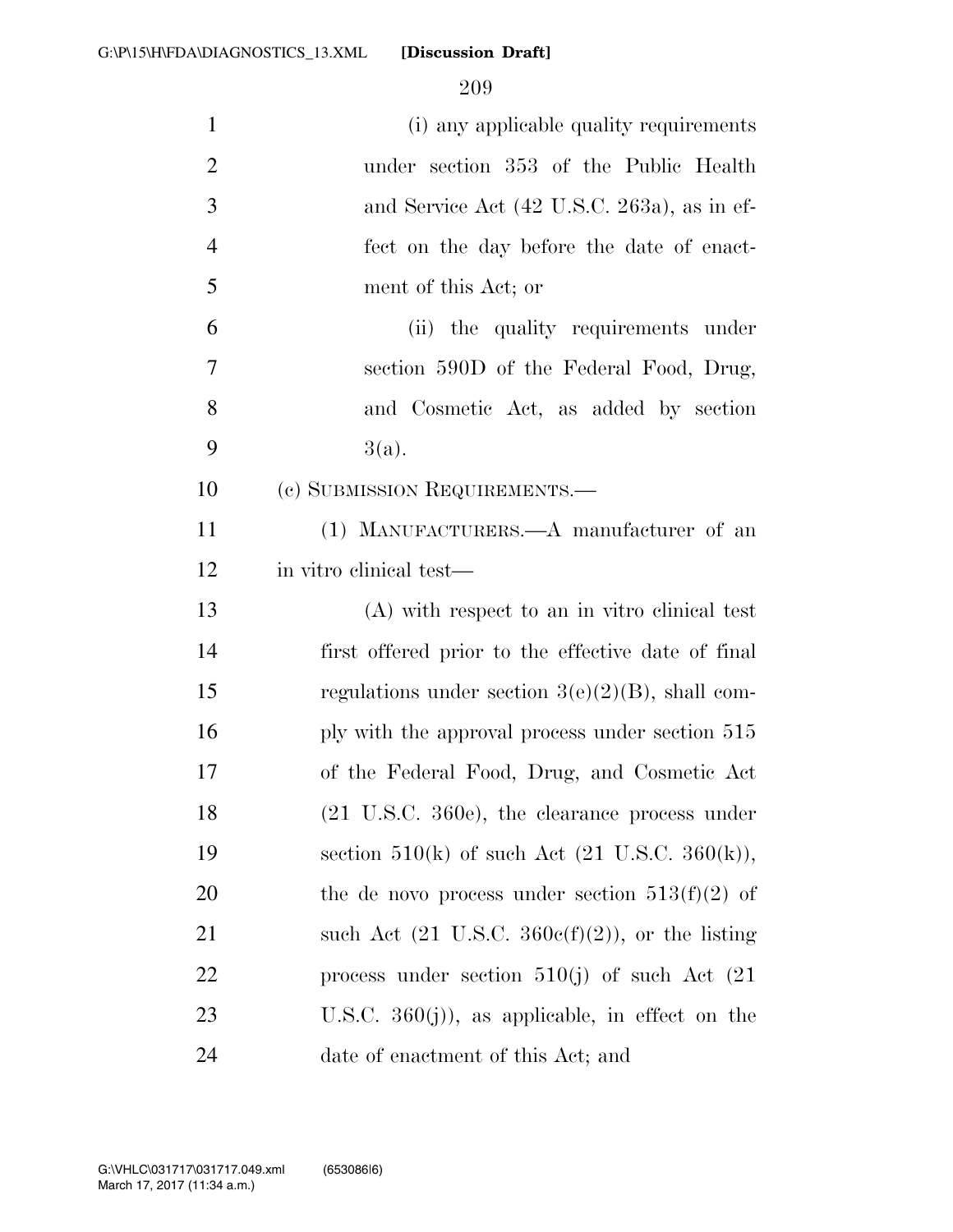| $\mathbf{1}$   | (B) with respect to an in vitro clinical test         |
|----------------|-------------------------------------------------------|
| $\overline{2}$ | first in use on or after the effective date of final  |
| 3              | regulations under section $3(e)(2)(B)$ , shall com-   |
| $\overline{4}$ | ply with the premarket submission requirements        |
| 5              | of sections $590A$ , $590B$ , and $590D$ of the Fed-  |
| 6              | eral Food, Drug, and Cosmetic Act, as added           |
| 7              | by section $3(a)$ .                                   |
| 8              | (2) LABORATORIES.—                                    |
| 9              | (A) With respect to an in vitro clinical test         |
| 10             | first offered on or after the date that is 90 cal-    |
| 11             | endar days prior to the date of enactment of          |
| 12             | this Act, a laboratory developer of such in vitro     |
| 13             | clinical test shall-                                  |
| 14             | (i) comply with any applicable pre-                   |
| 15             | market requirements pursuant to section               |
| 16             | 353 of the Public Health and Service Act              |
| 17             | $(42 \text{ U.S.C. } 263a)$ , as in effect on the day |
| 18             | before the date of enactment of this Act;             |
| 19             | <b>or</b>                                             |
| 20             | (ii) comply with the premarket sub-                   |
| 21             | mission requirements of sections 590A,                |
| 22             | 590B, and 590D of the Federal Food,                   |
| 23             | Drug, and Cosmetic Act, as added by sec-              |
| 24             | tion $3(a)$ .                                         |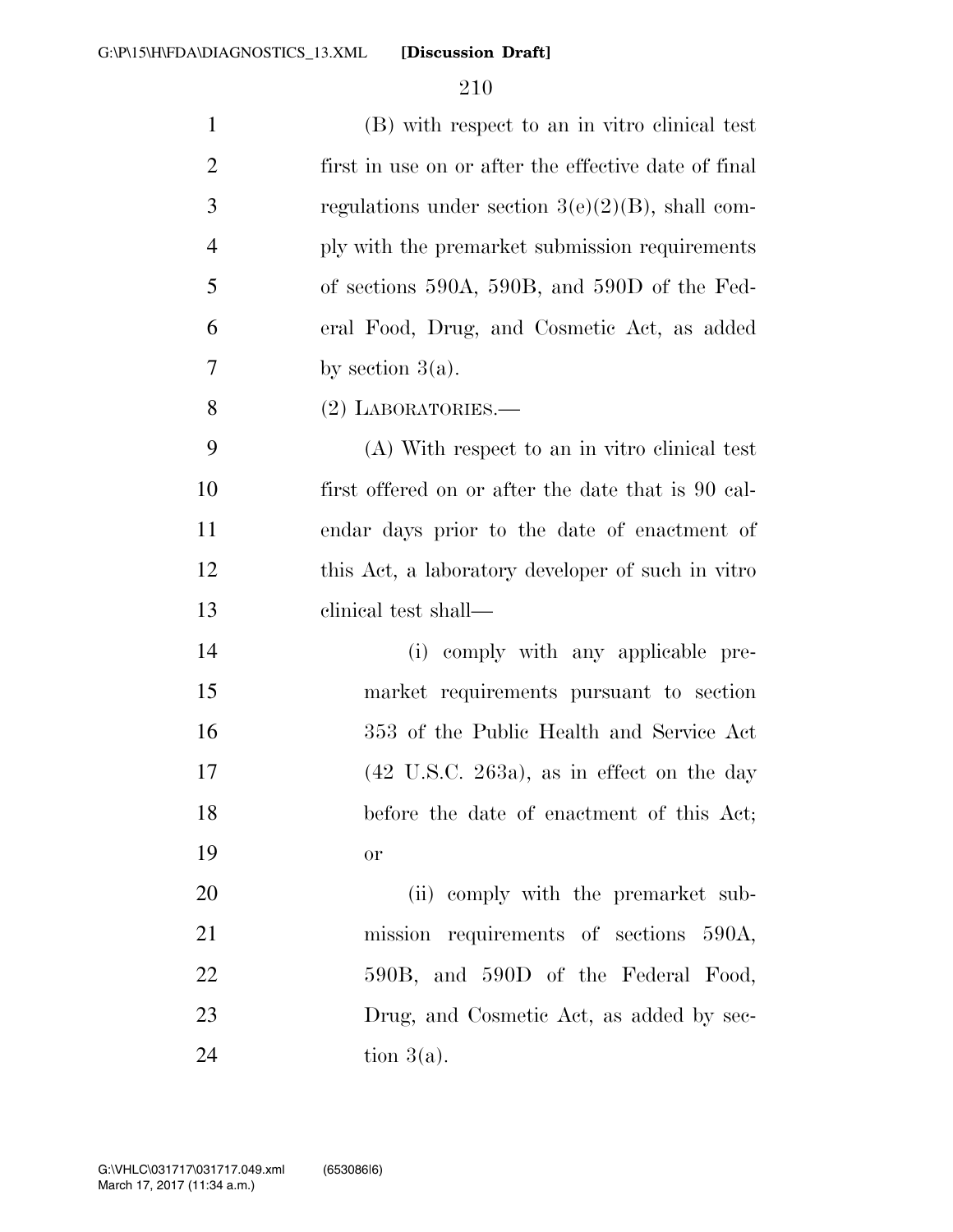(B) If a laboratory developer elects to com- ply with the premarket requirements specified in subparagraph  $(A)(i)$ , the laboratory developer shall submit to the Secretary postmarket data establishing a reasonable assurance that the in vitro clinical test is analytically valid and clini- cally valid. Such data shall be provided not later than 3 years after the promulgation of final regulations under section 3(e) and shall be subject to fees pursuant to section 4. (C) If a laboratory developer elects to com-12 ply with the premarket submission requirements specified in subparagraph (A)(ii), the laboratory developer may immediately offer the in vitro clinical test for use but— (i) not later than the two years after the promulgation of final regulations under section 3(e), the laboratory developer shall comply with such premarket submission re-20 quirements; and 21 (ii) the corresponding application, no-22 tification, or listing for the in vitro clinical test shall not be subject to fees pursuant to section 4. 25 (d) POSTMARKET REQUIREMENTS.—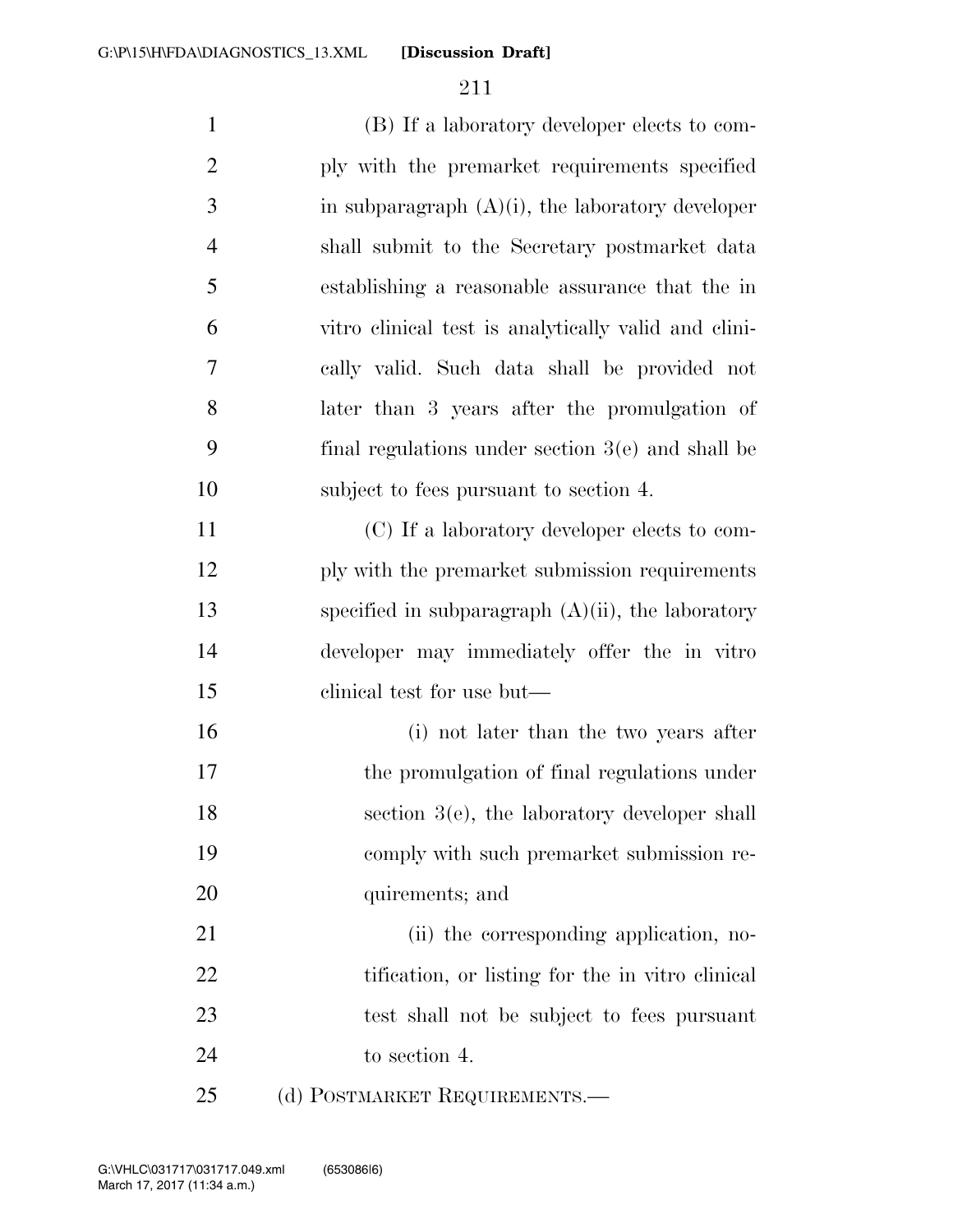(1) MANUFACTURERS.—A manufacturer of an 2 in vitro clinical test—

 (A) prior to the date of promulgation of final regulations under section 3(e), shall, with respect to such in vitro clinical test, comply with the postmarket requirements applicable to devices under the Federal Food, Drug, and Cosmetic Act (21 U.S.C. 301 et seq.), including part 803 of title 21, Code of Federal Regula- tions, as in effect on the date of enactment of this Act; and

 (B) on or after the date of promulgation of final regulations under section 3(e) and before the effective date of such regulations under sec-15 tion  $3(e)(2)(A)$ , shall, with respect to such in vitro clinical test, comply with, at the election of the manufacturer—

 (i) the postmarket requirements appli- cable to devices under the Federal Food, Drug, and Cosmetic Act (21 U.S.C. 301 et seq.), including part 803 of title 21, Code of Federal Regulations, as in effect on the 23 date of enactment of this Act; or

24 (ii) the postmarket requirements under section 590E of the Federal Food,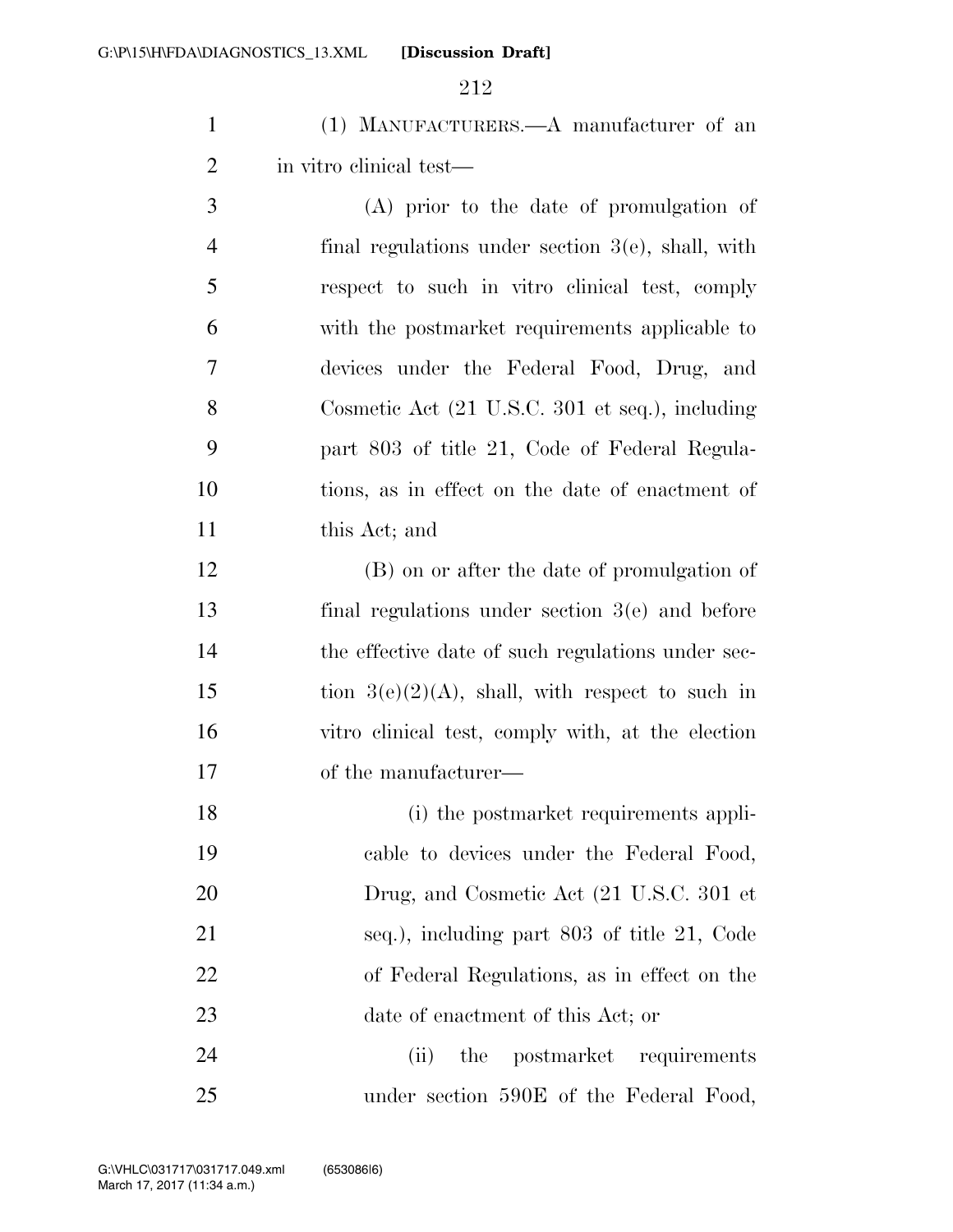Drug, and Cosmetic Act, as added by sec-2 tion  $3(a)$ .

 (2) LABORATORY DEVELOPERS.—A laboratory developer of an in vitro clinical test, with respect to activities governed by this Act and the amendments made by this Act other than laboratory operations—

 (A) prior to the date of promulgation of final regulations under section 3(e), shall, with respect to such in vitro clinical test, comply with any applicable postmarket requirements under section 353 of the Public Health and Service Act (42 U.S.C. 263a), as in effect on the day before the date of enactment of this Act; and

 (B) on or after the date of promulgation of final regulations under section 3(e) and before the effective date of such regulations under sec-18 tion  $3(e)(2)(A)$ , shall, with respect to such in vitro clinical test, comply with, at the election of the laboratory developer—

21 (i) any applicable postmarket require- ments under section 353 of the Public 23 Health and Service Act (42 U.S.C. 263a), as in effect on the day before the date of enactment of this Act; or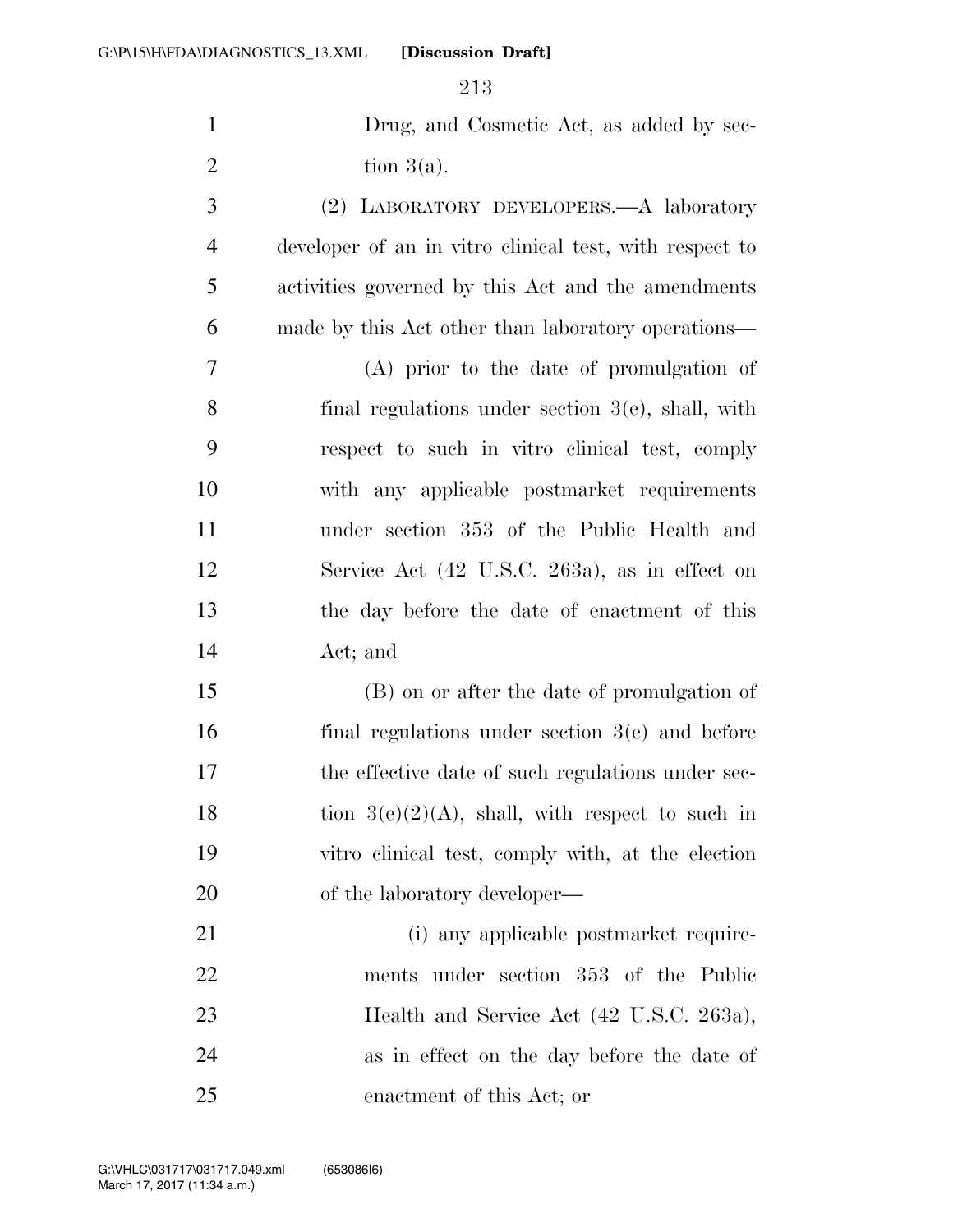**[Discussion Draft]** 

| $\mathbf{1}$   | the postmarket requirements<br>(ii)                      |
|----------------|----------------------------------------------------------|
| $\overline{2}$ | under section 590E of the Federal Food,                  |
| 3              | Drug, and Cosmetic Act, as added by sec-                 |
| 4              | tion $3(a)$ .                                            |
| 5              | (e) DEFINITIONS.—In this section:                        |
| 6              | (1) The term "developer" has the meaning                 |
| 7              | given to such term in section 590 of the Federal         |
| 8              | Food, Drug, and Cosmetic Act, as added by section        |
| 9              | $3(a)$ .                                                 |
| 10             | $(2)$ The term "device" has the meaning given to         |
| <sup>11</sup>  | such term in section 201 of the Federal Food, Drug,      |
| 12             | and Cosmetic Act (21 U.S.C. 321).                        |
| 13             | (3) The term "finished product" has the mean-            |
| 14             | ing given to such term in section $201$ (ss) of the Fed- |
| 15             | eral Food, Drug, and Cosmetic Act, as added by sec-      |
| 16             | tion 2.                                                  |
| 17             | $(4)$ The term "in vitro clinical test" has the          |
| 18             | meaning given to such term in section $201$ (ss) of the  |
| 19             | Federal Food, Drug, and Cosmetic Act, as added by        |
| 20             | section 2.                                               |
| 21             | (5) The term "laboratory developer" means a              |
| 22             | laboratory that is the developer of—                     |
| 23             | (A) an in vitro clinical test first offered              |
| 24             | prior to the date that is 90 calendar days prior         |
| 25             | to the date of enactment of this Act for which           |